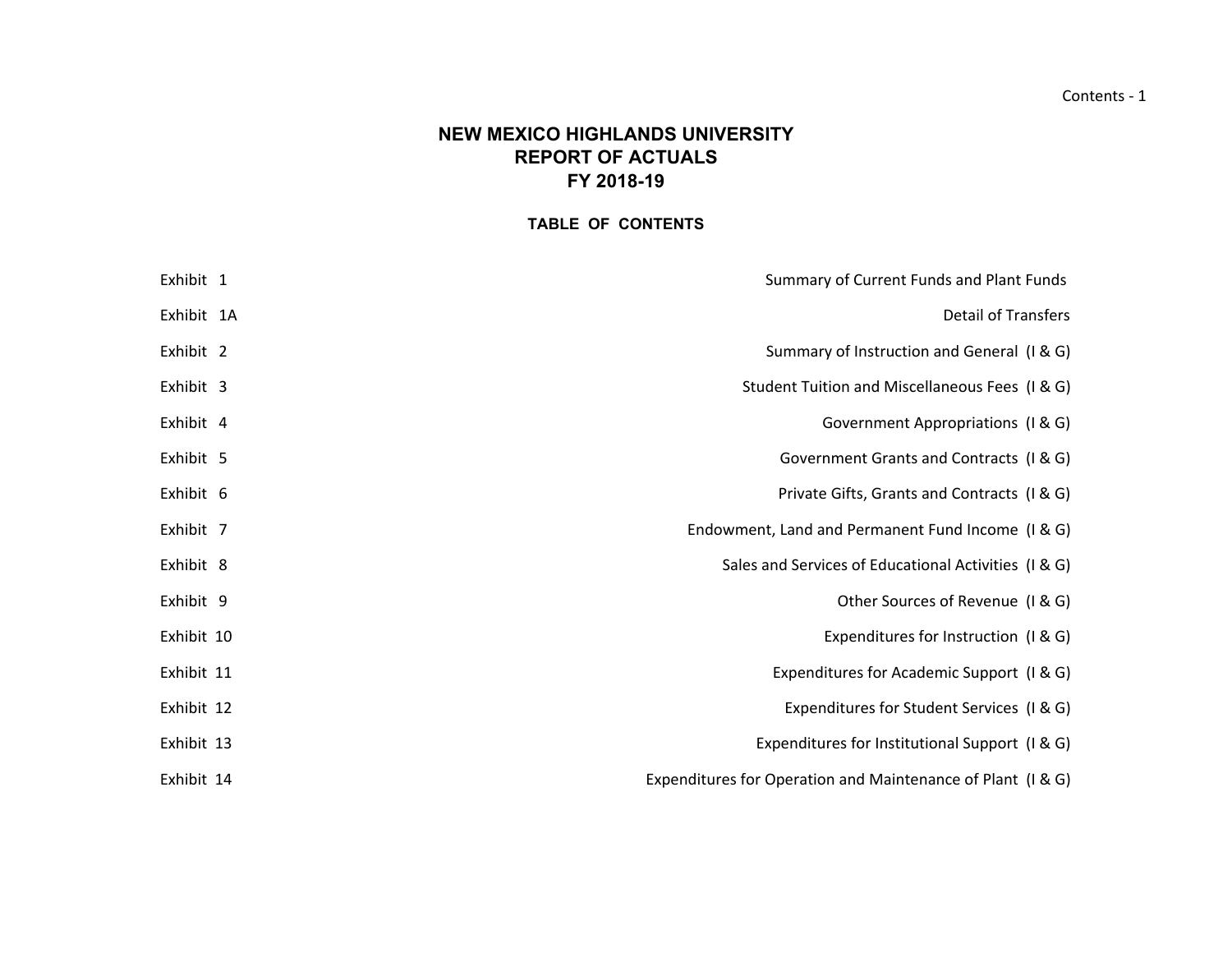# **NEW MEXICO HIGHLANDS UNIVERSITYREPORT OF ACTUALS FY 2018-19**

## **TABLE OF CONTENTS**

| Exhibit 15  | <b>Student Social and Cultural Activities</b>                |
|-------------|--------------------------------------------------------------|
| Exhibit 16  | Research                                                     |
| Exhibit 17  | <b>Public Service</b>                                        |
| Exhibit 18  | <b>Internal Service Department</b>                           |
| Exhibit 19  | Student Aid, Grants and Stipends                             |
| Exhibit 20  | <b>Auxiliary Enterprises</b>                                 |
| Exhibit 21  | Intercollegiate Athletics                                    |
| Exhibit 22  | Independent Operations (Not Applicable)                      |
| Exhibit I   | Capital Outlay                                               |
| Exhibit II  | Renewals and Replacements                                    |
| Exhibit III | Retirement of Indebtedness                                   |
| Exhibit a   | Summary of Current Funds Revenue by Source                   |
| Exhibit b   | Summary of Salaries in All Current Funds                     |
| Exhibit c   | Proposed Salary Increase                                     |
| Exhibit d   | <b>Tuition and Required Fees</b>                             |
| Exhibit e   | Salaries of Principal Officers                               |
| ExpSum      | Summary of Current Funds Expenditures (Supplemental Exhibit) |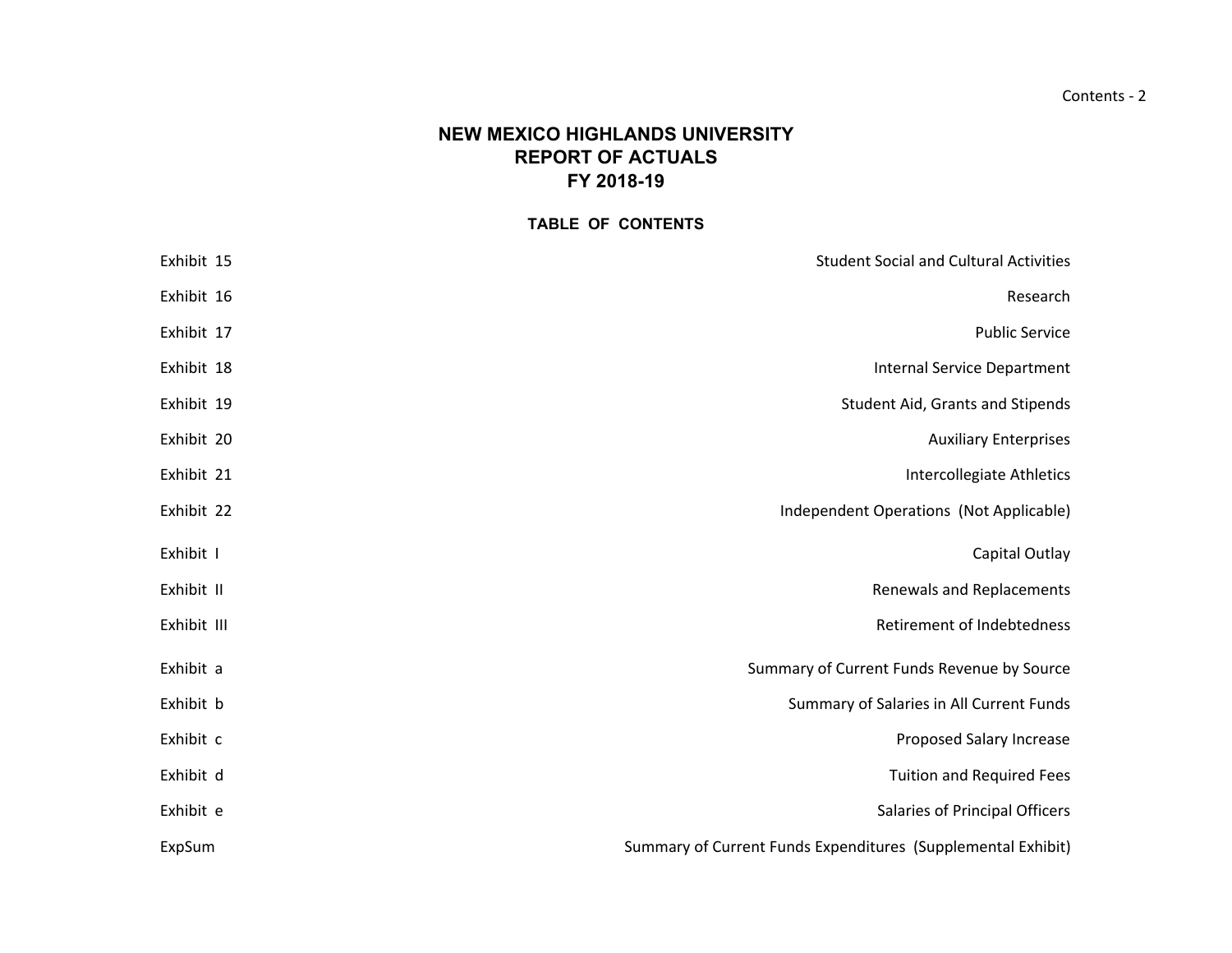# **NEW MEXICO HIGHLANDS UNIVERSITY EXHIBIT 1 - SUMMARY OF CURRENT FUNDS AND PLANT FUNDS**

|                                                            |                        | Original Budget 2018-19 | <b>Estimated Actuals 2018-19</b> |                      |                         | <b>Unaudited Actuals 2018-19</b> |
|------------------------------------------------------------|------------------------|-------------------------|----------------------------------|----------------------|-------------------------|----------------------------------|
|                                                            | Unrestricted           | Restricted              | Unrestricted                     | Restricted           | Unrestricted            | Restricted                       |
|                                                            | <b>FTE</b><br>Amount   | <b>FTE</b><br>Amount    | <b>FTE</b><br>Amount             | <b>FTE</b><br>Amount | FTE<br>Amount           | <b>FTE</b><br>Amount             |
| <b>REVENUES:</b>                                           |                        |                         |                                  |                      |                         |                                  |
| <b>Instruction and General</b>                             | 46,006,471             | 425,027                 | 43,358,084                       | 628,413              | 41,597,756              | 487,174                          |
| <b>Student Social and Cultural</b>                         | 1,686,354              | 52,769                  | 1,549,500                        | 32,339               | 1,667,163               | 29,517                           |
| Research                                                   |                        | 2,254,959               |                                  | 2,343,310            |                         | 1,538,098                        |
| <b>Public Service</b>                                      | 923,930                | 9,960,766               | 922,930                          | 8,089,791            | 923,480                 | 6,149,318                        |
| Internal Service Dept.                                     | 13,000                 | 18,330                  | 16,400                           | 40,916               | 17,833                  | 36,319                           |
| <b>Student Financial Aid</b>                               | $\Omega$               | 7,983,226               |                                  | 7,410,689            |                         | 6,929,720                        |
| <b>Auxiliary Enterprises</b>                               | 4,438,094              | 21,419                  | 3,928,253                        | 9,020                | 3,610,512               | 8,590                            |
| Intercollegiate Athletics<br><b>Independent Operations</b> | 3,053,100              | 16,046                  | 3,082,063                        | 14,556<br>$\Omega$   | 2,956,419               | 9,622<br>$\Omega$                |
| <b>Subtotal Current Funds</b>                              | 56,120,949             | 20,732,542              | 52,857,230                       | 18,569,034           | 50,773,162              | 15,188,360                       |
| Capital Outlay                                             | 5,557,690              | $\Omega$                | 10,573,307                       | $\Omega$             | 3,425,352               | $\Omega$                         |
| Renewals & Replacements                                    |                        | 0                       |                                  | $\Omega$             |                         | 0                                |
| Retirement of Indebtedness                                 | 1,246,181              | 0                       | 1,256,000                        | $\Omega$             | 1,255,895               | 0                                |
| <b>Subtotal Plant Funds</b>                                | 6,803,871              | $\mathbf 0$             | 11,829,307                       | $\mathbf 0$          | 4,681,247               | $\mathbf 0$                      |
| <b>TOTAL REVENUES</b>                                      | 62,924,820             | 20,732,542              | 64,686,537                       | 18,569,034           | 55,454,408              | 15,188,360                       |
| <b>BEGINNING BALANCES:</b>                                 |                        |                         |                                  |                      |                         |                                  |
| Instruction and General                                    | 2,936,981              | $\Omega$                | 8,619,981                        | 108,199              | 8,619,981               | 108,199                          |
| <b>Student Social and Cultural</b>                         | 138,893                | $\Omega$                | 349,567                          | 47,257               | 349,567                 | 47,257                           |
| Research                                                   | 472,061                | $\Omega$<br>$\Omega$    | (213, 581)                       | (2,694)              | (213, 581)              | (2,694)                          |
| <b>Public Service</b><br>Internal Service Dept.            | 268,560<br>14,030      | $\Omega$                | 228,280<br>11,657                | 2,694                | 228,280<br>11,657       | 2,694                            |
| <b>Student Financial Aid</b>                               | 639,389                | $\Omega$                | 280,723                          |                      | 280,723                 |                                  |
| <b>Auxiliary Enterprises</b>                               | (2,843,083)            | $\Omega$                | (1,877,465)                      |                      | (1,877,465)             |                                  |
| Intercollegiate Athletics                                  | 261,040                | $\Omega$                | 227,956                          |                      | 227,956                 |                                  |
| <b>Independent Operations</b>                              |                        |                         |                                  |                      |                         |                                  |
| <b>Subtotal Current Funds</b>                              | 1,887,872              | $\pmb{0}$               | 7,627,118                        | 155,456              | 7,627,118               | 155,456                          |
| Capital Outlay                                             | 3,364,755              | 0                       | 228,395                          |                      | 228,395                 |                                  |
| Renewals & Replacements                                    | 133,133                | $\mathbf 0$             | 219,187                          |                      | 219,187                 |                                  |
| Retirement of Indebtedness                                 | 3,965,600              | 0                       | 3,772,906                        |                      | 3,772,906               |                                  |
| Subtotal Plant Funds<br>TOTAL BEGINNING BALANCES           | 7,463,488<br>9,351,360 | $\pmb{0}$<br>$\Omega$   | 4,220,488<br>11,847,606          | 0<br>155,456         | 4,220,488<br>11,847,606 | 0<br>155,456                     |
|                                                            |                        |                         |                                  |                      |                         |                                  |
| <b>TOTAL AVAILABLE:</b>                                    |                        |                         |                                  |                      |                         |                                  |
| Instruction and General                                    | 48.943.452             | 425,027                 | 51,978,065                       | 736,612              | 50,217,737              | 595,373                          |
| <b>Student Social and Cultural</b><br>Research             | 1,825,247<br>472,061   | 52,769<br>2,254,959     | 1,899,067<br>(213, 581)          | 79,596<br>2,340,616  | 2,016,730<br>(213, 581) | 76,774<br>1,535,404              |
| <b>Public Service</b>                                      | 1,192,490              | 9,960,766               | 1,151,210                        | 8,092,485            | 1,151,760               | 6,152,012                        |
| Internal Service Dept.                                     | 27,030                 | 18,330                  | 28,057                           | 40,916               | 29,490                  | 36,319                           |
| <b>Student Financial Aid</b>                               | 639.389                | 7,983,226               | 280.723                          | 7,410,689            | 280.723                 | 6,929,720                        |
| <b>Auxiliary Enterprises</b>                               | 1,595,011              | 21,419                  | 2,050,788                        | 9,020                | 1,733,047               | 8,590                            |
| Intercollegiate Athletics                                  | 3,314,140              | 16,046                  | 3,310,019                        | 14,556               | 3,184,375               | 9,622                            |
| <b>Independent Operations</b>                              |                        |                         |                                  |                      |                         |                                  |
| <b>Subtotal Current Funds</b>                              | 58,008,821             | 20,732,542              | 60,484,348                       | 18,724,490           | 58,400,280              | 15,343,816                       |
| Capital Outlay<br>Renewals & Replacements                  | 8,922,445<br>133,133   | $\Omega$<br>$\Omega$    | 10,801,702<br>219,187            | 0<br>$\Omega$        | 3,653,747<br>219,187    | $\Omega$<br>$\Omega$             |
| Retirement of Indebtedness                                 | 5,211,781              | 0                       | 5,028,906                        | 0                    | 5,028,801               | 0                                |
| <b>Subtotal Plant Funds</b>                                | 14,267,359             | $\mathbf 0$             | 16,049,795                       | $\mathbf 0$          | 8,901,735               | $\mathbf 0$                      |
| <b>TOTAL AVAILABLE</b>                                     | 72,276,180             | 20,732,542              | 76,534,143                       | 18,724,490           | 67,302,014              | 15,343,816                       |
|                                                            |                        |                         |                                  |                      |                         |                                  |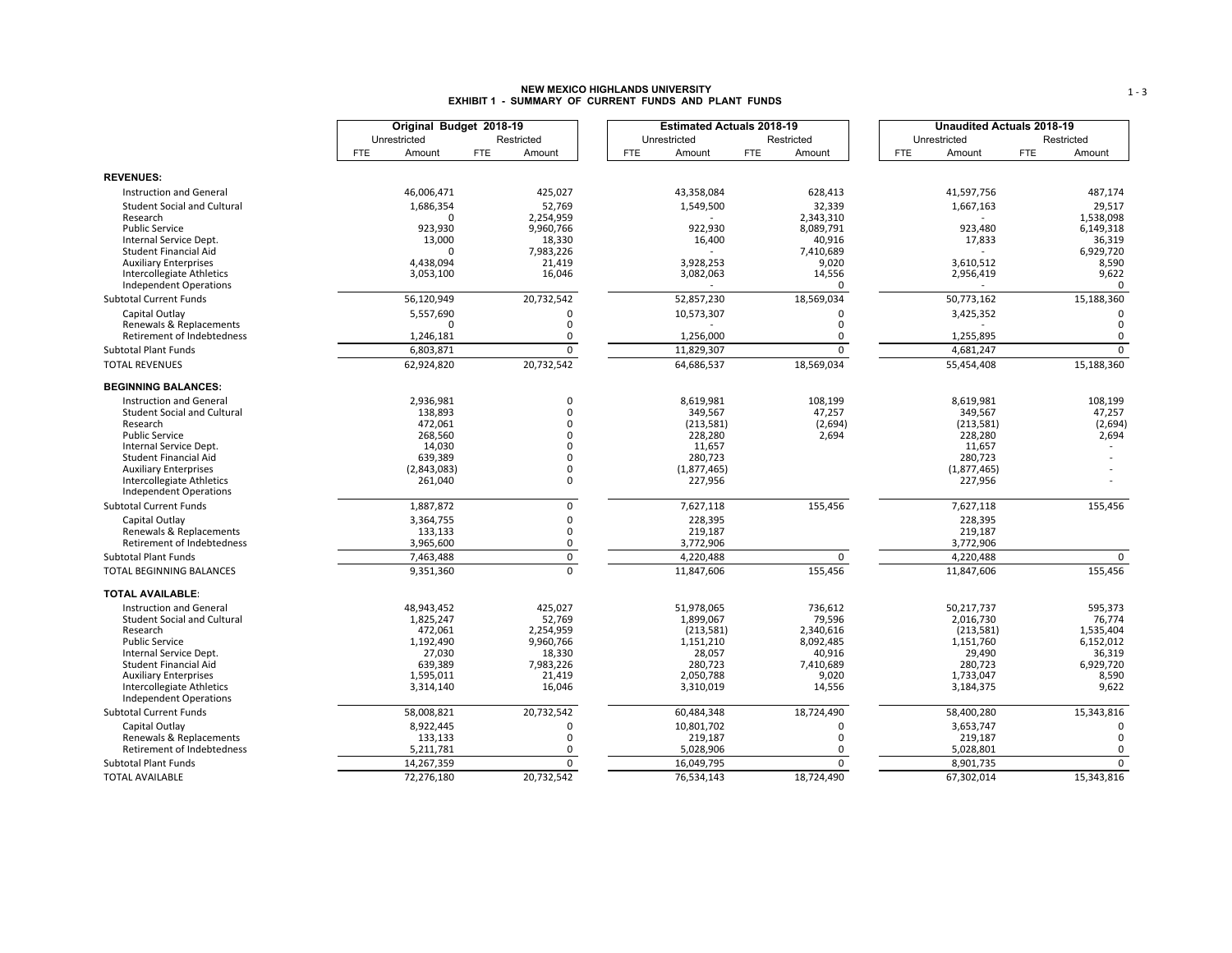# **NEW MEXICO HIGHLANDS UNIVERSITY EXHIBIT 1 - SUMMARY OF CURRENT FUNDS AND PLANT FUNDS**

|                                                                                                                                     | Original Budget 2018-19<br>Unrestricted<br>Restricted |                                                            |                                          |                                                       | <b>Estimated Actuals 2018-19</b> |                                          |                                                            |                                          |                                                       | <b>Unaudited Actuals 2018-19</b> |                                          |                                                            |                                          |                                                       |
|-------------------------------------------------------------------------------------------------------------------------------------|-------------------------------------------------------|------------------------------------------------------------|------------------------------------------|-------------------------------------------------------|----------------------------------|------------------------------------------|------------------------------------------------------------|------------------------------------------|-------------------------------------------------------|----------------------------------|------------------------------------------|------------------------------------------------------------|------------------------------------------|-------------------------------------------------------|
|                                                                                                                                     |                                                       |                                                            |                                          |                                                       |                                  |                                          | Unrestricted                                               |                                          | Restricted                                            |                                  |                                          | Unrestricted                                               |                                          | Restricted                                            |
|                                                                                                                                     | <b>FTE</b>                                            | Amount                                                     | <b>FTE</b>                               | Amount                                                |                                  | <b>FTE</b>                               | Amount                                                     | <b>FTE</b>                               | Amount                                                |                                  | <b>FTE</b>                               | Amount                                                     | <b>FTE</b>                               | Amount                                                |
| <b>EXPENDITURES:</b>                                                                                                                |                                                       |                                                            |                                          |                                                       |                                  |                                          |                                                            |                                          |                                                       |                                  |                                          |                                                            |                                          |                                                       |
| <b>Instruction and General</b><br><b>Student Social and Cultural</b><br>Research<br><b>Public Service</b><br>Internal Service Dept. | 476.82<br>9.76<br>3.88<br>6.17<br>24.54               | 39,844,085<br>1.486.986<br>385,000<br>979,557<br>2,251,824 | 12.45<br>1.80<br>10.78<br>127.00<br>1.20 | 425,027<br>52,769<br>2,254,959<br>9,960,766<br>18,330 |                                  | 525.18<br>25.10<br>3.25<br>6.50<br>27.40 | 38,399,037<br>1,877,365<br>313,338<br>946,408<br>2,470,688 | 13.95<br>1.80<br>10.78<br>127.00<br>1.20 | 628,413<br>32,339<br>2,343,310<br>8,089,791<br>40,916 |                                  | 522.68<br>10.85<br>3.25<br>6.50<br>27.31 | 36.298.292<br>1,526,316<br>253,556<br>900,291<br>2,370,698 | 13.95<br>1.80<br>10.78<br>127.00<br>1.20 | 472,611<br>29,517<br>1,335,548<br>5,125,400<br>36,319 |
| <b>Student Financial Aid</b><br><b>Auxiliary Enterprises</b><br>Intercollegiate Athletics<br><b>Independent Operations</b>          | 0.00<br>21.52<br>21.50                                | 1,005,385<br>3,770,540<br>3,053,100                        | 2.00<br>0.30<br>0.60                     | 7,983,226<br>21,419<br>16,046                         |                                  | 0.00<br>22.00<br>44.38                   | 1,036,728<br>3,378,999<br>3,163,063                        | 0.00<br>0.30<br>0.60                     | 7,410,689<br>9,020<br>14,556                          |                                  | 0.00<br>22.00<br>44.38                   | 982,092<br>2,883,557<br>3,159,906                          | 0.00<br>0.30<br>0.60                     | 6,871,009<br>8,590<br>9,622                           |
| Subtotal Current Funds                                                                                                              | 564.19                                                | 52,776,477                                                 | 156.13                                   | 20,732,542                                            |                                  | 653.81                                   | 51,585,626                                                 | 155.63                                   | 18,569,034                                            |                                  | 636.97                                   | 48,374,708                                                 | 155.63                                   | 13,888,616                                            |
| Capital Outlay<br>Renewals & Replacements<br>Retirement of Indebtedness                                                             | 0.00<br>0.00<br>0.00                                  | 2,260,735<br>1,271,022<br>2,299,404                        | 0.00<br>0.00<br>0.00                     | $\Omega$<br>$\Omega$<br>$\mathbf 0$                   |                                  | 0.00<br>0.00<br>0.00                     | 4,272,385<br>1,271,022<br>1,719,702                        | 0.00<br>0.00<br>0.00                     | $\Omega$<br>0<br>$\mathbf 0$                          |                                  | 0.00<br>0.00<br>0.00                     | 530,923<br>781,568<br>1,148,677                            | 0.00<br>0.00<br>0.00                     | $\Omega$<br>0<br>$\mathbf 0$                          |
| <b>Subtotal Plant Funds</b>                                                                                                         | 0.00                                                  | 5,831,161                                                  | 0.00                                     | $\mathbf 0$                                           |                                  | 0.00                                     | 7,263,109                                                  | 0.00                                     | $\mathbf 0$                                           |                                  | 0.00                                     | 2,461,168                                                  | 0.00                                     | $\mathbf 0$                                           |
| <b>TOTAL EXPENDITURES</b>                                                                                                           | 564.19                                                | 58,607,638                                                 | 156.13                                   | 20,732,542                                            |                                  | 653.81                                   | 58,848,735                                                 | 155.63                                   | 18,569,034                                            |                                  | 636.97                                   | 50,835,876                                                 | 155.63                                   | 13,888,616                                            |
| <b>TRANSFERS IN (OUT):</b>                                                                                                          |                                                       |                                                            |                                          |                                                       |                                  |                                          |                                                            |                                          |                                                       |                                  |                                          |                                                            |                                          |                                                       |
| <b>Instruction and General</b><br><b>Student Social and Cultural</b><br>Research                                                    |                                                       | (5,628,087)<br>124,200<br>345,000                          |                                          | $\Omega$<br>$\mathbf 0$<br>$\Omega$                   |                                  |                                          | (6,515,206)<br>42,000<br>345,000                           |                                          | 0<br>0<br>$\Omega$                                    |                                  |                                          | (9,059,149)<br>42,000<br>467,137                           |                                          | $\Omega$<br>$\Omega$<br>$\Omega$                      |
| <b>Public Service</b>                                                                                                               |                                                       | 42,480                                                     |                                          | $\Omega$                                              |                                  |                                          | 42,480                                                     |                                          | $\Omega$                                              |                                  |                                          | 42,480                                                     |                                          | $\Omega$                                              |
| Internal Service Dept.                                                                                                              |                                                       | 2,240,000                                                  |                                          | $\Omega$                                              |                                  |                                          | 2,730,376                                                  |                                          | $\Omega$                                              |                                  |                                          | 2,352,182                                                  |                                          | $\Omega$                                              |
| <b>Student Financial Aid</b>                                                                                                        |                                                       | 1,005,385                                                  |                                          | $\Omega$                                              |                                  |                                          | 1,005,385                                                  |                                          | 0                                                     |                                  |                                          | 1,005,385                                                  |                                          | $\Omega$                                              |
| <b>Auxiliary Enterprises</b><br>Intercollegiate Athletics<br><b>Independent Operations</b>                                          |                                                       | (643, 151)<br>$\Omega$                                     |                                          | $\Omega$<br>$\mathbf 0$                               |                                  |                                          | (945, 208)<br>81,000                                       |                                          | $\Omega$<br>0                                         |                                  |                                          | (945, 208)<br>81,000                                       |                                          | $\mathbf 0$<br>$\Omega$                               |
| <b>Subtotal Current Funds</b>                                                                                                       |                                                       | (2,514,173)                                                |                                          | $\mathbf 0$                                           |                                  |                                          | (3, 214, 173)                                              |                                          | $\mathbf 0$                                           |                                  |                                          | (6,014,173)                                                |                                          | $\mathsf 0$                                           |
| Capital Outlay<br>Renewals & Replacements<br>Retirement of Indebtedness                                                             |                                                       | n<br>1,271,022<br>1,243,151                                |                                          | $\Omega$<br>$\Omega$<br>0                             |                                  |                                          | 700,000<br>1,271,022<br>1,243,151                          |                                          | 0<br>$\Omega$<br>0                                    |                                  |                                          | 3,500,000<br>1,271,022<br>1,243,151                        |                                          | $\mathbf 0$<br>$\mathbf 0$<br>$\mathbf 0$             |
| <b>Subtotal Plant Funds</b>                                                                                                         |                                                       | 2,514,173                                                  |                                          | $\mathsf 0$                                           |                                  |                                          | 3,214,173                                                  |                                          | $\mathbf 0$                                           |                                  |                                          | 6,014,173                                                  |                                          | $\mathsf 0$                                           |
| <b>NET TRANSFERS</b>                                                                                                                |                                                       | $\Omega$                                                   |                                          | $\Omega$                                              |                                  |                                          |                                                            |                                          | $\Omega$                                              |                                  |                                          |                                                            |                                          | $\mathbf 0$                                           |
| <b>ENDING BALANCES:</b>                                                                                                             |                                                       |                                                            |                                          |                                                       |                                  |                                          |                                                            |                                          |                                                       |                                  |                                          |                                                            |                                          |                                                       |
| <b>Instruction and General</b><br><b>Student Social and Cultural</b>                                                                |                                                       | 3,471,280<br>462,461                                       |                                          | $\overline{2}$<br>$\Omega$                            |                                  |                                          | 7,063,822<br>63,702                                        |                                          | 108,199<br>47,257                                     |                                  |                                          | 4,860,296<br>532,413                                       |                                          | 122,763<br>47,257                                     |
| Research                                                                                                                            |                                                       | 432,061                                                    |                                          | $\Omega$                                              |                                  |                                          | (181, 919)                                                 |                                          | (2,694)                                               |                                  |                                          | $\Omega$                                                   |                                          | 199,857                                               |
| <b>Public Service</b>                                                                                                               |                                                       | 255,413                                                    |                                          | $\Omega$                                              |                                  |                                          | 247,282                                                    |                                          | 2,694                                                 |                                  |                                          | 293,949                                                    |                                          | 1,026,612                                             |
| Internal Service Dept.                                                                                                              |                                                       | 15,206                                                     |                                          | $\Omega$                                              |                                  |                                          | 287,745                                                    |                                          | $\Omega$                                              |                                  |                                          | 10,974                                                     |                                          | $\Omega$                                              |
| Student Financial Aid<br><b>Auxiliary Enterprises</b>                                                                               |                                                       | 639,389<br>(2,818,680)                                     |                                          | $\Omega$<br>$\Omega$                                  |                                  |                                          | 249,380<br>(2, 273, 419)                                   |                                          | $\Omega$<br>$\Omega$                                  |                                  |                                          | 304,016<br>(2,095,718)                                     |                                          | 58,711<br>$\Omega$                                    |
| Intercollegiate Athletics<br><b>Independent Operations</b>                                                                          |                                                       | 261,040                                                    |                                          | 0                                                     |                                  |                                          | 227,956                                                    |                                          | 0                                                     |                                  |                                          | 105,469                                                    |                                          | $\Omega$                                              |
| <b>Subtotal Current Funds</b>                                                                                                       |                                                       | 2,718,171                                                  | 4.6%                                     | $\overline{2}$                                        |                                  |                                          | 5,684,549                                                  | 11.0%                                    | 155,456                                               |                                  |                                          | 4,011,399                                                  | 8.3%                                     | 1,455,200                                             |
| Capital Outlay                                                                                                                      |                                                       | 6,661,710                                                  |                                          | 0                                                     |                                  |                                          | 7,229,317                                                  |                                          | 0                                                     |                                  |                                          | 6,622,824                                                  |                                          | $\Omega$                                              |
| Renewals & Replacements                                                                                                             |                                                       | 133,133                                                    |                                          | $\Omega$                                              |                                  |                                          | 219,187                                                    |                                          | $\Omega$                                              |                                  |                                          | 708,641                                                    |                                          | $\Omega$<br>$\mathbf 0$                               |
| Retirement of Indebtedness<br><b>Subtotal Plant Funds</b>                                                                           |                                                       | 4,155,528<br>10,950,371                                    |                                          | 0<br>$\mathsf 0$                                      |                                  |                                          | 4,552,355<br>12,000,859                                    |                                          | 0<br>$\mathsf 0$                                      |                                  |                                          | 5,123,274<br>12,454,740                                    |                                          | $\mathbf 0$                                           |
| <b>TOTAL ENDING BALANCES</b>                                                                                                        |                                                       | 13,668,542                                                 |                                          | $\overline{2}$                                        |                                  |                                          | 17,685,408                                                 |                                          | 155,456                                               |                                  |                                          | 16,466,139                                                 |                                          | 1,455,200                                             |
| TOT EXP, TRANSF & BAL                                                                                                               |                                                       |                                                            |                                          | 20,732,542                                            |                                  |                                          |                                                            |                                          |                                                       |                                  |                                          |                                                            |                                          |                                                       |
|                                                                                                                                     |                                                       | 72,276,180                                                 |                                          |                                                       |                                  |                                          | 76,534,143                                                 |                                          | 18,724,490                                            |                                  |                                          | 67,302,014                                                 |                                          | 15,343,816                                            |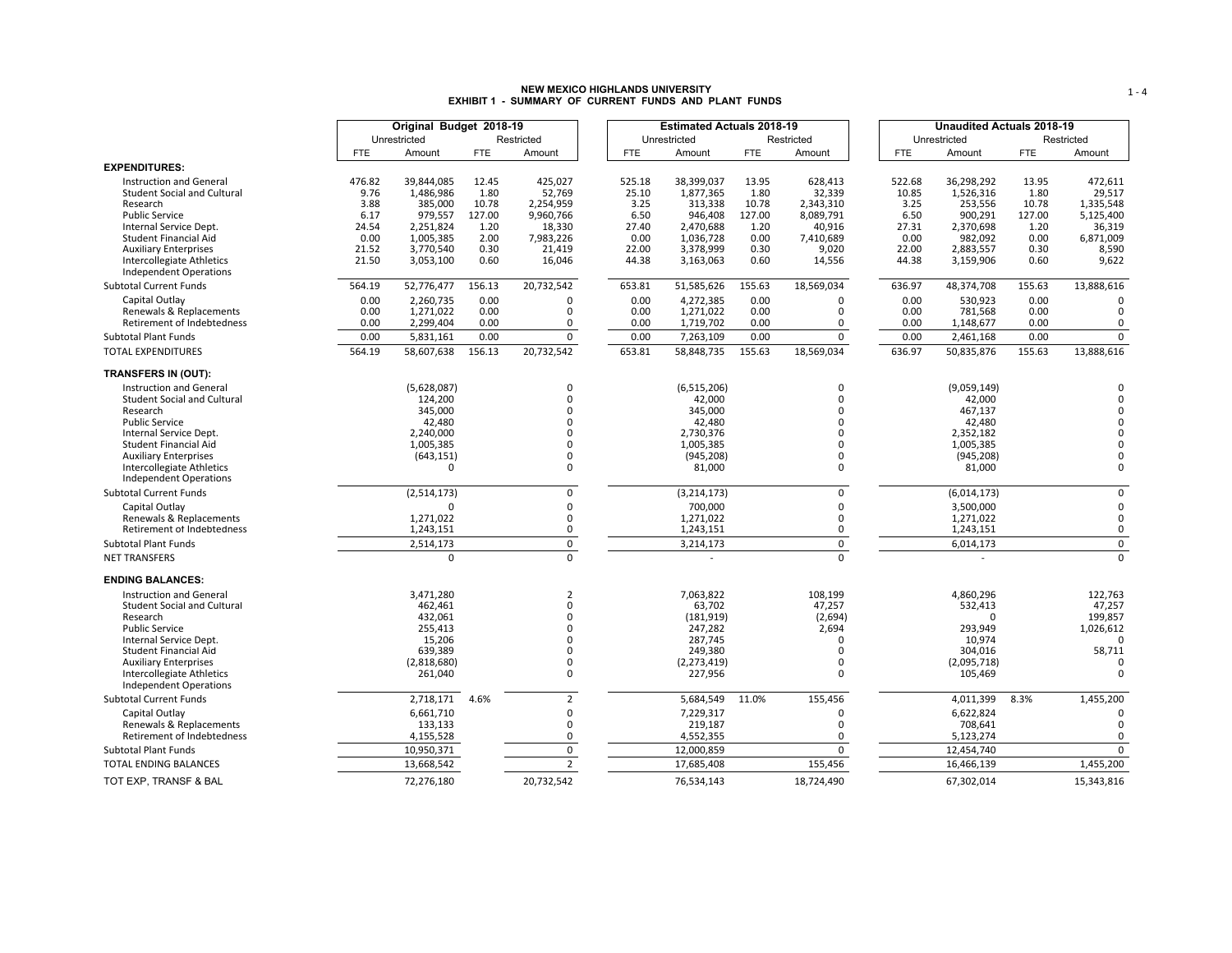#### **NEW MEXICO HIGHLANDS UNIVERSITY EXHIBIT 1ADETAIL OF TRANSFERS**

|                                              |          | Original Budget 2018-19 |                      |            | <b>Estimated Actuals 2018-19</b> |            |            |            | <b>Unaudited Actuals 2018-19</b> |            |            |
|----------------------------------------------|----------|-------------------------|----------------------|------------|----------------------------------|------------|------------|------------|----------------------------------|------------|------------|
|                                              |          | Unrestricted            | Restricted           |            | Unrestricted                     |            | Restricted |            | Unrestricted                     |            | Restricted |
|                                              |          | Amount<br><b>FTE</b>    | <b>FTE</b><br>Amount | <b>FTE</b> | Amount                           | <b>FTE</b> | Amount     | <b>FTE</b> | Amount                           | <b>FTE</b> | Amount     |
| <b>INSTRUCTION &amp; GENERAL - FROM (TO)</b> |          |                         |                      |            |                                  |            |            |            |                                  |            |            |
| Financial Aid - 3% Scholarship               | Exh. 19  | 343,174                 |                      |            | 343,174                          |            |            |            | 343,174                          |            |            |
| <b>Building Renewals - State Appropr</b>     | Exh. II  | 1,162,527               |                      |            | 1,162,527                        |            |            |            | 1,162,527                        |            |            |
| Equipment Replacem - State Appropr           | Exh. II  | 108,495                 |                      |            | 108,495                          |            |            |            | 108,495                          |            |            |
| Retirement of Indebtedness                   | Exh. III | 0                       |                      |            | 0                                |            |            |            | $\Omega$                         |            |            |
| <b>Student Social and Cultrual</b>           | Exh 15   | 124,200                 |                      |            | 42,000                           |            |            |            | 42,000                           |            |            |
| Research                                     | Exh. 16  | 345,000                 |                      |            | 345,000                          |            |            |            | 467,137                          |            |            |
| <b>Public Service</b>                        | Exh. 17  | 42,480                  |                      |            | 42,480                           |            |            |            | 42,480                           |            |            |
| Internal Service Dept.                       | Exh. 18  | 2,240,000               |                      |            | 2,730,376                        |            |            |            | 2,352,182                        |            |            |
| Financial Aid - SEOG Match                   | Exh. 19  | 62,211                  |                      |            | 62,211                           |            |            |            | 62,211                           |            |            |
| Financial Aid - NMHU Scholarships            | Exh. 19  | 600,000                 |                      |            | 600,000                          |            |            |            | 600,000                          |            |            |
| <b>Auxiliary Enterprises</b>                 | Exh. 20  | 600,000                 |                      |            | 297,943                          |            |            |            | 297,943                          |            |            |
| Intercollegiate Athletics                    | Exh. 21  | 0                       |                      |            | 81,000                           |            |            |            | 81,000                           |            |            |
| Capital Outlay                               | Exh. I   | $\Omega$                |                      |            | 700,000                          |            |            |            | 3,500,000                        |            |            |
| TOTAL FROM (TO) 1& G                         |          | 5,628,087               |                      |            | 6,515,206                        |            |            |            | 9,059,149                        |            |            |
| <b>NET TRANSFERS IN (OUT)</b>                |          |                         |                      |            |                                  |            |            |            |                                  |            |            |
| Instruction & General (per above)            | Exh. 2   | (5,628,087)             |                      |            | (6, 515, 206)                    |            |            |            | (9,059,149)                      |            |            |
| <b>Student Social and Cultrual</b>           | Exh 15   | 124,200                 |                      |            | 42,000                           |            |            |            | 42,000                           |            |            |
| Research - from I&G                          | Exh. 16  | 345,000                 |                      |            | 345,000                          |            |            |            | 467,137                          |            |            |
| Research - to Debt Service                   | Exh. 16  | 0                       |                      |            | 0                                |            |            |            | 0                                |            |            |
| <b>Public Service</b>                        | Exh. 17  | 42,480                  |                      |            | 42,480                           |            |            |            | 42,480                           |            |            |
| Internal Service Dept. - from I&G            | Exh. 18  | 2,240,000               |                      |            | 2,730,376                        |            |            |            | 2,352,182                        |            |            |
| Student Financial Aid - from I&G             | Exh. 19  | 1,005,385               |                      |            | 1,005,385                        |            |            |            | 1,005,385                        |            |            |
| Auxiliary Enterprises - to I&G               | Exh. 20  | 600,000                 |                      |            | 297,943                          |            |            |            | 297,943                          |            |            |
| Auxiliary Enterprises - to Debt Service      | Exh. 20  | (1, 243, 151)           |                      |            | (1, 243, 151)                    |            |            |            | (1,243,151)                      |            |            |
| Intercollegiate Athletics                    | Exh. 21  | 0                       |                      |            | 81,000                           |            |            |            | 81,000                           |            |            |
| <b>Subtotal Current Funds</b>                |          | (2,514,173)             |                      |            | (3, 214, 173)                    |            |            |            | (6,014,173)                      |            |            |
| Capital Outlay - from I&G                    | Exh. I   | 0                       |                      |            | 700,000                          |            |            |            | 3,500,000                        |            |            |
| Renewals & Replacements - from I&G           | Exh. II  | 1,271,022               |                      |            | 1,271,022                        |            |            |            | 1,271,022                        |            |            |
| Retirement of Indebt. - from I&G             | Exh. III | $\mathbf 0$             |                      |            |                                  |            |            |            |                                  |            |            |
| Retirement of Indebt. - from Research        | Exh. III | $\Omega$                |                      |            | 0                                |            |            |            | 0                                |            |            |
| Retirement of Indebt. - from Auxiliaries     | Exh. III | 1,243,151               |                      |            | 1,243,151                        |            |            |            | 1,243,151                        |            |            |
| <b>Subtotal Plant Funds</b>                  |          | 2,514,173               |                      |            | 3,214,173                        |            |            |            | 6,014,173                        |            |            |
| <b>NET TRANSFERS</b>                         |          | 0                       |                      |            | 0                                |            |            |            | 0                                |            |            |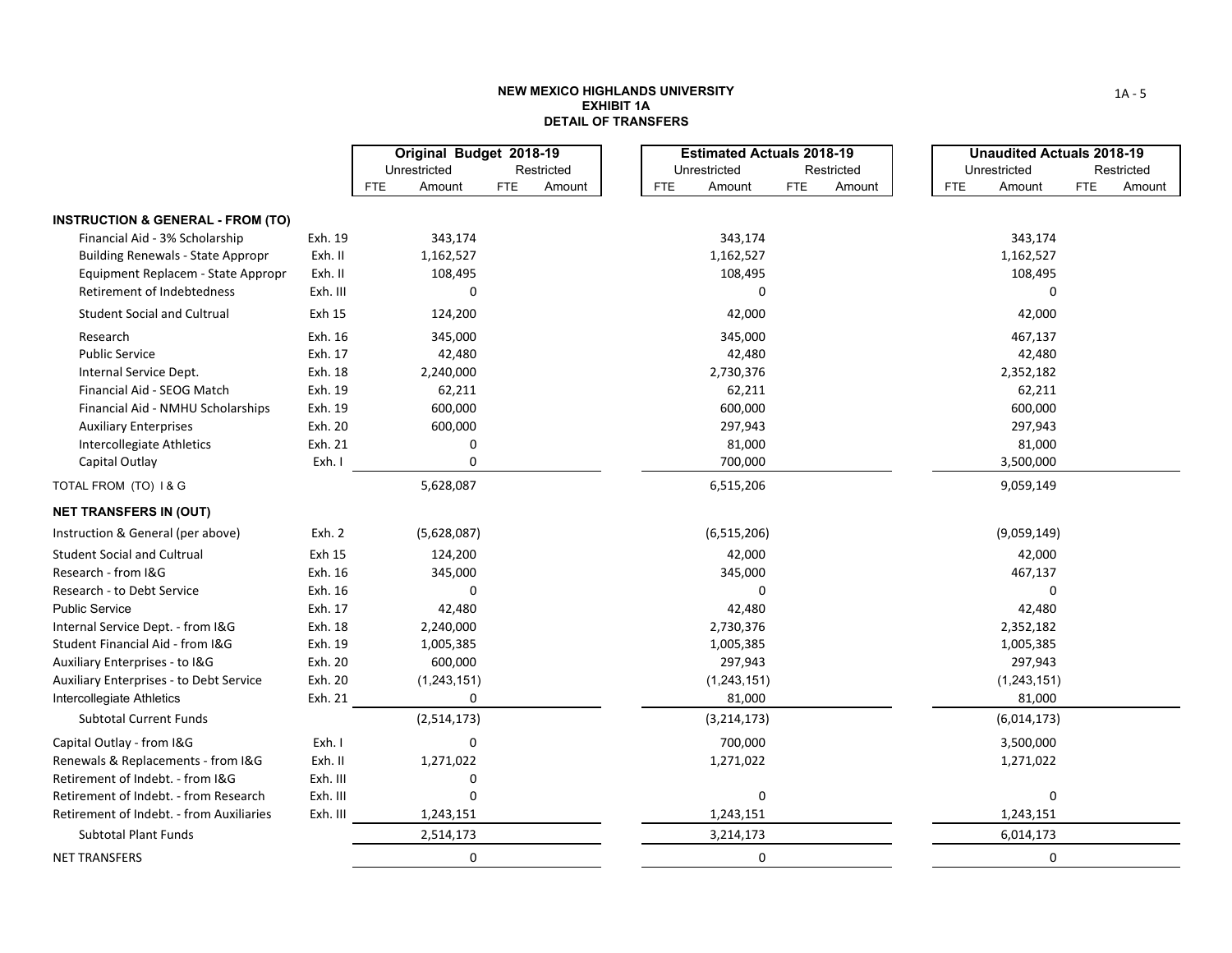### **NEW MEXICO HIGHLANDS UNIVERSITYEXHIBIT 2SUMMARY OF INSTRUCTION AND GENERAL**

|                                             |                    |            | Original Budget 2018-19 |     |             |            | <b>Estimated Actuals 2018-19</b> |            |             |            | <b>Unaudited Actuals 2018-19</b> |            |        |
|---------------------------------------------|--------------------|------------|-------------------------|-----|-------------|------------|----------------------------------|------------|-------------|------------|----------------------------------|------------|--------|
|                                             |                    |            | Unrestricted            |     | Restricted  |            | Unrestricted                     | Restricted |             |            | Unrestricted                     | Restricted |        |
|                                             |                    | <b>FTE</b> | Amount                  | FTE | Amount      | <b>FTE</b> | Amount                           | <b>FTE</b> | Amount      | <b>FTE</b> | Amount                           | <b>FTE</b> | Amount |
| <b>REVENUE:</b>                             |                    |            |                         |     |             |            |                                  |            |             |            |                                  |            |        |
| <b>Tuition and Fees</b>                     |                    |            | 18,002,900              |     | $\Omega$    |            | 15,342,584                       |            | $\mathbf 0$ |            | 13,353,709                       |            |        |
| <b>Federal Gov't Appropriations</b>         |                    |            | $\Omega$                |     | $\Omega$    |            | 0                                |            | $\Omega$    |            | $\mathbf 0$                      |            |        |
| State Gov't Appropriations                  |                    |            | 27,129,270              |     | $\Omega$    |            | 27,129,270                       |            | $\Omega$    |            | 27,129,270                       |            |        |
| Local Gov't Appropriations                  |                    |            | $\Omega$                |     | $\Omega$    |            | $\Omega$                         |            | $\Omega$    |            | $\Omega$                         |            |        |
| Federal Gov't Grants/Contracts              |                    |            | $\Omega$                |     | 275,498     |            | 0                                |            | 352,543     |            |                                  |            |        |
| <b>State Gov't Grants/Contracts</b>         |                    |            | $\Omega$                |     | 133,854     |            | $\Omega$                         |            | 274,870     |            |                                  |            |        |
| Local Gov't Grants/Contracts                |                    |            | $\Omega$                |     | 15,675      |            | $\Omega$                         |            | $\mathbf 0$ |            |                                  |            |        |
| Private Gifts/Grants/Contracts              |                    |            | $\Omega$                |     | $\Omega$    |            | $\Omega$                         |            | 1,000       |            |                                  |            |        |
| Endowment/Land/Perm Fund                    |                    |            | 220,801                 |     | $\Omega$    |            | 256,830                          |            | $\mathbf 0$ |            | 311,183                          |            |        |
| Sales and Services                          |                    |            | 1,500                   |     | $\Omega$    |            | 9,400                            |            | $\Omega$    |            | 9,595                            |            |        |
| <b>Other Sources</b>                        |                    |            | 652,000                 |     | $\mathbf 0$ |            | 620,000                          |            | 0           |            | 793,999                          |            |        |
| <b>TOTAL REVENUE</b>                        |                    |            | 46,006,471              |     | 425,027     |            | 43,358,084                       |            | 628,413     |            | 41,597,756                       |            |        |
| <b>BEGINNING BALANCE</b>                    |                    |            | 2,936,981               |     |             |            | 8,619,981                        |            | 108,199     |            | 8,619,981                        |            |        |
| <b>TOTAL AVAILABLE</b>                      |                    |            | 48,943,452              |     | 425,027     |            | 51,978,065                       |            | 736,612     |            | 50,217,737                       |            |        |
| <b>EXPENDITURES:</b>                        |                    |            |                         |     |             |            |                                  |            |             |            |                                  |            |        |
| Instruction                                 |                    |            | 21,049,295              |     | 200,745     | 282.71     | 20,092,914                       | 4.50       | 341,960     | 280.21     | 19,819,551                       | 4.50       |        |
| Academic Support                            |                    |            | 2,704,553               |     | 23,773      | 32.65      | 2,480,761                        | 2.70       | 33,576      | 32.65      | 2,130,172                        | 2.70       |        |
| <b>Student Services</b>                     |                    |            | 3,747,572               |     | 127,012     | 62.03      | 4,052,308                        | 3.15       | 113,871     | 62.03      | 3,914,920                        | 3.15       |        |
| <b>Institutional Support</b>                |                    |            | 7,198,441               |     | 55,469      | 77.59      | 6,963,214                        | 3.00       | 121,367     | 77.59      | 5,995,040                        | 3.00       |        |
| Oper & Maint of Plant                       |                    |            | 5, 144, 224             |     | 18,028      | 70.20      | 4,809,840                        | 0.60       | 17,639      | 70.20      | 4,438,609                        | 0.60       |        |
| <b>TOTAL EXPENDITURES</b>                   |                    |            | 39,844,085              |     | 425,027     | 525.18     | 38,399,037                       | 13.95      | 628,413     | 522.68     | 36,298,292                       | 13.95      |        |
| TRANSFERS (IN) OUT:                         |                    |            |                         |     |             |            |                                  |            |             |            |                                  |            |        |
| Student Social/Cultural Activ               | Exh. 15            |            | 124,200                 |     | $\mathbf 0$ |            | 42,000                           |            | $\mathbf 0$ |            | 42,000                           |            |        |
| Research                                    | Exh. 16            |            | 345,000                 |     | $\Omega$    |            | 345,000                          |            | $\mathbf 0$ |            | 467,137                          |            |        |
| <b>Public Service</b>                       | Exh. 17            |            | 42,480                  |     | $\Omega$    |            | 42,480                           |            | $\Omega$    |            | 42,480                           |            |        |
| Internal Service Dept.                      | Exh. 18            |            | 2,240,000               |     |             |            | 2,730,376                        |            | $\Omega$    |            | 2,352,182                        |            |        |
| <b>Student Financial Aid</b>                | Exh. 19<br>Exh. 20 |            | 1,005,385               |     | $\Omega$    |            | 1,005,385<br>297,943             |            | U           |            | 1,005,385<br>297,943             |            |        |
| <b>Auxiliary Enterprises</b>                | Exh. 21            |            | 600,000<br>$\Omega$     |     | $\Omega$    |            | 81,000                           |            | O           |            |                                  |            |        |
| Intercollegiate Athletics<br>Capital Outlay | Exh. I             |            | $\Omega$                |     |             |            | 700,000                          |            | $\Omega$    |            | 81,000<br>3,500,000              |            |        |
| Renewals & Replacements                     | Exh. II            |            | 1,271,022               |     |             |            | 1,271,022                        |            | 0           |            | 1,271,022                        |            |        |
| Retirement of Indebtedness                  | Exh. III           |            | $\Omega$                |     |             |            | $\pmb{0}$                        |            | 0           |            | $\pmb{0}$                        |            |        |
| <b>TOTAL TRANSFERS</b>                      |                    |            | 5,628,087               |     | $\mathbf 0$ |            | 6,515,206                        |            | $\mathbf 0$ |            | 9,059,149                        |            |        |
| <b>ENDING BALANCE</b>                       |                    |            | 3,471,280               |     | $\mathbf 0$ |            | 7,063,822                        |            | 108,199     |            | 4,860,296                        |            |        |
|                                             |                    |            |                         |     |             |            |                                  |            |             |            |                                  |            |        |
| TOT EXP, TRANSF & BAL                       |                    |            | 48,943,452              |     | 425,027     |            | 51,978,065                       |            | 736,612     |            | 50,217,737                       |            |        |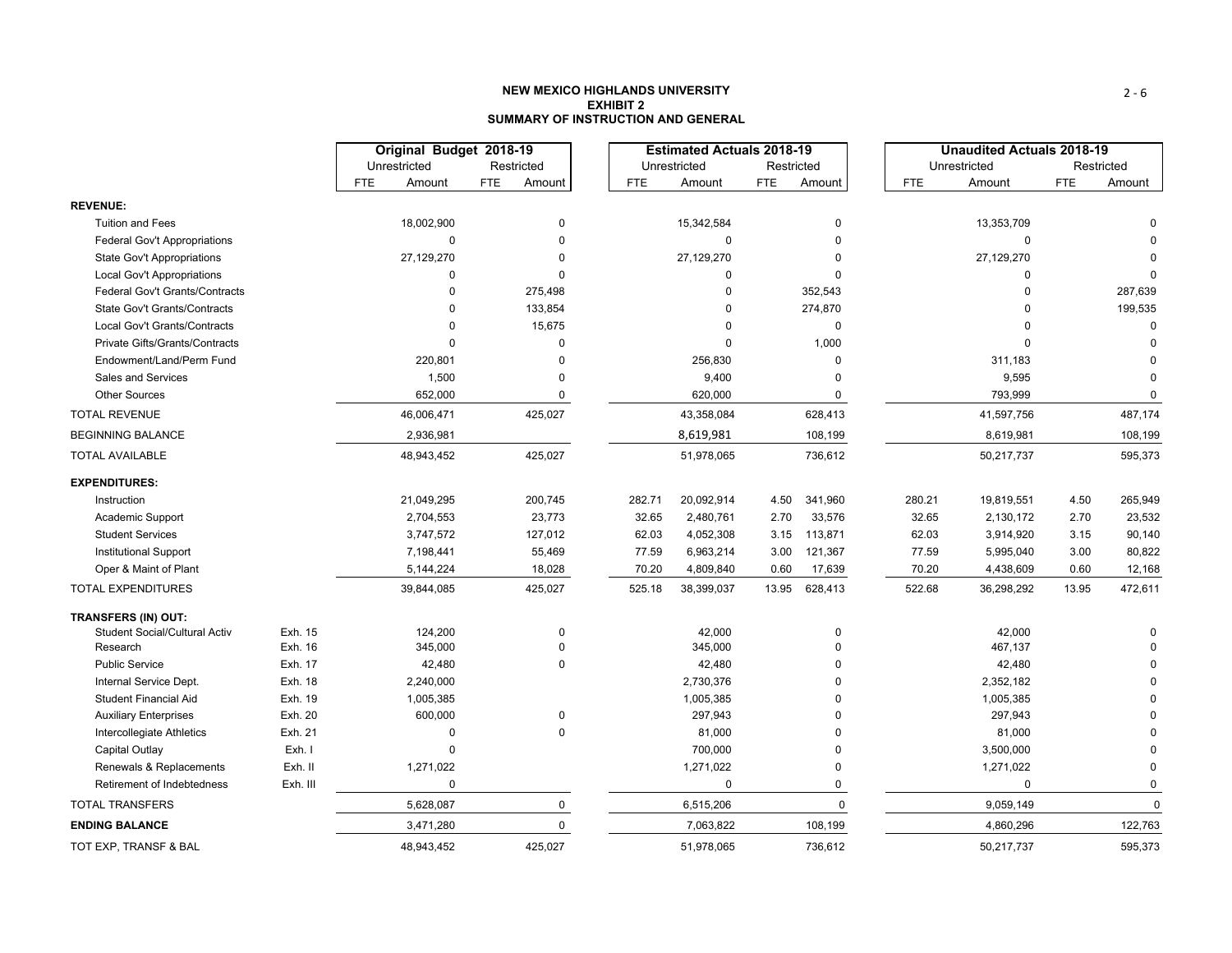### **NEW MEXICO HIGHLANDS UNIVERSITYEXHIBIT 3STUDENT TUITION AND MISCELLANEOUS FEES FOR INSTRUCTION AND GENERAL**

|                                   | Original Budget 2018-19                      | <b>Estimated Actuals 2018-19</b>             | <b>Unaudited Actuals 2018-19</b>             |
|-----------------------------------|----------------------------------------------|----------------------------------------------|----------------------------------------------|
|                                   | Unrestricted<br>Restricted                   | Unrestricted<br>Restricted                   | Unrestricted<br>Restricted                   |
|                                   | Amount<br><b>FTE</b><br>Amount<br><b>FTE</b> | <b>FTE</b><br>Amount<br><b>FTE</b><br>Amount | <b>FTE</b><br>Amount<br><b>FTE</b><br>Amount |
|                                   |                                              |                                              |                                              |
| <b>TUITION</b>                    |                                              |                                              |                                              |
| <b>CREDIT - MAIN CAMPUS</b>       |                                              |                                              |                                              |
| <b>SUMMER</b>                     |                                              |                                              |                                              |
| Resident Full-time                | 81,000                                       | 33,815                                       | 15,374                                       |
| <b>Resident Part-time</b>         | 896,500                                      | 705,948                                      | 705,343                                      |
| Non-resident Full-time            | 7,600                                        | 13,009                                       | 8,472                                        |
| Non-resident Part-time            | 176,600                                      | 176,031                                      | 158,651                                      |
| <b>Subtotal Summer</b>            | 1,161,700                                    | 928,803                                      | 887,840                                      |
| <b>FALL</b>                       |                                              |                                              |                                              |
| <b>Resident Full-time</b>         | 2,750,000                                    | 2,016,479                                    | 1,560,372                                    |
| <b>Resident Part-time</b>         | 2,144,700                                    | 1,299,321                                    | 1,468,831                                    |
| Non-resident Full-time            | 1,004,000                                    | 1,296,291                                    | 770,519                                      |
| Non-resident Part-time            | 286,000                                      | 361,516                                      | 384,716                                      |
| <b>Subtotal Fall</b>              | 6,184,700                                    | 4,973,607                                    | 4,184,438                                    |
| <b>SPRING</b>                     |                                              |                                              |                                              |
| <b>Resident Full-time</b>         | 2,040,000                                    | 1,803,047                                    | 1,679,570                                    |
| <b>Resident Part-time</b>         | 2,250,000                                    | 1,185,769                                    | 1,180,108                                    |
| Non-resident Full-time            | 1,020,000                                    | 1,038,702                                    | 718,123                                      |
| Non-resident Part-time            | 250,000                                      | 292,774                                      | 278,252                                      |
| <b>Subtotal Spring</b>            | 5,560,000                                    | 4,320,292                                    | 3,856,053                                    |
| TOTAL TUITION - CREDIT - MAIN     | 12,906,400                                   | 10,222,702                                   | 8,928,330                                    |
| <b>CREDIT - EOS &amp; CENTERS</b> |                                              |                                              |                                              |
| Off-Campus/ITV                    | 0                                            | 154,998                                      | 122,621                                      |
| Center - Farmington               | 549,600                                      | 532,732                                      | 403,864                                      |
| Center - Rio Rancho               | 988,500                                      | 792,463                                      | 651,437                                      |
| Center - Roswell                  | 70,400                                       | 61,263                                       | 50,439                                       |
| Center - Santa Fe                 | 549,600                                      | 449,320                                      | 368,290                                      |
| Center - Raton                    | 0                                            |                                              | 0                                            |
| Center - Albuquerque              | 1,917,500                                    | 1,760,126                                    | 1,454,151                                    |
| TOTAL TUITION - CREDIT - EOS/CTRS | 4,075,600                                    | 3,750,902                                    | 3,050,802                                    |
| <b>NON-CREDIT - CONT EDUC</b>     | 0                                            |                                              | 0                                            |
| <b>TOTAL TUITION</b>              | 16,982,000                                   | 13,973,604                                   | 11,979,132                                   |
| <b>MISCELLANEOUS FEES</b>         |                                              |                                              |                                              |
| Application/Matriculation         | 152,000                                      | 24,260                                       | 24,545                                       |
| Collection                        | 7,500                                        | 47,145                                       | $\Omega$                                     |
| Course                            | 135,000                                      | 352,220                                      | 404,515                                      |
| Graduation<br>Installment Plan    | 40,000<br>100,000                            | 44,755<br>45,600                             | 47,060<br>43,600                             |
|                                   | 586,400                                      | 855,000                                      | 854,857                                      |
| Technology & Infrastructure Fee   |                                              |                                              |                                              |
| <b>TOTAL FEES</b>                 | 1,020,900                                    | 1,368,980                                    | 1,374,577                                    |
| <b>TOTAL TUITION AND FEES</b>     | 18,002,900                                   | 15,342,584                                   | 13,353,709                                   |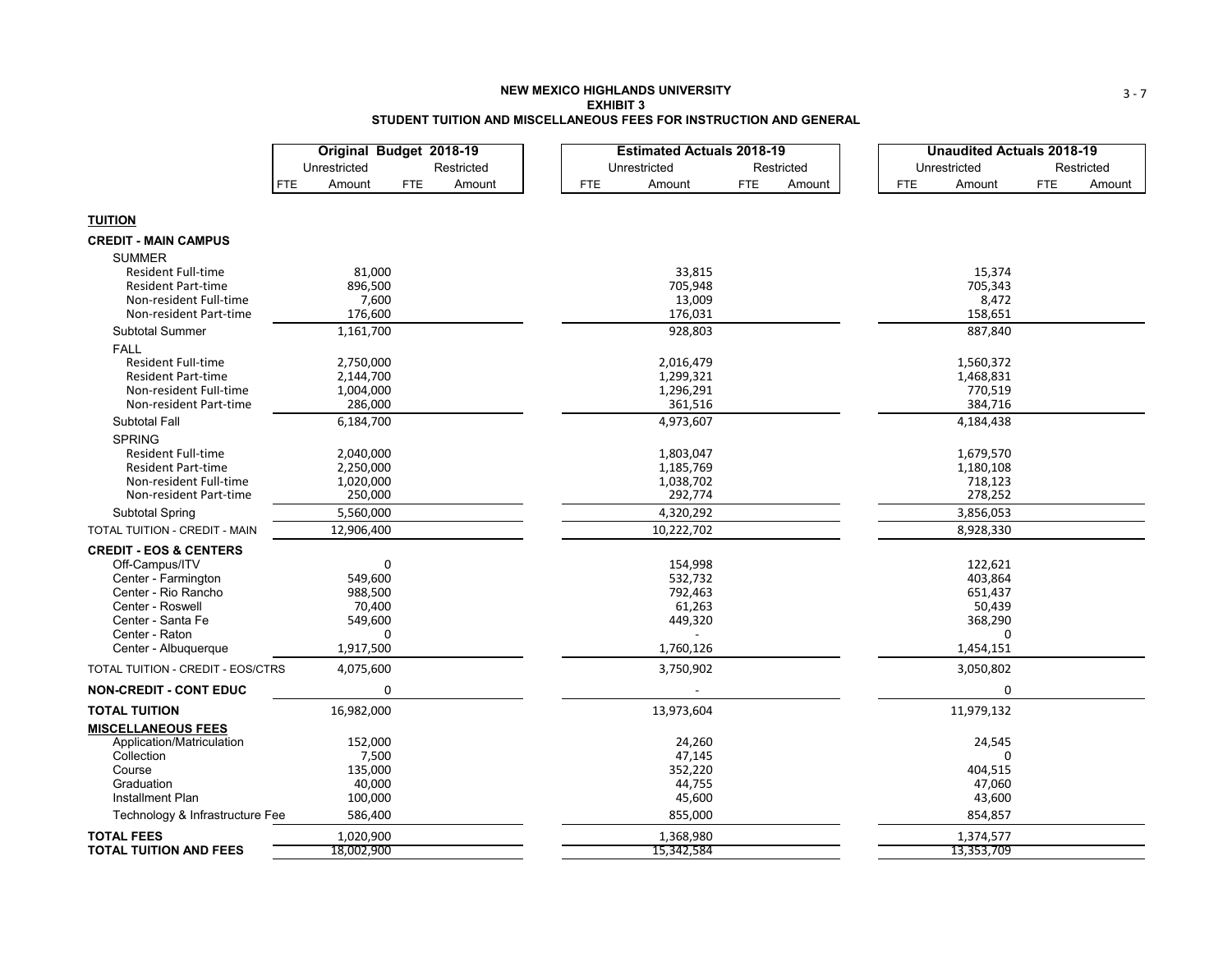## **NEW MEXICO HIGHLANDS UNIVERSITYEXHIBIT 4GOVERNMENT APPROPRIATIONS (I & G)**

|                                       |            | Original Budget 2018-19 |            |            |     | <b>Estimated Actuals 2018-19</b> |            |            |            | <b>Unaudited Actuals 2018-19</b> |            |            |
|---------------------------------------|------------|-------------------------|------------|------------|-----|----------------------------------|------------|------------|------------|----------------------------------|------------|------------|
|                                       |            | Unrestricted            |            | Restricted |     | Unrestricted                     |            | Restricted |            | Unrestricted                     |            | Restricted |
|                                       | <b>FTE</b> | Amount                  | <b>FTE</b> | Amount     | FTE | Amount                           | <b>FTE</b> | Amount     | <b>FTE</b> | Amount                           | <b>FTE</b> | Amount     |
|                                       |            |                         |            |            |     |                                  |            |            |            |                                  |            |            |
|                                       |            |                         |            |            |     |                                  |            |            |            |                                  |            |            |
|                                       |            |                         |            |            |     |                                  |            |            |            |                                  |            |            |
|                                       |            |                         |            |            |     |                                  |            |            |            |                                  |            |            |
| <b>FEDERAL</b>                        |            | 0                       |            |            |     | 0                                |            |            |            | 0                                |            |            |
|                                       |            |                         |            |            |     |                                  |            |            |            |                                  |            |            |
| STATE:                                |            |                         |            |            |     |                                  |            |            |            |                                  |            |            |
| Regular                               |            | 27,129,270              |            |            |     | 27,129,270                       |            |            |            | 27,129,270                       |            |            |
| Non-recurring                         |            | 0                       |            |            |     |                                  |            |            |            |                                  |            |            |
| <b>TOTAL STATE</b>                    |            | 27,129,270              |            |            |     | 27,129,270                       |            |            |            | 27,129,270                       |            |            |
|                                       |            |                         |            |            |     |                                  |            |            |            |                                  |            |            |
|                                       |            |                         |            |            |     |                                  |            |            |            |                                  |            |            |
| LOCAL                                 |            | 0                       |            |            |     | $\mathbf 0$                      |            |            |            | 0                                |            |            |
|                                       |            |                         |            |            |     |                                  |            |            |            |                                  |            |            |
|                                       |            |                         |            |            |     |                                  |            |            |            |                                  |            |            |
| TOTAL GOVERNM APPROPR                 |            | 27,129,270              |            |            |     | 27,129,270                       |            |            |            | 27,129,270                       |            |            |
|                                       |            |                         |            |            |     |                                  |            |            |            |                                  |            |            |
| Itemized State Appropriations:<br>1&6 |            | 26,958,600              |            |            |     | 26,958,600                       |            |            |            | 26,958,600                       |            |            |
| Native American Access/Retention      |            | 0                       |            |            |     |                                  |            |            |            |                                  |            |            |
| Spanish Program                       |            | 170,670                 |            |            |     | 170,670                          |            |            |            | 170,670                          |            |            |
| <b>Total Recurring</b>                |            | 27,129,270              |            |            |     | 27,129,270                       |            |            |            | 27,129,270                       |            |            |
| Deferred Maintenance                  |            | 0                       |            |            |     |                                  |            |            |            | 0                                |            |            |
| <b>Total Non-recurring</b>            |            | $\overline{0}$          |            |            |     |                                  |            |            |            | $\overline{0}$                   |            |            |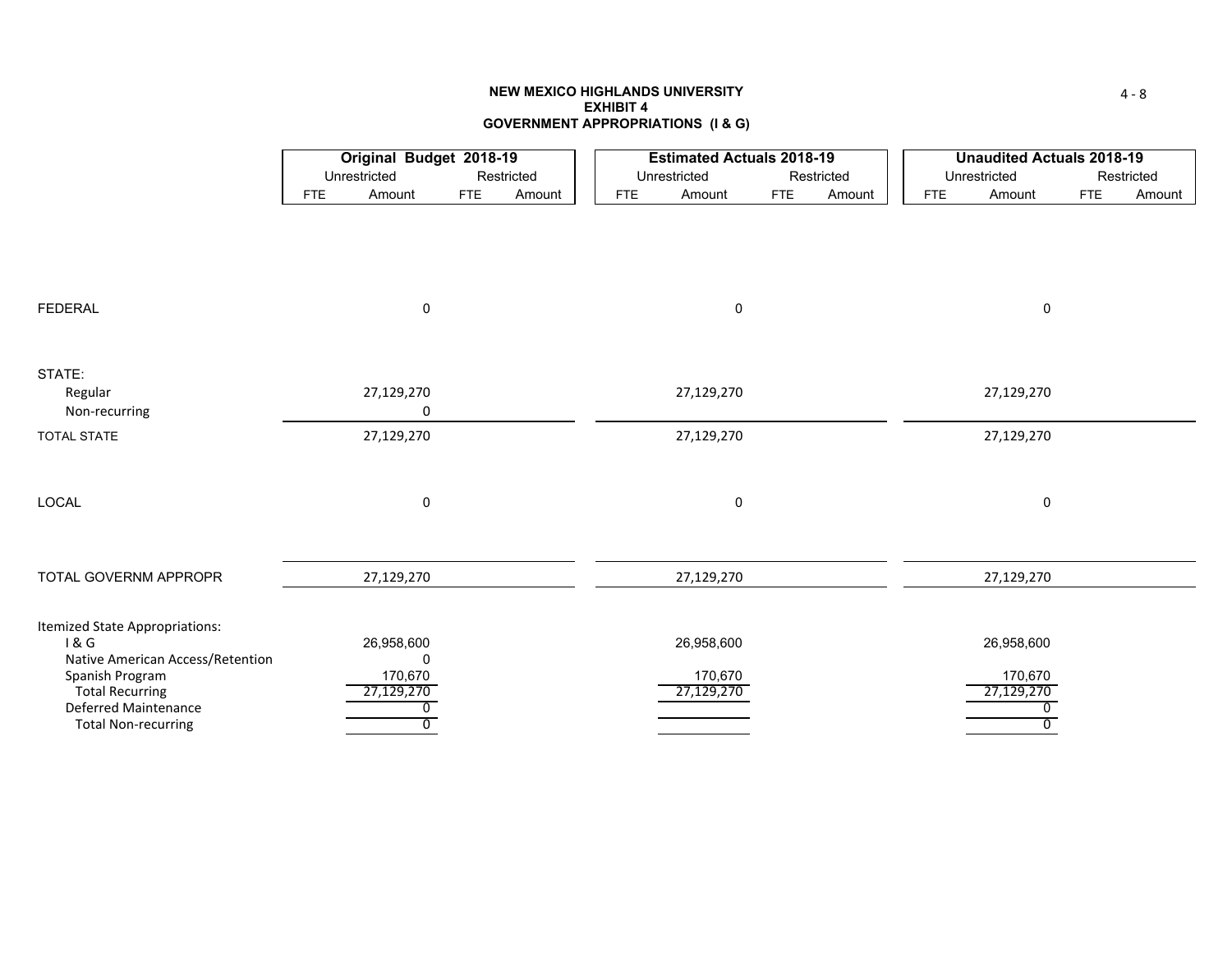### **NEW MEXICO HIGHLANDS UNIVERSITY EXHIBIT 5GOVERNMENT GRANTS AND CONTRACTS (I & G)**

|                                                          |            | <b>Original Budget 2018-19</b> |            |            |                            |            | <b>Estimated Actuals 2018-19</b> |            |         |            | <b>Unaudited Actuals 2018-19</b> |            |             |
|----------------------------------------------------------|------------|--------------------------------|------------|------------|----------------------------|------------|----------------------------------|------------|---------|------------|----------------------------------|------------|-------------|
|                                                          |            | Unrestricted                   |            | Restricted | Unrestricted<br>Restricted |            |                                  |            |         |            | Unrestricted                     |            | Restricted  |
|                                                          | <b>FTE</b> | Amount                         | <b>FTE</b> | Amount     |                            | <b>FTE</b> | Amount                           | <b>FTE</b> | Amount  | <b>FTE</b> | Amount                           | <b>FTE</b> | Amount      |
|                                                          |            |                                |            |            |                            |            |                                  |            |         |            |                                  |            |             |
| <b>FEDERAL</b>                                           |            |                                |            | 275,498    |                            |            |                                  |            | 352,543 |            |                                  |            | 287,639     |
| <b>STATE</b>                                             |            |                                |            | 133,854    |                            |            |                                  |            | 274,870 |            |                                  |            | 199,535     |
| LOCAL                                                    |            |                                |            | 15,675     |                            |            |                                  |            | 0       |            |                                  |            | $\mathbf 0$ |
| <b>TOTAL GOVERNMENT</b><br><b>GRANTS &amp; CONTRACTS</b> |            |                                |            | 425,027    |                            |            |                                  |            | 627,413 |            |                                  |            | 487,174     |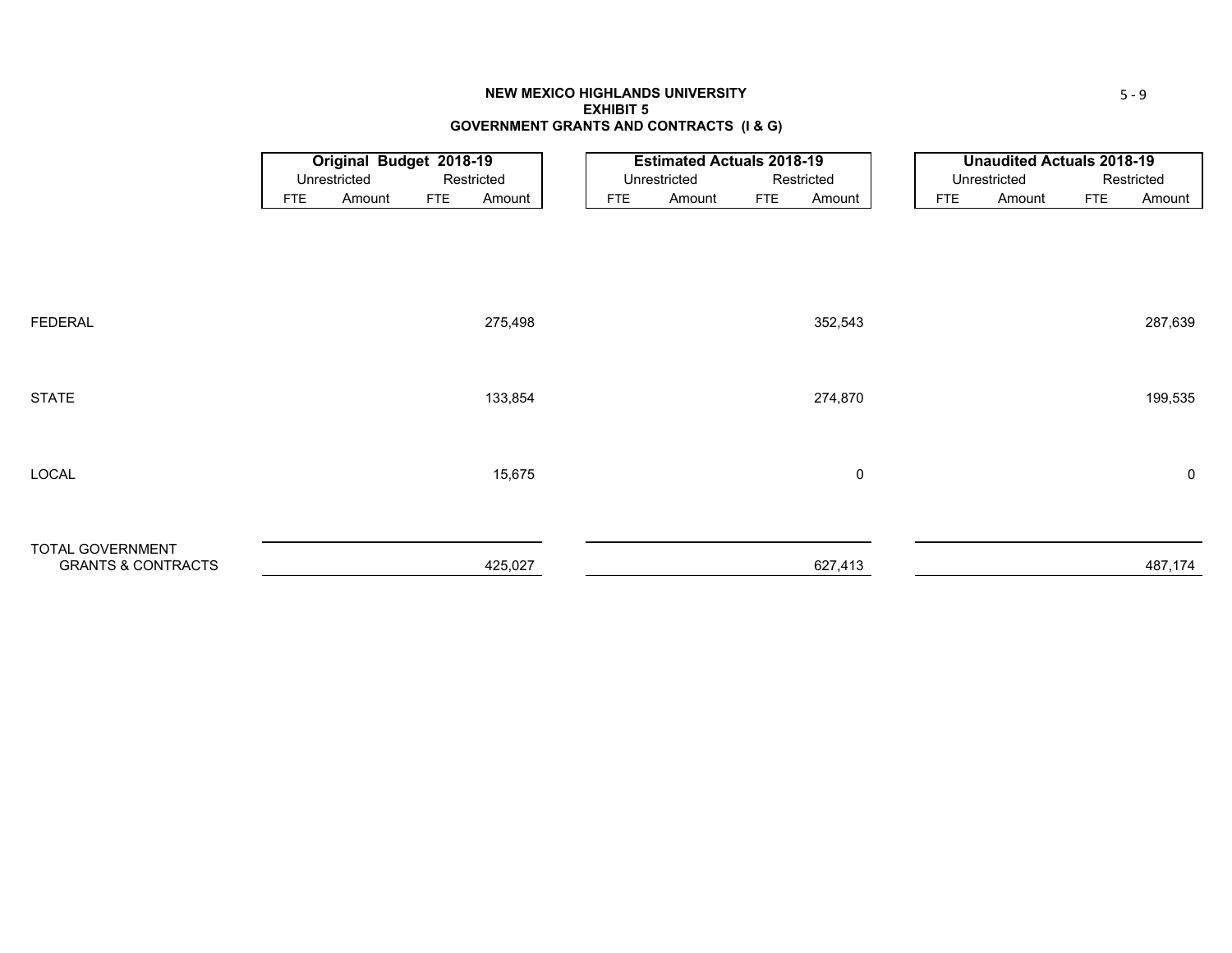### **NEW MEXICO HIGHLANDS UNIVERSITY EXHIBIT 6PRIVATE GIFTS, GRANTS AND CONTRACTS (I & G)**

|            | Original Budget 2018-19 |     |            |     | <b>Estimated Actuals 2018-19</b> |            |            |     | <b>Unaudited Actuals 2018-19</b> |     |            |
|------------|-------------------------|-----|------------|-----|----------------------------------|------------|------------|-----|----------------------------------|-----|------------|
|            | Unrestricted            |     | Restricted |     | Unrestricted                     |            | Restricted |     | Unrestricted                     |     | Restricted |
| <b>FTE</b> | Amount                  | FTE | Amount     | FTE | Amount                           | <b>FTE</b> | Amount     | FTE | Amount                           | FTE | Amount     |
|            |                         |     |            |     |                                  |            |            |     |                                  |     |            |

TOTAL PRIVATE GIFTS, GRANTS & CONTRACTS 0 1,000 0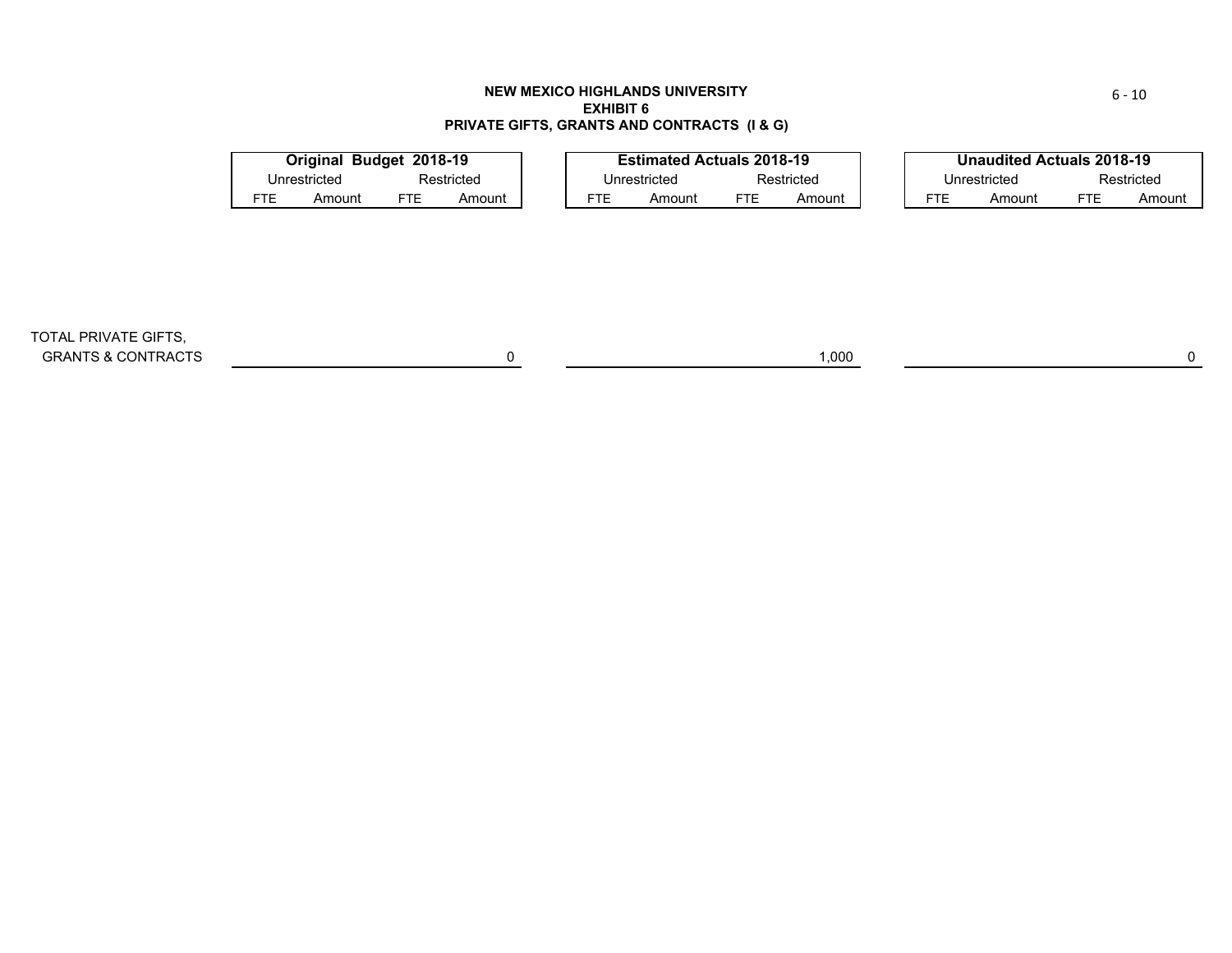## **NEW MEXICO HIGHLANDS UNIVERSITY EXHIBIT 7ENDOWMENT, LAND AND PERMANENT FUND INCOME (I&G)**

|                         |            | <b>Original Budget 2018-19</b> |            |            |                            | <b>Estimated Actuals 2018-19</b> |            |        |  |            | <b>Unaudited Actuals 2018-19</b> |            |            |
|-------------------------|------------|--------------------------------|------------|------------|----------------------------|----------------------------------|------------|--------|--|------------|----------------------------------|------------|------------|
|                         |            | Unrestricted                   |            | Restricted | Unrestricted<br>Restricted |                                  |            |        |  |            | Unrestricted                     |            | Restricted |
|                         | <b>FTE</b> | Amount                         | <b>FTE</b> | Amount     | <b>FTE</b>                 | Amount                           | <b>FTE</b> | Amount |  | <b>FTE</b> | Amount                           | <b>FTE</b> | Amount     |
|                         |            |                                |            |            |                            |                                  |            |        |  |            |                                  |            |            |
|                         |            |                                |            |            |                            |                                  |            |        |  |            |                                  |            |            |
|                         |            |                                |            |            |                            |                                  |            |        |  |            |                                  |            |            |
|                         |            |                                |            |            |                            |                                  |            |        |  |            |                                  |            |            |
|                         |            |                                |            |            |                            |                                  |            |        |  |            |                                  |            |            |
|                         |            |                                |            |            |                            |                                  |            |        |  |            |                                  |            |            |
| <b>ENDOWMENT</b>        |            | $\mathbf 0$                    |            |            |                            | $\boldsymbol{0}$                 |            |        |  |            | $\mathbf 0$                      |            |            |
|                         |            |                                |            |            |                            |                                  |            |        |  |            |                                  |            |            |
|                         |            |                                |            |            |                            |                                  |            |        |  |            |                                  |            |            |
| LAND                    |            | 63,000                         |            |            |                            | 124,957                          |            |        |  |            | 136,190                          |            |            |
|                         |            |                                |            |            |                            |                                  |            |        |  |            |                                  |            |            |
|                         |            |                                |            |            |                            |                                  |            |        |  |            |                                  |            |            |
| PERMANENT FUND          |            | 157,801                        |            |            |                            | 131,873                          |            |        |  |            | 174,993                          |            |            |
|                         |            |                                |            |            |                            |                                  |            |        |  |            |                                  |            |            |
|                         |            |                                |            |            |                            |                                  |            |        |  |            |                                  |            |            |
| TOTAL ENDOWMENT, LAND   |            |                                |            |            |                            |                                  |            |        |  |            |                                  |            |            |
| & PERMANENT FUND INCOME |            | 220,801                        |            |            |                            | 256,830                          |            |        |  |            | 311,183                          |            |            |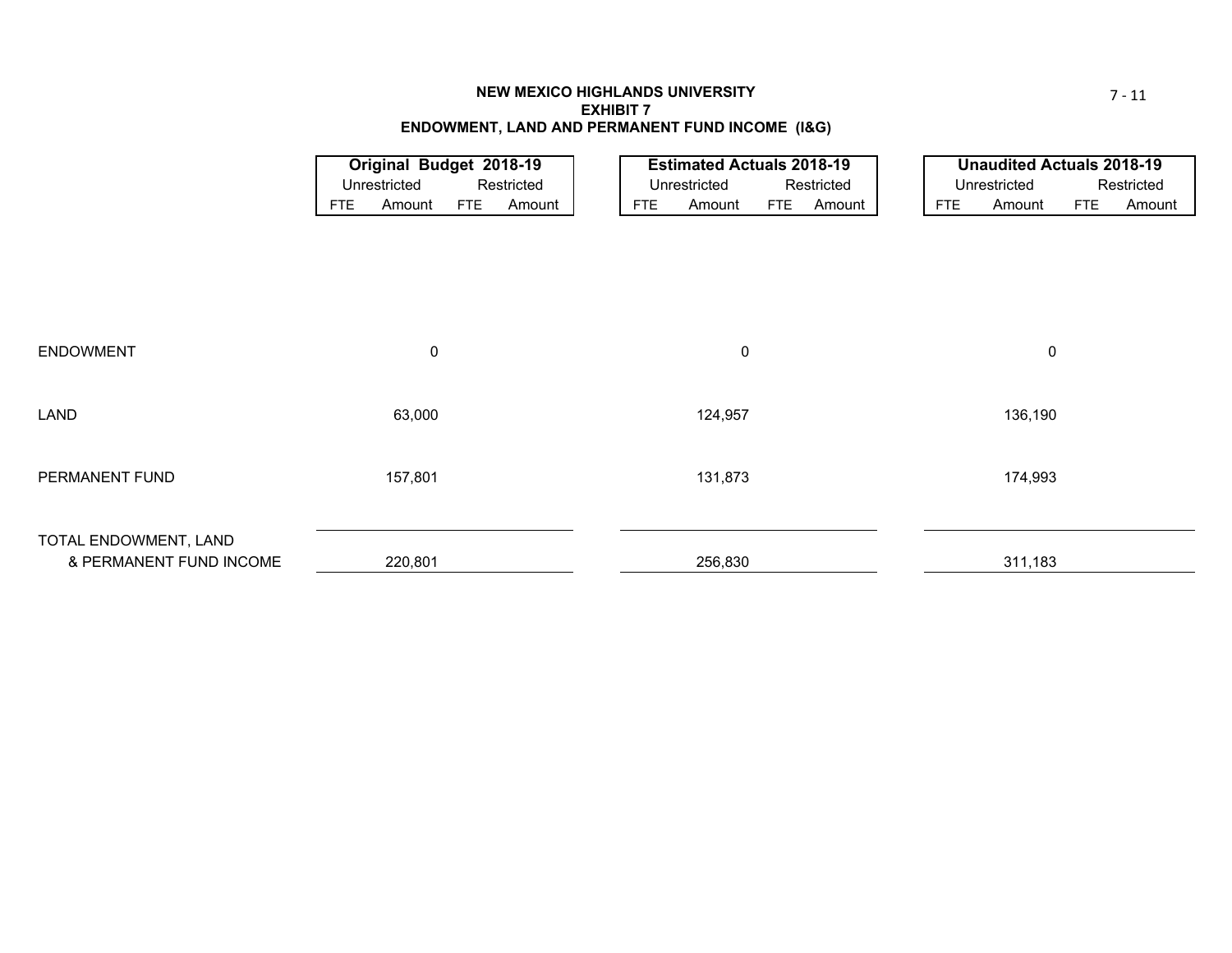## **NEW MEXICO HIGHLANDS UNIVERSITYEXHIBIT 8SALES AND SERVICES OF EDUCATIONAL ACTIVITIES (I & G)**

|            |              | Original Budget 2018-19 |            | <b>Estimated Actuals 2018-19</b> |            |            |     | <b>Unaudited Actuals 2018-19</b> |            |            |
|------------|--------------|-------------------------|------------|----------------------------------|------------|------------|-----|----------------------------------|------------|------------|
|            | Unrestricted | Restricted              |            | Unrestricted                     |            | Restricted |     | Unrestricted                     |            | Restricted |
| <b>FTE</b> | Amount       | FTE Amount I            | <b>FTF</b> | Amount                           | <b>FTF</b> | Amount     | FTF | Amount                           | <b>FTE</b> | Amount     |
|            |              |                         |            |                                  |            |            |     |                                  |            |            |

TOTAL SALES AND SERVICES

OF EDUCATIONAL ACTIVITIES

1,500 9,400 9,595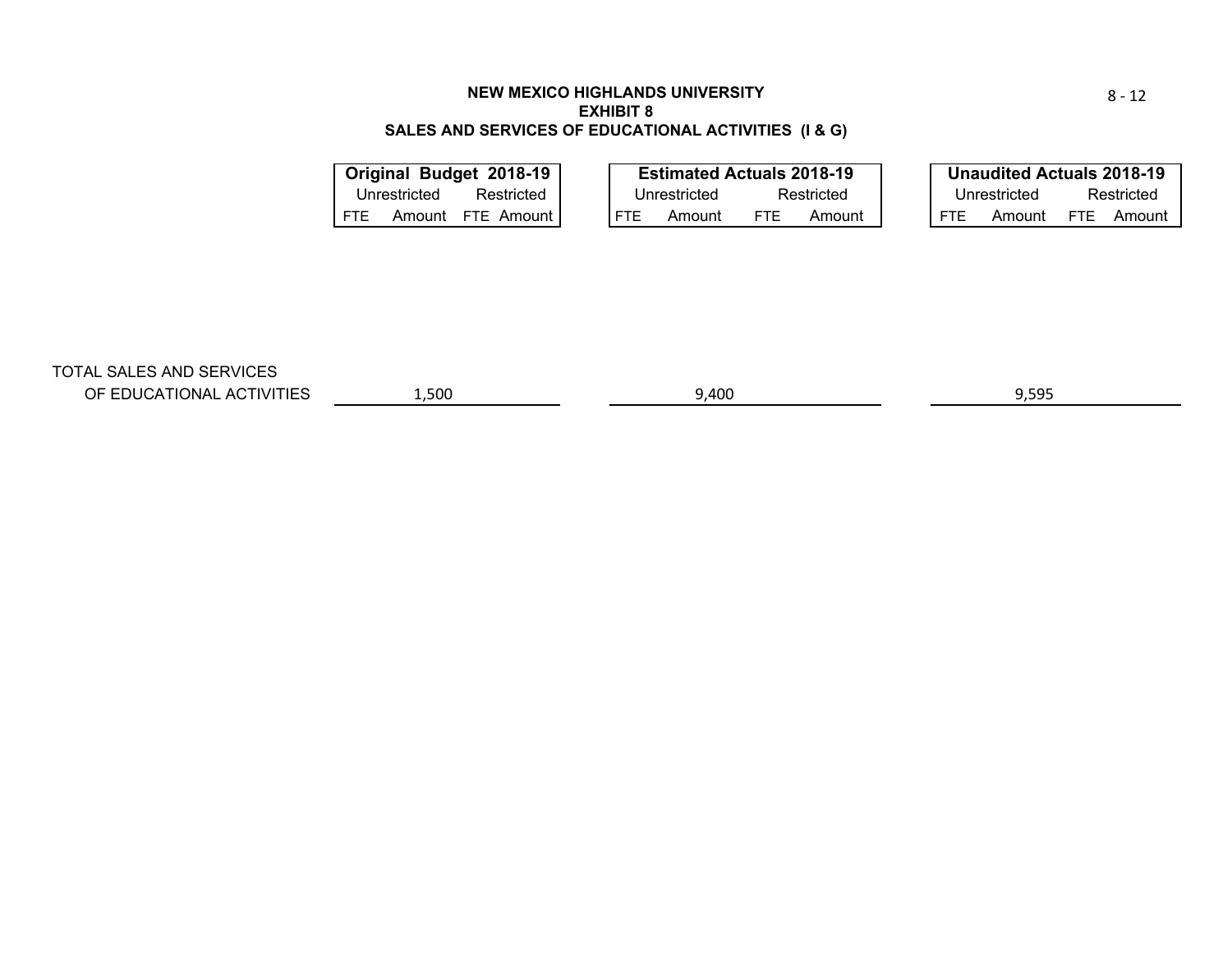### **NEW MEXICO HIGHLANDS UNIVERSITY EXHIBIT 9OTHER SOURCES OF REVENUE (I & G)**

|                        |            | <b>Original Budget 2018-19</b> |            |            |            | <b>Estimated Actuals 2018-19</b> |            |            |            | <b>Unaudited Actuals 2018-19</b> |            |            |
|------------------------|------------|--------------------------------|------------|------------|------------|----------------------------------|------------|------------|------------|----------------------------------|------------|------------|
|                        |            | Unrestricted                   |            | Restricted |            | Unrestricted                     |            | Restricted |            | Unrestricted                     |            | Restricted |
|                        | <b>FTE</b> | Amount                         | <b>FTE</b> | Amount     | <b>FTE</b> | Amount                           | <b>FTE</b> | Amount     | <b>FTE</b> | Amount                           | <b>FTE</b> | Amount     |
|                        |            |                                |            |            |            |                                  |            |            |            |                                  |            |            |
|                        |            |                                |            |            |            |                                  |            |            |            |                                  |            |            |
|                        |            |                                |            |            |            |                                  |            |            |            |                                  |            |            |
| <b>INTEREST INCOME</b> |            | 65,000                         |            |            |            | 53,000                           |            |            |            | 71,805                           |            |            |
|                        |            |                                |            |            |            |                                  |            |            |            |                                  |            |            |
|                        |            |                                |            |            |            |                                  |            |            |            |                                  |            |            |
| INDIRECT COST RECOVERY |            |                                |            |            |            |                                  |            |            |            |                                  |            |            |
|                        |            | 565,000                        |            |            |            | 545,000                          |            |            |            | 550,527                          |            |            |
|                        |            |                                |            |            |            |                                  |            |            |            |                                  |            |            |
|                        |            |                                |            |            |            |                                  |            |            |            |                                  |            |            |
| <b>MISCELLANEOUS</b>   |            | 22,000                         |            |            |            | 22,000                           |            |            |            | 171,666                          |            |            |
|                        |            |                                |            |            |            |                                  |            |            |            |                                  |            |            |
|                        |            |                                |            |            |            |                                  |            |            |            |                                  |            |            |
| TOTAL OTHER SOURCES    |            |                                |            |            |            |                                  |            |            |            |                                  |            |            |
| OF REVENUE             |            | 652,000                        |            |            |            | 620,000                          |            |            |            | 793,999                          |            |            |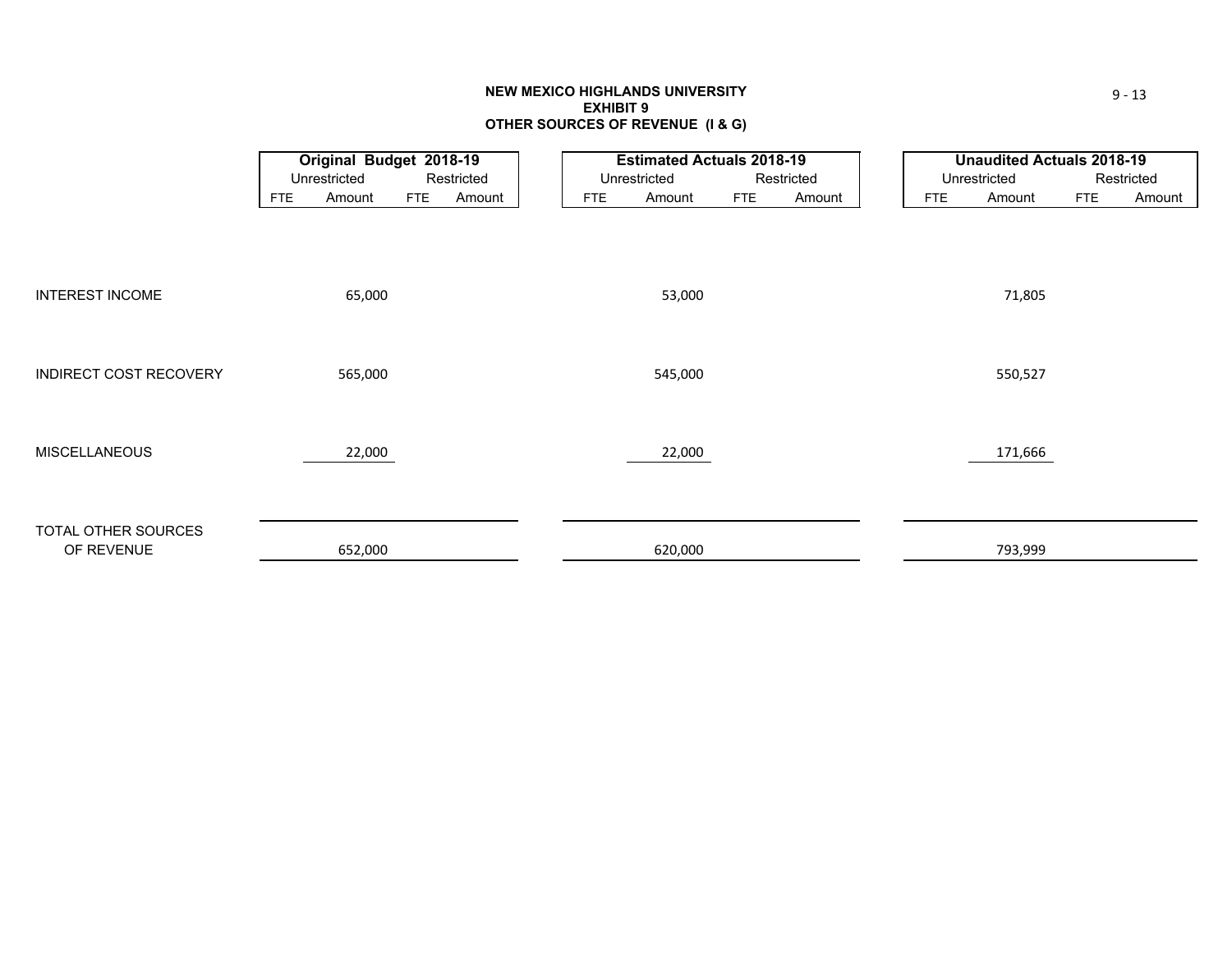|                                            |                |              | Original Budget 2018-19 |              |            |              | <b>Estimated Actuals 2018-19</b> |              |             |              | <b>Unaudited Actuals 2018-19</b> |              |            |             |
|--------------------------------------------|----------------|--------------|-------------------------|--------------|------------|--------------|----------------------------------|--------------|-------------|--------------|----------------------------------|--------------|------------|-------------|
|                                            |                |              | Unrestricted            |              | Restricted |              | Unrestricted                     |              | Restricted  |              | Unrestricted                     |              | Restricted |             |
|                                            |                | <b>FTE</b>   | Amount                  | <b>FTE</b>   | Amount     | <b>FTE</b>   | Amount                           | <b>FTE</b>   | Amount      | <b>FTE</b>   | Amount                           | <b>FTE</b>   | Amount     |             |
|                                            |                |              |                         |              |            |              |                                  |              |             |              |                                  |              |            |             |
| <b>GENERAL ACADEMIC</b>                    |                |              |                         |              |            |              |                                  |              |             |              |                                  |              |            |             |
| <b>Fiscal Stability</b>                    | 01000          | 0.00         | 810,000                 | 0.00         | 0          | 0.00         | 850,000                          | 0.00         | 0           | 0.00         |                                  | 0.00         |            |             |
| Academic Enrichment                        | 10824          | 2.20         | 101,064                 | 0.00         | 0          | 7.13         | 208,948                          | 0.00         | $\mathbf 0$ | 7.13         | 156,432                          | 0.00         |            | $\Omega$    |
| Science Labs                               | 11050          | 1.00         | 64,263                  | 0.00         | 0          | 0.00         | 32,830                           | 0.00         | $\Omega$    | 0.00         | 16,916                           | 0.00         |            |             |
| English                                    | 11120          | 10.00        | 531,861                 | 0.00         | 0          | 11.50        | 612,521                          | 0.00         | $\Omega$    | 11.50        | 641,599                          | 0.00         |            | 0           |
| Developmental English                      | 11125          | 3.00         | 119,955                 | 0.00         | 0          | 1.00         | 46,940                           | 0.00         | $\Omega$    | 1.00         | 57,686                           | 0.00         |            | $\Omega$    |
| <b>Writing Center</b>                      | 11130          | 0.77         | 13,963                  | 0.00         | 0          | 1.50         | 29,071                           | 0.00         | $\Omega$    | 0.00         | 19,513                           | 0.00         |            | $\Omega$    |
| Languages and Culture                      | 11210          | 6.86         | 304,117                 | 0.00         | 0          | 6.47         | 230,235                          | 0.00         | $\Omega$    | 6.47         | 232,007                          | 0.00         |            | $\Omega$    |
| Language Learning Center                   | 11220          | 1.00         | 24,178                  | 0.00         | 0          | 2.50         | 53,295                           | 0.00         | 0           | 2.50         | 19,269                           | 0.00         |            |             |
| Spanish Program                            | 11250          | 2.00         | 128,047                 | 0.00         | 0          | 0.00         | 170,670                          | 0.00         | $\mathbf 0$ | 0.00         | 45,472                           | 0.00         |            | $\Omega$    |
| Fine Arts                                  | 11310          | 5.26         | 256,188                 | 0.00         | 0          | 5.50         | 277,510                          | 0.00         | 0           | 3.50         | 267,352                          | 0.00         |            | 0           |
| Media Arts and Technology                  | 11320          | 8.12         | 346,179                 | 0.00         | 0          | 10.25        | 470,279                          | 0.00         | 0           | 10.25        | 452,046                          | 0.00         |            |             |
| Visual & Performing Arts                   | 11380          | 7.70         | 314,987                 | 0.00         | 0          | 8.78         | 311,645                          | 0.00         | $\mathbf 0$ | 8.78         | 299,741                          | 0.00         |            | $\Omega$    |
| History & Political Science                | 11400          | 4.75         | 390,616                 | 0.00         | 0          | 4.80         | 307,769                          | 0.00         | 0           | 4.80         | 338,764                          | 0.00         |            |             |
| Psychology                                 | 11540          | 9.80         | 368,436                 | 0.00         | 0          | 7.35         | 356,872                          | 0.00         | $\Omega$    | 7.35         | 452,351                          | 0.00         |            | $\Omega$    |
| Psychology Lab                             | 11550          | 0.06         | 3,400                   | 0.00         | 0          | 0.00         | 2,400                            | 0.00         | $\mathbf 0$ | 0.00         | 981                              | 0.00         |            | 0           |
| Sociology, Anthropology & Criminal J 11570 |                | 0.36         | 481,612                 | 0.00         | 0          | 8.86         | 443,087                          | 0.00         | 0           | 8.86         | 444,940                          | 0.00         |            |             |
| Anthropology Lab                           | 11580          | 9.20         | 16,044                  | 0.00         | 0          | 0.00         | 1,827                            | 0.00         | $\Omega$    | 0.00         | 1,950                            | 0.00         |            | 0           |
| <b>Women's Studies</b>                     | 11590          | 0.00         |                         | 0.00         | 0          | 0.00         | 500                              | 0.00         | $\mathbf 0$ | 0.00         |                                  | 0.00         |            |             |
| Biology                                    | 11610          | 6.58         | 421,470                 | 0.00         | 0          | 9.50         | 497,098                          | 0.00         | 0           | 9.50         | 524,383                          | 0.00         |            | 0           |
| Natural Resources Management               | 11620          | 2.35         | 148,202                 | 0.00         | 0          | 3.70         | 206,167                          | 0.00         | $\Omega$    | 3.70         | 199,487                          | 0.00         |            | 0           |
|                                            | 11690          | 4.40         | 270,194                 | 0.00         | 0          | 8.90         | 428,319                          | 0.00         | 0           | 8.90         |                                  | 0.00         |            |             |
| Forestry                                   |                |              |                         |              | 0          |              |                                  |              | $\Omega$    |              | 377,273                          |              |            | $\Omega$    |
| Chemistry                                  | 11710<br>11720 | 4.00<br>1.44 | 211,738                 | 0.00<br>0.00 | 0          | 6.50<br>1.38 | 387,264                          | 0.00<br>0.00 | $\Omega$    | 6.50<br>1.38 | 397,882                          | 0.00<br>0.00 |            | $\Omega$    |
| Physics                                    |                |              | 73,439                  |              |            |              | 73,913                           |              |             |              | 75,691                           |              |            |             |
| Computer and Mathematical Science 11910    |                | 2.77         | 170,588                 | 0.00         | 0          | 9.20         | 350,283                          | 0.00         | 0           | 9.20         | 372,086                          | 0.00         |            |             |
| <b>Mathematics</b>                         | 11920          | 2.50         | 139.149                 | 0.00         | 0          | 2.00         | 133,262                          | 0.00         | $\Omega$    | 2.00         | 140,957                          | 0.00         |            | $\Omega$    |
| Developmental Math Program                 | 11925          | 3.50         | 157,089                 | 0.00         | 0          | 4.88         | 171,742                          | 0.00         | 0           | 4.88         | 145,498                          | 0.00         |            |             |
| <b>Center for Teaching Excellence</b>      | 11930          | 1.00         | 97,139                  | 0.00         | 0          | 0.50         | 43,322                           | 0.00         | $\Omega$    | 0.50         | 73,201                           | 0.00         |            | $\Omega$    |
| Education - On Campus                      | 12110          | 3.20         | 142,507                 | 0.00         | 0          | 3.86         | 200,156                          | 0.00         | $\Omega$    | 4.86         | 183,696                          | 0.00         |            | 0           |
| <b>Counseling and Guidance</b>             | <b>1211J</b>   | 6.60         | 365,351                 | 0.00         | 0          | 7.90         | 380,789                          | 0.00         | $\mathbf 0$ | 7.90         | 391,457                          | 0.00         |            |             |
| Curriculum and Instruction                 | 1211K          | 3.24         | 208,020                 | 0.00         | 0          | 1.30         | 66,292                           | 0.00         | $\Omega$    | 1.30         | 83,250                           | 0.00         |            | $\Omega$    |
| <b>Educational Leadership</b>              | 1211L          | 3.91         | 168,195                 | 0.00         | 0          | 2.58         | 173,509                          | 0.00         | $\Omega$    | 2.58         | 170,739                          | 0.00         |            |             |
| <b>Special Education</b>                   | 1211M          | 4.24         | 187,638                 | 0.00         | 0          | 3.75         | 195,674                          | 0.00         | 0           | 3.75         | 195,052                          | 0.00         |            | $\Omega$    |
| <b>Teacher Education</b>                   | 1211N          | 8.37         | 433,957                 | 0.00         | 0          | 8.27         | 384,569                          | 0.00         | 0           | 8.27         | 409,706                          | 0.00         |            | 0           |
| <b>Education - Field Services</b>          | 1211P          | 1.34         | 82.387                  | 0.00         | 0          | 3.00         | 121,818                          | 0.00         | $\mathbf 0$ | 3.00         | 119.823                          | 0.00         |            | $\Omega$    |
| <b>Exercise &amp; Sport Sciences</b>       | 12500          | 10.75        | 487,762                 | 0.00         | 0          | 20.56        | 680,278                          | 0.00         | $\Omega$    | 20.56        | 645,946                          | 0.00         |            | $\Omega$    |
| <b>Swimming Pool</b>                       | 12700          | 1.37         | 46,509                  | 0.00         | 0          | 7.00         | 148,281                          | 0.00         | $\Omega$    | 7.00         | 114,324                          | 0.00         |            | $\Omega$    |
| <b>Business Administration</b>             | 13110          | 18.50        | 980,794                 | 0.00         | 0          | 16.99        | 968,523                          | 0.00         | $\Omega$    | 16.99        | 948,206                          | 0.00         |            | 0           |
| Software Development Program               | 13210          | 1.22         | 92,313                  | 0.00         | 0          | 1.00         | 61,431                           | 0.00         | 0           | 1.00         | 66,687                           | 0.00         |            | $\Omega$    |
| School of Social Work                      | 14110          | 10.48        | 1,338,452               | 0.00         | 0          | 25.67        | 1,272,329                        | 0.00         | 0           | 25.67        | 1,361,646                        | 0.00         |            |             |
| <b>Educational Outreach Services</b>       | 16111          | 4.63         | 478,908                 | 0.00         | 0          | 0.00         | 17,256                           | 0.00         | $\Omega$    | 0.00         | 42,849                           | 0.00         |            | $\Omega$    |
| <b>Farmington Center</b>                   | 1611A          | 4.00         | 228,342                 | 0.00         | 0          | 3.25         | 231,655                          | 0.00         | $\Omega$    | 3.25         | 206,357                          | 0.00         |            | $\Omega$    |
| Rio Rancho Center                          | 1611C          | 4.00         | 829,434                 | 0.00         | 0          | 4.50         | 703,449                          | 0.00         | 0           | 4.50         | 633,799                          | 0.00         |            |             |
| Santa Fe Center                            | 1611D          | 2.00         | 240,752                 | 0.00         | 0          | 3.00         | 246,619                          | 0.00         | $\mathbf 0$ | 3.00         | 231,153                          | 0.00         |            | $\Omega$    |
| EOS - Espanola                             | 1611F          | 0.00         | 2,423                   | 0.00         | 0          | 0.00         | 2,423                            | 0.00         | 0           | 0.00         | ٠                                | 0.00         |            |             |
| <b>Raton Center</b>                        | 1611H          | 0.00         |                         | 0.00         | 0          | 0.00         |                                  | 0.00         | $\Omega$    | 0.00         | $\sim$                           | 0.00         |            | $\Omega$    |
| <b>International Education</b>             | 17600          | 2.00         | 104,240                 | 0.00         | 0          | 3.75         | 143,910                          | 0.00         | 0           | 3.75         | 125,863                          | 0.00         |            | 0           |
| Organization 23430                         | 23430          | 0.00         |                         | 0.00         | 0          | 0.00         |                                  | 0.00         | 0           | 0.00         |                                  | 0.00         |            | $\mathbf 0$ |
| SUBTOT GEN ACADEMIC                        |                | 190.47       | 12.381.902              | 0.00         | $\Omega$   | 238.57       | 12,696,731                       | 0.00         | $\Omega$    | 236.07       | 11,684,027                       | 0.00         |            | $\Omega$    |
|                                            |                |              |                         |              |            |              |                                  |              |             |              |                                  |              |            |             |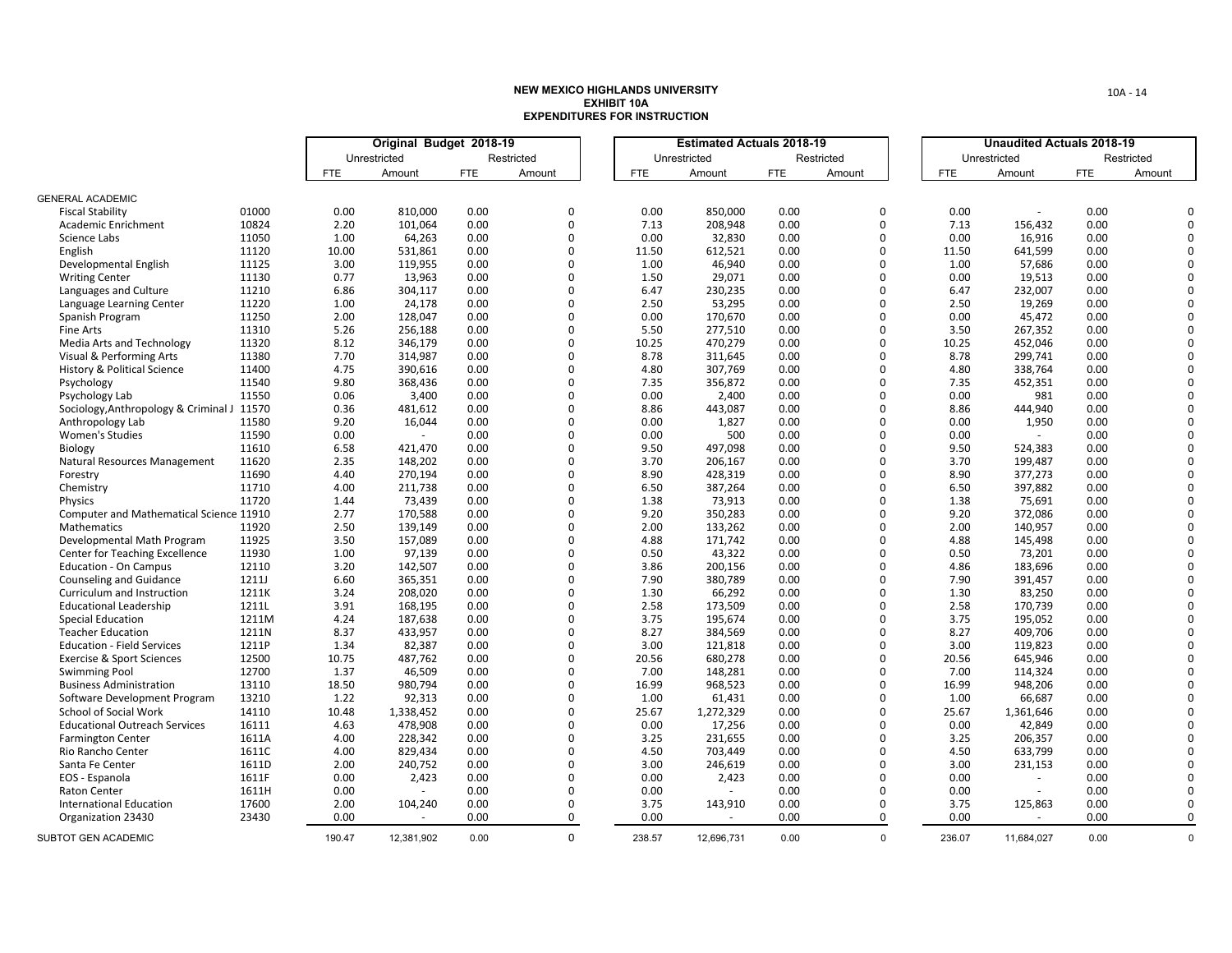|                                   |              | Original Budget 2018-19 |              |      |             | <b>Estimated Actuals 2018-19</b> |              |            |             | <b>Unaudited Actuals 2018-19</b> |              |            |            |
|-----------------------------------|--------------|-------------------------|--------------|------|-------------|----------------------------------|--------------|------------|-------------|----------------------------------|--------------|------------|------------|
|                                   |              |                         | Unrestricted |      | Restricted  |                                  | Unrestricted |            | Restricted  |                                  | Unrestricted |            | Restricted |
|                                   |              | FTE.                    | Amount       | FTE  | Amount      | FTE.                             | Amount       | <b>FTE</b> | Amount      | <b>FTE</b>                       | Amount       | <b>FTE</b> | Amount     |
|                                   |              |                         |              |      |             |                                  |              |            |             |                                  |              |            |            |
| OTHER INSTRUCTION                 |              |                         |              |      |             |                                  |              |            |             |                                  |              |            |            |
| Projects                          | 00511        | 0.00                    | 474,397      | 0.00 | 0           | 0.00                             | 322,832      | 0.00       | 0           | 0.00                             | 339,573      | 0.00       |            |
| <b>Accrediatation Expenses</b>    | 10811        | 0.00                    | 43,187       | 0.00 | 0           | 0.00                             | 59,346       | 0.00       | 0           | 0.00                             | 77,831       | 0.00       |            |
| Graduate Assistantships           | 10826        | 22.32                   | 663,812      | 0.00 |             | 38.90                            | 1,062,870    | 0.00       |             | 38.90                            | 334,180      | 0.00       |            |
| Unallocated Contingency (Provost) | 10900, 10901 | 20.53                   | 1,344,087    | 0.00 |             | 0.25                             | 1,755,471    | 0.00       |             | 0.25                             | 1,987,276    | 0.00       |            |
| On Campus Revenues (Non-Tuition)  | 10951        | 0.00                    |              | 0.00 |             | 0.00                             | 100,000      | 0.00       | $\Omega$    | 0.00                             | 95,079       | 0.00       |            |
| Nursing                           | 11640        | 7.01                    | 324,053      | 0.00 |             | 5.00                             | 330,113      | 0.00       |             | 5.00                             | 365,778      | 0.00       |            |
| Organization 1211h                | 1211H        | 0.00                    |              | 0.00 | 0           | 0.00                             |              | 0.00       | 0           | 0.00                             |              | 0.00       |            |
| La Prueba                         | 12900        | 0.00                    | 15,035       | 0.00 | $\Omega$    | 0.00                             | 17,045       | 0.00       | $\Omega$    | 0.00                             | 9,880        | 0.00       |            |
| CEII - Ctr Economic Improvemt     | 13200        | 0.24                    | 12,192       | 0.00 |             | 0.00                             | 5,192        | 0.00       |             | 0.00                             |              | 0.00       |            |
| <b>Summer Session</b>             | 17850        | 15.75                   | 379,315      | 0.00 | 0           | 0.00                             |              | 0.00       | $\Omega$    | 0.00                             | 720,602      | 0.00       |            |
| Online and Extended Learning      | 18000        |                         |              |      |             |                                  |              |            |             | 0.00                             | 26,734       | 0.00       | 0          |
| SUBTOT OTHER INSTRUCTION          |              | 65.85                   | 3,256,078    | 0.00 | 0           | 44.15                            | 3,652,869    | 0.00       | $\mathbf 0$ | 44.15                            | 3,956,933    | 0.00       | 0.00       |
| <b>RESTRICTED INSTRUCTION</b>     |              |                         |              |      |             |                                  |              |            |             |                                  |              |            |            |
| <b>Grants and Contracts</b>       |              | 0.00                    | $\sim$       | 4.50 | 200,746     | 0.00                             | $\sim$       | 4.50       | 341,960     | 0.00                             | $\sim$       | 4.50       | 265,949    |
| TOT EXPEND Before FRINGE/ISC      |              | 256.32                  | 15,637,980   | 4.50 | 200,746     | 282.71                           | 16,349,600   | 4.50       | 341,960     | 280.21                           | 15,640,960   | 4.50       | 265,949    |
| <b>FRINGE BENEFITS</b>            |              | 0.00                    | 5,073,741    | 0.00 | $\mathbf 0$ | 0.00                             | 3,568,472    | 0.00       | $\Omega$    | 0.00                             | 3,981,562    | 0.00       | 0          |
| <b>INTERNAL SERVICE CHARGES</b>   |              | 0.00                    | 337,574      | 0.00 | $\Omega$    | 0.00                             | 174.842      | 0.00       | $\Omega$    | 0.00                             | 197,029      | 0.00       | $\Omega$   |
| <b>TOTAL EXPENDITURES</b>         |              | 256.32                  | 21,049,295   | 4.50 | 200,746     | 282.71                           | 20,092,914   | 4.50       | 341,960     | 280.21                           | 19,819,551   | 4.50       | 265,949    |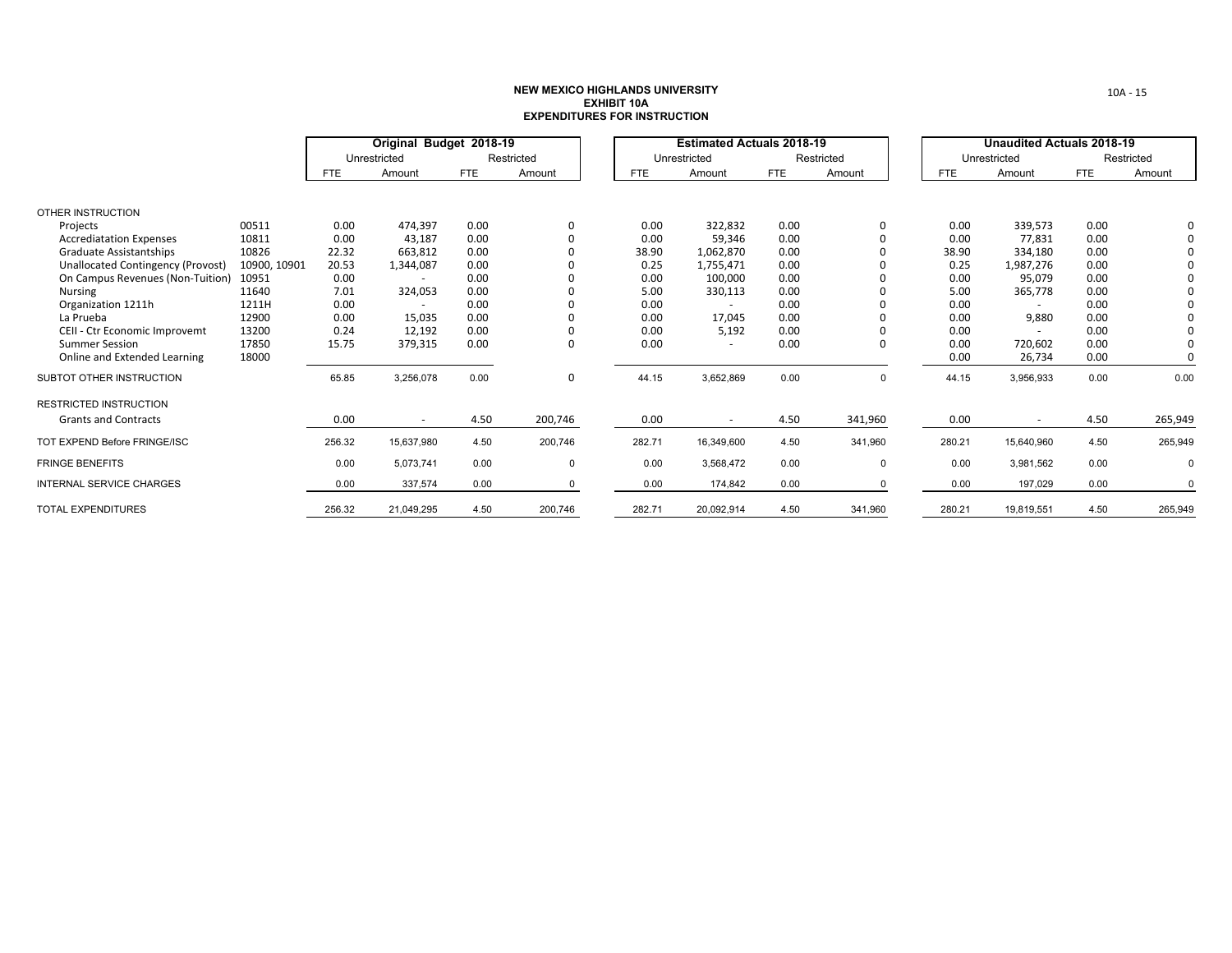|                                  |       |            | Original Budget 2018-19  |            |                |                          |              | <b>Estimated Actuals 2018-19</b> |                |            |            |      | <b>Unaudited Actuals 2018-19</b> |            |            |
|----------------------------------|-------|------------|--------------------------|------------|----------------|--------------------------|--------------|----------------------------------|----------------|------------|------------|------|----------------------------------|------------|------------|
|                                  |       |            | Unrestricted             |            | Restricted     |                          | Unrestricted |                                  |                | Restricted |            |      | Unrestricted                     |            | Restricted |
|                                  |       | <b>FTE</b> | Amount                   | <b>FTE</b> | Amount         | <b>FTE</b>               |              | Amount                           | <b>FTE</b>     | Amount     | <b>FTE</b> |      | Amount                           | <b>FTE</b> | Amount     |
| <b>Fiscal Stability</b>          | 01000 |            |                          |            |                |                          |              |                                  |                |            |            |      |                                  |            |            |
| <b>Professional Salaries</b>     |       | 0.00       |                          |            |                |                          |              |                                  |                |            |            |      |                                  |            |            |
| <b>Full-Time Faculty</b>         |       | 0.00       |                          |            |                |                          |              |                                  |                |            |            |      |                                  |            |            |
| Part-Time Faculty                |       | 0.00       |                          |            |                |                          |              |                                  |                |            |            |      |                                  |            |            |
| Secretarial & Clerical Salaries  |       | 0.00       |                          |            |                |                          |              |                                  |                |            |            |      |                                  |            |            |
| <b>Technician Salaries</b>       |       | 0.00       |                          |            |                |                          |              |                                  |                |            |            |      |                                  |            |            |
| GA/TA Salaries                   |       | 0.00       |                          |            |                |                          |              |                                  |                |            |            |      |                                  |            |            |
| Federal Work-Study               |       | 0.00       |                          |            |                |                          |              |                                  |                |            |            |      |                                  |            |            |
| State Work-Study                 |       | 0.00       |                          |            |                |                          |              |                                  |                |            |            |      |                                  |            |            |
| <b>Other Salaries</b>            |       | 0.00       |                          |            |                |                          |              |                                  |                |            |            |      |                                  |            |            |
| Supplies & Expenses              |       |            | 810,000                  |            |                |                          |              | 850,000                          |                |            |            |      |                                  |            |            |
| Travel                           |       |            | $\overline{a}$           |            |                |                          |              |                                  |                |            |            |      |                                  |            |            |
| Equipment                        |       |            | $\sim$                   |            |                |                          |              |                                  |                |            |            |      |                                  |            |            |
| Total                            |       | 0.00       | 810,000                  | 0.00       | $\overline{0}$ | 0.00                     |              | 850,000                          | 0.00           | 0.00       |            | 0.00 | $\sim$                           | 0.00       | 0.00       |
| <b>Academic Enrichment</b>       | 10824 |            |                          |            |                |                          |              |                                  |                |            |            |      |                                  |            |            |
| <b>Professional Salaries</b>     |       | 1.00       | 45,582                   |            |                | 1.00                     |              | 46,000                           |                |            |            | 1.00 | 47,066                           |            |            |
| <b>Full-Time Faculty</b>         |       | 0.00       | $\sim$                   |            |                |                          |              |                                  |                |            |            |      |                                  |            |            |
| Part-Time Faculty                |       | 1.20       | 24,000                   |            |                |                          |              |                                  |                |            |            |      | 13,500                           |            |            |
| Secretarial & Clerical Salaries  |       | 0.00       | ×.                       |            |                |                          |              |                                  |                |            |            |      |                                  |            |            |
| <b>Technician Salaries</b>       |       | 0.00       |                          |            |                |                          |              |                                  |                |            |            |      |                                  |            |            |
| GA/TA Salaries                   |       | 0.00       |                          |            |                |                          |              |                                  |                |            |            |      |                                  |            |            |
| Federal Work-Study               |       | 0.00       |                          |            |                |                          |              |                                  |                |            |            |      |                                  |            |            |
| State Work-Study                 |       | 0.00       |                          |            |                | 2.25                     |              | 47,320                           |                |            |            | 2.25 | 6,226                            |            |            |
| <b>Other Salaries</b>            |       | 0.00       | $\overline{\phantom{a}}$ |            |                | 3.88                     |              | 75,920                           |                |            |            | 3.88 | 73,663                           |            |            |
| Supplies & Expenses              |       |            | 12,732                   |            |                |                          |              | 13,558                           |                |            |            |      | 8,086                            |            |            |
| Travel                           |       |            | 12,000                   |            |                |                          |              | 20,150                           |                |            |            |      | 6,930                            |            |            |
| Equipment                        |       |            | 6,750                    |            |                |                          |              | 6,000                            |                |            |            |      | 960                              |            |            |
| Total                            |       | 2.20       | 101,064                  | 0.00       | $\overline{0}$ | 7.13                     |              | 208,948                          | 0.00           | 0.00       |            | 7.13 | 156,432                          |            |            |
| On Campus Revenues (Non-Tuition) | 10951 |            |                          |            |                |                          |              |                                  |                |            |            |      |                                  |            |            |
| <b>Professional Salaries</b>     |       |            |                          |            |                |                          |              |                                  |                |            |            |      |                                  |            |            |
| Full-Time Faculty                |       |            |                          |            |                |                          |              |                                  |                |            |            |      |                                  |            |            |
| Part-Time Faculty                |       |            |                          |            |                |                          |              |                                  |                |            |            |      |                                  |            |            |
| Secretarial & Clerical Salaries  |       |            |                          |            |                |                          |              |                                  |                |            |            |      |                                  |            |            |
| <b>Technician Salaries</b>       |       |            |                          |            |                |                          |              |                                  |                |            |            |      |                                  |            |            |
| GA/TA Salaries                   |       |            |                          |            |                |                          |              |                                  |                |            |            |      |                                  |            |            |
| Federal Work-Study               |       |            |                          |            |                |                          |              |                                  |                |            |            |      |                                  |            |            |
| State Work-Study                 |       |            |                          |            |                |                          |              |                                  |                |            |            |      |                                  |            |            |
| <b>Other Salaries</b>            |       |            |                          |            |                |                          |              |                                  |                |            |            |      |                                  |            |            |
| Supplies & Expenses<br>Travel    |       |            |                          |            |                |                          |              | 100,000                          |                |            |            |      | 95,079                           |            |            |
|                                  |       |            |                          |            |                |                          |              |                                  |                |            |            |      |                                  |            |            |
| Equipment<br>Total               |       | 0.00       | $\overline{\phantom{a}}$ | 0.00       | $\overline{0}$ | $\overline{\phantom{a}}$ |              | 100,000                          | $\blacksquare$ |            |            | 0.00 | 95,079                           |            |            |
|                                  |       |            |                          |            |                |                          |              |                                  |                |            |            |      |                                  |            |            |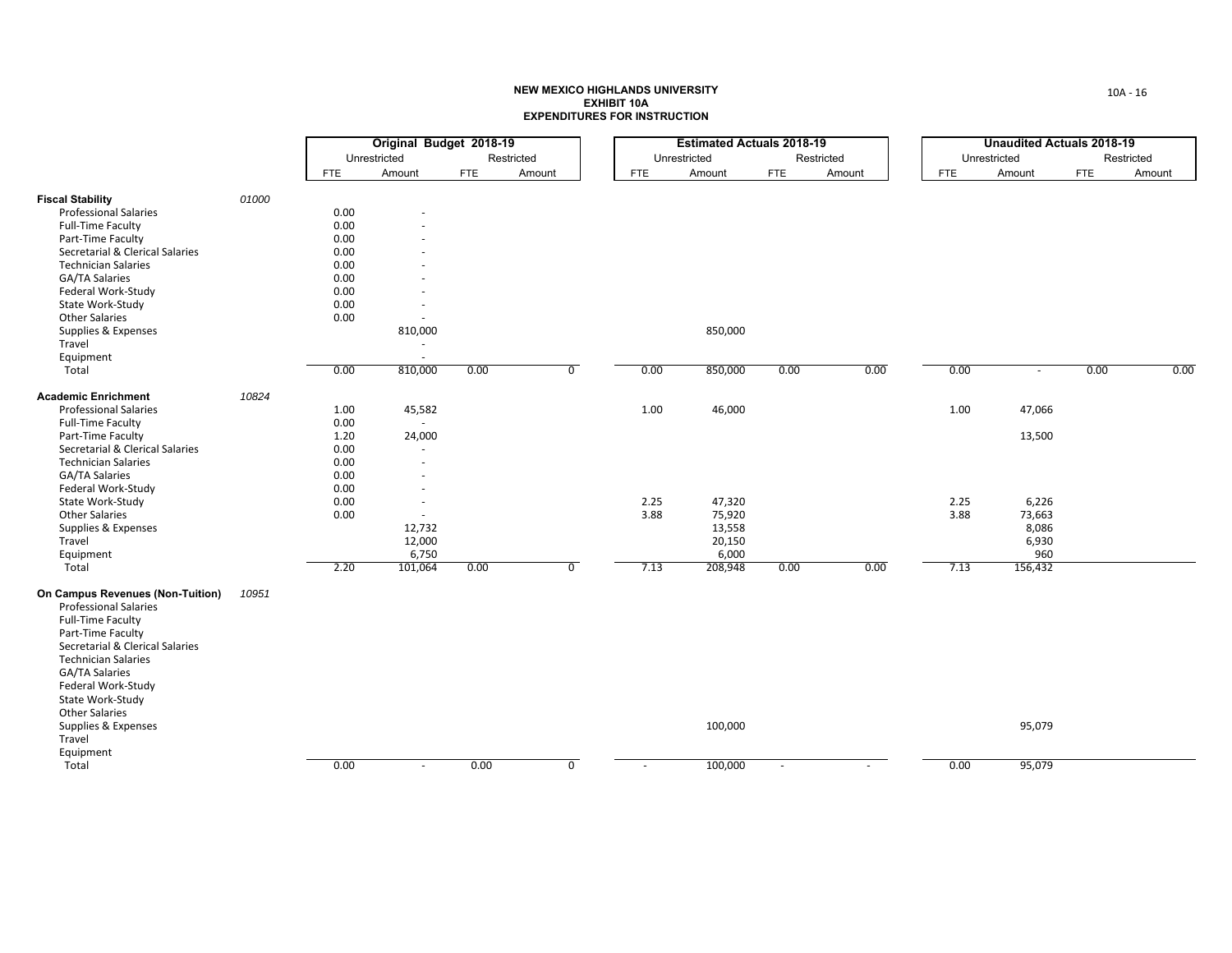|                                 |       |            | Original Budget 2018-19  |            |                |            | <b>Estimated Actuals 2018-19</b> |                          |            |            | <b>Unaudited Actuals 2018-19</b> |            |            |
|---------------------------------|-------|------------|--------------------------|------------|----------------|------------|----------------------------------|--------------------------|------------|------------|----------------------------------|------------|------------|
|                                 |       |            | Unrestricted             |            | Restricted     |            | Unrestricted                     |                          | Restricted |            | Unrestricted                     |            | Restricted |
|                                 |       | <b>FTE</b> | Amount                   | <b>FTE</b> | Amount         | <b>FTE</b> | Amount                           | <b>FTE</b>               | Amount     | <b>FTE</b> | Amount                           | <b>FTE</b> | Amount     |
| <b>Science Labs</b>             | 11050 |            |                          |            |                |            |                                  |                          |            |            |                                  |            |            |
| <b>Professional Salaries</b>    |       | 1.00       | 34,609                   |            |                |            |                                  |                          |            |            |                                  |            |            |
| Full-Time Faculty               |       | 0.00       | $\sim$                   |            |                |            |                                  |                          |            |            |                                  |            |            |
| Part-Time Faculty               |       | 0.00       | $\sim$                   |            |                |            |                                  |                          |            |            |                                  |            |            |
| Secretarial & Clerical Salaries |       | 0.00       |                          |            |                |            |                                  |                          |            |            |                                  |            |            |
| <b>Technician Salaries</b>      |       | 0.00       |                          |            |                |            |                                  |                          |            |            |                                  |            |            |
| GA/TA Salaries                  |       | 0.00       |                          |            |                |            |                                  |                          |            |            |                                  |            |            |
| Federal Work-Study              |       | 0.00       |                          |            |                |            |                                  |                          |            |            |                                  |            |            |
| State Work-Study                |       | 0.00       |                          |            |                |            |                                  |                          |            |            |                                  |            |            |
| <b>Other Salaries</b>           |       | 0.00       | $\sim$                   |            |                |            |                                  |                          |            |            |                                  |            |            |
| Supplies & Expenses             |       |            | 24,254                   |            |                |            | 27,430                           |                          |            |            | 16,916                           |            |            |
| Travel                          |       |            | $\sim$                   |            |                |            |                                  |                          |            |            |                                  |            |            |
| Equipment                       |       |            | 5,400                    |            |                |            | 5,400                            |                          |            |            |                                  |            |            |
| Total                           |       | 1.00       | 64,263                   | 0.00       | $\overline{0}$ |            | 32,830                           | $\sim$                   | ÷          | 0.00       | 16,916                           |            |            |
| English                         | 11120 |            |                          |            |                |            |                                  |                          |            |            |                                  |            |            |
| <b>Professional Salaries</b>    |       | 0.00       | $\sim$                   |            |                |            |                                  |                          |            |            |                                  |            |            |
| <b>Full-Time Faculty</b>        |       | 9.00       | 494,611                  |            |                | 10.00      | 566,458                          |                          |            | 10.00      | 559,303.99                       |            |            |
| Part-Time Faculty               |       | 1.00       | 30,000                   |            |                |            |                                  |                          |            |            | 8,099.97                         |            |            |
| Secretarial & Clerical Salaries |       | 0.00       | $\overline{\phantom{a}}$ |            |                | 1.00       | 24,101                           |                          |            | 1.00       | 23,875.02                        |            |            |
| <b>Technician Salaries</b>      |       | 0.00       | $\overline{\phantom{a}}$ |            |                |            |                                  |                          |            |            |                                  |            |            |
| <b>GA/TA Salaries</b>           |       | 0.00       |                          |            |                |            |                                  |                          |            |            | 38,500.33                        |            |            |
| Federal Work-Study              |       | 0.00       |                          |            |                |            |                                  |                          |            |            |                                  |            |            |
| State Work-Study                |       | 0.00       |                          |            |                |            |                                  |                          |            |            |                                  |            |            |
| <b>Other Salaries</b>           |       | 0.00       | $\sim$                   |            |                | 0.50       | 7,800                            |                          |            | 0.50       | 8,092.50                         |            |            |
| Supplies & Expenses             |       |            | 6,450                    |            |                |            | 13,362                           |                          |            |            | 3,577.43                         |            |            |
| Travel                          |       |            | 800                      |            |                |            | 800                              |                          |            |            | 149.81                           |            |            |
| Equipment                       |       |            | $\sim$                   |            |                |            |                                  |                          |            |            |                                  |            |            |
| Total                           |       | 10.00      | 531,861                  | 0.00       | $\overline{0}$ | 11.50      | 612,521                          | $\omega$                 | ÷          | 11.50      | 641,599.05                       |            |            |
| <b>Developmental English</b>    | 11125 |            |                          |            |                |            |                                  |                          |            |            |                                  |            |            |
| <b>Professional Salaries</b>    |       | 0.00       | $\sim$                   |            |                |            |                                  |                          |            |            |                                  |            |            |
| <b>Full-Time Faculty</b>        |       | 3.00       | 108,015                  |            |                | 1.00       | 35,000                           |                          |            | 1.00       | 35,000                           |            |            |
| Part-Time Faculty               |       | 0.00       | $\sim$                   |            |                |            |                                  |                          |            |            | 16,200                           |            |            |
| Secretarial & Clerical Salaries |       | 0.00       |                          |            |                |            |                                  |                          |            |            |                                  |            |            |
| <b>Technician Salaries</b>      |       | 0.00       |                          |            |                |            |                                  |                          |            |            |                                  |            |            |
| GA/TA Salaries                  |       | 0.00       |                          |            |                |            |                                  |                          |            |            |                                  |            |            |
| Federal Work-Study              |       | 0.00       |                          |            |                |            |                                  |                          |            |            |                                  |            |            |
| State Work-Study                |       | 0.00       | $\overline{\phantom{a}}$ |            |                |            |                                  |                          |            |            |                                  |            |            |
| <b>Other Salaries</b>           |       | 0.00       | $\sim$                   |            |                |            |                                  |                          |            |            |                                  |            |            |
| Supplies & Expenses             |       |            | 6,640                    |            |                |            | 6,545                            |                          |            |            | 5,910                            |            |            |
| Travel                          |       |            | 300                      |            |                |            | 300                              |                          |            |            |                                  |            |            |
| Equipment                       |       |            | 5,000                    |            |                |            | 5,095                            |                          |            |            | 575                              |            |            |
| Total                           |       | 3.00       | 119,955                  | 0.00       | $\overline{0}$ | 1.00       | 46,940                           | $\overline{\phantom{a}}$ |            | 1.00       | 57,686                           |            |            |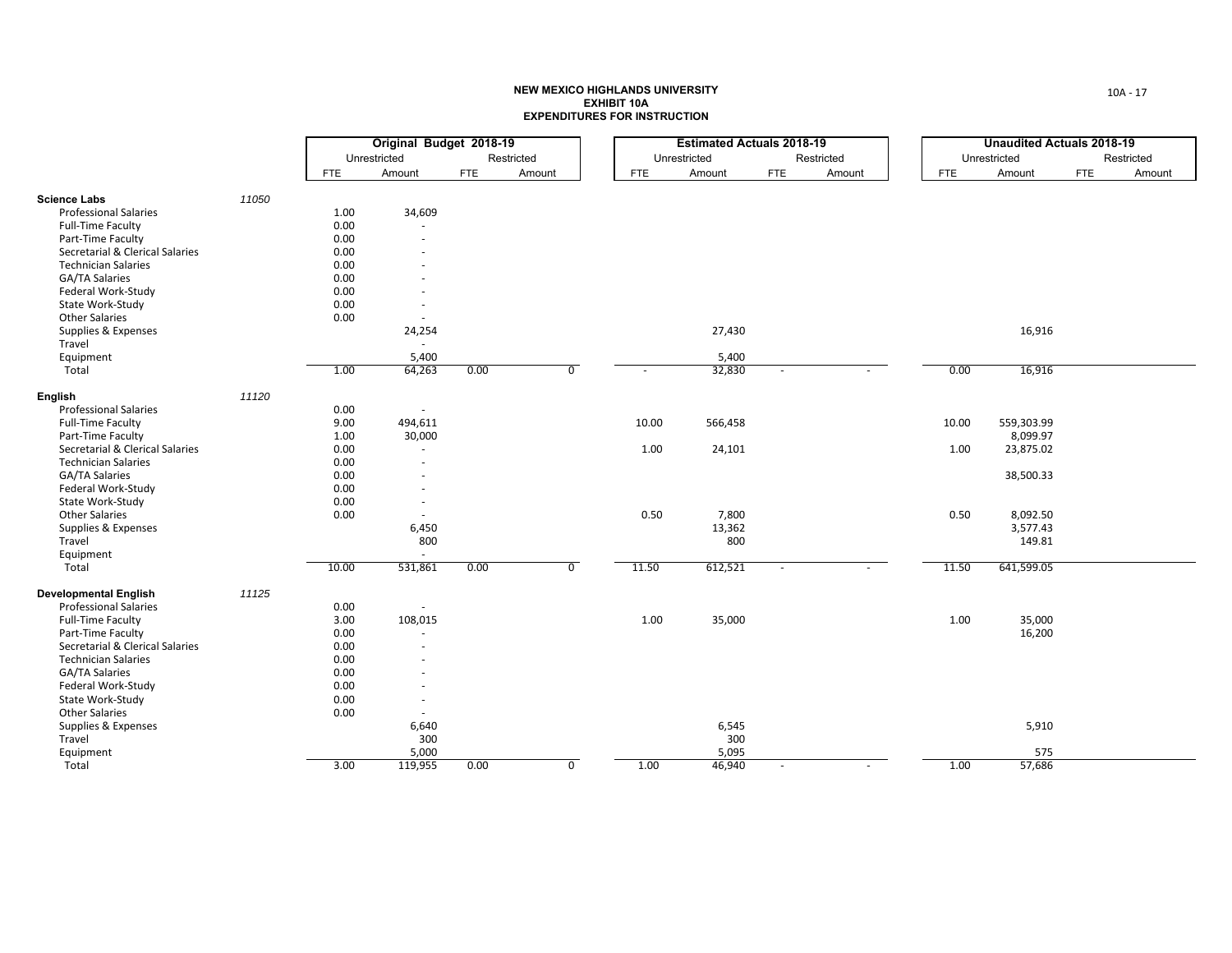|                                 |       |              | Original Budget 2018-19  |            |                |      | <b>Estimated Actuals 2018-19</b> |            |            |              | <b>Unaudited Actuals 2018-19</b> |            |            |
|---------------------------------|-------|--------------|--------------------------|------------|----------------|------|----------------------------------|------------|------------|--------------|----------------------------------|------------|------------|
|                                 |       | Unrestricted |                          |            | Restricted     |      | Unrestricted                     |            | Restricted | Unrestricted |                                  |            | Restricted |
|                                 |       | <b>FTE</b>   | Amount                   | <b>FTE</b> | Amount         | FTE  | Amount                           | <b>FTE</b> | Amount     | <b>FTE</b>   | Amount                           | <b>FTE</b> | Amount     |
|                                 |       |              |                          |            |                |      |                                  |            |            |              |                                  |            |            |
| <b>Writing Center</b>           | 11130 |              |                          |            |                |      |                                  |            |            |              |                                  |            |            |
| <b>Professional Salaries</b>    |       | 0.00         |                          |            |                |      |                                  |            |            |              |                                  |            |            |
| <b>Full-Time Faculty</b>        |       | 0.00         |                          |            |                |      |                                  |            |            |              |                                  |            |            |
| Part-Time Faculty               |       | 0.00         |                          |            |                |      |                                  |            |            |              |                                  |            |            |
| Secretarial & Clerical Salaries |       | 0.00         |                          |            |                |      |                                  |            |            |              |                                  |            |            |
| <b>Technician Salaries</b>      |       | 0.00         |                          |            |                |      |                                  |            |            |              |                                  |            |            |
| GA/TA Salaries                  |       | 0.00         |                          |            |                |      |                                  |            |            |              |                                  |            |            |
| Federal Work-Study              |       | 0.00         | $\overline{\phantom{a}}$ |            |                |      |                                  |            |            |              |                                  |            |            |
| State Work-Study                |       | 0.00         |                          |            |                |      |                                  |            |            |              |                                  |            |            |
| <b>Other Salaries</b>           |       | 0.77         | 12,000                   |            |                | 1.50 | 26,520                           |            |            |              | 18,264                           |            |            |
| Supplies & Expenses             |       |              | 1,963                    |            |                |      | 2,434                            |            |            |              | 1,128                            |            |            |
| Travel                          |       |              | $\sim$                   |            |                |      |                                  |            |            |              |                                  |            |            |
| Equipment                       |       |              | $\sim$                   |            |                |      | 117                              |            |            |              | 122                              |            |            |
| Total                           |       | 0.77         | 13,963                   | 0.00       | $\overline{0}$ | 1.50 | 29,071                           |            |            | 0.00         | 19,513                           |            |            |
| <b>Languages and Culture</b>    | 11210 |              |                          |            |                |      |                                  |            |            |              |                                  |            |            |
| <b>Professional Salaries</b>    |       | 0.00         | $\sim$                   |            |                |      |                                  |            |            |              |                                  |            |            |
| <b>Full-Time Faculty</b>        |       | 6.00         | 279,510                  |            |                | 5.00 | 202,083                          |            |            | 5.00         | 202,343                          |            |            |
| Part-Time Faculty               |       | 0.36         | 7,200                    |            |                | 0.47 | 6,300                            |            |            | 0.47         | 9,640                            |            |            |
| Secretarial & Clerical Salaries |       | 0.50         | 14,501                   |            |                | 1.00 | 14,735                           |            |            | 1.00         | 14,734                           |            |            |
| <b>Technician Salaries</b>      |       | 0.00         | $\sim$                   |            |                |      |                                  |            |            |              |                                  |            |            |
| <b>GA/TA Salaries</b>           |       | 0.00         | $\overline{\phantom{a}}$ |            |                |      |                                  |            |            |              |                                  |            |            |
| Federal Work-Study              |       | 0.00         | $\sim$                   |            |                |      |                                  |            |            |              |                                  |            |            |
| State Work-Study                |       | 0.00         | $\overline{\phantom{a}}$ |            |                |      |                                  |            |            |              |                                  |            |            |
| <b>Other Salaries</b>           |       | 0.00         | $\sim$                   |            |                |      |                                  |            |            |              | 2,771                            |            |            |
| Supplies & Expenses             |       |              | 2,406                    |            |                |      | 6,208                            |            |            |              | 1,726                            |            |            |
| Travel                          |       |              | 500                      |            |                |      | 500                              |            |            |              | 341                              |            |            |
| Equipment                       |       |              | $\sim$                   |            |                |      | 410                              |            |            |              | 453                              |            |            |
| Total                           |       | 6.86         | 304,117                  | 0.00       | $\overline{0}$ | 6.47 | 230,235                          |            |            | 6.47         | 232,007                          |            |            |
| <b>Language Learning Center</b> | 11220 |              |                          |            |                |      |                                  |            |            |              |                                  |            |            |
| <b>Professional Salaries</b>    |       | 0.00         | $\sim$                   |            |                |      |                                  |            |            |              |                                  |            |            |
| <b>Full-Time Faculty</b>        |       | 1.00         | 21,323                   |            |                |      |                                  |            |            |              | 1,402                            |            |            |
| Part-Time Faculty               |       | 0.00         | $\sim$                   |            |                |      |                                  |            |            |              |                                  |            |            |
| Secretarial & Clerical Salaries |       | 0.00         | $\sim$                   |            |                |      |                                  |            |            |              |                                  |            |            |
| <b>Technician Salaries</b>      |       | 0.00         |                          |            |                |      |                                  |            |            |              |                                  |            |            |
| <b>GA/TA Salaries</b>           |       | 0.00         |                          |            |                |      |                                  |            |            |              |                                  |            |            |
| Federal Work-Study              |       | 0.00         |                          |            |                |      |                                  |            |            |              |                                  |            |            |
| State Work-Study                |       | 0.00         | $\sim$                   |            |                | 0.50 | 10,400                           |            |            | 0.50         | 1,061                            |            |            |
| <b>Other Salaries</b>           |       | 0.00         | $\sim$                   |            |                | 2.00 | 40,040                           |            |            | 2.00         | 14,827                           |            |            |
| Supplies & Expenses             |       |              | 2,855                    |            |                |      | 1,865                            |            |            |              | 1,104                            |            |            |
| Travel                          |       |              | $\sim$                   |            |                |      |                                  |            |            |              |                                  |            |            |
| Equipment                       |       |              |                          |            |                |      | 990                              |            |            |              | 875                              |            |            |
| Total                           |       | 1.00         | 24,178                   | 0.00       | $\overline{0}$ | 2.50 | 53,295                           | 0.00       | 0.00       | 2.50         | 19,269                           |            |            |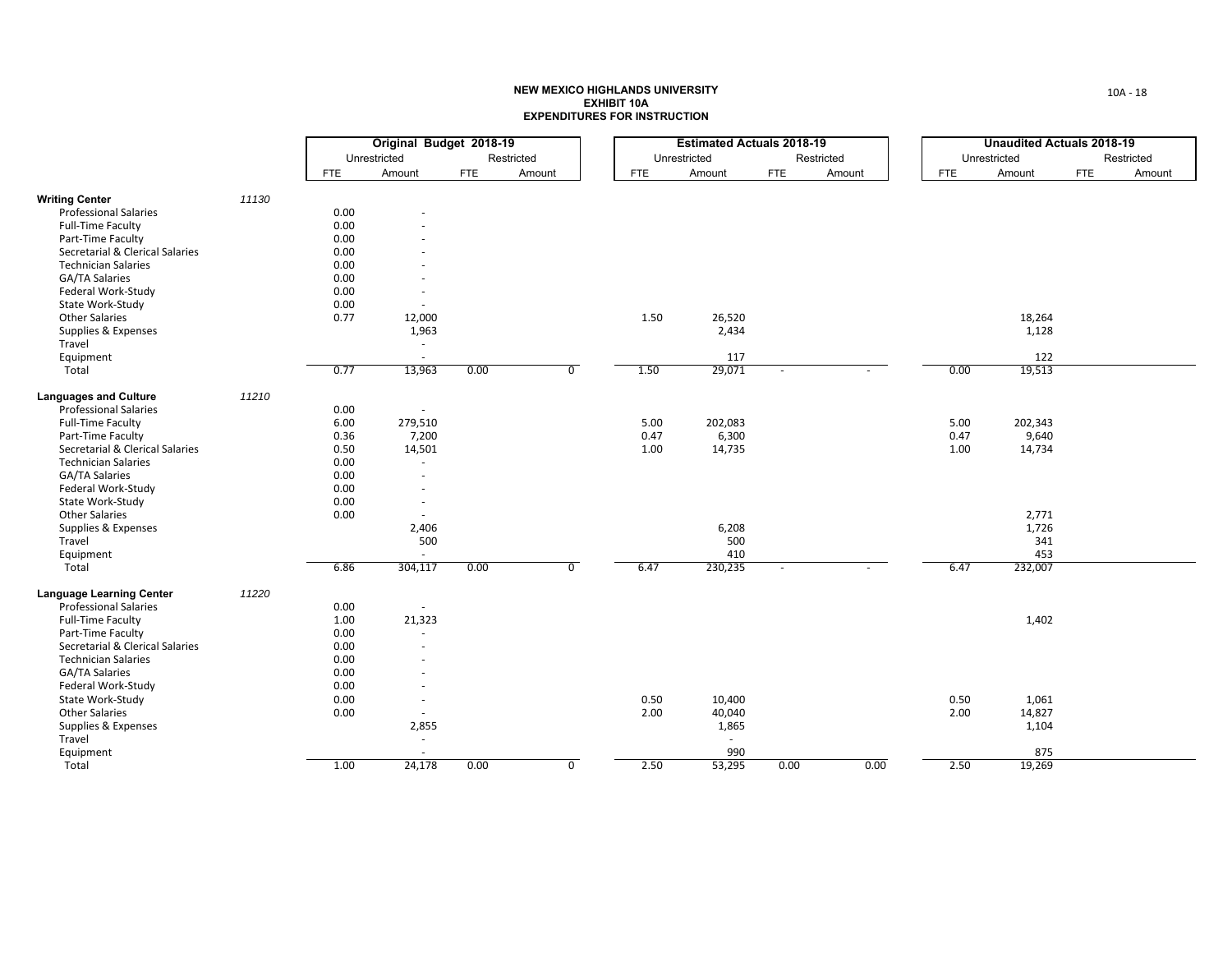|                                  |              |      | Original Budget 2018-19  |            |                |       | <b>Estimated Actuals 2018-19</b> |            |            |      |            | <b>Unaudited Actuals 2018-19</b> |            |            |
|----------------------------------|--------------|------|--------------------------|------------|----------------|-------|----------------------------------|------------|------------|------|------------|----------------------------------|------------|------------|
|                                  |              |      | Unrestricted             |            | Restricted     |       | Unrestricted                     |            | Restricted |      |            | Unrestricted                     |            | Restricted |
|                                  |              | FTE  | Amount                   | <b>FTE</b> | Amount         | FTE   | Amount                           | <b>FTE</b> | Amount     |      | <b>FTE</b> | Amount                           | <b>FTE</b> | Amount     |
|                                  |              |      |                          |            |                |       |                                  |            |            |      |            |                                  |            |            |
| <b>Spanish Program</b>           | 11250        |      |                          |            |                |       |                                  |            |            |      |            |                                  |            |            |
| <b>Professional Salaries</b>     |              | 0.00 |                          |            |                |       |                                  |            |            |      |            |                                  |            |            |
| <b>Full-Time Faculty</b>         |              | 2.00 | 100,639                  |            |                |       |                                  |            |            |      |            | 17,704                           |            |            |
| Part-Time Faculty                |              | 0.00 | $\sim$                   |            |                |       |                                  |            |            |      |            |                                  |            |            |
| Secretarial & Clerical Salaries  |              | 0.00 | $\sim$                   |            |                |       |                                  |            |            |      |            |                                  |            |            |
| <b>Technician Salaries</b>       |              | 0.00 |                          |            |                |       |                                  |            |            |      |            |                                  |            |            |
| GA/TA Salaries                   |              | 0.00 |                          |            |                |       |                                  |            |            |      |            |                                  |            |            |
| Federal Work-Study               |              | 0.00 |                          |            |                |       |                                  |            |            |      |            |                                  |            |            |
| State Work-Study                 |              | 0.00 |                          |            |                |       |                                  |            |            |      |            |                                  |            |            |
| <b>Other Salaries</b>            |              | 0.00 | $\overline{\phantom{a}}$ |            |                |       |                                  |            |            |      |            |                                  |            |            |
| Supplies & Expenses              |              |      |                          |            |                |       | 143,262                          |            |            |      |            | 27,655                           |            |            |
| Travel                           |              |      | 27,408                   |            |                |       | 27,408                           |            |            |      |            | 113                              |            |            |
| Equipment                        |              |      | $\sim$                   |            |                |       |                                  |            |            |      |            |                                  |            |            |
| Total                            |              | 2.00 | 128,047                  | 0.00       | $\overline{0}$ | 0.00  | 170,670                          | 0.00       |            | 0.00 | 0.00       | 45,472                           |            |            |
| <b>Fine Arts</b>                 | 11310        |      |                          |            |                |       |                                  |            |            |      |            |                                  |            |            |
| <b>Professional Salaries</b>     |              | 0.00 | $\sim$                   |            |                | 0.50  | 17,651                           |            |            |      | 0.50       | 17,651                           |            |            |
| <b>Full-Time Faculty</b>         |              | 2.75 | 166,521                  |            |                | 3.00  | 177,589                          |            |            |      | 1.00       | 177,589                          |            |            |
| Part-Time Faculty                |              | 1.25 | 25,000                   |            |                |       | 1,800                            |            |            |      |            | 9,900                            |            |            |
| Secretarial & Clerical Salaries  |              | 1.00 | 17,585                   |            |                |       |                                  |            |            |      |            |                                  |            |            |
| <b>Technician Salaries</b>       |              | 0.00 | $\sim$                   |            |                |       |                                  |            |            |      |            |                                  |            |            |
| GA/TA Salaries                   |              | 0.00 | $\sim$                   |            |                |       |                                  |            |            |      |            | 3,500                            |            |            |
| Federal Work-Study               |              | 0.00 | $\overline{\phantom{a}}$ |            |                |       |                                  |            |            |      |            |                                  |            |            |
| State Work-Study                 |              | 0.00 | $\sim$                   |            |                | 0.50  | 7,800                            |            |            |      | 0.50       | 1,094                            |            |            |
| <b>Other Salaries</b>            |              | 0.26 | 4,008                    |            |                | 1.50  | 25,480                           |            |            |      | 1.50       | 19,745                           |            |            |
| Supplies & Expenses              |              |      | 42,774                   |            |                |       | 45,575                           |            |            |      |            | 36,359                           |            |            |
| Travel                           |              |      | 300                      |            |                |       | 300                              |            |            |      |            |                                  |            |            |
| Equipment                        |              |      | $\sim$                   |            |                |       | 1,315                            |            |            |      |            | 1,515                            |            |            |
| Total                            |              | 5.26 | 256,188                  | 0.00       | $\overline{0}$ | 5.50  | 277,510                          |            |            |      | 3.50       | 267,352                          |            |            |
| <b>Media Arts and Technology</b> | 11320, 11330 |      |                          |            |                |       |                                  |            |            |      |            |                                  |            |            |
| <b>Professional Salaries</b>     |              | 0.00 |                          |            |                |       |                                  |            |            |      |            |                                  |            |            |
| <b>Full-Time Faculty</b>         |              | 6.00 | 232,237                  |            |                | 5.50  | 302,782                          |            |            |      | 5.50       | 302,782                          |            |            |
| Part-Time Faculty                |              | 0.52 | 10,446                   |            |                |       |                                  |            |            |      |            |                                  |            |            |
| Secretarial & Clerical Salaries  |              | 1.00 | 48,442                   |            |                | 1.75  | 50,267                           |            |            |      | 1.75       | 48,094                           |            |            |
| <b>Technician Salaries</b>       |              | 0.60 | 21,841                   |            |                | 0.50  | 22,107                           |            |            |      | 0.50       | 25,364                           |            |            |
| GA/TA Salaries                   |              | 0.00 | $\sim$                   |            |                |       |                                  |            |            |      |            | 24,000                           |            |            |
| Federal Work-Study               |              | 0.00 | ×.                       |            |                |       |                                  |            |            |      |            |                                  |            |            |
| State Work-Study                 |              | 0.00 | $\sim$                   |            |                | 1.00  | 15,600                           |            |            |      | 1.00       | 1,983                            |            |            |
| <b>Other Salaries</b>            |              | 0.00 | $\sim$                   |            |                | 1.50  | 26,520                           |            |            |      | 1.50       | 15,982                           |            |            |
| Supplies & Expenses              |              |      | 25,713                   |            |                |       | 35,394                           |            |            |      |            | 24,303                           |            |            |
| Travel                           |              |      | 4,500                    |            |                |       | 8,049                            |            |            |      |            | 2,440                            |            |            |
| Equipment                        |              |      | 3,000                    |            |                |       | 9,560                            |            |            |      |            | 7,099                            |            |            |
| Total                            |              | 8.12 | 346,179                  | 0.00       | $\overline{0}$ | 10.25 | 470,279                          | 0.00       |            | 0.00 | 10.25      | 452,046                          |            |            |
|                                  |              |      |                          |            |                |       |                                  |            |            |      |            |                                  |            |            |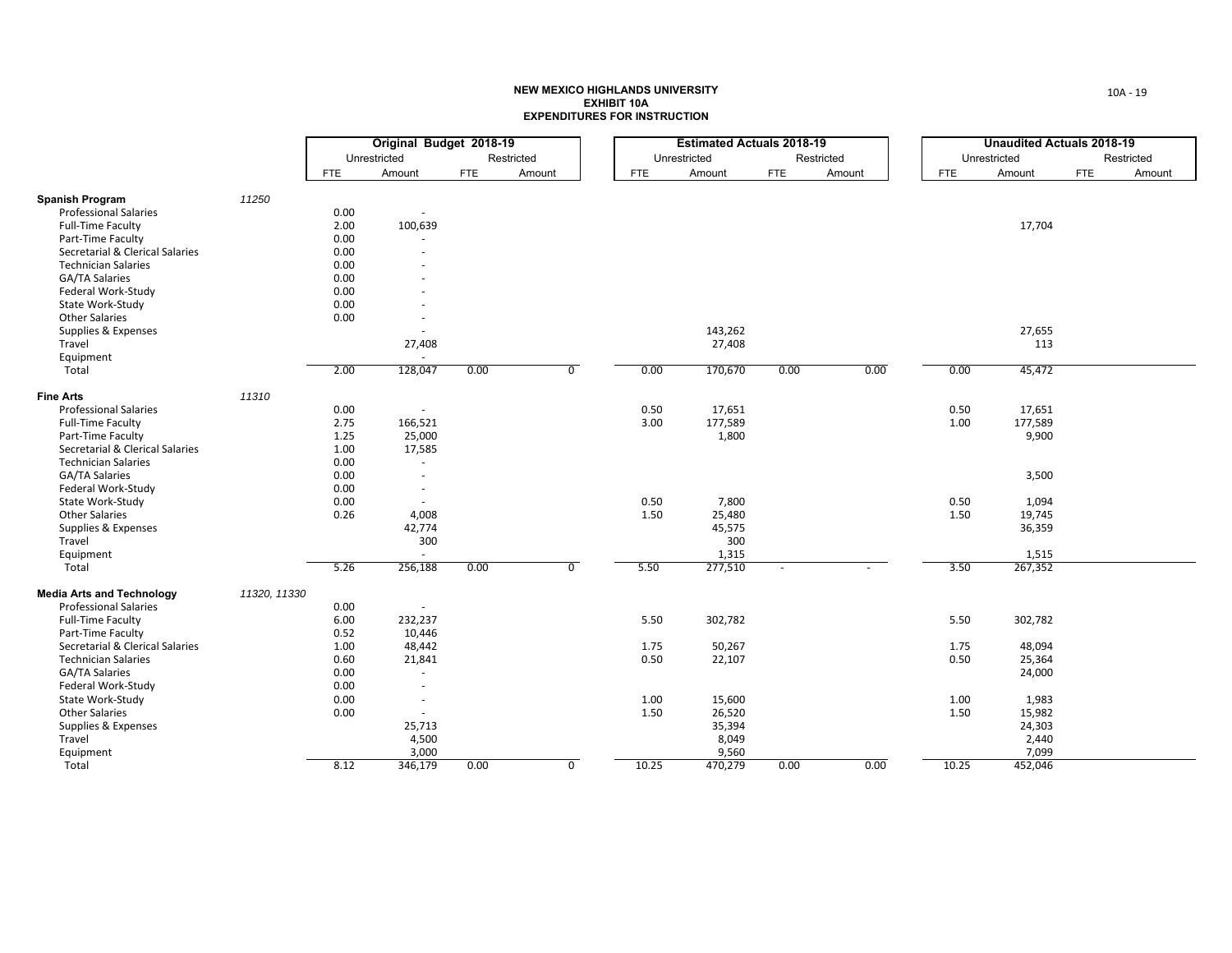| Original Budget 2018-19<br><b>Estimated Actuals 2018-19</b><br>Unrestricted<br>Restricted<br>Unrestricted<br>Restricted<br><b>FTE</b><br>Amount<br><b>FTE</b><br>Amount<br>Amount<br><b>FTE</b><br><b>FTE</b><br>Amount<br>11380<br><b>Visual &amp; Performing Arts</b><br><b>Professional Salaries</b><br>0.00 | <b>FTE</b><br>4.00<br>0.53<br>1.00 | <b>Unaudited Actuals 2018-19</b><br>Unrestricted<br>Amount<br>202,617<br>38,035<br>29,377 | Restricted<br><b>FTE</b><br>Amount |
|-----------------------------------------------------------------------------------------------------------------------------------------------------------------------------------------------------------------------------------------------------------------------------------------------------------------|------------------------------------|-------------------------------------------------------------------------------------------|------------------------------------|
|                                                                                                                                                                                                                                                                                                                 |                                    |                                                                                           |                                    |
|                                                                                                                                                                                                                                                                                                                 |                                    |                                                                                           |                                    |
|                                                                                                                                                                                                                                                                                                                 |                                    |                                                                                           |                                    |
|                                                                                                                                                                                                                                                                                                                 |                                    |                                                                                           |                                    |
|                                                                                                                                                                                                                                                                                                                 |                                    |                                                                                           |                                    |
| 4.00<br>4.00<br>188,827<br><b>Full-Time Faculty</b><br>209,680                                                                                                                                                                                                                                                  |                                    |                                                                                           |                                    |
| 0.53<br>15,263<br>Part-Time Faculty<br>1.84<br>36,812                                                                                                                                                                                                                                                           |                                    |                                                                                           |                                    |
| 1.00<br>Secretarial & Clerical Salaries<br>1.00<br>29,850<br>29,490                                                                                                                                                                                                                                             |                                    |                                                                                           |                                    |
| <b>Technician Salaries</b><br>0.00<br>$\sim$                                                                                                                                                                                                                                                                    |                                    |                                                                                           |                                    |
| GA/TA Salaries<br>0.00<br>$\overline{\phantom{a}}$                                                                                                                                                                                                                                                              |                                    |                                                                                           |                                    |
| 0.00<br>Federal Work-Study<br>$\overline{\phantom{a}}$                                                                                                                                                                                                                                                          |                                    |                                                                                           |                                    |
| 0.00<br>2.00<br>State Work-Study<br>31,200                                                                                                                                                                                                                                                                      | 2.00                               | 2,336                                                                                     |                                    |
| <b>Other Salaries</b><br>1.25<br>0.86<br>13,396<br>19,500                                                                                                                                                                                                                                                       | 1.25                               | 17,933                                                                                    |                                    |
| Supplies & Expenses<br>15,354<br>19,470                                                                                                                                                                                                                                                                         |                                    | 5,160                                                                                     |                                    |
| Travel<br>4,180<br>2,180                                                                                                                                                                                                                                                                                        |                                    |                                                                                           |                                    |
| 5,715<br>5,715<br>Equipment                                                                                                                                                                                                                                                                                     |                                    | 4,284                                                                                     |                                    |
| 7.70<br>$\overline{0}$<br>8.78<br>311,645<br>Total<br>314,987<br>0.00                                                                                                                                                                                                                                           | 8.78                               | 299,741                                                                                   |                                    |
| 11400<br><b>History &amp; Political Science</b>                                                                                                                                                                                                                                                                 |                                    |                                                                                           |                                    |
| <b>Professional Salaries</b><br>0.00<br>$\sim$                                                                                                                                                                                                                                                                  |                                    |                                                                                           |                                    |
| 276,016<br><b>Full-Time Faculty</b><br>4.00<br>361,889<br>4.00                                                                                                                                                                                                                                                  | 4.00                               | 275,878                                                                                   |                                    |
| Part-Time Faculty<br>0.25<br>5,000<br>0.30<br>6,700                                                                                                                                                                                                                                                             | 0.30                               | 28,000                                                                                    |                                    |
| 14,501<br>0.50<br>Secretarial & Clerical Salaries<br>0.50<br>14,735                                                                                                                                                                                                                                             | 0.50                               | 14,734                                                                                    |                                    |
| <b>Technician Salaries</b><br>0.00<br>$\sim$                                                                                                                                                                                                                                                                    |                                    |                                                                                           |                                    |
| 0.00<br>GA/TA Salaries<br>$\sim$                                                                                                                                                                                                                                                                                |                                    | 15,879                                                                                    |                                    |
| 0.00<br>Federal Work-Study                                                                                                                                                                                                                                                                                      |                                    |                                                                                           |                                    |
| 0.00<br>State Work-Study<br>$\overline{\phantom{a}}$                                                                                                                                                                                                                                                            |                                    |                                                                                           |                                    |
| <b>Other Salaries</b><br>0.00<br>$\sim$                                                                                                                                                                                                                                                                         |                                    | 1,934                                                                                     |                                    |
|                                                                                                                                                                                                                                                                                                                 |                                    |                                                                                           |                                    |
| 3,676<br>8,968<br>Supplies & Expenses                                                                                                                                                                                                                                                                           |                                    | 1,886                                                                                     |                                    |
| Travel<br>4,800<br>600                                                                                                                                                                                                                                                                                          |                                    |                                                                                           |                                    |
| 750<br>750<br>Equipment                                                                                                                                                                                                                                                                                         |                                    | 453                                                                                       |                                    |
| $\overline{0}$<br>307,769<br>390,616<br>Total<br>4.75<br>0.00<br>4.80<br>٠                                                                                                                                                                                                                                      | 4.80                               | 338,764                                                                                   |                                    |
| 11540<br>Psychology                                                                                                                                                                                                                                                                                             |                                    |                                                                                           |                                    |
| <b>Professional Salaries</b><br>0.00<br>$\sim$                                                                                                                                                                                                                                                                  |                                    |                                                                                           |                                    |
| 320,774<br>5.71<br>327,067<br>6.50<br><b>Full-Time Faculty</b>                                                                                                                                                                                                                                                  | 6.50                               | 382,865                                                                                   |                                    |
| 3.50<br>12,000<br>0.60<br>13,500<br>Part-Time Faculty                                                                                                                                                                                                                                                           | 0.60                               | 13,500                                                                                    |                                    |
| Secretarial & Clerical Salaries<br>0.50<br>14,898                                                                                                                                                                                                                                                               |                                    | 10,410                                                                                    |                                    |
| <b>Technician Salaries</b><br>0.00<br>$\sim$                                                                                                                                                                                                                                                                    |                                    |                                                                                           |                                    |
| 2,625<br>GA/TA Salaries<br>0.09                                                                                                                                                                                                                                                                                 |                                    | 40,250                                                                                    |                                    |
| Federal Work-Study<br>0.00<br>$\sim$                                                                                                                                                                                                                                                                            |                                    |                                                                                           |                                    |
| 0.25<br>State Work-Study<br>0.00<br>5,460<br>$\sim$                                                                                                                                                                                                                                                             | 0.25                               | 315                                                                                       |                                    |
| 0.00<br><b>Other Salaries</b>                                                                                                                                                                                                                                                                                   |                                    | 525                                                                                       |                                    |
| Supplies & Expenses<br>11,396<br>15,198                                                                                                                                                                                                                                                                         |                                    | 3,049                                                                                     |                                    |
| 450<br>450<br>Travel                                                                                                                                                                                                                                                                                            |                                    |                                                                                           |                                    |
| 1,490<br>Equipment                                                                                                                                                                                                                                                                                              |                                    | 1,437                                                                                     |                                    |
| 368,436<br>$\overline{0}$<br>9.80<br>0.00<br>7.35<br>356,872<br>Total                                                                                                                                                                                                                                           | 7.35                               | 452,351                                                                                   |                                    |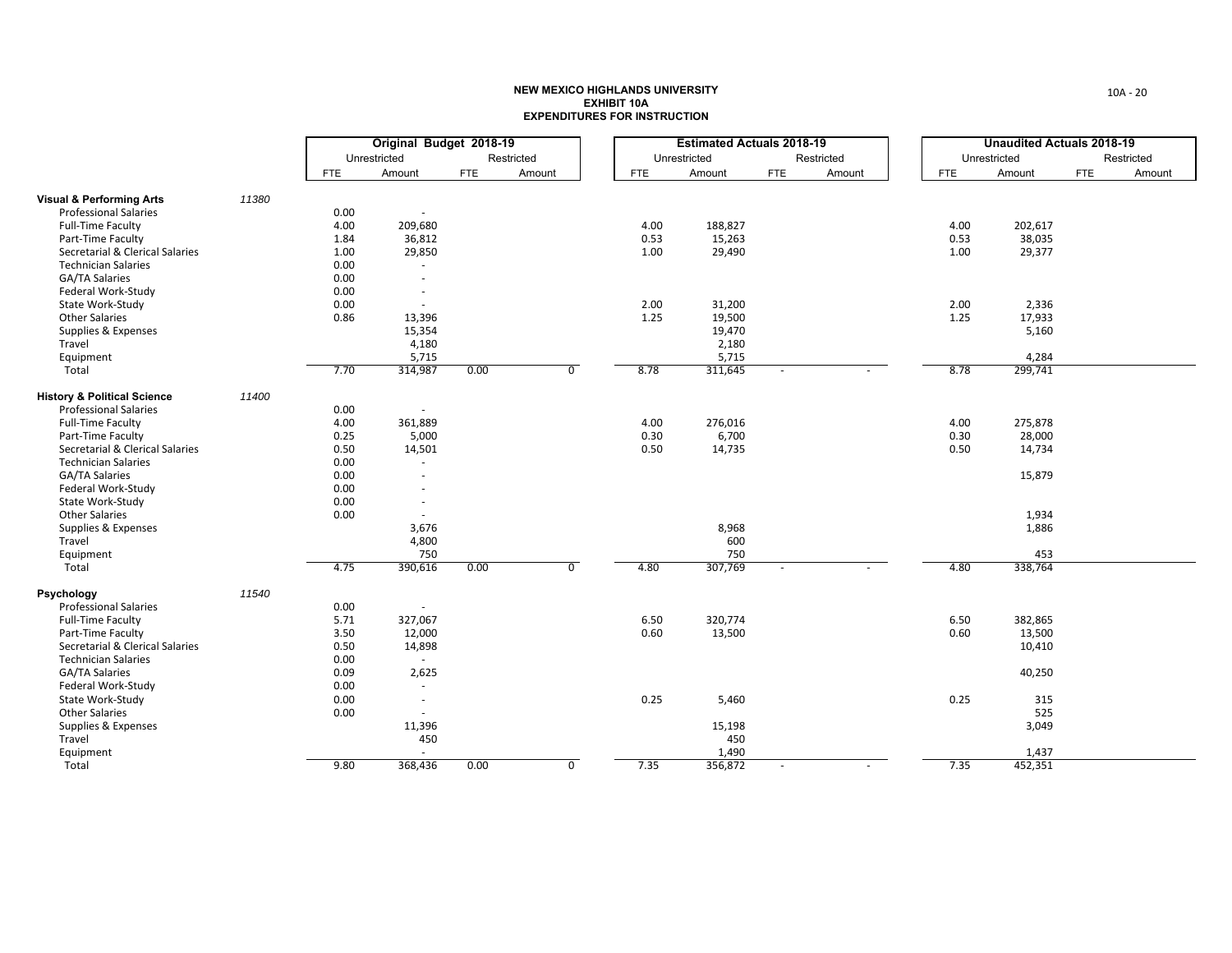|                                                      |       |            | Original Budget 2018-19 |            |                |            | <b>Estimated Actuals 2018-19</b> |            |            |            | <b>Unaudited Actuals 2018-19</b> |            |            |
|------------------------------------------------------|-------|------------|-------------------------|------------|----------------|------------|----------------------------------|------------|------------|------------|----------------------------------|------------|------------|
|                                                      |       |            | Unrestricted            |            | Restricted     |            | Unrestricted                     |            | Restricted |            | Unrestricted                     |            | Restricted |
|                                                      |       | <b>FTE</b> | Amount                  | <b>FTE</b> | Amount         | <b>FTE</b> | Amount                           | <b>FTE</b> | Amount     | <b>FTE</b> | Amount                           | <b>FTE</b> | Amount     |
|                                                      |       |            |                         |            |                |            |                                  |            |            |            |                                  |            |            |
| Psychology Lab                                       | 11550 |            |                         |            |                |            |                                  |            |            |            |                                  |            |            |
| <b>Professional Salaries</b>                         |       | 0.00       |                         |            |                |            |                                  |            |            |            |                                  |            |            |
| <b>Full-Time Faculty</b>                             |       | 0.00       |                         |            |                |            |                                  |            |            |            |                                  |            |            |
| Part-Time Faculty                                    |       | 0.00       |                         |            |                |            |                                  |            |            |            |                                  |            |            |
| Secretarial & Clerical Salaries                      |       | 0.00       |                         |            |                |            |                                  |            |            |            |                                  |            |            |
| <b>Technician Salaries</b>                           |       | 0.00       |                         |            |                |            |                                  |            |            |            |                                  |            |            |
| GA/TA Salaries                                       |       | 0.00       |                         |            |                |            |                                  |            |            |            |                                  |            |            |
| Federal Work-Study                                   |       | 0.00       |                         |            |                |            |                                  |            |            |            |                                  |            |            |
| State Work-Study                                     |       | 0.00       |                         |            |                |            |                                  |            |            |            |                                  |            |            |
| <b>Other Salaries</b>                                |       | 0.06       | 1,000                   |            |                |            |                                  |            |            |            |                                  |            |            |
| Supplies & Expenses                                  |       |            | 2,400                   |            |                |            | 2,400                            |            |            |            | 981                              |            |            |
| Travel                                               |       |            | $\sim$                  |            |                |            |                                  |            |            |            |                                  |            |            |
| Equipment                                            |       |            |                         |            |                |            |                                  |            |            |            |                                  |            |            |
| Total                                                |       | 0.06       | 3,400                   | 0.00       | $\overline{0}$ | 0.00       | 2,400                            |            |            | 0.00       | 981                              |            |            |
| Sociology, Anthropology & Criminal J 11570           |       |            |                         |            |                |            |                                  |            |            |            |                                  |            |            |
| <b>Professional Salaries</b>                         |       | 0.00       | 34,226                  |            |                | 1.00       | 45,000                           |            |            | 1.00       | 39,462                           |            |            |
| <b>Full-Time Faculty</b>                             |       | 0.00       | 403,650                 |            |                | 6.00       | 340,811                          |            |            | 6.00       | 340,811                          |            |            |
| Part-Time Faculty                                    |       | 0.36       | 7,200                   |            |                | 0.20       | 2,700                            |            |            | 0.20       | 10,800                           |            |            |
| Secretarial & Clerical Salaries                      |       | 0.00       | 24,492                  |            |                | 1.00       | 24,886                           |            |            | 1.00       | 24,886                           |            |            |
| <b>Technician Salaries</b>                           |       | 0.00       | $\sim$                  |            |                |            |                                  |            |            |            |                                  |            |            |
| <b>GA/TA Salaries</b>                                |       | 0.00       |                         |            |                | 0.16       | 1,750                            |            |            | 0.16       | 21,000                           |            |            |
| Federal Work-Study                                   |       | 0.00       |                         |            |                |            |                                  |            |            |            |                                  |            |            |
| State Work-Study                                     |       | 0.00       |                         |            |                |            |                                  |            |            |            |                                  |            |            |
| <b>Other Salaries</b>                                |       | 0.00       | $\sim$                  |            |                | 0.50       | 8,840                            |            |            | 0.50       | 4,790                            |            |            |
| Supplies & Expenses                                  |       |            | 10,774                  |            |                |            | 17,330                           |            |            |            | 1,985                            |            |            |
| Travel                                               |       |            | 840                     |            |                |            | 1,340                            |            |            |            | 1,207                            |            |            |
| Equipment                                            |       |            | 430                     |            |                |            | 430                              |            |            |            |                                  |            |            |
| Total                                                |       | 0.36       | 481,612                 | 0.00       | $\overline{0}$ | 8.86       | 443,087                          |            |            | 8.86       | 444,940                          |            |            |
|                                                      | 11580 |            |                         |            |                |            |                                  |            |            |            |                                  |            |            |
| Anthropology Lab<br><b>Professional Salaries</b>     |       | 1.00       |                         |            |                |            |                                  |            |            |            |                                  |            |            |
|                                                      |       | 6.20       |                         |            |                |            |                                  |            |            |            |                                  |            |            |
| Full-Time Faculty                                    |       |            |                         |            |                |            |                                  |            |            |            |                                  |            |            |
| Part-Time Faculty<br>Secretarial & Clerical Salaries |       | 1.00       | $\sim$                  |            |                |            |                                  |            |            |            |                                  |            |            |
|                                                      |       | 1.00       |                         |            |                |            |                                  |            |            |            |                                  |            |            |
| <b>Technician Salaries</b>                           |       | 0.00       | 14,793                  |            |                |            |                                  |            |            |            | 1,934                            |            |            |
| GA/TA Salaries                                       |       | 0.00       | $\sim$                  |            |                |            |                                  |            |            |            |                                  |            |            |
| Federal Work-Study                                   |       | 0.00       |                         |            |                |            |                                  |            |            |            |                                  |            |            |
| State Work-Study                                     |       | 0.00       |                         |            |                |            |                                  |            |            |            |                                  |            |            |
| <b>Other Salaries</b>                                |       | 0.00       | $\sim$                  |            |                |            |                                  |            |            |            |                                  |            |            |
| Supplies & Expenses                                  |       |            | 1,081                   |            |                |            | 1,657                            |            |            |            | 16                               |            |            |
| Travel                                               |       |            | 170                     |            |                |            | 170                              |            |            |            |                                  |            |            |
| Equipment                                            |       |            | $\sim$                  |            |                |            |                                  |            |            |            |                                  |            |            |
| Total                                                |       | 9.20       | 16,044                  | 0.00       | $\overline{0}$ | 0.00       | 1,827                            |            |            | 0.00       | 1,950                            |            |            |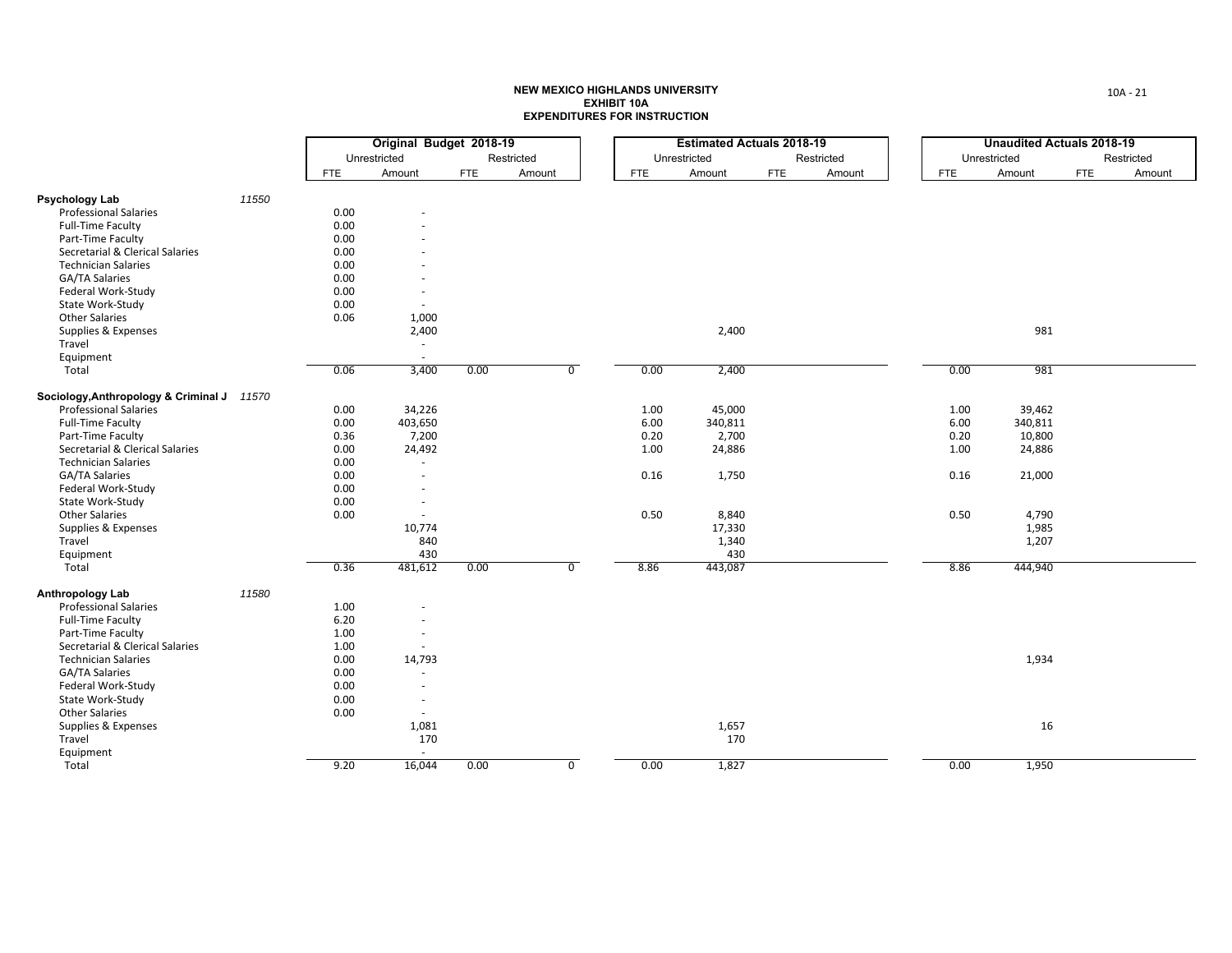|                                           |       |              | Original Budget 2018-19  |            |                |            | <b>Estimated Actuals 2018-19</b> |            |            |            | <b>Unaudited Actuals 2018-19</b> |            |            |
|-------------------------------------------|-------|--------------|--------------------------|------------|----------------|------------|----------------------------------|------------|------------|------------|----------------------------------|------------|------------|
|                                           |       | Unrestricted |                          |            | Restricted     |            | Unrestricted                     |            | Restricted |            | Unrestricted                     |            | Restricted |
|                                           |       | <b>FTE</b>   | Amount                   | <b>FTE</b> | Amount         | <b>FTE</b> | Amount                           | <b>FTE</b> | Amount     | <b>FTE</b> | Amount                           | <b>FTE</b> | Amount     |
|                                           |       |              |                          |            |                |            |                                  |            |            |            |                                  |            |            |
| <b>Women's Studies</b>                    | 11590 |              |                          |            |                |            |                                  |            |            |            |                                  |            |            |
| <b>Professional Salaries</b>              |       | 0.00         |                          |            |                |            |                                  |            |            |            |                                  |            |            |
| <b>Full-Time Faculty</b>                  |       | 0.00         |                          |            |                |            |                                  |            |            |            |                                  |            |            |
| Part-Time Faculty                         |       | 0.00         |                          |            |                |            |                                  |            |            |            |                                  |            |            |
| Secretarial & Clerical Salaries           |       | 0.00         |                          |            |                |            |                                  |            |            |            |                                  |            |            |
| <b>Technician Salaries</b>                |       | 0.00         |                          |            |                |            |                                  |            |            |            |                                  |            |            |
| GA/TA Salaries                            |       | 0.00         |                          |            |                |            |                                  |            |            |            |                                  |            |            |
| Federal Work-Study                        |       | 0.00         |                          |            |                |            |                                  |            |            |            |                                  |            |            |
| State Work-Study                          |       | 0.00         |                          |            |                |            |                                  |            |            |            |                                  |            |            |
|                                           |       |              |                          |            |                |            |                                  |            |            |            |                                  |            |            |
| <b>Other Salaries</b>                     |       | 0.00         |                          |            |                |            |                                  |            |            |            |                                  |            |            |
| Supplies & Expenses                       |       |              |                          |            |                |            | 500                              |            |            |            |                                  |            |            |
| Travel                                    |       |              |                          |            |                |            |                                  |            |            |            |                                  |            |            |
| Equipment                                 |       |              |                          |            |                |            |                                  |            |            |            |                                  |            |            |
| Total                                     |       | 0.00         | $\sim$                   | 0.00       | $\overline{0}$ | 0.00       | 500                              |            |            | 0.00       | $\sim$                           |            |            |
| <b>Biology</b>                            | 11610 |              |                          |            |                |            |                                  |            |            |            |                                  |            |            |
| <b>Professional Salaries</b>              |       | 0.50         | 19,178                   |            |                | 0.50       | 19,561                           |            |            | 0.50       | 19,561                           |            |            |
| <b>Full-Time Faculty</b>                  |       | 5.00         | 345,445                  |            |                | 6.60       | 394,182                          |            |            | 6.60       | 386,738                          |            |            |
| Part-Time Faculty                         |       | 0.00         | $\sim$                   |            |                | 0.00       | 900                              |            |            | 0.00       | 900                              |            |            |
| Secretarial & Clerical Salaries           |       | 0.40         | 11,985                   |            |                | 0.40       | 12,178                           |            |            | 0.40       | 12,478                           |            |            |
| <b>Technician Salaries</b>                |       | 0.00         | $\sim$                   |            |                |            |                                  |            |            |            |                                  |            |            |
| GA/TA Salaries                            |       | 0.68         |                          |            |                |            |                                  |            |            |            |                                  |            |            |
| Federal Work-Study                        |       | 0.00         | 20,200<br>$\sim$         |            |                |            |                                  |            |            |            | 60,600                           |            |            |
|                                           |       | 0.00         |                          |            |                |            |                                  |            |            |            |                                  |            |            |
| State Work-Study<br><b>Other Salaries</b> |       | 0.00         | $\overline{\phantom{a}}$ |            |                | 2.00       |                                  |            |            | 2.00       |                                  |            |            |
|                                           |       |              | $\sim$                   |            |                |            | 34,320                           |            |            |            | 30,603                           |            |            |
| Supplies & Expenses                       |       |              | 23,569                   |            |                |            | 34,806                           |            |            |            | 13,897                           |            |            |
| Travel                                    |       |              | 650                      |            |                |            | 1,150                            |            |            |            | 480                              |            |            |
| Equipment                                 |       |              | 443                      |            |                |            |                                  |            |            |            | (874)                            |            |            |
| Total                                     |       | 6.58         | 421,470                  | 0.00       | $\overline{0}$ | 9.50       | 497,098                          |            |            | 9.50       | 524,383                          |            |            |
| <b>Natural Resources Management</b>       | 11620 |              |                          |            |                |            |                                  |            |            |            |                                  |            |            |
| <b>Professional Salaries</b>              |       | 0.00         | $\sim$                   |            |                |            |                                  |            |            |            |                                  |            |            |
| Full-Time Faculty                         |       | 2.00         | 118,969                  |            |                | 3.00       | 169,912                          |            |            | 3.00       | 169,912                          |            |            |
| Part-Time Faculty                         |       | 0.15         | 9,600                    |            |                |            |                                  |            |            |            |                                  |            |            |
| Secretarial & Clerical Salaries           |       | 0.20         | 5,993                    |            |                | 0.20       | 6,089                            |            |            | 0.20       | 6,239                            |            |            |
| <b>Technician Salaries</b>                |       | 0.00         | $\sim$                   |            |                |            |                                  |            |            |            |                                  |            |            |
| GA/TA Salaries                            |       | 0.00         |                          |            |                |            |                                  |            |            |            |                                  |            |            |
| Federal Work-Study                        |       | 0.00         |                          |            |                |            |                                  |            |            |            |                                  |            |            |
| State Work-Study                          |       | 0.00         |                          |            |                | 0.50       | 13,000                           |            |            | 0.50       | 1,247                            |            |            |
| <b>Other Salaries</b>                     |       | 0.00         |                          |            |                |            |                                  |            |            |            | 10,375                           |            |            |
|                                           |       |              |                          |            |                |            |                                  |            |            |            | 5,255                            |            |            |
| Supplies & Expenses                       |       |              | 4,809                    |            |                |            | 7,873                            |            |            |            |                                  |            |            |
| Travel                                    |       |              | 8,831                    |            |                |            | 7,701                            |            |            |            | 4,780                            |            |            |
| Equipment                                 |       |              |                          |            |                |            | 1,592                            |            |            |            | 1,679                            |            |            |
| Total                                     |       | 2.35         | 148,202                  | 0.00       | $\overline{0}$ | 3.70       | 206,167                          |            |            | 3.70       | 199,487                          |            |            |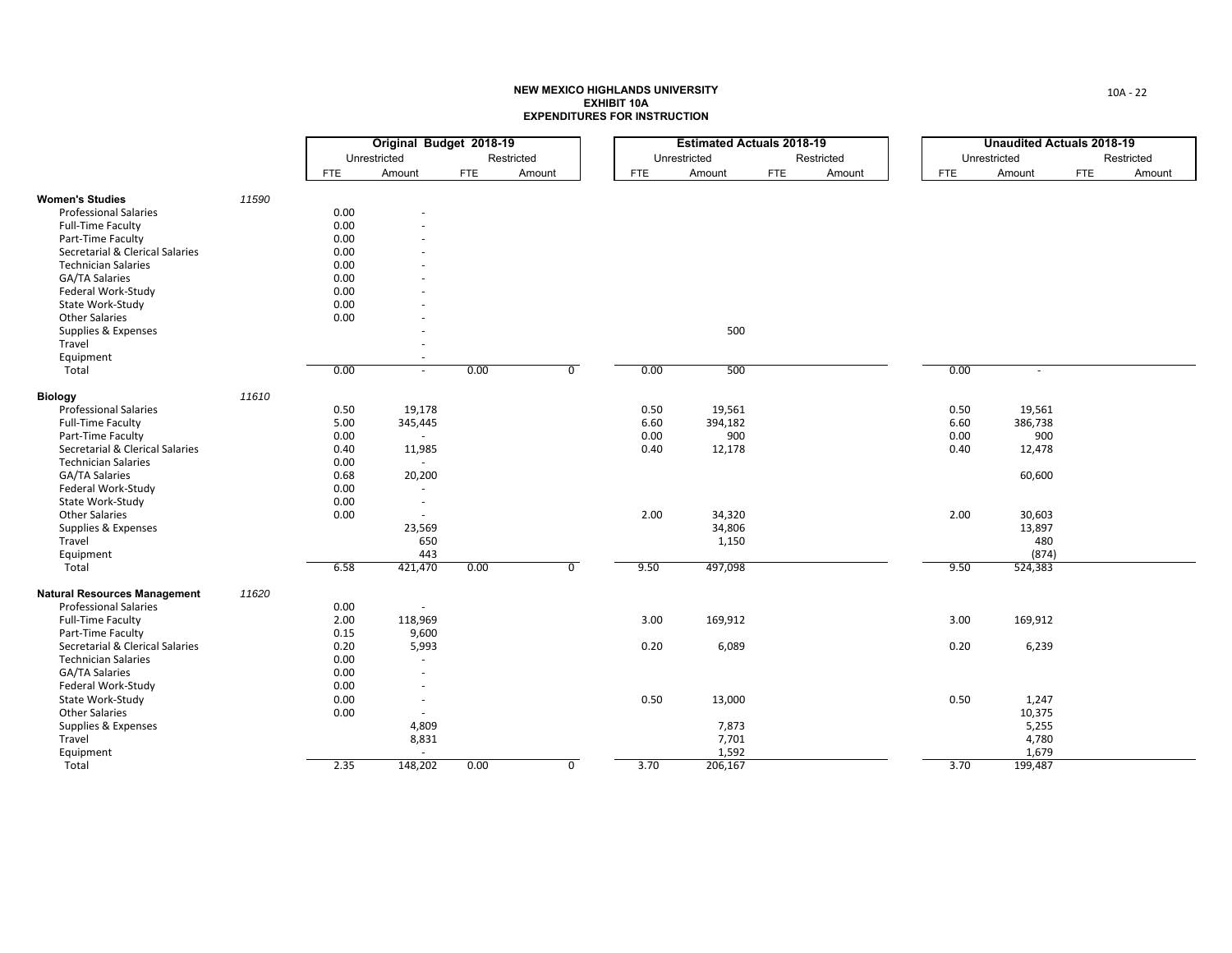|                                 |       |            | Original Budget 2018-19  |            |                |            | <b>Estimated Actuals 2018-19</b> |            |            |            | <b>Unaudited Actuals 2018-19</b> |            |            |  |
|---------------------------------|-------|------------|--------------------------|------------|----------------|------------|----------------------------------|------------|------------|------------|----------------------------------|------------|------------|--|
|                                 |       |            | Unrestricted             |            | Restricted     |            | Unrestricted                     |            | Restricted |            | Unrestricted                     |            | Restricted |  |
|                                 |       | <b>FTE</b> | Amount                   | <b>FTE</b> | Amount         | <b>FTE</b> | Amount                           | <b>FTE</b> | Amount     | <b>FTE</b> | Amount                           | <b>FTE</b> | Amount     |  |
| Forestry                        | 11690 |            |                          |            |                |            |                                  |            |            |            |                                  |            |            |  |
| <b>Professional Salaries</b>    |       | 0.00       | $\overline{\phantom{a}}$ |            |                | 0.50       | 19,561                           |            |            | 0.50       | 19,562                           |            |            |  |
| <b>Full-Time Faculty</b>        |       | 4.00       | 244,927                  |            |                | 6.75       | 354,401                          |            |            | 6.75       | 316,249                          |            |            |  |
| Part-Time Faculty               |       | 0.00       | $\sim$                   |            |                |            |                                  |            |            |            | 8,000                            |            |            |  |
| Secretarial & Clerical Salaries |       | 0.40       | 11,985                   |            |                | 0.40       | 12,178                           |            |            | 0.40       | 12,478                           |            |            |  |
| <b>Technician Salaries</b>      |       | 0.00       | $\sim$                   |            |                |            |                                  |            |            |            |                                  |            |            |  |
| GA/TA Salaries                  |       | 0.00       |                          |            |                |            |                                  |            |            |            |                                  |            |            |  |
| Federal Work-Study              |       | 0.00       | $\sim$                   |            |                |            |                                  |            |            |            |                                  |            |            |  |
| State Work-Study                |       | 0.00       |                          |            |                |            |                                  |            |            |            |                                  |            |            |  |
| <b>Other Salaries</b>           |       | 0.00       | $\sim$                   |            |                | 1.25       | 22,100                           |            |            | 1.25       | 5,740                            |            |            |  |
| Supplies & Expenses             |       |            | 9,314                    |            |                |            | 14,294                           |            |            |            | 10,683                           |            |            |  |
| Travel                          |       |            | 3,577                    |            |                |            | 3,577                            |            |            |            | 2,408                            |            |            |  |
| Equipment                       |       |            | 391                      |            |                |            | 2,208                            |            |            |            | 2,154                            |            |            |  |
| Total                           |       | 4.40       | 270,194                  | 0.00       | $\overline{0}$ | 8.90       | 428,319                          |            |            | 8.90       | 377,273                          |            |            |  |
|                                 |       |            |                          |            |                |            |                                  |            |            |            |                                  |            |            |  |
| Chemistry                       | 11710 |            |                          |            |                |            |                                  |            |            |            |                                  |            |            |  |
| <b>Professional Salaries</b>    |       | 0.00       | $\sim$                   |            |                |            |                                  |            |            |            |                                  |            |            |  |
| <b>Full-Time Faculty</b>        |       | 3.50       | 158,476                  |            |                | 5.50       | 318,002                          |            |            | 5.50       | 318,002                          |            |            |  |
| Part-Time Faculty               |       | 0.00       | $\sim$                   |            |                |            |                                  |            |            |            |                                  |            |            |  |
| Secretarial & Clerical Salaries |       | 0.50       | 14,898                   |            |                | 0.50       | 11,814                           |            |            | 0.50       | 12,052                           |            |            |  |
| <b>Technician Salaries</b>      |       | 0.00       | ×.                       |            |                |            |                                  |            |            |            |                                  |            |            |  |
| <b>GA/TA Salaries</b>           |       | 0.00       |                          |            |                |            |                                  |            |            |            | 30,000                           |            |            |  |
| Federal Work-Study              |       | 0.00       |                          |            |                |            |                                  |            |            |            |                                  |            |            |  |
| State Work-Study                |       | 0.00       | $\sim$                   |            |                |            |                                  |            |            |            |                                  |            |            |  |
| <b>Other Salaries</b>           |       | 0.00       | $\sim$                   |            |                | 0.50       | 11,440                           |            |            | 0.50       | 7,485                            |            |            |  |
| Supplies & Expenses             |       |            | 34,424                   |            |                |            | 41,892                           |            |            |            | 28,390                           |            |            |  |
| Travel                          |       |            | 1,250                    |            |                |            | 1,250                            |            |            |            | 28                               |            |            |  |
| Equipment                       |       |            | 2,690                    |            |                |            | 2,866                            |            |            |            | 1,926                            |            |            |  |
| Total                           |       | 4.00       | 211,738                  | 0.00       | $\overline{0}$ | 6.50       | 387,264                          |            |            | 6.50       | 397,882                          |            |            |  |
| <b>Physics</b>                  | 11720 |            |                          |            |                |            |                                  |            |            |            |                                  |            |            |  |
| <b>Professional Salaries</b>    |       | 0.00       | $\sim$                   |            |                |            |                                  |            |            |            |                                  |            |            |  |
| <b>Full-Time Faculty</b>        |       | 1.00       | 62,633                   |            |                | 1.00       | 65,157                           |            |            | 1.00       | 65,157                           |            |            |  |
| Part-Time Faculty               |       | 0.44       | 8,896                    |            |                | 0.38       | 5,094                            |            |            | 0.38       | 10,283                           |            |            |  |
| Secretarial & Clerical Salaries |       | 0.00       | $\sim$                   |            |                |            |                                  |            |            |            |                                  |            |            |  |
| <b>Technician Salaries</b>      |       | 0.00       | ÷.                       |            |                |            |                                  |            |            |            |                                  |            |            |  |
| GA/TA Salaries                  |       | 0.00       |                          |            |                |            |                                  |            |            |            |                                  |            |            |  |
| Federal Work-Study              |       | 0.00       |                          |            |                |            |                                  |            |            |            |                                  |            |            |  |
| State Work-Study                |       | 0.00       | $\sim$                   |            |                |            |                                  |            |            |            |                                  |            |            |  |
| <b>Other Salaries</b>           |       | 0.00       | $\sim$                   |            |                |            |                                  |            |            |            |                                  |            |            |  |
| Supplies & Expenses             |       |            | 921                      |            |                |            | 2,673                            |            |            |            | 251                              |            |            |  |
| Travel                          |       |            | 150                      |            |                |            | 150                              |            |            |            |                                  |            |            |  |
| Equipment                       |       |            | 839                      |            |                |            | 839                              |            |            |            |                                  |            |            |  |
| Total                           |       | 1.44       | 73,439                   | 0.00       | $\mathbf 0$    | 1.38       | 73,913                           |            |            | 1.38       | 75,691                           |            |            |  |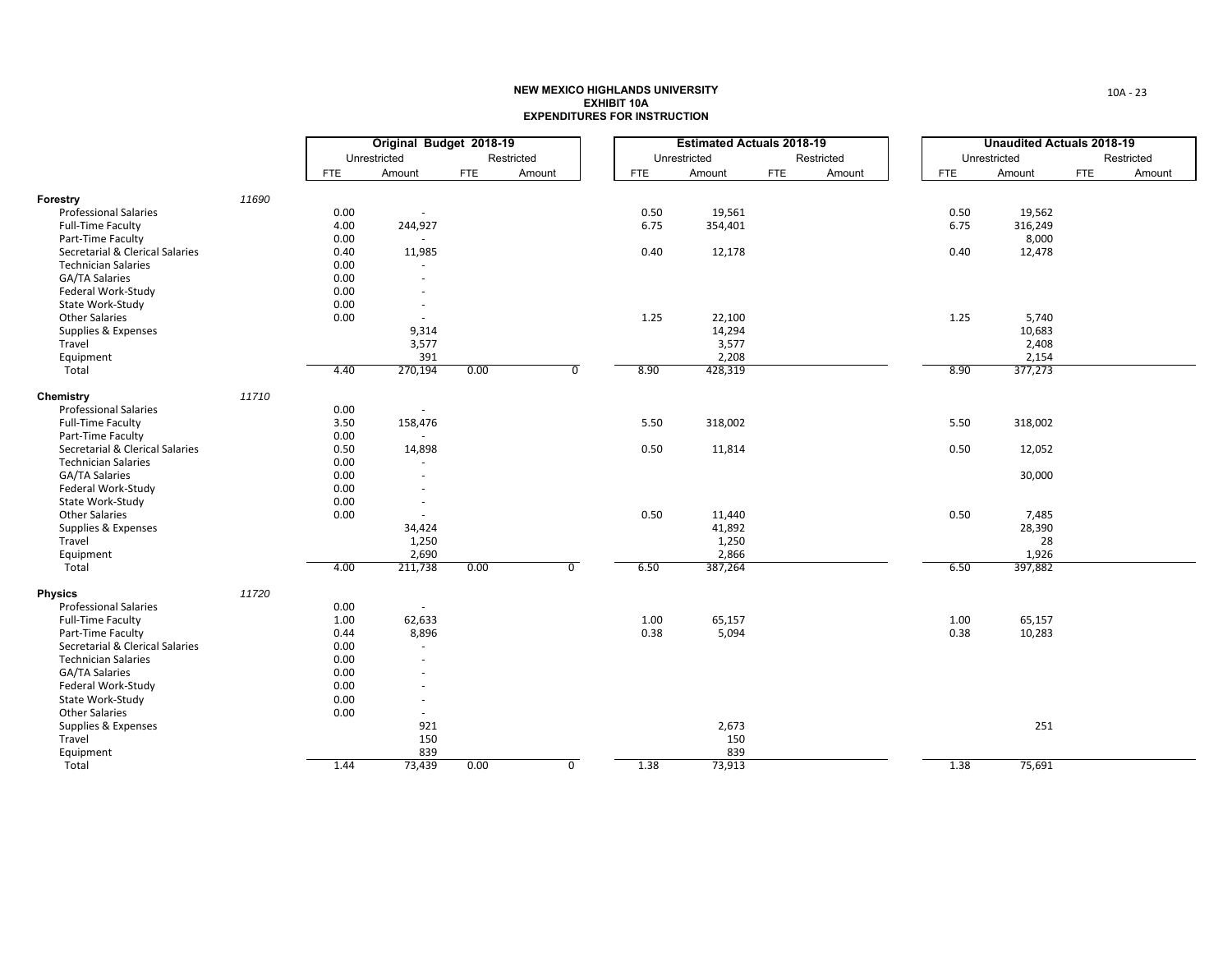|                                          |       |            | Original Budget 2018-19  |            |                |            | <b>Estimated Actuals 2018-19</b> |            |            |            | <b>Unaudited Actuals 2018-19</b> |            |            |  |
|------------------------------------------|-------|------------|--------------------------|------------|----------------|------------|----------------------------------|------------|------------|------------|----------------------------------|------------|------------|--|
|                                          |       |            | Unrestricted             |            | Restricted     |            | Unrestricted                     |            | Restricted |            | Unrestricted                     |            | Restricted |  |
|                                          |       | <b>FTE</b> | Amount                   | <b>FTE</b> | Amount         | <b>FTE</b> | Amount                           | <b>FTE</b> | Amount     | <b>FTE</b> | Amount                           | <b>FTE</b> | Amount     |  |
| Computer and Mathematical Sciences 11910 |       |            |                          |            |                |            |                                  |            |            |            |                                  |            |            |  |
| <b>Professional Salaries</b>             |       | 0.00       | $\sim$                   |            |                |            |                                  |            |            |            |                                  |            |            |  |
| <b>Full-Time Faculty</b>                 |       | 2.00       | 141,985                  |            |                | 4.00       | 233,070                          |            |            | 4.00       | 233,070                          |            |            |  |
| Part-Time Faculty                        |       | 0.00       | $\sim$                   |            |                |            |                                  |            |            |            |                                  |            |            |  |
| Secretarial & Clerical Salaries          |       | 0.50       | 14,658                   |            |                |            |                                  |            |            |            |                                  |            |            |  |
| <b>Technician Salaries</b>               |       | 0.00       | ÷                        |            |                |            |                                  |            |            |            |                                  |            |            |  |
| GA/TA Salaries                           |       | 0.27       | 8,000                    |            |                | 0.25       | 2,000                            |            |            | 0.25       | 26,000                           |            |            |  |
| Federal Work-Study                       |       | 0.00       | $\sim$                   |            |                |            |                                  |            |            |            |                                  |            |            |  |
| State Work-Study                         |       | 0.00       | $\sim$                   |            |                | 0.50       | 9,880                            |            |            | 0.50       | 977                              |            |            |  |
| <b>Other Salaries</b>                    |       | 0.00       | $\sim$                   |            |                | 4.45       | 92,872                           |            |            | 4.45       | 110,221                          |            |            |  |
| Supplies & Expenses                      |       |            | 4,645                    |            |                |            | 11,161                           |            |            |            | 608                              |            |            |  |
| Travel                                   |       |            | 300                      |            |                |            | 300                              |            |            |            |                                  |            |            |  |
| Equipment                                |       |            | 1,000                    |            |                |            | 1,000                            |            |            |            | 1,209                            |            |            |  |
| Total                                    |       | 2.77       | 170,588                  | 0.00       | $\overline{0}$ | 9.20       | 350,283                          |            |            | 9.20       | 372,086                          |            |            |  |
| <b>Mathematics</b>                       | 11920 |            |                          |            |                |            |                                  |            |            |            |                                  |            |            |  |
| <b>Professional Salaries</b>             |       | 0.00       | $\sim$                   |            |                |            |                                  |            |            |            |                                  |            |            |  |
| <b>Full-Time Faculty</b>                 |       | 2.00       | 121,394                  |            |                | 2.00       | 126,286                          |            |            | 2.00       | 126,286                          |            |            |  |
| Part-Time Faculty                        |       | 0.00       |                          |            |                | 0.00       | 2,097                            |            |            | 0.00       | 8,694                            |            |            |  |
| Secretarial & Clerical Salaries          |       | 0.50       | 14,658                   |            |                |            |                                  |            |            |            |                                  |            |            |  |
| <b>Technician Salaries</b>               |       | 0.00       |                          |            |                |            |                                  |            |            |            |                                  |            |            |  |
| <b>GA/TA Salaries</b>                    |       | 0.00       | $\sim$                   |            |                |            |                                  |            |            |            |                                  |            |            |  |
| Federal Work-Study                       |       | 0.00       | ÷,                       |            |                |            |                                  |            |            |            |                                  |            |            |  |
| State Work-Study                         |       | 0.00       | ×.                       |            |                |            |                                  |            |            |            |                                  |            |            |  |
| <b>Other Salaries</b>                    |       | 0.00       | $\sim$                   |            |                |            |                                  |            |            |            | 5,144                            |            |            |  |
| Supplies & Expenses                      |       |            | 2,297                    |            |                |            | 4,079                            |            |            |            | 533                              |            |            |  |
| Travel                                   |       |            | 300                      |            |                |            | 300                              |            |            |            | 300                              |            |            |  |
| Equipment                                |       |            | 500                      |            |                |            | 500                              |            |            |            |                                  |            |            |  |
| Total                                    |       | 2.50       | 139,149                  | 0.00       | $\overline{0}$ | 2.00       | 133,262                          |            |            | 2.00       | 140,957                          |            |            |  |
| <b>Developmental Math Program</b>        | 11925 |            |                          |            |                |            |                                  |            |            |            |                                  |            |            |  |
| <b>Professional Salaries</b>             |       | 0.00       | $\sim$                   |            |                |            |                                  |            |            |            |                                  |            |            |  |
| <b>Full-Time Faculty</b>                 |       | 3.50       | 152,117                  |            |                | 3.00       | 133,620                          |            |            | 3.00       | 128,054                          |            |            |  |
| Part-Time Faculty                        |       | 0.00       | $\overline{\phantom{a}}$ |            |                |            |                                  |            |            |            | 2,394                            |            |            |  |
| Secretarial & Clerical Salaries          |       | 0.00       | $\sim$                   |            |                |            |                                  |            |            |            |                                  |            |            |  |
| <b>Technician Salaries</b>               |       | 0.00       |                          |            |                |            |                                  |            |            |            |                                  |            |            |  |
| GA/TA Salaries                           |       | 0.00       |                          |            |                |            |                                  |            |            |            |                                  |            |            |  |
| Federal Work-Study                       |       | 0.00       |                          |            |                |            |                                  |            |            |            |                                  |            |            |  |
| State Work-Study                         |       | 0.00       | $\overline{\phantom{a}}$ |            |                |            |                                  |            |            |            |                                  |            |            |  |
| <b>Other Salaries</b>                    |       | 0.00       |                          |            |                | 1.88       | 33,150                           |            |            | 1.88       | 14,140                           |            |            |  |
| Supplies & Expenses                      |       |            | 4,672                    |            |                |            | 4,672                            |            |            |            | 911                              |            |            |  |
| Travel                                   |       |            | 300                      |            |                |            | 300                              |            |            |            |                                  |            |            |  |
| Equipment                                |       |            | ÷                        |            |                |            |                                  |            |            |            |                                  |            |            |  |
| Total                                    |       | 3.50       | 157,089                  | 0.00       | $\overline{0}$ | 4.88       | 171,742                          |            |            | 4.88       | 145,498                          |            |            |  |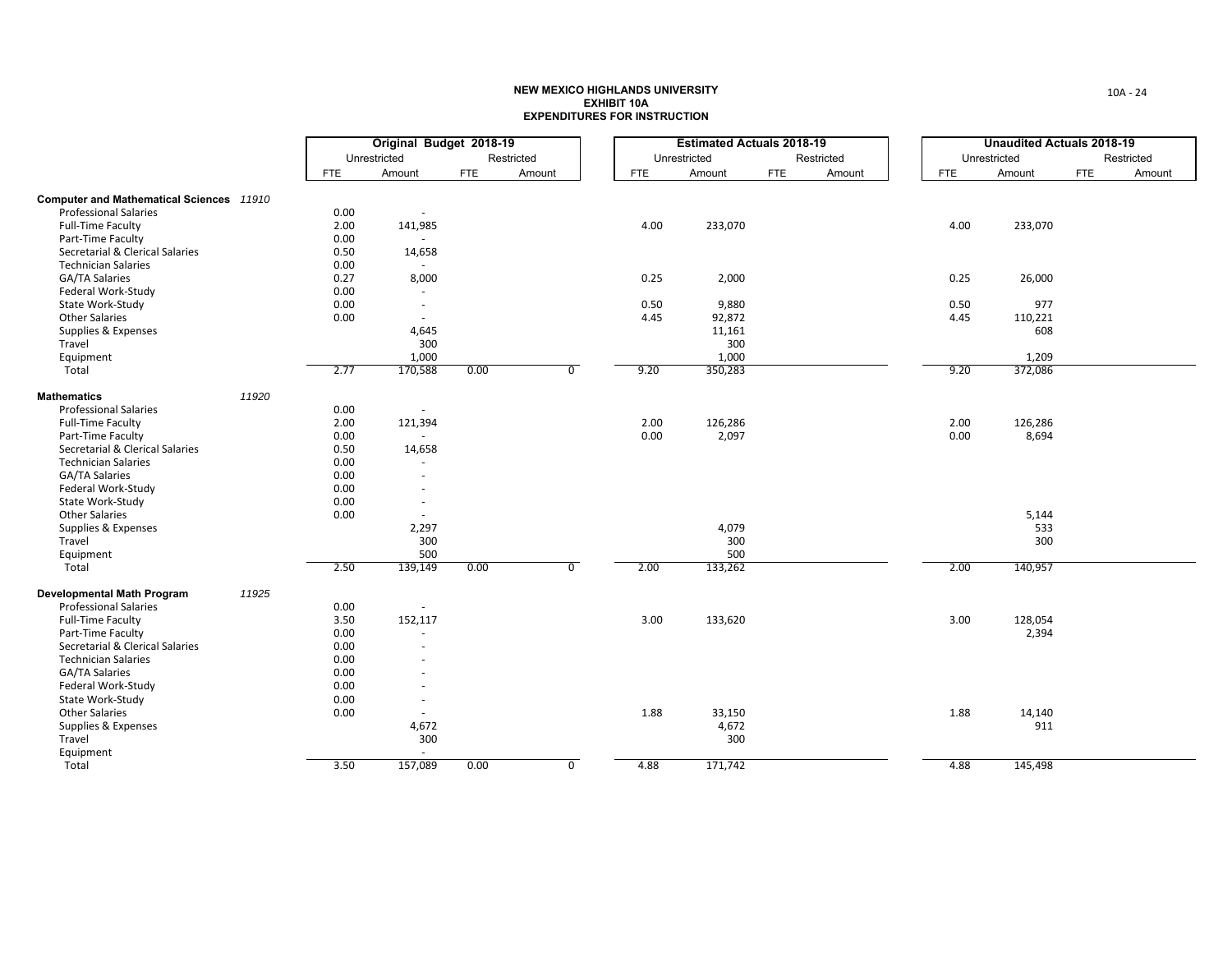|                                       |       |            | Original Budget 2018-19  |            |                |            | <b>Estimated Actuals 2018-19</b> |            |            |            | <b>Unaudited Actuals 2018-19</b> |            |            |
|---------------------------------------|-------|------------|--------------------------|------------|----------------|------------|----------------------------------|------------|------------|------------|----------------------------------|------------|------------|
|                                       |       |            | Unrestricted             |            | Restricted     |            | Unrestricted                     |            | Restricted |            | Unrestricted                     |            | Restricted |
|                                       |       | <b>FTE</b> | Amount                   | <b>FTE</b> | Amount         | <b>FTE</b> | Amount                           | <b>FTE</b> | Amount     | <b>FTE</b> | Amount                           | <b>FTE</b> | Amount     |
| <b>Center for Teaching Excellence</b> | 11930 |            |                          |            |                |            |                                  |            |            |            |                                  |            |            |
| <b>Professional Salaries</b>          |       | 1.00       | 70,000                   |            |                | 0.50       | 25,000                           |            |            | 0.50       | 60,952                           |            |            |
| <b>Full-Time Faculty</b>              |       | 0.00       | 8,817                    |            |                |            |                                  |            |            |            |                                  |            |            |
| Part-Time Faculty                     |       | 0.00       | $\omega$                 |            |                |            |                                  |            |            |            |                                  |            |            |
| Secretarial & Clerical Salaries       |       | 0.00       | ×.                       |            |                |            |                                  |            |            |            |                                  |            |            |
| <b>Technician Salaries</b>            |       | 0.00       | $\overline{\phantom{a}}$ |            |                |            |                                  |            |            |            |                                  |            |            |
| <b>GA/TA Salaries</b>                 |       | 0.00       |                          |            |                |            |                                  |            |            |            |                                  |            |            |
| Federal Work-Study                    |       | 0.00       |                          |            |                |            |                                  |            |            |            |                                  |            |            |
| State Work-Study                      |       | 0.00       |                          |            |                |            |                                  |            |            |            |                                  |            |            |
| <b>Other Salaries</b>                 |       | 0.00       | $\sim$                   |            |                |            |                                  |            |            |            |                                  |            |            |
| Supplies & Expenses                   |       |            | 14,692                   |            |                |            | 13,724                           |            |            |            | 8,594                            |            |            |
| Travel                                |       |            | 3,630                    |            |                |            | 4,412                            |            |            |            | 2,510                            |            |            |
| Equipment                             |       |            | $\sim$                   |            |                |            | 185                              |            |            |            | 1,145                            |            |            |
| Total                                 |       | 1.00       | 97,139                   | 0.00       | $\overline{0}$ | 0.50       | 43,322                           |            |            | 0.50       | 73,201                           |            |            |
| <b>Education - On Campus</b>          | 12110 |            |                          |            |                |            |                                  |            |            |            |                                  |            |            |
| <b>Professional Salaries</b>          |       | 1.50       | 93,499                   |            |                | 1.00       | 70,380                           |            |            | 1.00       | 73,740                           |            |            |
| <b>Full-Time Faculty</b>              |       | 0.00       | $\sim$                   |            |                |            |                                  |            |            | 1.00       |                                  |            |            |
| Part-Time Faculty                     |       | 0.00       | $\sim$                   |            |                |            |                                  |            |            |            |                                  |            |            |
| Secretarial & Clerical Salaries       |       | 1.70       | 19,308                   |            |                | 2.70       | 74,218                           |            |            | 2.70       | 58,461                           |            |            |
| <b>Technician Salaries</b>            |       | 0.00       | $\sim$                   |            |                |            |                                  |            |            |            |                                  |            |            |
| <b>GA/TA Salaries</b>                 |       | 0.00       | $\sim$                   |            |                | 0.16       | 1,750                            |            |            | 0.16       | 24,500                           |            |            |
| Federal Work-Study                    |       | 0.00       | ÷.                       |            |                |            |                                  |            |            |            |                                  |            |            |
| State Work-Study                      |       | 0.00       | $\overline{\phantom{a}}$ |            |                |            |                                  |            |            |            |                                  |            |            |
| <b>Other Salaries</b>                 |       | 0.00       | $\sim$                   |            |                |            |                                  |            |            |            | 3,939                            |            |            |
| Supplies & Expenses                   |       |            | 19,850                   |            |                |            | 40,765                           |            |            |            | 12,349                           |            |            |
| Travel                                |       |            | 9,100                    |            |                |            | 12,442                           |            |            |            | 10,490                           |            |            |
| Equipment                             |       |            | 750                      |            |                |            | 601                              |            |            |            | 216                              |            |            |
| Total                                 |       | 3.20       | 142,507                  | 0.00       | $\overline{0}$ | 3.86       | 200,156                          |            |            | 4.86       | 183,696                          |            |            |
| <b>Counseling and Guidance</b>        | 1211J |            |                          |            |                |            |                                  |            |            |            |                                  |            |            |
| <b>Professional Salaries</b>          |       | 0.00       | $\sim$                   |            |                |            |                                  |            |            |            |                                  |            |            |
| <b>Full-Time Faculty</b>              |       | 6.00       | 335,157                  |            |                | 6.00       | 331,219                          |            |            | 6.00       | 331,219                          |            |            |
| Part-Time Faculty                     |       | 0.60       | 12,000                   |            |                | 1.40       | 32,400                           |            |            | 1.40       | 54,000                           |            |            |
| Secretarial & Clerical Salaries       |       | 0.00       | 4,744                    |            |                |            |                                  |            |            |            | 326                              |            |            |
| <b>Technician Salaries</b>            |       | 0.00       | $\sim$                   |            |                |            |                                  |            |            |            |                                  |            |            |
| GA/TA Salaries                        |       | 0.00       | $\sim$                   |            |                |            |                                  |            |            |            |                                  |            |            |
| Federal Work-Study                    |       | 0.00       | $\sim$                   |            |                |            |                                  |            |            |            |                                  |            |            |
| State Work-Study                      |       | 0.00       | $\sim$                   |            |                |            |                                  |            |            |            |                                  |            |            |
| <b>Other Salaries</b>                 |       | 0.00       | 3,000                    |            |                | 0.50       | 10,920                           |            |            | 0.50       | 3,116                            |            |            |
| Supplies & Expenses                   |       |            | 4,250                    |            |                |            | 3,757                            |            |            |            | 1,511                            |            |            |
| Travel                                |       |            | 6,200                    |            |                |            | 2,000                            |            |            |            | 816                              |            |            |
| Equipment                             |       |            |                          |            |                |            | 493                              |            |            |            | 469                              |            |            |
| Total                                 |       | 6.60       | 365,351                  | 0.00       | $\overline{0}$ | 7.90       | 380,789                          |            |            | 7.90       | 391,457                          |            |            |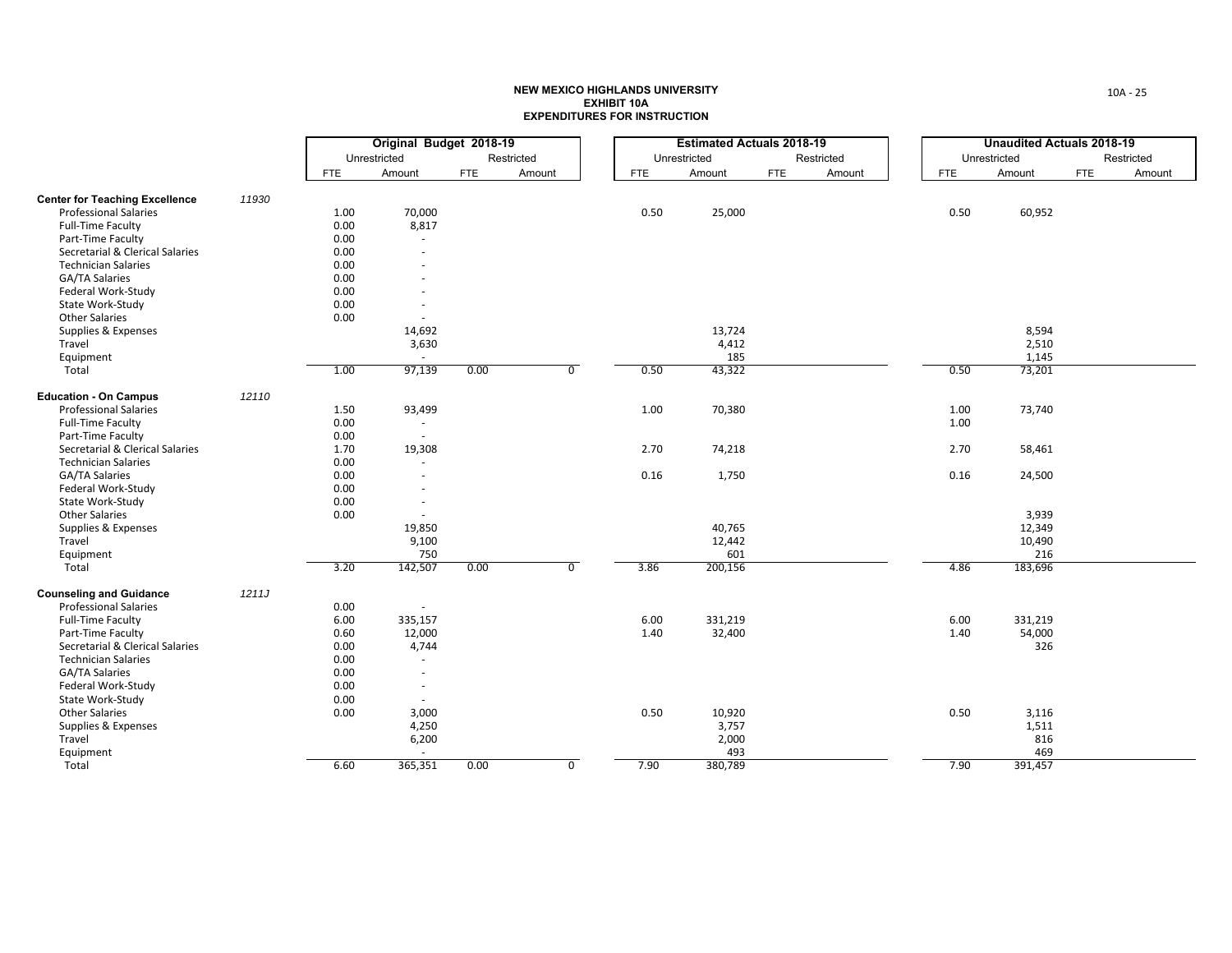|                                   |       |      | Original Budget 2018-19  |            |                |            | <b>Estimated Actuals 2018-19</b> |            |            |            | <b>Unaudited Actuals 2018-19</b> |            |            |  |
|-----------------------------------|-------|------|--------------------------|------------|----------------|------------|----------------------------------|------------|------------|------------|----------------------------------|------------|------------|--|
|                                   |       |      | Unrestricted             |            | Restricted     |            | Unrestricted                     |            | Restricted |            | Unrestricted                     |            | Restricted |  |
|                                   |       | FTE  | Amount                   | <b>FTE</b> | Amount         | <b>FTE</b> | Amount                           | <b>FTE</b> | Amount     | <b>FTE</b> | Amount                           | <b>FTE</b> | Amount     |  |
|                                   |       |      |                          |            |                |            |                                  |            |            |            |                                  |            |            |  |
| <b>Curriculum and Instruction</b> | 1211K |      |                          |            |                |            |                                  |            |            |            |                                  |            |            |  |
| <b>Professional Salaries</b>      |       | 0.00 |                          |            |                |            |                                  |            |            |            |                                  |            |            |  |
| <b>Full-Time Faculty</b>          |       | 3.00 | 195,291                  |            |                | 1.10       | 60,407                           |            |            | 1.10       | 60,407                           |            |            |  |
| Part-Time Faculty                 |       | 0.24 | 4,800                    |            |                | 0.20       | 2,700                            |            |            | 0.20       | 21,600                           |            |            |  |
| Secretarial & Clerical Salaries   |       | 0.00 | 4,744                    |            |                |            |                                  |            |            |            |                                  |            |            |  |
| <b>Technician Salaries</b>        |       | 0.00 | $\sim$                   |            |                |            |                                  |            |            |            |                                  |            |            |  |
| GA/TA Salaries                    |       | 0.00 |                          |            |                |            |                                  |            |            |            |                                  |            |            |  |
| Federal Work-Study                |       | 0.00 |                          |            |                |            |                                  |            |            |            |                                  |            |            |  |
| State Work-Study                  |       | 0.00 |                          |            |                |            |                                  |            |            |            |                                  |            |            |  |
| <b>Other Salaries</b>             |       | 0.00 | $\sim$                   |            |                |            |                                  |            |            |            |                                  |            |            |  |
| Supplies & Expenses               |       |      | 2,185                    |            |                |            | 1,984                            |            |            |            | 186                              |            |            |  |
| Travel                            |       |      | 1,000                    |            |                |            | 1,201                            |            |            |            | 1,056                            |            |            |  |
| Equipment                         |       |      | $\sim$                   |            |                |            |                                  |            |            |            |                                  |            |            |  |
| Total                             |       | 3.24 | 208,020                  | 0.00       | $\overline{0}$ | 1.30       | 66,292                           |            |            | 1.30       | 83,250                           |            |            |  |
| <b>Educational Leadership</b>     | 1211L |      |                          |            |                |            |                                  |            |            |            |                                  |            |            |  |
| <b>Professional Salaries</b>      |       | 0.00 | $\overline{\phantom{a}}$ |            |                | 0.00       | 6,000                            |            |            | 0.00       |                                  |            |            |  |
| <b>Full-Time Faculty</b>          |       | 2.00 | 122,601                  |            |                | 2.51       | 157,059                          |            |            | 2.51       | 159,357                          |            |            |  |
| Part-Time Faculty                 |       | 1.91 | 38,200                   |            |                | 0.07       | 4,200                            |            |            | 0.07       | 4,200                            |            |            |  |
| Secretarial & Clerical Salaries   |       | 0.00 | 4,744                    |            |                |            |                                  |            |            |            |                                  |            |            |  |
| <b>Technician Salaries</b>        |       | 0.00 | $\sim$                   |            |                |            |                                  |            |            |            |                                  |            |            |  |
| <b>GA/TA Salaries</b>             |       | 0.00 |                          |            |                |            |                                  |            |            |            |                                  |            |            |  |
| Federal Work-Study                |       | 0.00 | $\overline{a}$           |            |                |            |                                  |            |            |            |                                  |            |            |  |
| State Work-Study                  |       | 0.00 |                          |            |                |            |                                  |            |            |            |                                  |            |            |  |
| <b>Other Salaries</b>             |       | 0.00 | $\sim$                   |            |                |            |                                  |            |            |            | 2,261                            |            |            |  |
| Supplies & Expenses               |       |      | 1,400                    |            |                |            | 1,000                            |            |            |            | 297                              |            |            |  |
| Travel                            |       |      | 1,250                    |            |                |            | 5,250                            |            |            |            | 4,624                            |            |            |  |
| Equipment                         |       |      | $\sim$                   |            |                |            |                                  |            |            |            |                                  |            |            |  |
| Total                             |       | 3.91 | 168,195                  | 0.00       | $\overline{0}$ | 2.58       | 173,509                          |            |            | 2.58       | 170,739                          |            |            |  |
| <b>Special Education</b>          | 1211M |      |                          |            |                |            |                                  |            |            |            |                                  |            |            |  |
| <b>Professional Salaries</b>      |       | 0.00 | $\overline{\phantom{a}}$ |            |                |            |                                  |            |            |            |                                  |            |            |  |
| <b>Full-Time Faculty</b>          |       | 4.00 | 170,894                  |            |                | 3.75       | 191,174                          |            |            | 3.75       | 192,674                          |            |            |  |
| Part-Time Faculty                 |       | 0.24 | 4,700                    |            |                |            |                                  |            |            |            | 900                              |            |            |  |
| Secretarial & Clerical Salaries   |       | 0.00 | 4,744                    |            |                |            |                                  |            |            |            |                                  |            |            |  |
| <b>Technician Salaries</b>        |       | 0.00 | $\sim$                   |            |                |            |                                  |            |            |            |                                  |            |            |  |
| GA/TA Salaries                    |       | 0.00 |                          |            |                |            |                                  |            |            |            |                                  |            |            |  |
| Federal Work-Study                |       | 0.00 |                          |            |                |            |                                  |            |            |            |                                  |            |            |  |
| State Work-Study                  |       | 0.00 | $\overline{\phantom{a}}$ |            |                |            |                                  |            |            |            |                                  |            |            |  |
| <b>Other Salaries</b>             |       | 0.00 | $\sim$                   |            |                |            |                                  |            |            |            |                                  |            |            |  |
| Supplies & Expenses               |       |      | 2,900                    |            |                |            | 2,900                            |            |            |            | 283                              |            |            |  |
| Travel                            |       |      | 4,400                    |            |                |            | 1,600                            |            |            |            | 1,195                            |            |            |  |
| Equipment                         |       |      | $\sim$                   |            |                |            |                                  |            |            |            |                                  |            |            |  |
| Total                             |       | 4.24 | 187,638                  | 0.00       | $\overline{0}$ | 3.75       | 195,674                          |            |            | 3.75       | 195,052                          |            |            |  |
|                                   |       |      |                          |            |                |            |                                  |            |            |            |                                  |            |            |  |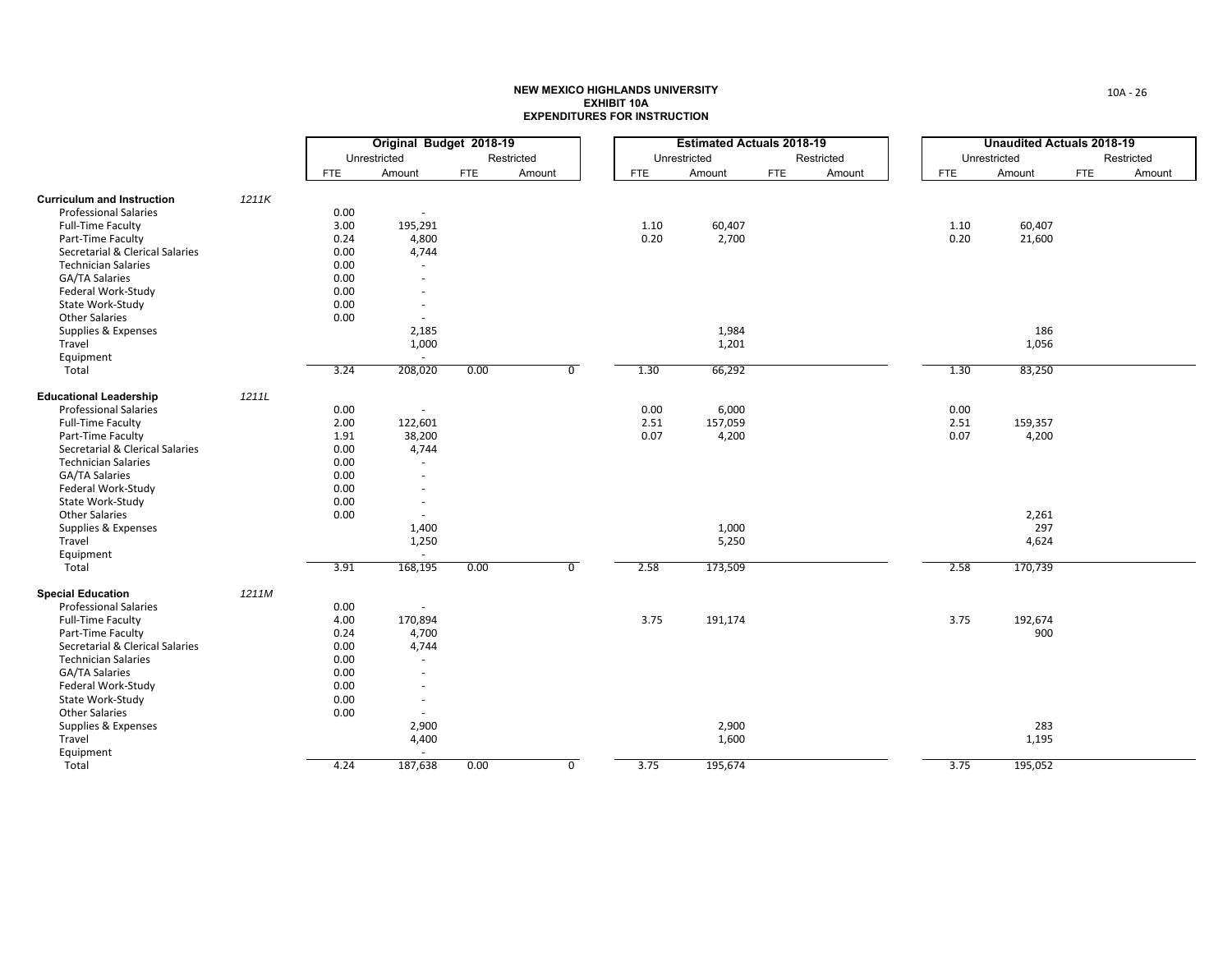|                                      | Original Budget 2018-19 |            |                          |            |                |            | <b>Estimated Actuals 2018-19</b> |            |            |            | <b>Unaudited Actuals 2018-19</b> |            |            |  |
|--------------------------------------|-------------------------|------------|--------------------------|------------|----------------|------------|----------------------------------|------------|------------|------------|----------------------------------|------------|------------|--|
|                                      |                         |            | Unrestricted             |            | Restricted     |            | Unrestricted                     |            | Restricted |            | Unrestricted                     |            | Restricted |  |
|                                      |                         | <b>FTE</b> | Amount                   | <b>FTE</b> | Amount         | <b>FTE</b> | Amount                           | <b>FTE</b> | Amount     | <b>FTE</b> | Amount                           | <b>FTE</b> | Amount     |  |
|                                      |                         |            |                          |            |                |            |                                  |            |            |            |                                  |            |            |  |
| <b>Teacher Education</b>             | 1211N                   |            |                          |            |                |            |                                  |            |            |            |                                  |            |            |  |
| <b>Professional Salaries</b>         |                         | 0.00       |                          |            |                |            |                                  |            |            |            |                                  |            |            |  |
| <b>Full-Time Faculty</b>             |                         | 5.00       | 348,563                  |            |                | 8.00       | 368,419                          |            |            | 8.00       | 371,149                          |            |            |  |
| Part-Time Faculty                    |                         | 3.25       | 65,000                   |            |                | 0.27       | 8,100                            |            |            | 0.27       | 33,300                           |            |            |  |
| Secretarial & Clerical Salaries      |                         | 0.00       | 4,744                    |            |                |            |                                  |            |            |            |                                  |            |            |  |
| <b>Technician Salaries</b>           |                         | 0.00       |                          |            |                |            |                                  |            |            |            |                                  |            |            |  |
| GA/TA Salaries                       |                         | 0.00       |                          |            |                |            |                                  |            |            |            |                                  |            |            |  |
| Federal Work-Study                   |                         | 0.00       | $\sim$                   |            |                |            |                                  |            |            |            |                                  |            |            |  |
| State Work-Study                     |                         | 0.00       | $\sim$                   |            |                |            |                                  |            |            |            |                                  |            |            |  |
| <b>Other Salaries</b>                |                         | 0.12       | 2,000                    |            |                |            |                                  |            |            |            |                                  |            |            |  |
| Supplies & Expenses                  |                         |            | 5,650                    |            |                |            | 4,923                            |            |            |            | 2,467                            |            |            |  |
| Travel                               |                         |            | 8,000                    |            |                |            | 2,400                            |            |            |            | 2,064                            |            |            |  |
| Equipment                            |                         |            | $\sim$                   |            |                |            | 727                              |            |            |            | 727                              |            |            |  |
| Total                                |                         | 8.37       | 433,957                  | 0.00       | $\overline{0}$ | 8.27       | 384,569                          |            |            | 8.27       | 409,706                          |            |            |  |
| <b>Education - Field Services</b>    | 1211P                   |            |                          |            |                |            |                                  |            |            |            |                                  |            |            |  |
| <b>Professional Salaries</b>         |                         | 1.00       | 59,510                   |            |                | 1.00       | 48,960                           |            |            | 1.00       | 48,960                           |            |            |  |
| <b>Full-Time Faculty</b>             |                         | 0.00       | $\sim$                   |            |                | 0.50       | 12,548                           |            |            | 0.50       | 12,548                           |            |            |  |
| Part-Time Faculty                    |                         | 0.34       | 6,767                    |            |                | 0.20       | 3,968                            |            |            | 0.20       | 8,366                            |            |            |  |
| Secretarial & Clerical Salaries      |                         | 0.00       |                          |            |                | 1.30       | 40,232                           |            |            | 1.30       | 40,232                           |            |            |  |
| <b>Technician Salaries</b>           |                         | 0.00       | $\sim$                   |            |                |            |                                  |            |            |            |                                  |            |            |  |
| GA/TA Salaries                       |                         | 0.00       |                          |            |                |            |                                  |            |            |            |                                  |            |            |  |
| Federal Work-Study                   |                         | 0.00       |                          |            |                |            |                                  |            |            |            |                                  |            |            |  |
| State Work-Study                     |                         | 0.00       | $\overline{\phantom{a}}$ |            |                |            |                                  |            |            |            |                                  |            |            |  |
| <b>Other Salaries</b>                |                         | 0.00       | $\sim$                   |            |                |            |                                  |            |            |            | 1,943                            |            |            |  |
| Supplies & Expenses                  |                         |            | 10,760                   |            |                |            | 10,760                           |            |            |            | 4,579                            |            |            |  |
| Travel                               |                         |            | 5,350                    |            |                |            | 5,350                            |            |            |            | 4,277                            |            |            |  |
| Equipment                            |                         |            | $\sim$                   |            |                |            |                                  |            |            |            | (1,082)                          |            |            |  |
| Total                                |                         | 1.34       | 82,387                   | 0.00       | $\overline{0}$ | 3.00       | 121,818                          |            |            | 3.00       | 119,823                          |            |            |  |
| <b>Exercise &amp; Sport Sciences</b> | 12500                   |            |                          |            |                |            |                                  |            |            |            |                                  |            |            |  |
| <b>Professional Salaries</b>         |                         | 1.00       | 44,577                   |            |                | 1.00       | 45,468                           |            |            | 1.00       | 45,468                           |            |            |  |
| <b>Full-Time Faculty</b>             |                         | 6.00       | 320,021                  |            |                | 6.00       | 343,104                          |            |            | 6.00       | 344,604                          |            |            |  |
| Part-Time Faculty                    |                         | 1.75       | 35,000                   |            |                | 0.93       | 19,800                           |            |            | 0.93       | 51,862                           |            |            |  |
| Secretarial & Clerical Salaries      |                         | 1.00       | 28,445                   |            |                | 1.00       | 27,019                           |            |            | 1.00       | 25,856                           |            |            |  |
| <b>Technician Salaries</b>           |                         | 1.00       | 41,342                   |            |                | 1.00       | 38,146                           |            |            | 1.00       | 44,189                           |            |            |  |
| GA/TA Salaries                       |                         | 0.00       | $\sim$                   |            |                |            |                                  |            |            |            | 23,625                           |            |            |  |
| Federal Work-Study                   |                         | 0.00       | $\overline{a}$           |            |                |            |                                  |            |            |            |                                  |            |            |  |
| State Work-Study                     |                         | 0.00       | $\sim$                   |            |                | 2.50       | 40,300                           |            |            | 2.50       | 3,585                            |            |            |  |
| <b>Other Salaries</b>                |                         | 0.00       | $\sim$                   |            |                | 8.13       | 136,110                          |            |            | 8.13       | 97,649                           |            |            |  |
| Supplies & Expenses                  |                         |            | 17,827                   |            |                |            | 28,932                           |            |            |            | 7,927                            |            |            |  |
| Travel                               |                         |            | 550                      |            |                |            | 550                              |            |            |            | 55                               |            |            |  |
| Equipment                            |                         |            |                          |            |                |            | 849                              |            |            |            | 1,124                            |            |            |  |
| Total                                |                         | 10.75      | 487,762                  | 0.00       | $\overline{0}$ | 20.56      | 680,278                          |            |            | 20.56      | 645,946                          |            |            |  |
|                                      |                         |            |                          |            |                |            |                                  |            |            |            |                                  |            |            |  |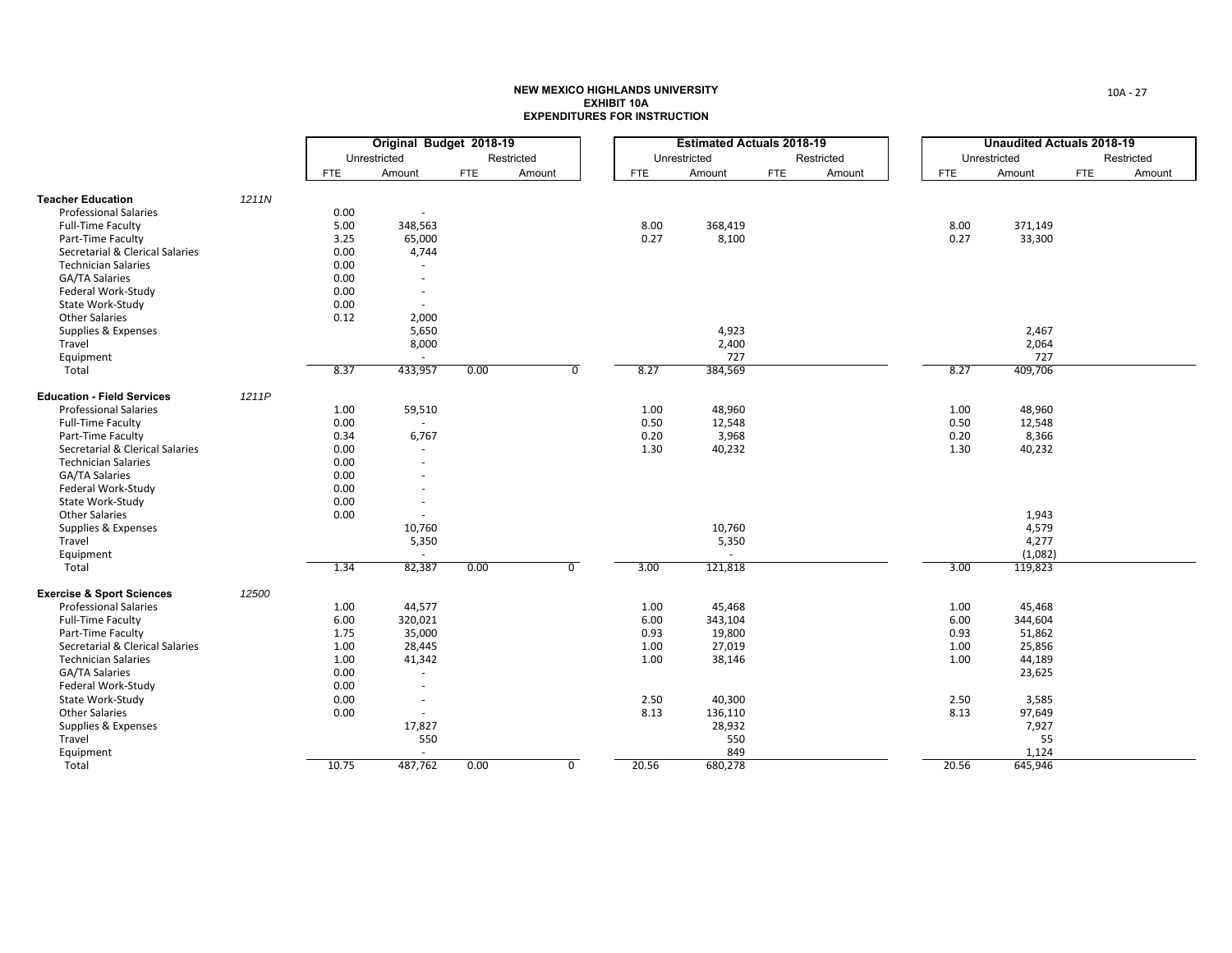|                                              |       |              | Original Budget 2018-19  |            |                |            | <b>Estimated Actuals 2018-19</b> |            |            |            | <b>Unaudited Actuals 2018-19</b> |            |            |  |
|----------------------------------------------|-------|--------------|--------------------------|------------|----------------|------------|----------------------------------|------------|------------|------------|----------------------------------|------------|------------|--|
|                                              |       |              | Unrestricted             |            | Restricted     |            | Unrestricted                     |            | Restricted |            | Unrestricted                     |            | Restricted |  |
|                                              |       | <b>FTE</b>   | Amount                   | <b>FTE</b> | Amount         | <b>FTE</b> | Amount                           | <b>FTE</b> | Amount     | <b>FTE</b> | Amount                           | <b>FTE</b> | Amount     |  |
| <b>Swimming Pool</b>                         | 12700 |              |                          |            |                |            |                                  |            |            |            |                                  |            |            |  |
| <b>Professional Salaries</b>                 |       | 1.00         | 34,609                   |            |                | 1.00       | 35,301                           |            |            | 1.00       | 35,301                           |            |            |  |
| <b>Full-Time Faculty</b>                     |       | 0.00         | $\sim$                   |            |                |            |                                  |            |            |            |                                  |            |            |  |
| Part-Time Faculty                            |       | 0.00         |                          |            |                |            |                                  |            |            |            |                                  |            |            |  |
| Secretarial & Clerical Salaries              |       | 0.00         |                          |            |                |            |                                  |            |            |            |                                  |            |            |  |
|                                              |       |              |                          |            |                |            |                                  |            |            |            |                                  |            |            |  |
| <b>Technician Salaries</b><br>GA/TA Salaries |       | 0.00<br>0.00 |                          |            |                |            |                                  |            |            |            |                                  |            |            |  |
|                                              |       |              |                          |            |                |            |                                  |            |            |            |                                  |            |            |  |
| Federal Work-Study                           |       | 0.00         |                          |            |                |            |                                  |            |            |            |                                  |            |            |  |
| State Work-Study                             |       | 0.00         |                          |            |                | 2.50       | 44,616                           |            |            | 2.50       | 4,770                            |            |            |  |
| <b>Other Salaries</b>                        |       | 0.37         | 6,200                    |            |                | 3.50       | 62,088                           |            |            | 3.50       | 71,353                           |            |            |  |
| Supplies & Expenses                          |       |              | 5,700                    |            |                |            | 6,276                            |            |            |            | 2,899                            |            |            |  |
| Travel                                       |       |              | $\sim$                   |            |                |            |                                  |            |            |            |                                  |            |            |  |
| Equipment                                    |       |              |                          |            |                |            |                                  |            |            |            |                                  |            |            |  |
| Total                                        |       | 1.37         | 46,509                   | 0.00       | $\overline{0}$ | 7.00       | 148,281                          |            |            | 7.00       | 114,324                          |            |            |  |
| <b>Business Administration</b>               | 13110 |              |                          |            |                |            |                                  |            |            |            |                                  |            |            |  |
| <b>Professional Salaries</b>                 |       | 0.00         | $\sim$                   |            |                |            |                                  |            |            |            |                                  |            |            |  |
| <b>Full-Time Faculty</b>                     |       | 10.00        | 910,885                  |            |                | 13.50      | 850,170                          |            |            | 13.50      | 851,670                          |            |            |  |
| Part-Time Faculty                            |       | 8.00         | 29,792                   |            |                | 0.99       | 13,400                           |            |            | 0.99       | 28,200                           |            |            |  |
| Secretarial & Clerical Salaries              |       | 0.50         | 23,104                   |            |                | 0.50       | 23,473                           |            |            | 0.50       | 23,473                           |            |            |  |
| <b>Technician Salaries</b>                   |       | 0.00         | ×.                       |            |                |            |                                  |            |            |            |                                  |            |            |  |
| GA/TA Salaries                               |       | 0.00         |                          |            |                |            |                                  |            |            |            | 14,000                           |            |            |  |
| Federal Work-Study                           |       | 0.00         |                          |            |                |            |                                  |            |            |            |                                  |            |            |  |
| State Work-Study                             |       | 0.00         |                          |            |                |            |                                  |            |            |            | 302                              |            |            |  |
| <b>Other Salaries</b>                        |       | 0.00         | $\sim$                   |            |                | 2.00       | 37,440                           |            |            | 2.00       | 16,360                           |            |            |  |
| Supplies & Expenses                          |       |              | 14,363                   |            |                |            | 41,391                           |            |            |            | 10,564                           |            |            |  |
| Travel                                       |       |              | 2,650                    |            |                |            | 2,650                            |            |            |            | 2,667                            |            |            |  |
| Equipment                                    |       |              | $\sim$                   |            |                |            |                                  |            |            |            | 970                              |            |            |  |
| Total                                        |       | 18.50        | 980,794                  | 0.00       | $\overline{0}$ | 16.99      | 968,523                          |            |            | 16.99      | 948,206                          |            |            |  |
| <b>Software Development Program</b>          | 13210 |              |                          |            |                |            |                                  |            |            |            |                                  |            |            |  |
| <b>Professional Salaries</b>                 |       | 0.00         | $\sim$                   |            |                |            |                                  |            |            |            |                                  |            |            |  |
| <b>Full-Time Faculty</b>                     |       | 1.00         | 78,638                   |            |                | 1.00       | 54,374                           |            |            | 1.00       | 54,374                           |            |            |  |
| Part-Time Faculty                            |       | 0.00         | $\sim$                   |            |                |            |                                  |            |            |            |                                  |            |            |  |
| Secretarial & Clerical Salaries              |       | 0.00         | $\overline{\phantom{a}}$ |            |                |            |                                  |            |            |            |                                  |            |            |  |
| <b>Technician Salaries</b>                   |       | 0.00         |                          |            |                |            |                                  |            |            |            |                                  |            |            |  |
| GA/TA Salaries                               |       | 0.22         | 6,563                    |            |                |            |                                  |            |            |            | 6,000                            |            |            |  |
| Federal Work-Study                           |       | 0.00         | $\sim$                   |            |                |            |                                  |            |            |            |                                  |            |            |  |
| State Work-Study                             |       | 0.00         | $\sim$                   |            |                |            |                                  |            |            |            |                                  |            |            |  |
| <b>Other Salaries</b>                        |       | 0.00         |                          |            |                |            |                                  |            |            |            |                                  |            |            |  |
| Supplies & Expenses                          |       |              | 3,462                    |            |                |            | 3,719                            |            |            |            | 2,632                            |            |            |  |
| Travel                                       |       |              | 3,650                    |            |                |            | 1,900                            |            |            |            | 1,609                            |            |            |  |
|                                              |       |              |                          |            |                |            | 1,438                            |            |            |            | 2,073                            |            |            |  |
| Equipment<br>Total                           |       | 1.22         | 92,313                   | 0.00       | $\overline{0}$ | 1.00       | 61,431                           |            |            | 1.00       | 66,687                           |            |            |  |
|                                              |       |              |                          |            |                |            |                                  |            |            |            |                                  |            |            |  |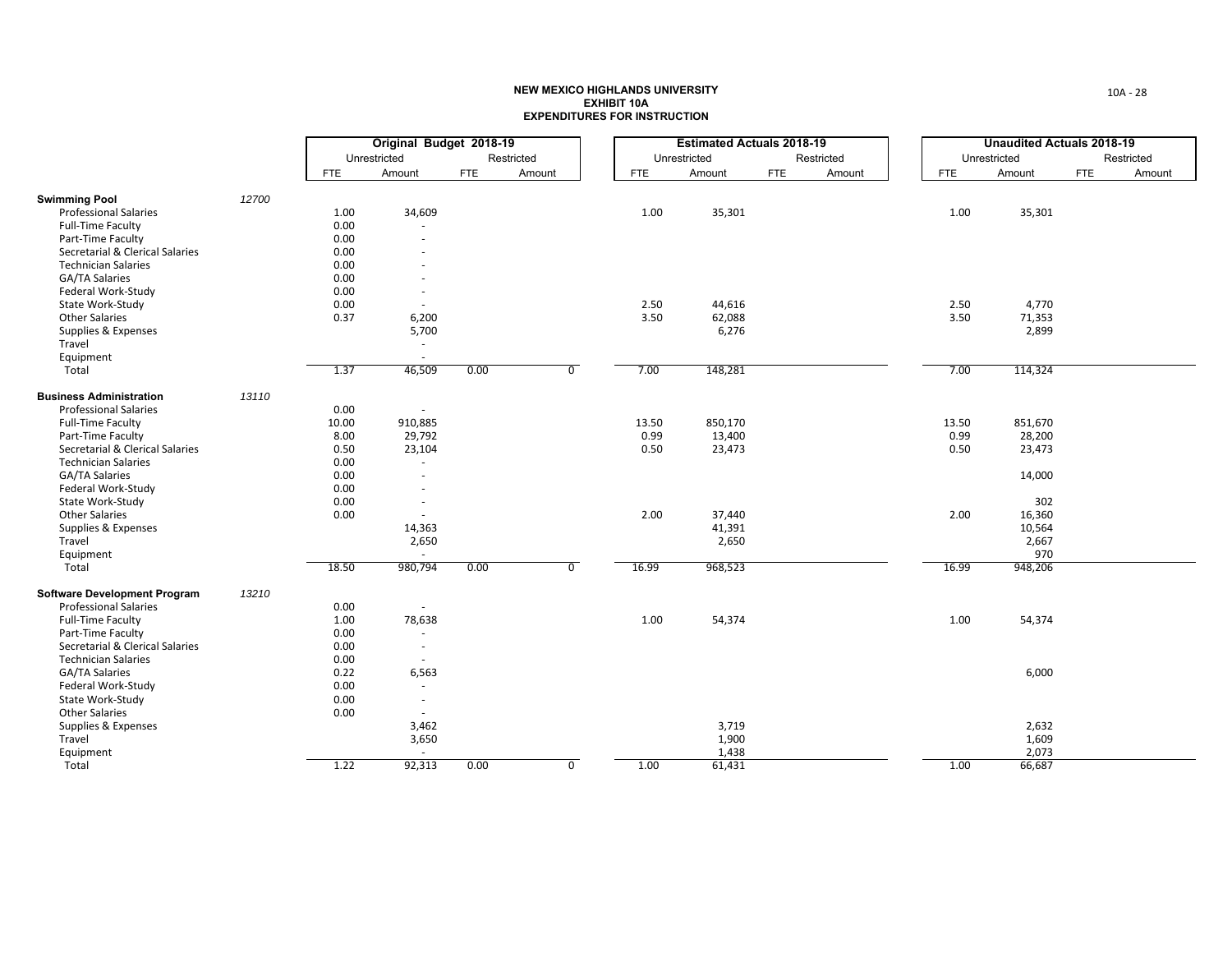|                                      |       |            | Original Budget 2018-19 |            |                |       | <b>Estimated Actuals 2018-19</b> |            |            |            | <b>Unaudited Actuals 2018-19</b> |            |            |  |
|--------------------------------------|-------|------------|-------------------------|------------|----------------|-------|----------------------------------|------------|------------|------------|----------------------------------|------------|------------|--|
|                                      |       |            | Unrestricted            |            | Restricted     |       | Unrestricted                     |            | Restricted |            | Unrestricted                     |            | Restricted |  |
|                                      |       | <b>FTE</b> | Amount                  | <b>FTE</b> | Amount         | FTE   | Amount                           | <b>FTE</b> | Amount     | <b>FTE</b> | Amount                           | <b>FTE</b> | Amount     |  |
|                                      |       |            |                         |            |                |       |                                  |            |            |            |                                  |            |            |  |
| <b>School of Social Work</b>         | 14110 |            |                         |            |                |       |                                  |            |            |            |                                  |            |            |  |
| <b>Professional Salaries</b>         |       | 1.93       | 31,060                  |            |                | 2.97  | 139,507                          |            |            | 2.97       | 109,347                          |            |            |  |
| Full-Time Faculty                    |       | 0.00       | 768,765                 |            |                | 12.17 | 669,921                          |            |            | 12.17      | 684,504                          |            |            |  |
| Part-Time Faculty                    |       | 7.42       | 215,000                 |            |                | 9.11  | 128,500                          |            |            | 9.11       | 295,310                          |            |            |  |
| Secretarial & Clerical Salaries      |       | 1.13       | 61,666                  |            |                | 0.92  | 34,464                           |            |            | 0.92       | 44,889                           |            |            |  |
| <b>Technician Salaries</b>           |       | 0.00       |                         |            |                |       |                                  |            |            |            |                                  |            |            |  |
| GA/TA Salaries                       |       | 0.00       |                         |            |                |       |                                  |            |            |            |                                  |            |            |  |
| Federal Work-Study                   |       | 0.00       |                         |            |                |       |                                  |            |            |            |                                  |            |            |  |
| State Work-Study                     |       | 0.00       |                         |            |                |       |                                  |            |            |            |                                  |            |            |  |
| <b>Other Salaries</b>                |       | 0.00       |                         |            |                | 0.50  | 10,400                           |            |            | 0.50       | 3,351                            |            |            |  |
| Supplies & Expenses                  |       |            | 257,828                 |            |                |       | 288,270                          |            |            |            | 223,137                          |            |            |  |
| Travel                               |       |            | 3,833                   |            |                |       | 907                              |            |            |            | 848                              |            |            |  |
| Equipment                            |       |            | 300                     |            |                |       | 360                              |            |            |            | 260                              |            |            |  |
| Total                                |       | 10.48      | 1,338,452               | 0.00       | $\overline{0}$ | 25.67 | 1,272,329                        |            |            | 25.67      | 1,361,646                        |            |            |  |
|                                      |       |            |                         |            |                |       |                                  |            |            |            |                                  |            |            |  |
| <b>Educational Outreach Services</b> | 16111 |            |                         |            |                |       |                                  |            |            |            |                                  |            |            |  |
| <b>Professional Salaries</b>         |       | 3.00       | 252,234                 |            |                |       |                                  |            |            |            | 24,154                           |            |            |  |
| Full-Time Faculty                    |       | 0.00       | $\sim$                  |            |                |       |                                  |            |            |            |                                  |            |            |  |
| Part-Time Faculty                    |       | 0.00       | $\sim$                  |            |                |       |                                  |            |            |            |                                  |            |            |  |
| Secretarial & Clerical Salaries      |       | 1.00       | 36,874                  |            |                |       |                                  |            |            |            | 3,891                            |            |            |  |
| <b>Technician Salaries</b>           |       | 0.50       | 30,923                  |            |                |       |                                  |            |            |            |                                  |            |            |  |
| <b>GA/TA Salaries</b>                |       | 0.00       | $\sim$                  |            |                |       |                                  |            |            |            |                                  |            |            |  |
| Federal Work-Study                   |       | 0.00       | $\sim$                  |            |                |       |                                  |            |            |            |                                  |            |            |  |
| State Work-Study                     |       | 0.00       |                         |            |                |       |                                  |            |            |            |                                  |            |            |  |
| <b>Other Salaries</b>                |       | 0.13       | 2,000                   |            |                |       |                                  |            |            |            | 256                              |            |            |  |
| Supplies & Expenses                  |       |            | 140,758                 |            |                |       | 5,256                            |            |            |            | 3,223                            |            |            |  |
| Travel                               |       |            | 6,950                   |            |                |       |                                  |            |            |            |                                  |            |            |  |
| Equipment                            |       |            | 9,169                   |            |                |       | 12,000                           |            |            |            | 11,326                           |            |            |  |
| Total                                |       | 4.63       | 478,908                 | 0.00       | $\overline{0}$ | 0.00  | 17,256                           |            |            | 0.00       | 42,849                           |            |            |  |
|                                      |       |            |                         |            |                |       |                                  |            |            |            |                                  |            |            |  |
| <b>Farmington Center</b>             | 1611A |            |                         |            |                |       |                                  |            |            |            |                                  |            |            |  |
| <b>Professional Salaries</b>         |       | 2.00       | 85,405                  |            |                | 2.00  | 119,155                          |            |            | 2.00       | 119,155                          |            |            |  |
| <b>Full-Time Faculty</b>             |       | 0.00       | $\sim$                  |            |                |       |                                  |            |            |            |                                  |            |            |  |
| Part-Time Faculty                    |       | 0.00       | $\sim$                  |            |                |       |                                  |            |            |            |                                  |            |            |  |
| Secretarial & Clerical Salaries      |       | 1.00       | 46,010                  |            |                |       |                                  |            |            |            | 270                              |            |            |  |
| <b>Technician Salaries</b>           |       | 1.00       | 13,050                  |            |                | 0.75  | 15,912                           |            |            | 0.75       | 15,912                           |            |            |  |
| GA/TA Salaries                       |       | 0.00       | $\sim$                  |            |                |       |                                  |            |            |            |                                  |            |            |  |
| Federal Work-Study                   |       | 0.00       |                         |            |                |       |                                  |            |            |            |                                  |            |            |  |
| State Work-Study                     |       | 0.00       | $\sim$                  |            |                |       |                                  |            |            |            |                                  |            |            |  |
| <b>Other Salaries</b>                |       | 0.00       | $\sim$                  |            |                | 0.50  | 10,920                           |            |            | 0.50       | 6,531                            |            |            |  |
| Supplies & Expenses                  |       |            | 79,877                  |            |                |       | 81,573                           |            |            |            | 63,054                           |            |            |  |
| Travel                               |       |            | 4,000                   |            |                |       | 4,095                            |            |            |            | 1,434                            |            |            |  |
| Equipment                            |       |            | $\sim$                  |            |                |       |                                  |            |            |            |                                  |            |            |  |
| Total                                |       | 4.00       | 228,342                 | 0.00       | $\overline{0}$ | 3.25  | 231,655                          |            |            | 3.25       | 206,357                          |            |            |  |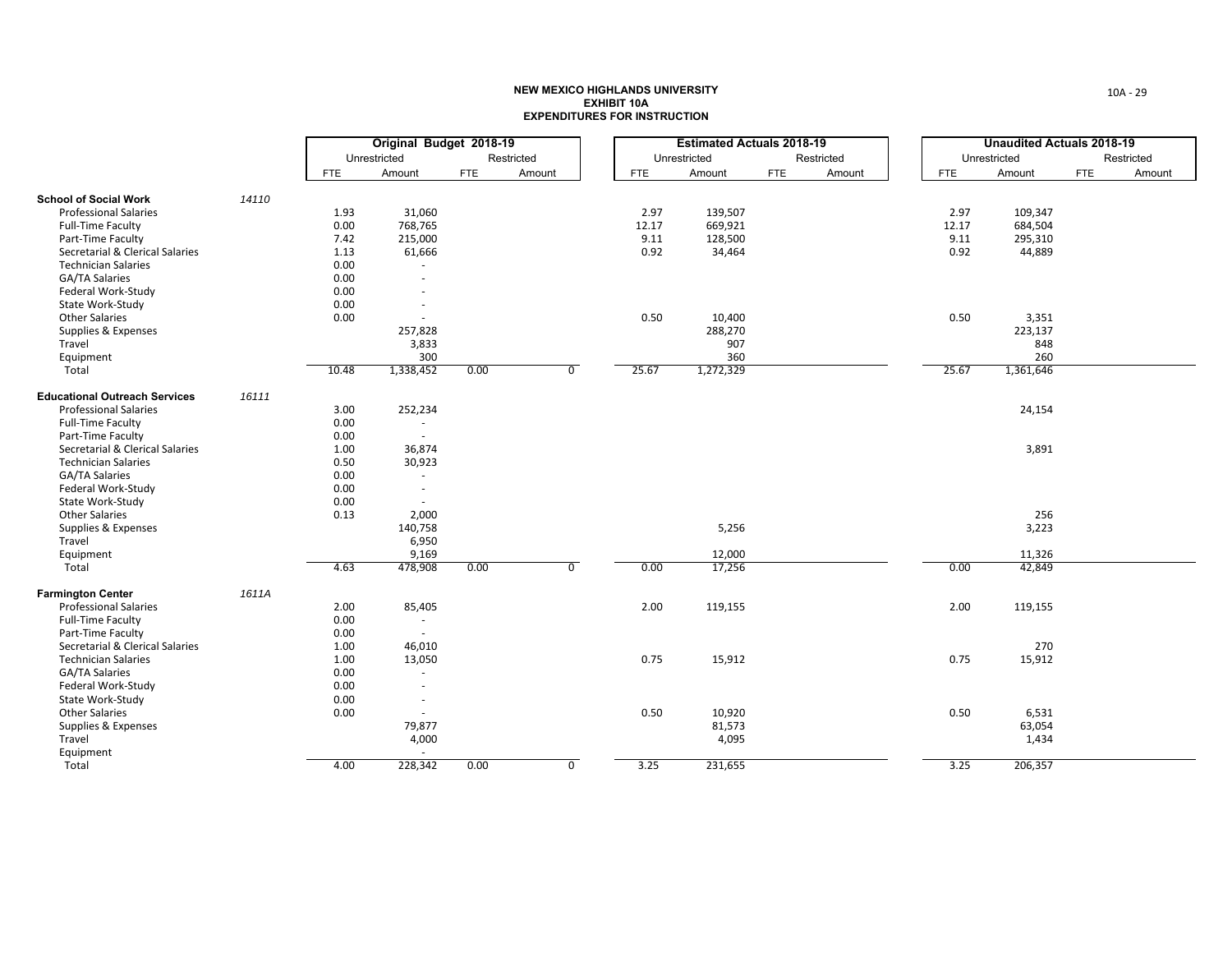|                                 |       |            | Original Budget 2018-19  |            |                |            | <b>Estimated Actuals 2018-19</b> |            |            |            | <b>Unaudited Actuals 2018-19</b> |            |            |  |
|---------------------------------|-------|------------|--------------------------|------------|----------------|------------|----------------------------------|------------|------------|------------|----------------------------------|------------|------------|--|
|                                 |       |            | Unrestricted             |            | Restricted     |            | Unrestricted                     |            | Restricted |            | Unrestricted                     |            | Restricted |  |
|                                 |       | <b>FTE</b> | Amount                   | <b>FTE</b> | Amount         | <b>FTE</b> | Amount                           | <b>FTE</b> | Amount     | <b>FTE</b> | Amount                           | <b>FTE</b> | Amount     |  |
|                                 |       |            |                          |            |                |            |                                  |            |            |            |                                  |            |            |  |
| <b>Rio Rancho Center</b>        | 1611C |            |                          |            |                |            |                                  |            |            |            |                                  |            |            |  |
| <b>Professional Salaries</b>    |       | 2.00       | 247,119                  |            |                | 2.00       | 84,306                           |            |            | 2.00       | 84,306                           |            |            |  |
| <b>Full-Time Faculty</b>        |       | 0.00       | $\sim$                   |            |                |            |                                  |            |            |            |                                  |            |            |  |
| Part-Time Faculty               |       | 0.00       | $\sim$                   |            |                |            |                                  |            |            |            |                                  |            |            |  |
| Secretarial & Clerical Salaries |       | 1.00       | 36,916                   |            |                | 1.00       | 37,510                           |            |            | 1.00       | 37,510                           |            |            |  |
| <b>Technician Salaries</b>      |       | 1.00       | 25,056                   |            |                | 1.00       | 25,459                           |            |            | 1.00       | 25,599                           |            |            |  |
| GA/TA Salaries                  |       | 0.00       | $\sim$                   |            |                |            |                                  |            |            |            |                                  |            |            |  |
| Federal Work-Study              |       | 0.00       |                          |            |                |            |                                  |            |            |            |                                  |            |            |  |
| State Work-Study                |       | 0.00       |                          |            |                |            |                                  |            |            |            |                                  |            |            |  |
| <b>Other Salaries</b>           |       | 0.00       | $\overline{\phantom{a}}$ |            |                | 0.50       | 8,320                            |            |            | 0.50       | 5,812                            |            |            |  |
| Supplies & Expenses             |       |            | 517,243                  |            |                |            | 544,754                          |            |            |            | 479,505                          |            |            |  |
| Travel                          |       |            | 1,500                    |            |                |            | 1,500                            |            |            |            | 480                              |            |            |  |
| Equipment                       |       |            | 1,600                    |            |                |            | 1,600                            |            |            |            | 587                              |            |            |  |
| Total                           |       | 4.00       | 829,434                  | 0.00       | $\overline{0}$ | 4.50       | 703,449                          |            |            | 4.50       | 633,799                          |            |            |  |
| Santa Fe Center                 | 1611D |            |                          |            |                |            |                                  |            |            |            |                                  |            |            |  |
| <b>Professional Salaries</b>    |       | 1.00       | 112,261                  |            |                | 1.00       | 62,000                           |            |            | 1.00       | 50,926                           |            |            |  |
| <b>Full-Time Faculty</b>        |       | 0.00       | $\sim$                   |            |                |            |                                  |            |            |            |                                  |            |            |  |
| Part-Time Faculty               |       | 0.00       | $\sim$                   |            |                |            |                                  |            |            |            | 1,728                            |            |            |  |
| Secretarial & Clerical Salaries |       | 1.00       | 36,081                   |            |                | 1.00       | 36,661                           |            |            | 1.00       | 36,661                           |            |            |  |
| <b>Technician Salaries</b>      |       | 0.00       | $\overline{\phantom{a}}$ |            |                |            |                                  |            |            |            |                                  |            |            |  |
| GA/TA Salaries                  |       | 0.00       |                          |            |                |            |                                  |            |            |            |                                  |            |            |  |
| Federal Work-Study              |       | 0.00       |                          |            |                |            |                                  |            |            |            |                                  |            |            |  |
| State Work-Study                |       | 0.00       | $\overline{\phantom{a}}$ |            |                |            |                                  |            |            |            |                                  |            |            |  |
| <b>Other Salaries</b>           |       | 0.00       | $\sim$                   |            |                | 1.00       | 34,960                           |            |            | 1.00       | 36,632                           |            |            |  |
| Supplies & Expenses             |       |            | 90,410                   |            |                |            | 110,249                          |            |            |            | 102,323                          |            |            |  |
| Travel                          |       |            | 2,000                    |            |                |            | 2,599                            |            |            |            | 2,883                            |            |            |  |
| Equipment                       |       |            | $\sim$                   |            |                |            | 150                              |            |            |            |                                  |            |            |  |
| Total                           |       | 2.00       | 240,752                  | 0.00       | $\overline{0}$ | 3.00       | 246,619                          |            |            | 3.00       | 231,153                          |            |            |  |
| EOS - Espanola                  | 1611F |            |                          |            |                |            |                                  |            |            |            |                                  |            |            |  |
| <b>Professional Salaries</b>    |       | 0.00       |                          |            |                |            |                                  |            |            |            |                                  |            |            |  |
| <b>Full-Time Faculty</b>        |       | 0.00       |                          |            |                |            |                                  |            |            |            |                                  |            |            |  |
| Part-Time Faculty               |       | 0.00       |                          |            |                |            |                                  |            |            |            |                                  |            |            |  |
| Secretarial & Clerical Salaries |       | 0.00       |                          |            |                |            |                                  |            |            |            |                                  |            |            |  |
|                                 |       |            |                          |            |                |            |                                  |            |            |            |                                  |            |            |  |
| <b>Technician Salaries</b>      |       | 0.00       |                          |            |                |            |                                  |            |            |            |                                  |            |            |  |
| GA/TA Salaries                  |       | 0.00       |                          |            |                |            |                                  |            |            |            |                                  |            |            |  |
| Federal Work-Study              |       | 0.00       |                          |            |                |            |                                  |            |            |            |                                  |            |            |  |
| State Work-Study                |       | 0.00       | $\overline{\phantom{a}}$ |            |                |            |                                  |            |            |            |                                  |            |            |  |
| <b>Other Salaries</b>           |       | 0.00       | $\sim$                   |            |                |            |                                  |            |            |            |                                  |            |            |  |
| Supplies & Expenses             |       |            | 2,423                    |            |                |            | 2,423                            |            |            |            |                                  |            |            |  |
| Travel                          |       |            | $\sim$                   |            |                |            |                                  |            |            |            |                                  |            |            |  |
| Equipment                       |       |            | $\sim$                   |            |                |            |                                  |            |            |            |                                  |            |            |  |
| Total                           |       | 0.00       | 2,423                    | 0.00       | $\overline{0}$ | 0.00       | 2,423                            |            |            | 0.00       | $\sim$                           |            |            |  |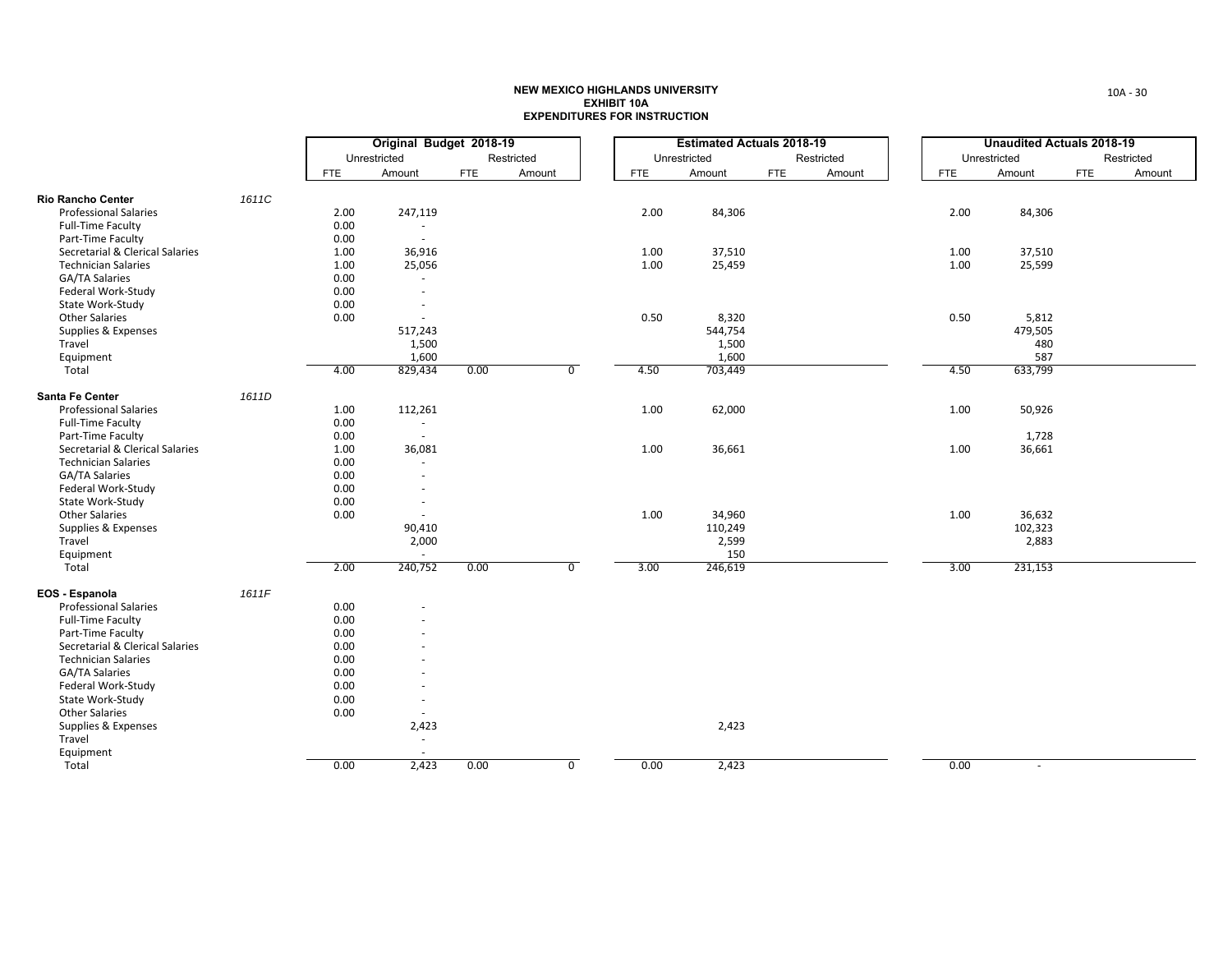| Unrestricted<br>Restricted<br>Restricted<br>Restricted<br>Unrestricted<br>Unrestricted<br><b>FTE</b><br>Amount<br><b>FTE</b><br>Amount<br><b>FTE</b><br>Amount<br><b>FTE</b><br>Amount<br><b>FTE</b><br>Amount<br><b>FTE</b><br>Amount<br>1611H<br><b>Raton Center</b><br><b>Professional Salaries</b><br>0.00<br>0.00<br>Full-Time Faculty<br>Part-Time Faculty<br>0.00<br>Secretarial & Clerical Salaries<br>0.00<br><b>Technician Salaries</b><br>0.00<br>GA/TA Salaries<br>0.00<br>Federal Work-Study<br>0.00<br>0.00<br>State Work-Study<br><b>Other Salaries</b><br>0.00<br>Supplies & Expenses<br>Travel<br>Equipment<br>0.00<br>0.00<br>$\overline{0}$<br>0.00<br>0.00<br>Total<br>$\sim$<br>$\sim$<br>$\sim$<br>17600<br><b>International Education</b><br>2.00<br>2.00<br><b>Professional Salaries</b><br>2.00<br>93,447<br>99,689<br>96,770<br>Full-Time Faculty<br>0.00<br>0.00<br>Part-Time Faculty<br>Secretarial & Clerical Salaries<br>0.00<br><b>Technician Salaries</b><br>0.00<br>0.00<br>GA/TA Salaries<br>Federal Work-Study<br>0.00<br>0.00<br>State Work-Study<br>٠<br>1.75<br><b>Other Salaries</b><br>0.00<br>31,460<br>1.75<br>20,937<br>$\sim$<br>8,930<br>Supplies & Expenses<br>7,742<br>4,603<br>2,551<br>3,331<br>Travel<br>2,728<br>500<br>Equipment<br>500<br>825<br>104,240<br>$\overline{0}$<br>3.75<br>Total<br>2.00<br>0.00<br>143,910<br>3.75<br>125,863<br>Organization 23430<br>23430<br><b>Professional Salaries</b><br>0.00<br>0.00<br>Full-Time Faculty<br>Part-Time Faculty<br>0.00<br>Secretarial & Clerical Salaries<br>0.00<br><b>Technician Salaries</b><br>0.00<br><b>GA/TA Salaries</b><br>0.00<br>Federal Work-Study<br>0.00<br>State Work-Study<br>0.00<br><b>Other Salaries</b><br>0.00<br>Supplies & Expenses<br>Travel<br>Equipment<br>0.00<br>0.00<br>$\overline{0}$<br>0.00<br>$\overline{0}$<br>0.00<br>$\sim$<br>$\sim$<br>$\sim$ |       |  | Original Budget 2018-19 |  |  | <b>Estimated Actuals 2018-19</b> |      | <b>Unaudited Actuals 2018-19</b> |  |
|----------------------------------------------------------------------------------------------------------------------------------------------------------------------------------------------------------------------------------------------------------------------------------------------------------------------------------------------------------------------------------------------------------------------------------------------------------------------------------------------------------------------------------------------------------------------------------------------------------------------------------------------------------------------------------------------------------------------------------------------------------------------------------------------------------------------------------------------------------------------------------------------------------------------------------------------------------------------------------------------------------------------------------------------------------------------------------------------------------------------------------------------------------------------------------------------------------------------------------------------------------------------------------------------------------------------------------------------------------------------------------------------------------------------------------------------------------------------------------------------------------------------------------------------------------------------------------------------------------------------------------------------------------------------------------------------------------------------------------------------------------------------------------------------------------------------------------------------------------------------------------------------|-------|--|-------------------------|--|--|----------------------------------|------|----------------------------------|--|
| $\Omega$                                                                                                                                                                                                                                                                                                                                                                                                                                                                                                                                                                                                                                                                                                                                                                                                                                                                                                                                                                                                                                                                                                                                                                                                                                                                                                                                                                                                                                                                                                                                                                                                                                                                                                                                                                                                                                                                                     |       |  |                         |  |  |                                  |      |                                  |  |
|                                                                                                                                                                                                                                                                                                                                                                                                                                                                                                                                                                                                                                                                                                                                                                                                                                                                                                                                                                                                                                                                                                                                                                                                                                                                                                                                                                                                                                                                                                                                                                                                                                                                                                                                                                                                                                                                                              |       |  |                         |  |  |                                  |      |                                  |  |
|                                                                                                                                                                                                                                                                                                                                                                                                                                                                                                                                                                                                                                                                                                                                                                                                                                                                                                                                                                                                                                                                                                                                                                                                                                                                                                                                                                                                                                                                                                                                                                                                                                                                                                                                                                                                                                                                                              |       |  |                         |  |  |                                  |      |                                  |  |
|                                                                                                                                                                                                                                                                                                                                                                                                                                                                                                                                                                                                                                                                                                                                                                                                                                                                                                                                                                                                                                                                                                                                                                                                                                                                                                                                                                                                                                                                                                                                                                                                                                                                                                                                                                                                                                                                                              |       |  |                         |  |  |                                  |      |                                  |  |
|                                                                                                                                                                                                                                                                                                                                                                                                                                                                                                                                                                                                                                                                                                                                                                                                                                                                                                                                                                                                                                                                                                                                                                                                                                                                                                                                                                                                                                                                                                                                                                                                                                                                                                                                                                                                                                                                                              |       |  |                         |  |  |                                  |      |                                  |  |
|                                                                                                                                                                                                                                                                                                                                                                                                                                                                                                                                                                                                                                                                                                                                                                                                                                                                                                                                                                                                                                                                                                                                                                                                                                                                                                                                                                                                                                                                                                                                                                                                                                                                                                                                                                                                                                                                                              |       |  |                         |  |  |                                  |      |                                  |  |
|                                                                                                                                                                                                                                                                                                                                                                                                                                                                                                                                                                                                                                                                                                                                                                                                                                                                                                                                                                                                                                                                                                                                                                                                                                                                                                                                                                                                                                                                                                                                                                                                                                                                                                                                                                                                                                                                                              |       |  |                         |  |  |                                  |      |                                  |  |
|                                                                                                                                                                                                                                                                                                                                                                                                                                                                                                                                                                                                                                                                                                                                                                                                                                                                                                                                                                                                                                                                                                                                                                                                                                                                                                                                                                                                                                                                                                                                                                                                                                                                                                                                                                                                                                                                                              |       |  |                         |  |  |                                  |      |                                  |  |
|                                                                                                                                                                                                                                                                                                                                                                                                                                                                                                                                                                                                                                                                                                                                                                                                                                                                                                                                                                                                                                                                                                                                                                                                                                                                                                                                                                                                                                                                                                                                                                                                                                                                                                                                                                                                                                                                                              |       |  |                         |  |  |                                  |      |                                  |  |
|                                                                                                                                                                                                                                                                                                                                                                                                                                                                                                                                                                                                                                                                                                                                                                                                                                                                                                                                                                                                                                                                                                                                                                                                                                                                                                                                                                                                                                                                                                                                                                                                                                                                                                                                                                                                                                                                                              |       |  |                         |  |  |                                  |      |                                  |  |
|                                                                                                                                                                                                                                                                                                                                                                                                                                                                                                                                                                                                                                                                                                                                                                                                                                                                                                                                                                                                                                                                                                                                                                                                                                                                                                                                                                                                                                                                                                                                                                                                                                                                                                                                                                                                                                                                                              |       |  |                         |  |  |                                  |      |                                  |  |
|                                                                                                                                                                                                                                                                                                                                                                                                                                                                                                                                                                                                                                                                                                                                                                                                                                                                                                                                                                                                                                                                                                                                                                                                                                                                                                                                                                                                                                                                                                                                                                                                                                                                                                                                                                                                                                                                                              |       |  |                         |  |  |                                  |      |                                  |  |
|                                                                                                                                                                                                                                                                                                                                                                                                                                                                                                                                                                                                                                                                                                                                                                                                                                                                                                                                                                                                                                                                                                                                                                                                                                                                                                                                                                                                                                                                                                                                                                                                                                                                                                                                                                                                                                                                                              |       |  |                         |  |  |                                  |      |                                  |  |
|                                                                                                                                                                                                                                                                                                                                                                                                                                                                                                                                                                                                                                                                                                                                                                                                                                                                                                                                                                                                                                                                                                                                                                                                                                                                                                                                                                                                                                                                                                                                                                                                                                                                                                                                                                                                                                                                                              |       |  |                         |  |  |                                  |      |                                  |  |
|                                                                                                                                                                                                                                                                                                                                                                                                                                                                                                                                                                                                                                                                                                                                                                                                                                                                                                                                                                                                                                                                                                                                                                                                                                                                                                                                                                                                                                                                                                                                                                                                                                                                                                                                                                                                                                                                                              |       |  |                         |  |  |                                  |      |                                  |  |
|                                                                                                                                                                                                                                                                                                                                                                                                                                                                                                                                                                                                                                                                                                                                                                                                                                                                                                                                                                                                                                                                                                                                                                                                                                                                                                                                                                                                                                                                                                                                                                                                                                                                                                                                                                                                                                                                                              |       |  |                         |  |  |                                  |      |                                  |  |
|                                                                                                                                                                                                                                                                                                                                                                                                                                                                                                                                                                                                                                                                                                                                                                                                                                                                                                                                                                                                                                                                                                                                                                                                                                                                                                                                                                                                                                                                                                                                                                                                                                                                                                                                                                                                                                                                                              |       |  |                         |  |  |                                  |      |                                  |  |
|                                                                                                                                                                                                                                                                                                                                                                                                                                                                                                                                                                                                                                                                                                                                                                                                                                                                                                                                                                                                                                                                                                                                                                                                                                                                                                                                                                                                                                                                                                                                                                                                                                                                                                                                                                                                                                                                                              |       |  |                         |  |  |                                  |      |                                  |  |
|                                                                                                                                                                                                                                                                                                                                                                                                                                                                                                                                                                                                                                                                                                                                                                                                                                                                                                                                                                                                                                                                                                                                                                                                                                                                                                                                                                                                                                                                                                                                                                                                                                                                                                                                                                                                                                                                                              |       |  |                         |  |  |                                  |      |                                  |  |
|                                                                                                                                                                                                                                                                                                                                                                                                                                                                                                                                                                                                                                                                                                                                                                                                                                                                                                                                                                                                                                                                                                                                                                                                                                                                                                                                                                                                                                                                                                                                                                                                                                                                                                                                                                                                                                                                                              |       |  |                         |  |  |                                  |      |                                  |  |
|                                                                                                                                                                                                                                                                                                                                                                                                                                                                                                                                                                                                                                                                                                                                                                                                                                                                                                                                                                                                                                                                                                                                                                                                                                                                                                                                                                                                                                                                                                                                                                                                                                                                                                                                                                                                                                                                                              |       |  |                         |  |  |                                  |      |                                  |  |
|                                                                                                                                                                                                                                                                                                                                                                                                                                                                                                                                                                                                                                                                                                                                                                                                                                                                                                                                                                                                                                                                                                                                                                                                                                                                                                                                                                                                                                                                                                                                                                                                                                                                                                                                                                                                                                                                                              |       |  |                         |  |  |                                  |      |                                  |  |
|                                                                                                                                                                                                                                                                                                                                                                                                                                                                                                                                                                                                                                                                                                                                                                                                                                                                                                                                                                                                                                                                                                                                                                                                                                                                                                                                                                                                                                                                                                                                                                                                                                                                                                                                                                                                                                                                                              |       |  |                         |  |  |                                  |      |                                  |  |
|                                                                                                                                                                                                                                                                                                                                                                                                                                                                                                                                                                                                                                                                                                                                                                                                                                                                                                                                                                                                                                                                                                                                                                                                                                                                                                                                                                                                                                                                                                                                                                                                                                                                                                                                                                                                                                                                                              |       |  |                         |  |  |                                  |      |                                  |  |
|                                                                                                                                                                                                                                                                                                                                                                                                                                                                                                                                                                                                                                                                                                                                                                                                                                                                                                                                                                                                                                                                                                                                                                                                                                                                                                                                                                                                                                                                                                                                                                                                                                                                                                                                                                                                                                                                                              |       |  |                         |  |  |                                  |      |                                  |  |
|                                                                                                                                                                                                                                                                                                                                                                                                                                                                                                                                                                                                                                                                                                                                                                                                                                                                                                                                                                                                                                                                                                                                                                                                                                                                                                                                                                                                                                                                                                                                                                                                                                                                                                                                                                                                                                                                                              |       |  |                         |  |  |                                  |      |                                  |  |
|                                                                                                                                                                                                                                                                                                                                                                                                                                                                                                                                                                                                                                                                                                                                                                                                                                                                                                                                                                                                                                                                                                                                                                                                                                                                                                                                                                                                                                                                                                                                                                                                                                                                                                                                                                                                                                                                                              |       |  |                         |  |  |                                  |      |                                  |  |
|                                                                                                                                                                                                                                                                                                                                                                                                                                                                                                                                                                                                                                                                                                                                                                                                                                                                                                                                                                                                                                                                                                                                                                                                                                                                                                                                                                                                                                                                                                                                                                                                                                                                                                                                                                                                                                                                                              |       |  |                         |  |  |                                  |      |                                  |  |
|                                                                                                                                                                                                                                                                                                                                                                                                                                                                                                                                                                                                                                                                                                                                                                                                                                                                                                                                                                                                                                                                                                                                                                                                                                                                                                                                                                                                                                                                                                                                                                                                                                                                                                                                                                                                                                                                                              |       |  |                         |  |  |                                  |      |                                  |  |
|                                                                                                                                                                                                                                                                                                                                                                                                                                                                                                                                                                                                                                                                                                                                                                                                                                                                                                                                                                                                                                                                                                                                                                                                                                                                                                                                                                                                                                                                                                                                                                                                                                                                                                                                                                                                                                                                                              |       |  |                         |  |  |                                  |      |                                  |  |
|                                                                                                                                                                                                                                                                                                                                                                                                                                                                                                                                                                                                                                                                                                                                                                                                                                                                                                                                                                                                                                                                                                                                                                                                                                                                                                                                                                                                                                                                                                                                                                                                                                                                                                                                                                                                                                                                                              |       |  |                         |  |  |                                  |      |                                  |  |
|                                                                                                                                                                                                                                                                                                                                                                                                                                                                                                                                                                                                                                                                                                                                                                                                                                                                                                                                                                                                                                                                                                                                                                                                                                                                                                                                                                                                                                                                                                                                                                                                                                                                                                                                                                                                                                                                                              |       |  |                         |  |  |                                  |      |                                  |  |
|                                                                                                                                                                                                                                                                                                                                                                                                                                                                                                                                                                                                                                                                                                                                                                                                                                                                                                                                                                                                                                                                                                                                                                                                                                                                                                                                                                                                                                                                                                                                                                                                                                                                                                                                                                                                                                                                                              |       |  |                         |  |  |                                  |      |                                  |  |
|                                                                                                                                                                                                                                                                                                                                                                                                                                                                                                                                                                                                                                                                                                                                                                                                                                                                                                                                                                                                                                                                                                                                                                                                                                                                                                                                                                                                                                                                                                                                                                                                                                                                                                                                                                                                                                                                                              |       |  |                         |  |  |                                  |      |                                  |  |
|                                                                                                                                                                                                                                                                                                                                                                                                                                                                                                                                                                                                                                                                                                                                                                                                                                                                                                                                                                                                                                                                                                                                                                                                                                                                                                                                                                                                                                                                                                                                                                                                                                                                                                                                                                                                                                                                                              |       |  |                         |  |  |                                  |      |                                  |  |
|                                                                                                                                                                                                                                                                                                                                                                                                                                                                                                                                                                                                                                                                                                                                                                                                                                                                                                                                                                                                                                                                                                                                                                                                                                                                                                                                                                                                                                                                                                                                                                                                                                                                                                                                                                                                                                                                                              |       |  |                         |  |  |                                  |      |                                  |  |
|                                                                                                                                                                                                                                                                                                                                                                                                                                                                                                                                                                                                                                                                                                                                                                                                                                                                                                                                                                                                                                                                                                                                                                                                                                                                                                                                                                                                                                                                                                                                                                                                                                                                                                                                                                                                                                                                                              |       |  |                         |  |  |                                  |      |                                  |  |
|                                                                                                                                                                                                                                                                                                                                                                                                                                                                                                                                                                                                                                                                                                                                                                                                                                                                                                                                                                                                                                                                                                                                                                                                                                                                                                                                                                                                                                                                                                                                                                                                                                                                                                                                                                                                                                                                                              |       |  |                         |  |  |                                  |      |                                  |  |
|                                                                                                                                                                                                                                                                                                                                                                                                                                                                                                                                                                                                                                                                                                                                                                                                                                                                                                                                                                                                                                                                                                                                                                                                                                                                                                                                                                                                                                                                                                                                                                                                                                                                                                                                                                                                                                                                                              |       |  |                         |  |  |                                  |      |                                  |  |
|                                                                                                                                                                                                                                                                                                                                                                                                                                                                                                                                                                                                                                                                                                                                                                                                                                                                                                                                                                                                                                                                                                                                                                                                                                                                                                                                                                                                                                                                                                                                                                                                                                                                                                                                                                                                                                                                                              |       |  |                         |  |  |                                  |      |                                  |  |
|                                                                                                                                                                                                                                                                                                                                                                                                                                                                                                                                                                                                                                                                                                                                                                                                                                                                                                                                                                                                                                                                                                                                                                                                                                                                                                                                                                                                                                                                                                                                                                                                                                                                                                                                                                                                                                                                                              |       |  |                         |  |  |                                  |      |                                  |  |
|                                                                                                                                                                                                                                                                                                                                                                                                                                                                                                                                                                                                                                                                                                                                                                                                                                                                                                                                                                                                                                                                                                                                                                                                                                                                                                                                                                                                                                                                                                                                                                                                                                                                                                                                                                                                                                                                                              |       |  |                         |  |  |                                  |      |                                  |  |
|                                                                                                                                                                                                                                                                                                                                                                                                                                                                                                                                                                                                                                                                                                                                                                                                                                                                                                                                                                                                                                                                                                                                                                                                                                                                                                                                                                                                                                                                                                                                                                                                                                                                                                                                                                                                                                                                                              |       |  |                         |  |  |                                  |      |                                  |  |
|                                                                                                                                                                                                                                                                                                                                                                                                                                                                                                                                                                                                                                                                                                                                                                                                                                                                                                                                                                                                                                                                                                                                                                                                                                                                                                                                                                                                                                                                                                                                                                                                                                                                                                                                                                                                                                                                                              | Total |  |                         |  |  | 0.00                             | 0.00 |                                  |  |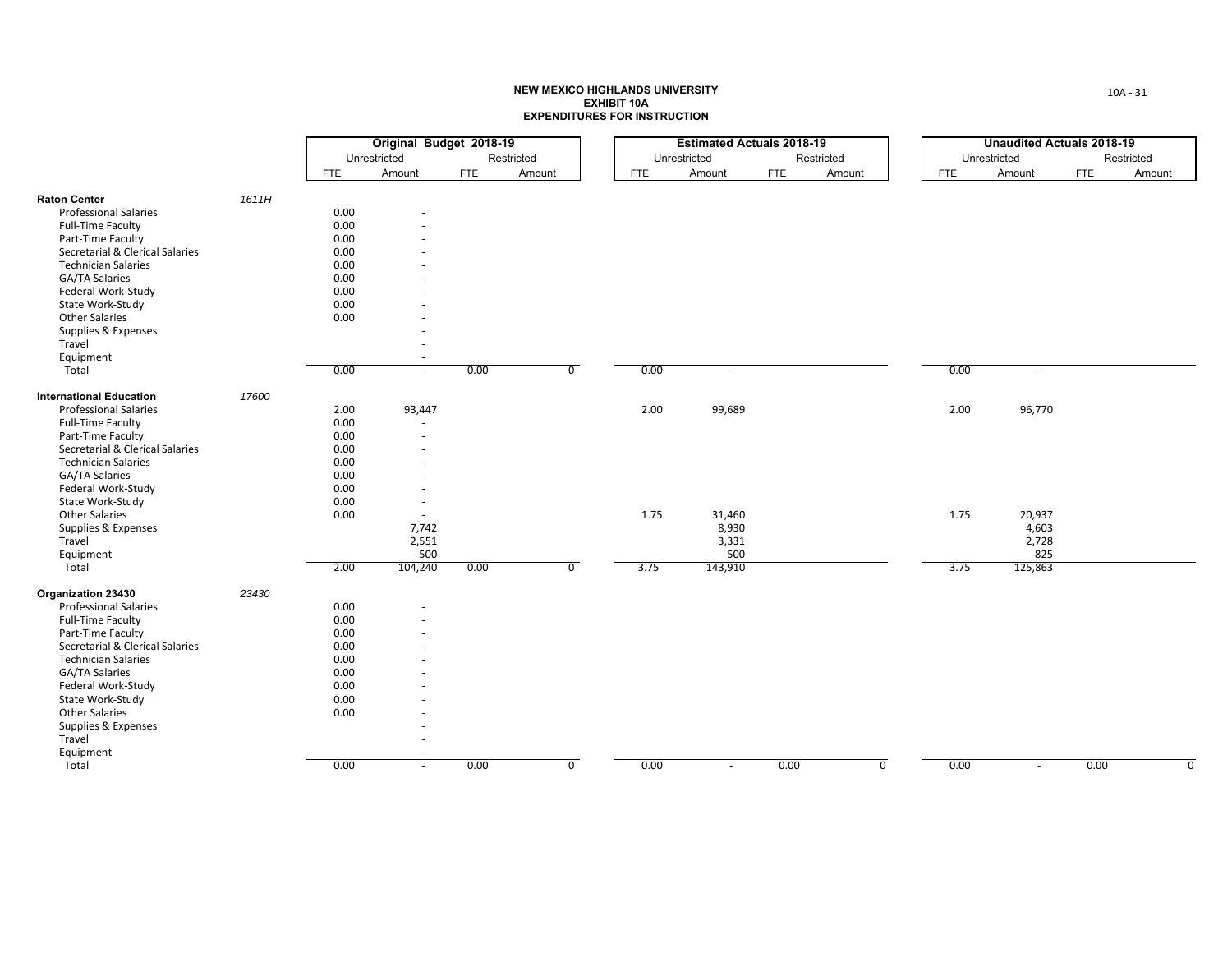|                                 |       |            | Original Budget 2018-19 |            |                |            | <b>Estimated Actuals 2018-19</b> |                          |            |            | <b>Unaudited Actuals 2018-19</b> |            |            |
|---------------------------------|-------|------------|-------------------------|------------|----------------|------------|----------------------------------|--------------------------|------------|------------|----------------------------------|------------|------------|
|                                 |       |            | Unrestricted            |            | Restricted     |            | Unrestricted                     |                          | Restricted |            | Unrestricted                     |            | Restricted |
|                                 |       | <b>FTE</b> | Amount                  | <b>FTE</b> | Amount         | <b>FTE</b> | Amount                           | <b>FTE</b>               | Amount     | <b>FTE</b> | Amount                           | <b>FTE</b> | Amount     |
| <b>Projects</b>                 | 00511 |            |                         |            |                |            |                                  |                          |            |            |                                  |            |            |
| <b>Professional Salaries</b>    |       | 0.00       |                         |            |                |            |                                  |                          |            |            | 7,500                            |            |            |
| <b>Full-Time Faculty</b>        |       | 0.00       |                         |            |                |            |                                  |                          |            |            |                                  |            |            |
| Part-Time Faculty               |       | 0.00       |                         |            |                |            |                                  |                          |            |            |                                  |            |            |
| Secretarial & Clerical Salaries |       | 0.00       |                         |            |                |            |                                  |                          |            |            |                                  |            |            |
| <b>Technician Salaries</b>      |       | 0.00       |                         |            |                |            |                                  |                          |            |            |                                  |            |            |
| GA/TA Salaries                  |       | 0.00       |                         |            |                |            |                                  |                          |            |            |                                  |            |            |
| Federal Work-Study              |       | 0.00       |                         |            |                |            |                                  |                          |            |            |                                  |            |            |
| State Work-Study                |       | 0.00       |                         |            |                |            |                                  |                          |            |            |                                  |            |            |
| <b>Other Salaries</b>           |       | 0.00       | $\sim$                  |            |                |            |                                  |                          |            |            |                                  |            |            |
| Supplies & Expenses             |       |            | 474,397                 |            |                |            | 200,000                          |                          |            |            | 161,555                          |            |            |
| Travel                          |       |            |                         |            |                |            | 122,832                          |                          |            |            | 170,518                          |            |            |
| Equipment                       |       |            | $\sim$                  |            |                |            |                                  |                          |            |            |                                  |            |            |
| Total                           |       | 0.00       | 474,397                 | 0.00       | $\overline{0}$ | 0.00       | 322,832                          |                          |            | 0.00       | 339,573                          |            |            |
| <b>Accreditation Expenses</b>   | 10811 |            |                         |            |                |            |                                  |                          |            |            |                                  |            |            |
| <b>Professional Salaries</b>    |       | 0.00       |                         |            |                |            |                                  |                          |            |            | 10,157                           |            |            |
| <b>Full-Time Faculty</b>        |       | 0.00       |                         |            |                |            | 14,400                           |                          |            |            | 14,860                           |            |            |
| Part-Time Faculty               |       | 0.00       |                         |            |                |            |                                  |                          |            |            |                                  |            |            |
| Secretarial & Clerical Salaries |       | 0.00       |                         |            |                |            |                                  |                          |            |            |                                  |            |            |
| <b>Technician Salaries</b>      |       | 0.00       |                         |            |                |            |                                  |                          |            |            |                                  |            |            |
| <b>GA/TA Salaries</b>           |       | 0.00       |                         |            |                |            |                                  |                          |            |            |                                  |            |            |
| Federal Work-Study              |       | 0.00       |                         |            |                |            |                                  |                          |            |            |                                  |            |            |
| State Work-Study                |       | 0.00       |                         |            |                |            |                                  |                          |            |            |                                  |            |            |
| <b>Other Salaries</b>           |       | 0.00       | $\sim$                  |            |                |            |                                  |                          |            |            |                                  |            |            |
| Supplies & Expenses             |       |            | 37,112                  |            |                |            | 28,555                           |                          |            |            | 30,265                           |            |            |
| Travel                          |       |            | 6,075                   |            |                |            | 16,391                           |                          |            |            | 22,549                           |            |            |
| Equipment                       |       |            | $\sim$                  |            |                |            |                                  |                          |            |            |                                  |            |            |
| Total                           |       | 0.00       | 43,187                  | 0.00       | $\overline{0}$ |            | 59,346                           | $\overline{\phantom{a}}$ |            | 0.00       | 77,831                           | 0.00       | 0          |
| <b>Graduate Assistantships</b>  | 10826 |            |                         |            |                |            |                                  |                          |            |            |                                  |            |            |
| <b>Professional Salaries</b>    |       | 0.00       |                         |            |                |            |                                  |                          |            |            |                                  |            |            |
| <b>Full-Time Faculty</b>        |       | 0.00       |                         |            |                |            |                                  |                          |            |            |                                  |            |            |
| Part-Time Faculty               |       | 0.00       |                         |            |                |            |                                  |                          |            |            |                                  |            |            |
| Secretarial & Clerical Salaries |       | 0.00       | $\overline{a}$          |            |                |            |                                  |                          |            |            |                                  |            |            |
| <b>Technician Salaries</b>      |       | 0.00       |                         |            |                |            |                                  |                          |            |            |                                  |            |            |
| GA/TA Salaries                  |       | 22.32      | 663,812                 |            |                | 38.90      | 1,062,870                        |                          |            | 38.90      | 334,180                          |            |            |
| Federal Work-Study              |       | 0.00       |                         |            |                |            |                                  |                          |            |            |                                  |            |            |
| State Work-Study                |       | 0.00       |                         |            |                |            |                                  |                          |            |            |                                  |            |            |
| <b>Other Salaries</b>           |       | 0.00       |                         |            |                |            |                                  |                          |            |            |                                  |            |            |
| Supplies & Expenses             |       |            |                         |            |                |            |                                  |                          |            |            |                                  |            |            |
| Travel                          |       |            |                         |            |                |            |                                  |                          |            |            |                                  |            |            |
| Equipment                       |       |            |                         |            |                |            |                                  |                          |            |            |                                  |            |            |
| Total                           |       | 22.32      | 663,812                 | 0.00       | $\overline{0}$ | 38.90      | 1,062,870                        | 0.00                     | 0.00       | 38.90      | 334,180                          | 0.00       | 0.00       |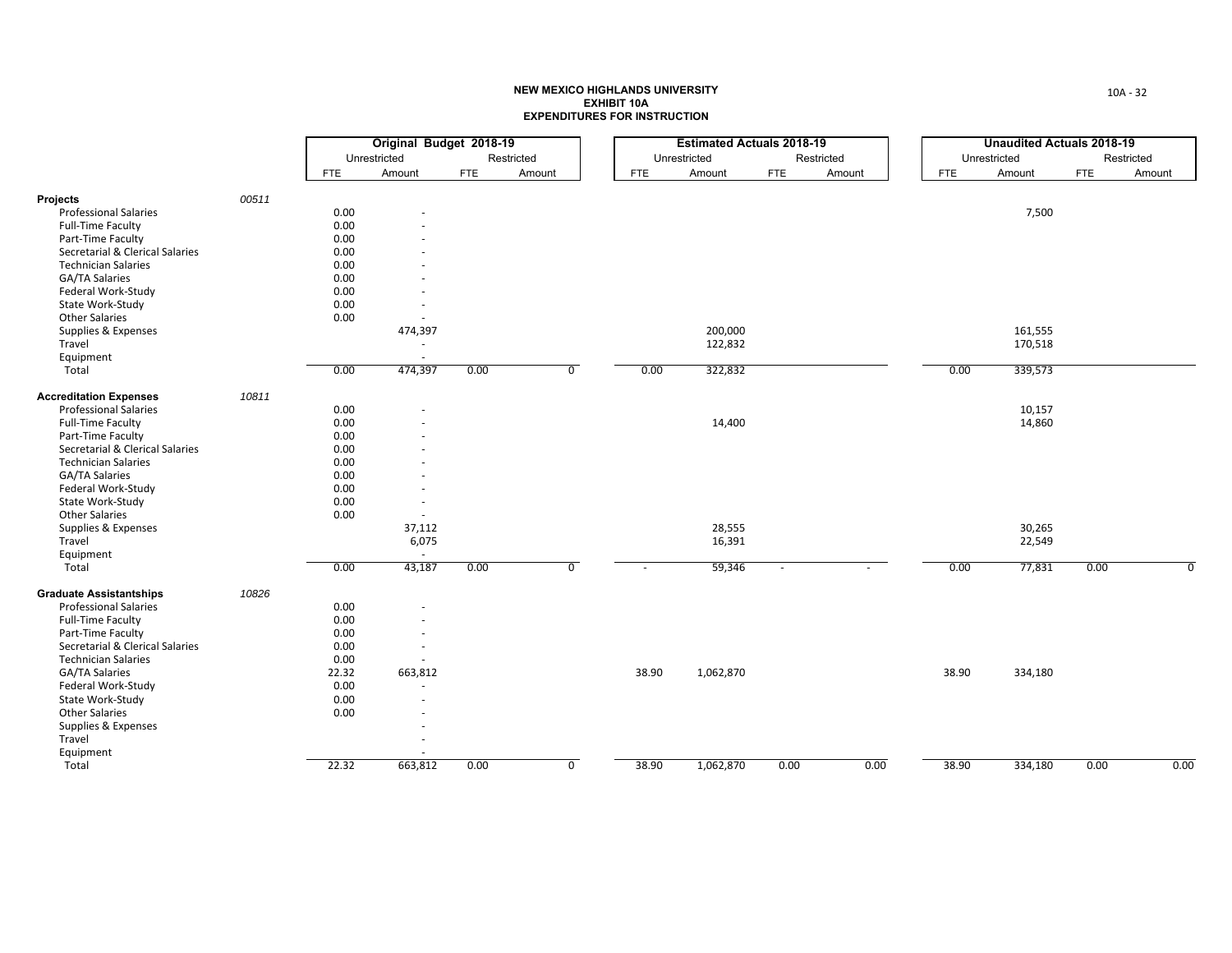|                                          |       |            | Original Budget 2018-19                         |            |                |            | <b>Estimated Actuals 2018-19</b> |                          |            |            | <b>Unaudited Actuals 2018-19</b> |            |            |
|------------------------------------------|-------|------------|-------------------------------------------------|------------|----------------|------------|----------------------------------|--------------------------|------------|------------|----------------------------------|------------|------------|
|                                          |       |            | Unrestricted                                    |            | Restricted     |            | Unrestricted                     |                          | Restricted |            | Unrestricted                     |            | Restricted |
|                                          |       | <b>FTE</b> | Amount                                          | <b>FTE</b> | Amount         | <b>FTE</b> | Amount                           | <b>FTE</b>               | Amount     | <b>FTE</b> | Amount                           | <b>FTE</b> | Amount     |
| <b>Unallocated Contingency (Provost)</b> |       |            | 10900, 10901, 10902, 10903, 10904, 10100, 00100 |            |                |            |                                  |                          |            |            |                                  |            |            |
| <b>Professional Salaries</b>             |       | 0.00       | 50,000                                          |            |                |            |                                  |                          |            |            | 8,913                            |            |            |
| <b>Full-Time Faculty</b>                 |       | 0.00       | 90,000                                          |            |                |            |                                  |                          |            |            | 9,527                            |            |            |
| Part-Time Faculty                        |       | 3.10       | 62,000                                          |            |                |            |                                  |                          |            |            |                                  |            |            |
| Secretarial & Clerical Salaries          |       | 0.00       |                                                 |            |                |            |                                  |                          |            |            |                                  |            |            |
| <b>Technician Salaries</b>               |       | 0.00       | $\sim$                                          |            |                |            |                                  |                          |            |            |                                  |            |            |
| GA/TA Salaries                           |       | 0.00       |                                                 |            |                |            |                                  |                          |            |            |                                  |            |            |
| Federal Work-Study                       |       | 0.00       |                                                 |            |                |            |                                  |                          |            |            |                                  |            |            |
| State Work-Study                         |       | 0.00       |                                                 |            |                |            |                                  |                          |            |            |                                  |            |            |
| <b>Other Salaries</b>                    |       | 17.43      | 290,000                                         |            |                | 0.25       | 5,460                            |                          |            | 0.25       | 9,223                            |            |            |
| Supplies & Expenses                      |       |            | 852,087                                         |            |                |            | 1,524,681                        |                          |            |            | 1,842,585                        |            |            |
| Travel                                   |       |            | $\sim$                                          |            |                |            | 218,964                          |                          |            |            | 107,882                          |            |            |
| Equipment                                |       |            |                                                 |            |                |            | 6,365                            |                          |            |            | 9,145                            |            |            |
| Total                                    |       | 20.53      | 1,344,087                                       | 0.00       | $\overline{0}$ | 0.25       | 1,755,471                        | $\overline{\phantom{a}}$ |            | 0.25       | 1,987,276                        |            |            |
| <b>Nursing</b>                           | 11640 |            |                                                 |            |                |            |                                  |                          |            |            |                                  |            |            |
| <b>Professional Salaries</b>             |       | 1.00       | 81,787                                          |            |                | 1.00       | 38,760                           |                          |            | 1.00       | 38,760                           |            |            |
| <b>Full-Time Faculty</b>                 |       | 3.00       | 145,750                                         |            |                | 4.00       | 263,223                          |                          |            | 4.00       | 265,612                          |            |            |
| Part-Time Faculty                        |       | 2.51       | 50,200                                          |            |                |            |                                  |                          |            |            | 39,772                           |            |            |
| Secretarial & Clerical Salaries          |       | 0.50       |                                                 |            |                |            |                                  |                          |            |            |                                  |            |            |
| <b>Technician Salaries</b>               |       | 0.00       | 20,302<br>$\sim$                                |            |                |            |                                  |                          |            |            |                                  |            |            |
| GA/TA Salaries                           |       | 0.00       |                                                 |            |                |            |                                  |                          |            |            |                                  |            |            |
| Federal Work-Study                       |       | 0.00       |                                                 |            |                |            |                                  |                          |            |            |                                  |            |            |
| State Work-Study                         |       | 0.00       | $\overline{\phantom{a}}$                        |            |                |            |                                  |                          |            |            |                                  |            |            |
| <b>Other Salaries</b>                    |       | 0.00       | $\sim$                                          |            |                |            |                                  |                          |            |            |                                  |            |            |
| Supplies & Expenses                      |       |            | 18,979                                          |            |                |            | 22,495                           |                          |            |            | 15,814                           |            |            |
| Travel                                   |       |            |                                                 |            |                |            |                                  |                          |            |            | 5,821                            |            |            |
| Equipment                                |       |            | 6,935<br>100                                    |            |                |            | 5,535<br>100                     |                          |            |            |                                  |            |            |
| Total                                    |       | 7.01       | 324,053                                         | 0.0        | $\overline{0}$ | 5.00       | 330,113                          |                          |            | 5.00       | 365,778                          |            |            |
| <b>Organization 1211h</b>                | 1211H |            |                                                 |            |                |            |                                  |                          |            |            |                                  |            |            |
| <b>Professional Salaries</b>             |       | 0.00       |                                                 |            |                |            |                                  |                          |            |            |                                  |            |            |
| <b>Full-Time Faculty</b>                 |       | 0.00       |                                                 |            |                |            |                                  |                          |            |            |                                  |            |            |
| Part-Time Faculty                        |       | 0.00       |                                                 |            |                |            |                                  |                          |            |            |                                  |            |            |
| Secretarial & Clerical Salaries          |       | 0.00       |                                                 |            |                |            |                                  |                          |            |            |                                  |            |            |
| <b>Technician Salaries</b>               |       | 0.00       |                                                 |            |                |            |                                  |                          |            |            |                                  |            |            |
| GA/TA Salaries                           |       | 0.00       |                                                 |            |                |            |                                  |                          |            |            |                                  |            |            |
| Federal Work-Study                       |       | 0.00       |                                                 |            |                |            |                                  |                          |            |            |                                  |            |            |
| State Work-Study                         |       | 0.00       |                                                 |            |                |            |                                  |                          |            |            |                                  |            |            |
| <b>Other Salaries</b>                    |       | 0.00       |                                                 |            |                |            |                                  |                          |            |            |                                  |            |            |
| Supplies & Expenses                      |       |            |                                                 |            |                |            |                                  |                          |            |            |                                  |            |            |
| Travel                                   |       |            |                                                 |            |                |            |                                  |                          |            |            |                                  |            |            |
|                                          |       |            |                                                 |            |                |            |                                  |                          |            |            |                                  |            |            |
| Equipment                                |       | 0.00       | $\sim$                                          |            | $\overline{0}$ |            | 0.00                             |                          |            |            |                                  |            |            |
| Total                                    |       |            | $\sim$                                          | 0.00       |                | 0.00       |                                  | 0.00                     | 0.00       | $\sim$     | $\sim$                           |            |            |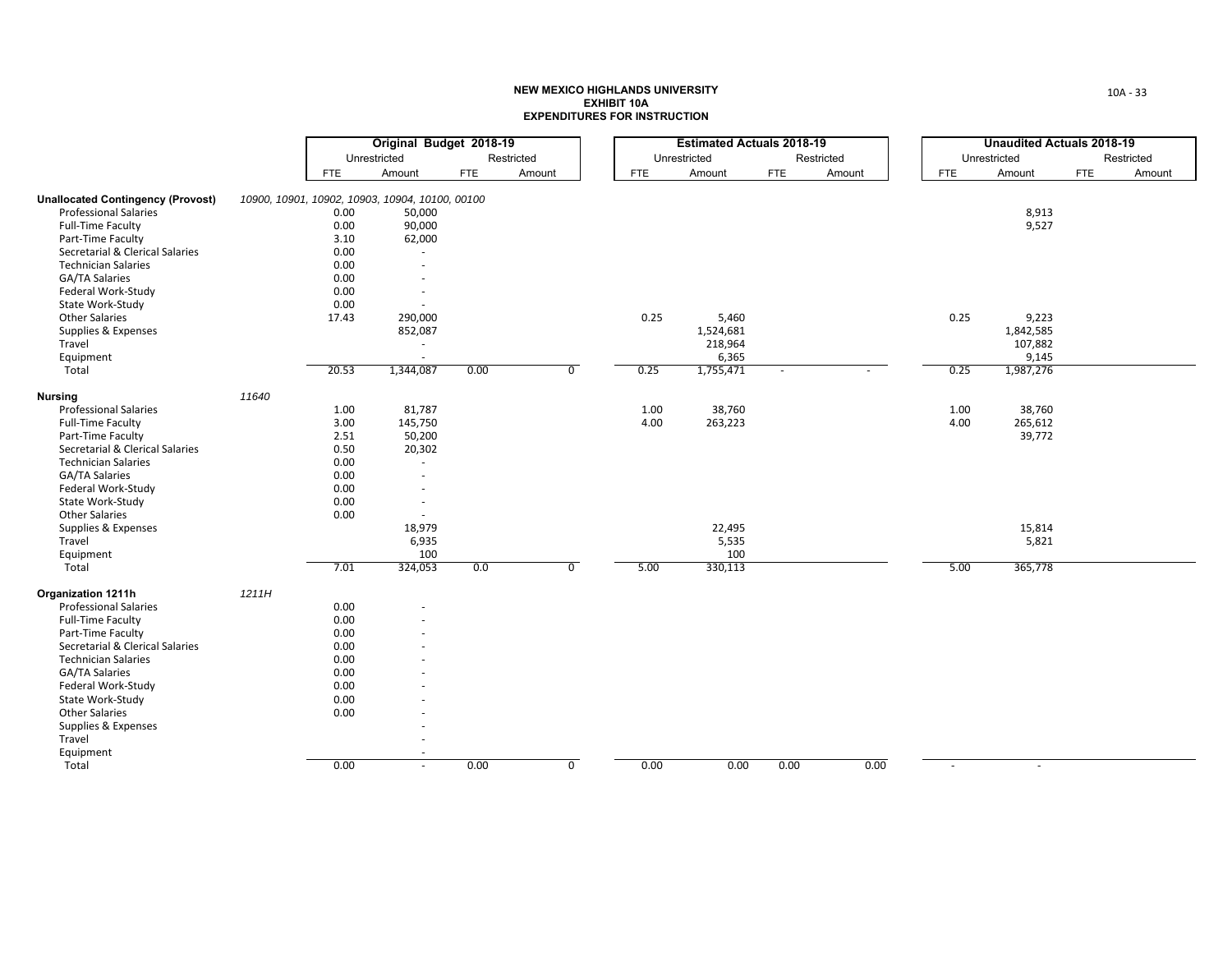|                                        |       |            | Original Budget 2018-19  |            |                |            | <b>Estimated Actuals 2018-19</b> |            |            |            | <b>Unaudited Actuals 2018-19</b> |            |            |
|----------------------------------------|-------|------------|--------------------------|------------|----------------|------------|----------------------------------|------------|------------|------------|----------------------------------|------------|------------|
|                                        |       |            | Unrestricted             |            | Restricted     |            | Unrestricted                     |            | Restricted |            | Unrestricted                     |            | Restricted |
|                                        |       | <b>FTE</b> | Amount                   | <b>FTE</b> | Amount         | <b>FTE</b> | Amount                           | <b>FTE</b> | Amount     | <b>FTE</b> | Amount                           | <b>FTE</b> | Amount     |
|                                        |       |            |                          |            |                |            |                                  |            |            |            |                                  |            |            |
| La Prueba                              | 12900 |            |                          |            |                |            |                                  |            |            |            |                                  |            |            |
| <b>Professional Salaries</b>           |       | 0.00       | $\overline{\phantom{a}}$ |            |                |            |                                  |            |            |            |                                  |            |            |
| <b>Full-Time Faculty</b>               |       | 0.00       | 2,000                    |            |                |            |                                  |            |            |            | 820                              |            |            |
| Part-Time Faculty                      |       | 0.00       | $\sim$                   |            |                |            |                                  |            |            |            |                                  |            |            |
| Secretarial & Clerical Salaries        |       | 0.00       |                          |            |                |            |                                  |            |            |            |                                  |            |            |
| <b>Technician Salaries</b>             |       | 0.00       | $\overline{a}$           |            |                |            |                                  |            |            |            |                                  |            |            |
| <b>GA/TA Salaries</b>                  |       | 0.00       |                          |            |                |            |                                  |            |            |            |                                  |            |            |
| Federal Work-Study                     |       | 0.00       | $\sim$                   |            |                |            |                                  |            |            |            |                                  |            |            |
| State Work-Study                       |       | 0.00       | ٠                        |            |                |            |                                  |            |            |            |                                  |            |            |
| <b>Other Salaries</b>                  |       | 0.00       | 6,000                    |            |                |            |                                  |            |            |            |                                  |            |            |
| Supplies & Expenses                    |       |            | 6,735                    |            |                |            | 15,045                           |            |            |            | 7,563                            |            |            |
| Travel                                 |       |            | 300                      |            |                |            | 2,000                            |            |            |            | 1,498                            |            |            |
| Equipment                              |       |            | $\sim$                   |            |                |            |                                  |            |            |            |                                  |            |            |
| Total                                  |       | 0.00       | 15,035                   | 0.00       | $\overline{0}$ | ٠          | 17,045                           |            |            |            | 9,880                            |            |            |
| <b>CEII - Ctr Economic Improvemt</b>   | 13200 |            |                          |            |                |            |                                  |            |            |            |                                  |            |            |
| <b>Professional Salaries</b>           |       | 0.00       | ÷,                       |            |                |            |                                  |            |            |            |                                  |            |            |
| Full-Time Faculty                      |       | 0.00       |                          |            |                |            |                                  |            |            |            |                                  |            |            |
| Part-Time Faculty                      |       | 0.00       |                          |            |                |            |                                  |            |            |            |                                  |            |            |
| Secretarial & Clerical Salaries        |       | 0.00       |                          |            |                |            |                                  |            |            |            |                                  |            |            |
| <b>Technician Salaries</b>             |       | 0.00       | $\overline{\phantom{a}}$ |            |                |            |                                  |            |            |            |                                  |            |            |
| GA/TA Salaries                         |       | 0.24       | 7,000                    |            |                |            |                                  |            |            |            |                                  |            |            |
| Federal Work-Study                     |       | 0.00       | $\sim$                   |            |                |            |                                  |            |            |            |                                  |            |            |
| State Work-Study                       |       | 0.00       | $\overline{\phantom{a}}$ |            |                |            |                                  |            |            |            |                                  |            |            |
| <b>Other Salaries</b>                  |       | 0.00       | $\omega$                 |            |                |            |                                  |            |            |            |                                  |            |            |
| Supplies & Expenses                    |       |            | 5,192                    |            |                |            | 5,192                            |            |            |            |                                  |            |            |
| Travel                                 |       |            | $\sim$                   |            |                |            |                                  |            |            |            |                                  |            |            |
| Equipment                              |       |            | $\sim$                   |            |                |            |                                  |            |            |            |                                  |            |            |
| Total                                  |       | 0.24       | 12,192                   | 0.00       | $\overline{0}$ | $\sim$     | 5,192                            |            |            | $\sim$     | $\sim$                           |            |            |
| <b>Summer Session</b>                  | 17850 |            |                          |            |                |            |                                  |            |            |            |                                  |            |            |
| <b>Professional Salaries</b>           |       | 0.00       | $\sim$                   |            |                |            |                                  |            |            |            |                                  |            |            |
| <b>Full-Time Faculty</b>               |       | 0.00       | 64,315                   |            |                |            |                                  |            |            |            | 130,315                          |            |            |
| Part-Time Faculty                      |       | 15.75      | 315,000                  |            |                |            |                                  |            |            |            | 590,209                          |            |            |
| Secretarial & Clerical Salaries        |       | 0.00       | $\omega$                 |            |                |            |                                  |            |            |            |                                  |            |            |
| <b>Technician Salaries</b>             |       | 0.00       |                          |            |                |            |                                  |            |            |            |                                  |            |            |
| GA/TA Salaries                         |       | 0.00       |                          |            |                |            |                                  |            |            |            |                                  |            |            |
|                                        |       | 0.00       |                          |            |                |            |                                  |            |            |            |                                  |            |            |
| Federal Work-Study<br>State Work-Study |       |            |                          |            |                |            |                                  |            |            |            |                                  |            |            |
|                                        |       | 0.00       |                          |            |                |            |                                  |            |            |            |                                  |            |            |
| <b>Other Salaries</b>                  |       | 0.00       |                          |            |                |            |                                  |            |            |            |                                  |            |            |
| Supplies & Expenses                    |       |            |                          |            |                |            |                                  |            |            |            |                                  |            |            |
| Travel                                 |       |            |                          |            |                |            |                                  |            |            |            | 77                               |            |            |
| Equipment                              |       |            |                          |            |                |            |                                  |            |            |            |                                  |            |            |
| Total                                  |       | 15.75      | 379,315                  | 0.00       | $\overline{0}$ | 0.00       | $\sim$                           |            |            | 0.00       | 720,602                          |            |            |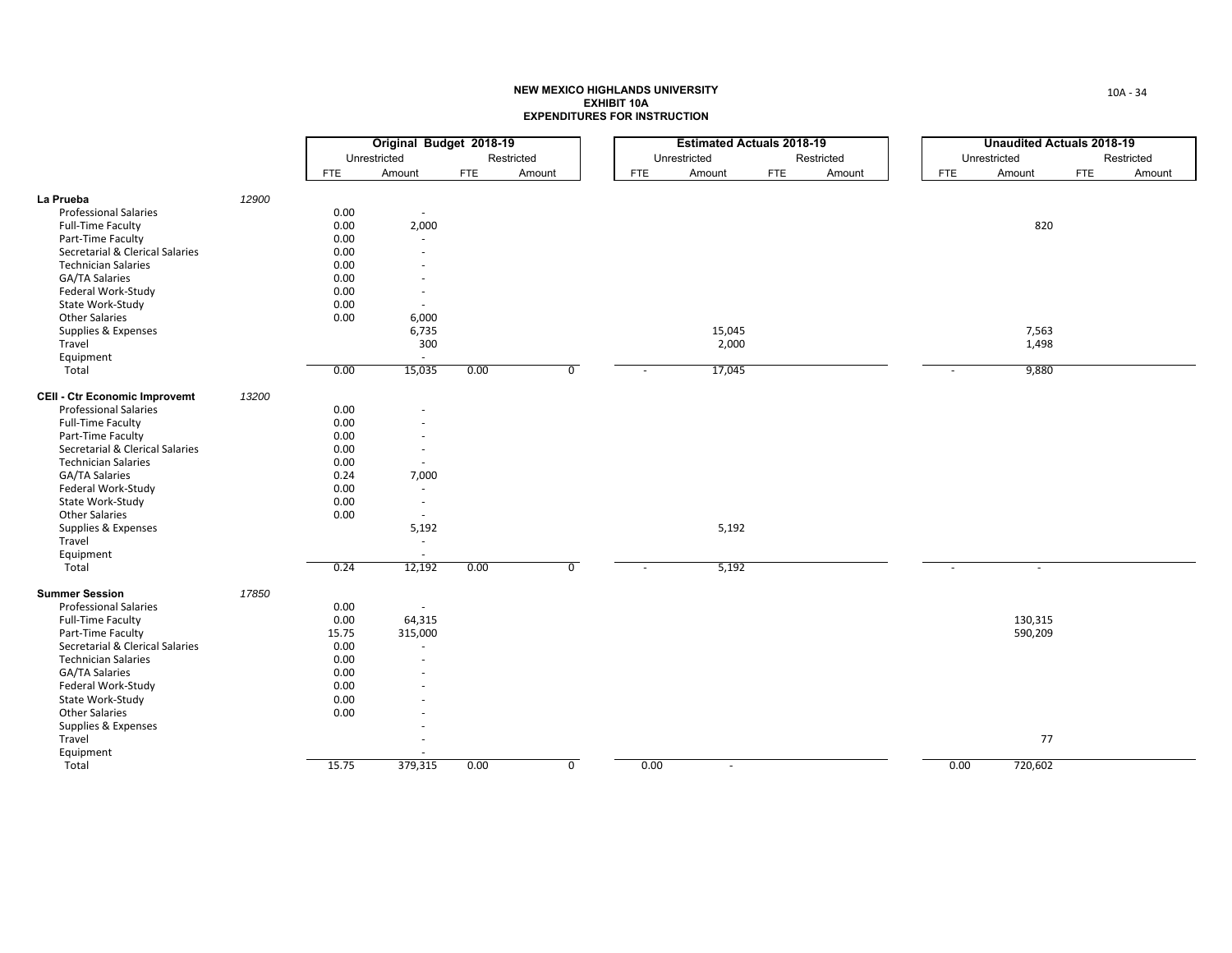|                                     |       |            | Original Budget 2018-19  |            |                |            | <b>Estimated Actuals 2018-19</b> |            |            |            | <b>Unaudited Actuals 2018-19</b> |            |            |
|-------------------------------------|-------|------------|--------------------------|------------|----------------|------------|----------------------------------|------------|------------|------------|----------------------------------|------------|------------|
|                                     |       |            | Unrestricted             |            | Restricted     |            | Unrestricted                     |            | Restricted |            | Unrestricted                     |            | Restricted |
|                                     |       | <b>FTE</b> | Amount                   | <b>FTE</b> | Amount         | <b>FTE</b> | Amount                           | <b>FTE</b> | Amount     | <b>FTE</b> | Amount                           | <b>FTE</b> | Amount     |
| <b>Online and Extended Learning</b> | 18000 |            |                          |            |                |            |                                  |            |            |            |                                  |            |            |
| <b>Professional Salaries</b>        |       | 0.00       | $\overline{\phantom{a}}$ |            |                |            |                                  |            |            |            | 26,538                           |            |            |
| <b>Full-Time Faculty</b>            |       | 0.00       | ٠                        |            |                |            |                                  |            |            |            |                                  |            |            |
| Part-Time Faculty                   |       | 0.00       | ٠                        |            |                |            |                                  |            |            |            |                                  |            |            |
| Secretarial & Clerical Salaries     |       | 0.00       | ٠                        |            |                |            |                                  |            |            |            |                                  |            |            |
| <b>Technician Salaries</b>          |       | 0.00       | ٠                        |            |                |            |                                  |            |            |            |                                  |            |            |
| <b>GA/TA Salaries</b>               |       | 0.00       | ٠                        |            |                |            |                                  |            |            |            |                                  |            |            |
| Federal Work-Study                  |       | 0.00       | ٠                        |            |                |            |                                  |            |            |            |                                  |            |            |
| State Work-Study                    |       | 0.00       | ٠                        |            |                |            |                                  |            |            |            |                                  |            |            |
| <b>Other Salaries</b>               |       | 0.00       |                          |            |                |            |                                  |            |            |            |                                  |            |            |
| Supplies & Expenses                 |       |            |                          |            |                |            |                                  |            |            |            |                                  |            |            |
| Travel                              |       |            | ٠                        |            |                |            |                                  |            |            |            | 196                              |            |            |
| Equipment<br>Total                  |       | 0.00       | ٠<br>$\sim$              | 0.00       | $\overline{0}$ | 0.00       | $\sim$                           |            |            | 0.00       | 26,734                           |            |            |
|                                     |       |            |                          |            |                |            |                                  |            |            |            |                                  |            |            |
| <b>Grants and Contracts</b>         |       |            |                          |            |                |            |                                  |            |            |            |                                  |            |            |
| <b>Professional Salaries</b>        |       |            |                          | 0.00       | 0              |            |                                  |            |            |            |                                  |            |            |
| Full-Time Faculty                   |       |            |                          | 0.00       | 0              |            |                                  |            |            |            |                                  |            |            |
| Part-Time Faculty                   |       |            |                          | 0.00       | 0              |            |                                  |            |            |            |                                  |            |            |
| Secretarial & Clerical Salaries     |       |            |                          | 0.00       | 0              |            |                                  |            |            |            |                                  |            |            |
| <b>Technician Salaries</b>          |       |            |                          | 0.00       | 0              |            |                                  |            |            |            |                                  |            |            |
| <b>GA/TA Salaries</b>               |       |            |                          | 0.00       | 0              |            |                                  |            |            |            |                                  |            |            |
| Federal Work-Study                  |       |            |                          | 2.40       | 150,274        |            |                                  | 2.40       | 200,507    |            |                                  | 2.40       | 164,118    |
| State Work-Study                    |       |            |                          | 2.10       | 34,796         |            |                                  | 2.10       | 140,453    |            |                                  | 2.10       | 95,580     |
| <b>Other Salaries</b>               |       |            |                          | 0.00       | 0              |            |                                  | 0.00       |            |            |                                  | 0.00       |            |
| Supplies & Expenses                 |       |            |                          |            | 15,066         |            |                                  |            | 680        |            |                                  |            | 5,978      |
| Travel                              |       |            |                          |            | 610            |            |                                  |            | 320        |            |                                  |            | 273        |
| Equipment                           |       |            |                          |            | 0              |            |                                  |            |            |            |                                  |            |            |
| Total                               |       | 0.00       | $\sim$                   | 4.50       | 200,746        | $\sim$     | $\sim$                           | 4.50       | 341,960    | $\sim$     | $\sim$                           | 4.50       | 265,949    |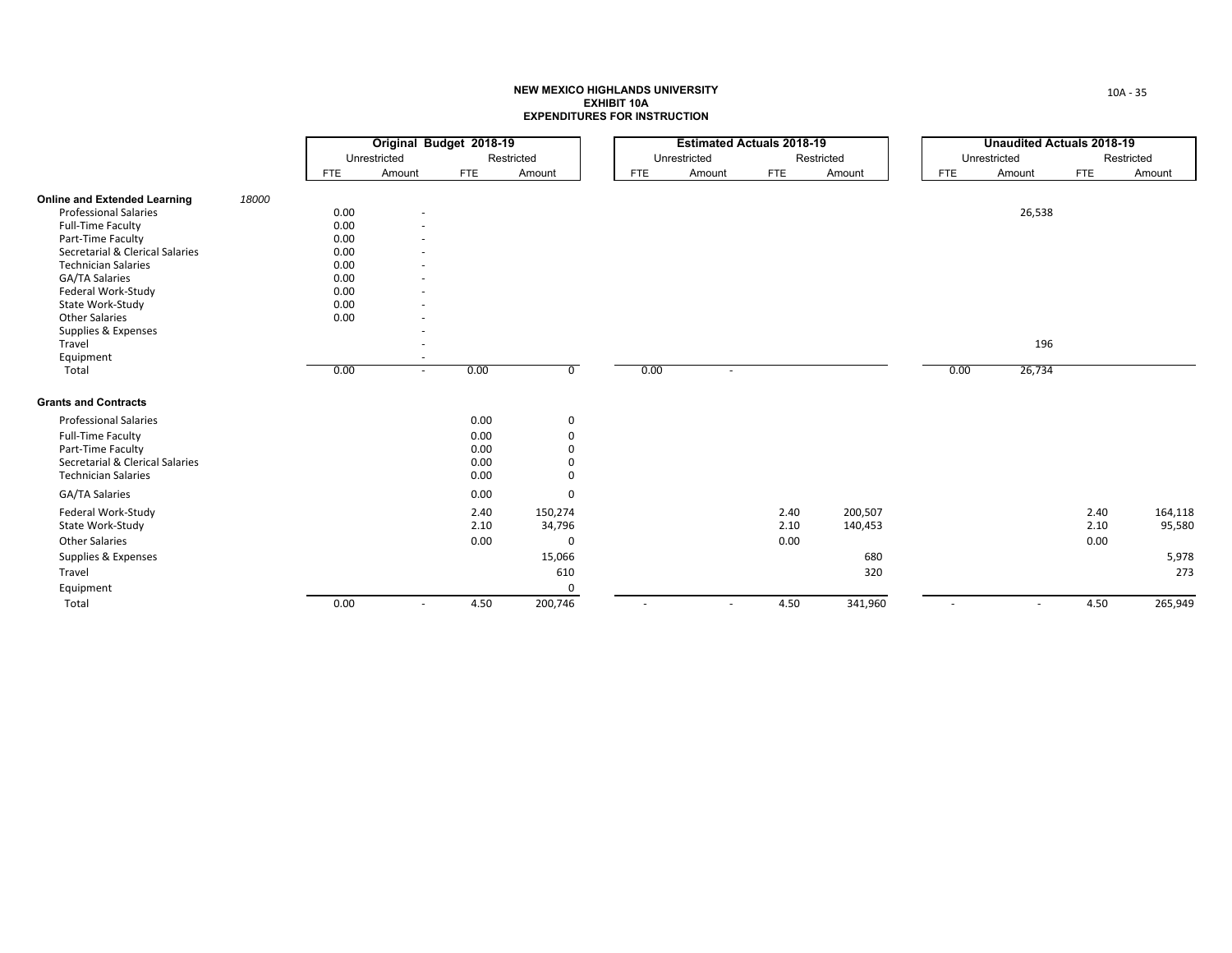|                                 | Original Budget 2018-19<br>Restricted<br>Unrestricted |            |            |         | <b>Estimated Actuals 2018-19</b> |              |            |            | <b>Unaudited Actuals 2018-19</b> |              |            |            |
|---------------------------------|-------------------------------------------------------|------------|------------|---------|----------------------------------|--------------|------------|------------|----------------------------------|--------------|------------|------------|
|                                 |                                                       |            |            |         |                                  | Unrestricted |            | Restricted |                                  | Unrestricted |            | Restricted |
|                                 | <b>FTE</b>                                            | Amount     | <b>FTE</b> | Amount  | <b>FTE</b>                       | Amount       | <b>FTE</b> | Amount     | <b>FTE</b>                       | Amount       | <b>FTE</b> | Amount     |
| <b>SUMMARY BY CATEGORY</b>      |                                                       |            |            |         |                                  |              |            |            |                                  |              |            |            |
| <b>Professional Salaries</b>    | 21.93                                                 | 1,389,103  | 0.00       | 0       | 18.97                            | 922,300      | 0.00       | 0          | 18.97                            | 984,249      | 0.00       | 0          |
| <b>Full-Time Faculty</b>        | 112.66                                                | 7,612,785  | 0.00       | 0       | 135.38                           | 7,520,987    | 0.00       | 0          | 134.38                           | 7,725,403    | 0.00       | 0          |
| Part-Time Faculty               | 56.98                                                 | 1,014,613  | 0.00       | 0       | 15.65                            | 267,422      | 0.00       | 0          | 15.65                            | 1,307,392    | 0.00       | 0          |
| Secretarial & Clerical Salaries | 16.83                                                 | 570,872    | 0.00       | 0       | 16.17                            | 474,050      | 0.00       | 0          | 16.17                            | 480,927      | 0.00       | 0          |
| <b>Technician Salaries</b>      | 4.10                                                  | 147,005    | 0.00       | 0       | 3.25                             | 101,625      | 0.00       | 0          | 3.25                             | 112,998      | 0.00       | 0          |
| GA/TA Salaries                  | 23.82                                                 | 708,200    | 0.00       | 0       | 39.47                            | 1,068,370    | 0.00       | 0          | 39.47                            | 662,035      | 0.00       | $\Omega$   |
| Federal Work-Study              | 0.00                                                  | $\sim$     | 2.40       | 150,274 | 0.00                             |              | 2.40       | 200,507    | 0.00                             | $\sim$       | 2.40       | 164,118    |
| State Work-Study                | 0.00                                                  |            | 2.10       | 34,796  | 12.50                            | 225,576      | 2.10       | 140,453    | 12.50                            | 23,895       | 2.10       | 95,580     |
| <b>Other Salaries</b>           | 20.00                                                 | 339,604    | 0.00       | 0       | 41.33                            | 772,580      | 0.00       | 0          | 39.83                            | 641,594      | 0.00       | $\Omega$   |
| Supplies & Expenses             |                                                       | 3,658,941  |            | 15,066  | 0.00                             | 4,430,159    | 0.00       | 680        | 0.00                             | 3,283,364    | 0.00       | 5,978      |
| Travel                          |                                                       | 151,530    |            | 610     | 0.00                             | 494,885      | 0.00       | 320        | 0.00                             | 367,451      | 0.00       | 273        |
| Equipment                       |                                                       | 45,327     |            | 0       | 0.00                             | 71,646       | 0.00       | 0          | 0.00                             | 51,651       | 0.00       | 0          |
| <b>Indirect Cost</b>            |                                                       |            |            | 0       |                                  |              |            |            |                                  |              |            |            |
| TOTAL EXPEND Before FRINGE/ISC  | 256.32                                                | 15,637,980 | 4.50       | 200,746 | 282.71                           | 16,349,600   | 4.50       | 341,960    | 280.21                           | 15,640,960   | 4.50       | 265,949    |
| <b>FRINGE BENEFITS</b>          |                                                       | 5,073,741  |            | 0       |                                  | 3,568,472    |            |            |                                  | 3,981,562    |            |            |
| <b>INTERNAL SERVICE CHARGES</b> |                                                       |            |            |         |                                  |              |            |            |                                  |              |            |            |
| <b>Computer Support</b>         |                                                       |            |            | 0       |                                  |              |            |            |                                  |              |            |            |
| <b>Telephone Support</b>        |                                                       | 182,574    |            | 0       |                                  | 174,842      |            |            |                                  | 197,029      |            |            |
| <b>Overhead Charges</b>         |                                                       | 155,000    |            | 0       |                                  |              |            |            |                                  |              |            |            |
| <b>TOT INT SERV CHARGES</b>     | 0.00                                                  | 337,574    | 0.00       | 0       | 0.00                             | 174,842      |            | 0          | 0.00                             | 197,029      |            | $\Omega$   |
| <b>TOTAL EXPENDITURES</b>       | 256.32                                                | 21,049,295 | 4.50       | 200,746 | 282.71                           | 20,092,914   | 4.50       | 341,960    | 280.21                           | 19,819,551   | 4.50       | 265,949    |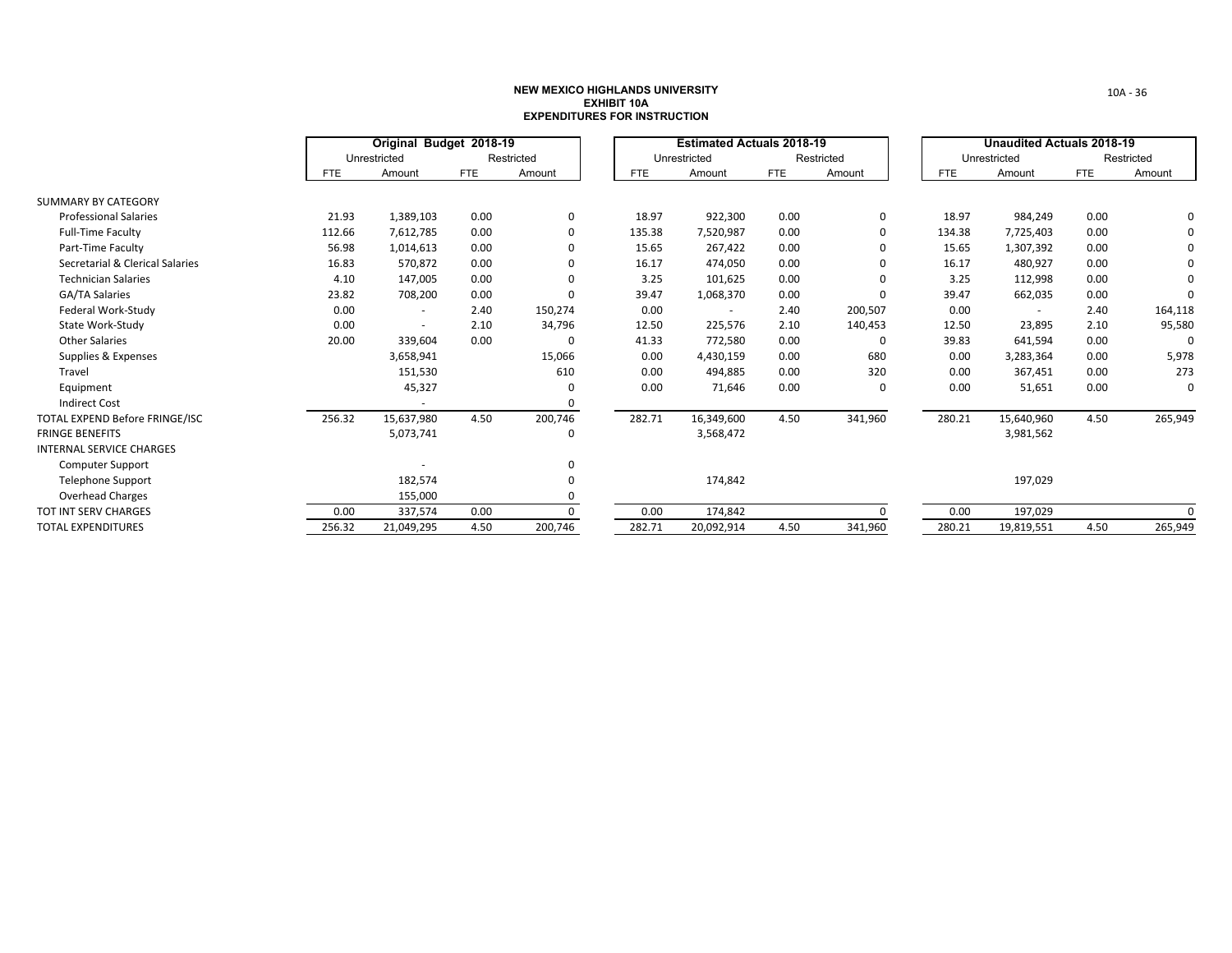|                                     |              |            | Original Budget 2018-19 |            |            |            | <b>Estimated Actuals 2018-19</b> |      |            |            | <b>Unaudited Actuals 2018-19</b> |            |            |
|-------------------------------------|--------------|------------|-------------------------|------------|------------|------------|----------------------------------|------|------------|------------|----------------------------------|------------|------------|
|                                     |              |            | Unrestricted            |            | Restricted |            | Unrestricted                     |      | Restricted |            | Unrestricted                     |            | Restricted |
|                                     |              | <b>FTE</b> | Amount                  | <b>FTE</b> | Amount     | <b>FTE</b> | Amount                           | FTE  | Amount     | <b>FTE</b> | Amount                           | <b>FTE</b> | Amount     |
| <b>LIBRARY</b>                      |              |            |                         |            |            |            |                                  |      |            |            |                                  |            |            |
| Library                             | 17700        | 13.48      | 1,291,049               | 0.00       | $\Omega$   | 22.70      | 1,328,357                        | 0.00 | 0          | 22.70      | 993,430                          | 0.00       | 0          |
| ACADEMIC ADMINISTRATION             |              |            |                         |            |            |            |                                  |      |            |            |                                  |            |            |
| College of Arts and Sciences        | 11010        | 2.00       | 234,880                 | 0.00       | $\Omega$   | 2.50       | 162,675                          | 0.00 | 0          | 2.50       | 160,547                          | 0.00       | 0          |
| School of Education                 | 12010        | 3.00       | 179,830                 | 0.00       |            | 3.45       | 195,226                          | 0.00 | $\Omega$   | 3.45       | 195,570                          | 0.00       | 0          |
| School of Business, Media & Tech    | 13010        | 1.50       | 135,207                 | 0.00       |            | 1.50       | 137,076                          | 0.00 | 0          | 1.50       | 146,965                          | 0.00       | 0          |
| Office of the Dean - School of Soci | 14010        | 2.00       | 128,178                 | 0.00       |            | 1.00       | 111,278                          | 0.00 | $\Omega$   | 1.00       | 108,534                          | 0.00       | 0          |
| <b>Faculty Senate</b>               | 17400        | 0.50       | 33,780                  | 0.00       |            | 0.50       | 18,139                           | 0.00 | $\Omega$   | 0.50       | 19,692                           | 0.00       | 0          |
| <b>Graduate Studies</b>             | 17500        | 1.00       | 109,345                 | 0.00       |            | 1.00       | 54,729                           | 0.00 |            | 1.00       | 48,144                           | 0.00       | 0          |
| Unallocated (Academic Support)      | 31900, 31901 | 3.94       | 65,000                  | 0.00       |            | 0.00       | 3,500                            | 0.00 |            | 0.00       | 170                              | 0.00       | 0          |
| SUBTOT ACAD ADMINISTR               |              | 13.94      | 886,220                 | 0.00       |            | 9.95       | 682,623                          | 0.00 |            | 9.95       | 679,620                          | 0.00       | $\Omega$   |
| <b>RESTRICTED ACADEMIC SUPPORT</b>  |              |            |                         |            |            |            |                                  |      |            |            |                                  |            |            |
| <b>Grants and Contracts</b>         |              | 0.00       | 0                       | 2.70       | 23,773     | 0.00       | $\overline{\phantom{a}}$         | 2.70 | 33,576     | 0.00       | $\blacksquare$                   | 2.70       | 23,532     |
| TOT EXPEND Before FRINGE/ISC        |              | 27.42      | 2,177,269               | 2.70       | 23,773     | 32.65      | 2,010,980                        | 2.70 | 33,576     | 32.65      | 1,673,050                        | 2.70       | 23,532     |
| <b>FRINGE BENEFITS</b>              |              | 0.00       | 500,368                 | 0.00       | $\Omega$   | 0.00       | 453,289                          | 0.00 | $\Omega$   | 0.00       | 440,069                          | 0.00       | $\Omega$   |
| INT SERVICE CHARGES                 |              | 0.00       | 26,916                  | 0.00       | $\Omega$   | 0.00       | 16,492                           | 0.00 | $\Omega$   | 0.00       | 17,052                           | 0.00       | $\Omega$   |
| <b>TOTAL EXPENDITURES</b>           |              | 27.42      | 2,704,553               | 2.70       | 23,773     | 32.65      | 2,480,761                        | 2.70 | 33,576     | 32.65      | 2,130,172                        | 2.70       | 23,532     |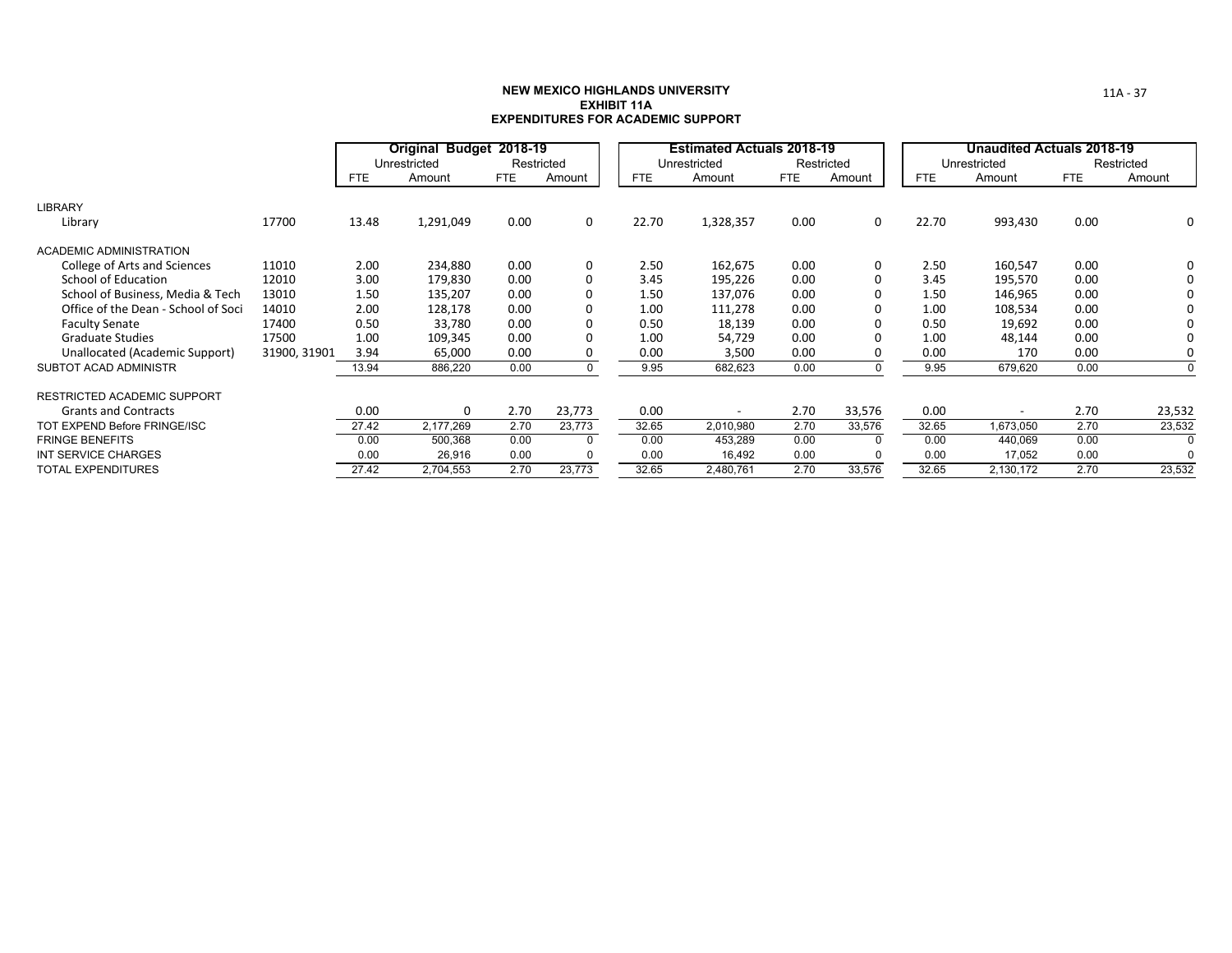|                                     |       |       | Original Budget 2018-19 |            |                |            | <b>Estimated Actuals 2018-19</b> |            |        |            | Unaudited Actuals 2018-19 |            |            |
|-------------------------------------|-------|-------|-------------------------|------------|----------------|------------|----------------------------------|------------|--------|------------|---------------------------|------------|------------|
|                                     |       |       | Unrestricted            |            | Restricted     |            | Unrestricted                     | Restricted |        |            | Unrestricted              |            | Restricted |
|                                     |       | FTE   | Amount                  | <b>FTE</b> | Amount         | <b>FTE</b> | Amount                           | <b>FTE</b> | Amount | <b>FTE</b> | Amount                    | <b>FTE</b> | Amount     |
| Library                             | 17700 |       |                         |            |                |            |                                  |            |        |            |                           |            |            |
| <b>Professional Salaries</b>        |       | 10.24 | 654,325                 |            |                | 11.70      | 556,116                          |            |        | 11.70      | 556,259                   |            |            |
| Secretarial & Clerical Salaries     |       | 2.00  | 58,986                  |            |                | 2.00       | 65,960                           |            |        | 2.00       | 66,136                    |            |            |
| <b>Technician Salaries</b>          |       | 1.00  | 43,603                  |            |                | 1.00       | 31,421                           |            |        | 1.00       | 24,044                    |            |            |
| Federal Work-Study                  |       | 0.00  | 0                       |            |                |            |                                  |            |        |            |                           |            |            |
| State Work-Study                    |       | 0.00  | $\Omega$                |            |                | 1.00       | 15,600                           |            |        | 1.00       | 2,149                     |            |            |
| <b>Other Salaries</b>               |       | 0.24  | 7,500                   |            |                | 7.00       | 109,200                          |            |        | 7.00       | 78,479                    |            |            |
| Supplies & Expenses                 |       |       | 514,135                 |            |                |            | 544,489                          |            |        |            | 261,330                   |            |            |
| Travel                              |       |       | 4,500                   |            |                |            | 3,550                            |            |        |            | 3,479                     |            |            |
| Equipment                           |       |       | 8,000                   |            |                |            | 2,020                            |            |        |            | 1,554                     |            |            |
| Total                               |       | 13.48 | 1,291,049               | 0.00       | 0              | 22.70      | 1,328,357                        |            |        | 22.70      | 993,430                   | 0.00       | 0          |
| <b>College of Arts and Sciences</b> | 11010 |       |                         |            |                |            |                                  |            |        |            |                           |            |            |
| <b>Professional Salaries</b>        |       | 1.00  | 106,500                 |            |                | 1.00       | 107,100                          |            |        | 1.00       | 107,100                   |            |            |
| Secretarial & Clerical Salaries     |       | 1.00  | 38,962                  |            |                | 1.00       | 39,589                           |            |        | 1.00       | 40,731                    |            |            |
| <b>Technician Salaries</b>          |       | 0.00  |                         |            |                |            |                                  |            |        |            |                           |            |            |
| Federal Work-Study                  |       | 0.00  |                         |            |                |            |                                  |            |        |            |                           |            |            |
| State Work-Study                    |       | 0.00  | $\Omega$                |            |                |            |                                  |            |        |            |                           |            |            |
| <b>Other Salaries</b>               |       | 0.00  | $\Omega$                |            |                | 0.50       | 8,840                            |            |        | 0.50       | 9,107                     |            |            |
| Supplies & Expenses                 |       |       | 4,345                   |            |                |            | 5,934                            |            |        |            | 2,798                     |            |            |
| Travel                              |       |       | 85,073                  |            |                |            | 1,073                            |            |        |            | 682                       |            |            |
| Equipment                           |       |       | $\Omega$                |            |                |            | 139                              |            |        |            | 129                       |            |            |
| Total                               |       | 2.00  | 234,880                 | 0.00       | $\overline{0}$ | 2.50       | 162,675                          | 0.00       | 0.00   | 2.50       | 160,547                   | 0.00       | $\Omega$   |
| <b>School of Education</b>          | 12010 |       |                         |            |                |            |                                  |            |        |            |                           |            |            |
| <b>Professional Salaries</b>        |       | 2.00  | 105,000                 |            |                | 1.20       | 124,371                          |            |        | 1.20       | 139,074                   |            |            |
| Secretarial & Clerical Salaries     |       | 1.00  | 45,080                  |            |                | 1.00       | 45,805                           |            |        | 1.00       | 45,805                    |            |            |
| <b>Technician Salaries</b>          |       | 0.00  | $\Omega$                |            |                |            |                                  |            |        |            |                           |            |            |
| Federal Work-Study                  |       | 0.00  | $\Omega$                |            |                |            |                                  |            |        |            |                           |            |            |
| State Work-Study                    |       | 0.00  | $\Omega$                |            |                |            |                                  |            |        |            | 154                       |            |            |
| <b>Other Salaries</b>               |       | 0.00  | $\Omega$                |            |                | 1.25       | 20,800                           |            |        | 1.25       | 6,271                     |            |            |
| Supplies & Expenses                 |       |       | 4,250                   |            |                |            | 3,645                            |            |        |            | 3,620                     |            |            |
| Travel                              |       |       | 25,500                  |            |                |            |                                  |            |        |            | 40                        |            |            |
| Equipment                           |       |       | 0                       |            |                |            | 605                              |            |        |            | 605                       |            |            |
| Total                               |       | 3.00  | 179,830                 | 0.00       | $\mathbf 0$    | 3.45       | 195,226                          |            |        | 3.45       | 195,570                   | 0.00       | $\Omega$   |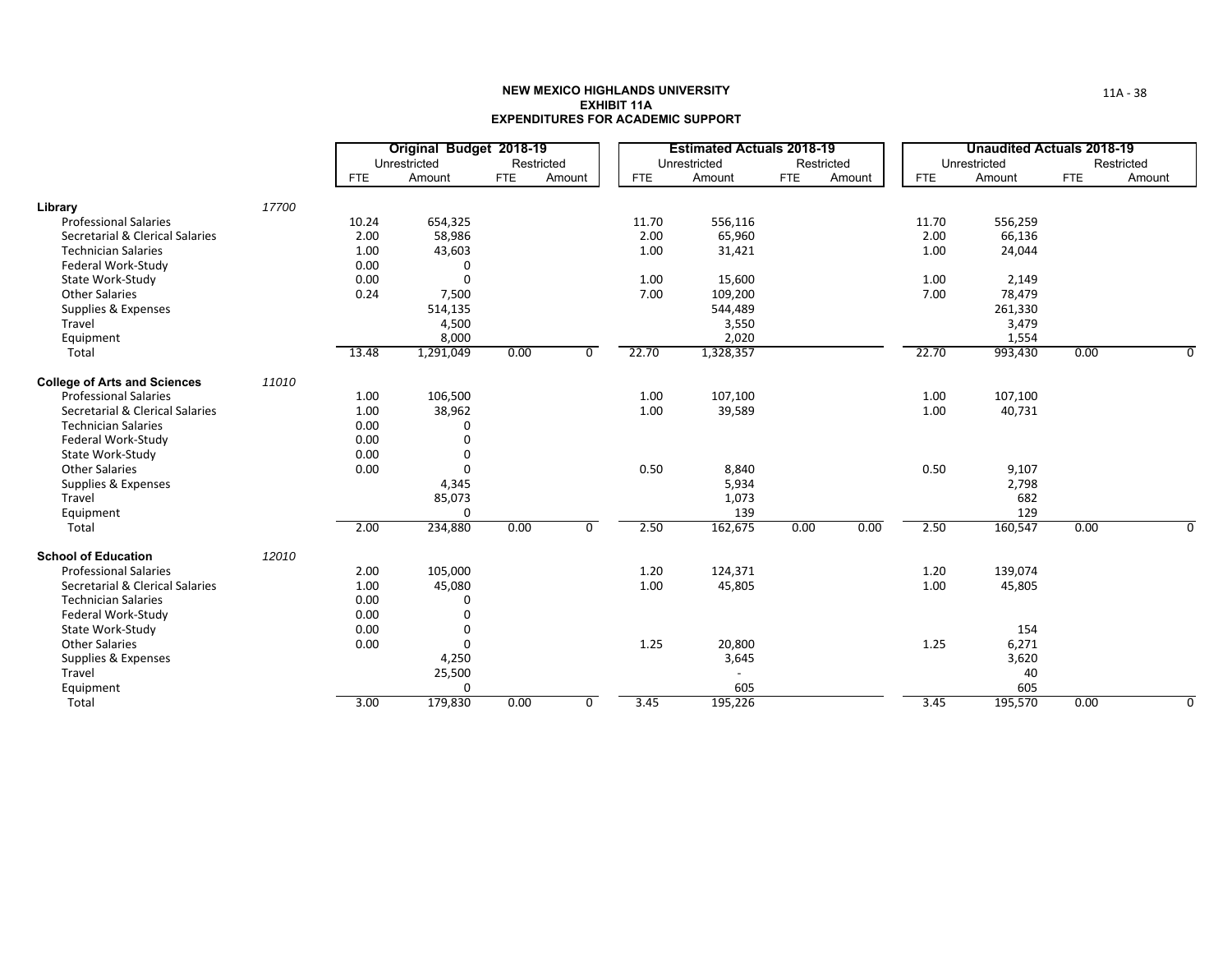|                                     |       |            | Original Budget 2018-19 |            |                |            | <b>Estimated Actuals 2018-19</b> |            |            |            | <b>Unaudited Actuals 2018-19</b> |            |             |
|-------------------------------------|-------|------------|-------------------------|------------|----------------|------------|----------------------------------|------------|------------|------------|----------------------------------|------------|-------------|
|                                     |       |            | Unrestricted            |            | Restricted     |            | Unrestricted                     |            | Restricted |            | Unrestricted                     |            | Restricted  |
|                                     |       | <b>FTE</b> | Amount                  | <b>FTE</b> | Amount         | <b>FTE</b> | Amount                           | <b>FTE</b> | Amount     | <b>FTE</b> | Amount                           | <b>FTE</b> | Amount      |
| School of Business, Media & Tech    | 13010 |            |                         |            |                |            |                                  |            |            |            |                                  |            |             |
| <b>Professional Salaries</b>        |       | 1.00       | 88,000                  |            |                | 1.00       | 103,000                          |            |            | 1.00       | 118,997                          |            |             |
| Secretarial & Clerical Salaries     |       | 0.50       | 23,104                  |            |                | 0.50       | 23,473                           |            |            | 0.50       | 23,473                           |            |             |
| <b>Technician Salaries</b>          |       | 0.00       | 0                       |            |                |            |                                  |            |            |            |                                  |            |             |
| Federal Work-Study                  |       | 0.00       | $\Omega$                |            |                |            |                                  |            |            |            |                                  |            |             |
| State Work-Study                    |       | 0.00       | 0                       |            |                |            |                                  |            |            |            |                                  |            |             |
| <b>Other Salaries</b>               |       | 0.00       | $\Omega$                |            |                |            |                                  |            |            |            |                                  |            |             |
| Supplies & Expenses                 |       |            | 5,603                   |            |                |            | 5,603                            |            |            |            | 441                              |            |             |
| Travel                              |       |            | 18,500                  |            |                |            | 5,000                            |            |            |            | 4,054                            |            |             |
| Equipment                           |       |            | $\mathbf 0$             |            |                |            |                                  |            |            |            |                                  |            |             |
| Total                               |       | 1.50       | 135,207                 | 0.00       | 0              | 1.50       | 137,076                          |            |            | 1.50       | 146,965                          | 0.00       | 0           |
| Office of the Dean - School of Soci | 14010 |            |                         |            |                |            |                                  |            |            |            |                                  |            |             |
| <b>Professional Salaries</b>        |       | 1.00       | 94,310                  |            |                | 1.00       | 108,528                          |            |            | 1.00       | 108,528                          |            |             |
| Secretarial & Clerical Salaries     |       | 1.00       | 16,118                  |            |                |            |                                  |            |            |            |                                  |            |             |
| <b>Technician Salaries</b>          |       | 0.00       | 0                       |            |                |            |                                  |            |            |            |                                  |            |             |
| Federal Work-Study                  |       | 0.00       | $\mathbf 0$             |            |                |            |                                  |            |            |            |                                  |            |             |
| State Work-Study                    |       | 0.00       | $\mathbf 0$             |            |                |            |                                  |            |            |            |                                  |            |             |
| <b>Other Salaries</b>               |       | 0.00       | $\Omega$                |            |                |            |                                  |            |            |            |                                  |            |             |
| Supplies & Expenses                 |       |            | 2,750                   |            |                |            | 2,750                            |            |            |            | 6                                |            |             |
| Travel                              |       |            | 15,000                  |            |                |            |                                  |            |            |            |                                  |            |             |
| Equipment                           |       |            | $\mathbf 0$             |            |                |            |                                  |            |            |            |                                  |            |             |
| Total                               |       | 2.00       | 128,178                 | 0.00       | $\overline{0}$ | 1.00       | 111,278                          |            |            | 1.00       | 108,534                          | 0.00       |             |
| <b>Faculty Senate</b>               | 17400 |            |                         |            |                |            |                                  |            |            |            |                                  |            |             |
| <b>Professional Salaries</b>        |       | 0.00       | 16,696                  |            |                |            |                                  |            |            |            | 1,980                            |            |             |
| Secretarial & Clerical Salaries     |       | 0.50       | 14,731                  |            |                | 0.50       | 14,968                           |            |            | 0.50       | 15,909                           |            |             |
| <b>Technician Salaries</b>          |       | 0.00       | 0                       |            |                |            |                                  |            |            |            |                                  |            |             |
| Federal Work-Study                  |       | 0.00       | 0                       |            |                |            |                                  |            |            |            |                                  |            |             |
| State Work-Study                    |       | 0.00       | 0                       |            |                |            |                                  |            |            |            |                                  |            |             |
| <b>Other Salaries</b>               |       | 0.00       | 0                       |            |                |            |                                  |            |            |            |                                  |            |             |
| Supplies & Expenses                 |       |            | 2,053                   |            |                |            | 2,119                            |            |            |            | 1,278                            |            |             |
| Travel                              |       |            | 300                     |            |                |            | 1,052                            |            |            |            | 524                              |            |             |
| Equipment                           |       |            | 0                       |            |                |            |                                  |            |            |            |                                  |            |             |
| Total                               |       | 0.50       | 33,780                  | 0.00       | 0              | 0.50       | 18,139                           |            |            | 0.50       | 19,692                           | 0.00       | $\mathbf 0$ |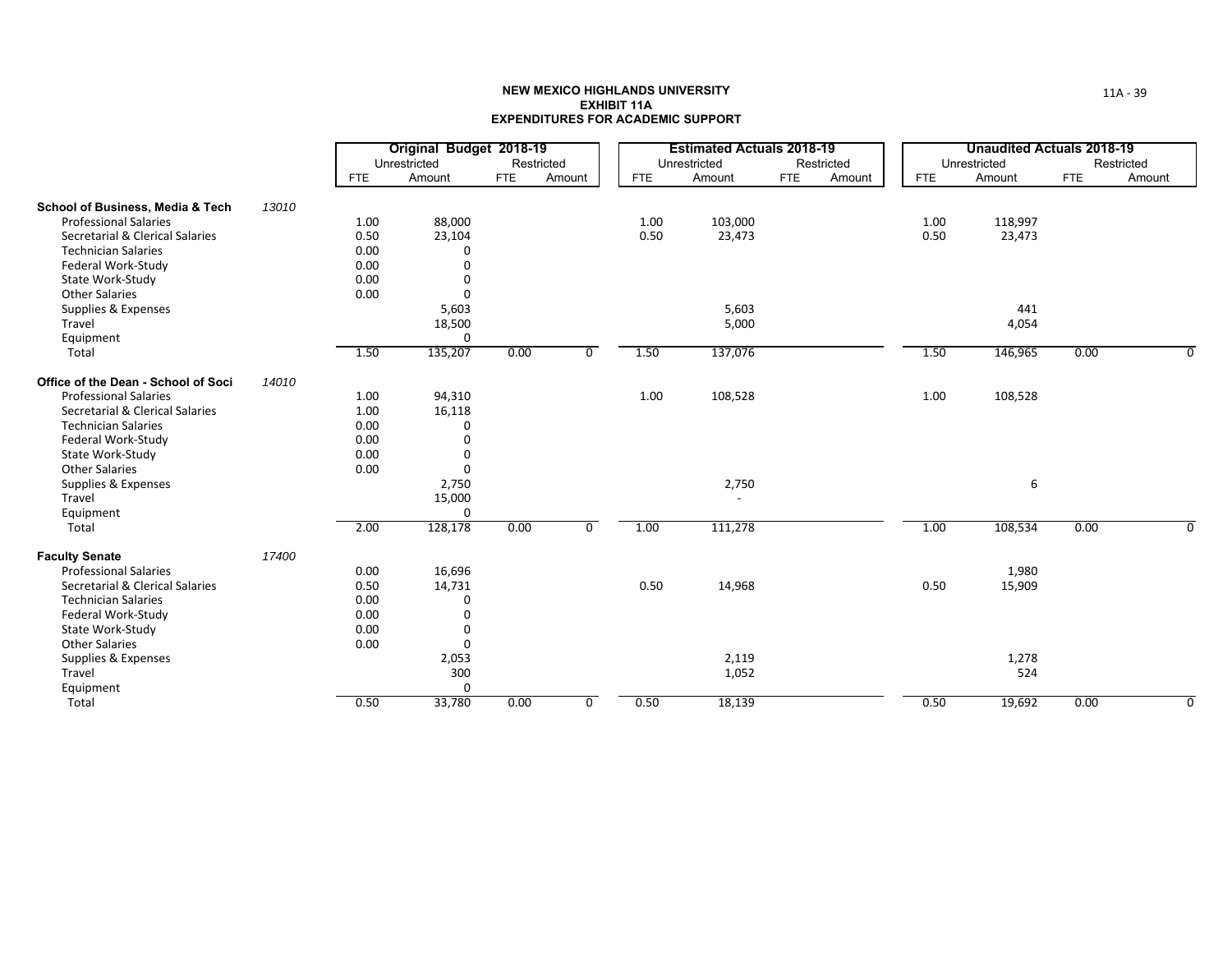|                                       |                            |      | Original Budget 2018-19 |            |                |            | <b>Estimated Actuals 2018-19</b> |            |            |            | <b>Unaudited Actuals 2018-19</b> |            |            |
|---------------------------------------|----------------------------|------|-------------------------|------------|----------------|------------|----------------------------------|------------|------------|------------|----------------------------------|------------|------------|
|                                       |                            |      | Unrestricted            | Restricted |                |            | Unrestricted                     |            | Restricted |            | Unrestricted                     |            | Restricted |
|                                       |                            | FTE  | Amount                  | <b>FTE</b> | Amount         | <b>FTE</b> | Amount                           | <b>FTE</b> | Amount     | <b>FTE</b> | Amount                           | <b>FTE</b> | Amount     |
| <b>Graduate Studies</b>               | 17500                      |      |                         |            |                |            |                                  |            |            |            |                                  |            |            |
| <b>Professional Salaries</b>          |                            | 1.00 | 92,505                  |            |                | 1.00       | 36,713                           |            |            | 1.00       | 36,713                           |            |            |
| Secretarial & Clerical Salaries       |                            | 0.00 | $\Omega$                |            |                |            |                                  |            |            |            |                                  |            |            |
| <b>Technician Salaries</b>            |                            | 0.00 | $\Omega$                |            |                |            |                                  |            |            |            |                                  |            |            |
| Federal Work-Study                    |                            | 0.00 | $\Omega$                |            |                |            |                                  |            |            |            |                                  |            |            |
| State Work-Study                      |                            | 0.00 | $\Omega$                |            |                |            |                                  |            |            |            |                                  |            |            |
| <b>Other Salaries</b>                 |                            | 0.00 | $\Omega$                |            |                |            |                                  |            |            |            | 2,990                            |            |            |
| Supplies & Expenses                   |                            |      | 11,240                  |            |                |            | 12,416                           |            |            |            | 7,066                            |            |            |
| Travel                                |                            |      | 5,600                   |            |                |            | 5,600                            |            |            |            | 1,375                            |            |            |
| Equipment                             |                            |      | $\Omega$                |            |                |            |                                  |            |            |            |                                  |            |            |
| Total                                 |                            | 1.00 | 109,345                 | 0.00       | 0              | 1.00       | 54,729                           | 0.00       | 0          | 1.00       | 48,144                           | 0.00       | 0          |
| <b>Unallocated (Academic Support)</b> | 31900, 31901, 31902, 31903 |      |                         |            |                |            |                                  |            |            |            |                                  |            |            |
| <b>Professional Salaries</b>          |                            | 0.00 | $\Omega$                |            |                |            |                                  |            |            |            |                                  |            |            |
| Secretarial & Clerical Salaries       |                            | 0.00 | $\Omega$                |            |                |            |                                  |            |            |            |                                  |            |            |
| <b>Technician Salaries</b>            |                            | 0.00 | $\Omega$                |            |                |            |                                  |            |            |            |                                  |            |            |
| Federal Work-Study                    |                            | 0.00 | $\Omega$                |            |                |            |                                  |            |            |            |                                  |            |            |
| State Work-Study                      |                            | 0.00 | $\Omega$                |            |                |            |                                  |            |            |            |                                  |            |            |
| <b>Other Salaries</b>                 |                            | 3.94 | 61,500                  |            |                |            |                                  |            |            |            | 83                               |            |            |
| Supplies & Expenses                   |                            |      | 500                     |            |                |            | 500                              |            |            |            | 28                               |            |            |
| Travel                                |                            |      | 3,000                   |            |                |            | 3,000                            |            |            |            | 60                               |            |            |
| Equipment                             |                            |      | $\Omega$                |            |                |            |                                  |            |            |            |                                  |            |            |
| Total                                 |                            | 3.94 | 65,000                  | 0.00       | $\overline{0}$ | 0.00       | 3,500                            | 0.00       | 0          | 0.00       | 170                              | 0.00       | $\Omega$   |
| <b>Grants and Contracts</b>           |                            |      |                         |            |                |            |                                  |            |            |            |                                  |            |            |
| <b>Professional Salaries</b>          |                            |      |                         | 0.00       | 0              |            |                                  |            |            |            |                                  |            |            |
| Secretarial & Clerical Salaries       |                            |      |                         | 0.00       | 0              |            |                                  |            |            |            |                                  |            |            |
| <b>Technician Salaries</b>            |                            |      |                         | 0.00       | $\Omega$       |            |                                  |            |            |            |                                  |            |            |
| Federal Work-Study                    |                            |      |                         | 1.50       | 10,377         |            |                                  | 1.50       | 19,895     |            |                                  | 1.50       | 14,318     |
| State Work-Study                      |                            |      |                         | 1.20       | 13,396         |            |                                  | 1.20       | 13,681     |            |                                  | 1.20       | 9,214      |
| <b>Other Salaries</b>                 |                            |      |                         | 0.00       | 0              |            |                                  |            |            |            |                                  |            |            |
| Supplies & Expenses                   |                            |      |                         |            | 0              |            |                                  |            |            |            |                                  |            |            |
| Travel                                |                            |      |                         |            | 0              |            |                                  |            |            |            |                                  |            |            |
| Equipment                             |                            |      |                         |            | $\Omega$       |            |                                  |            |            |            |                                  |            |            |
| Total                                 |                            | 0.00 | 0                       | 2.70       | 23,773         | 0.00       | $\sim$                           | 2.70       | 33,576     | 0.00       | $\overline{\phantom{a}}$         | 2.70       | 23,532     |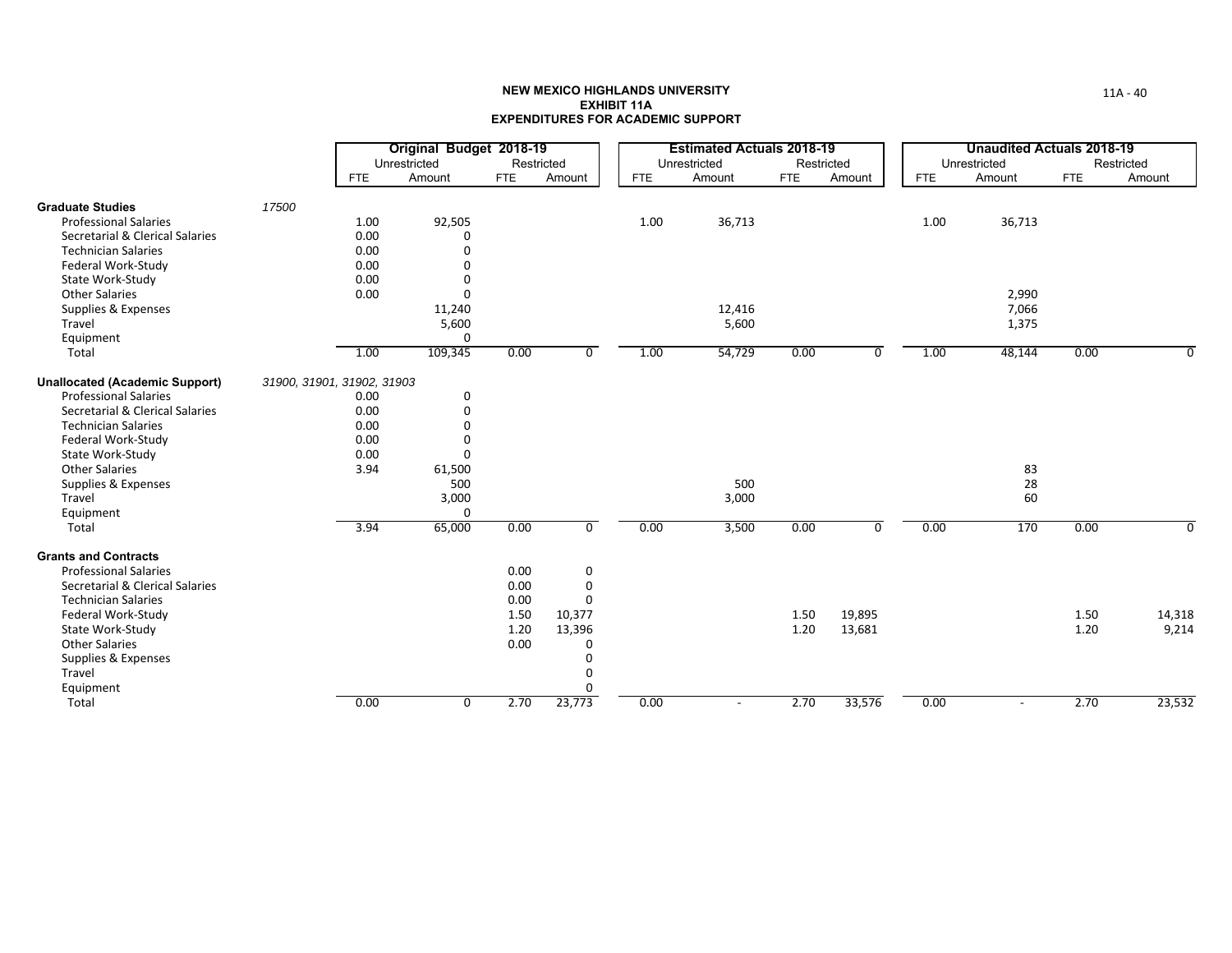|                                 |       | Original Budget 2018-19 |            |             |            | <b>Estimated Actuals 2018-19</b> |      |            |            | <b>Unaudited Actuals 2018-19</b> |            |            |
|---------------------------------|-------|-------------------------|------------|-------------|------------|----------------------------------|------|------------|------------|----------------------------------|------------|------------|
|                                 |       | Unrestricted            |            | Restricted  |            | Unrestricted                     |      | Restricted |            | Unrestricted                     |            | Restricted |
|                                 | FTE   | Amount                  | <b>FTE</b> | Amount      | <b>FTE</b> | Amount                           | FTE  | Amount     | <b>FTE</b> | Amount                           | <b>FTE</b> | Amount     |
| SUMMARY BY CATEGORY             |       |                         |            |             |            |                                  |      |            |            |                                  |            |            |
| <b>Professional Salaries</b>    | 16.24 | 1,157,336               | 0.00       | 0           | 16.90      | 1,035,828                        | 0.00 | 0          | 16.90      | 1,068,650                        | 0.00       | 0          |
| Secretarial & Clerical Salaries | 6.00  | 196,981                 | 0.00       | 0           | 5.00       | 189,796                          | 0.00 | $\Omega$   | 5.00       | 192,055                          | 0.00       |            |
| <b>Technician Salaries</b>      | 1.00  | 43,603                  | 0.00       | $\Omega$    | 1.00       | 31,421                           | 0.00 | $\Omega$   | 1.00       | 24,044                           | 0.00       |            |
| Federal Work-Study              | 0.00  |                         | 1.50       | 10,377      | 0.00       | $\overline{\phantom{a}}$         | 1.50 | 19,895     | 0.00       | $\overline{\phantom{a}}$         | 1.50       | 14,318     |
| State Work-Study                | 0.00  |                         | 1.20       | 13,396      | 1.00       | 15,600                           | 1.20 | 13,681     | 1.00       | 2,304                            | 1.20       | 9,214      |
| <b>Other Salaries</b>           | 4.18  | 69,000                  | 0.00       | 0           | 8.75       | 138,840                          | 0.00 | 0          | 8.75       | 96,930                           | 0.00       | O          |
| Supplies & Expenses             |       | 544,876                 |            |             | 0.00       | 577,456                          | 0.00 | 0          | 0.00       | 276,566                          | 0.00       |            |
| Travel                          |       | 157,473                 |            |             | 0.00       | 19,275                           | 0.00 | $\Omega$   | 0.00       | 10,215                           | 0.00       | $\Omega$   |
| Equipment                       |       | 8,000                   |            | $\Omega$    | 0.00       | 2,764                            | 0.00 | $\Omega$   | 0.00       | 2,287                            | 0.00       | 0          |
| TOTAL EXPEND Before FRINGE/ISC  | 27.42 | 2,177,269               | 2.70       | 23,773      | 32.65      | 2,010,980                        | 2.70 | 33,576     | 32.65      | 1,673,050                        | 2.70       | 23,532     |
| <b>FRINGE BENEFITS</b>          |       | 500,368                 |            | 0           |            | 453,289                          |      |            |            | 440,069                          |            |            |
| <b>INTERNAL SERVICE CHARGES</b> |       |                         |            |             |            |                                  |      |            |            |                                  |            |            |
| <b>Computer Support</b>         |       | $\Omega$                |            | $\mathbf 0$ |            |                                  |      |            |            |                                  |            |            |
| Telephone Support               |       | 26,916                  |            |             |            | 16,492                           |      |            |            | 17,052                           |            |            |
| <b>TOT INT SERV CHARGES</b>     | 0.00  | 26,916                  | 0.00       | 0           | 0.00       | 16,492                           | 0.00 | 0          | 0.00       | 17,052                           | 0.00       | 0          |
| <b>TOTAL EXPENDITURES</b>       | 27.42 | 2,704,553               | 2.70       | 23,773      | 32.65      | 2,480,761                        | 2.70 | 33,576     | 32.65      | 2,130,172                        | 2.70       | 23,532     |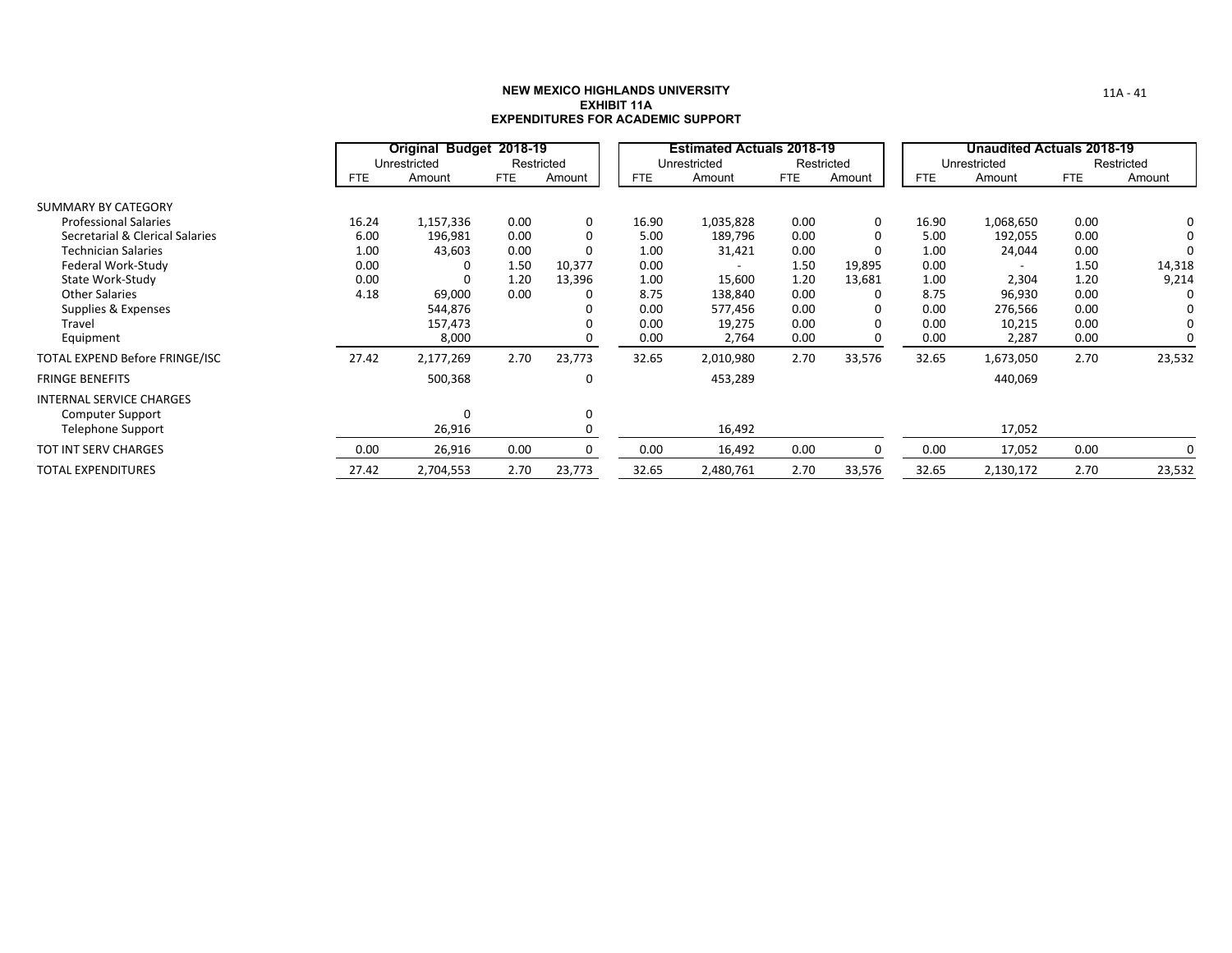|                                     |              |            | Original Budget 2018-19 |            |             |            | <b>Estimated Actuals 2018-19</b> |            |             |            | <b>Unaudited Actuals 2018-19</b> |            |             |
|-------------------------------------|--------------|------------|-------------------------|------------|-------------|------------|----------------------------------|------------|-------------|------------|----------------------------------|------------|-------------|
|                                     |              |            | Unrestricted            |            | Restricted  |            | Unrestricted                     |            | Restricted  |            | Unrestricted                     |            | Restricted  |
|                                     |              | <b>FTE</b> | Amount                  | <b>FTE</b> | Amount      | <b>FTE</b> | Amount                           | <b>FTE</b> | Amount      | <b>FTE</b> | Amount                           | <b>FTE</b> | Amount      |
| ADMIN. OF STUDENT SERVICES          |              |            |                         |            |             |            |                                  |            |             |            |                                  |            |             |
| Office of the Dean of Students      | 37600        | 2.00       | 167,093                 | 0.00       | 0           | 3.40       | 196,035                          | 0.00       | 0           | 3.40       | 164,002                          | 0.00       | 0           |
| Commencement                        | 31300        | 0.00       | 17,214                  | 0.00       | $\Omega$    | 0.00       | 33,854                           | 0.00       | 0           | 0.00       | 29,407                           | 0.00       | $\Omega$    |
| <b>SAR Collection Expense</b>       | 51800        | 0.00       | 395,000                 | 0.00       | $\Omega$    | 0.00       | 465,000                          | 0.00       | $\Omega$    | 0.00       | 619,975                          | 0.00       | 0           |
| Title IX Compliance Office          | 37610        | 0.00       | 1,053                   | 0.00       | $\Omega$    | 0.50       | 38,725                           | 0.00       | $\mathbf 0$ | 0.50       | 37,811                           | 0.00       | 0           |
| LANL endow support for CS           | 31905        | 1.00       | 51,250                  | 0.00       | 0           | 1.00       | 52,744                           | 0.00       | $\mathbf 0$ | 1.00       | 46,596                           | 0.00       | $\Omega$    |
| Unallocated Contingency Student Ser | 17900, 17901 | 8.46       | 144,816                 | 0.00       | $\Omega$    | 0.00       | 12,816                           | 0.00       | $\mathbf 0$ | 0.00       | 2,145                            | 0.00       | 0           |
| Office of Strategic Enrollment Mgmt | 30100        | 1.00       | 210,305                 | 0.00       | 0           | 4.00       | 306,099                          | 0.00       | 0           | 4.00       | 275,240                          | 0.00       | 0           |
| SUBTOT ADMIN, OF STUD SERV          |              | 12.46      | 986,731                 | 0.00       | $\mathbf 0$ | 8.90       | 1,105,272                        | 0.00       | $\mathbf 0$ | 8.90       | 1,175,176                        | 0.00       | $\mathsf 0$ |
| ADMISSIONS AND RECORDS              |              |            |                         |            |             |            |                                  |            |             |            |                                  |            |             |
| Admissions                          | 17200        | 2.00       | 93,112                  | 0.00       | 0           | 0.00       | 2,750                            | 0.00       | 0           | 0.00       | 3,088                            | 0.00       | $\Omega$    |
| Recruitment & Undergrad Admissions  | 17250        | 6.00       | 460,159                 | 0.00       | $\Omega$    | 9.50       | 551,406                          | 0.00       | $\Omega$    | 9.50       | 571,720                          | 0.00       | 0           |
| Registrar                           | 17800        | 7.00       | 342,648                 | 0.00       | $\Omega$    | 8.25       | 339,992                          | 0.00       | $\mathbf 0$ | 8.25       | 331,792                          | 0.00       | 0           |
| Orientation                         | 31600        | 0.00       | 48,988                  | 0.00       | 0           | 2.75       | 101,476                          | 0.00       | $\mathbf 0$ | 2.75       | 61,098                           | 0.00       | 0           |
| <b>Native American Services</b>     | 31500        | 1.00       | 54,897                  | 0.00       | 0           | 4.00       | 107,865                          | 0.00       | $\pmb{0}$   | 4.00       | 74,933                           | 0.00       | 0           |
| SUBTOT ADM & REC                    |              | 16.00      | 999,804                 | 0.00       | $\mathbf 0$ | 24.50      | 1,103,490                        | 0.00       | $\Omega$    | 24.50      | 1,042,632                        | 0.00       | $\mathbf 0$ |
| COUNSELING AND CAREER GUIDANCE      |              |            |                         |            |             |            |                                  |            |             |            |                                  |            |             |
| Academic Support                    | 31100        | 5.45       | 273,027                 | 0.00       | 0           | 6.50       | 244,107                          | 0.00       | 0           | 6.50       | 231,903                          | 0.00       | 0           |
| <b>Career Services</b>              | 31200        | 2.00       | 143,933                 | 0.00       | 0           | 5.50       | 176,148                          | 0.00       | 0           | 5.50       | 141,788                          | 0.00       | 0           |
| SUBTOT COUNSELING                   |              | 7.45       | 416,960                 | 0.00       | $\mathbf 0$ | 12.00      | 420,256                          | 0.00       | $\Omega$    | 12.00      | 373,692                          | 0.00       | $\mathbf 0$ |
| FINANCIAL AID ADM.                  |              |            |                         |            |             |            |                                  |            |             |            |                                  |            |             |
| <b>Financial Aid</b>                | 38000        | 9.00       | 432,467                 | 0.00       | $\mathsf 0$ | 8.50       | 396,536                          | 0.00       | $\pmb{0}$   | 8.50       | 397,460                          | 0.00       | 0           |
| SUPPLEMENTAL SERVICES               |              |            |                         |            |             |            |                                  |            |             |            |                                  |            |             |
| <b>Disability Services</b>          | 31400        | 2.21       | 101,915                 | 0.00       | 0           | 0.50       | 132,361                          | 0.00       | 0           | 0.50       | 112,994                          | 0.00       | 0           |
| <b>Student Support Services</b>     | 31700        | 0.00       | 0                       | 0.00       | 0           | 0.00       |                                  | 0.00       | 0           | 0.00       | $\mathcal{L}$                    | 0.00       | $\Omega$    |
| Testing                             | 31800        | 0.00       | 3,977                   | 0.00       | 0           | 0.00       | 4,565                            | 0.00       | $\Omega$    | 0.00       | 661                              | 0.00       | 0           |
| HU @ the Roundhouse                 | 31900        |            |                         |            |             | 0.00       | 20,000                           | 0.00       | $\mathbf 0$ | 0.00       | 5,087                            | 0.00       |             |
| ARMAS                               | 31904        | 4.34       | 126,400                 | 0.00       | 0           | 7.63       | 180,467                          | 0.00       | 0           | 7.63       | 144,572                          | 0.00       | 0           |
| SUBTOT SUPPL ED SERV                |              | 6.55       | 232,292                 | 0.00       | $\mathsf 0$ | 8.13       | 337,393                          | 0.00       | $\mathbf 0$ | 8.13       | 263,314                          | 0.00       | $\mathbf 0$ |
| RESTRICTED STUDENT SERVICES         |              |            |                         |            |             |            |                                  |            |             |            |                                  |            |             |
| <b>Grants and Contracts</b>         |              | 0.00       | $\mathbf 0$             | 3.15       | 127,012     | 0.00       | $\sim$                           | 3.15       | 113,871     | 0.00       |                                  | 3.15       | 90,140      |
| TOT EXPEND Before FRINGE/ISC        |              | 51.46      | 3,068,254               | 3.15       | 127,012     | 62.03      | 3,362,947                        | 3.15       | 113,871     | 62.03      | 3,252,272                        | 3.15       | 90,140      |
| <b>FRINGE BENEFITS</b>              |              | 0.00       | 641,710                 | 0.00       | 810         | 0.00       | 649,764                          | 0.00       | $\mathbf 0$ | 0.00       | 619,577                          | 0.00       | 0           |
| INT SERVICE CHARGES                 |              | 0.00       | 37,608                  | 0.00       | 0           | 0.00       | 39,597                           | 0.00       | $\Omega$    | 0.00       | 43,071                           | 0.00       | $\mathbf 0$ |
| <b>TOTAL EXPENDITURES</b>           |              | 51.46      | 3,747,572               | 3.15       | 127,822     | 62.03      | 4,052,308                        | 3.15       | 113,871     | 62.03      | 3,914,920                        | 3.15       | 90,140      |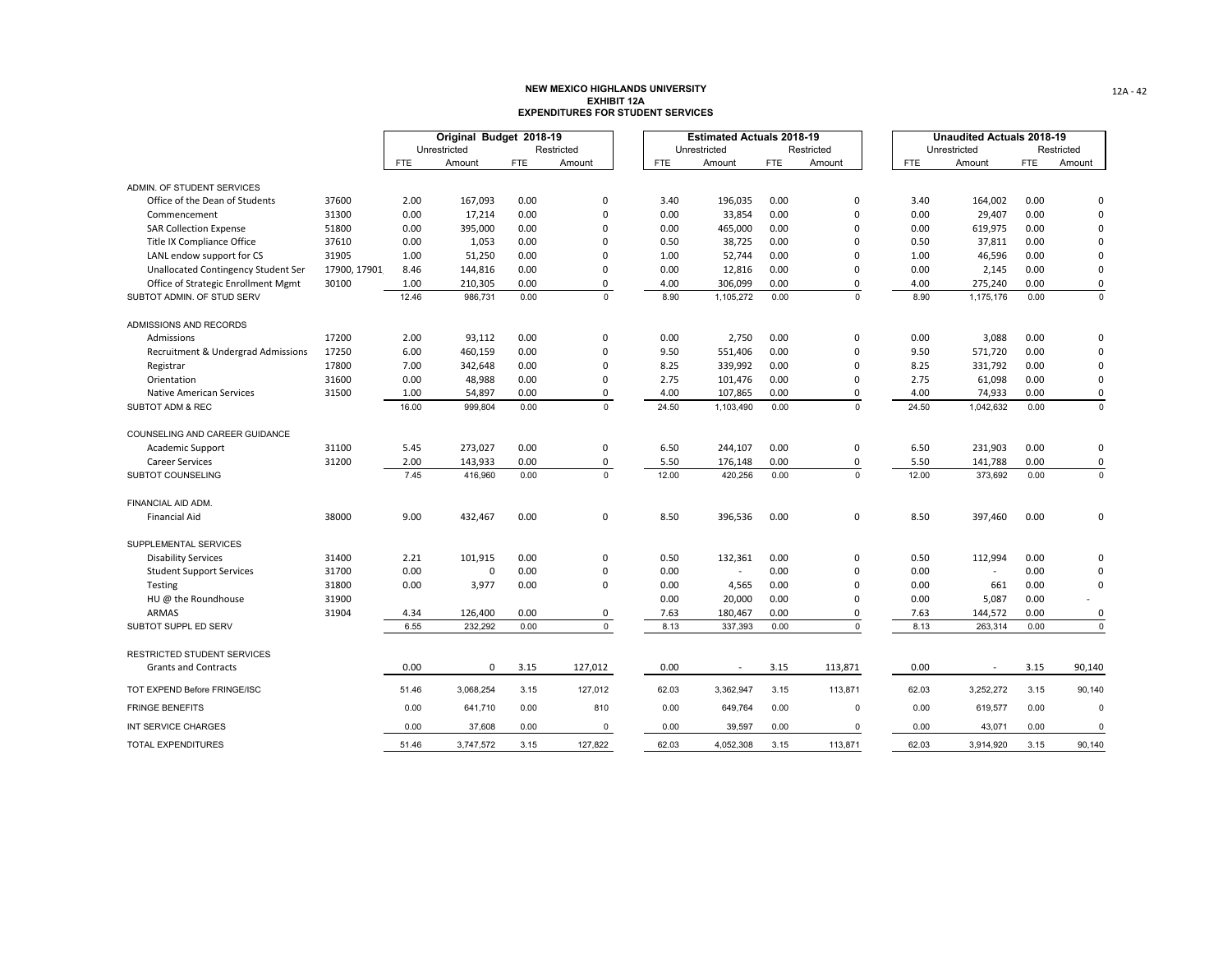|                                       |       |            | Original Budget 2018-19 |            |                |            | <b>Estimated Actuals 2018-19</b> |            |                |            | <b>Unaudited Actuals 2018-19</b> |            |                |
|---------------------------------------|-------|------------|-------------------------|------------|----------------|------------|----------------------------------|------------|----------------|------------|----------------------------------|------------|----------------|
|                                       |       |            | Unrestricted            |            | Restricted     |            | Unrestricted                     |            | Restricted     |            | Unrestricted                     |            | Restricted     |
|                                       |       | <b>FTE</b> | Amount                  | <b>FTE</b> | Amount         | <b>FTE</b> | Amount                           | <b>FTE</b> | Amount         | <b>FTE</b> | Amount                           | <b>FTE</b> | Amount         |
| <b>Office of the Dean of Students</b> | 37600 |            |                         |            |                |            |                                  |            |                |            |                                  |            |                |
| <b>Professional Salaries</b>          |       | 1.00       | 102,982                 |            |                | 1.00       | 106,080                          |            |                | 1.00       | 106,080                          |            |                |
| Secretarial & Clerical Salaries       |       | 1.00       | 42,198                  |            |                | 1.00       | 42,878                           |            |                | 1.00       | 44,369                           |            |                |
| <b>Technician Salaries</b>            |       | 0.00       | $\Omega$                |            |                |            |                                  |            |                |            |                                  |            |                |
| Federal Work-Study                    |       | 0.00       | $\Omega$                |            |                |            |                                  |            |                |            |                                  |            |                |
| State Work-Study                      |       | 0.00       | $\Omega$                |            |                | 0.40       | 7,800                            |            |                | 0.40       | 177                              |            |                |
| <b>Other Salaries</b>                 |       | 0.00       | $\Omega$                |            |                | 1.00       | 15,600                           |            |                | 1.00       | 6,089                            |            |                |
| Supplies & Expenses                   |       |            | 15,533                  |            |                |            | 16,187                           |            |                |            | 3,512                            |            |                |
| Travel                                |       |            | 6,380                   |            |                |            | 7,490                            |            |                |            | 3,775                            |            |                |
| Equipment                             |       |            | $\Omega$                |            |                |            |                                  |            |                |            |                                  |            |                |
| Total                                 |       | 2.00       | 167,093                 | 0.00       | 0              | 3.40       | 196,035                          |            |                | 3.40       | 164,002                          | 0.00       | $\mathbf 0$    |
| Commencement                          | 31300 |            |                         |            |                |            |                                  |            |                |            |                                  |            |                |
| <b>Professional Salaries</b>          |       | 0.00       | $\mathbf 0$             |            |                |            |                                  |            |                |            |                                  |            |                |
| Secretarial & Clerical Salaries       |       | 0.00       | $\mathbf 0$             |            |                |            |                                  |            |                |            |                                  |            |                |
| <b>Technician Salaries</b>            |       | 0.00       | $\Omega$                |            |                |            |                                  |            |                |            |                                  |            |                |
| Federal Work-Study                    |       | 0.00       | $\Omega$                |            |                |            |                                  |            |                |            |                                  |            |                |
| State Work-Study                      |       | 0.00       | $\Omega$                |            |                |            |                                  |            |                |            |                                  |            |                |
| <b>Other Salaries</b>                 |       | 0.00       | $\Omega$                |            |                |            |                                  |            |                |            | 157                              |            |                |
| Supplies & Expenses                   |       |            | 17,214                  |            |                |            | 33,854                           |            |                |            | 29,068                           |            |                |
| Travel                                |       |            | $\Omega$                |            |                |            |                                  |            |                |            | 183                              |            |                |
| Equipment                             |       |            | $\Omega$                |            |                |            |                                  |            |                |            |                                  |            |                |
| Total                                 |       | 0.00       | 17,214                  | 0.00       | $\overline{0}$ | 0.00       | 33,854                           | 0.00       | $\overline{0}$ | 0.00       | 29,407                           | 0.00       | $\overline{0}$ |
| <b>SAR Collection Expense</b>         | 51800 |            |                         |            |                |            |                                  |            |                |            |                                  |            |                |
| <b>Professional Salaries</b>          |       | 0.00       | 0                       |            |                |            |                                  |            |                |            |                                  |            |                |
| Secretarial & Clerical Salaries       |       | 0.00       | $\mathbf 0$             |            |                |            |                                  |            |                |            |                                  |            |                |
| <b>Technician Salaries</b>            |       | 0.00       | $\Omega$                |            |                |            |                                  |            |                |            |                                  |            |                |
| Federal Work-Study                    |       | 0.00       | $\Omega$                |            |                |            |                                  |            |                |            |                                  |            |                |
| State Work-Study                      |       | 0.00       | $\Omega$                |            |                |            |                                  |            |                |            |                                  |            |                |
| <b>Other Salaries</b>                 |       | 0.00       | $\Omega$                |            |                |            |                                  |            |                |            |                                  |            |                |
| Supplies & Expenses                   |       |            | 395,000                 |            |                |            | 465,000                          |            |                |            | 619,975                          |            |                |
| Travel                                |       |            | $\Omega$                |            |                |            |                                  |            |                |            |                                  |            |                |
| Equipment                             |       |            | $\Omega$                |            |                |            |                                  |            |                |            |                                  |            |                |
| Total                                 |       | 0.00       | 395,000                 | 0.00       | $\overline{0}$ | 0.00       | 465,000                          | 0.00       | $\overline{0}$ | 0.00       | 619,975                          | 0.00       | $\mathbf 0$    |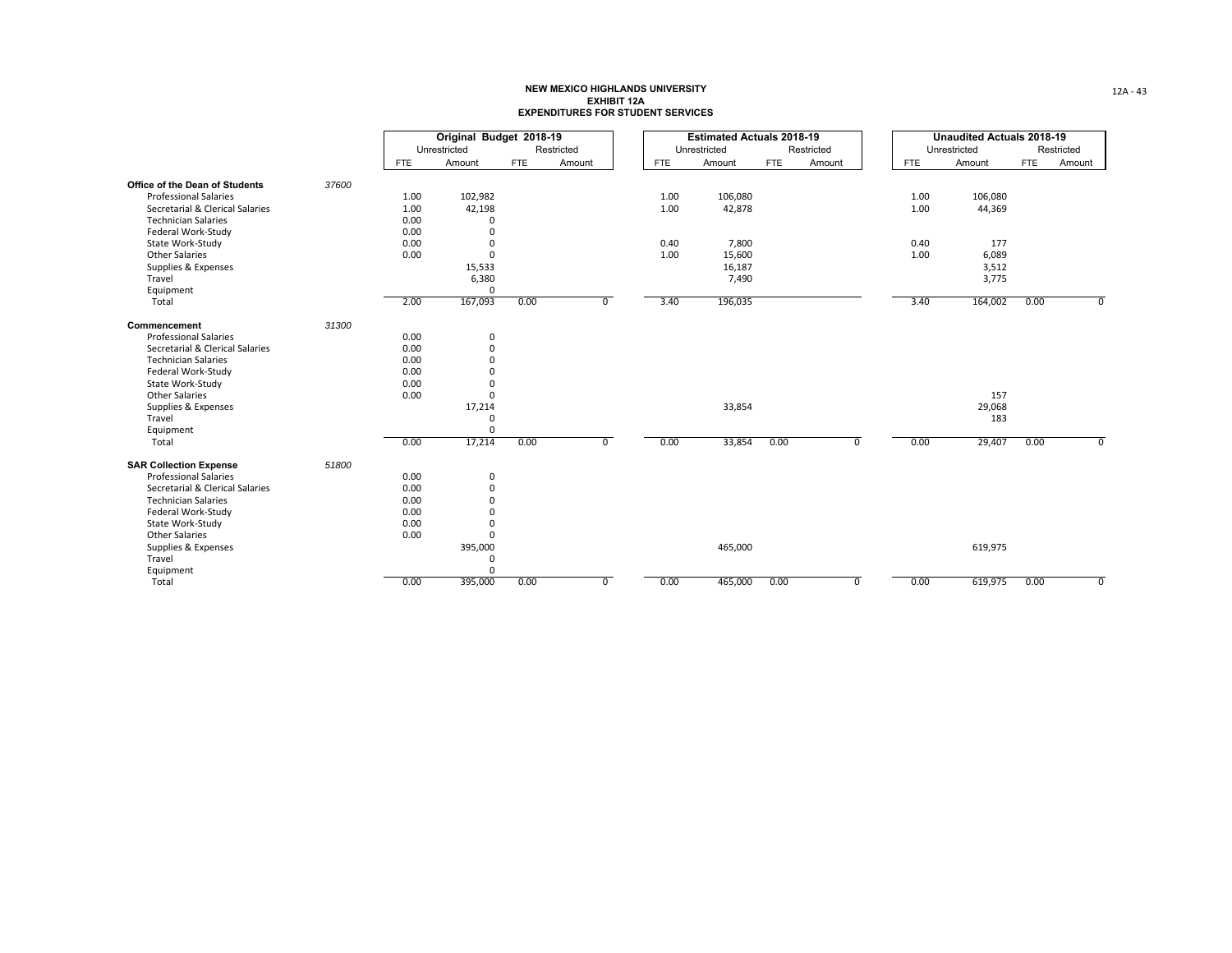|                                            |                            |            | Original Budget 2018-19 |            |                |            | <b>Estimated Actuals 2018-19</b> |            |                |            | <b>Unaudited Actuals 2018-19</b> |            |                |
|--------------------------------------------|----------------------------|------------|-------------------------|------------|----------------|------------|----------------------------------|------------|----------------|------------|----------------------------------|------------|----------------|
|                                            |                            |            | Unrestricted            |            | Restricted     |            | Unrestricted                     |            | Restricted     |            | Unrestricted                     |            | Restricted     |
|                                            |                            | <b>FTE</b> | Amount                  | <b>FTE</b> | Amount         | <b>FTE</b> | Amount                           | <b>FTE</b> | Amount         | <b>FTE</b> | Amount                           | <b>FTE</b> | Amount         |
| <b>Title IX Compliance Office</b>          | 37610                      |            |                         |            |                |            |                                  |            |                |            |                                  |            |                |
| <b>Professional Salaries</b>               |                            | 0.00       | (1)                     |            |                | 0.50       | 37,671                           |            |                | 0.50       | 37,671                           |            |                |
| Secretarial & Clerical Salaries            |                            | 0.00       | $\mathbf 0$             |            |                |            |                                  |            |                |            |                                  |            |                |
| <b>Technician Salaries</b>                 |                            | 0.00       | $\Omega$                |            |                |            |                                  |            |                |            |                                  |            |                |
| Federal Work-Study                         |                            | 0.00       | $\Omega$                |            |                |            |                                  |            |                |            |                                  |            |                |
| State Work-Study                           |                            | 0.00       | $\Omega$                |            |                |            |                                  |            |                |            |                                  |            |                |
| <b>Other Salaries</b>                      |                            | 0.00       | $\Omega$                |            |                |            |                                  |            |                |            |                                  |            |                |
| Supplies & Expenses                        |                            |            | 1,054                   |            |                |            | 1,054                            |            |                |            | 15                               |            |                |
| Travel                                     |                            |            |                         |            |                |            |                                  |            |                |            | 125                              |            |                |
| Equipment                                  |                            |            |                         |            |                |            |                                  |            |                |            |                                  |            |                |
| Total                                      |                            | 0.00       | 1,053                   | 0.00       | $\overline{0}$ | 0.50       | 38,725                           |            |                | 0.50       | 37,811                           | 0.00       | $^{\circ}$     |
| <b>LANL endow support for CS</b>           | 31905                      |            |                         |            |                |            |                                  |            |                |            |                                  |            |                |
| <b>Professional Salaries</b>               |                            | 1.00       | 45,000                  |            |                | 1.00       | 46,494                           |            |                | 1.00       | 46,494                           |            |                |
| Secretarial & Clerical Salaries            |                            | 0.00       | 0                       |            |                |            |                                  |            |                |            |                                  |            |                |
| <b>Technician Salaries</b>                 |                            | 0.00       | $\Omega$                |            |                |            |                                  |            |                |            |                                  |            |                |
| Federal Work-Study                         |                            | 0.00       |                         |            |                |            |                                  |            |                |            |                                  |            |                |
| State Work-Study                           |                            | 0.00       | $\Omega$                |            |                |            |                                  |            |                |            |                                  |            |                |
| <b>Other Salaries</b>                      |                            | 0.00       | $\mathbf{0}$            |            |                |            |                                  |            |                |            |                                  |            |                |
| Supplies & Expenses                        |                            |            | 5,000                   |            |                |            | 5,000                            |            |                |            |                                  |            |                |
| Travel                                     |                            |            | 1,250                   |            |                |            | 1,250                            |            |                |            | 102                              |            |                |
| Equipment                                  |                            |            | $\Omega$                |            |                |            |                                  |            |                |            |                                  |            |                |
| Total                                      |                            | 1.00       | 51,250                  | 0.00       | $\overline{0}$ | 1.00       | 52,744                           |            |                | 1.00       | 46,596                           | 0.00       | $\overline{0}$ |
| <b>Unallocated Contingency Student Ser</b> | 17900, 17901, 17902, 17903 |            |                         |            |                |            |                                  |            |                |            |                                  |            |                |
| <b>Professional Salaries</b>               |                            | 0.00       | 0                       |            |                |            |                                  |            |                |            |                                  |            |                |
| Secretarial & Clerical Salaries            |                            | 0.00       | $\Omega$                |            |                |            |                                  |            |                |            |                                  |            |                |
| <b>Technician Salaries</b>                 |                            | 0.00       | $\Omega$                |            |                |            |                                  |            |                |            |                                  |            |                |
| Federal Work-Study                         |                            | 0.00       |                         |            |                |            |                                  |            |                |            |                                  |            |                |
| State Work-Study                           |                            | 0.00       |                         |            |                |            |                                  |            |                |            |                                  |            |                |
| <b>Other Salaries</b>                      |                            | 8.46       | 132,000                 |            |                |            |                                  |            |                |            |                                  |            |                |
| Supplies & Expenses                        |                            |            | 12,816                  |            |                |            | 12,816                           |            |                |            | 2,145                            |            |                |
| Travel                                     |                            |            | $\Omega$                |            |                |            |                                  |            |                |            |                                  |            |                |
| Equipment                                  |                            |            | $\Omega$                |            |                |            |                                  |            |                |            |                                  |            |                |
| Total                                      |                            | 8.46       | 144,816                 | 0.00       | $\overline{0}$ | 0.00       | 12,816                           | 0.00       | $\overline{0}$ | 0.00       | 2,145                            | 0.00       | $\mathbf 0$    |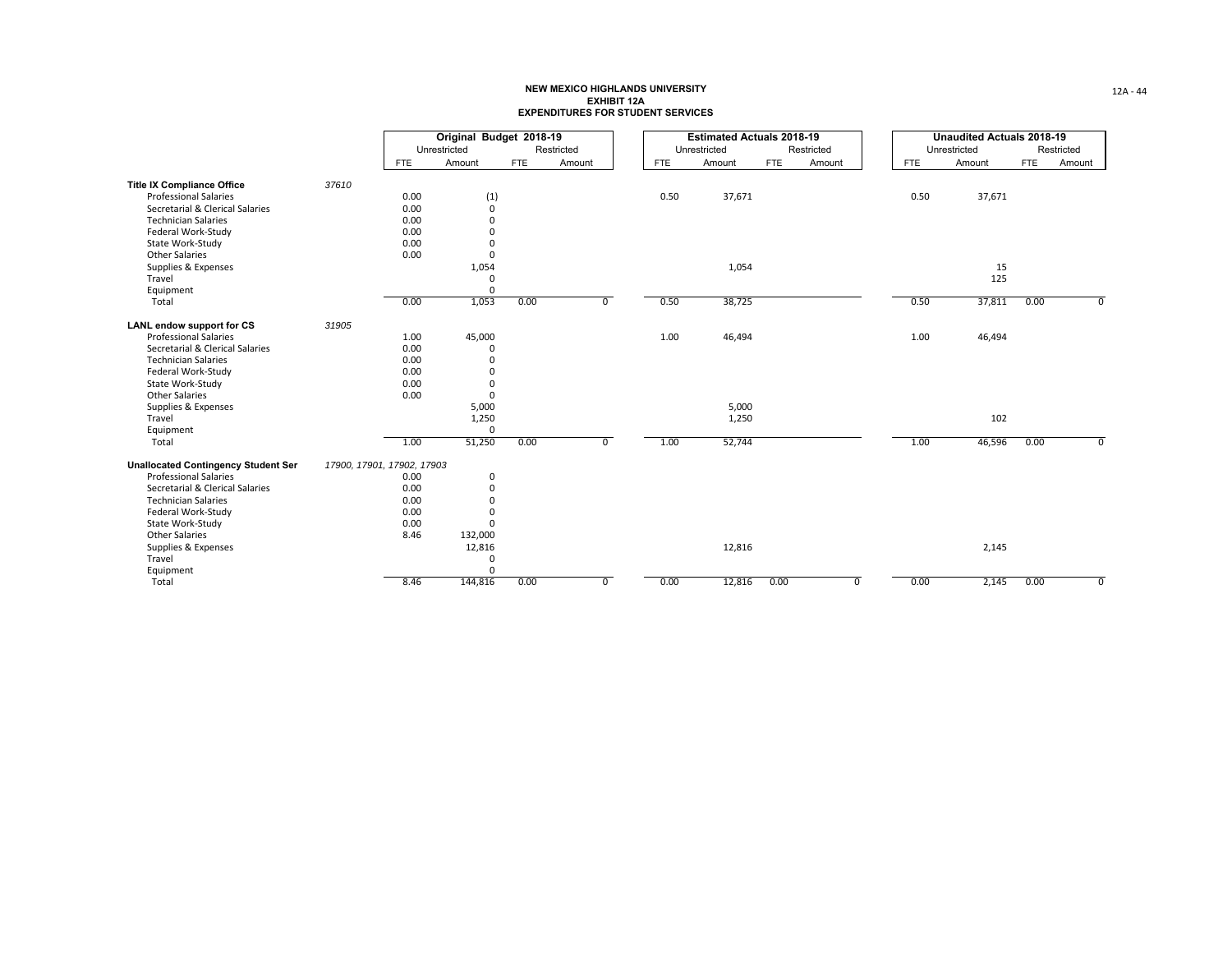|                                               |       |            | Original Budget 2018-19 |            |                |            | <b>Estimated Actuals 2018-19</b> |            |                |            | <b>Unaudited Actuals 2018-19</b> |            |                |
|-----------------------------------------------|-------|------------|-------------------------|------------|----------------|------------|----------------------------------|------------|----------------|------------|----------------------------------|------------|----------------|
|                                               |       |            | Unrestricted            |            | Restricted     |            | Unrestricted                     |            | Restricted     |            | Unrestricted                     |            | Restricted     |
|                                               |       | <b>FTE</b> | Amount                  | <b>FTE</b> | Amount         | <b>FTE</b> | Amount                           | <b>FTE</b> | Amount         | <b>FTE</b> | Amount                           | <b>FTE</b> | Amount         |
| <b>Office of Strategic Enrollment Mgmt</b>    | 30100 |            |                         |            |                |            |                                  |            |                |            |                                  |            |                |
| <b>Professional Salaries</b>                  |       | 0.00       | $\Omega$                |            |                | 3.00       | 204,714                          |            |                | 3.00       | 204,714                          |            |                |
| Secretarial & Clerical Salaries               |       | 1.00       | 37,000                  |            |                |            |                                  |            |                |            |                                  |            |                |
| <b>Technician Salaries</b>                    |       | 0.00       |                         |            |                |            |                                  |            |                |            |                                  |            |                |
| Federal Work-Study                            |       | 0.00       |                         |            |                |            |                                  |            |                |            |                                  |            |                |
| State Work-Study                              |       | 0.00       |                         |            |                |            |                                  |            |                |            | 46                               |            |                |
| <b>Other Salaries</b>                         |       | 0.00       |                         |            |                | 1.00       | 19,760                           |            |                | 1.00       | 13,196                           |            |                |
| Supplies & Expenses                           |       |            | 162,805                 |            |                |            | 61,859                           |            |                |            | 39,502                           |            |                |
| Travel                                        |       |            | 10,000                  |            |                |            | 15,776                           |            |                |            | 15,263                           |            |                |
| Equipment                                     |       |            | 500                     |            |                |            | 3,990                            |            |                |            | 2,520                            |            |                |
| Total                                         |       | 1.00       | 210,305                 | 0.00       | $\overline{0}$ | 4.00       | 306,099                          |            |                | 4.00       | 275,240                          | 0.00       | $\mathbf 0$    |
| <b>Admissions</b>                             | 17200 |            |                         |            |                |            |                                  |            |                |            |                                  |            |                |
| <b>Professional Salaries</b>                  |       | 0.00       | 0                       |            |                |            |                                  |            |                |            |                                  |            |                |
| Secretarial & Clerical Salaries               |       | 0.00       | 23,720                  |            |                |            |                                  |            |                |            |                                  |            |                |
| <b>Technician Salaries</b>                    |       | 2.00       | 61,262                  |            |                |            |                                  |            |                |            |                                  |            |                |
| Federal Work-Study                            |       | 0.00       |                         |            |                |            |                                  |            |                |            |                                  |            |                |
| State Work-Study                              |       | 0.00       | $\Omega$                |            |                |            |                                  |            |                |            |                                  |            |                |
| <b>Other Salaries</b>                         |       | 0.00       | $\Omega$                |            |                |            |                                  |            |                |            |                                  |            |                |
| Supplies & Expenses                           |       |            | 7,880                   |            |                |            | 2,750                            |            |                |            | 3,088                            |            |                |
| Travel                                        |       |            | $\mathbf 0$             |            |                |            |                                  |            |                |            |                                  |            |                |
| Equipment                                     |       |            | 250                     |            |                |            |                                  |            |                |            |                                  |            |                |
| Total                                         |       | 2.00       | 93,112                  | 0.00       | $\overline{0}$ | 0.00       | 2,750                            | 0.00       | $\overline{0}$ | 0.00       | 3,088                            | 0.00       | $\overline{0}$ |
| <b>Recruitment &amp; Undergrad Admissions</b> | 17250 |            |                         |            |                |            |                                  |            |                |            |                                  |            |                |
| <b>Professional Salaries</b>                  |       | 5.00       | 174,890                 |            |                | 7.00       | 281,100                          |            |                | 7.00       | 331,515                          |            |                |
| Secretarial & Clerical Salaries               |       | 1.00       | 60,594                  |            |                | 1.00       | 27,559                           |            |                | 1.00       | 27,560                           |            |                |
| <b>Technician Salaries</b>                    |       | 0.00       | $\Omega$                |            |                |            |                                  |            |                |            |                                  |            |                |
| Federal Work-Study                            |       | 0.00       |                         |            |                |            |                                  |            |                |            |                                  |            |                |
| State Work-Study                              |       | 0.00       |                         |            |                |            |                                  |            |                |            |                                  |            |                |
| <b>Other Salaries</b>                         |       | 0.00       |                         |            |                | 1.50       | 27,560                           |            |                | 1.50       | 27,393                           |            |                |
| Supplies & Expenses                           |       |            | 162,475                 |            |                |            | 134,499                          |            |                |            | 116,551                          |            |                |
| Travel                                        |       |            | 62,200                  |            |                |            | 77,900                           |            |                |            | 65,916                           |            |                |
| Equipment                                     |       |            | $\Omega$                |            |                |            | 2,788                            |            |                |            | 2,786                            |            |                |
| Total                                         |       | 6.00       | 460,159                 | 0.00       | $\overline{0}$ | 9.50       | 551,406                          |            |                | 9.50       | 571,720                          | 0.00       | $\mathbf 0$    |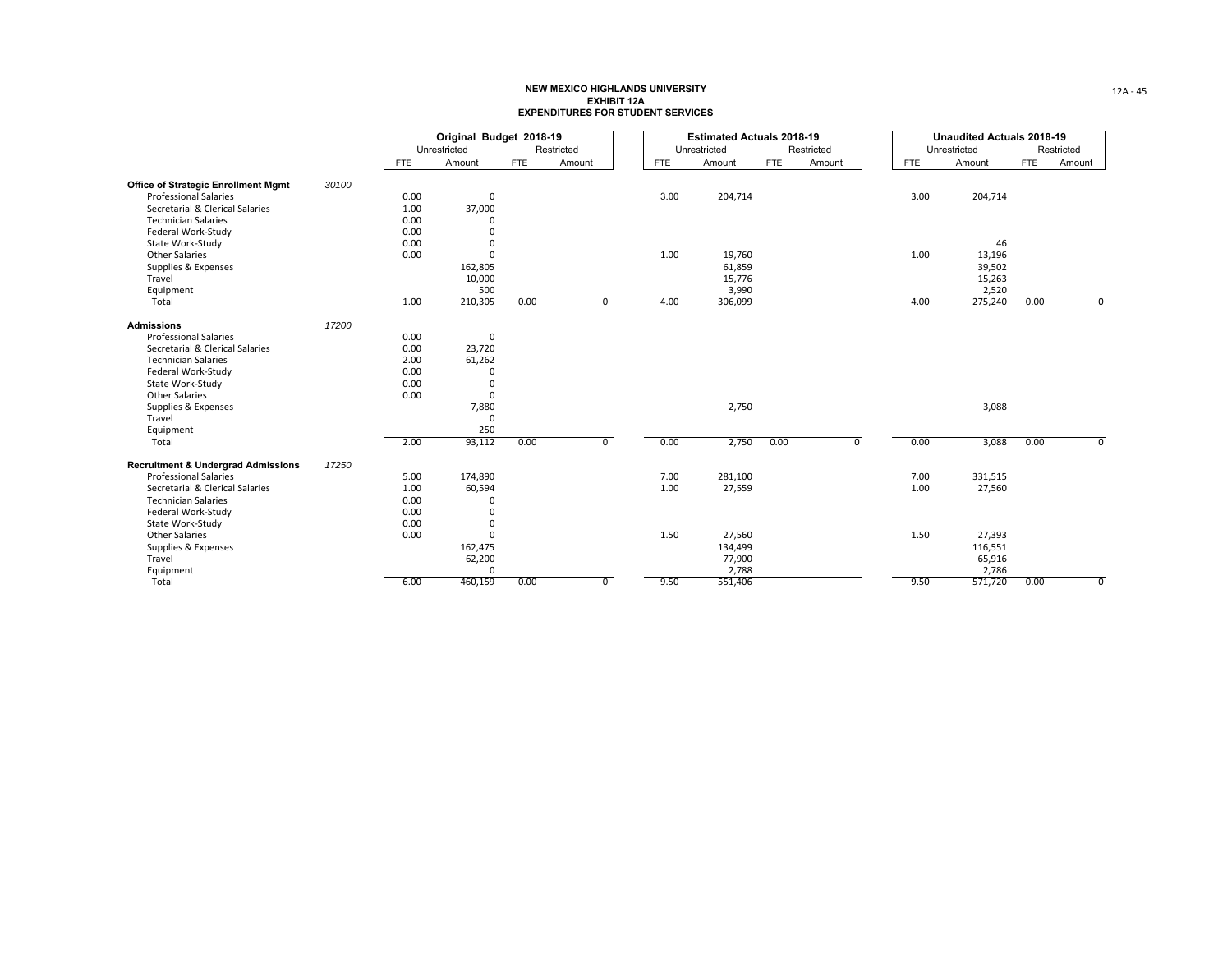|                                 |       |            | Original Budget 2018-19 |            |                |            | <b>Estimated Actuals 2018-19</b> |     |            |            | <b>Unaudited Actuals 2018-19</b> |            |                |
|---------------------------------|-------|------------|-------------------------|------------|----------------|------------|----------------------------------|-----|------------|------------|----------------------------------|------------|----------------|
|                                 |       |            | Unrestricted            |            | Restricted     |            | Unrestricted                     |     | Restricted |            | Unrestricted                     |            | Restricted     |
|                                 |       | <b>FTE</b> | Amount                  | <b>FTE</b> | Amount         | <b>FTE</b> | Amount                           | FTE | Amount     | <b>FTE</b> | Amount                           | <b>FTE</b> | Amount         |
| Registrar                       | 17800 |            |                         |            |                |            |                                  |     |            |            |                                  |            |                |
| <b>Professional Salaries</b>    |       | 4.00       | 193,599                 |            |                | 3.00       | 162,630                          |     |            | 3.00       | 165,680                          |            |                |
| Secretarial & Clerical Salaries |       | 3.00       | 126,637                 |            |                | 4.00       | 128,203                          |     |            | 4.00       | 121,156                          |            |                |
| <b>Technician Salaries</b>      |       | 0.00       | $\Omega$                |            |                |            |                                  |     |            |            | 108                              |            |                |
| Federal Work-Study              |       | 0.00       | $\Omega$                |            |                |            |                                  |     |            |            |                                  |            |                |
| State Work-Study                |       | 0.00       |                         |            |                |            |                                  |     |            |            |                                  |            |                |
| <b>Other Salaries</b>           |       | 0.00       | $\Omega$                |            |                | 1.25       | 20,280                           |     |            | 1.25       | 28,735                           |            |                |
| Supplies & Expenses             |       |            | 17,682                  |            |                |            | 21,151                           |     |            |            | 11,296                           |            |                |
| Travel                          |       |            | 4,630                   |            |                |            | 7,229                            |     |            |            | 4,362                            |            |                |
| Equipment                       |       |            | 100                     |            |                |            | 500                              |     |            |            | 456                              |            |                |
| Total                           |       | 7.00       | 342,648                 | 0.00       | 0              | 8.25       | 339,992                          |     |            | 8.25       | 331,792                          | 0.00       | $\overline{0}$ |
| Orientation                     | 31600 |            |                         |            |                |            |                                  |     |            |            |                                  |            |                |
| <b>Professional Salaries</b>    |       | 0.00       | $\mathbf 0$             |            |                |            |                                  |     |            |            |                                  |            |                |
| Secretarial & Clerical Salaries |       | 0.00       | $\Omega$                |            |                |            |                                  |     |            |            |                                  |            |                |
| <b>Technician Salaries</b>      |       | 0.00       | $\Omega$                |            |                |            |                                  |     |            |            |                                  |            |                |
| Federal Work-Study              |       | 0.00       |                         |            |                |            |                                  |     |            |            |                                  |            |                |
| State Work-Study                |       | 0.00       |                         |            |                | 0.50       | 7,800                            |     |            | 0.50       | 1,088                            |            |                |
| <b>Other Salaries</b>           |       | 0.00       | $\Omega$                |            |                | 2.25       | 38,220                           |     |            | 2.25       | 27,160                           |            |                |
| Supplies & Expenses             |       |            | 45,553                  |            |                |            | 52,021                           |     |            |            | 31,704                           |            |                |
| Travel                          |       |            | 3,435                   |            |                |            | 3,435                            |     |            |            | 1,146                            |            |                |
| Equipment                       |       |            | $\Omega$                |            |                |            |                                  |     |            |            |                                  |            |                |
| Total                           |       | 0.00       | 48,988                  | 0.00       | $\overline{0}$ | 2.75       | 101,476                          |     |            | 2.75       | 61,098                           | 0.00       | $\overline{0}$ |
| <b>Native American Services</b> | 31500 |            |                         |            |                |            |                                  |     |            |            |                                  |            |                |
| <b>Professional Salaries</b>    |       | 1.00       | 43,000                  |            |                | 1.00       | 42,840                           |     |            | 1.00       | 45,001                           |            |                |
| Secretarial & Clerical Salaries |       | 0.00       | $\Omega$                |            |                |            |                                  |     |            |            |                                  |            |                |
| <b>Technician Salaries</b>      |       | 0.00       | $\Omega$                |            |                |            |                                  |     |            |            |                                  |            |                |
| Federal Work-Study              |       | 0.00       |                         |            |                |            |                                  |     |            |            |                                  |            |                |
| State Work-Study                |       | 0.00       | $\Omega$                |            |                | 1.00       | 16,640                           |     |            | 1.00       | 1,088                            |            |                |
| <b>Other Salaries</b>           |       | 0.00       | $\mathbf{0}$            |            |                | 2.00       | 35,360                           |     |            | 2.00       | 21,243                           |            |                |
| Supplies & Expenses             |       |            | 8,139                   |            |                |            | 9,346                            |     |            |            | 4,839                            |            |                |
| Travel                          |       |            | 3,758                   |            |                |            | 2,779                            |     |            |            | 1,913                            |            |                |
| Equipment                       |       |            | $\Omega$                |            |                |            | 900                              |     |            |            | 848                              |            |                |
| Total                           |       | 1.00       | 54,897                  | 0.00       | $\mathbf{0}$   | 4.00       | 107,865                          |     |            | 4.00       | 74,933                           | 0.00       | 0              |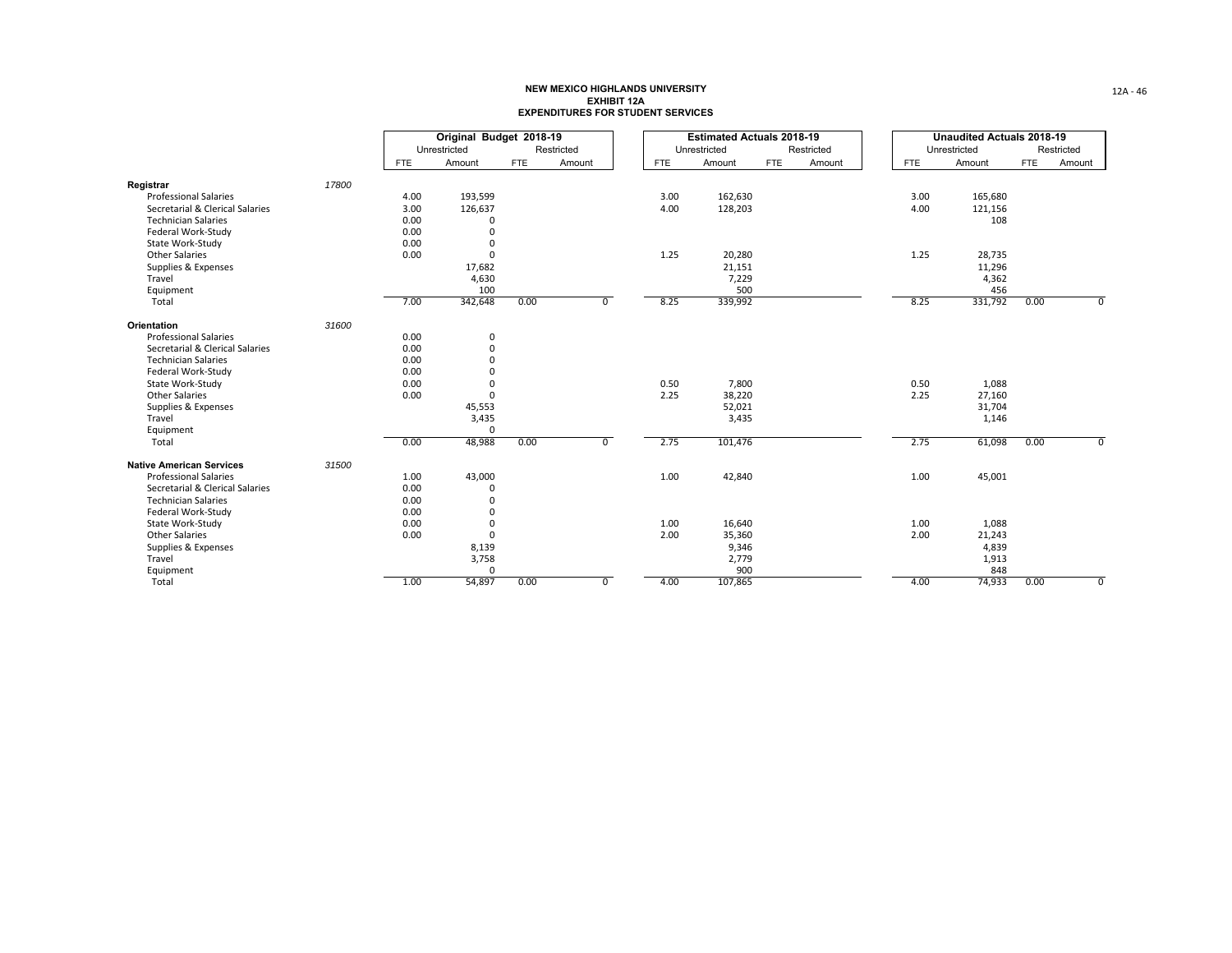|                                 |       |            | Original Budget 2018-19 |            |                |            | <b>Estimated Actuals 2018-19</b> |            |            |            | <b>Unaudited Actuals 2018-19</b> |            |                         |
|---------------------------------|-------|------------|-------------------------|------------|----------------|------------|----------------------------------|------------|------------|------------|----------------------------------|------------|-------------------------|
|                                 |       |            | Unrestricted            |            | Restricted     |            | Unrestricted                     |            | Restricted |            | Unrestricted                     |            | Restricted              |
|                                 |       | <b>FTE</b> | Amount                  | <b>FTE</b> | Amount         | <b>FTE</b> | Amount                           | <b>FTE</b> | Amount     | <b>FTE</b> | Amount                           | <b>FTE</b> | Amount                  |
| <b>Academic Support</b>         | 31100 |            |                         |            |                |            |                                  |            |            |            |                                  |            |                         |
| <b>Professional Salaries</b>    |       | 4.00       | 216,362                 |            |                | 4.00       | 180,201                          |            |            | 4.00       | 180,201                          |            |                         |
| Secretarial & Clerical Salaries |       | 1.00       | 37,375                  |            |                | 1.00       | 27,040                           |            |            | 1.00       | 25,298                           |            |                         |
| <b>Technician Salaries</b>      |       | 0.00       | $\Omega$                |            |                |            |                                  |            |            |            |                                  |            |                         |
| Federal Work-Study              |       | 0.00       | $\mathbf 0$             |            |                |            |                                  |            |            |            |                                  |            |                         |
| State Work-Study                |       | 0.00       | $\mathbf 0$             |            |                | 0.50       | 7,800                            |            |            | 0.50       | 1,039                            |            |                         |
| <b>Other Salaries</b>           |       | 0.45       | 7,000                   |            |                | 1.00       | 15,600                           |            |            | 1.00       | 20,130                           |            |                         |
| Supplies & Expenses             |       |            | 10,395                  |            |                |            | 11,176                           |            |            |            | 4,393                            |            |                         |
| Travel                          |       |            | 1,895                   |            |                |            | 1,895                            |            |            |            | 448                              |            |                         |
| Equipment                       |       |            | $\Omega$                |            |                |            | 395                              |            |            |            | 395                              |            |                         |
| Total                           |       | 5.45       | 273,027                 | 0.00       | $\overline{0}$ | 6.50       | 244,107                          |            |            | 6.50       | 231,903                          | 0.00       | $\overline{0}$          |
| <b>Career Services</b>          | 31200 |            |                         |            |                |            |                                  |            |            |            |                                  |            |                         |
| <b>Professional Salaries</b>    |       | 1.00       | 96,090                  |            |                | 1.00       | 55,200                           |            |            | 1.00       | 61,591                           |            |                         |
| Secretarial & Clerical Salaries |       | 1.00       | 28,000                  |            |                | 1.00       | 27,559                           |            |            | 1.00       | 27,691                           |            |                         |
| <b>Technician Salaries</b>      |       | 0.00       | $\Omega$                |            |                |            |                                  |            |            |            |                                  |            |                         |
| Federal Work-Study              |       | 0.00       | $\Omega$                |            |                |            |                                  |            |            |            |                                  |            |                         |
| State Work-Study                |       | 0.00       | $\Omega$                |            |                | 1.00       | 20,280                           |            |            | 1.00       | 2,405                            |            |                         |
| <b>Other Salaries</b>           |       | 0.00       | $\mathbf 0$             |            |                | 2.50       | 50,440                           |            |            | 2.50       | 41,707                           |            |                         |
| Supplies & Expenses             |       |            | 17,718                  |            |                |            | 20,544                           |            |            |            | 7,503                            |            |                         |
| Travel                          |       |            | 2,125                   |            |                |            | 2,125                            |            |            |            | 768                              |            |                         |
| Equipment                       |       |            | $\Omega$                |            |                |            |                                  |            |            |            | 122                              |            |                         |
| Total                           |       | 2.00       | 143,933                 | 0.00       | $\overline{0}$ | 5.50       | 176,148                          |            |            | 5.50       | 141,788                          | 0.00       | $\overline{\mathbf{0}}$ |
| <b>Financial Aid</b>            | 38000 |            |                         |            |                |            |                                  |            |            |            |                                  |            |                         |
| <b>Professional Salaries</b>    |       | 6.00       | 288,314                 |            |                | 5.50       | 284,217                          |            |            | 5.50       | 307,832                          |            |                         |
| Secretarial & Clerical Salaries |       | 2.00       | 65,626                  |            |                | 2.00       | 64,635                           |            |            | 2.00       | 66,105                           |            |                         |
| <b>Technician Salaries</b>      |       | 1.00       | 54,683                  |            |                |            |                                  |            |            |            |                                  |            |                         |
| Federal Work-Study              |       | 0.00       | $\Omega$                |            |                |            |                                  |            |            |            |                                  |            |                         |
| State Work-Study                |       | 0.00       | $\mathbf 0$             |            |                | 0.50       | 8,840                            |            |            | 0.50       | 1,189                            |            |                         |
| <b>Other Salaries</b>           |       | 0.00       | $\mathbf 0$             |            |                | 0.50       | 7,800                            |            |            | 0.50       | 4,618                            |            |                         |
| Supplies & Expenses             |       |            | 21,234                  |            |                |            | 27,034                           |            |            |            | 14,285                           |            |                         |
| Travel                          |       |            | 2,610                   |            |                |            | 4,010                            |            |            |            | 3,430                            |            |                         |
| Equipment                       |       |            | $\Omega$                |            |                |            |                                  |            |            |            |                                  |            |                         |
| Total                           |       | 9.00       | 432,467                 | 0.00       | $\overline{0}$ | 8.50       | 396,536                          |            |            | 8.50       | 397,460                          | 0.00       | 0                       |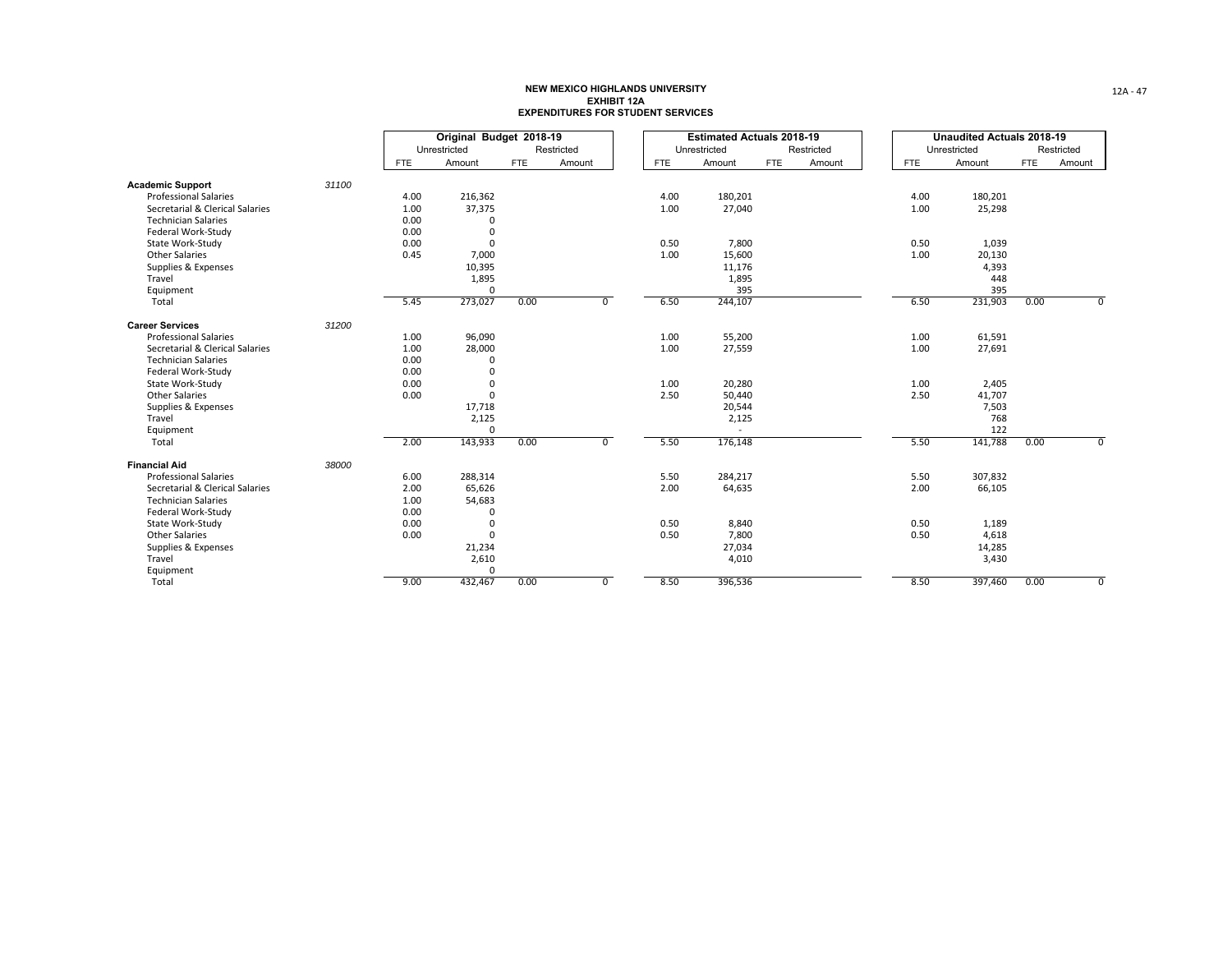|                                 |       |            | Original Budget 2018-19 |            |              |            | <b>Estimated Actuals 2018-19</b> |            |                |            | <b>Unaudited Actuals 2018-19</b> |            |                |
|---------------------------------|-------|------------|-------------------------|------------|--------------|------------|----------------------------------|------------|----------------|------------|----------------------------------|------------|----------------|
|                                 |       |            | Unrestricted            |            | Restricted   |            | Unrestricted                     |            | Restricted     |            | Unrestricted                     |            | Restricted     |
|                                 |       | <b>FTE</b> | Amount                  | <b>FTE</b> | Amount       | <b>FTE</b> | Amount                           | <b>FTE</b> | Amount         | <b>FTE</b> | Amount                           | <b>FTE</b> | Amount         |
| <b>Disability Services</b>      | 31400 |            |                         |            |              |            |                                  |            |                |            |                                  |            |                |
| <b>Professional Salaries</b>    |       | 0.00       | 0                       |            |              |            |                                  |            |                |            |                                  |            |                |
| Secretarial & Clerical Salaries |       | 0.00       | $\mathbf 0$             |            |              |            |                                  |            |                |            |                                  |            |                |
| <b>Technician Salaries</b>      |       | 0.00       | $\mathbf 0$             |            |              |            |                                  |            |                |            |                                  |            |                |
| Federal Work-Study              |       | 0.00       | $\Omega$                |            |              |            |                                  |            |                |            |                                  |            |                |
| State Work-Study                |       | 0.00       | $\Omega$                |            |              |            |                                  |            |                |            |                                  |            |                |
| <b>Other Salaries</b>           |       | 2.21       | 34,500                  |            |              | 0.50       | 7,800                            |            |                | 0.50       | 5,598                            |            |                |
| Supplies & Expenses             |       |            | 65,925                  |            |              |            | 123,071                          |            |                |            | 106,686                          |            |                |
| Travel                          |       |            | 1,490                   |            |              |            | 1,490                            |            |                |            | 710                              |            |                |
| Equipment                       |       |            | $\Omega$                |            |              |            |                                  |            |                |            |                                  |            |                |
| Total                           |       | 2.21       | 101,915                 | 0.00       | $\mathbf{0}$ | 0.50       | 132,361                          |            |                | 0.50       | 112,994                          | 0.00       | $\overline{0}$ |
| <b>Student Support Services</b> | 31700 |            |                         |            |              |            |                                  |            |                |            |                                  |            |                |
| <b>Professional Salaries</b>    |       | 0.00       | 0                       |            |              |            |                                  |            |                |            |                                  |            |                |
| Secretarial & Clerical Salaries |       | 0.00       | $\mathbf 0$             |            |              |            |                                  |            |                |            |                                  |            |                |
| <b>Technician Salaries</b>      |       | 0.00       | $\mathbf 0$             |            |              |            |                                  |            |                |            |                                  |            |                |
| Federal Work-Study              |       | 0.00       | $\Omega$                |            |              |            |                                  |            |                |            |                                  |            |                |
| State Work-Study                |       | 0.00       | $\Omega$                |            |              |            |                                  |            |                |            |                                  |            |                |
| <b>Other Salaries</b>           |       | 0.00       | $\Omega$                |            |              |            |                                  |            |                |            |                                  |            |                |
| Supplies & Expenses             |       |            | $\Omega$                |            |              |            |                                  |            |                |            |                                  |            |                |
| Travel                          |       |            | $\Omega$                |            |              |            |                                  |            |                |            |                                  |            |                |
| Equipment                       |       |            | $\mathbf 0$             |            |              |            |                                  |            |                |            |                                  |            |                |
| Total                           |       | 0.00       | $\overline{0}$          | 0.00       | $\mathbf{0}$ | 0.00       |                                  | 0.00       | $\overline{0}$ | 0.00       |                                  | 0.00       | $\overline{0}$ |
| <b>Testing</b>                  | 31800 |            |                         |            |              |            |                                  |            |                |            |                                  |            |                |
| <b>Professional Salaries</b>    |       | 0.00       | 0                       |            |              |            |                                  |            |                |            |                                  |            |                |
| Secretarial & Clerical Salaries |       | 0.00       | $\mathbf 0$             |            |              |            |                                  |            |                |            |                                  |            |                |
| <b>Technician Salaries</b>      |       | 0.00       | $\mathbf 0$             |            |              |            |                                  |            |                |            |                                  |            |                |
| Federal Work-Study              |       | 0.00       | $\Omega$                |            |              |            |                                  |            |                |            |                                  |            |                |
| State Work-Study                |       | 0.00       | $\Omega$                |            |              |            |                                  |            |                |            |                                  |            |                |
| <b>Other Salaries</b>           |       | 0.00       | $\mathbf 0$             |            |              |            |                                  |            |                |            |                                  |            |                |
| Supplies & Expenses             |       |            | 3,727                   |            |              |            | 4,315                            |            |                |            | 661                              |            |                |
| Travel                          |       |            | 250                     |            |              |            | 250                              |            |                |            |                                  |            |                |
| Equipment                       |       |            | $\mathbf 0$             |            |              |            |                                  |            |                |            |                                  |            |                |
| Total                           |       | 0.00       | 3,977                   | 0.00       | $\mathbf{0}$ | 0.00       | 4,565                            | 0.00       | $\overline{0}$ | 0.00       | 661                              | 0.00       | $\overline{0}$ |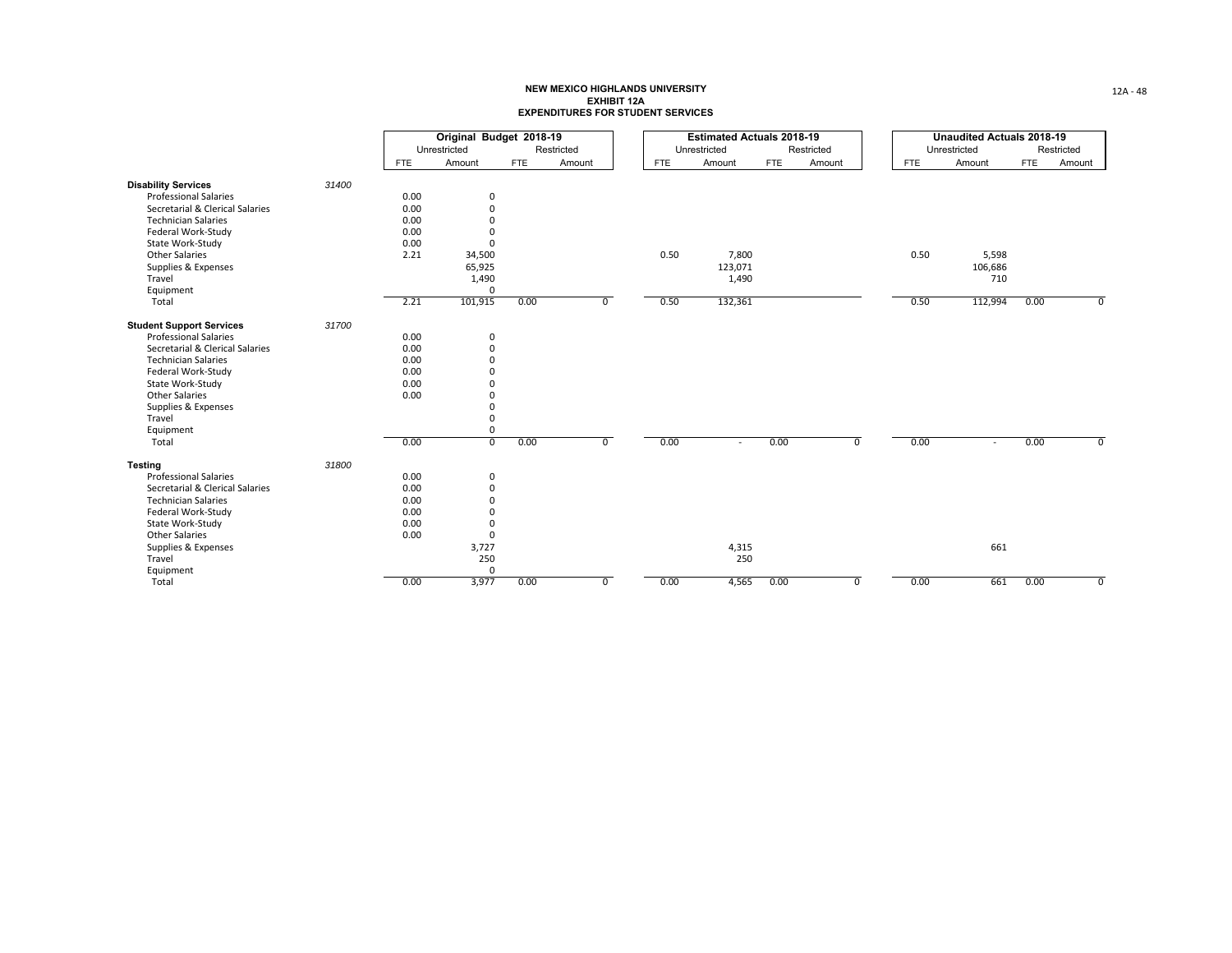| Unrestricted<br>Restricted<br>Unrestricted<br>Unrestricted<br>Restricted<br>Restricted<br><b>FTE</b><br>Amount<br><b>FTE</b><br><b>FTE</b><br><b>FTE</b><br>Amount<br>Amount<br>Amount<br>Amount<br><b>FTE</b><br>Amount<br><b>FTE</b><br>HU @ The Roundhouse<br>31900<br><b>Professional Salaries</b><br>Secretarial & Clerical Salaries<br><b>Technician Salaries</b><br>Federal Work-Study<br>State Work-Study<br><b>Other Salaries</b><br>4,498<br>646<br>Supplies & Expenses<br>Travel<br>15,502<br>4,441<br>Equipment<br>5,087<br>Total<br>20,000<br>0.00<br>0.00<br>0.00<br>$\overline{0}$<br>0.00 |                       |
|-----------------------------------------------------------------------------------------------------------------------------------------------------------------------------------------------------------------------------------------------------------------------------------------------------------------------------------------------------------------------------------------------------------------------------------------------------------------------------------------------------------------------------------------------------------------------------------------------------------|-----------------------|
|                                                                                                                                                                                                                                                                                                                                                                                                                                                                                                                                                                                                           |                       |
|                                                                                                                                                                                                                                                                                                                                                                                                                                                                                                                                                                                                           |                       |
|                                                                                                                                                                                                                                                                                                                                                                                                                                                                                                                                                                                                           |                       |
|                                                                                                                                                                                                                                                                                                                                                                                                                                                                                                                                                                                                           |                       |
|                                                                                                                                                                                                                                                                                                                                                                                                                                                                                                                                                                                                           |                       |
| 90,000<br>33,721<br><b>Professional Salaries</b><br>2.25<br>1.00<br>1.00<br>54,923<br>0.00<br>Secretarial & Clerical Salaries<br>$\Omega$<br>0.00<br><b>Technician Salaries</b><br>$\Omega$<br>0.00<br>Federal Work-Study<br>$\Omega$<br>$\Omega$                                                                                                                                                                                                                                                                                                                                                         | 31904<br><b>ARMAS</b> |
| 0.00<br>State Work-Study<br><b>Other Salaries</b><br>6.63<br>6.63<br>2.09<br>32,600<br>139,490<br>86,982<br>3,800<br>Supplies & Expenses<br>6,456<br>2,205<br>Travel<br>800<br>462<br>0<br>Equipment<br>$\Omega$                                                                                                                                                                                                                                                                                                                                                                                          |                       |
| Total<br>4.34<br>126,400<br>0.00<br>$\overline{0}$<br>7.63<br>180,467<br>7.63<br>144,572<br>0.00                                                                                                                                                                                                                                                                                                                                                                                                                                                                                                          |                       |
| <b>Grants and Contracts</b><br><b>Professional Salaries</b><br>0.00<br>0<br>0.00<br>Secretarial & Clerical Salaries<br>0<br>0.00<br><b>Technician Salaries</b><br>$\Omega$<br>70,003<br>2.10<br>79,221<br>2.10<br>58,975<br>Federal Work-Study<br>2.10<br>1.05<br>43,868<br>State Work-Study<br>1.05<br>46,981<br>1.05<br>31,165<br><b>Other Salaries</b><br>0.00<br>$\Omega$<br>0.00<br>0.00<br>810<br>Supplies & Expenses<br>Travel<br>$\Omega$                                                                                                                                                         |                       |
| Equipment<br>$\Omega$<br>127,012<br>113,871<br>90,140<br>Total<br>0.00<br>3.15<br>0.00<br>3.15<br>0.00<br>3.15<br>$\mathbf 0$<br>$\overline{\phantom{a}}$<br>$\sim$                                                                                                                                                                                                                                                                                                                                                                                                                                       |                       |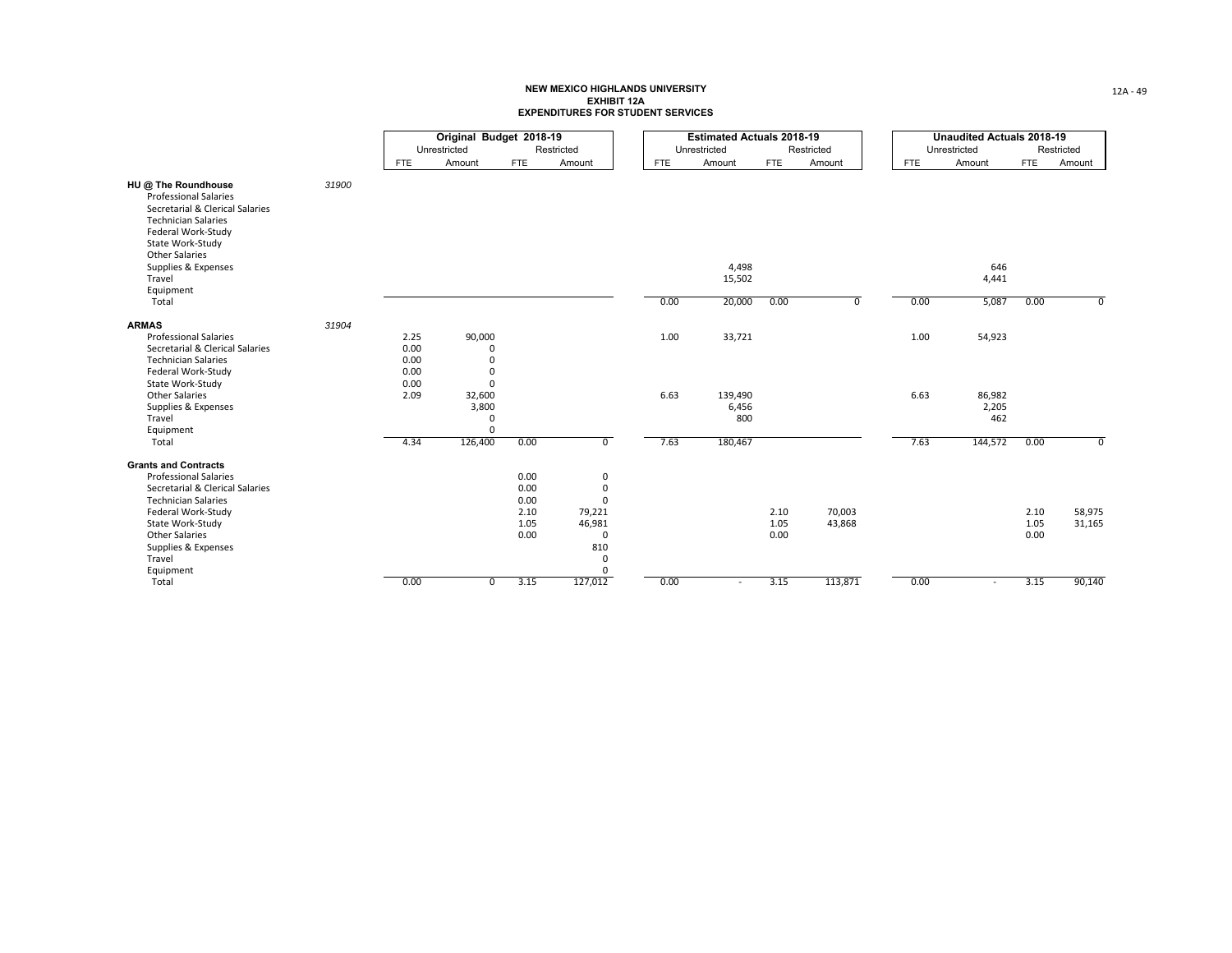|                                 |            | Original Budget 2018-19 |            |            |  |            | <b>Estimated Actuals 2018-19</b> |            |                          |            | <b>Unaudited Actuals 2018-19</b> |            |            |
|---------------------------------|------------|-------------------------|------------|------------|--|------------|----------------------------------|------------|--------------------------|------------|----------------------------------|------------|------------|
|                                 |            | Unrestricted            |            | Restricted |  |            | Unrestricted                     |            | Restricted               |            | Unrestricted                     |            | Restricted |
|                                 | <b>FTE</b> | Amount                  | <b>FTE</b> | Amount     |  | <b>FTE</b> | Amount                           | <b>FTE</b> | Amount                   | <b>FTE</b> | Amount                           | <b>FTE</b> | Amount     |
| SUMMARY BY CATEGORY             |            |                         |            |            |  |            |                                  |            |                          |            |                                  |            |            |
| <b>Professional Salaries</b>    | 25.25      | 1,250,236               | 0.00       | 0          |  | 28.00      | 1,434,868                        | 0.00       | $\overline{\phantom{a}}$ | 28.00      | 1,541,702                        | 0.00       |            |
| Secretarial & Clerical Salaries | 10.00      | 421,150                 | 0.00       |            |  | 10.00      | 317,874                          | 0.00       | $\overline{\phantom{a}}$ | 10.00      | 312,179                          | 0.00       |            |
| <b>Technician Salaries</b>      | 3.00       | 115,945                 | 0.00       |            |  | 0.00       | $\overline{\phantom{a}}$         | 0.00       | $\overline{\phantom{a}}$ | 0.00       | 108                              | 0.00       |            |
| Federal Work-Study              | 0.00       |                         | 2.10       | 79,221     |  | 0.00       | $\overline{\phantom{a}}$         | 2.10       | 70,003                   | 0.00       | $\sim$                           | 2.10       | 58,975     |
| State Work-Study                | 0.00       |                         | 1.05       | 46,981     |  | 3.90       | 69,160                           | 1.05       | 43,868                   | 3.90       | 7,032                            | 1.05       | 31,165     |
| <b>Other Salaries</b>           | 13.21      | 206,100                 | 0.00       |            |  | 20.13      | 377,910                          | 0.00       | $\overline{\phantom{a}}$ | 20.13      | 283,008                          | 0.00       |            |
| Supplies & Expenses             |            | 973,950                 |            | 810        |  | 0.00       | 1,012,632                        | 0.00       | $\overline{\phantom{a}}$ | 0.00       | 998,073                          | 0.00       |            |
| Travel                          |            | 100,023                 |            |            |  | 0.00       | 141,931                          | 0.00       | $\overline{\phantom{a}}$ | 0.00       | 103,042                          | 0.00       |            |
| Equipment                       |            | 850                     |            | 0          |  | 0.00       | 8,573                            | 0.00       | $\overline{\phantom{a}}$ | 0.00       | 7,128                            | 0.00       | $\sim$     |
| TOTAL EXPEND Before FRINGE/ISC  | 51.46      | 3,068,254               | 3.15       | 127,012    |  | 62.03      | 3,362,947                        | 3.15       | 113,871                  | 62.03      | 3,252,272                        | 3.15       | 90,140     |
| <b>FRINGE BENEFITS</b>          |            | 641,710                 |            | 810        |  |            | 649,764                          |            |                          |            | 619,577                          |            |            |
| <b>INTERNAL SERVICE CHARGES</b> |            |                         |            |            |  |            |                                  |            |                          |            |                                  |            |            |
| <b>Computer Support</b>         |            | $\Omega$                |            | 0          |  |            |                                  |            |                          |            |                                  |            |            |
| <b>Telephone Support</b>        |            | 37,608                  |            |            |  |            | 39,597                           |            |                          |            | 43,071                           |            |            |
| TOT INT SERV CHARGES            | 0.00       | 37,608                  | 0.00       |            |  | 0.00       | 39,597                           | 0.00       | ŋ                        | 0.00       | 43,071                           | 0.00       | 0          |
| <b>TOTAL EXPENDITURES</b>       | 51.46      | 3,747,572               | 3.15       | 127,822    |  | 62.03      | 4,052,308                        | 3.15       | 113,871                  | 62.03      | 3,914,920                        | 3.15       | 90,140     |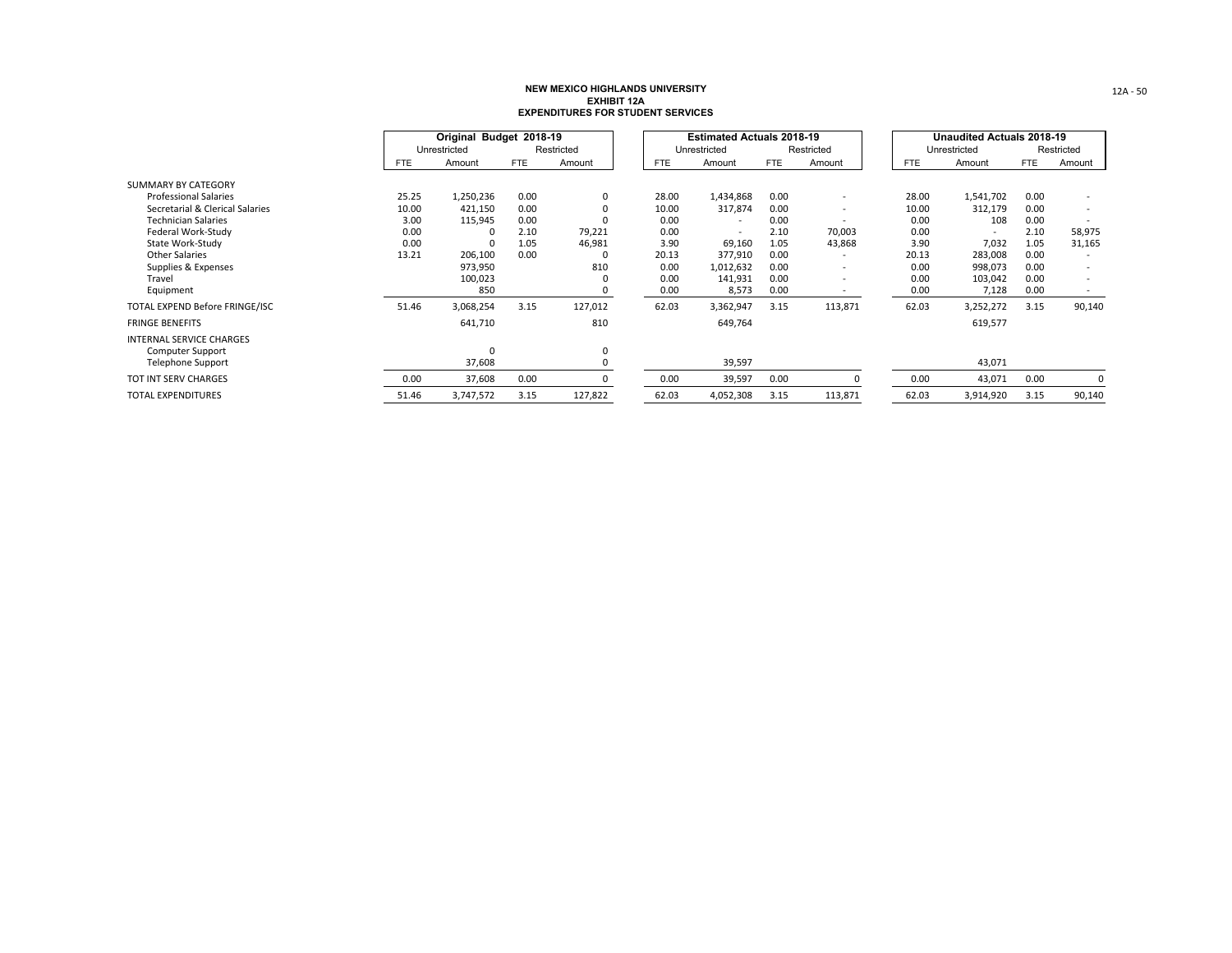|                                      |              | Original Budget 2018-19 |              |            |                | <b>Estimated Actuals 2018-19</b> |            |              |            | <b>Unaudited Actuals 2018-19</b> |            |              |            |            |
|--------------------------------------|--------------|-------------------------|--------------|------------|----------------|----------------------------------|------------|--------------|------------|----------------------------------|------------|--------------|------------|------------|
|                                      |              |                         | Unrestricted |            | Restricted     |                                  |            | Unrestricted |            | Restricted                       |            | Unrestricted |            | Restricted |
|                                      |              | FTE.                    | Amount       | <b>FTE</b> | Amount         |                                  | <b>FTE</b> | Amount       | <b>FTE</b> | Amount                           | <b>FTE</b> | Amount       | <b>FTE</b> | Amount     |
| <b>EXECUTIVE MANAGEMENT</b>          |              |                         |              |            |                |                                  |            |              |            |                                  |            |              |            |            |
| Office of the President              | 00510        | 2.00                    | 306,786      | 0.00       | 0              |                                  | 2.75       | 359,926      | 0.00       |                                  | 2.75       | 354,396      | 0.00       |            |
| Office of the Provost                | 10100        | 4.00                    | 322,129      | 0.00       | 0              |                                  | 5.00       | 398,502      | 0.00       |                                  | 5.00       | 389,028      | 0.00       |            |
| Instit Effectiveness and Research    | 27000        | 3.45                    | 106,084      | 0.00       | $\Omega$       |                                  | 3.50       | 198,213      | 0.00       | $\blacksquare$                   | 3.50       | 197,276      | 0.00       |            |
| Office of Finance and Admin          | 51000        | 3.00                    | 301,892      | 0.00       | $\Omega$       |                                  | 2.00       | 268,010      | 0.00       | $\sim$                           | 2.00       | 314,041      | 0.00       |            |
| Local Labor Mgt Relations Board      | 52010        | 0.00                    | 9,600        | 0.00       | $\Omega$       |                                  | 0.01       | 11,565       | 0.00       | $\blacksquare$                   | 0.01       | 75           | 0.00       |            |
| <b>Board of Regents</b>              | 52050        | 0.00                    | 17,851       | 0.00       | 0              |                                  | 0.58       | 143,816      | 0.00       | $\sim$                           | 0.58       | 32,335       | 0.00       |            |
| Dues & Memberships                   | 52200        | 0.00                    | 48,302       | 0.00       | 0              |                                  | 0.00       | 48,302       | 0.00       | $\blacksquare$                   | 0.00       | 47,469       | 0.00       |            |
| Legal Services                       | 52300        | 0.00                    | 326,400      | 0.00       | $\Omega$       |                                  | 0.00       | 326,400      | 0.00       | $\blacksquare$                   | 0.00       | 226,219      | 0.00       |            |
| Receptions & Entertainment           | 52600        | 0.00                    | 27,360       | 0.00       | $\Omega$       |                                  | 0.00       | 37,500       | 0.00       | $\overline{\phantom{a}}$         | 0.00       | 24,714       | 0.00       |            |
| <b>Risk Management</b>               | 52800        | 0.00                    | 647,928      | 0.00       | 0              |                                  | 0.00       | 600,000      | 0.00       | $\overline{\phantom{a}}$         | 0.00       | 439,043      | 0.00       |            |
| Unallocated Contingency (Inst Sup)   | 52900, 52901 | 3.06                    | 52,800       | 0.00       | $\Omega$       |                                  | 0.00       | 20,700       | 0.00       | $\blacksquare$                   | 0.00       | 13,325       | 0.00       |            |
| University-Wide Expenditures         | 52930        | 0.00                    | 761,334      | 0.00       | 0              |                                  | 0.00       | 191,316      | 0.00       | $\overline{\phantom{a}}$         | 0.00       | 156,688      | 0.00       |            |
| VP for Advancement                   | 55000        | 6.03                    | 402,228      | 0.00       | 0              |                                  | 7.00       | 426,115      | 0.00       | $\overline{\phantom{a}}$         | 7.00       | 173,805      | 0.00       |            |
| TOT EXEC MGMT                        |              | 21.54                   | 3,330,694    | 0.00       | $\Omega$       |                                  | 20.84      | 3,030,365    | 0.00       | $\overline{a}$                   | 20.84      | 2,368,415    | 0.00       |            |
| <b>FISCAL OPERATIONS</b>             |              |                         |              |            |                |                                  |            |              |            |                                  |            |              |            |            |
| <b>Business Office</b>               | 51100        | 12.00                   | 533,193      | 0.00       | 0              |                                  | 15.38      | 554,835      | 0.00       |                                  | 15.38      | 524,329      | 0.00       |            |
| <b>External Audit</b>                | 52250        | 0.00                    | 96,300       | 0.00       | $\mathbf 0$    |                                  | 0.00       | 106,979      | 0.00       |                                  | 0.00       | 106,640      | 0.00       |            |
| <b>Internal Audit</b>                | 52251        |                         |              |            |                |                                  | 0.00       | 25,000       | 0.00       | $\sim$                           | 0.00       | 9,091        | 0.00       |            |
| TOT FISCAL OPER                      |              | 12.00                   | 629,493      | 0.00       | $\overline{0}$ |                                  | 15.38      | 686,814      | 0.00       | $\sim$                           | 15.38      | 640,060      | 0.00       |            |
| <b>GENERAL ADMIN &amp; LOGISTICS</b> |              |                         |              |            |                |                                  |            |              |            |                                  |            |              |            |            |
| Organization 22760                   | 22760        | 0.00                    | 0            | 0.00       | 0              |                                  | 0.00       |              | 0.00       |                                  | 0.00       |              | 0.00       |            |
| Human Resources/Payroll              | 51300        | 7.03                    | 319,847      | 0.00       | $\Omega$       |                                  | 6.50       | 450,164      | 0.00       | $\overline{\phantom{a}}$         | 6.50       | 433,581      | 0.00       |            |
| <b>Staff Senate</b>                  | 51301        | 0.00                    | 542          | 0.00       | 0              |                                  | 0.00       | 542          | 0.00       | $\overline{\phantom{a}}$         | 0.00       | 116          | 0.00       |            |
| Purchasing                           | 51510        | 3.50                    | 153,997      | 0.00       | $\Omega$       |                                  | 2.50       | 120,893      | 0.00       | $\blacksquare$                   | 2.50       | 149,227      | 0.00       |            |
| <b>Central Receiving</b>             | 51550        | 1.30                    | 104,950      | 0.00       | $\Omega$       |                                  | 3.00       | 115,565      | 0.00       | ÷                                | 3.00       | 66,101       | 0.00       |            |
| <b>Campus Police/Security</b>        | 51900        | 15.00                   | 529,856      | 0.00       | $\Omega$       |                                  | 17.50      | 501,277      | 0.00       | $\blacksquare$                   | 17.50      | 570,296      | 0.00       |            |
| Environmental Health and Safety      | 51905        | 1.00                    | 141,263      | 0.00       | 0              |                                  | 5.50       | 219,441      | 0.00       | $\sim$                           | 5.50       | 198,439      | 0.00       | $\sim$     |
| <b>TOT GENERAL ADMIN</b>             |              | 27.83                   | 1,250,455    | 0.00       | $\overline{0}$ |                                  | 35.00      | 1,407,883    | 0.00       | $\blacksquare$                   | 35.00      | 1,417,759    | 0.00       |            |
| PUBLIC RELATIONS AND DEVELOPMENT     |              |                         |              |            |                |                                  |            |              |            |                                  |            |              |            |            |
| <b>University Relations</b>          | 53100        | 4.00                    | 615,917      | 0.00       | 0              |                                  | 6.38       | 695,199      | 0.00       | $\overline{\phantom{a}}$         | 6.38       | 471,363      | 0.00       | $\sim$     |
| TOT PR AND DEVELOP                   |              | 4.00                    | 615,917      | 0.00       | $\overline{0}$ |                                  | 6.38       | 695,199      | 0.00       | $\overline{a}$                   | 6.38       | 471,363      | 0.00       |            |
| <b>RESTRICTED INSTIT SUPPORT</b>     |              |                         |              |            |                |                                  |            |              |            |                                  |            |              |            |            |
| <b>Grants and Contracts</b>          |              | 0.00                    | 0            | 3.00       | 55,470         |                                  | 0.00       |              | 3.00       | 121,367                          | 0.00       |              | 3.00       | 80,822     |
| <b>TOT EXPEND Before FRINGE/ISC</b>  |              | 65.37                   | 5,826,559    | 3.00       | 55,470         |                                  | 77.59      | 5,820,262    | 3.00       | 121.367                          | 77.59      | 4.897.596    | 3.00       | 80,822     |
| <b>FRINGE BENEFITS</b>               |              | 0.00                    | 1,360,371    | 0.00       |                |                                  | 0.00       | 1,133,191    | 0.00       |                                  | 0.00       | 1,128,915    | 0.00       |            |
| INT SERVICE CHARGES                  |              | 0.00                    | 11,511       | 0.00       |                |                                  | 0.00       | 9,761        | 0.00       |                                  | 0.00       | (31, 472)    | 0.00       |            |
| <b>TOTAL EXPENDITURES</b>            |              | 65.37                   | 7,198,441    | 3.00       | 55,470         |                                  | 77.59      | 6,963,214    | 3.00       | 121,367                          | 77.59      | 5,995,040    | 3.00       | 80,822     |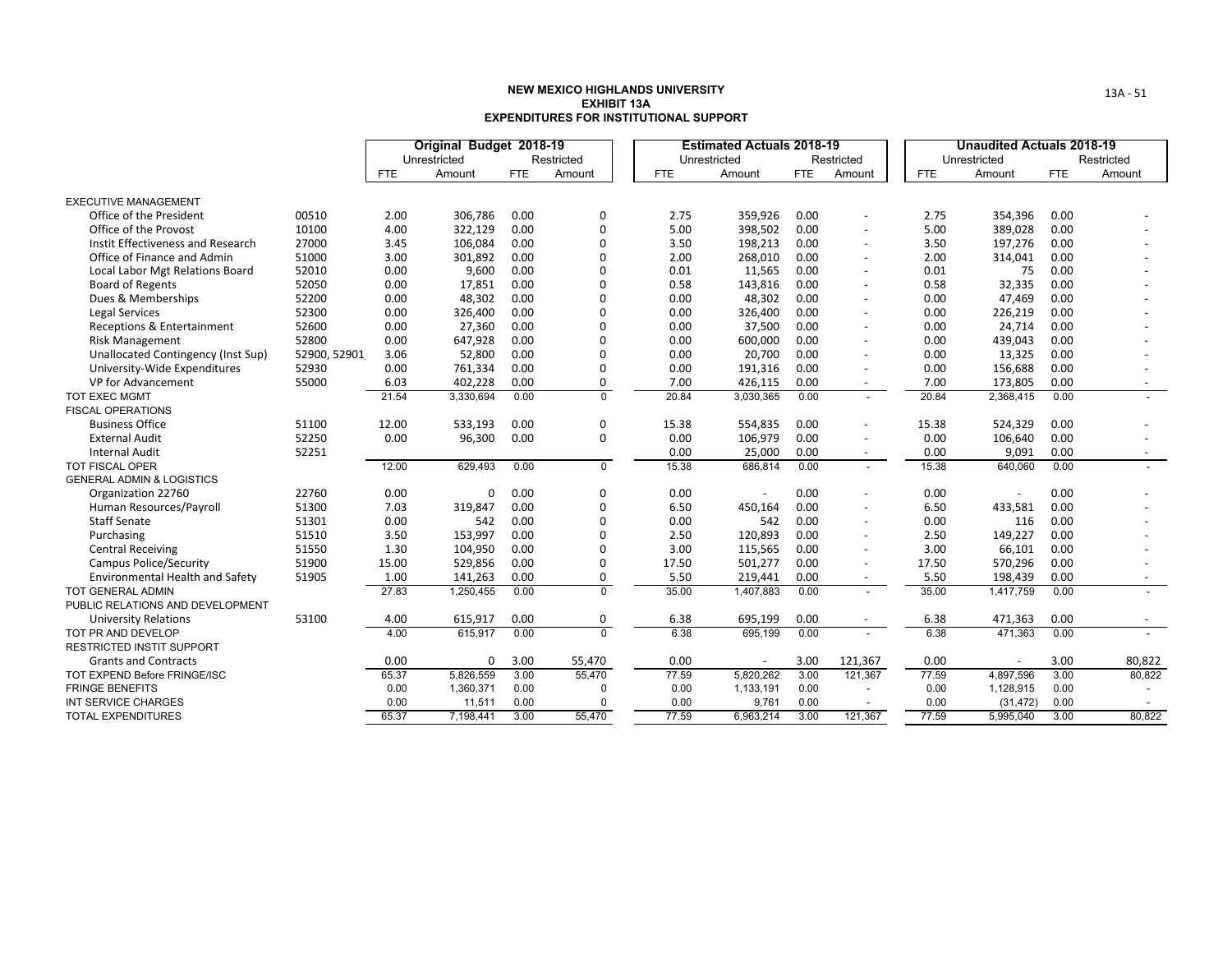|                                                              |       |            | Original Budget 2018-19 |            |                |            | <b>Estimated Actuals 2018-19</b> |            |            |            | <b>Unaudited Actuals 2018-19</b> |            |            |
|--------------------------------------------------------------|-------|------------|-------------------------|------------|----------------|------------|----------------------------------|------------|------------|------------|----------------------------------|------------|------------|
|                                                              |       |            | Unrestricted            |            | Restricted     |            | Unrestricted                     |            | Restricted |            | Unrestricted                     |            | Restricted |
|                                                              |       | <b>FTE</b> | Amount                  | <b>FTE</b> | Amount         | <b>FTE</b> | Amount                           | <b>FTE</b> | Amount     | <b>FTE</b> | Amount                           | <b>FTE</b> | Amount     |
| <b>Office of the President</b>                               | 00510 |            |                         |            |                |            |                                  |            |            |            |                                  |            |            |
| <b>Professional Salaries</b>                                 |       | 2.00       | 282,213                 |            |                | 2.25       | 302,047                          |            |            | 2.25       | 302,630                          |            |            |
| Secretarial & Clerical Salaries                              |       | 0.00       | 0                       |            |                |            |                                  |            |            |            |                                  |            |            |
| <b>Technician Salaries</b>                                   |       | 0.00       | 4,332                   |            |                |            |                                  |            |            |            | 90                               |            |            |
| Federal Work-Study                                           |       | 0.00       | ი                       |            |                |            |                                  |            |            |            |                                  |            |            |
| State Work-Study                                             |       | 0.00       | 0                       |            |                |            |                                  |            |            |            |                                  |            |            |
| <b>Other Salaries</b>                                        |       | 0.00       | O                       |            |                | 0.50       | 3,500                            |            |            | 0.50       | 17,940                           |            |            |
| Supplies & Expenses                                          |       |            | 11,178                  |            |                |            | 38,119                           |            |            |            | 18,586                           |            |            |
| Travel                                                       |       |            | 9,063                   |            |                |            | 16,160                           |            |            |            | 14,850                           |            |            |
| Equipment                                                    |       |            | 0                       |            |                |            | 100                              |            |            |            | 300                              |            |            |
| Total                                                        |       | 2.00       | 306,786                 | 0.00       | $\overline{0}$ | 2.75       | 359,926                          | 0.00       |            | 2.75       | 354,396                          | 0.00       |            |
|                                                              |       |            |                         |            |                |            |                                  |            |            |            |                                  |            |            |
| <b>Office of the Provost</b><br><b>Professional Salaries</b> | 10100 | 3.00       | 270,024                 |            |                | 3.00       | 324,462                          |            |            | 3.00       | 324,462                          |            |            |
| Secretarial & Clerical Salaries                              |       | 1.00       | 38,983                  |            |                | 1.00       | 27,019                           |            |            | 1.00       | 25,231                           |            |            |
| <b>Technician Salaries</b>                                   |       | 0.00       | 0                       |            |                |            |                                  |            |            |            |                                  |            |            |
| Federal Work-Study                                           |       | 0.00       | $\Omega$                |            |                |            |                                  |            |            |            |                                  |            |            |
| State Work-Study                                             |       | 0.00       | 0                       |            |                |            |                                  |            |            |            |                                  |            |            |
| <b>Other Salaries</b>                                        |       | 0.00       | 0                       |            |                | 1.00       | 15,600                           |            |            | 1.00       | 10,716                           |            |            |
| Supplies & Expenses                                          |       |            | 6,522                   |            |                |            | 13,979                           |            |            |            | 12,874                           |            |            |
| Travel                                                       |       |            | 6,500                   |            |                |            | 17,442                           |            |            |            | 15,746                           |            |            |
| Equipment                                                    |       |            | 100                     |            |                |            |                                  |            |            |            |                                  |            |            |
| Total                                                        |       | 4.00       | 322,129                 | 0.00       | $\overline{0}$ | 5.00       | 398,502                          | 0.00       |            | 5.00       | 389,028                          | 0.00       |            |
|                                                              |       |            |                         |            |                |            |                                  |            |            |            |                                  |            |            |
| <b>Instit Effectiveness and Research</b>                     | 27000 |            |                         |            |                |            |                                  |            |            |            |                                  |            |            |
| <b>Professional Salaries</b>                                 |       | 3.00       | 93,690                  |            |                | 3.00       | 186,876                          |            |            | 3.00       | 186,876                          |            |            |
| Secretarial & Clerical Salaries                              |       | 0.00       | 0                       |            |                |            |                                  |            |            |            |                                  |            |            |
| <b>Technician Salaries</b>                                   |       | 0.00       | 0                       |            |                |            |                                  |            |            |            |                                  |            |            |
| Federal Work-Study                                           |       | 0.00       | 0                       |            |                |            |                                  |            |            |            |                                  |            |            |
| State Work-Study                                             |       | 0.00       | 0                       |            |                |            |                                  |            |            |            |                                  |            |            |
| <b>Other Salaries</b>                                        |       | 0.45       | 7,000                   |            |                | 0.50       | 3,500                            |            |            | 0.50       | 6,781                            |            |            |
| Supplies & Expenses                                          |       |            | 4,394                   |            |                |            | 6,836                            |            |            |            | 2,345                            |            |            |
| Travel                                                       |       |            | 1,000                   |            |                |            | 1,000                            |            |            |            | 1,273                            |            |            |
| Equipment                                                    |       |            | 0                       |            |                |            |                                  |            |            |            |                                  |            |            |
| Total                                                        |       | 3.45       | 106,084                 | 0.00       | 0              | 3.50       | 198,213                          |            |            | 3.50       | 197,276                          | 0.00       |            |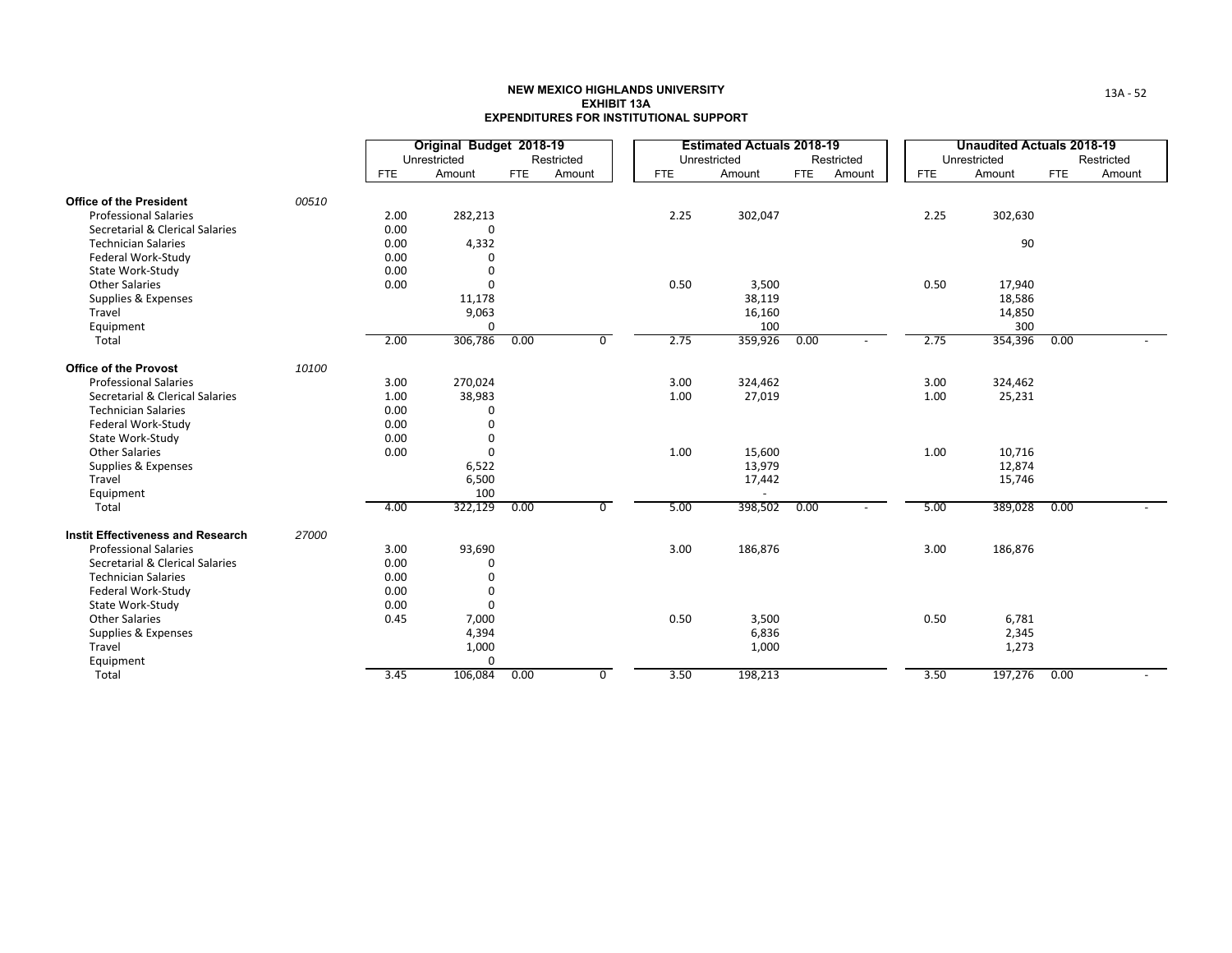|                                        |       |            | Original Budget 2018-19 |            |                |            | <b>Estimated Actuals 2018-19</b> |            |            |            | <b>Unaudited Actuals 2018-19</b> |            |            |
|----------------------------------------|-------|------------|-------------------------|------------|----------------|------------|----------------------------------|------------|------------|------------|----------------------------------|------------|------------|
|                                        |       |            | Unrestricted            |            | Restricted     |            | Unrestricted                     |            | Restricted |            | Unrestricted                     |            | Restricted |
|                                        |       | <b>FTE</b> | Amount                  | <b>FTE</b> | Amount         | <b>FTE</b> | Amount                           | <b>FTE</b> | Amount     | <b>FTE</b> | Amount                           | <b>FTE</b> | Amount     |
| <b>Office of Finance and Admin</b>     | 51000 |            |                         |            |                |            |                                  |            |            |            |                                  |            |            |
| <b>Professional Salaries</b>           |       | 3.00       | 273,420                 |            |                | 2.00       | 203,680                          |            |            | 2.00       | 248,697                          |            |            |
| Secretarial & Clerical Salaries        |       | 0.00       | 0                       |            |                |            |                                  |            |            |            |                                  |            |            |
| <b>Technician Salaries</b>             |       | 0.00       | $\mathbf 0$             |            |                |            |                                  |            |            |            | 45                               |            |            |
| Federal Work-Study                     |       | 0.00       | $\mathbf 0$             |            |                |            |                                  |            |            |            |                                  |            |            |
| State Work-Study                       |       | 0.00       | $\mathbf 0$             |            |                |            |                                  |            |            |            |                                  |            |            |
| <b>Other Salaries</b>                  |       | 0.00       | $\Omega$                |            |                | 0.00       | 4,568                            |            |            | 0.00       | 18,477                           |            |            |
| Supplies & Expenses                    |       |            | 15,971                  |            |                |            | 23,326                           |            |            |            | 22,067                           |            |            |
| Travel                                 |       |            | 12,501                  |            |                |            | 29,462                           |            |            |            | 20,912                           |            |            |
| Equipment                              |       |            | 0                       |            |                |            | 6,975                            |            |            |            | 3,843                            |            |            |
| Total                                  |       | 3.00       | 301,892                 | 0.00       | $\mathbf 0$    | 2.00       | 268,010                          |            |            | 2.00       | 314,041                          | 0.00       |            |
|                                        |       |            |                         |            |                |            |                                  |            |            |            |                                  |            |            |
| <b>Local Labor Mgt Relations Board</b> | 52010 |            |                         |            |                |            |                                  |            |            |            |                                  |            |            |
| <b>Professional Salaries</b>           |       | 0.00       | 0                       |            |                |            |                                  |            |            |            |                                  |            |            |
| Secretarial & Clerical Salaries        |       | 0.00       | $\mathbf 0$             |            |                |            |                                  |            |            |            |                                  |            |            |
| <b>Technician Salaries</b>             |       | 0.00       | $\mathbf 0$             |            |                |            |                                  |            |            |            |                                  |            |            |
| Federal Work-Study                     |       | 0.00       | $\Omega$                |            |                |            |                                  |            |            |            |                                  |            |            |
| State Work-Study                       |       | 0.00       | $\Omega$                |            |                |            |                                  |            |            |            |                                  |            |            |
| <b>Other Salaries</b>                  |       | 0.00       | $\mathbf 0$             |            |                | 0.01       | 1,965                            |            |            | 0.01       | 75                               |            |            |
| Supplies & Expenses                    |       |            | 5,000                   |            |                |            | 5,000                            |            |            |            |                                  |            |            |
| Travel                                 |       |            | 4,600                   |            |                |            | 4,600                            |            |            |            |                                  |            |            |
| Equipment                              |       |            | $\mathbf 0$             |            |                |            |                                  |            |            |            |                                  |            |            |
| Total                                  |       | 0.00       | 9,600                   | 0.00       | $\overline{0}$ | 0.01       | 11,565                           |            |            | 0.01       | 75                               | 0.00       |            |
| <b>Board of Regents</b>                | 52050 |            |                         |            |                |            |                                  |            |            |            |                                  |            |            |
| <b>Professional Salaries</b>           |       | 0.00       | 0                       |            |                |            |                                  |            |            |            |                                  |            |            |
| Secretarial & Clerical Salaries        |       | 0.00       | $\mathbf 0$             |            |                |            |                                  |            |            |            |                                  |            |            |
| <b>Technician Salaries</b>             |       | 0.00       | $\Omega$                |            |                |            |                                  |            |            |            |                                  |            |            |
| Federal Work-Study                     |       | 0.00       | $\Omega$                |            |                |            |                                  |            |            |            |                                  |            |            |
| State Work-Study                       |       | 0.00       | $\mathbf 0$             |            |                |            |                                  |            |            |            |                                  |            |            |
| <b>Other Salaries</b>                  |       | 0.00       | $\mathbf 0$             |            |                | 0.58       | 109,455                          |            |            | 0.58       | 5,951                            |            |            |
| Supplies & Expenses                    |       |            | 13,001                  |            |                |            | 26,360                           |            |            |            | 21,287                           |            |            |
| Travel                                 |       |            | 4,850                   |            |                |            | 7,801                            |            |            |            | 5,097                            |            |            |
| Equipment                              |       |            | $\mathbf 0$             |            |                |            | 200                              |            |            |            |                                  |            |            |
| Total                                  |       | 0.00       | 17,851                  | 0.00       | $\mathbf 0$    | 0.58       | 143,816                          |            |            | 0.58       | 32,335                           | 0.00       |            |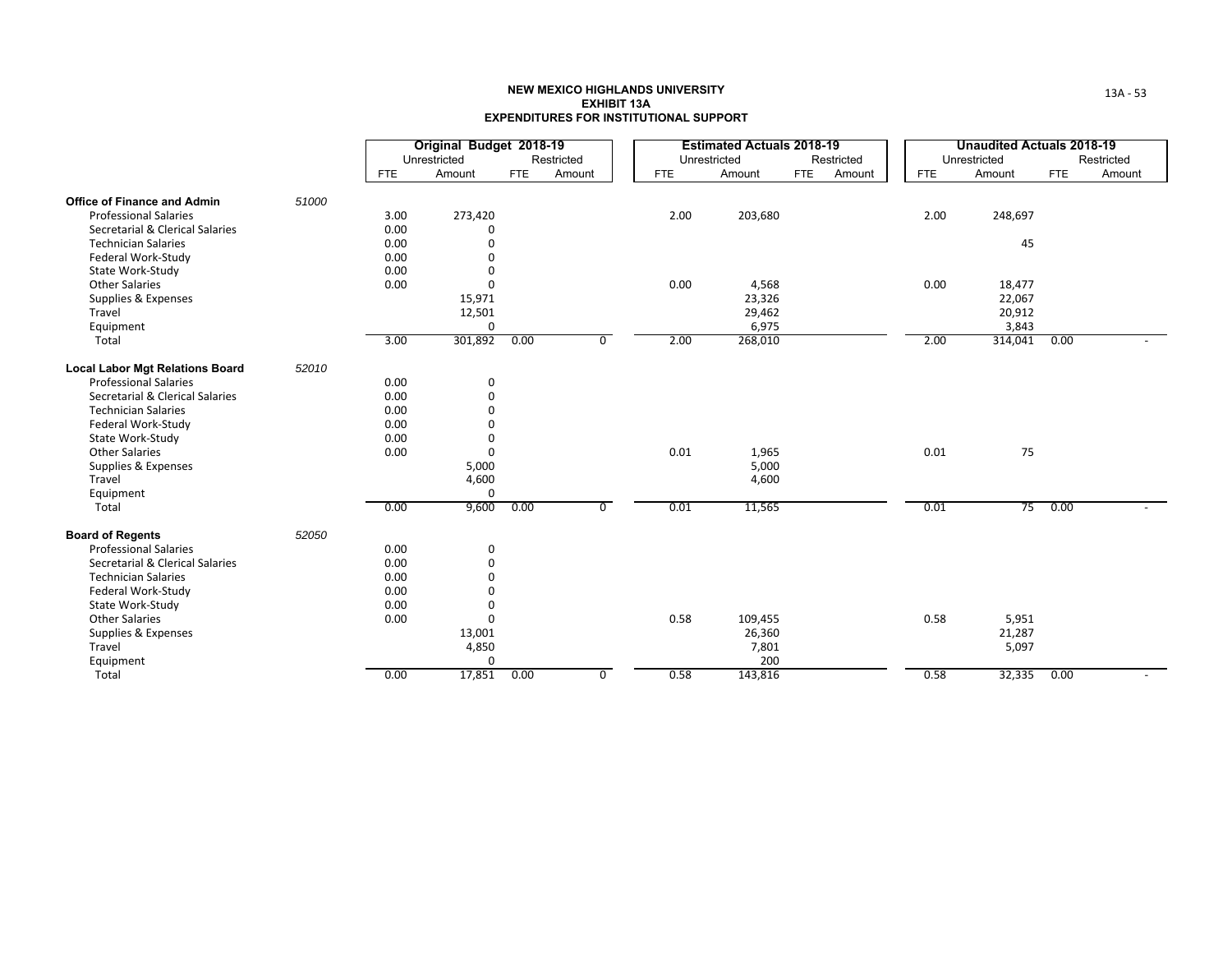|                                       |       |            | Original Budget 2018-19 |            |            |            | <b>Estimated Actuals 2018-19</b> |            |                          |            | Unaudited Actuals 2018-19 |            |            |
|---------------------------------------|-------|------------|-------------------------|------------|------------|------------|----------------------------------|------------|--------------------------|------------|---------------------------|------------|------------|
|                                       |       |            | Unrestricted            |            | Restricted |            | Unrestricted                     |            | Restricted               |            | Unrestricted              |            | Restricted |
|                                       |       | <b>FTE</b> | Amount                  | <b>FTE</b> | Amount     | <b>FTE</b> | Amount                           | <b>FTE</b> | Amount                   | <b>FTE</b> | Amount                    | <b>FTE</b> | Amount     |
| <b>Dues &amp; Memberships</b>         | 52200 |            |                         |            |            |            |                                  |            |                          |            |                           |            |            |
| <b>Professional Salaries</b>          |       | 0.00       | 0                       |            |            |            |                                  |            |                          |            |                           |            |            |
| Secretarial & Clerical Salaries       |       | 0.00       | $\mathbf 0$             |            |            |            |                                  |            |                          |            |                           |            |            |
| <b>Technician Salaries</b>            |       | 0.00       | $\Omega$                |            |            |            |                                  |            |                          |            |                           |            |            |
| Federal Work-Study                    |       | 0.00       | $\Omega$                |            |            |            |                                  |            |                          |            |                           |            |            |
| State Work-Study                      |       | 0.00       | $\Omega$                |            |            |            |                                  |            |                          |            |                           |            |            |
| <b>Other Salaries</b>                 |       | 0.00       | $\Omega$                |            |            |            |                                  |            |                          |            |                           |            |            |
| Supplies & Expenses                   |       |            | 48,302                  |            |            |            | 48,302                           |            |                          |            | 47,469                    |            |            |
| Travel                                |       |            | 0                       |            |            |            |                                  |            |                          |            |                           |            |            |
| Equipment                             |       |            | 0                       |            |            |            |                                  |            |                          |            |                           |            |            |
| Total                                 |       | 0.00       | 48,302                  | 0.00       | 0          | 0.00       | 48,302                           | 0.00       |                          | 0.00       | 47,469                    | 0.00       |            |
| <b>Legal Services</b>                 | 52300 |            |                         |            |            |            |                                  |            |                          |            |                           |            |            |
| <b>Professional Salaries</b>          |       | 0.00       | 0                       |            |            |            |                                  |            |                          |            |                           |            |            |
| Secretarial & Clerical Salaries       |       | 0.00       | $\Omega$                |            |            |            |                                  |            |                          |            |                           |            |            |
| <b>Technician Salaries</b>            |       | 0.00       | $\Omega$                |            |            |            |                                  |            |                          |            |                           |            |            |
| Federal Work-Study                    |       | 0.00       | $\Omega$                |            |            |            |                                  |            |                          |            |                           |            |            |
| State Work-Study                      |       | 0.00       | $\Omega$                |            |            |            |                                  |            |                          |            |                           |            |            |
| <b>Other Salaries</b>                 |       | 0.00       | $\Omega$                |            |            |            |                                  |            |                          |            |                           |            |            |
| Supplies & Expenses                   |       |            | 326,400                 |            |            |            | 326,400                          |            |                          |            | 226,219                   |            |            |
| Travel                                |       |            | $\Omega$                |            |            |            |                                  |            |                          |            |                           |            |            |
| Equipment                             |       |            | $\Omega$                |            |            |            |                                  |            |                          |            |                           |            |            |
| Total                                 |       | 0.00       | 326,400                 | 0.00       | 0          | 0.00       | 326,400                          | 0.00       | $\overline{\phantom{a}}$ | 0.00       | 226,219                   | 0.00       |            |
| <b>Receptions &amp; Entertainment</b> | 52600 |            |                         |            |            |            |                                  |            |                          |            |                           |            |            |
| <b>Professional Salaries</b>          |       | 0.00       | 0                       |            |            |            |                                  |            |                          |            |                           |            |            |
| Secretarial & Clerical Salaries       |       | 0.00       | $\Omega$                |            |            |            |                                  |            |                          |            |                           |            |            |
| <b>Technician Salaries</b>            |       | 0.00       | $\Omega$                |            |            |            |                                  |            |                          |            |                           |            |            |
| Federal Work-Study                    |       | 0.00       | $\Omega$                |            |            |            |                                  |            |                          |            |                           |            |            |
| State Work-Study                      |       | 0.00       | $\mathbf 0$             |            |            |            |                                  |            |                          |            |                           |            |            |
| <b>Other Salaries</b>                 |       | 0.00       | $\Omega$                |            |            |            |                                  |            |                          |            |                           |            |            |
| Supplies & Expenses                   |       |            | 27,360                  |            |            |            | 37,500                           |            |                          |            | 24,714                    |            |            |
| Travel                                |       |            | $\mathbf 0$             |            |            |            |                                  |            |                          |            |                           |            |            |
| Equipment                             |       |            | $\Omega$                |            |            |            |                                  |            |                          |            |                           |            |            |
| Total                                 |       | 0.00       | 27,360                  | 0.00       | 0          | 0.00       | 37,500                           | 0.00       |                          | 0.00       | 24,714                    | 0.00       |            |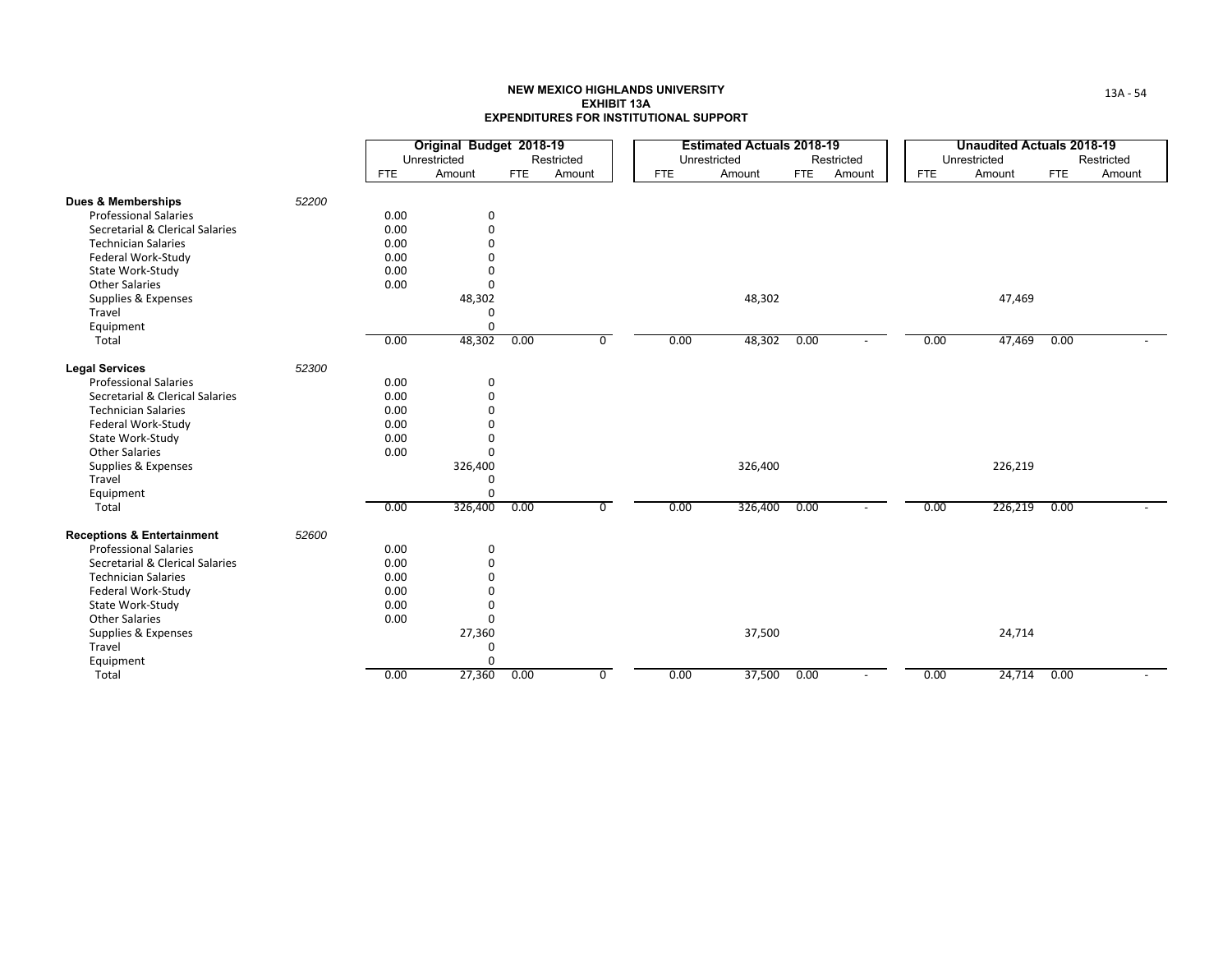|                                                        |       |                            | Original Budget 2018-19 |      |                |            | <b>Estimated Actuals 2018-19</b> |            |            |            | <b>Unaudited Actuals 2018-19</b> |            |            |
|--------------------------------------------------------|-------|----------------------------|-------------------------|------|----------------|------------|----------------------------------|------------|------------|------------|----------------------------------|------------|------------|
|                                                        |       |                            | Unrestricted            |      | Restricted     |            | Unrestricted                     |            | Restricted |            | Unrestricted                     |            | Restricted |
|                                                        |       | <b>FTE</b>                 | Amount                  | FTE  | Amount         | <b>FTE</b> | Amount                           | <b>FTE</b> | Amount     | <b>FTE</b> | Amount                           | <b>FTE</b> | Amount     |
|                                                        | 52800 |                            |                         |      |                |            |                                  |            |            |            |                                  |            |            |
| <b>Risk Management</b><br><b>Professional Salaries</b> |       | 0.00                       |                         |      |                |            |                                  |            |            |            |                                  |            |            |
|                                                        |       |                            | 0<br>$\Omega$           |      |                |            |                                  |            |            |            |                                  |            |            |
| Secretarial & Clerical Salaries                        |       | 0.00                       |                         |      |                |            |                                  |            |            |            |                                  |            |            |
| <b>Technician Salaries</b>                             |       | 0.00                       | $\Omega$                |      |                |            |                                  |            |            |            |                                  |            |            |
| Federal Work-Study                                     |       | 0.00                       |                         |      |                |            |                                  |            |            |            |                                  |            |            |
| State Work-Study                                       |       | 0.00                       |                         |      |                |            |                                  |            |            |            |                                  |            |            |
| <b>Other Salaries</b>                                  |       | 0.00                       |                         |      |                |            |                                  |            |            |            |                                  |            |            |
| Supplies & Expenses                                    |       |                            | 647,928                 |      |                |            | 600,000                          |            |            |            | 439,043                          |            |            |
| Travel                                                 |       |                            | <sup>0</sup>            |      |                |            |                                  |            |            |            |                                  |            |            |
| Equipment                                              |       |                            | $\Omega$                |      |                |            |                                  |            |            |            |                                  |            |            |
| Total                                                  |       | 0.00                       | 647,928                 | 0.00 | $\overline{0}$ | 0.00       | 600,000                          | 0.00       |            | 0.00       | 439,043                          | 0.00       |            |
| <b>Unallocated Contingency (Inst Sup)</b>              |       | 52900, 52901, 52902, 52903 |                         |      |                |            |                                  |            |            |            |                                  |            |            |
| <b>Professional Salaries</b>                           |       | 0.00                       | $\mathbf 0$             |      |                | 0.00       | 2,700                            |            |            | 0.00       | 5,400                            |            |            |
| Secretarial & Clerical Salaries                        |       | 0.00                       | $\Omega$                |      |                |            |                                  |            |            |            |                                  |            |            |
| <b>Technician Salaries</b>                             |       | 0.00                       |                         |      |                |            |                                  |            |            |            |                                  |            |            |
| Federal Work-Study                                     |       | 0.00                       |                         |      |                |            |                                  |            |            |            |                                  |            |            |
| State Work-Study                                       |       | 0.00                       | $\Omega$                |      |                |            |                                  |            |            |            |                                  |            |            |
| <b>Other Salaries</b>                                  |       | 3.06                       | 47,800                  |      |                |            |                                  |            |            |            |                                  |            |            |
| Supplies & Expenses                                    |       |                            | 3,000                   |      |                |            | 16,000                           |            |            |            | 7,925                            |            |            |
| Travel                                                 |       |                            | 2,000                   |      |                |            | 2,000                            |            |            |            |                                  |            |            |
| Equipment                                              |       |                            | $\Omega$                |      |                |            |                                  |            |            |            |                                  |            |            |
| Total                                                  |       | 3.06                       | 52,800                  | 0.00 | 0              | 0.00       | 20,700                           |            |            | 0.00       | 13,325                           | 0.00       |            |
| <b>University-Wide Expenditures</b>                    | 52930 |                            |                         |      |                |            |                                  |            |            |            |                                  |            |            |
| <b>Professional Salaries</b>                           |       | 0.00                       | 570,018                 |      |                |            |                                  |            |            |            |                                  |            |            |
| Secretarial & Clerical Salaries                        |       | 0.00                       |                         |      |                |            |                                  |            |            |            |                                  |            |            |
| <b>Technician Salaries</b>                             |       | 0.00                       | $\Omega$                |      |                |            |                                  |            |            |            |                                  |            |            |
| Federal Work-Study                                     |       | 0.00                       | $\Omega$                |      |                |            |                                  |            |            |            |                                  |            |            |
| State Work-Study                                       |       | 0.00                       | $\Omega$                |      |                |            |                                  |            |            |            |                                  |            |            |
| <b>Other Salaries</b>                                  |       | 0.00                       | O                       |      |                |            |                                  |            |            |            |                                  |            |            |
| Supplies & Expenses                                    |       |                            | 191,316                 |      |                |            | 191,316                          |            |            |            | 156,688                          |            |            |
| Travel                                                 |       |                            | $\Omega$                |      |                |            |                                  |            |            |            |                                  |            |            |
| Equipment                                              |       |                            | $\Omega$                |      |                |            |                                  |            |            |            |                                  |            |            |
| Total                                                  |       | 0.00                       | 761,334                 | 0.00 | 0              | 0.00       | 191,316                          | 0.00       | $\sim$     | 0.00       | 156,688                          | 0.00       |            |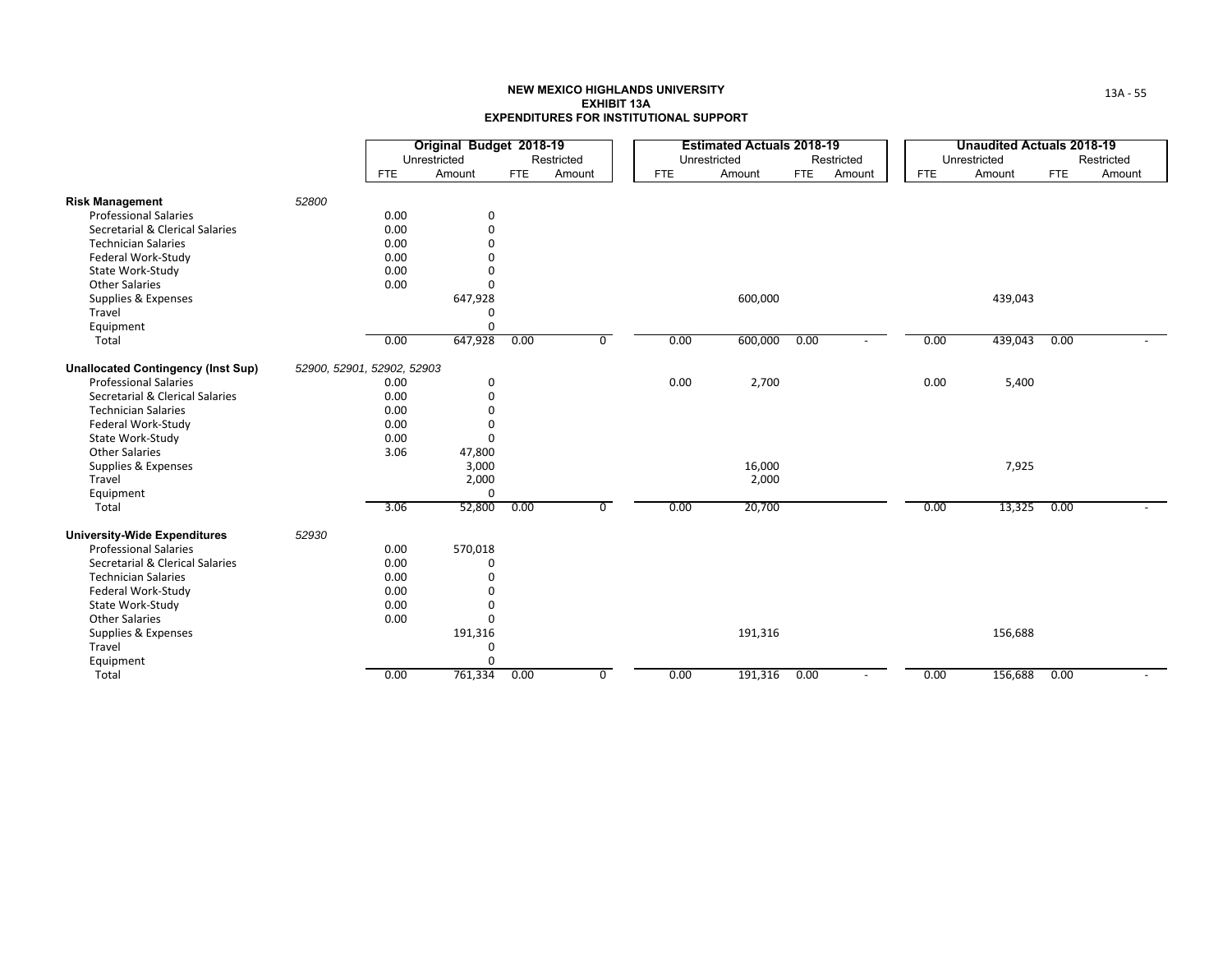|                                 |       |            | Original Budget 2018-19 |            |            |            | <b>Estimated Actuals 2018-19</b> |            |                          |            | Unaudited Actuals 2018-19 |            |            |
|---------------------------------|-------|------------|-------------------------|------------|------------|------------|----------------------------------|------------|--------------------------|------------|---------------------------|------------|------------|
|                                 |       |            | Unrestricted            |            | Restricted |            | Unrestricted                     |            | Restricted               |            | Unrestricted              |            | Restricted |
|                                 |       | <b>FTE</b> | Amount                  | <b>FTE</b> | Amount     | <b>FTE</b> | Amount                           | <b>FTE</b> | Amount                   | <b>FTE</b> | Amount                    | <b>FTE</b> | Amount     |
| <b>VP for Advancement</b>       | 55000 |            |                         |            |            |            |                                  |            |                          |            |                           |            |            |
| <b>Professional Salaries</b>    |       | 5.00       | 313,776                 |            |            | 5.00       | 321,245                          |            |                          | 5.00       | 75,863                    |            |            |
| Secretarial & Clerical Salaries |       | 1.00       | 26,311                  |            |            | 1.00       | 24,101                           |            |                          | 1.00       | 20,115                    |            |            |
| <b>Technician Salaries</b>      |       | 0.00       | $\Omega$                |            |            |            |                                  |            |                          |            |                           |            |            |
| Federal Work-Study              |       | 0.00       | $\Omega$                |            |            |            |                                  |            |                          |            |                           |            |            |
| State Work-Study                |       | 0.00       | $\Omega$                |            |            | 0.50       | 7,800                            |            |                          | 0.50       | 1,519                     |            |            |
| <b>Other Salaries</b>           |       | 0.03       | 500                     |            |            | 0.50       | 7,800                            |            |                          | 0.50       | 16,632                    |            |            |
| Supplies & Expenses             |       |            | 51,641                  |            |            |            | 51,680                           |            |                          |            | 47,468                    |            |            |
| Travel                          |       |            | 10,000                  |            |            |            | 13,148                           |            |                          |            | 11,867                    |            |            |
| Equipment                       |       |            | 0                       |            |            |            | 341                              |            |                          |            | 341                       |            |            |
| Total                           |       | 6.03       | 402,228                 | 0.00       | 0          | 7.00       | 426,115                          |            |                          | 7.00       | 173,805                   | 0.00       |            |
| <b>Business Office</b>          | 51100 |            |                         |            |            |            |                                  |            |                          |            |                           |            |            |
| <b>Professional Salaries</b>    |       | 8.00       | 314,010                 |            |            | 7.00       | 319,920                          |            |                          | 7.00       | 333,627                   |            |            |
| Secretarial & Clerical Salaries |       | 3.00       | 53,011                  |            |            | 2.00       | 58,980                           |            |                          | 2.00       | 68,815                    |            |            |
| <b>Technician Salaries</b>      |       | 1.00       | 135,911                 |            |            | 3.00       | 72,526                           |            |                          | 3.00       | 58,407                    |            |            |
| Federal Work-Study              |       | 0.00       | $\Omega$                |            |            |            |                                  |            |                          |            |                           |            |            |
| State Work-Study                |       | 0.00       | $\Omega$                |            |            | 1.00       | 16,640                           |            |                          | 1.00       | 2,244                     |            |            |
| <b>Other Salaries</b>           |       | 0.00       | $\Omega$                |            |            | 2.38       | 47,190                           |            |                          | 2.38       | 41,900                    |            |            |
| Supplies & Expenses             |       |            | 24,861                  |            |            |            | 34,179                           |            |                          |            | 17,144                    |            |            |
| Travel                          |       |            | 5,400                   |            |            |            | 5,400                            |            |                          |            | 2,192                     |            |            |
| Equipment                       |       |            | $\Omega$                |            |            |            |                                  |            |                          |            |                           |            |            |
| Total                           |       | 12.00      | 533,193                 | 0.00       | 0          | 15.38      | 554,835                          |            |                          | 15.38      | 524,329                   | 0.00       |            |
| <b>External Audit</b>           | 52250 |            |                         |            |            |            |                                  |            |                          |            |                           |            |            |
| <b>Professional Salaries</b>    |       | 0.00       | 0                       |            |            |            |                                  |            |                          |            |                           |            |            |
| Secretarial & Clerical Salaries |       | 0.00       | 0                       |            |            |            |                                  |            |                          |            |                           |            |            |
| <b>Technician Salaries</b>      |       | 0.00       | $\Omega$                |            |            |            |                                  |            |                          |            |                           |            |            |
| Federal Work-Study              |       | 0.00       | $\Omega$                |            |            |            |                                  |            |                          |            |                           |            |            |
| State Work-Study                |       | 0.00       | 0                       |            |            |            |                                  |            |                          |            |                           |            |            |
| <b>Other Salaries</b>           |       | 0.00       | 0                       |            |            |            |                                  |            |                          |            |                           |            |            |
| Supplies & Expenses             |       |            | 96,300                  |            |            |            | 106,979                          |            |                          |            | 106,640                   |            |            |
| Travel                          |       |            | 0                       |            |            |            |                                  |            |                          |            |                           |            |            |
| Equipment                       |       |            | $\Omega$                |            |            |            |                                  |            |                          |            |                           |            |            |
| Total                           |       | 0.00       | 96,300                  | 0.00       | 0          | 0.00       | 106,979                          | 0.00       | $\overline{\phantom{a}}$ | 0.00       | 106,640                   | 0.00       |            |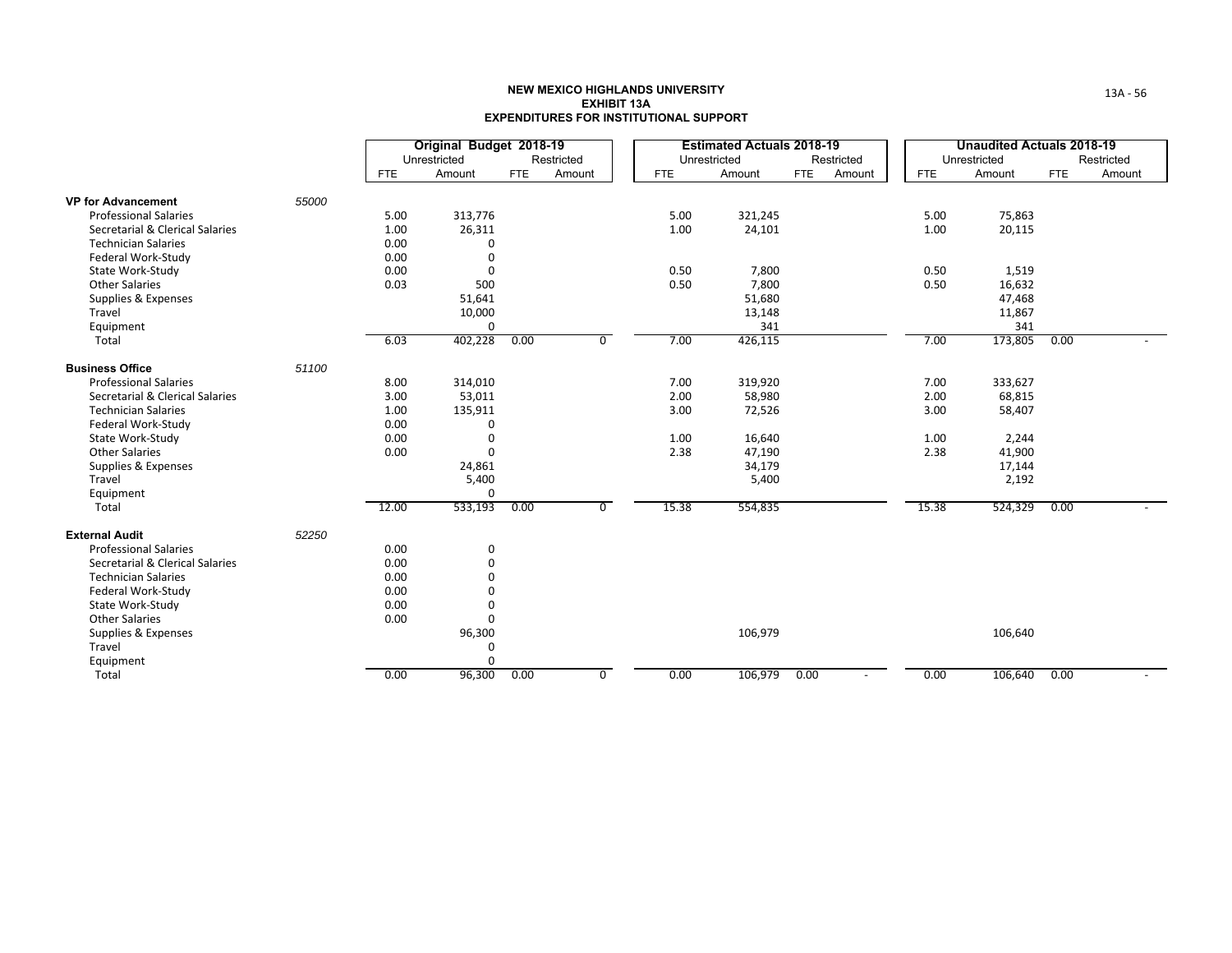|                                                                                                                                                       |            | Original Budget 2018-19 |            |                |            |      | <b>Estimated Actuals 2018-19</b> |      |            |            | <b>Unaudited Actuals 2018-19</b> |                      |  |
|-------------------------------------------------------------------------------------------------------------------------------------------------------|------------|-------------------------|------------|----------------|------------|------|----------------------------------|------|------------|------------|----------------------------------|----------------------|--|
|                                                                                                                                                       |            | Unrestricted            |            | Restricted     |            |      | Unrestricted                     |      | Restricted |            | Unrestricted                     | Restricted           |  |
|                                                                                                                                                       | <b>FTE</b> | Amount                  | <b>FTE</b> | Amount         | <b>FTE</b> |      | Amount                           | FTE  | Amount     | <b>FTE</b> | Amount                           | Amount<br><b>FTE</b> |  |
| 52251<br><b>Internal Audit</b><br><b>Professional Salaries</b><br>Secretarial & Clerical Salaries<br><b>Technician Salaries</b><br>Federal Work-Study |            |                         |            |                |            |      |                                  |      |            |            |                                  |                      |  |
| State Work-Study<br><b>Other Salaries</b><br>Supplies & Expenses<br>Travel<br>Equipment                                                               |            |                         |            |                |            |      | 25,000                           |      |            |            | 9,091                            |                      |  |
| Total                                                                                                                                                 | 0.00       | 96,300                  | 0.00       | $\overline{0}$ |            | 0.00 | 25,000                           | 0.00 |            | 0.00       | 9,091 0.00                       |                      |  |
| 22760<br>Organization 22760                                                                                                                           |            |                         |            |                |            |      |                                  |      |            |            |                                  |                      |  |
| <b>Professional Salaries</b>                                                                                                                          | 0.00       | 0                       |            |                |            |      |                                  |      |            |            |                                  |                      |  |
| Secretarial & Clerical Salaries                                                                                                                       | 0.00       | 0                       |            |                |            |      |                                  |      |            |            |                                  |                      |  |
| <b>Technician Salaries</b>                                                                                                                            | 0.00       | $\mathbf 0$             |            |                |            |      |                                  |      |            |            |                                  |                      |  |
| Federal Work-Study                                                                                                                                    | 0.00       | $\Omega$                |            |                |            |      |                                  |      |            |            |                                  |                      |  |
| State Work-Study                                                                                                                                      | 0.00       | $\Omega$                |            |                |            |      |                                  |      |            |            |                                  |                      |  |
| <b>Other Salaries</b>                                                                                                                                 | 0.00       | $\Omega$                |            |                |            |      |                                  |      |            |            |                                  |                      |  |
|                                                                                                                                                       |            | 0                       |            |                |            |      |                                  |      |            |            |                                  |                      |  |
| Supplies & Expenses                                                                                                                                   |            |                         |            |                |            |      |                                  |      |            |            |                                  |                      |  |
| Travel                                                                                                                                                |            | 0                       |            |                |            |      |                                  |      |            |            |                                  |                      |  |
| Equipment                                                                                                                                             |            | 0                       |            |                |            |      |                                  |      |            |            |                                  |                      |  |
| Total                                                                                                                                                 | 0.00       | $\overline{0}$          | 0.00       | $\overline{0}$ |            | 0.00 |                                  | 0.00 |            | 0.00       |                                  | 0.00                 |  |
| 51300<br>Human Resources/Payroll                                                                                                                      |            |                         |            |                |            |      |                                  |      |            |            |                                  |                      |  |
| <b>Professional Salaries</b>                                                                                                                          | 5.00       | 242,193                 |            |                |            | 5.00 | 327,787                          |      |            | 5.00       | 344,101                          |                      |  |
| Secretarial & Clerical Salaries                                                                                                                       | 2.00       | 56,406                  |            |                |            | 1.00 | 27,893                           |      |            | 1.00       | 29,375                           |                      |  |
| <b>Technician Salaries</b>                                                                                                                            | 0.03       | 500                     |            |                |            |      |                                  |      |            |            |                                  |                      |  |
| Federal Work-Study                                                                                                                                    | 0.00       | 0                       |            |                |            |      |                                  |      |            |            |                                  |                      |  |
| State Work-Study                                                                                                                                      | 0.00       | 0                       |            |                |            |      |                                  |      |            |            | 133                              |                      |  |
| <b>Other Salaries</b>                                                                                                                                 | 0.00       | $\Omega$                |            |                |            | 0.50 | 8,840                            |      |            | 0.50       | 12,954                           |                      |  |
| Supplies & Expenses                                                                                                                                   |            | 15,361                  |            |                |            |      | 76,295                           |      |            |            | 39,750                           |                      |  |
| Travel                                                                                                                                                |            | 5,387                   |            |                |            |      | 8,749                            |      |            |            | 6,701                            |                      |  |
| Equipment                                                                                                                                             |            | 0                       |            |                |            |      | 600                              |      |            |            | 568                              |                      |  |
| Total                                                                                                                                                 | 7.03       | 319,847                 | 0.00       | $\mathbf{0}$   |            | 6.50 | 450,164                          |      |            | 6.50       | 433,581                          | 0.00                 |  |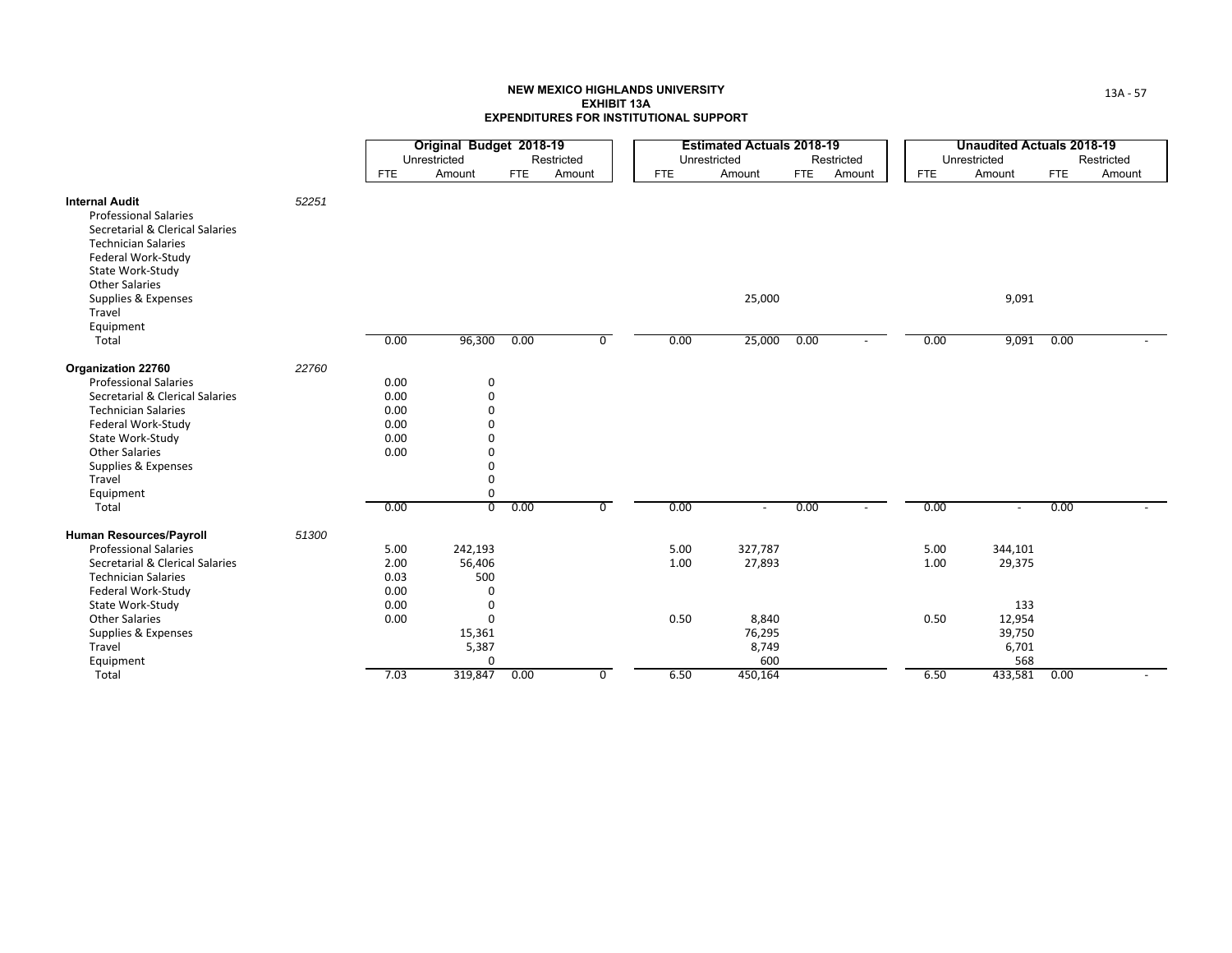|                                 |       |            | Original Budget 2018-19 |            |                |            | <b>Estimated Actuals 2018-19</b> |            |            |            | <b>Unaudited Actuals 2018-19</b> |            |            |
|---------------------------------|-------|------------|-------------------------|------------|----------------|------------|----------------------------------|------------|------------|------------|----------------------------------|------------|------------|
|                                 |       |            | Unrestricted            |            | Restricted     |            | Unrestricted                     |            | Restricted |            | Unrestricted                     |            | Restricted |
|                                 |       | <b>FTE</b> | Amount                  | <b>FTE</b> | Amount         | <b>FTE</b> | Amount                           | <b>FTE</b> | Amount     | <b>FTE</b> | Amount                           | <b>FTE</b> | Amount     |
| <b>Staff Senate</b>             | 51301 |            |                         |            |                |            |                                  |            |            |            |                                  |            |            |
| <b>Professional Salaries</b>    |       | 0.00       | 0                       |            |                |            |                                  |            |            |            |                                  |            |            |
| Secretarial & Clerical Salaries |       | 0.00       | 0                       |            |                |            |                                  |            |            |            |                                  |            |            |
| <b>Technician Salaries</b>      |       | 0.00       | 0                       |            |                |            |                                  |            |            |            |                                  |            |            |
| Federal Work-Study              |       | 0.00       | O                       |            |                |            |                                  |            |            |            |                                  |            |            |
| State Work-Study                |       | 0.00       | 0                       |            |                |            |                                  |            |            |            |                                  |            |            |
| <b>Other Salaries</b>           |       | 0.00       | 0                       |            |                |            |                                  |            |            |            |                                  |            |            |
| Supplies & Expenses             |       |            | 277                     |            |                |            | 277                              |            |            |            | 116                              |            |            |
| Travel                          |       |            | 265                     |            |                |            | 265                              |            |            |            |                                  |            |            |
| Equipment                       |       |            | 0                       |            |                |            |                                  |            |            |            |                                  |            |            |
| Total                           |       | 0.00       | 542                     | 0.00       | 0              | 0.00       | 542                              | 0.00       |            | 0.00       | 116                              | 0.00       |            |
| Purchasing                      | 51510 |            |                         |            |                |            |                                  |            |            |            |                                  |            |            |
| <b>Professional Salaries</b>    |       | 1.00       | 66,262                  |            |                | 1.00       | 68,850                           |            |            | 1.00       | 68,850                           |            |            |
| Secretarial & Clerical Salaries |       | 0.50       | 12,246                  |            |                |            |                                  |            |            |            | 7,082                            |            |            |
| <b>Technician Salaries</b>      |       | 2.00       | 69,489                  |            |                | 1.00       | 35,303                           |            |            | 1.00       | 61,232                           |            |            |
| Federal Work-Study              |       | 0.00       | 0                       |            |                |            |                                  |            |            |            |                                  |            |            |
| State Work-Study                |       | 0.00       | 0                       |            |                |            |                                  |            |            |            |                                  |            |            |
| <b>Other Salaries</b>           |       | 0.00       | $\Omega$                |            |                | 0.50       | 7,800                            |            |            | 0.50       | 6,653                            |            |            |
| Supplies & Expenses             |       |            | 4,200                   |            |                |            | 8,110                            |            |            |            | 4,476                            |            |            |
| Travel                          |       |            | 1,800                   |            |                |            | 800                              |            |            |            | 935                              |            |            |
| Equipment                       |       |            | 0                       |            |                |            | 30                               |            |            |            |                                  |            |            |
| Total                           |       | 3.50       | 153,997                 | 0.00       | $\overline{0}$ | 2.50       | 120,893                          |            |            | 2.50       | 149,227                          | 0.00       |            |
| <b>Central Receiving</b>        | 51550 |            |                         |            |                |            |                                  |            |            |            |                                  |            |            |
| <b>Professional Salaries</b>    |       | 0.00       | 0                       |            |                | 1.00       | 50,000                           |            |            | 1.00       | 19,231                           |            |            |
| Secretarial & Clerical Salaries |       | 0.30       | 5,000                   |            |                |            |                                  |            |            |            |                                  |            |            |
| <b>Technician Salaries</b>      |       | 1.00       | 87,508                  |            |                | 1.00       | 27,559                           |            |            | 1.00       | 28,160                           |            |            |
| Federal Work-Study              |       | 0.00       | 0                       |            |                | 0.50       | 7,800                            |            |            | 0.50       |                                  |            |            |
| State Work-Study                |       | 0.00       | 0                       |            |                |            |                                  |            |            |            |                                  |            |            |
| <b>Other Salaries</b>           |       | 0.00       | 0                       |            |                | 0.50       | 7,800                            |            |            | 0.50       | 4,391                            |            |            |
| Supplies & Expenses             |       |            | 12,442                  |            |                |            | 21,026                           |            |            |            | 12,961                           |            |            |
| Travel                          |       |            | 0                       |            |                |            | 550                              |            |            |            | 458                              |            |            |
| Equipment                       |       |            | 0                       |            |                |            | 830                              |            |            |            | 900                              |            |            |
| Total                           |       | 1.30       | 104,950                 | 0.00       | $\overline{0}$ | 3.00       | 115,565                          |            |            | 3.00       | 66,101                           | 0.00       |            |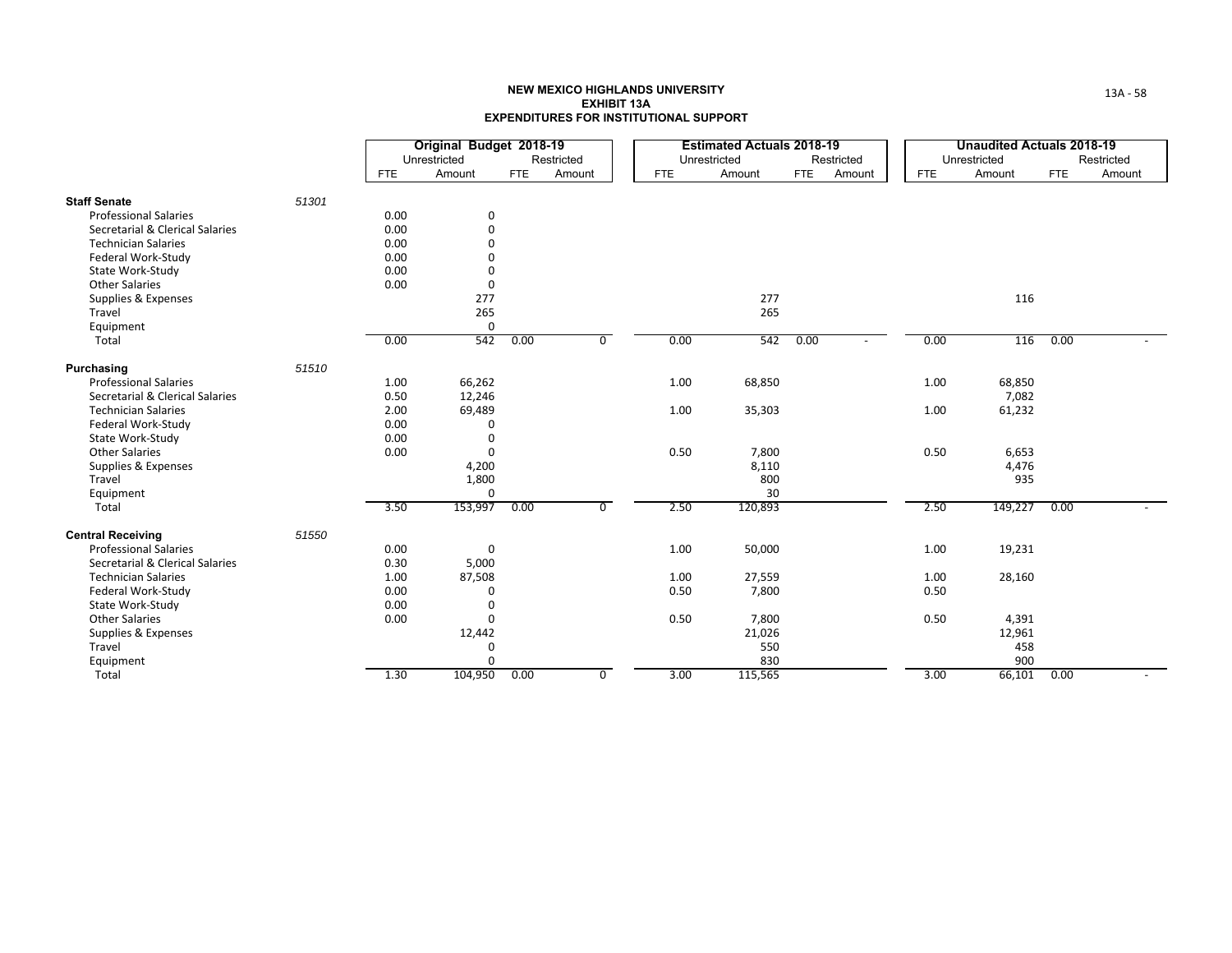|                                        |       |            | Original Budget 2018-19 |            |                 |            | <b>Estimated Actuals 2018-19</b> |            |                 |            | <b>Unaudited Actuals 2018-19</b> |            |              |
|----------------------------------------|-------|------------|-------------------------|------------|-----------------|------------|----------------------------------|------------|-----------------|------------|----------------------------------|------------|--------------|
|                                        |       |            | Unrestricted            |            | Restricted      |            | Unrestricted                     |            | Restricted      |            | Unrestricted                     |            | Restricted   |
|                                        |       | <b>FTE</b> | Amount                  | <b>FTE</b> | Amount          | <b>FTE</b> | Amount                           | <b>FTE</b> | Amount          | <b>FTE</b> | Amount                           | <b>FTE</b> | Amount       |
| <b>Campus Police/Security</b>          | 51900 |            |                         |            |                 |            |                                  |            |                 |            |                                  |            |              |
| <b>Professional Salaries</b>           |       | 1.00       | 66,262                  |            |                 | 1.00       | 65,790                           |            |                 | 1.00       | 65,790                           |            |              |
| Secretarial & Clerical Salaries        |       | 6.00       | 120,064                 |            |                 | 6.00       | 136,612                          |            |                 | 6.00       | 145,708                          |            |              |
| <b>Technician Salaries</b>             |       | 8.00       | 316,558                 |            |                 | 7.00       | 212,735                          |            |                 | 7.00       | 290,151                          |            |              |
| Federal Work-Study                     |       | 0.00       | $\Omega$                |            |                 |            |                                  |            |                 |            |                                  |            |              |
| State Work-Study                       |       | 0.00       | $\mathbf 0$             |            |                 | 0.50       | 7,800                            |            |                 | 0.50       | 900                              |            |              |
| <b>Other Salaries</b>                  |       | 0.00       | $\Omega$                |            |                 | 3.00       | 47,840                           |            |                 | 3.00       | 44,119                           |            |              |
| Supplies & Expenses                    |       |            | 19,450                  |            |                 |            | 24,978                           |            |                 |            | 22,018                           |            |              |
| Travel                                 |       |            | 1,300                   |            |                 |            | 1,300                            |            |                 |            | 990                              |            |              |
| Equipment                              |       |            | 6,222                   |            |                 |            | 4,222                            |            |                 |            | 620                              |            |              |
| Total                                  |       | 15.00      | 529,856                 | 0.00       | $\overline{0}$  | 17.50      | 501,277                          |            |                 | 17.50      | 570,296                          | 0.00       |              |
| <b>Environmental Health and Safety</b> | 51905 |            |                         |            |                 |            |                                  |            |                 |            |                                  |            |              |
| <b>Professional Salaries</b>           |       | 1.00       | 47,516                  |            |                 | 2.00       | 78,735                           |            |                 | 2.00       | 69,360                           |            |              |
| Secretarial & Clerical Salaries        |       | 0.00       | $\Omega$                |            |                 |            |                                  |            |                 |            |                                  |            |              |
| <b>Technician Salaries</b>             |       | 0.00       | 20,735                  |            |                 |            |                                  |            |                 |            |                                  |            |              |
| Federal Work-Study                     |       | 0.00       | 0                       |            |                 |            |                                  |            |                 |            |                                  |            |              |
| State Work-Study                       |       | 0.00       | $\mathbf 0$             |            |                 | 0.50       | 8,840                            |            |                 | 0.50       | 1,018                            |            |              |
| <b>Other Salaries</b>                  |       | 0.00       | $\mathbf 0$             |            |                 | 3.00       | 53,040                           |            |                 | 3.00       | 57,032                           |            |              |
| Supplies & Expenses                    |       |            | 71,012                  |            |                 |            | 69,636                           |            |                 |            | 63,441                           |            |              |
| Travel                                 |       |            | 2,000                   |            |                 |            | 8,800                            |            |                 |            | 7,197                            |            |              |
| Equipment                              |       |            | 0                       |            |                 |            | 390                              |            |                 |            | 390                              |            |              |
| Total                                  |       | 1.00       | 141,263                 | 0.00       | $\overline{0}$  | 5.50       | 219,441                          |            |                 | 5.50       | 198,439                          | 0.00       |              |
| <b>University Relations</b>            | 53100 |            |                         |            |                 |            |                                  |            |                 |            |                                  |            |              |
| <b>Professional Salaries</b>           |       | 3.00       | 175,140                 |            |                 | 4.00       | 234,642                          |            |                 | 4.00       | 204,488                          |            |              |
| Secretarial & Clerical Salaries        |       | 1.00       | 38,962                  |            |                 | 1.00       | 27,560                           |            |                 | 1.00       | 34,529                           |            |              |
| <b>Technician Salaries</b>             |       | 0.00       | 0                       |            |                 |            |                                  |            |                 |            |                                  |            |              |
| Federal Work-Study                     |       | 0.00       | $\mathbf 0$             |            |                 |            |                                  |            |                 |            |                                  |            |              |
| State Work-Study                       |       | 0.00       | $\mathbf 0$             |            |                 |            |                                  |            |                 |            |                                  |            |              |
| <b>Other Salaries</b>                  |       | 0.00       | $\mathbf 0$             |            |                 | 1.38       | 27,170                           |            |                 | 1.38       | 23,520                           |            |              |
| Supplies & Expenses                    |       |            | 393,515                 |            |                 |            | 399,623                          |            |                 |            | 206,405                          |            |              |
| Travel                                 |       |            | 3,000                   |            |                 |            | 2,404                            |            |                 |            | 901                              |            |              |
| Equipment                              |       |            | 5,300                   |            | $\overline{0}$  |            | 3,800                            |            |                 |            | 1,520                            |            |              |
| Total                                  |       | 4.00       | 615,917                 | 0.00       |                 | 6.38       | 695,199                          |            |                 | 6.38       | 471,363                          | 0.00       |              |
| <b>Grants and Contracts</b>            |       |            |                         |            |                 |            |                                  |            |                 |            |                                  |            |              |
| <b>Professional Salaries</b>           |       |            |                         | 0.00       | $\mathsf 0$     |            |                                  |            |                 |            |                                  |            |              |
| Secretarial & Clerical Salaries        |       |            |                         | 0.00       | 0               |            |                                  |            |                 |            |                                  |            |              |
| <b>Technician Salaries</b>             |       |            |                         | 0.00       | $\Omega$        |            |                                  |            |                 |            |                                  |            |              |
| Federal Work-Study                     |       |            |                         | 0.60       | 21,715          |            |                                  | 0.60       | 59,508          |            |                                  | 0.60       | 41,712       |
| State Work-Study                       |       |            |                         | 2.40       | 11,701          |            |                                  | 2.40       | 32,729          |            |                                  | 2.40       | 23,194       |
| <b>Other Salaries</b>                  |       |            |                         | 0.00       | $\mathbf 0$     |            |                                  | 0.00       |                 |            |                                  | 0.00       |              |
| Supplies & Expenses<br>Travel          |       |            |                         |            | 7,563<br>11,147 |            |                                  |            | 12,214<br>5,185 |            |                                  |            | 5,474<br>748 |
| Equipment                              |       |            |                         |            | 3,344           |            |                                  |            | 11,731          |            |                                  |            | 9,694        |
| Total                                  |       | 0.00       | $\overline{0}$          | 3.00       | 55,470          | 0.00       | $\overline{\phantom{a}}$         | 3.00       | 121,367         | 0.00       |                                  | 3.00       | 80,822       |
|                                        |       |            |                         |            |                 |            |                                  |            |                 |            |                                  |            |              |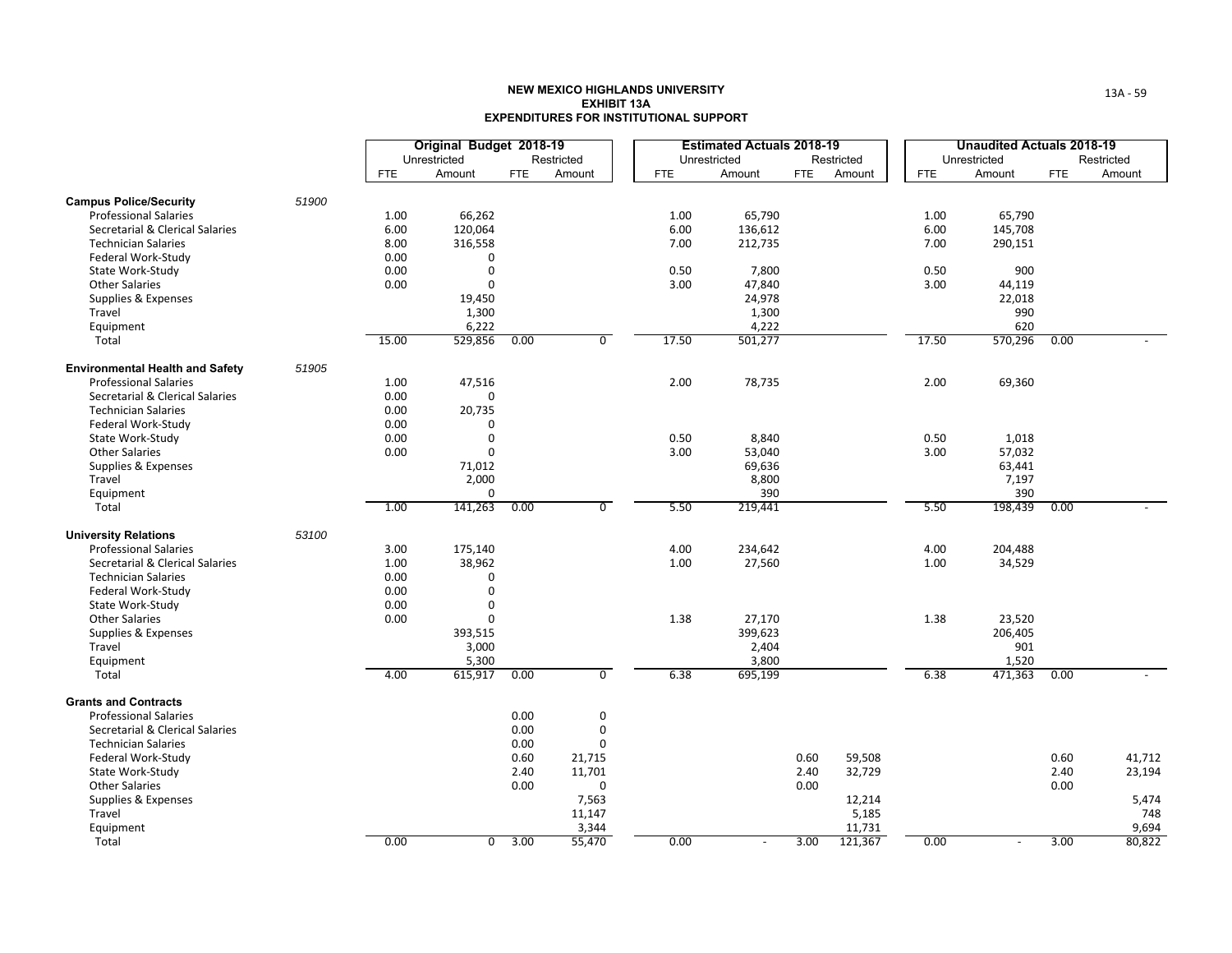|                                 |            | Original Budget 2018-19 |            |            |  |            | <b>Estimated Actuals 2018-19</b> |      |                          |            | <b>Unaudited Actuals 2018-19</b> |            |            |
|---------------------------------|------------|-------------------------|------------|------------|--|------------|----------------------------------|------|--------------------------|------------|----------------------------------|------------|------------|
|                                 |            | Unrestricted            |            | Restricted |  |            | Unrestricted                     |      | Restricted               |            | Unrestricted                     |            | Restricted |
|                                 | <b>FTE</b> | Amount                  | <b>FTE</b> | Amount     |  | <b>FTE</b> | Amount                           | FTE  | Amount                   | <b>FTE</b> | Amount                           | <b>FTE</b> | Amount     |
| <b>SUMMARY BY CATEGORY</b>      |            |                         |            |            |  |            |                                  |      |                          |            |                                  |            |            |
| <b>Professional Salaries</b>    | 35.00      | 2,714,524               | 0.00       | 0          |  | 36.25      | 2,486,734                        | 0.00 | $\sim$                   | 36.25      | 2,249,375                        | 0.00       |            |
| Secretarial & Clerical Salaries | 14.80      | 350,983                 | 0.00       | 0          |  | 12.00      | 302,166                          | 0.00 | $\overline{\phantom{a}}$ | 12.00      | 330,855                          | 0.00       |            |
| <b>Technician Salaries</b>      | 12.03      | 635,033                 | 0.00       | 0          |  | 12.00      | 348,124                          | 0.00 | $\overline{\phantom{a}}$ | 12.00      | 438,084                          | 0.00       |            |
| Federal Work-Study              | 0.00       | O                       | 0.60       | 21,715     |  | 0.50       | 7,800                            | 0.60 | 59,508                   | 0.50       |                                  | 0.60       | 41,712     |
| State Work-Study                | 0.00       | O                       | 2.40       | 11,701     |  | 2.50       | 41,080                           | 2.40 | 32,729                   | 2.50       | 5,814                            | 2.40       | 23,194     |
| <b>Other Salaries</b>           | 3.54       | 55,300                  | 0.00       | 0          |  | 14.34      | 346,068                          | 0.00 | $\overline{\phantom{a}}$ | 14.34      | 267,141                          | 0.00       |            |
| Supplies & Expenses             |            | 1,989,431               |            | 7,563      |  | 0.00       | 2,150,920                        | 0.00 | 12,214                   | 0.00       | 1,508,726                        | 0.00       | 5,474      |
| Travel                          |            | 69,666                  |            | 11,147     |  | 0.00       | 119,882                          | 0.00 | 5,185                    | 0.00       | 89,119                           | 0.00       | 748        |
| Equipment                       |            | 11,622                  |            | 3,344      |  | 0.00       | 17,488                           | 0.00 | 11,731                   | 0.00       | 8,482                            | 0.00       | 9,694      |
| TOTAL EXPEND Before FRINGE/ISC  | 65.37      | 5,826,559               | 3.00       | 55,470     |  | 77.59      | 5,820,262                        | 3.00 | 121,367                  | 77.59      | 4,897,596                        | 3.00       | 80,822     |
| <b>FRINGE BENEFITS</b>          |            | 1,360,371               |            | 0          |  |            | 1,133,191                        |      |                          |            | 1,128,915                        |            |            |
| <b>INTERNAL SERVICE CHARGES</b> |            |                         |            |            |  |            |                                  |      |                          |            |                                  |            |            |
| <b>Computer Support</b>         |            | O                       |            | 0          |  |            |                                  |      |                          |            |                                  |            |            |
| <b>Telephone Support</b>        |            | 42,611                  |            | 0          |  |            | 40,861                           |      |                          |            | 44,982                           |            |            |
| Overhead Charges                |            | (31, 100)               |            | 0          |  |            | (31, 100)                        |      |                          |            | (76, 454)                        |            |            |
| TOT INT SERV CHARGES            | 0.00       | 11,511                  | 0.00       | 0          |  | 0.00       | 9,761                            | 0.00 |                          | 0.00       | (31, 472)                        | 0.00       |            |
| <b>TOTAL EXPENDITURES</b>       | 65.37      | 7,198,441               | 3.00       | 55,470     |  | 77.59      | 6,963,214                        | 3.00 | 121,367                  | 77.59      | 5,995,040                        | 3.00       | 80,822     |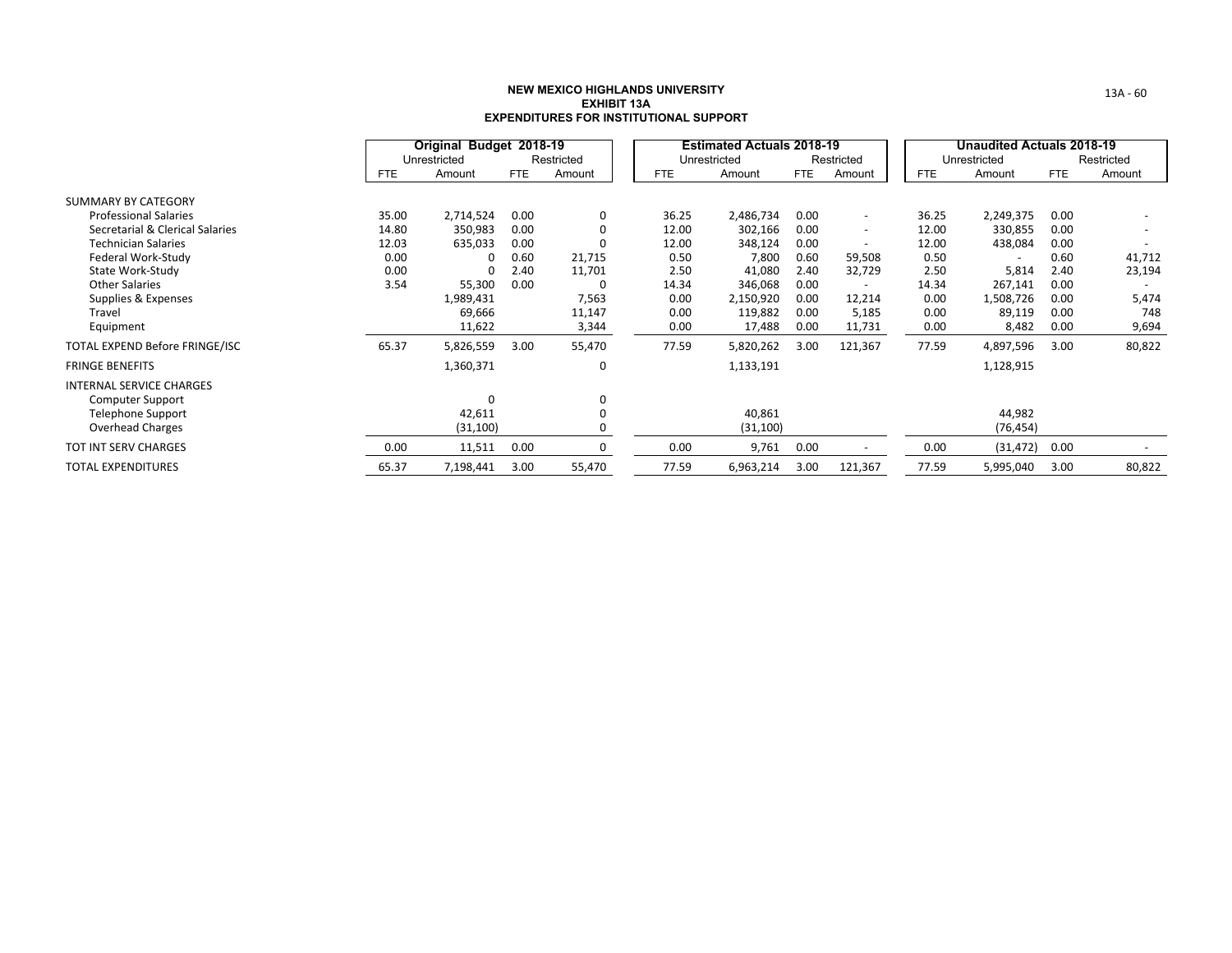|                                                 |       |            | Original Budget 2018-19 |      |            |       | <b>Estimated Actuals 2018-19</b> |      |            |       | <b>Unaudited Actuals 2018-19</b> |      |            |
|-------------------------------------------------|-------|------------|-------------------------|------|------------|-------|----------------------------------|------|------------|-------|----------------------------------|------|------------|
|                                                 |       |            | Unrestricted            |      | Restricted |       | Unrestricted                     |      | Restricted |       | Unrestricted                     |      | Restricted |
|                                                 |       | <b>FTE</b> | Amount                  | FTE  | Amount     | FTE   | Amount                           | FTE  | Amount     | FTE   | Amount                           | FTE  | Amount     |
|                                                 |       |            |                         |      |            |       |                                  |      |            |       |                                  |      |            |
| <b>Facilities Services</b>                      | 91000 | 71.72      | 2,119,682               | 0.60 | 18,028     | 69.20 | 1,981,628                        | 0.60 | 17,639     | 69.20 | 1,957,734                        | 0.60 | 12,168     |
| <b>Facilities Planning</b>                      | 93000 | 0.00       | 50,000                  | 0.00 |            | 0.00  | 60,000                           | 0.00 | 0          | 0.00  | 42,102                           | 0.00 | 0          |
| Unallocated Contingency (Fac Mgmt) 99000, 99001 |       | 3.53       | 55,985                  | 0.00 |            | 0.00  | 10,985                           | 0.00 | 0          | 0.00  | 7,942                            | 0.00 | 0          |
| <b>Utilities</b>                                | 98000 | 0.00       | 2,540,800               | 0.00 |            | 0.00  | 2,540,800                        | 0.00 | 0          | 0.00  | 2,086,458                        | 0.00 | 0          |
| Recycle                                         | 94000 | 1.00       | 30,407                  | 0.00 |            | 1.00  | 31,838                           | 0.00 | 0          | 1.00  | 28,377                           | 0.00 | 0          |
| TOT EXPEND Before FRINGE/ISC                    |       | 76.25      | 4,796,874               | 0.60 | 18,028     | 70.20 | 4,625,251                        | 0.60 | 17,639     | 70.20 | 4,122,612                        | 0.60 | 12,168     |
| <b>FRINGE BENEFITS</b>                          |       | 0.00       | 711,862                 | 0.00 |            | 0.00  | 579,101                          | 0.00 | 0          | 0.00  | 710,413                          | 0.00 | 0          |
| INT SERVICE CHARGES                             |       | 0.00       | (364, 512)              | 0.00 |            | 0.00  | (394, 512)                       | 0.00 |            | 0.00  | (394, 416)                       | 0.00 | 0          |
| TOTAL EXPENDITURES                              |       | 76.25      | 5,144,224               | 0.60 | 18,028     | 70.20 | 4,809,840                        | 0.60 | 17,639     | 70.20 | 4,438,609                        | 0.60 | 12,168     |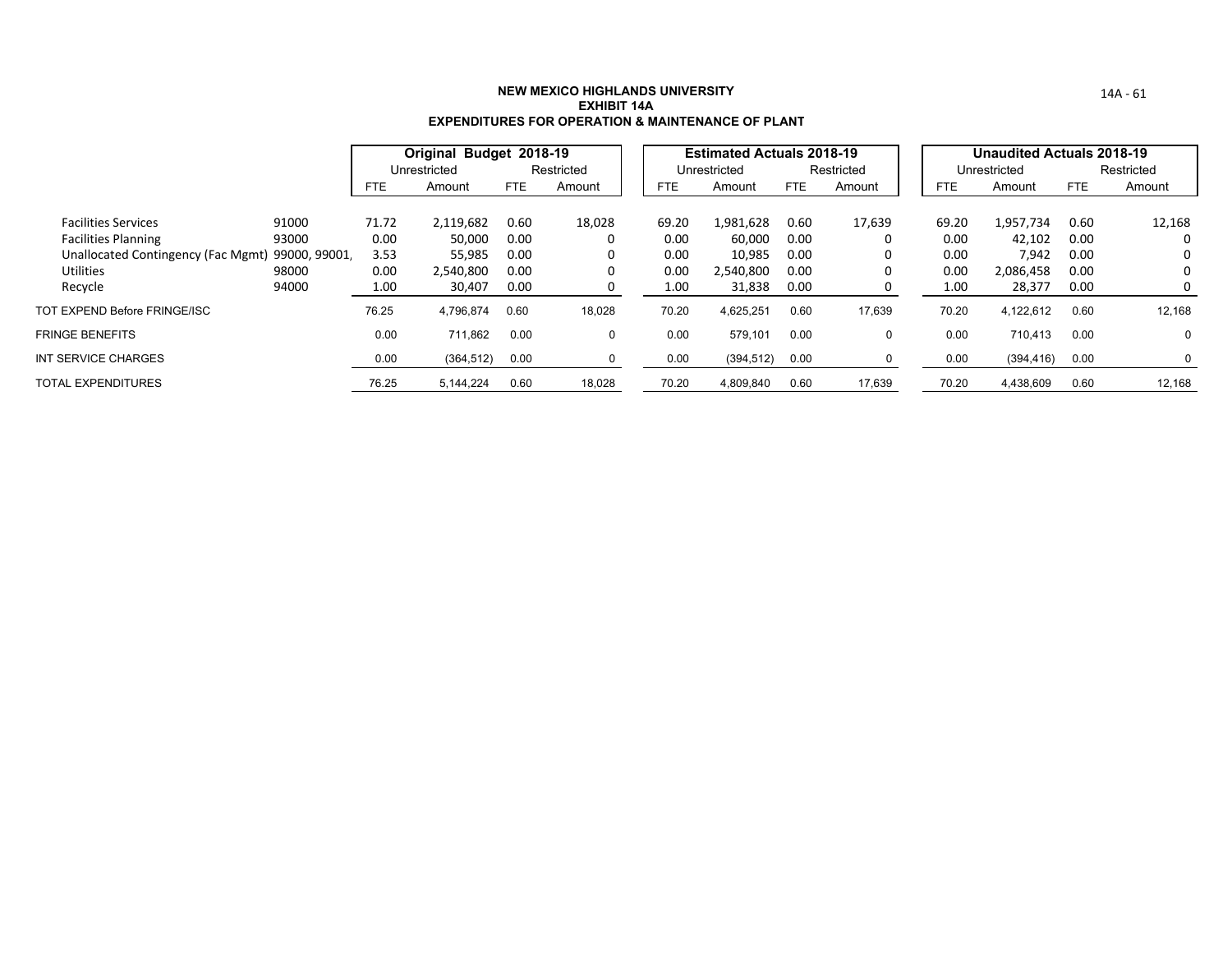|                                                            |                            |               | Original Budget 2018-19 |              |                 |              | <b>Estimated Actuals 2018-19</b> |            |            |              | <b>Unaudited Actuals 2018-19</b> |            |                |
|------------------------------------------------------------|----------------------------|---------------|-------------------------|--------------|-----------------|--------------|----------------------------------|------------|------------|--------------|----------------------------------|------------|----------------|
|                                                            |                            |               | Unrestricted            |              | Restricted      |              | Unrestricted                     |            | Restricted |              | Unrestricted                     |            | Restricted     |
|                                                            |                            | <b>FTE</b>    | Amount                  | <b>FTE</b>   | Amount          | <b>FTE</b>   | Amount                           | <b>FTE</b> | Amount     | <b>FTE</b>   | Amount                           | <b>FTE</b> | Amount         |
|                                                            |                            |               |                         |              |                 |              |                                  |            |            |              |                                  |            |                |
| <b>Facilities Services</b><br><b>Professional Salaries</b> | 91000                      |               |                         |              |                 |              |                                  |            |            |              |                                  |            |                |
| Secretarial & Clerical Salaries                            |                            | 5.00          | 257,617                 | 0.00<br>0.00 | 0<br>0          | 3.90<br>2.00 | 232,845                          |            |            | 3.90<br>2.00 | 241,109                          |            |                |
| <b>Technician Salaries</b>                                 |                            | 3.00<br>60.00 | 38,576<br>1,526,648     | 0.00         | 0               | 54.80        | 51,237<br>1,306,413              |            |            | 54.80        | 67,775                           |            |                |
| Federal Work-Study                                         |                            | 0.00          | 0                       | 0.00         |                 |              |                                  |            | 2,630      |              | 1,352,966                        |            |                |
| State Work-Study                                           |                            | 0.00          | 0                       | 0.60         | 13,102<br>4,926 | 1.50         | 23,400                           | 0.60       | 15,009     | 1.50         | 2,475                            | 0.60       | 2,266<br>9,902 |
| <b>Other Salaries</b>                                      |                            | 3.72          | 58,000                  | 0.00         | 0               | 7.00         | 118,404                          |            |            | 7.00         | 100,683                          |            |                |
| Supplies & Expenses                                        |                            |               | 182,041                 |              | 0               |              | 216,529                          |            |            |              | 169,517                          |            |                |
| Travel                                                     |                            |               | 9,800                   |              | 0               |              | 16,360                           |            |            |              | 16,663                           |            |                |
| Equipment                                                  |                            |               | 47,000                  |              | 0               |              | 16,440                           |            |            |              | 6,545                            |            |                |
| Total                                                      |                            | 71.72         | 2,119,682               | 0.60         | 18,028          | 69.20        | 1,981,628                        | 0.60       | 17,639     | 69.20        | 1,957,734                        | 0.60       | 12,168         |
| <b>Facilities Planning</b>                                 | 93000                      |               |                         |              |                 |              |                                  |            |            |              |                                  |            |                |
| <b>Professional Salaries</b>                               |                            | 0.00          | 0                       | 0.00         | 0               |              |                                  |            |            |              |                                  |            |                |
| Secretarial & Clerical Salaries                            |                            | 0.00          | 0                       | 0.00         | 0               |              |                                  |            |            |              |                                  |            |                |
| <b>Technician Salaries</b>                                 |                            | 0.00          | 0                       | 0.00         | 0               |              |                                  |            |            |              |                                  |            |                |
| Federal Work-Study                                         |                            | 0.00          | $\Omega$                | 0.00         | 0               |              |                                  |            |            |              |                                  |            |                |
| State Work-Study                                           |                            | 0.00          | 0                       | 0.00         | 0               |              |                                  |            |            |              |                                  |            |                |
| <b>Other Salaries</b>                                      |                            | 0.00          | 0                       | 0.00         | 0               |              |                                  |            |            |              |                                  |            |                |
| Supplies & Expenses                                        |                            |               | 29,200                  |              | 0               |              | 45,100                           |            |            |              | 31,052                           |            |                |
| Travel                                                     |                            |               | 0                       |              | 0               |              |                                  |            |            |              |                                  |            |                |
| Equipment                                                  |                            |               | 20,800                  |              | 0               |              | 14,900                           |            |            |              | 11,050                           |            |                |
| Total                                                      |                            | 0.00          | 50,000                  | 0.00         | $\overline{0}$  | 0.00         | 60,000                           | 0.00       | $\Omega$   | 0.00         | 42,102                           | 0.00       | $\Omega$       |
| <b>Unallocated Contingency (Fac Mgmt)</b>                  | 99000, 99001, 99002, 99003 |               |                         |              |                 |              |                                  |            |            |              |                                  |            |                |
| <b>Professional Salaries</b>                               |                            | 0.00          | 0                       | 0.00         | 0               |              |                                  |            |            |              |                                  |            |                |
| Secretarial & Clerical Salaries                            |                            | 0.00          | 0                       | 0.00         | 0               |              |                                  |            |            |              |                                  |            |                |
| <b>Technician Salaries</b>                                 |                            | 0.00          | $\Omega$                | 0.00         | 0               |              |                                  |            |            |              |                                  |            |                |
| Federal Work-Study                                         |                            | 0.00          | 0                       | 0.00         | 0               |              |                                  |            |            |              |                                  |            |                |
| State Work-Study                                           |                            | 0.00          | 0                       | 0.00         | 0               |              |                                  |            |            |              |                                  |            |                |
| <b>Other Salaries</b>                                      |                            | 3.53          | 55,000                  | 0.00         | 0               |              |                                  |            |            |              |                                  |            |                |
| Supplies & Expenses                                        |                            |               | 985                     |              | 0               |              | 10,985                           |            |            |              | 7,942                            |            |                |
| Travel                                                     |                            |               | 0                       |              | 0               |              |                                  |            |            |              |                                  |            |                |
| Equipment                                                  |                            |               | 0                       |              | 0               |              |                                  |            |            |              |                                  |            |                |
| Total                                                      |                            | 3.53          | 55,985                  | 0.00         | 0               | 0.00         | 10,985                           | 0.00       | $\Omega$   | 0.00         | 7,942                            | 0.00       | $\Omega$       |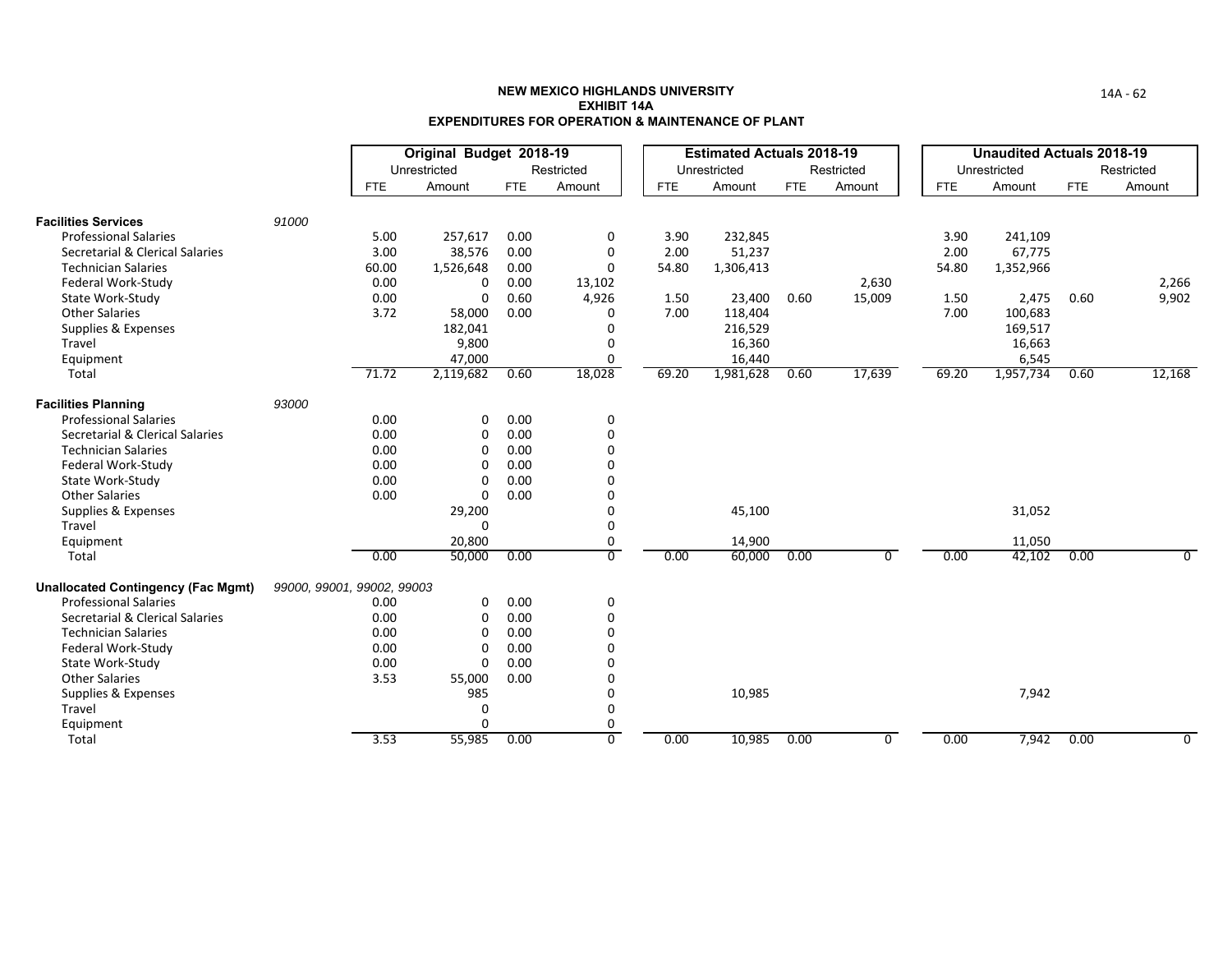|                                 |       |      | Original Budget 2018-19 |            |            |            | <b>Estimated Actuals 2018-19</b> |            |              |            | <b>Unaudited Actuals 2018-19</b> |            |            |
|---------------------------------|-------|------|-------------------------|------------|------------|------------|----------------------------------|------------|--------------|------------|----------------------------------|------------|------------|
|                                 |       |      | Unrestricted            |            | Restricted |            | Unrestricted                     |            | Restricted   |            | Unrestricted                     |            | Restricted |
|                                 |       | FTE  | Amount                  | <b>FTE</b> | Amount     | <b>FTE</b> | Amount                           | <b>FTE</b> | Amount       | <b>FTE</b> | Amount                           | <b>FTE</b> | Amount     |
| <b>Utilities</b>                | 98000 |      |                         |            |            |            |                                  |            |              |            |                                  |            |            |
| Supplies & Expenses             |       |      | 185,700                 |            | 0          |            | 113,600                          |            |              |            | 841                              |            |            |
| Gas & Oil                       |       |      | 724,000                 |            | 0          |            | 796,100                          |            |              |            | 622,297                          |            |            |
| Electricity                     |       |      | 1,125,000               |            |            |            | 1,125,000                        |            |              |            | 1,061,691                        |            |            |
| Water                           |       |      | 356,100                 |            |            |            | 356,100                          |            |              |            | 201,186                          |            |            |
| Sewer                           |       |      | 150,000                 |            | 0          |            | 150,000                          |            |              |            | 200,444                          |            |            |
| <b>Professional Services</b>    |       |      | 0                       |            | 0          |            | 0                                |            |              |            |                                  |            |            |
| Total                           |       | 0.00 | 2,540,800               | 0.00       | 0          | 0.00       | 2,540,800                        | 0.00       | <sup>n</sup> | 0.00       | 2,086,458                        | 0.00       | 0          |
| Recycle                         | 94000 |      |                         |            |            |            |                                  |            |              |            |                                  |            |            |
| <b>Professional Salaries</b>    |       | 0.00 | 0                       | 0.00       | 0          |            |                                  |            |              |            |                                  |            |            |
| Secretarial & Clerical Salaries |       | 0.00 | 0                       | 0.00       | 0          |            |                                  |            |              |            |                                  |            |            |
| <b>Technician Salaries</b>      |       | 1.00 | 27,107                  | 0.00       | 0          | 1.00       | 27,538                           |            |              | 1.00       | 27,538                           |            |            |
| Federal Work-Study              |       | 0.00 | 0                       | 0.00       | 0          |            |                                  |            |              |            |                                  |            |            |
| State Work-Study                |       | 0.00 | 0                       | 0.00       | 0          |            |                                  |            |              |            |                                  |            |            |
| <b>Other Salaries</b>           |       | 0.00 | 0                       | 0.00       |            |            |                                  |            |              |            |                                  |            |            |
| Supplies & Expenses             |       |      | 3,300                   |            |            |            | 4,300                            |            |              |            | 838                              |            |            |
| Travel                          |       |      | 0                       |            | 0          |            |                                  |            |              |            |                                  |            |            |
| Equipment                       |       |      | 0                       |            | 0          |            |                                  |            |              |            |                                  |            |            |
| Total                           |       | 1.00 | 30,407                  | 0.00       | 0          | 1.00       | 31,838                           | 0.00       | 0            | 1.00       | 28,377                           | 0.00       | 0          |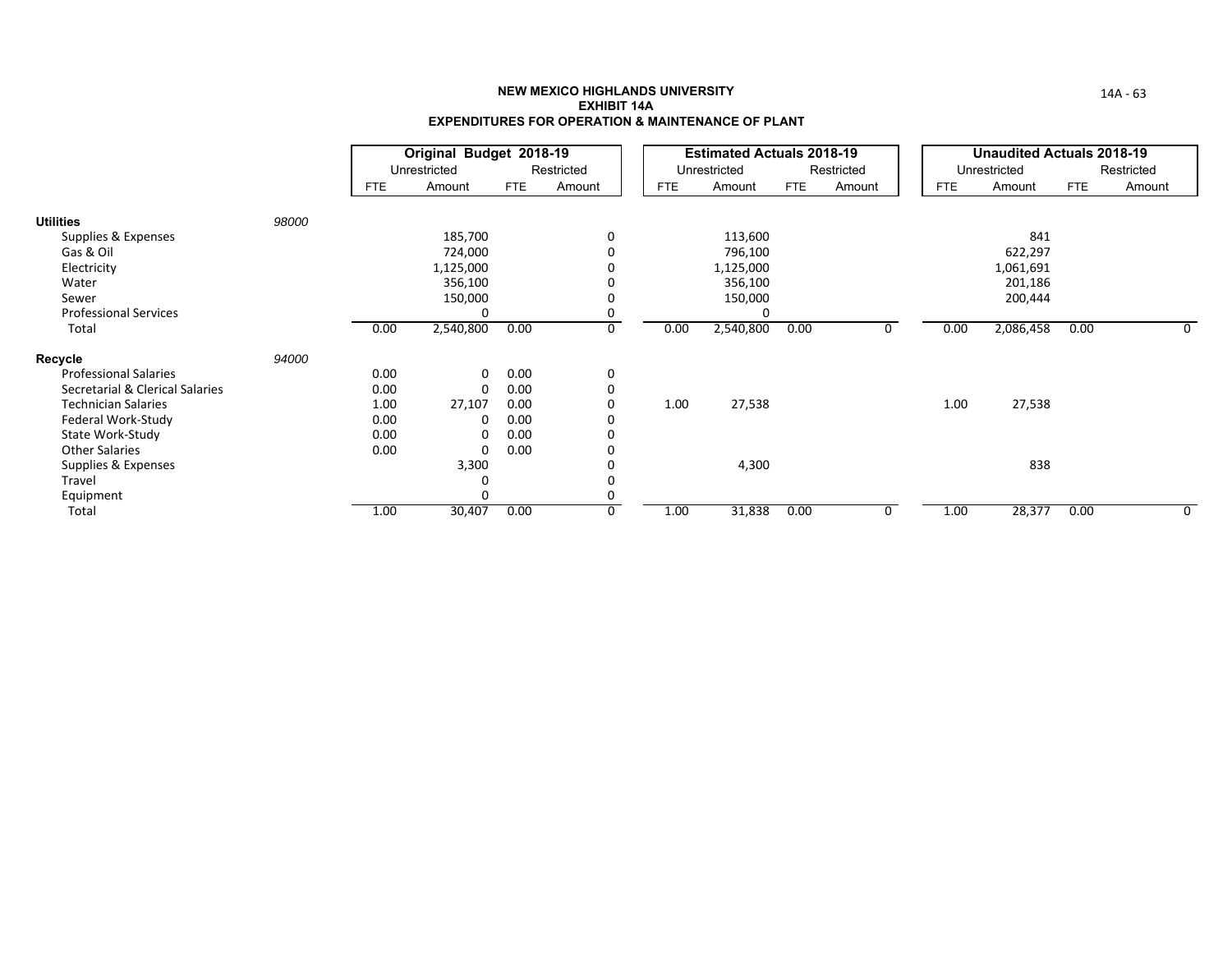|                                 |            | Original Budget 2018-19 |      |            |            | <b>Estimated Actuals 2018-19</b> |      |            |       | <b>Unaudited Actuals 2018-19</b> |            |            |
|---------------------------------|------------|-------------------------|------|------------|------------|----------------------------------|------|------------|-------|----------------------------------|------------|------------|
|                                 |            | Unrestricted            |      | Restricted |            | Unrestricted                     |      | Restricted |       | Unrestricted                     |            | Restricted |
|                                 | <b>FTE</b> | Amount                  | FTE  | Amount     | <b>FTE</b> | Amount                           | FTE  | Amount     | FTE   | Amount                           | <b>FTE</b> | Amount     |
| SUMMARY BY CATEGORY             |            |                         |      |            |            |                                  |      |            |       |                                  |            |            |
| <b>Professional Salaries</b>    | 5.00       | 257,617                 | 0.00 | 0          | 3.90       | 232,845                          | 0.00 | 0          | 3.90  | 241,109                          | 0.00       | 0          |
| Secretarial & Clerical Salaries | 3.00       | 38,576                  | 0.00 | 0          | 2.00       | 51,237                           | 0.00 | 0          | 2.00  | 67,775                           | 0.00       |            |
| <b>Technician Salaries</b>      | 61.00      | 1,553,755               | 0.00 |            | 55.80      | 1,333,952                        | 0.00 | $\Omega$   | 55.80 | 1,380,505                        | 0.00       |            |
| Federal Work-Study              | 0.00       | <sup>0</sup>            | 0.00 | 13,102     | 0.00       | 0                                | 0.00 | 2,630      | 0.00  | 0                                | 0.00       | 2,266      |
| State Work-Study                | 0.00       | <sup>0</sup>            | 0.60 | 4,926      | 1.50       | 23,400                           | 0.60 | 15,009     | 1.50  | 2,475                            | 0.60       | 9,902      |
| <b>Other Salaries</b>           | 7.25       | 113,000                 | 0.00 |            | 7.00       | 118,404                          | 0.00 |            | 7.00  | 100,683                          | 0.00       |            |
| Supplies & Expenses             |            | 401,226                 |      |            | 0.00       | 276,914                          | 0.00 |            | 0.00  | 209,349                          | 0.00       |            |
| Travel                          |            | 9,800                   |      |            | 0.00       | 16,360                           | 0.00 |            | 0.00  | 16,663                           | 0.00       | 0          |
| Equipment                       |            | 67,800                  |      |            | 0.00       | 31,340                           | 0.00 |            | 0.00  | 17,595                           | 0.00       |            |
| <b>UTILITIES</b>                |            | 2,355,100               |      |            | 0.00       | 2,540,800                        | 0.00 |            | 0.00  | 2,086,458                        | 0.00       |            |
| TOTAL EXPEND Before FRINGE/ISC  | 76.25      | 4,796,874               | 0.60 | 18,028     | 70.20      | 4,625,251                        | 0.60 | 17,639     | 70.20 | 4,122,612                        | 0.60       | 12,168     |
| <b>FRINGE BENEFITS</b>          |            | 711,862                 |      | 0          |            | 579,101                          |      |            |       | 710,413                          |            |            |
| <b>INTERNAL SERVICE CHARGES</b> |            |                         |      |            |            |                                  |      |            |       |                                  |            |            |
| <b>Computer Support</b>         |            | $\Omega$                |      | 0          |            |                                  |      |            |       |                                  |            |            |
| <b>Telephone Support</b>        |            | 10,488                  |      |            |            | 10,488                           |      |            |       | 10,584                           |            |            |
| <b>Overhead Charges</b>         |            | (375,000)               |      |            |            | (405,000)                        |      |            |       | (405,000)                        |            |            |
| <b>TOT INT SERV CHARGES</b>     | 0.00       | (364, 512)              | 0.00 | $\Omega$   | 0.00       | (394, 512)                       | 0.00 | O          | 0.00  | (394, 416)                       | 0.00       |            |
| TOTAL EXPENDITURES              | 76.25      | 5,144,224               | 0.60 | 18,028     | 70.20      | 4,809,840                        | 0.60 | 17,639     | 70.20 | 4,438,609                        | 0.60       | 12,168     |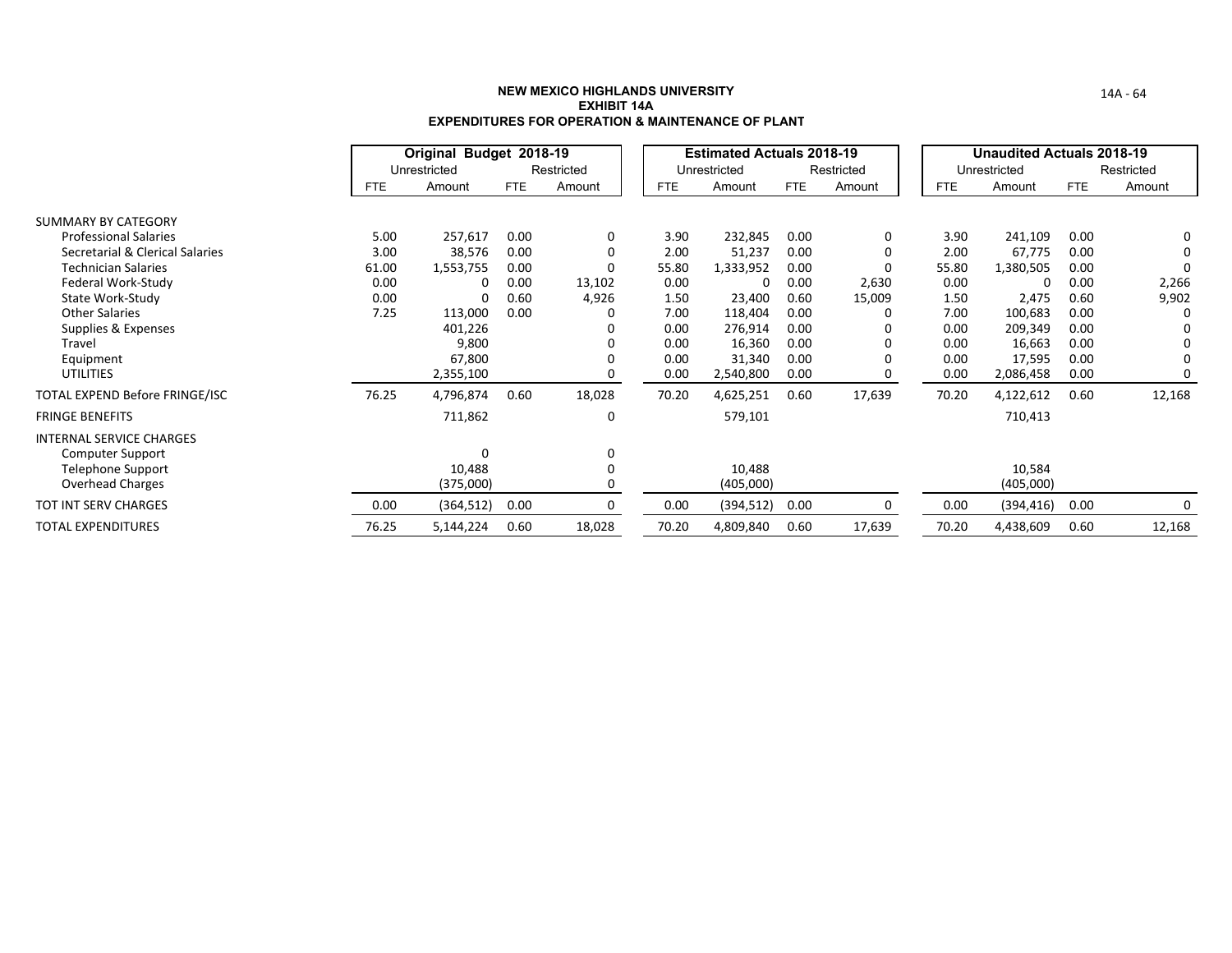|                                                              |            | Original Budget 2018-19 |      |                    |              | <b>Estimated Actuals 2018-19</b> |              |                          |              | <b>Unaudited Actuals 2018-19</b> |              |            |
|--------------------------------------------------------------|------------|-------------------------|------|--------------------|--------------|----------------------------------|--------------|--------------------------|--------------|----------------------------------|--------------|------------|
|                                                              |            | Unrestricted            |      | Restricted         |              | Unrestricted                     |              | Restricted               |              | Unrestricted                     |              | Restricted |
|                                                              | <b>FTE</b> | Amount                  | FTE  | Amount             | <b>FTE</b>   | Amount                           | <b>FTE</b>   | Amount                   | <b>FTE</b>   | Amount                           | <b>FTE</b>   | Amount     |
| <b>REVENUE</b>                                               |            |                         |      |                    |              |                                  |              |                          |              |                                  |              |            |
| <b>Tuition and Fees</b>                                      |            | 1,613,000               |      | $\Omega$           |              | 1,437,000                        |              |                          |              | 1,533,913                        |              |            |
| <b>Federal Gov't Appropriations</b>                          |            |                         |      | $\Omega$           |              |                                  |              |                          |              |                                  |              |            |
| <b>State Gov't Appropriations</b>                            |            |                         |      | $\Omega$           |              |                                  |              |                          |              |                                  |              |            |
| Local Gov't Appropriations                                   |            |                         |      | $\Omega$           |              |                                  |              |                          |              |                                  |              |            |
| <b>Federal Gov't Grants/Contracts</b>                        |            |                         |      | 37,717             |              |                                  |              | 22,263                   |              |                                  |              | 22,421     |
| State Gov't Grants/Contracts<br>Local Gov't Grants/Contracts |            |                         |      | 15,052<br>$\Omega$ |              |                                  |              | 10,076                   |              |                                  |              | 7,096      |
| Private Gifts/Grants/Contracts                               |            |                         |      |                    |              |                                  |              |                          |              |                                  |              |            |
| Endowments/Land/Perm Fund                                    |            |                         |      |                    |              |                                  |              |                          |              |                                  |              |            |
| <b>Sales and Services</b>                                    |            | 72,854                  |      | $\Omega$           |              | 112,500                          |              |                          |              | 131,361                          |              |            |
| <b>Other Sources</b>                                         |            | 500                     |      | $\Omega$           |              | $\overline{\phantom{a}}$         |              | $\overline{\phantom{a}}$ |              | 1,888                            |              |            |
| <b>TOTAL REVENUE</b>                                         | 0.00       | 1,686,354               | 0.00 | 52,769             |              | 1,549,500                        |              | 32,339                   |              | 1,667,163                        |              | 29,517     |
| <b>BEGINNING BALANCE</b>                                     |            | 138,893                 |      | 0                  |              | 349,567                          |              | 47,257                   |              | 349,567                          |              | 47,257     |
| <b>TOTAL AVAILABLE</b>                                       |            | 1,825,247               |      | 52,769             |              | 1,899,067                        |              | 79,596                   |              | 2,016,730                        |              | 76,774     |
| <b>EXPENDITURES</b>                                          |            |                         |      |                    |              |                                  |              |                          |              |                                  |              |            |
| <b>Professional Salaries</b>                                 | 5.00       | 331,150                 | 0.00 | 0                  | 7.00         | 332,590                          | 0.00         |                          | 6.00         | 310,290                          | 0.00         |            |
| Secretarial/Clerical Salaries                                | 0.00       | 36,728                  | 0.00 | 0                  | 1.50         | 34,028                           | 0.00         |                          | 1.00         | 31,112                           | 0.00         |            |
| <b>Technician Salaries</b>                                   | 1.75       | 58,015                  | 0.00 | $\Omega$           | 0.75         | 31,410                           | 0.00         |                          | 0.00         | 32,942                           | 0.00         |            |
| Federal Work-Study                                           | 0.00       | 0                       | 1.20 | 37,717             | 0.00         |                                  | 1.20         | 22,263                   | 0.00         | $\overline{\phantom{a}}$         | 1.20         | 22,421     |
| State Work-Study                                             | 0.00       | 0                       | 0.60 | 15,052             | 1.00         | 18,720                           | 0.60         | 10,076                   | 0.00         | 1,774                            | 0.60         | 7,096      |
| <b>Other Salaries</b>                                        | 3.01       | 47,166                  | 0.00 | $\Omega$           | 14.85        | 252,736                          | 0.00         |                          | 3.85         | 136,234                          | 0.00         |            |
| Supplies & Expenses                                          |            | 762,091                 |      | $\Omega$           | 0.00         | 980,574                          | 0.00         |                          | 0.00         | 825,878                          | 0.00<br>0.00 |            |
| Travel<br>Equipment                                          |            | 18,782<br>71,984        |      | $\Omega$           | 0.00<br>0.00 | 56,488<br>10,264                 | 0.00<br>0.00 |                          | 0.00<br>0.00 | 34,890<br>12,111                 | 0.00         |            |
| <b>Fringe Benefits</b>                                       |            | 151,666                 |      | $\Omega$           | 0.00         | 160,554                          | 0.00         | $\sim$                   | 0.00         | 130,354                          | 0.00         |            |
| <b>TOT DIRECT EXPEND</b><br><b>INTERNAL SERVICE CHARGES</b>  | 9.76       | 1,477,582 1.80          |      | 52,769             | 25.10        | 1,877,365                        | 1.80         | 32,339                   | 10.85        | 1,515,585                        | 1.80         | 29,517     |
| <b>Computer Support</b>                                      |            | $\Omega$                |      | $\Omega$           | 0.00         |                                  | 0.00         |                          | 0.00         | $\overline{\phantom{a}}$         | 0.00         |            |
| <b>Telephone Support</b>                                     |            | 9,404                   |      | $\Omega$           | 0.00         |                                  | 0.00         |                          | 0.00         | 10,731                           | 0.00         |            |
| Overhead Charges                                             |            | $\Omega$                |      | $\Omega$           | 0.00         |                                  | 0.00         | $\sim$                   | 0.00         | $\overline{\phantom{a}}$         | 0.00         |            |
| TOT INT SERV CHARGES                                         | 0.00       | 9,404                   | 0.00 | $\mathbf 0$        | 0.00         | $\blacksquare$                   | 0.00         | $\sim$                   | 0.00         | 10,731                           | 0.00         | $\sim$     |
| <b>TOTAL EXPENDITURES</b>                                    | 9.76       | 1,486,986               | 1.80 | 52,769             | 25.10        | 1,877,365                        | 1.80         | 32,339                   | 10.85        | 1,526,316                        | 1.80         | 29,517     |
| TRANSFERS IN (OUT)                                           |            | 124,200                 |      | $\Omega$           | 0.00         | 42,000                           | 0.00         | $\sim$                   | 0.00         | 42,000                           | 0.00         | $\sim$     |
| <b>ENDING BALANCE</b>                                        | 9.76       | 462,461 1.80            |      | $\Omega$           | 25.10        | 63,702 1.80                      |              | 47,257                   | 10.85        | 532,413 1.80                     |              | 47,257     |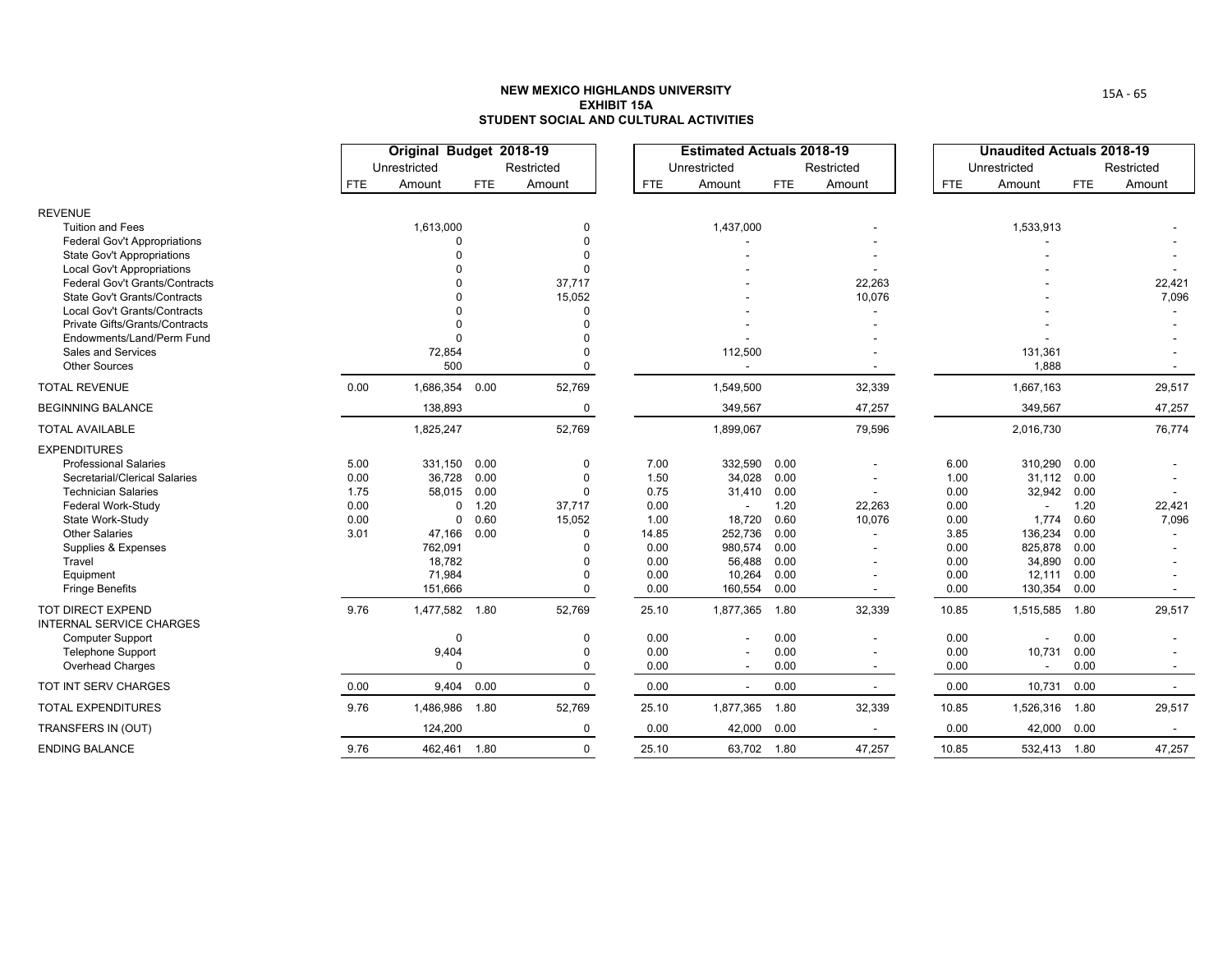|                                                                       |              |              | Original Budget 2018-19 |              |                      |            | <b>Estimated Actuals 2018-19</b> |            |                |      | <b>Unaudited Actuals 2018-19</b> |             |            |
|-----------------------------------------------------------------------|--------------|--------------|-------------------------|--------------|----------------------|------------|----------------------------------|------------|----------------|------|----------------------------------|-------------|------------|
|                                                                       |              |              | Unrestricted            |              | Restricted           |            | Unrestricted                     |            | Restricted     |      | Unrestricted                     |             | Restricted |
|                                                                       |              | <b>FTE</b>   | Amount                  | <b>FTE</b>   | Amount               | <b>FTE</b> | Amount                           | <b>FTE</b> | Amount         | FTE  | Amount                           | <b>FTE</b>  | Amount     |
| <b>Student Senate</b><br><b>REVENUE</b>                               | 37800, 37801 |              |                         |              |                      |            |                                  |            |                |      |                                  |             |            |
| <b>Tuition and Fees</b>                                               |              |              | 95,000                  |              | $\mathbf 0$          |            | 110,000                          |            |                |      | 111,699                          |             |            |
| <b>Federal Gov't Appropriations</b>                                   |              |              | ŋ                       |              | $\Omega$             |            |                                  |            |                |      |                                  |             |            |
| <b>State Gov't Appropriations</b>                                     |              |              |                         |              | $\Omega$             |            |                                  |            |                |      |                                  |             |            |
| Local Gov't Appropriations                                            |              |              |                         |              | $\Omega$             |            |                                  |            |                |      |                                  |             |            |
| Federal Gov't Grants/Contracts<br><b>State Gov't Grants/Contracts</b> |              |              |                         |              | $\Omega$<br>$\Omega$ |            |                                  |            |                |      |                                  |             |            |
| Local Gov't Grants/Contracts                                          |              |              |                         |              |                      |            |                                  |            |                |      |                                  |             |            |
| Private Gifts/Grants/Contracts                                        |              |              |                         |              | $\Omega$             |            |                                  |            |                |      |                                  |             |            |
| Endowments/Land/Perm Fund                                             |              |              |                         |              | $\Omega$             |            |                                  |            |                |      |                                  |             |            |
| Sales and Services                                                    |              |              |                         |              | $\Omega$             |            |                                  |            |                |      |                                  |             |            |
| <b>Other Sources</b>                                                  |              |              | $\Omega$                |              | 0                    |            |                                  |            |                |      |                                  |             |            |
| <b>TOTAL REVENUE</b>                                                  |              | 0.00         | 95,000 0.00             |              | $\mathbf 0$          | 0.00       | 110,000 0.00                     |            |                | 0.00 | 111,699 0.00                     |             |            |
| <b>BEGINNING BALANCE</b>                                              |              |              | 53,466                  |              | 0                    |            | (213, 723)                       |            |                |      | (183, 023)                       |             |            |
| <b>TOTAL AVAILABLE</b>                                                |              |              | 148,466                 |              | $\mathbf 0$          | 0.00       | $(103, 723)$ 0.00                |            |                | 0.00 | $(71,324)$ 0.00                  |             |            |
| <b>EXPENDITURES</b>                                                   |              |              |                         |              |                      |            |                                  |            |                |      |                                  |             |            |
| <b>Professional Salaries</b>                                          |              | 0.00         | 0                       | 0.00         | $\mathbf 0$          |            |                                  |            |                |      |                                  |             |            |
| Secretarial/Clerical Salaries                                         |              | 0.00         | $\mathbf 0$             | 0.00         | $\Omega$             |            |                                  |            |                |      |                                  |             |            |
| <b>Technician Salaries</b>                                            |              | 0.00         | $\mathbf 0$             | 0.00         | $\Omega$             |            |                                  |            |                |      |                                  |             |            |
| Federal Work-Study<br>State Work-Study                                |              | 0.00<br>0.00 | $\Omega$<br>$\Omega$    | 0.00<br>0.00 | $\Omega$<br>$\Omega$ |            |                                  |            |                |      |                                  |             |            |
| <b>Other Salaries</b>                                                 |              | 0.00         | $\mathbf 0$             | 0.00         | $\Omega$             |            |                                  |            |                |      |                                  |             |            |
| Supplies & Expenses                                                   |              |              | 54,124                  |              | $\Omega$             |            | 43,950                           |            |                |      | 45,787                           |             |            |
| Travel                                                                |              |              | 4,000                   |              | $\Omega$             |            | 15,000                           |            |                |      | 10,350                           |             |            |
| Equipment                                                             |              |              | $\Omega$                |              | $\Omega$             |            | 350                              |            |                |      | 310                              |             |            |
| <b>Fringe Benefits</b>                                                |              |              | $\Omega$                |              | $\mathbf 0$          |            |                                  |            |                |      |                                  |             |            |
| TOT DIRECT EXPEND<br><b>INTERNAL SERVICE CHARGES</b>                  |              | 0.00         | 58,124 0.00             |              | $\mathbf 0$          | 0.00       | 59,300 0.00                      |            | $\blacksquare$ | 0.00 |                                  | 56,447 0.00 |            |
| <b>Computer Support</b>                                               |              |              | $\mathbf 0$             |              | 0                    |            |                                  |            |                |      |                                  |             |            |
| Telephone Support                                                     |              |              | 1,176                   |              | $\mathbf 0$          |            |                                  |            |                |      | 588                              |             |            |
| Overhead Charges                                                      |              |              | $\mathbf 0$             |              | $\mathsf 0$          |            |                                  |            |                |      |                                  |             |            |
| TOT INT SERV CHARGES                                                  |              | 0.00         | 1,176                   | 0.00         | $\mathbf 0$          | 0.00       | $\blacksquare$                   | 0.00       | $\sim$         | 0.00 |                                  | 588 0.00    |            |
| TOTAL EXPENDITURES                                                    |              | 0.00         | 59,300                  | 0.00         | $\mathbf 0$          | 0.00       | 59,300 0.00                      |            |                | 0.00 |                                  | 57,035 0.00 |            |
| TRANSFERS IN (OUT)                                                    |              |              | (20,000)                |              | 0                    |            | (20,000)                         |            |                |      | (20,000)                         |             |            |
| <b>ENDING BALANCE</b>                                                 |              | 0.00         | 69,166 0.00             |              | $\mathbf 0$          | 0.00       | $(183,023)$ 0.00                 |            |                | 0.00 | $(148,358)$ 0.00                 |             |            |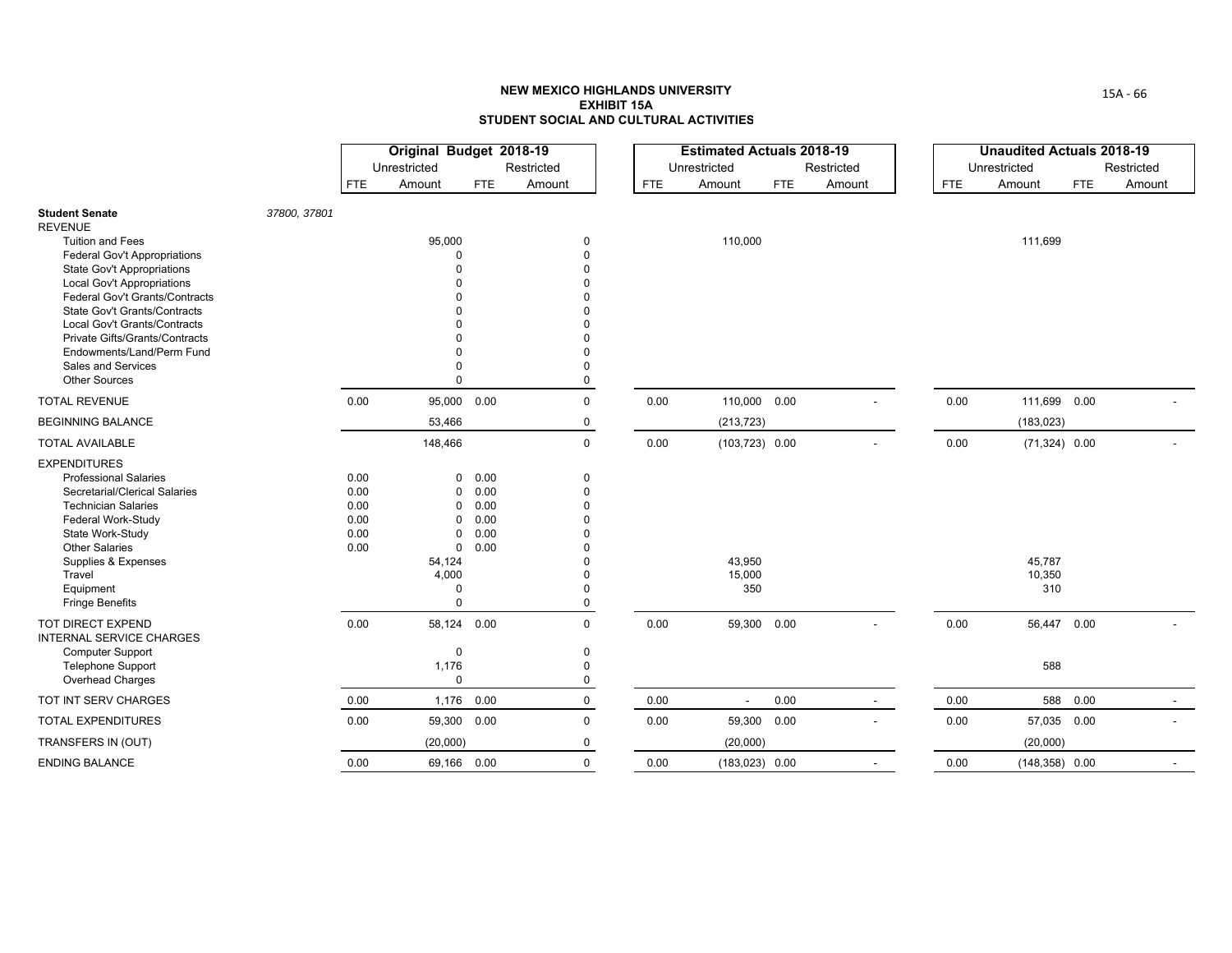|                                                                                   |       |                      | Original Budget 2018-19<br>Unrestricted |                      | Restricted                          |            | <b>Estimated Actuals 2018-19</b><br>Unrestricted |              | Restricted |            | <b>Unaudited Actuals 2018-19</b><br>Unrestricted |            | Restricted |
|-----------------------------------------------------------------------------------|-------|----------------------|-----------------------------------------|----------------------|-------------------------------------|------------|--------------------------------------------------|--------------|------------|------------|--------------------------------------------------|------------|------------|
|                                                                                   |       | <b>FTE</b>           | Amount                                  | FTE                  | Amount                              | <b>FTE</b> | Amount                                           | <b>FTE</b>   | Amount     | <b>FTE</b> | Amount                                           | <b>FTE</b> | Amount     |
| <b>Activities Board</b><br><b>REVENUE</b>                                         | 37100 |                      |                                         |                      |                                     |            |                                                  |              |            |            |                                                  |            |            |
| <b>Tuition and Fees</b><br>Federal Gov't Appropriations                           |       |                      | $\Omega$                                |                      | $\mathbf 0$<br>$\Omega$             |            |                                                  |              |            |            |                                                  |            |            |
| State Gov't Appropriations<br><b>Local Gov't Appropriations</b>                   |       |                      |                                         |                      |                                     |            |                                                  |              |            |            |                                                  |            |            |
| Federal Gov't Grants/Contracts<br>State Gov't Grants/Contracts                    |       |                      |                                         |                      |                                     |            |                                                  |              |            |            |                                                  |            |            |
| Local Gov't Grants/Contracts<br>Private Gifts/Grants/Contracts                    |       |                      |                                         |                      |                                     |            |                                                  |              |            |            |                                                  |            |            |
| Endowments/Land/Perm Fund<br>Sales and Services                                   |       |                      | $\Omega$<br>250                         |                      | $\Omega$                            |            |                                                  |              |            |            |                                                  |            |            |
| <b>Other Sources</b>                                                              |       |                      | 500                                     |                      | $\Omega$                            |            |                                                  |              |            |            | 140                                              |            |            |
| <b>TOTAL REVENUE</b><br><b>BEGINNING BALANCE</b>                                  |       | 0.00                 | 855                                     | 750 0.00             | $\mathbf 0$<br>$\mathbf 0$          | 0.00       |                                                  | 0.00         |            | 0.00       | (761)                                            | 140 0.00   |            |
| <b>TOTAL AVAILABLE</b>                                                            |       |                      | 1,605                                   |                      | $\mathsf 0$                         | 0.00       | $\blacksquare$                                   | 0.00         |            | 0.00       |                                                  | (621) 0.00 |            |
| <b>EXPENDITURES</b><br><b>Professional Salaries</b>                               |       | 0.00                 | 0                                       | 0.00                 | $\mathbf 0$                         |            |                                                  |              |            |            |                                                  |            |            |
| Secretarial/Clerical Salaries<br><b>Technician Salaries</b><br>Federal Work-Study |       | 0.00<br>0.00<br>0.00 | 0<br>$\Omega$<br>$\Omega$               | 0.00<br>0.00<br>0.00 | $\Omega$<br>$\Omega$<br>$\Omega$    |            |                                                  |              |            |            |                                                  |            |            |
| State Work-Study<br><b>Other Salaries</b>                                         |       | 0.00<br>0.00         | $\Omega$<br>$\mathbf 0$                 | 0.00<br>0.00         |                                     |            |                                                  |              |            |            | 1,000                                            |            |            |
| Supplies & Expenses<br>Travel<br>Equipment<br><b>Fringe Benefits</b>              |       |                      | 20,339<br>72<br>350<br>$\mathbf 0$      |                      | $\Omega$<br>$\Omega$<br>$\mathsf 0$ |            | 18,858<br>1,553<br>350                           |              |            |            | 15,398<br>1,323<br>142                           |            |            |
| TOT DIRECT EXPEND<br><b>INTERNAL SERVICE CHARGES</b>                              |       | 0.00                 |                                         | 20,761 0.00          | $\mathbf 0$                         | 0.00       | 20,761 0.00                                      |              |            | 0.00       | 17,864 0.00                                      |            |            |
| <b>Computer Support</b><br>Telephone Support<br>Overhead Charges                  |       |                      | $\Omega$<br>$\mathbf 0$<br>$\Omega$     |                      | 0<br>$\mathbf 0$<br>0               |            |                                                  |              |            |            |                                                  |            |            |
| TOT INT SERV CHARGES                                                              |       | 0.00                 |                                         | 0 0.00               | $\mathbf 0$                         | 0.00       | $\blacksquare$                                   | 0.00         | $\sim$     | 0.00       | $\sim$                                           | 0.00       |            |
| <b>TOTAL EXPENDITURES</b>                                                         |       | 0.00                 |                                         | 20,761 0.00          | $\mathbf 0$                         | 0.00       | 20,761                                           | 0.00         |            | 0.00       | 17,864                                           | 0.00       |            |
| TRANSFERS IN (OUT)                                                                |       |                      | 20,000                                  |                      | $\mathbf 0$                         |            | 20,000                                           |              |            |            | 20,000                                           |            |            |
| <b>ENDING BALANCE</b>                                                             |       | 0.00                 |                                         | 844 0.00             | $\mathbf 0$                         | 0.00       |                                                  | $(761)$ 0.00 |            | 0.00       | 1,515 0.00                                       |            |            |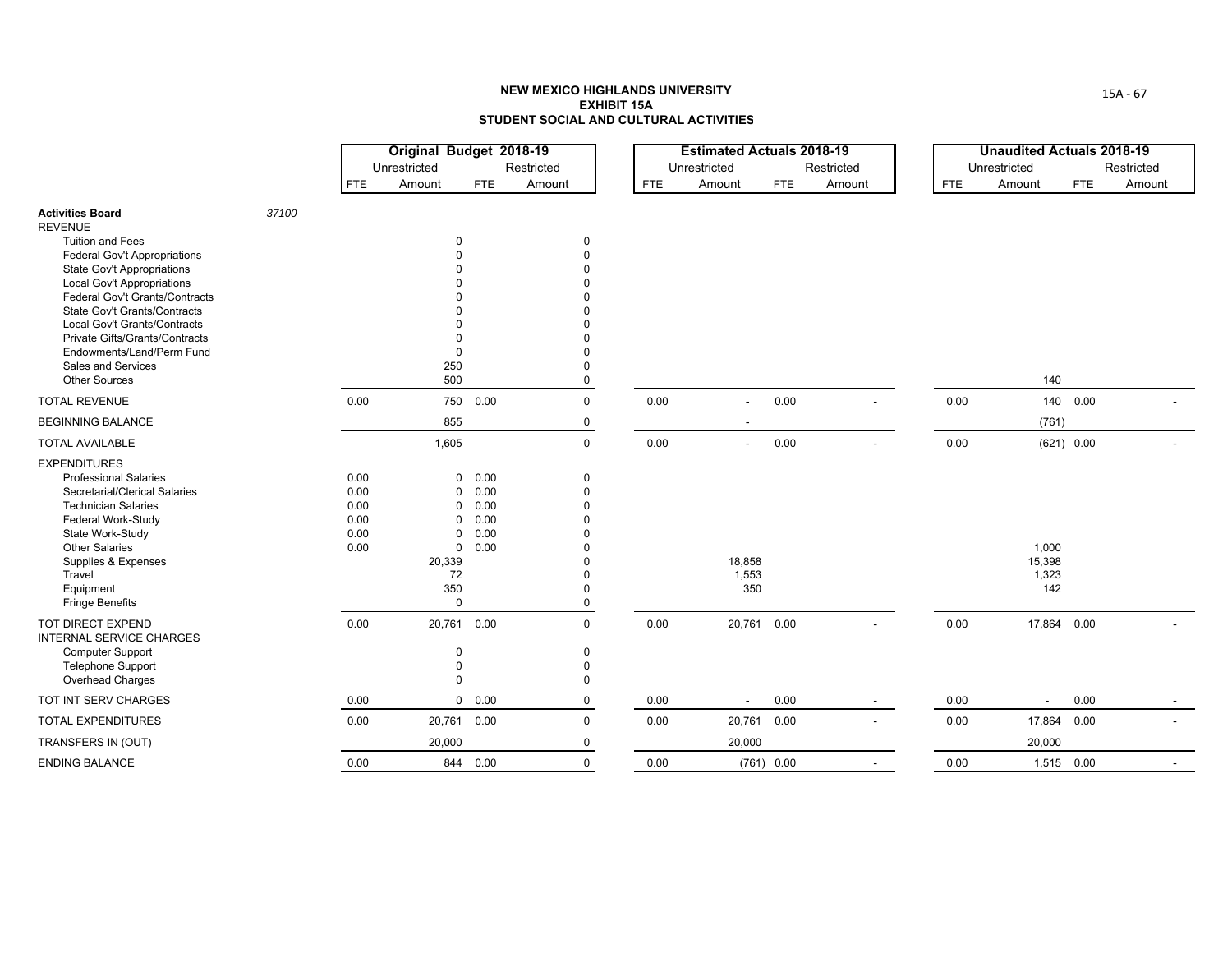|                                                                                                                                                                                                                                                                                                                  |       |                                              | Original Budget 2018-19                                                                                          |                                              |                                                       |            | <b>Estimated Actuals 2018-19</b> |            |                          |            |                          | <b>Unaudited Actuals 2018-19</b> |
|------------------------------------------------------------------------------------------------------------------------------------------------------------------------------------------------------------------------------------------------------------------------------------------------------------------|-------|----------------------------------------------|------------------------------------------------------------------------------------------------------------------|----------------------------------------------|-------------------------------------------------------|------------|----------------------------------|------------|--------------------------|------------|--------------------------|----------------------------------|
|                                                                                                                                                                                                                                                                                                                  |       |                                              | Unrestricted                                                                                                     |                                              | Restricted                                            |            | Unrestricted                     |            | Restricted               |            | Unrestricted             | Restricted                       |
|                                                                                                                                                                                                                                                                                                                  |       | <b>FTE</b>                                   | Amount                                                                                                           | <b>FTE</b>                                   | Amount                                                | <b>FTE</b> | Amount                           | <b>FTE</b> | Amount                   | <b>FTE</b> | Amount                   | <b>FTE</b><br>Amount             |
| <b>Intramurals</b><br><b>REVENUE</b>                                                                                                                                                                                                                                                                             | 37250 |                                              |                                                                                                                  |                                              |                                                       |            |                                  |            |                          |            |                          |                                  |
| <b>Tuition and Fees</b><br>Federal Gov't Appropriations<br><b>State Gov't Appropriations</b><br><b>Local Gov't Appropriations</b><br>Federal Gov't Grants/Contracts<br><b>State Gov't Grants/Contracts</b><br>Local Gov't Grants/Contracts<br><b>Private Gifts/Grants/Contracts</b><br>Endowments/Land/Perm Fund |       |                                              | 40,000<br>$\Omega$                                                                                               |                                              | $\Omega$<br>$\Omega$                                  |            | 55,000                           |            |                          |            | 55,342                   |                                  |
| Sales and Services<br><b>Other Sources</b>                                                                                                                                                                                                                                                                       |       |                                              |                                                                                                                  |                                              | $\Omega$                                              |            |                                  |            |                          |            |                          |                                  |
| <b>TOTAL REVENUE</b>                                                                                                                                                                                                                                                                                             |       | 0.00                                         | 40,000 0.00                                                                                                      |                                              | $\mathbf 0$                                           | 0.00       | 55,000 0.00                      |            |                          | 0.00       | 55,342 0.00              |                                  |
| <b>BEGINNING BALANCE</b>                                                                                                                                                                                                                                                                                         |       |                                              | (49, 229)                                                                                                        |                                              | $\mathbf 0$                                           |            |                                  |            |                          |            | (35, 242)                |                                  |
| <b>TOTAL AVAILABLE</b>                                                                                                                                                                                                                                                                                           |       |                                              | (9, 229)                                                                                                         |                                              | $\mathbf 0$                                           | 0.00       | 55,000 0.00                      |            | $\blacksquare$           | 0.00       | 20,100 0.00              |                                  |
| <b>EXPENDITURES</b><br><b>Professional Salaries</b><br>Secretarial/Clerical Salaries<br><b>Technician Salaries</b><br>Federal Work-Study<br>State Work-Study<br><b>Other Salaries</b><br>Supplies & Expenses<br>Travel<br>Equipment<br><b>Fringe Benefits</b>                                                    |       | 0.00<br>0.00<br>0.00<br>0.00<br>0.00<br>0.00 | $\mathbf 0$<br>$\mathbf 0$<br>0<br>0<br>$\mathbf 0$<br>$\mathbf 0$<br>30,665<br>$\Omega$<br>$\Omega$<br>$\Omega$ | 0.00<br>0.00<br>0.00<br>0.00<br>0.00<br>0.00 | $\Omega$<br>$\Omega$<br>$\Omega$<br>$\mathbf 0$       | 4.00       | 65,380<br>19,860<br>5,002        |            |                          |            | 26,504<br>682<br>2,544   |                                  |
| TOT DIRECT EXPEND<br><b>INTERNAL SERVICE CHARGES</b><br><b>Computer Support</b><br><b>Telephone Support</b><br>Overhead Charges                                                                                                                                                                                  |       | 0.00                                         | 30,665 0.00<br>$\mathbf 0$<br>$\mathbf 0$<br>$\Omega$                                                            |                                              | $\mathbf 0$<br>$\mathbf 0$<br>$\Omega$<br>$\mathbf 0$ | 4.00       | 90,242                           |            |                          | 0.00       | 29,730 0.00              |                                  |
| TOT INT SERV CHARGES                                                                                                                                                                                                                                                                                             |       | 0.00                                         |                                                                                                                  | 0 0.00                                       | 0                                                     | 0.00       | $\overline{\phantom{a}}$         | 0.00       | $\sim$                   | 0.00       | $\overline{\phantom{a}}$ | 0.00                             |
| <b>TOTAL EXPENDITURES</b>                                                                                                                                                                                                                                                                                        |       | 0.00                                         | 30,665                                                                                                           | 0.00                                         | $\Omega$                                              | 4.00       | 90,242 0.00                      |            | $\overline{\phantom{a}}$ | 0.00       | 29,730 0.00              |                                  |
| TRANSFERS IN (OUT)                                                                                                                                                                                                                                                                                               |       |                                              |                                                                                                                  |                                              |                                                       |            |                                  |            |                          |            |                          |                                  |
| <b>ENDING BALANCE</b>                                                                                                                                                                                                                                                                                            |       | 0.00                                         | $(39,894)$ 0.00                                                                                                  |                                              | $\mathbf 0$                                           | 4.00       | $(35,242)$ 0.00                  |            | $\overline{\phantom{a}}$ | 0.00       | $(9,630)$ 0.00           |                                  |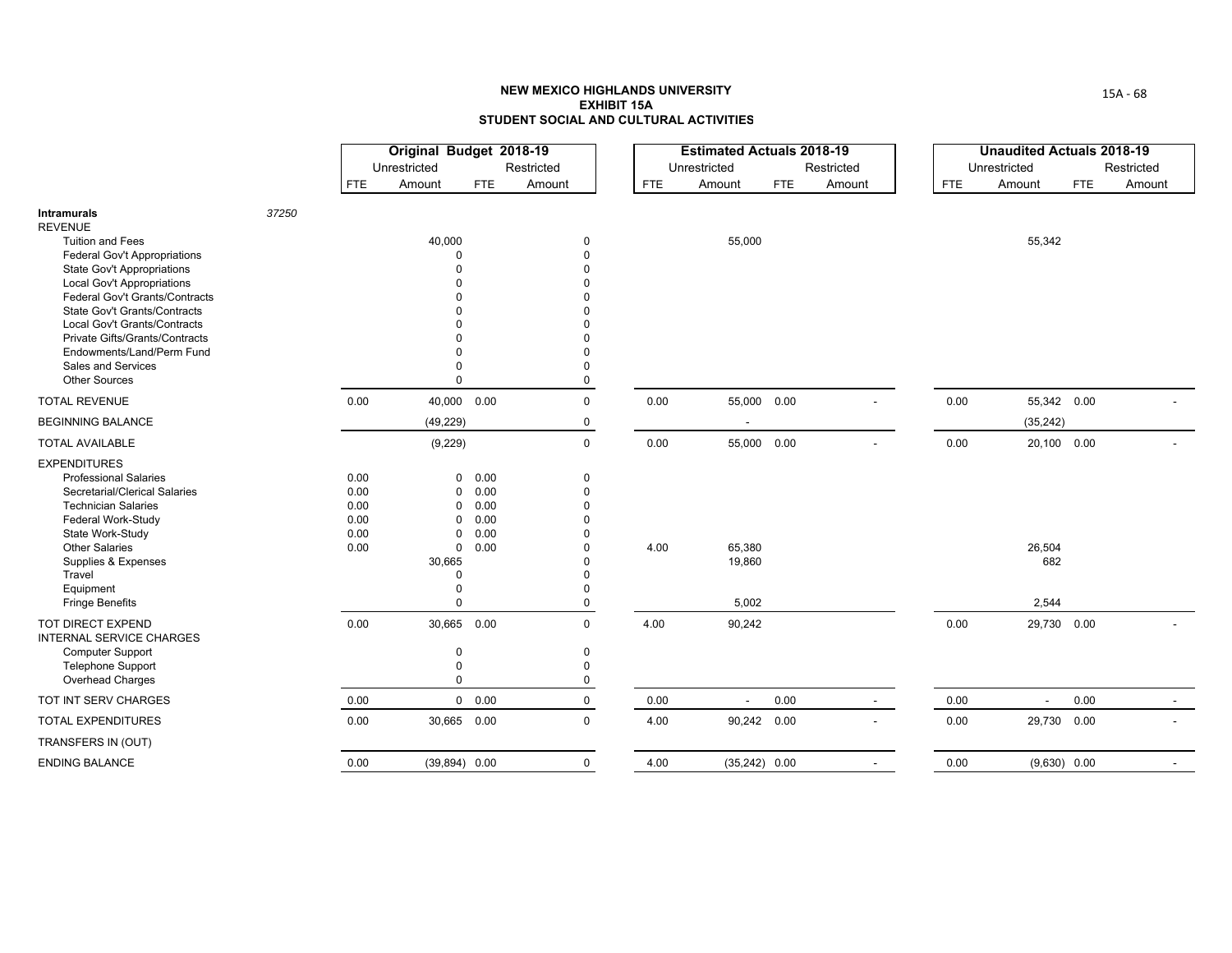|                                                                |       |            | Original Budget 2018-19 |                     |             |            | <b>Estimated Actuals 2018-19</b> |            |            |            | <b>Unaudited Actuals 2018-19</b> |              |            |
|----------------------------------------------------------------|-------|------------|-------------------------|---------------------|-------------|------------|----------------------------------|------------|------------|------------|----------------------------------|--------------|------------|
|                                                                |       |            | Unrestricted            |                     | Restricted  |            | Unrestricted                     |            | Restricted |            | Unrestricted                     |              | Restricted |
|                                                                |       | <b>FTE</b> | Amount                  | <b>FTE</b>          | Amount      | <b>FTE</b> | Amount                           | <b>FTE</b> | Amount     | <b>FTE</b> | Amount                           | <b>FTE</b>   | Amount     |
| <b>Student Computer Lab (Purple Pub)</b><br><b>REVENUE</b>     | 32800 |            |                         |                     |             |            |                                  |            |            |            |                                  |              |            |
| <b>Tuition and Fees</b>                                        |       |            | 3,000                   |                     | $\Omega$    |            |                                  |            |            |            | (485)                            |              |            |
| <b>Federal Gov't Appropriations</b>                            |       |            |                         |                     |             |            |                                  |            |            |            |                                  |              |            |
| State Gov't Appropriations                                     |       |            |                         |                     |             |            |                                  |            |            |            |                                  |              |            |
| <b>Local Gov't Appropriations</b>                              |       |            |                         |                     |             |            |                                  |            |            |            |                                  |              |            |
| Federal Gov't Grants/Contracts<br>State Gov't Grants/Contracts |       |            |                         |                     |             |            |                                  |            |            |            |                                  |              |            |
| Local Gov't Grants/Contracts                                   |       |            |                         |                     |             |            |                                  |            |            |            |                                  |              |            |
| Private Gifts/Grants/Contracts                                 |       |            |                         |                     |             |            |                                  |            |            |            |                                  |              |            |
| Endowments/Land/Perm Fund                                      |       |            |                         |                     |             |            |                                  |            |            |            |                                  |              |            |
| Sales and Services                                             |       |            |                         |                     |             |            |                                  |            |            |            |                                  |              |            |
| <b>Other Sources</b>                                           |       |            |                         |                     | $\Omega$    |            |                                  |            |            |            |                                  |              |            |
| <b>TOTAL REVENUE</b>                                           |       | 0.00       |                         | 3,000 0.00          | $\mathbf 0$ | 0.00       | $\sim$                           | 0.00       |            | 0.00       |                                  | (485) 0.00   |            |
| <b>BEGINNING BALANCE</b>                                       |       |            | 3,972                   |                     | 0           |            | 108,550                          |            |            |            | 108,349                          |              |            |
| <b>TOTAL AVAILABLE</b>                                         |       |            | 6,972                   |                     | $\mathbf 0$ | 0.00       | 108,550 0.00                     |            |            | 0.00       |                                  | 107,864 0.00 |            |
| <b>EXPENDITURES</b>                                            |       |            |                         |                     |             |            |                                  |            |            |            |                                  |              |            |
| <b>Professional Salaries</b>                                   |       | 0.00       | 23,192                  | 0.00                | $\Omega$    |            |                                  |            |            |            |                                  |              |            |
| Secretarial/Clerical Salaries                                  |       | 0.00       |                         | 0.00<br>$\mathbf 0$ |             |            |                                  |            |            |            |                                  |              |            |
| <b>Technician Salaries</b>                                     |       | 1.00       | 27,102                  | 0.00                |             |            |                                  |            |            |            |                                  |              |            |
| Federal Work-Study                                             |       | 0.00       |                         | $\mathbf 0$<br>0.00 |             |            |                                  |            |            |            |                                  |              |            |
| State Work-Study                                               |       | 0.00       |                         | 0.00<br>0           |             |            |                                  |            |            |            |                                  |              |            |
| <b>Other Salaries</b>                                          |       | 0.97       | 15,146                  | 0.00                |             |            |                                  |            |            |            |                                  |              |            |
| Supplies & Expenses                                            |       |            | 4,717                   |                     |             |            | 201                              |            |            |            |                                  | $\pmb{0}$    |            |
| Travel                                                         |       |            |                         | $\Omega$            |             |            |                                  |            |            |            |                                  |              |            |
| Equipment                                                      |       |            | 6,134                   |                     |             |            |                                  |            |            |            |                                  |              |            |
| <b>Fringe Benefits</b>                                         |       |            | 14,733                  |                     |             |            |                                  |            |            |            |                                  |              |            |
| TOT DIRECT EXPEND<br><b>INTERNAL SERVICE CHARGES</b>           |       | 1.97       |                         | 91,024 0.00         | $\Omega$    | 0.00       |                                  | 201 0.00   |            | 0.00       |                                  | 0 0.00       |            |
| <b>Computer Support</b>                                        |       |            |                         | 0                   | $\Omega$    |            |                                  |            |            |            |                                  |              |            |
| <b>Telephone Support</b>                                       |       |            | 1,176                   |                     | $\Omega$    |            |                                  |            |            |            | 147                              |              |            |
| Overhead Charges                                               |       |            |                         | $\mathbf 0$         | $\mathbf 0$ |            |                                  |            |            |            |                                  |              |            |
| TOT INT SERV CHARGES                                           |       | 0.00       | 1,176                   | 0.00                | $\mathbf 0$ | 0.00       | $\sim$                           | 0.00       | $\sim$     | 0.00       |                                  | 147 0.00     | $\sim$     |
| <b>TOTAL EXPENDITURES</b>                                      |       | 1.97       |                         | 92,200 0.00         | $\Omega$    | 0.00       |                                  | 201 0.00   | $\sim$     | 0.00       |                                  | 147 0.00     |            |
| TRANSFERS IN (OUT)                                             |       |            | 92,200                  |                     | $\mathbf 0$ |            |                                  |            |            |            |                                  |              |            |
| <b>ENDING BALANCE</b>                                          |       | 1.97       |                         | 6,972 0.00          | $\mathbf 0$ | 0.00       | 108,349 0.00                     |            |            | 0.00       |                                  | 107,717 0.00 |            |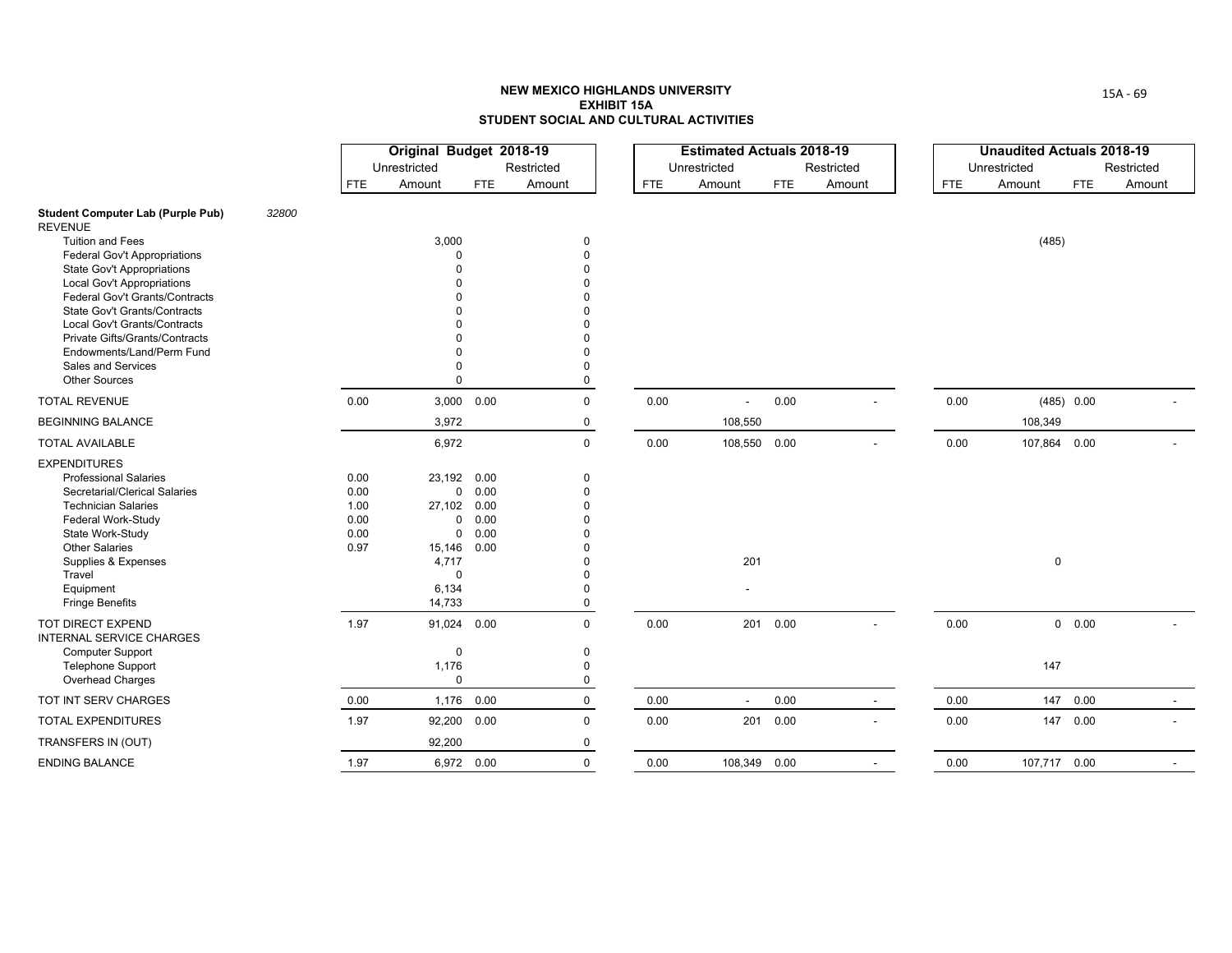|                                                                        |              |            | Original Budget 2018-19 |               |                            |            | <b>Estimated Actuals 2018-19</b> |            |                |            | <b>Unaudited Actuals 2018-19</b> |            |                          |
|------------------------------------------------------------------------|--------------|------------|-------------------------|---------------|----------------------------|------------|----------------------------------|------------|----------------|------------|----------------------------------|------------|--------------------------|
|                                                                        |              |            | Unrestricted            |               | Restricted                 |            | Unrestricted                     |            | Restricted     |            | Unrestricted                     | Restricted |                          |
|                                                                        |              | <b>FTE</b> | Amount                  | <b>FTE</b>    | Amount                     | <b>FTE</b> | Amount                           | <b>FTE</b> | Amount         | <b>FTE</b> | Amount                           | <b>FTE</b> | Amount                   |
| <b>Cultural Fee</b><br><b>REVENUE</b>                                  | 37300, 32700 |            |                         |               |                            |            |                                  |            |                |            |                                  |            |                          |
| <b>Tuition and Fees</b>                                                |              |            | 200,000                 |               | $\mathbf 0$                |            | 240,000                          |            |                |            | 241,821                          |            |                          |
| <b>Federal Gov't Appropriations</b>                                    |              |            | 0                       |               | $\Omega$<br>$\Omega$       |            |                                  |            |                |            |                                  |            |                          |
| <b>State Gov't Appropriations</b><br><b>Local Gov't Appropriations</b> |              |            |                         |               |                            |            |                                  |            |                |            |                                  |            |                          |
| Federal Gov't Grants/Contracts                                         |              |            |                         |               | $\Omega$                   |            |                                  |            |                |            |                                  |            |                          |
| <b>State Gov't Grants/Contracts</b>                                    |              |            |                         |               | $\Omega$                   |            |                                  |            |                |            |                                  |            |                          |
| <b>Local Gov't Grants/Contracts</b>                                    |              |            |                         |               |                            |            |                                  |            |                |            |                                  |            |                          |
| Private Gifts/Grants/Contracts                                         |              |            |                         |               | $\Omega$                   |            |                                  |            |                |            |                                  |            |                          |
| Endowments/Land/Perm Fund                                              |              |            |                         |               | $\Omega$                   |            |                                  |            |                |            |                                  |            |                          |
| Sales and Services                                                     |              |            |                         |               | $\Omega$                   |            |                                  |            |                |            |                                  |            |                          |
| <b>Other Sources</b>                                                   |              |            | $\Omega$                |               | $\mathsf 0$                |            |                                  |            |                |            |                                  |            |                          |
| <b>TOTAL REVENUE</b>                                                   |              | 0.00       | 200,000 0.00            |               | $\mathbf 0$                | 0.00       | 240,000 0.00                     |            |                | 0.00       | 241,821 0.00                     |            |                          |
| <b>BEGINNING BALANCE</b>                                               |              |            | 32,355                  |               | $\mathbf 0$                |            | 269,011                          |            |                |            | 358,966                          |            |                          |
| <b>TOTAL AVAILABLE</b>                                                 |              |            | 232,355                 |               | $\mathsf 0$                | 0.00       | 509,011 0.00                     |            |                | 0.00       | 600,787 0.00                     |            |                          |
| <b>EXPENDITURES</b>                                                    |              |            |                         |               |                            |            |                                  |            |                |            |                                  |            |                          |
| <b>Professional Salaries</b>                                           |              | 0.00       | $\mathbf 0$             | 0.00          | 0                          |            |                                  |            |                |            |                                  |            |                          |
| Secretarial/Clerical Salaries                                          |              | 0.00       | $\mathbf 0$             | 0.00          | $\mathbf 0$                |            |                                  |            |                |            | 12,190                           |            |                          |
| <b>Technician Salaries</b>                                             |              | 0.00       | $\mathbf 0$             | 0.00          | $\Omega$                   |            |                                  |            |                |            |                                  |            |                          |
| Federal Work-Study                                                     |              | 0.00       | $\mathbf 0$             | 0.00          | $\Omega$                   |            |                                  |            |                |            |                                  |            |                          |
| State Work-Study                                                       |              | 0.00       | $\Omega$                | 0.00          | $\Omega$                   |            |                                  |            |                |            |                                  |            |                          |
| <b>Other Salaries</b>                                                  |              | 0.00       | $\mathbf 0$             | 0.00          | $\Omega$                   |            |                                  |            |                |            |                                  |            |                          |
| Supplies & Expenses                                                    |              |            | 3,045                   |               | $\Omega$                   |            | 3,045                            |            |                |            |                                  |            |                          |
| Travel                                                                 |              |            | $\Omega$                |               | $\Omega$                   |            |                                  |            |                |            |                                  |            |                          |
| Equipment<br><b>Fringe Benefits</b>                                    |              |            | $\Omega$<br>$\Omega$    |               | $\mathbf 0$<br>$\mathbf 0$ |            |                                  |            |                |            | 3,200                            |            |                          |
|                                                                        |              |            |                         |               |                            |            |                                  |            |                |            |                                  |            |                          |
| TOT DIRECT EXPEND<br><b>INTERNAL SERVICE CHARGES</b>                   |              | 0.00       | 3,045 0.00              |               | $\mathbf 0$                | 0.00       | 3,045 0.00                       |            | $\blacksquare$ | 0.00       | 15,390 0.00                      |            |                          |
| <b>Computer Support</b>                                                |              |            | $\Omega$                |               | $\mathbf 0$                |            |                                  |            |                |            |                                  |            |                          |
| Telephone Support                                                      |              |            | $\mathbf 0$             |               | $\Omega$                   |            |                                  |            |                |            |                                  |            |                          |
| Overhead Charges                                                       |              |            | $\Omega$                |               | 0                          |            |                                  |            |                |            |                                  |            |                          |
| TOT INT SERV CHARGES                                                   |              | 0.00       |                         | $0\quad 0.00$ | $\mathbf 0$                | 0.00       | $\overline{\phantom{a}}$         | 0.00       | $\sim$         | 0.00       | $\blacksquare$                   | 0.00       | $\overline{\phantom{a}}$ |
| TOTAL EXPENDITURES                                                     |              | 0.00       | 3,045 0.00              |               | $\mathbf 0$                | 0.00       | 3,045 0.00                       |            |                | 0.00       | 15,390 0.00                      |            |                          |
| TRANSFERS IN (OUT)                                                     |              |            | (147,000)               |               | 0                          |            | (147,000)                        |            |                |            | (147,000)                        |            |                          |
| <b>ENDING BALANCE</b>                                                  |              | 0.00       | 82,310 0.00             |               | $\mathbf 0$                | 0.00       | 358,966 0.00                     |            | $\blacksquare$ | 0.00       | 438,397 0.00                     |            |                          |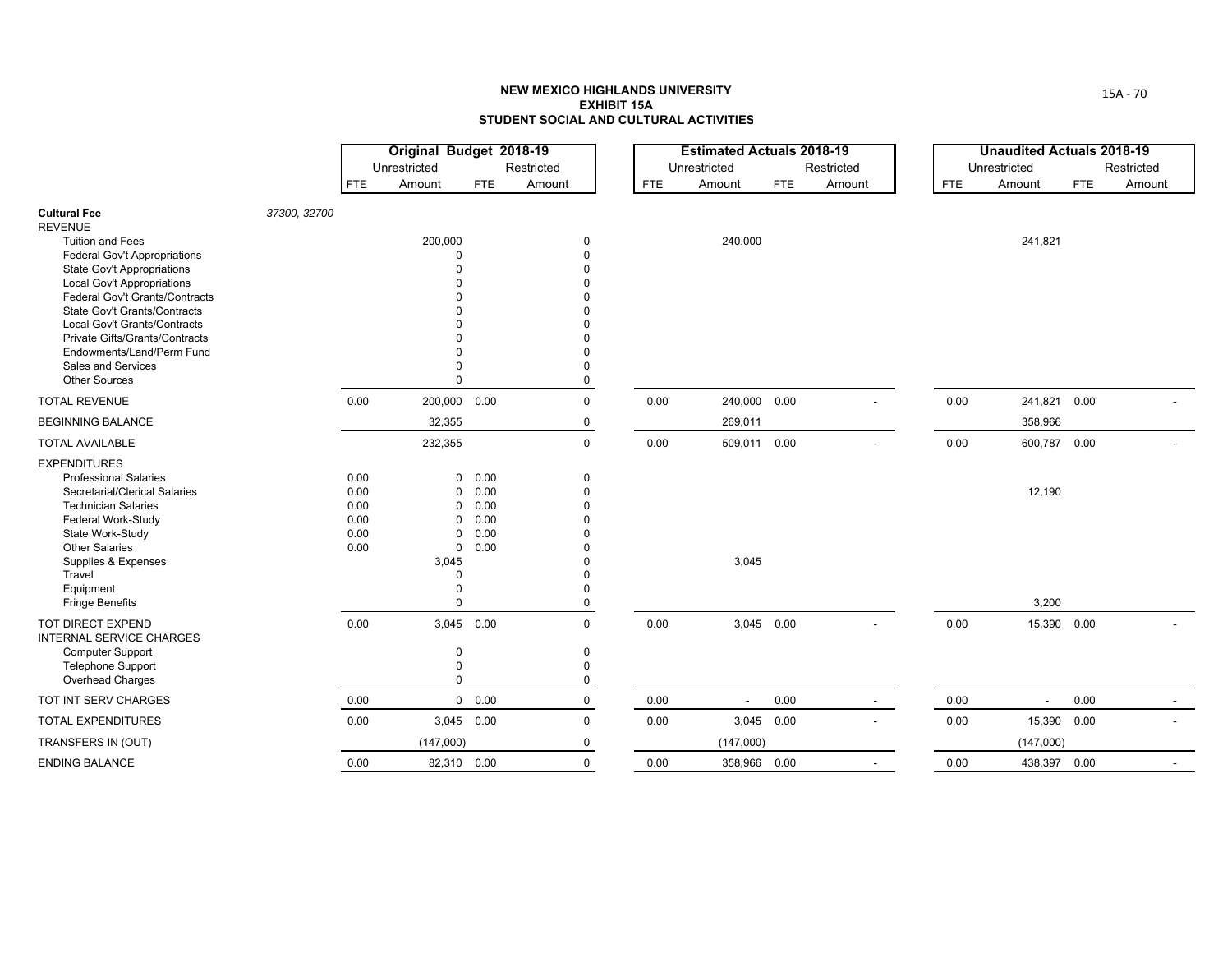|                                                                     |       |            | Original Budget 2018-19 |            |               |            | <b>Estimated Actuals 2018-19</b> |            |            |            | <b>Unaudited Actuals 2018-19</b> |            |                |
|---------------------------------------------------------------------|-------|------------|-------------------------|------------|---------------|------------|----------------------------------|------------|------------|------------|----------------------------------|------------|----------------|
|                                                                     |       |            | Unrestricted            |            | Restricted    |            | Unrestricted                     |            | Restricted |            | Unrestricted                     | Restricted |                |
|                                                                     |       | <b>FTE</b> | Amount                  | <b>FTE</b> | Amount        | <b>FTE</b> | Amount                           | <b>FTE</b> | Amount     | <b>FTE</b> | Amount                           | <b>FTE</b> | Amount         |
| <b>Campus Life</b><br><b>REVENUE</b>                                | 37200 |            |                         |            |               |            |                                  |            |            |            |                                  |            |                |
| <b>Tuition and Fees</b>                                             |       |            | 200,000                 |            | 0             |            | 185,000                          |            |            |            | 184,960                          |            |                |
| Federal Gov't Appropriations                                        |       |            | $\Omega$                |            | $\Omega$      |            |                                  |            |            |            |                                  |            |                |
| <b>State Gov't Appropriations</b>                                   |       |            | $\Omega$                |            |               |            |                                  |            |            |            |                                  |            |                |
| <b>Local Gov't Appropriations</b><br>Federal Gov't Grants/Contracts |       |            |                         |            |               |            |                                  |            |            |            |                                  |            |                |
| State Gov't Grants/Contracts                                        |       |            |                         |            |               |            |                                  |            |            |            |                                  |            |                |
| Local Gov't Grants/Contracts                                        |       |            |                         |            |               |            |                                  |            |            |            |                                  |            |                |
| Private Gifts/Grants/Contracts                                      |       |            | $\Omega$                |            |               |            |                                  |            |            |            |                                  |            |                |
| Endowments/Land/Perm Fund                                           |       |            | $\Omega$                |            |               |            |                                  |            |            |            |                                  |            |                |
| Sales and Services                                                  |       |            | 18,000                  |            | 0             |            | 4,500                            |            |            |            | 5,701                            |            |                |
| <b>Other Sources</b>                                                |       |            | $\mathbf 0$             |            | $\mathbf 0$   |            |                                  |            |            |            |                                  |            |                |
| <b>TOTAL REVENUE</b>                                                |       | 0.00       | 218,000 0.00            |            | $\mathbf 0$   | 0.00       | 189,500                          | 0.00       |            | 0.00       | 190,661 0.00                     |            |                |
| <b>BEGINNING BALANCE</b>                                            |       |            | (30, 172)               |            | 0             |            | 721,392                          |            |            |            | 593,380                          |            |                |
| <b>TOTAL AVAILABLE</b>                                              |       |            | 187,828                 |            | 0             | 0.00       | 910,892 0.00                     |            |            | 0.00       | 784,041 0.00                     |            |                |
| <b>EXPENDITURES</b>                                                 |       |            |                         |            |               |            |                                  |            |            |            |                                  |            |                |
| <b>Professional Salaries</b>                                        |       | 2.00       | 55,222                  | 0.00       | 0             | 2.00       | 102,889                          |            |            | 2.00       | 102,779                          |            |                |
| Secretarial/Clerical Salaries                                       |       | 0.00       | 36,728                  | 0.00       | $\Omega$      | 1.00       | 23,628                           |            |            | 1.00       | 7,997                            |            |                |
| <b>Technician Salaries</b>                                          |       | 0.00       | 0                       | 0.00       | 0             |            |                                  |            |            |            |                                  |            |                |
| Federal Work-Study                                                  |       | 0.00       | $\Omega$                | 0.00       | 0             |            |                                  |            |            |            |                                  |            |                |
| State Work-Study                                                    |       | 0.00       | $\Omega$                | 0.00       | $\Omega$      | 0.50       | 9,880                            |            |            |            | 1,117                            |            |                |
| <b>Other Salaries</b>                                               |       | 0.00       | 0                       | 0.00       | O             | 5.00       | 78,000                           |            |            |            | 27,675                           |            |                |
| Supplies & Expenses                                                 |       |            | 36,671                  |            | $\Omega$      |            | 40,920                           |            |            |            | 26,277                           |            |                |
| Travel<br>Equipment                                                 |       |            | 11,760<br>$\pmb{0}$     |            | $\Omega$<br>0 |            | 11,039                           |            |            |            | 3,475                            |            |                |
| <b>Fringe Benefits</b>                                              |       |            | 32,091                  |            | $\mathbf 0$   |            | 51,156                           |            |            |            | 39,037                           |            |                |
| TOT DIRECT EXPEND<br><b>INTERNAL SERVICE CHARGES</b>                |       | 2.00       | 172,472 0.00            |            | $\mathbf 0$   | 8.50       | 317,512 0.00                     |            |            | 3.00       | 208,358 0.00                     |            |                |
| <b>Computer Support</b>                                             |       |            | $\mathbf 0$             |            | 0             |            |                                  |            |            |            |                                  |            |                |
| <b>Telephone Support</b>                                            |       |            | 3,528                   |            | 0             |            |                                  |            |            |            | 3,528                            |            |                |
| Overhead Charges                                                    |       |            | $\mathbf 0$             |            | $\mathsf 0$   |            |                                  |            |            |            |                                  |            |                |
| TOT INT SERV CHARGES                                                |       | 0.00       | 3,528                   | 0.00       | 0             | 0.00       |                                  | 0.00       | $\sim$     | 0.00       | 3,528 0.00                       |            |                |
| <b>TOTAL EXPENDITURES</b>                                           |       | 2.00       | 176,000                 | 0.00       | $\mathbf 0$   | 8.50       | 317,512 0.00                     |            | $\sim$     | 3.00       | 211,886 0.00                     |            | $\overline{a}$ |
| TRANSFERS IN (OUT)                                                  |       |            |                         |            |               |            |                                  |            |            |            |                                  |            |                |
| <b>ENDING BALANCE</b>                                               |       | 2.00       | 11,828 0.00             |            | 0             | 8.50       | 593,380 0.00                     |            |            | 3.00       | 572,154 0.00                     |            |                |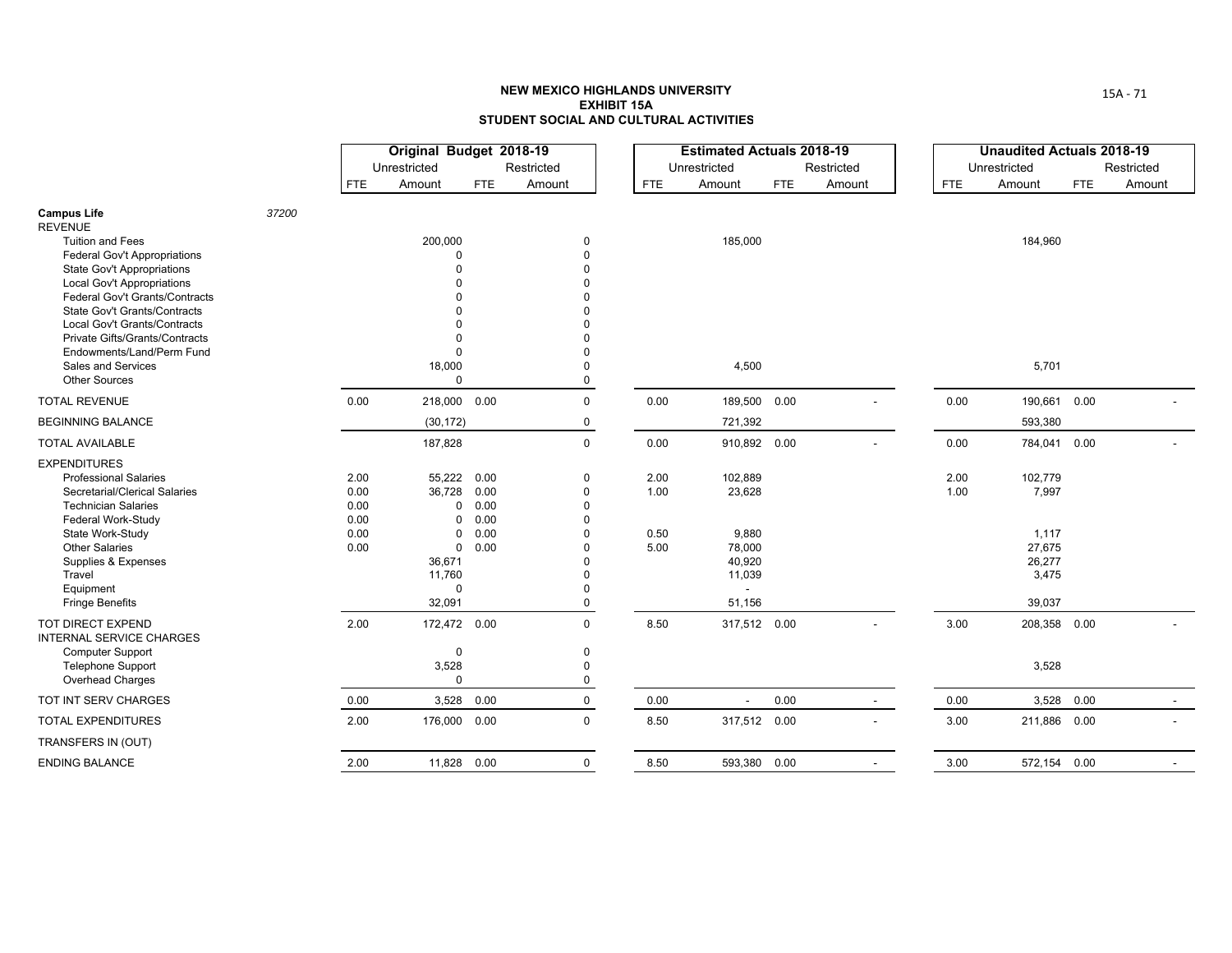|                                                                     |       |            | Original Budget 2018-19 |            |                            |            | <b>Estimated Actuals 2018-19</b> |            |                |            | <b>Unaudited Actuals 2018-19</b> |            |            |
|---------------------------------------------------------------------|-------|------------|-------------------------|------------|----------------------------|------------|----------------------------------|------------|----------------|------------|----------------------------------|------------|------------|
|                                                                     |       |            | Unrestricted            |            | Restricted                 |            | Unrestricted                     |            | Restricted     |            | Unrestricted                     |            | Restricted |
|                                                                     |       | <b>FTE</b> | Amount                  | <b>FTE</b> | Amount                     | <b>FTE</b> | Amount                           | <b>FTE</b> | Amount         | <b>FTE</b> | Amount                           | <b>FTE</b> | Amount     |
| <b>Campus Life Initiatives</b><br><b>REVENUE</b>                    | 37201 |            |                         |            |                            |            |                                  |            |                |            |                                  |            |            |
| <b>Tuition and Fees</b>                                             |       |            | 575,000                 |            | $\mathbf 0$                |            | 402,000                          |            |                |            | 494,175                          |            |            |
| <b>Federal Gov't Appropriations</b>                                 |       |            | $\Omega$                |            | $\Omega$                   |            |                                  |            |                |            |                                  |            |            |
| <b>State Gov't Appropriations</b>                                   |       |            |                         |            | $\Omega$                   |            |                                  |            |                |            |                                  |            |            |
| <b>Local Gov't Appropriations</b><br>Federal Gov't Grants/Contracts |       |            |                         |            | $\Omega$<br>$\Omega$       |            |                                  |            |                |            |                                  |            |            |
| State Gov't Grants/Contracts                                        |       |            |                         |            | $\Omega$                   |            |                                  |            |                |            |                                  |            |            |
| Local Gov't Grants/Contracts                                        |       |            |                         |            |                            |            |                                  |            |                |            |                                  |            |            |
| Private Gifts/Grants/Contracts                                      |       |            |                         |            | $\Omega$                   |            |                                  |            |                |            |                                  |            |            |
| Endowments/Land/Perm Fund                                           |       |            |                         |            | $\mathbf 0$                |            |                                  |            |                |            |                                  |            |            |
| Sales and Services                                                  |       |            |                         |            | $\mathbf 0$                |            | 80,000                           |            |                |            | 84,009                           |            |            |
| <b>Other Sources</b>                                                |       |            |                         |            | $\mathsf 0$                |            |                                  |            |                |            |                                  |            |            |
| <b>TOTAL REVENUE</b>                                                |       | 0.00       | 575,000 0.00            |            | $\mathbf 0$                | 0.00       | 482,000                          | 0.00       |                | 0.00       | 578,184 0.00                     |            |            |
| <b>BEGINNING BALANCE</b>                                            |       |            | 190,817                 |            | $\mathbf 0$                |            | 1,391                            |            |                |            | 130,097                          |            |            |
| <b>TOTAL AVAILABLE</b>                                              |       |            | 765,817                 |            | $\mathsf 0$                | 0.00       | 483,391                          | 0.00       |                | 0.00       | 708,281 0.00                     |            |            |
| <b>EXPENDITURES</b>                                                 |       |            |                         |            |                            |            |                                  |            |                |            |                                  |            |            |
| <b>Professional Salaries</b>                                        |       | 0.00       | 100,000                 | 0.00       | $\mathbf 0$                |            |                                  |            |                |            |                                  |            |            |
| Secretarial/Clerical Salaries                                       |       | 0.00       | $\mathbf 0$             | 0.00       | $\mathbf 0$                |            |                                  |            |                |            |                                  |            |            |
| <b>Technician Salaries</b>                                          |       | 0.00       | 0                       | 0.00       | $\Omega$                   |            |                                  |            |                |            |                                  |            |            |
| Federal Work-Study                                                  |       | 0.00       | 0                       | 0.00       | $\Omega$                   |            |                                  |            |                |            |                                  |            |            |
| State Work-Study                                                    |       | 0.00       | 0                       | 0.00       | $\Omega$                   |            |                                  |            |                |            |                                  |            |            |
| <b>Other Salaries</b>                                               |       | 0.00       | $\mathbf 0$             | 0.00       | $\Omega$                   |            |                                  |            |                |            |                                  |            |            |
| Supplies & Expenses                                                 |       |            | 5,000                   |            | $\Omega$                   |            | 346,546                          |            |                |            | 325,734                          |            |            |
| Travel                                                              |       |            | $\Omega$                |            | $\Omega$                   |            | 6,239                            |            |                |            | 6,205                            |            |            |
| Equipment                                                           |       |            | 64,500<br>40,000        |            | $\mathbf 0$<br>$\mathbf 0$ |            | 509                              |            |                |            | 509                              |            |            |
| <b>Fringe Benefits</b>                                              |       |            |                         |            |                            |            |                                  |            |                |            |                                  |            |            |
| TOT DIRECT EXPEND<br>INTERNAL SERVICE CHARGES                       |       | 0.00       | 209,500 0.00            |            | $\mathbf 0$                | 0.00       | 353,294 0.00                     |            |                | 0.00       | 332,448 0.00                     |            |            |
| <b>Computer Support</b>                                             |       |            | $\mathbf 0$             |            | $\mathbf 0$                |            |                                  |            |                |            |                                  |            |            |
| <b>Telephone Support</b>                                            |       |            | $\mathbf 0$             |            | $\mathbf 0$                |            |                                  |            |                |            |                                  |            |            |
| Overhead Charges                                                    |       |            | $\Omega$                |            | 0                          |            |                                  |            |                |            |                                  |            |            |
| TOT INT SERV CHARGES                                                |       | 0.00       |                         | 0 0.00     | $\mathbf 0$                | 0.00       | $\blacksquare$                   | 0.00       | $\sim$         | 0.00       | $\sim$                           | 0.00       | $\sim$     |
| <b>TOTAL EXPENDITURES</b>                                           |       | 0.00       | 209,500 0.00            |            | $\mathbf 0$                | 0.00       | 353,294                          | 0.00       | $\sim$         | 0.00       | 332,448 0.00                     |            |            |
| TRANSFERS IN (OUT)                                                  |       |            |                         |            |                            |            |                                  |            |                |            |                                  |            |            |
| <b>ENDING BALANCE</b>                                               |       | 0.00       | 556,317 0.00            |            | $\mathbf 0$                | 0.00       | 130,097 0.00                     |            | $\blacksquare$ | 0.00       | 375,833 0.00                     |            |            |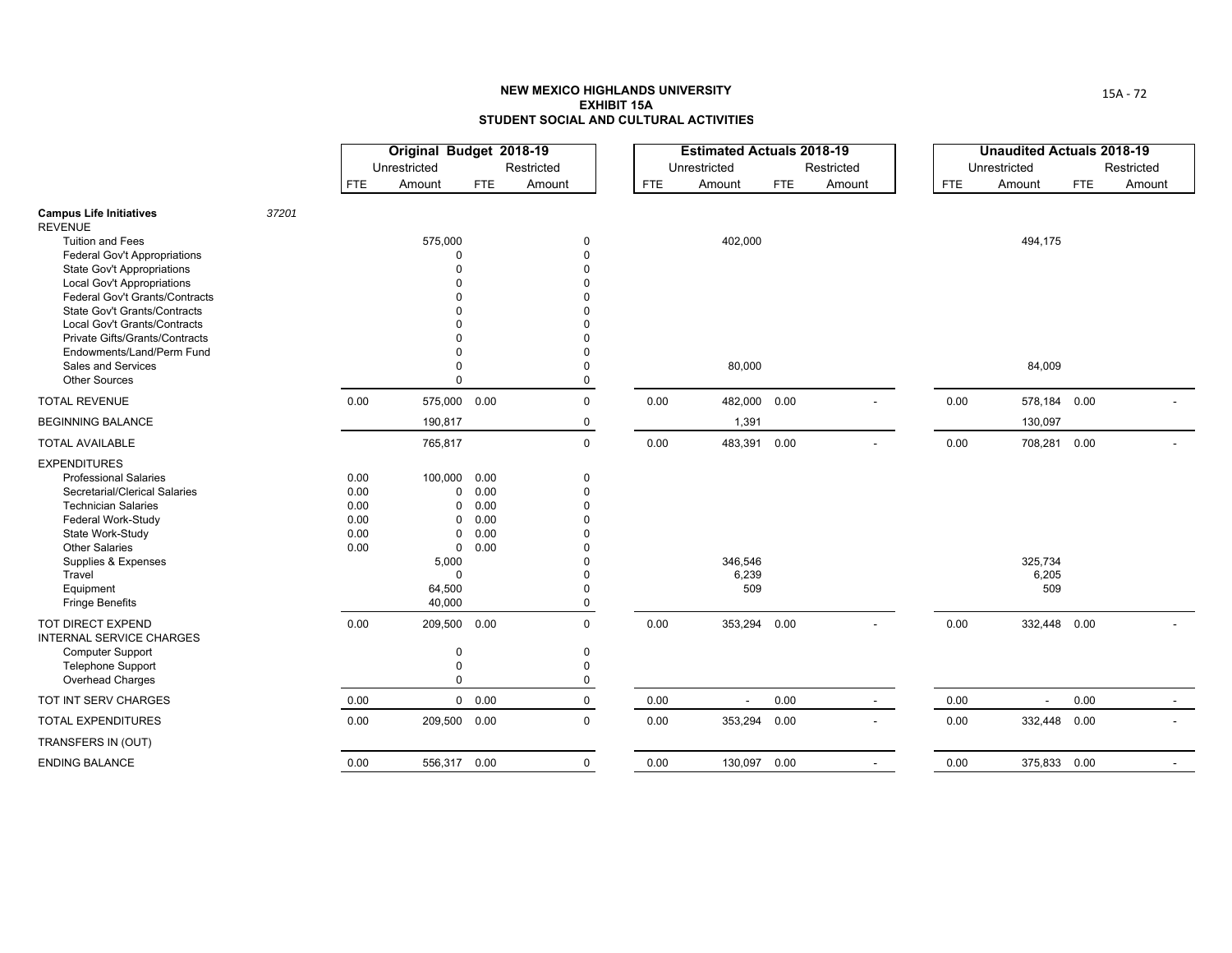|                                                                |              | Original Budget 2018-19<br>Unrestricted |                          | Restricted           |            | <b>Estimated Actuals 2018-19</b><br>Unrestricted |            | Restricted               |            | <b>Unaudited Actuals 2018-19</b><br>Unrestricted |            | Restricted |
|----------------------------------------------------------------|--------------|-----------------------------------------|--------------------------|----------------------|------------|--------------------------------------------------|------------|--------------------------|------------|--------------------------------------------------|------------|------------|
|                                                                | <b>FTE</b>   | Amount                                  | <b>FTE</b>               | Amount               | <b>FTE</b> | Amount                                           | <b>FTE</b> | Amount                   | <b>FTE</b> | Amount                                           | <b>FTE</b> | Amount     |
| Albuquerque Campus Life Initiatives<br>37202<br><b>REVENUE</b> |              |                                         |                          |                      |            |                                                  |            |                          |            |                                                  |            |            |
| <b>Tuition and Fees</b>                                        |              |                                         | 0                        | $\mathbf 0$          |            |                                                  |            |                          |            |                                                  |            |            |
| <b>Federal Gov't Appropriations</b>                            |              |                                         |                          | $\Omega$             |            |                                                  |            |                          |            |                                                  |            |            |
| <b>State Gov't Appropriations</b>                              |              |                                         |                          |                      |            |                                                  |            |                          |            |                                                  |            |            |
| <b>Local Gov't Appropriations</b>                              |              |                                         |                          |                      |            |                                                  |            |                          |            |                                                  |            |            |
| Federal Gov't Grants/Contracts                                 |              |                                         |                          |                      |            |                                                  |            |                          |            |                                                  |            |            |
| State Gov't Grants/Contracts                                   |              |                                         |                          |                      |            |                                                  |            |                          |            |                                                  |            |            |
| Local Gov't Grants/Contracts                                   |              |                                         |                          |                      |            |                                                  |            |                          |            |                                                  |            |            |
| Private Gifts/Grants/Contracts                                 |              |                                         |                          | $\Omega$             |            |                                                  |            |                          |            |                                                  |            |            |
| Endowments/Land/Perm Fund<br>Sales and Services                |              |                                         | $\Omega$                 | $\Omega$             |            |                                                  |            |                          |            |                                                  |            |            |
| <b>Other Sources</b>                                           |              |                                         | $\Omega$                 | $\Omega$             |            |                                                  |            |                          |            |                                                  |            |            |
| <b>TOTAL REVENUE</b>                                           | 0.00         |                                         | $0\quad 0.00$            | $\mathbf 0$          | 0.00       |                                                  | 0.00       |                          | 0.00       |                                                  | 0.00       |            |
| <b>BEGINNING BALANCE</b>                                       |              | (36,000)                                |                          | 0                    |            |                                                  |            |                          |            | (41, 150)                                        |            |            |
|                                                                |              |                                         |                          |                      |            |                                                  |            |                          |            |                                                  |            |            |
| <b>TOTAL AVAILABLE</b>                                         |              | (36,000)                                |                          | $\mathsf 0$          | 0.00       | $\overline{\phantom{a}}$                         | 0.00       |                          | 0.00       | $(41, 150)$ 0.00                                 |            |            |
| <b>EXPENDITURES</b>                                            |              |                                         |                          |                      |            |                                                  |            |                          |            |                                                  |            |            |
| <b>Professional Salaries</b>                                   | 0.00         |                                         | 0.00<br>0                | 0                    |            |                                                  |            |                          |            |                                                  |            |            |
| Secretarial/Clerical Salaries                                  | 0.00         |                                         | 0.00<br>0<br>0.00        | $\Omega$<br>$\Omega$ |            |                                                  |            |                          |            |                                                  |            |            |
| <b>Technician Salaries</b><br>Federal Work-Study               | 0.00<br>0.00 |                                         | 0<br>0.00<br>$\mathbf 0$ |                      |            |                                                  |            |                          |            |                                                  |            |            |
| State Work-Study                                               | 0.00         |                                         | 0.00<br>$\Omega$         |                      |            |                                                  |            |                          |            |                                                  |            |            |
| <b>Other Salaries</b>                                          | 0.00         |                                         | 0.00<br>0                |                      |            |                                                  |            |                          |            |                                                  |            |            |
| Supplies & Expenses                                            |              | 66,000                                  |                          |                      |            | 41,150                                           |            |                          |            | 23,954                                           |            |            |
| Travel                                                         |              |                                         | $\Omega$                 | $\Omega$             |            |                                                  |            |                          |            |                                                  |            |            |
| Equipment                                                      |              |                                         | $\Omega$                 | $\Omega$             |            |                                                  |            |                          |            |                                                  |            |            |
| <b>Fringe Benefits</b>                                         |              |                                         | $\Omega$                 | $\Omega$             |            |                                                  |            |                          |            |                                                  |            |            |
| TOT DIRECT EXPEND<br>INTERNAL SERVICE CHARGES                  | 0.00         |                                         | 66,000 0.00              | $\mathbf 0$          | 0.00       | 41,150 0.00                                      |            | $\overline{\phantom{a}}$ | 0.00       | 23,954 0.00                                      |            |            |
| <b>Computer Support</b>                                        |              |                                         | $\mathbf 0$              | $\pmb{0}$            |            |                                                  |            |                          |            |                                                  |            |            |
| <b>Telephone Support</b>                                       |              |                                         | $\mathbf 0$              | $\Omega$             |            |                                                  |            |                          |            |                                                  |            |            |
| Overhead Charges                                               |              |                                         | $\mathbf 0$              | $\Omega$             |            |                                                  |            |                          |            |                                                  |            |            |
| TOT INT SERV CHARGES                                           | 0.00         |                                         | $0\quad 0.00$            | $\mathbf 0$          | 0.00       | $\overline{\phantom{a}}$                         | 0.00       | $\sim$                   | 0.00       | $\overline{\phantom{a}}$                         | 0.00       | $\sim$     |
| <b>TOTAL EXPENDITURES</b>                                      | 0.00         |                                         | 66,000 0.00              | $\mathbf 0$          | 0.00       | 41,150 0.00                                      |            |                          | 0.00       | 23,954 0.00                                      |            |            |
| TRANSFERS IN (OUT)                                             |              |                                         |                          |                      |            |                                                  |            |                          |            |                                                  |            |            |
| <b>ENDING BALANCE</b>                                          | 0.00         |                                         | $(102,000)$ 0.00         | $\mathbf 0$          | 0.00       | $(41, 150)$ 0.00                                 |            | $\sim$                   | 0.00       | $(65, 104)$ 0.00                                 |            |            |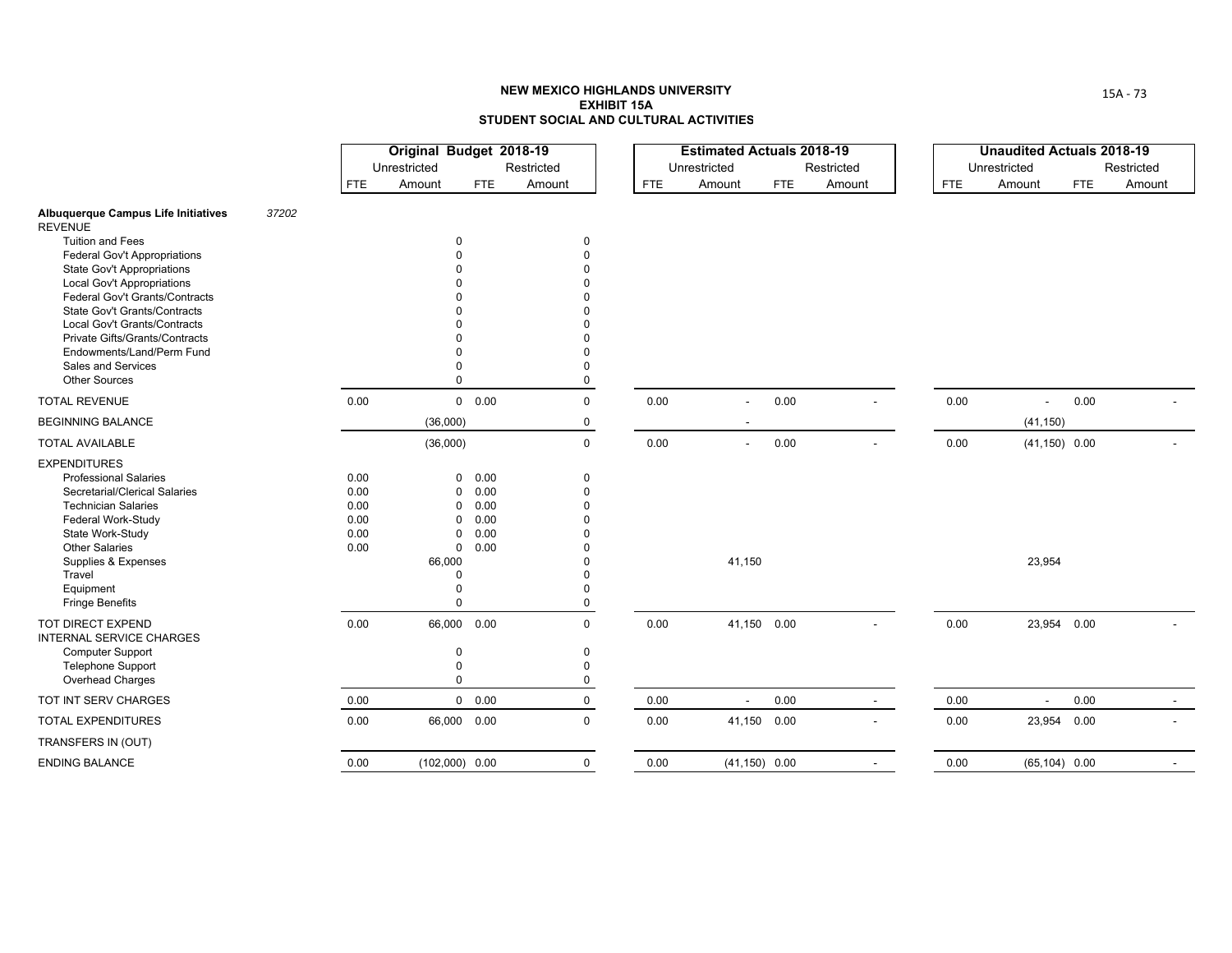|                                                                |       |            | Original Budget 2018-19 |                 |               |            | <b>Estimated Actuals 2018-19</b> |            |            |            |                          | <b>Unaudited Actuals 2018-19</b> |
|----------------------------------------------------------------|-------|------------|-------------------------|-----------------|---------------|------------|----------------------------------|------------|------------|------------|--------------------------|----------------------------------|
|                                                                |       |            | Unrestricted            |                 | Restricted    |            | Unrestricted                     |            | Restricted |            | Unrestricted             | Restricted                       |
|                                                                |       | <b>FTE</b> | Amount                  | <b>FTE</b>      | Amount        | <b>FTE</b> | Amount                           | <b>FTE</b> | Amount     | <b>FTE</b> | Amount                   | Amount<br><b>FTE</b>             |
| Rio Rancho Campus Life Initiatives<br><b>REVENUE</b>           | 37203 |            |                         |                 |               |            |                                  |            |            |            |                          |                                  |
| <b>Tuition and Fees</b>                                        |       |            | $\Omega$                |                 | 0             |            |                                  |            |            |            |                          |                                  |
| Federal Gov't Appropriations                                   |       |            | $\Omega$                |                 | 0             |            |                                  |            |            |            |                          |                                  |
| <b>State Gov't Appropriations</b>                              |       |            |                         |                 |               |            |                                  |            |            |            |                          |                                  |
| <b>Local Gov't Appropriations</b>                              |       |            |                         |                 |               |            |                                  |            |            |            |                          |                                  |
| Federal Gov't Grants/Contracts<br>State Gov't Grants/Contracts |       |            |                         |                 |               |            |                                  |            |            |            |                          |                                  |
| Local Gov't Grants/Contracts                                   |       |            |                         |                 |               |            |                                  |            |            |            |                          |                                  |
| Private Gifts/Grants/Contracts                                 |       |            |                         |                 |               |            |                                  |            |            |            |                          |                                  |
| Endowments/Land/Perm Fund                                      |       |            |                         |                 |               |            |                                  |            |            |            |                          |                                  |
| Sales and Services                                             |       |            |                         |                 | O             |            |                                  |            |            |            |                          |                                  |
| <b>Other Sources</b>                                           |       |            | $\Omega$                |                 | 0             |            |                                  |            |            |            |                          |                                  |
| <b>TOTAL REVENUE</b>                                           |       | 0.00       |                         | $0\quad 0.00$   | 0             | 0.00       | $\overline{a}$                   | 0.00       |            | 0.00       | $\blacksquare$           | 0.00                             |
| <b>BEGINNING BALANCE</b>                                       |       |            | (35, 400)               |                 | 0             |            |                                  |            |            |            | (58, 450)                |                                  |
| <b>TOTAL AVAILABLE</b>                                         |       |            | (35, 400)               |                 | $\mathsf{O}$  | $0.00\,$   | $\blacksquare$                   | $0.00\,$   |            | 0.00       | $(58, 450)$ 0.00         |                                  |
| <b>EXPENDITURES</b>                                            |       |            |                         |                 |               |            |                                  |            |            |            |                          |                                  |
| <b>Professional Salaries</b>                                   |       | 0.00       |                         | 0.00<br>0       | 0             |            |                                  |            |            |            |                          |                                  |
| Secretarial/Clerical Salaries                                  |       | 0.00       | $\mathbf 0$             | 0.00            | $\Omega$      |            |                                  |            |            |            |                          |                                  |
| <b>Technician Salaries</b>                                     |       | 0.00       | 0                       | 0.00            | 0             |            |                                  |            |            |            |                          |                                  |
| Federal Work-Study                                             |       | 0.00       | $\Omega$                | 0.00            |               |            |                                  |            |            |            |                          |                                  |
| State Work-Study                                               |       | 0.00       | $\mathbf 0$             | 0.00            |               |            |                                  |            |            |            |                          |                                  |
| <b>Other Salaries</b>                                          |       | 0.00       |                         | 0.00<br>0       |               |            |                                  |            |            |            |                          |                                  |
| Supplies & Expenses                                            |       |            | 42,000                  |                 |               |            | 58,450                           |            |            |            | 38,250                   |                                  |
| Travel<br>Equipment                                            |       |            | $\Omega$<br>$\Omega$    |                 | $\Omega$<br>0 |            |                                  |            |            |            |                          |                                  |
| <b>Fringe Benefits</b>                                         |       |            | $\Omega$                |                 | 0             |            |                                  |            |            |            |                          |                                  |
| TOT DIRECT EXPEND<br><b>INTERNAL SERVICE CHARGES</b>           |       | 0.00       |                         | 42,000 0.00     | $\mathbf 0$   | 0.00       | 58,450 0.00                      |            |            | 0.00       | 38,250 0.00              |                                  |
| <b>Computer Support</b>                                        |       |            | 0                       |                 | 0             |            |                                  |            |            |            |                          |                                  |
| <b>Telephone Support</b>                                       |       |            | 0                       |                 | 0             |            |                                  |            |            |            |                          |                                  |
| Overhead Charges                                               |       |            | $\mathbf 0$             |                 | 0             |            |                                  |            |            |            |                          |                                  |
| TOT INT SERV CHARGES                                           |       | 0.00       |                         | $0\quad 0.00$   | 0             | 0.00       | $\overline{\phantom{a}}$         | 0.00       | $\sim$     | 0.00       | $\overline{\phantom{a}}$ | 0.00<br>$\sim$                   |
| <b>TOTAL EXPENDITURES</b>                                      |       | 0.00       |                         | 42,000 0.00     | $\mathbf 0$   | 0.00       | 58,450 0.00                      |            |            | 0.00       | 38,250 0.00              |                                  |
| TRANSFERS IN (OUT)                                             |       |            |                         |                 |               |            |                                  |            |            |            |                          |                                  |
| <b>ENDING BALANCE</b>                                          |       | 0.00       |                         | $(77,400)$ 0.00 | $\mathbf 0$   | 0.00       | $(58, 450)$ 0.00                 |            |            | 0.00       | $(96,700)$ 0.00          |                                  |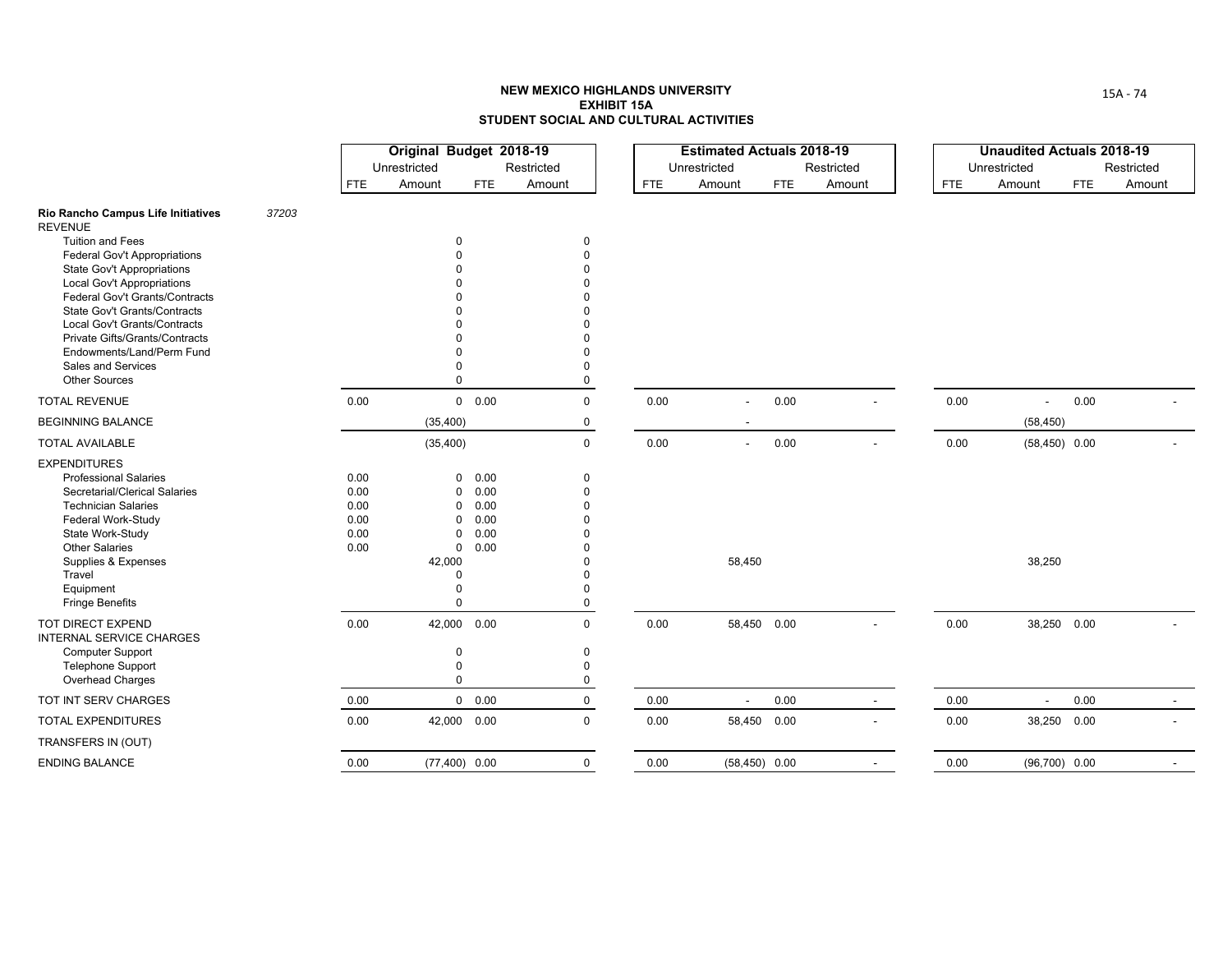|                                                                     |       |              | Original Budget 2018-19 |                                      |             |            | <b>Estimated Actuals 2018-19</b> |            |                          |            | <b>Unaudited Actuals 2018-19</b> |            |            |
|---------------------------------------------------------------------|-------|--------------|-------------------------|--------------------------------------|-------------|------------|----------------------------------|------------|--------------------------|------------|----------------------------------|------------|------------|
|                                                                     |       |              | Unrestricted            |                                      | Restricted  |            | Unrestricted                     |            | Restricted               |            | Unrestricted                     |            | Restricted |
|                                                                     |       | <b>FTE</b>   | Amount                  | <b>FTE</b>                           | Amount      | <b>FTE</b> | Amount                           | <b>FTE</b> | Amount                   | <b>FTE</b> | Amount                           | <b>FTE</b> | Amount     |
| Santa Fe Campus Life Initiatives<br><b>REVENUE</b>                  | 37204 |              |                         |                                      |             |            |                                  |            |                          |            |                                  |            |            |
| <b>Tuition and Fees</b>                                             |       |              |                         | $\Omega$                             | $\Omega$    |            |                                  |            |                          |            |                                  |            |            |
| <b>Federal Gov't Appropriations</b>                                 |       |              |                         | $\Omega$                             |             |            |                                  |            |                          |            |                                  |            |            |
| <b>State Gov't Appropriations</b>                                   |       |              |                         |                                      |             |            |                                  |            |                          |            |                                  |            |            |
| <b>Local Gov't Appropriations</b><br>Federal Gov't Grants/Contracts |       |              |                         |                                      |             |            |                                  |            |                          |            |                                  |            |            |
| <b>State Gov't Grants/Contracts</b>                                 |       |              |                         |                                      |             |            |                                  |            |                          |            |                                  |            |            |
| Local Gov't Grants/Contracts                                        |       |              |                         |                                      |             |            |                                  |            |                          |            |                                  |            |            |
| <b>Private Gifts/Grants/Contracts</b>                               |       |              |                         |                                      |             |            |                                  |            |                          |            |                                  |            |            |
| Endowments/Land/Perm Fund                                           |       |              |                         |                                      |             |            |                                  |            |                          |            |                                  |            |            |
| Sales and Services                                                  |       |              |                         | $\Omega$                             |             |            |                                  |            |                          |            |                                  |            |            |
| <b>Other Sources</b>                                                |       |              |                         | $\Omega$                             |             |            |                                  |            |                          |            |                                  |            |            |
| <b>TOTAL REVENUE</b>                                                |       | 0.00         |                         | 0 0.00                               | $\mathbf 0$ | 0.00       | $\overline{\phantom{a}}$         | 0.00       |                          | 0.00       | $\sim$                           | 0.00       |            |
| <b>BEGINNING BALANCE</b>                                            |       |              | (10,000)                |                                      | 0           |            |                                  |            |                          |            | (30, 100)                        |            |            |
| <b>TOTAL AVAILABLE</b>                                              |       |              | (10,000)                |                                      | $\mathbf 0$ | 0.00       | $\blacksquare$                   | 0.00       |                          | 0.00       | $(30, 100)$ 0.00                 |            |            |
| <b>EXPENDITURES</b>                                                 |       |              |                         |                                      |             |            |                                  |            |                          |            |                                  |            |            |
| <b>Professional Salaries</b>                                        |       | 0.00         |                         | 0.00<br>$\overline{0}$               | $\Omega$    |            |                                  |            |                          |            |                                  |            |            |
| Secretarial/Clerical Salaries                                       |       | 0.00         |                         | 0.00<br>$\mathbf 0$                  |             |            |                                  |            |                          |            |                                  |            |            |
| <b>Technician Salaries</b>                                          |       | 0.00         |                         | 0.00<br>$\mathbf 0$                  |             |            |                                  |            |                          |            |                                  |            |            |
| Federal Work-Study                                                  |       | 0.00         |                         | 0.00<br>$\mathbf 0$<br>0.00          |             |            |                                  |            |                          |            |                                  |            |            |
| State Work-Study<br><b>Other Salaries</b>                           |       | 0.00<br>0.00 |                         | $\mathbf{0}$<br>0.00<br>$\mathbf{0}$ |             |            |                                  |            |                          |            |                                  |            |            |
| Supplies & Expenses                                                 |       |              | 20,000                  |                                      |             |            | 29,500                           |            |                          |            | 14,735                           |            |            |
| Travel                                                              |       |              |                         | $\Omega$                             |             |            | 600                              |            |                          |            | 557                              |            |            |
| Equipment                                                           |       |              |                         | $\mathbf 0$                          |             |            |                                  |            |                          |            |                                  |            |            |
| <b>Fringe Benefits</b>                                              |       |              |                         | $\Omega$                             |             |            |                                  |            |                          |            |                                  |            |            |
| TOT DIRECT EXPEND<br><b>INTERNAL SERVICE CHARGES</b>                |       | 0.00         |                         | 20,000 0.00                          | $\mathbf 0$ | 0.00       | 30,100 0.00                      |            | $\blacksquare$           | 0.00       | 15,292 0.00                      |            |            |
| <b>Computer Support</b>                                             |       |              |                         | $\mathbf 0$                          | $\mathbf 0$ |            |                                  |            |                          |            |                                  |            |            |
| <b>Telephone Support</b>                                            |       |              |                         | $\mathbf 0$                          | $\Omega$    |            |                                  |            |                          |            |                                  |            |            |
| Overhead Charges                                                    |       |              |                         | $\mathbf 0$                          | 0           |            |                                  |            |                          |            |                                  |            |            |
| TOT INT SERV CHARGES                                                |       | 0.00         |                         | $0\quad 0.00$                        | $\mathbf 0$ | 0.00       | $\sim$                           | 0.00       | $\sim$                   | 0.00       | $\sim$                           | 0.00       | $\sim$     |
| <b>TOTAL EXPENDITURES</b>                                           |       | 0.00         |                         | 20,000 0.00                          | $\mathbf 0$ | 0.00       | 30,100 0.00                      |            | $\overline{\phantom{a}}$ | 0.00       | 15,292 0.00                      |            |            |
| TRANSFERS IN (OUT)                                                  |       |              |                         |                                      |             |            |                                  |            |                          |            |                                  |            |            |
| <b>ENDING BALANCE</b>                                               |       | 0.00         |                         | $(30,000)$ 0.00                      | $\mathbf 0$ | 0.00       | $(30, 100)$ 0.00                 |            |                          | 0.00       | $(45,392)$ 0.00                  |            |            |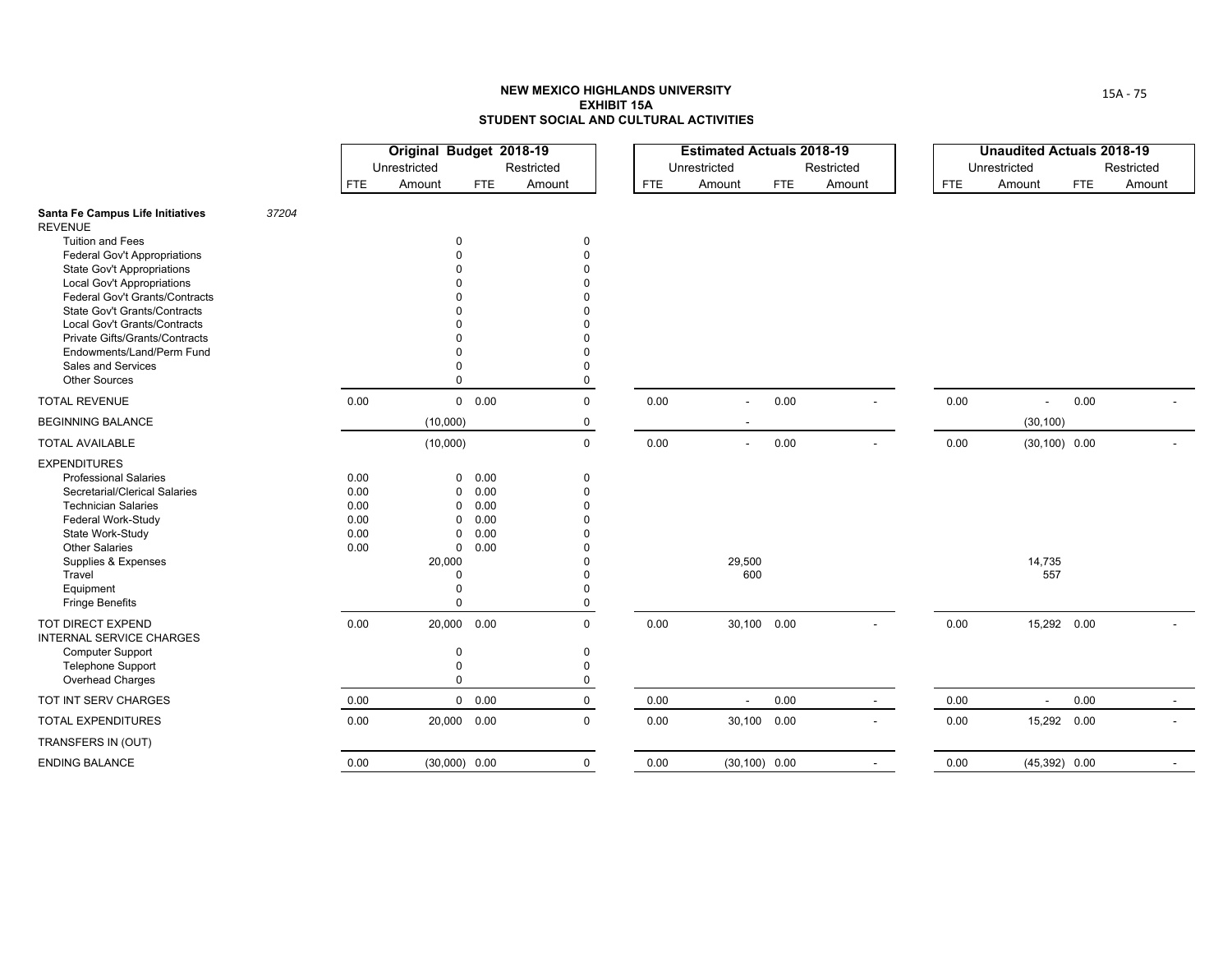|                                                                      |              | Original Budget 2018-19 |               |             |            | <b>Estimated Actuals 2018-19</b> |            |            |            | <b>Unaudited Actuals 2018-19</b> |                 |            |
|----------------------------------------------------------------------|--------------|-------------------------|---------------|-------------|------------|----------------------------------|------------|------------|------------|----------------------------------|-----------------|------------|
|                                                                      |              | Unrestricted            |               | Restricted  |            | Unrestricted                     |            | Restricted |            | Unrestricted                     |                 | Restricted |
|                                                                      | <b>FTE</b>   | Amount                  | <b>FTE</b>    | Amount      | <b>FTE</b> | Amount                           | <b>FTE</b> | Amount     | <b>FTE</b> | Amount                           | <b>FTE</b>      | Amount     |
| <b>Farmington Campus Life Initiatives</b><br>37205<br><b>REVENUE</b> |              |                         |               |             |            |                                  |            |            |            |                                  |                 |            |
| <b>Tuition and Fees</b>                                              |              | 0                       |               | 0           |            |                                  |            |            |            |                                  |                 |            |
| <b>Federal Gov't Appropriations</b>                                  |              |                         |               |             |            |                                  |            |            |            |                                  |                 |            |
| <b>State Gov't Appropriations</b>                                    |              |                         |               |             |            |                                  |            |            |            |                                  |                 |            |
| <b>Local Gov't Appropriations</b><br>Federal Gov't Grants/Contracts  |              |                         |               |             |            |                                  |            |            |            |                                  |                 |            |
| State Gov't Grants/Contracts                                         |              |                         |               |             |            |                                  |            |            |            |                                  |                 |            |
| Local Gov't Grants/Contracts                                         |              |                         |               |             |            |                                  |            |            |            |                                  |                 |            |
| Private Gifts/Grants/Contracts                                       |              |                         |               |             |            |                                  |            |            |            |                                  |                 |            |
| Endowments/Land/Perm Fund                                            |              |                         |               |             |            |                                  |            |            |            |                                  |                 |            |
| Sales and Services                                                   |              |                         |               |             |            |                                  |            |            |            |                                  |                 |            |
| <b>Other Sources</b>                                                 |              | $\Omega$                |               | $\Omega$    |            |                                  |            |            |            |                                  |                 |            |
| <b>TOTAL REVENUE</b>                                                 | 0.00         |                         | 0 0.00        | $\mathbf 0$ | 0.00       | $\overline{\phantom{a}}$         | 0.00       |            | 0.00       | $\overline{\phantom{a}}$         | 0.00            |            |
| <b>BEGINNING BALANCE</b>                                             |              | (17,000)                |               | 0           |            |                                  |            |            |            | (29, 150)                        |                 |            |
| <b>TOTAL AVAILABLE</b>                                               |              | (17,000)                |               | 0           | 0.00       | $\sim$                           | 0.00       |            | 0.00       | $(29, 150)$ 0.00                 |                 |            |
| <b>EXPENDITURES</b>                                                  |              |                         |               |             |            |                                  |            |            |            |                                  |                 |            |
| <b>Professional Salaries</b>                                         | 0.00         | 0                       | 0.00          | 0           |            |                                  |            |            |            |                                  |                 |            |
| Secretarial/Clerical Salaries                                        | 0.00         | 0                       | 0.00          | $\Omega$    |            |                                  |            |            |            |                                  |                 |            |
| <b>Technician Salaries</b>                                           | 0.00         | 0                       | 0.00          |             |            |                                  |            |            |            |                                  |                 |            |
| Federal Work-Study                                                   | 0.00         | 0                       | 0.00<br>0.00  |             |            |                                  |            |            |            |                                  |                 |            |
| State Work-Study<br><b>Other Salaries</b>                            | 0.00<br>0.00 | 0<br>0                  | 0.00          |             |            |                                  |            |            |            |                                  |                 |            |
| Supplies & Expenses                                                  |              | 17,000                  |               |             |            | 29,150                           |            |            |            | 28,250                           |                 |            |
| Travel                                                               |              | $\Omega$                |               |             |            |                                  |            |            |            |                                  |                 |            |
| Equipment                                                            |              | $\Omega$                |               |             |            |                                  |            |            |            |                                  |                 |            |
| <b>Fringe Benefits</b>                                               |              | $\Omega$                |               | 0           |            |                                  |            |            |            |                                  |                 |            |
| TOT DIRECT EXPEND<br>INTERNAL SERVICE CHARGES                        | 0.00         | 17,000 0.00             |               | 0           | 0.00       | 29,150 0.00                      |            |            | 0.00       |                                  | 28,250 0.00     |            |
| <b>Computer Support</b>                                              |              | 0                       |               | 0           |            |                                  |            |            |            |                                  |                 |            |
| <b>Telephone Support</b>                                             |              | $\mathbf 0$             |               | 0           |            |                                  |            |            |            |                                  |                 |            |
| Overhead Charges                                                     |              | $\mathbf 0$             |               | 0           |            |                                  |            |            |            |                                  |                 |            |
| TOT INT SERV CHARGES                                                 | 0.00         |                         | $0\quad 0.00$ | 0           | 0.00       | $\sim$                           | 0.00       | $\sim$     | 0.00       | $\blacksquare$                   | 0.00            | $\sim$     |
| <b>TOTAL EXPENDITURES</b>                                            | 0.00         | 17,000                  | 0.00          | $\mathbf 0$ | 0.00       | 29,150 0.00                      |            |            | 0.00       |                                  | 28,250 0.00     |            |
| TRANSFERS IN (OUT)                                                   |              |                         |               |             |            |                                  |            |            |            |                                  |                 |            |
| <b>ENDING BALANCE</b>                                                | 0.00         | $(34,000)$ 0.00         |               | $\mathbf 0$ | 0.00       | $(29, 150)$ 0.00                 |            |            | 0.00       |                                  | $(57,400)$ 0.00 |            |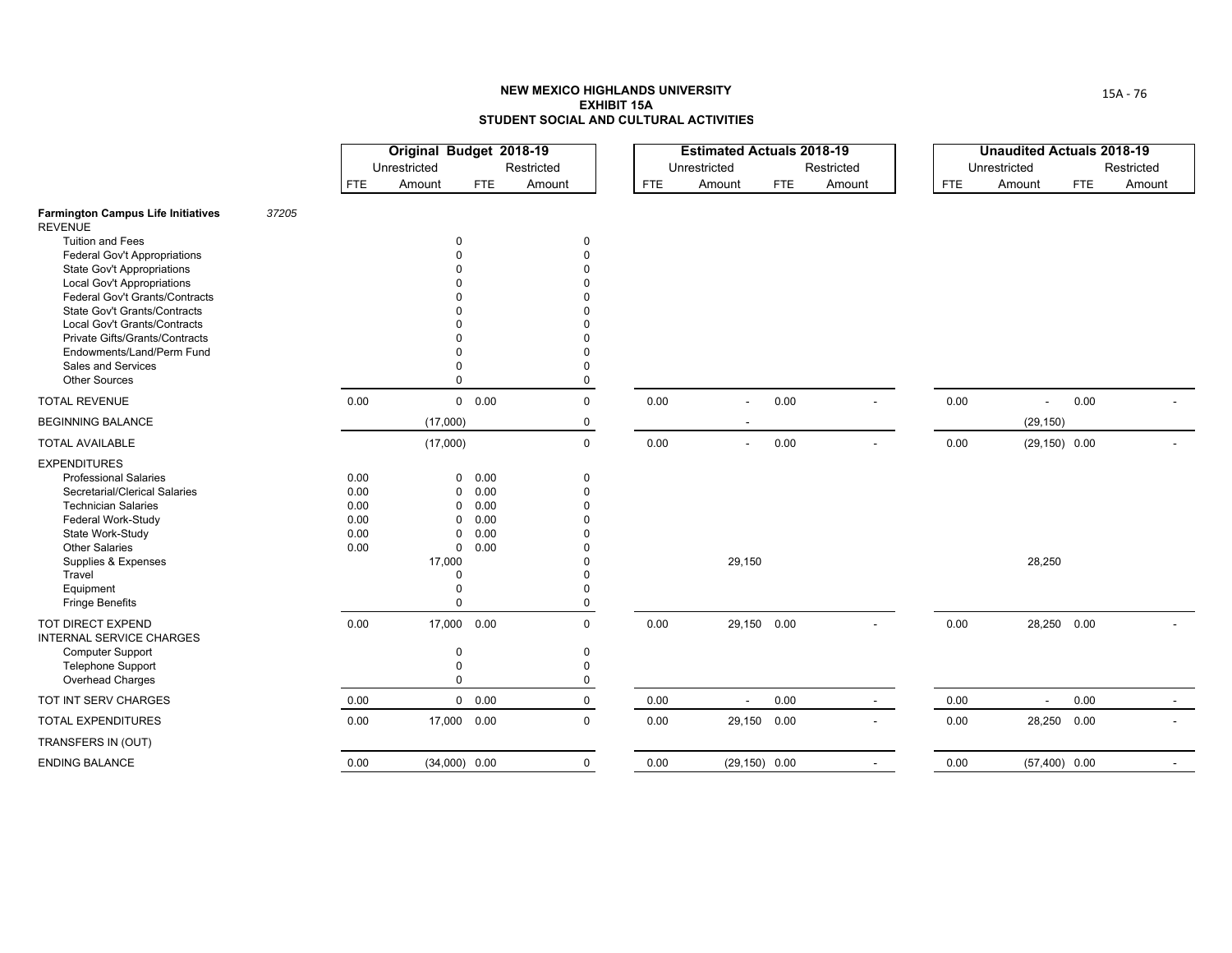|                                                                   |       |              | Original Budget 2018-19 |                               |            |                      |            | <b>Estimated Actuals 2018-19</b> |            |            |                |            | <b>Unaudited Actuals 2018-19</b> |            |            |
|-------------------------------------------------------------------|-------|--------------|-------------------------|-------------------------------|------------|----------------------|------------|----------------------------------|------------|------------|----------------|------------|----------------------------------|------------|------------|
|                                                                   |       |              | Unrestricted            |                               | Restricted |                      |            | Unrestricted                     |            | Restricted |                |            | Unrestricted                     |            | Restricted |
|                                                                   |       | FTE          | Amount                  | <b>FTE</b>                    | Amount     |                      | <b>FTE</b> | Amount                           | <b>FTE</b> | Amount     |                | <b>FTE</b> | Amount                           | <b>FTE</b> | Amount     |
| <b>Roswell Campus Life Initiatives</b><br><b>REVENUE</b>          | 37206 |              |                         |                               |            |                      |            |                                  |            |            |                |            |                                  |            |            |
| <b>Tuition and Fees</b>                                           |       |              |                         | $\mathbf 0$                   |            | 0                    |            |                                  |            |            |                |            |                                  |            |            |
| Federal Gov't Appropriations<br><b>State Gov't Appropriations</b> |       |              |                         |                               |            | $\Omega$             |            |                                  |            |            |                |            |                                  |            |            |
| <b>Local Gov't Appropriations</b>                                 |       |              |                         |                               |            |                      |            |                                  |            |            |                |            |                                  |            |            |
| Federal Gov't Grants/Contracts                                    |       |              |                         |                               |            |                      |            |                                  |            |            |                |            |                                  |            |            |
| <b>State Gov't Grants/Contracts</b>                               |       |              |                         |                               |            |                      |            |                                  |            |            |                |            |                                  |            |            |
| Local Gov't Grants/Contracts                                      |       |              |                         |                               |            |                      |            |                                  |            |            |                |            |                                  |            |            |
| Private Gifts/Grants/Contracts                                    |       |              |                         |                               |            |                      |            |                                  |            |            |                |            |                                  |            |            |
| Endowments/Land/Perm Fund                                         |       |              |                         |                               |            |                      |            |                                  |            |            |                |            |                                  |            |            |
| Sales and Services<br><b>Other Sources</b>                        |       |              |                         | $\Omega$                      |            | $\Omega$<br>$\Omega$ |            |                                  |            |            |                |            |                                  |            |            |
| <b>TOTAL REVENUE</b>                                              |       | 0.00         |                         | 0 0.00                        |            | $\mathbf 0$          | 0.00       | ÷.                               | 0.00       |            |                | 0.00       | $\overline{\phantom{a}}$         | 0.00       |            |
| <b>BEGINNING BALANCE</b>                                          |       |              |                         | 0                             |            | 0                    |            |                                  |            |            |                |            |                                  |            |            |
| <b>TOTAL AVAILABLE</b>                                            |       |              |                         | $\mathbf 0$                   |            | $\mathbf 0$          | 0.00       | $\overline{\phantom{a}}$         | 0.00       |            |                | 0.00       | $\overline{a}$                   | 0.00       |            |
| <b>EXPENDITURES</b>                                               |       |              |                         |                               |            |                      |            |                                  |            |            |                |            |                                  |            |            |
| <b>Professional Salaries</b>                                      |       | 0.00         |                         | $\mathbf 0$<br>0.00           |            | 0                    |            |                                  |            |            |                |            |                                  |            |            |
| Secretarial/Clerical Salaries                                     |       | 0.00         |                         | 0.00<br>$\mathbf 0$           |            | $\Omega$             |            |                                  |            |            |                |            |                                  |            |            |
| <b>Technician Salaries</b>                                        |       | 0.00         |                         | 0.00<br>0                     |            | $\Omega$             |            |                                  |            |            |                |            |                                  |            |            |
| Federal Work-Study                                                |       | 0.00         |                         | 0.00<br>0                     |            |                      |            |                                  |            |            |                |            |                                  |            |            |
| State Work-Study<br><b>Other Salaries</b>                         |       | 0.00<br>0.00 |                         | 0.00<br>$\Omega$<br>0.00<br>0 |            |                      |            |                                  |            |            |                |            |                                  |            |            |
| Supplies & Expenses                                               |       |              | 4,000                   |                               |            |                      |            |                                  |            |            |                |            |                                  |            |            |
| Travel                                                            |       |              |                         | $\Omega$                      |            |                      |            |                                  |            |            |                |            |                                  |            |            |
| Equipment                                                         |       |              |                         | $\Omega$                      |            | $\Omega$             |            |                                  |            |            |                |            |                                  |            |            |
| <b>Fringe Benefits</b>                                            |       |              |                         | $\Omega$                      |            | $\Omega$             |            |                                  |            |            |                |            |                                  |            |            |
| TOT DIRECT EXPEND<br><b>INTERNAL SERVICE CHARGES</b>              |       | 0.00         |                         | 4,000 0.00                    |            | $\mathbf 0$          | 0.00       | ÷.                               | 0.00       |            | $\blacksquare$ | 0.00       | $\overline{\phantom{a}}$         | 0.00       |            |
| <b>Computer Support</b>                                           |       |              |                         | $\Omega$                      |            | $\mathbf 0$          |            |                                  |            |            |                |            |                                  |            |            |
| <b>Telephone Support</b>                                          |       |              |                         | $\mathbf 0$                   |            | $\Omega$             |            |                                  |            |            |                |            |                                  |            |            |
| Overhead Charges                                                  |       |              |                         | $\mathbf 0$                   |            | $\Omega$             |            |                                  |            |            |                |            |                                  |            |            |
| TOT INT SERV CHARGES                                              |       | 0.00         |                         | 0 0.00                        |            | 0                    | 0.00       | $\overline{\phantom{a}}$         | 0.00       |            | $\sim$         | 0.00       | $\blacksquare$                   | 0.00       |            |
| <b>TOTAL EXPENDITURES</b>                                         |       | 0.00         |                         | 4,000 0.00                    |            | $\mathbf 0$          | 0.00       | $\overline{\phantom{0}}$         | 0.00       |            |                | 0.00       | $\overline{a}$                   | 0.00       |            |
| TRANSFERS IN (OUT)                                                |       |              |                         |                               |            |                      |            |                                  |            |            |                |            |                                  |            |            |
| <b>ENDING BALANCE</b>                                             |       | 0.00         |                         | $(4,000)$ 0.00                |            | $\mathbf 0$          | 0.00       | $\overline{\phantom{a}}$         | 0.00       |            | $\overline{a}$ | 0.00       | $\overline{\phantom{a}}$         | 0.00       |            |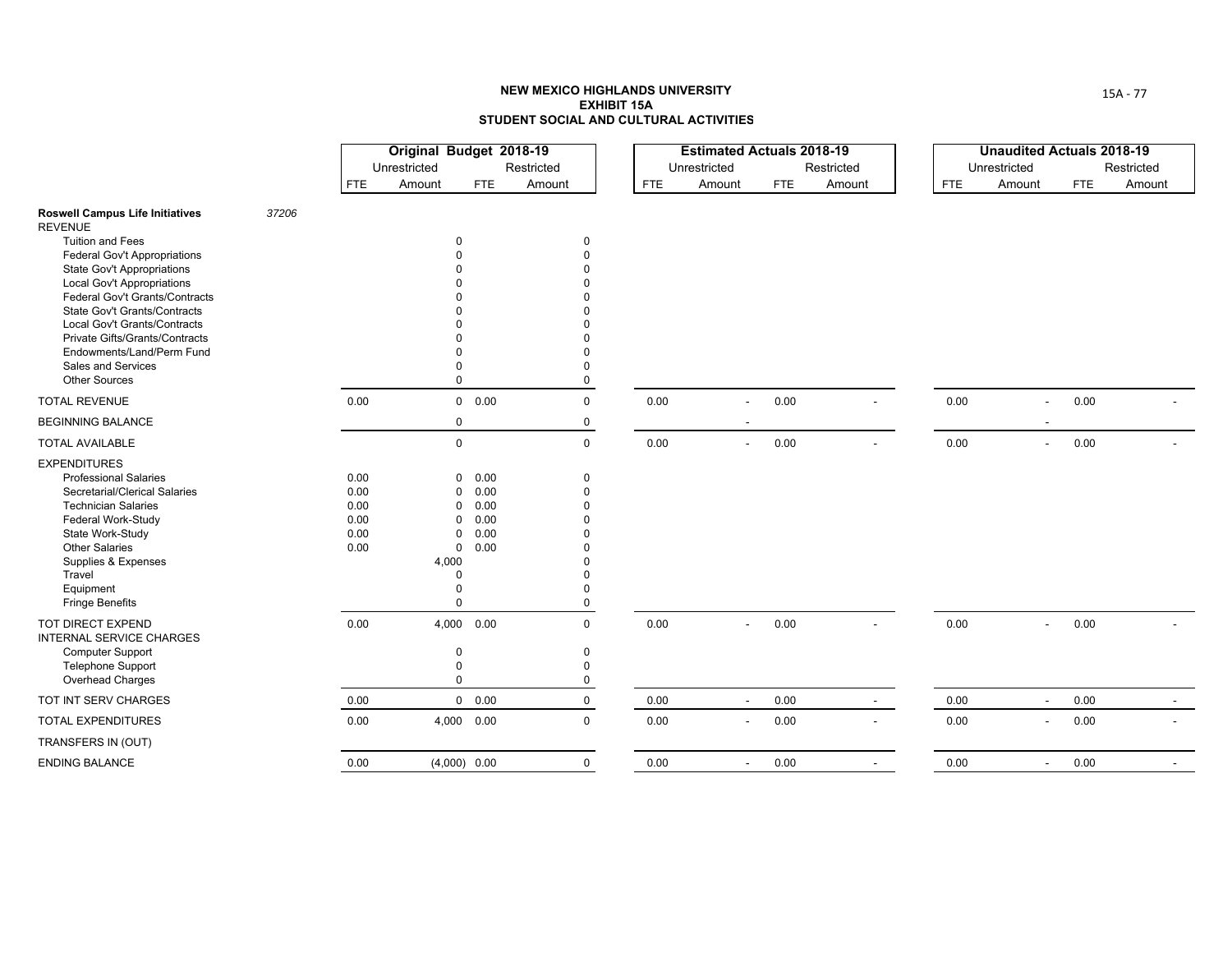|                                                                                                                                                                                                                                                               |       |                                              | Original Budget 2018-19<br>Unrestricted                 |                                                                                        | Restricted                                                                                                                             |              | <b>Estimated Actuals 2018-19</b><br>Unrestricted       |      | Restricted |              | <b>Unaudited Actuals 2018-19</b><br>Unrestricted       |            | Restricted |
|---------------------------------------------------------------------------------------------------------------------------------------------------------------------------------------------------------------------------------------------------------------|-------|----------------------------------------------|---------------------------------------------------------|----------------------------------------------------------------------------------------|----------------------------------------------------------------------------------------------------------------------------------------|--------------|--------------------------------------------------------|------|------------|--------------|--------------------------------------------------------|------------|------------|
|                                                                                                                                                                                                                                                               |       | <b>FTE</b>                                   | Amount                                                  | FTE                                                                                    | Amount                                                                                                                                 | <b>FTE</b>   | Amount                                                 | FTE  | Amount     | <b>FTE</b>   | Amount                                                 | <b>FTE</b> | Amount     |
| <b>Outdoor Recreation Ctr.</b><br><b>REVENUE</b>                                                                                                                                                                                                              | 37207 |                                              |                                                         |                                                                                        |                                                                                                                                        |              |                                                        |      |            |              |                                                        |            |            |
| <b>Tuition and Fees</b><br>Federal Gov't Appropriations<br><b>State Gov't Appropriations</b><br><b>Local Gov't Appropriations</b><br>Federal Gov't Grants/Contracts<br><b>State Gov't Grants/Contracts</b><br>Local Gov't Grants/Contracts                    |       |                                              | $\mathbf 0$                                             |                                                                                        | $\mathbf 0$<br>$\Omega$<br>$\Omega$<br>$\Omega$<br>$\Omega$<br>$\Omega$                                                                |              |                                                        |      |            |              |                                                        |            |            |
| <b>Private Gifts/Grants/Contracts</b><br>Endowments/Land/Perm Fund<br>Sales and Services<br><b>Other Sources</b>                                                                                                                                              |       |                                              | 0                                                       | $\Omega$                                                                               | $\Omega$<br>$\mathbf 0$<br>0                                                                                                           |              |                                                        |      |            |              | 1,748                                                  |            |            |
| <b>TOTAL REVENUE</b>                                                                                                                                                                                                                                          |       | 0.00                                         |                                                         | 0 0.00                                                                                 | $\mathsf 0$                                                                                                                            | 0.00         |                                                        | 0.00 |            | 0.00         | 1,748 0.00                                             |            |            |
| <b>BEGINNING BALANCE</b>                                                                                                                                                                                                                                      |       |                                              | (195, 254)                                              |                                                                                        | $\mathbf 0$                                                                                                                            |              |                                                        |      |            |              | (169, 184)                                             |            |            |
| <b>TOTAL AVAILABLE</b>                                                                                                                                                                                                                                        |       |                                              | (195, 254)                                              |                                                                                        | $\mathbf 0$                                                                                                                            | 0.00         | $\sim$                                                 | 0.00 |            | 0.00         | $(167, 436)$ 0.00                                      |            |            |
| <b>EXPENDITURES</b><br><b>Professional Salaries</b><br>Secretarial/Clerical Salaries<br><b>Technician Salaries</b><br>Federal Work-Study<br>State Work-Study<br><b>Other Salaries</b><br>Supplies & Expenses<br>Travel<br>Equipment<br><b>Fringe Benefits</b> |       | 0.00<br>0.00<br>0.00<br>0.00<br>0.00<br>0.00 | $\Omega$<br>180,000<br>$\Omega$<br>$\Omega$<br>$\Omega$ | 0.00<br>0<br>0.00<br>$\mathbf 0$<br>0.00<br>$\Omega$<br>0.00<br>0<br>0.00<br>0<br>0.00 | $\mathbf 0$<br>$\mathbf 0$<br>$\Omega$<br>$\mathbf 0$<br>$\mathbf 0$<br>$\Omega$<br>$\mathbf 0$<br>$\Omega$<br>$\Omega$<br>$\mathbf 0$ | 1.00<br>3.50 | 40,466<br>65,000<br>35,147<br>5,432<br>3,955<br>19,184 |      |            | 1.00<br>3.50 | 40,466<br>63,377<br>32,051<br>2,714<br>5,950<br>14,827 |            |            |
| TOT DIRECT EXPEND<br><b>INTERNAL SERVICE CHARGES</b><br><b>Computer Support</b><br><b>Telephone Support</b><br>Overhead Charges                                                                                                                               |       | 0.00                                         | $\Omega$<br>$\Omega$                                    | 180,000 0.00<br>$\Omega$                                                               | $\mathbf 0$<br>$\mathbf 0$<br>$\Omega$<br>0                                                                                            | 4.50         | 169,184                                                |      |            | 4.50         | 159,386 0.00<br>1,176                                  |            |            |
| TOT INT SERV CHARGES                                                                                                                                                                                                                                          |       | 0.00                                         |                                                         | 0 0.00                                                                                 | $\mathbf 0$                                                                                                                            | 0.00         | $\overline{\phantom{a}}$                               | 0.00 | $\sim$     | 0.00         | 1,176 0.00                                             |            | $\sim$     |
| <b>TOTAL EXPENDITURES</b>                                                                                                                                                                                                                                     |       | 0.00                                         |                                                         | 180,000 0.00                                                                           | $\mathbf 0$                                                                                                                            | 4.50         | 169,184                                                | 0.00 |            | 4.50         | 160,562 0.00                                           |            |            |
| TRANSFERS IN (OUT)                                                                                                                                                                                                                                            |       |                                              |                                                         |                                                                                        |                                                                                                                                        |              |                                                        |      |            |              |                                                        |            |            |
| <b>ENDING BALANCE</b>                                                                                                                                                                                                                                         |       | 0.00                                         | $(375, 254)$ 0.00                                       |                                                                                        | $\mathsf 0$                                                                                                                            | 4.50         | $(169, 184)$ 0.00                                      |      |            | 4.50         | $(327,998)$ 0.00                                       |            |            |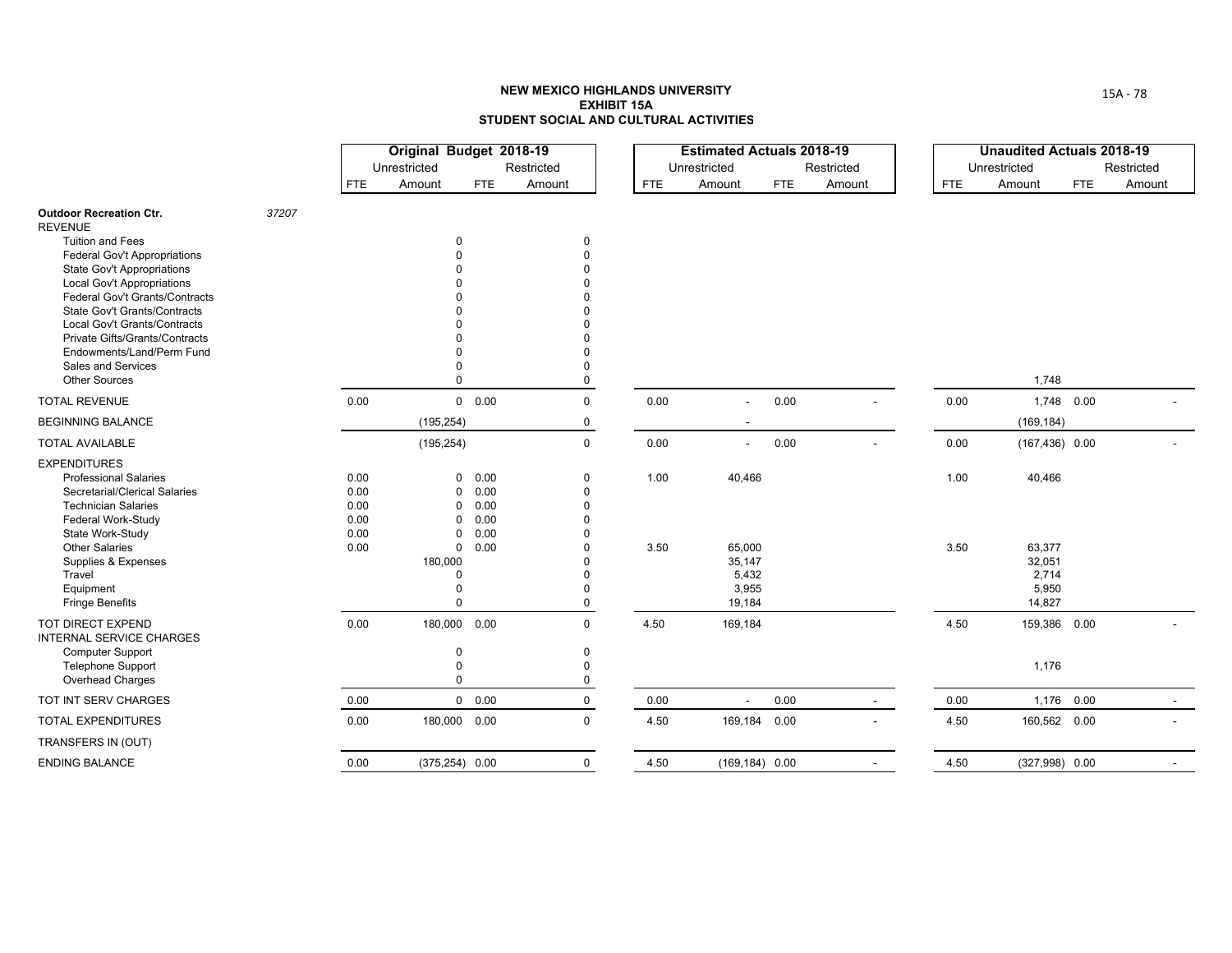|                                                                                                                                                                                                                                                                                                                                                                                                       |       |     | Original Budget 2018-19 |            |            |          | <b>Estimated Actuals 2018-19</b> |            |            |            | <b>Unaudited Actuals 2018-19</b> |            |            |  |
|-------------------------------------------------------------------------------------------------------------------------------------------------------------------------------------------------------------------------------------------------------------------------------------------------------------------------------------------------------------------------------------------------------|-------|-----|-------------------------|------------|------------|----------|----------------------------------|------------|------------|------------|----------------------------------|------------|------------|--|
|                                                                                                                                                                                                                                                                                                                                                                                                       |       |     | Unrestricted            |            | Restricted |          | Unrestricted                     |            | Restricted |            | Unrestricted                     |            | Restricted |  |
|                                                                                                                                                                                                                                                                                                                                                                                                       |       | FTE | Amount                  | <b>FTE</b> | Amount     | FTE      | Amount                           | <b>FTE</b> | Amount     | <b>FTE</b> | Amount                           | <b>FTE</b> | Amount     |  |
| <b>HU Mariachi Group</b><br><b>REVENUE</b><br>Tuition and Fees<br><b>Federal Gov't Appropriations</b><br><b>State Gov't Appropriations</b><br><b>Local Gov't Appropriations</b><br>Federal Gov't Grants/Contracts<br>State Gov't Grants/Contracts<br>Local Gov't Grants/Contracts<br><b>Private Gifts/Grants/Contracts</b><br>Endowments/Land/Perm Fund<br>Sales and Services<br><b>Other Sources</b> | 37208 |     |                         |            |            |          |                                  |            |            |            | 500                              |            |            |  |
| <b>TOTAL REVENUE</b>                                                                                                                                                                                                                                                                                                                                                                                  |       |     |                         |            |            | 0.00     | $\sim$                           | 0.00       |            | 0.00       |                                  | 500  0.00  |            |  |
| <b>BEGINNING BALANCE</b>                                                                                                                                                                                                                                                                                                                                                                              |       |     |                         |            |            |          |                                  |            |            |            | (36,008)                         |            |            |  |
| <b>TOTAL AVAILABLE</b>                                                                                                                                                                                                                                                                                                                                                                                |       |     |                         |            |            | $0.00\,$ | $\sim$                           | 0.00       |            | 0.00       | $(35,508)$ 0.00                  |            |            |  |
| <b>EXPENDITURES</b><br><b>Professional Salaries</b><br>Secretarial/Clerical Salaries<br><b>Technician Salaries</b><br>Federal Work-Study<br>State Work-Study<br>Other Salaries<br>Supplies & Expenses<br>Travel<br>Equipment<br><b>Fringe Benefits</b>                                                                                                                                                |       |     |                         |            |            |          | 29,508<br>1,400<br>5,100         |            |            |            | 3,950<br>23,882<br>605<br>5,100  |            |            |  |
| TOT DIRECT EXPEND<br>INTERNAL SERVICE CHARGES<br><b>Computer Support</b><br>Telephone Support<br>Overhead Charges                                                                                                                                                                                                                                                                                     |       |     |                         |            |            | 0.00     | 36,008                           |            |            | 0.00       | 33,537 0.00                      |            |            |  |
| TOT INT SERV CHARGES                                                                                                                                                                                                                                                                                                                                                                                  |       |     |                         |            |            | $0.00\,$ | $\sim$                           | 0.00       | $\sim$     | 0.00       | $\overline{\phantom{a}}$         | 0.00       |            |  |
| <b>TOTAL EXPENDITURES</b>                                                                                                                                                                                                                                                                                                                                                                             |       |     |                         |            |            | 0.00     | 36,008 0.00                      |            |            | 0.00       | 33,537 0.00                      |            |            |  |
| TRANSFERS IN (OUT)                                                                                                                                                                                                                                                                                                                                                                                    |       |     |                         |            |            |          |                                  |            |            |            |                                  |            |            |  |
| <b>ENDING BALANCE</b>                                                                                                                                                                                                                                                                                                                                                                                 |       |     |                         |            |            | 0.00     | $(36,008)$ 0.00                  |            |            | 0.00       | $(69,045)$ 0.00                  |            |            |  |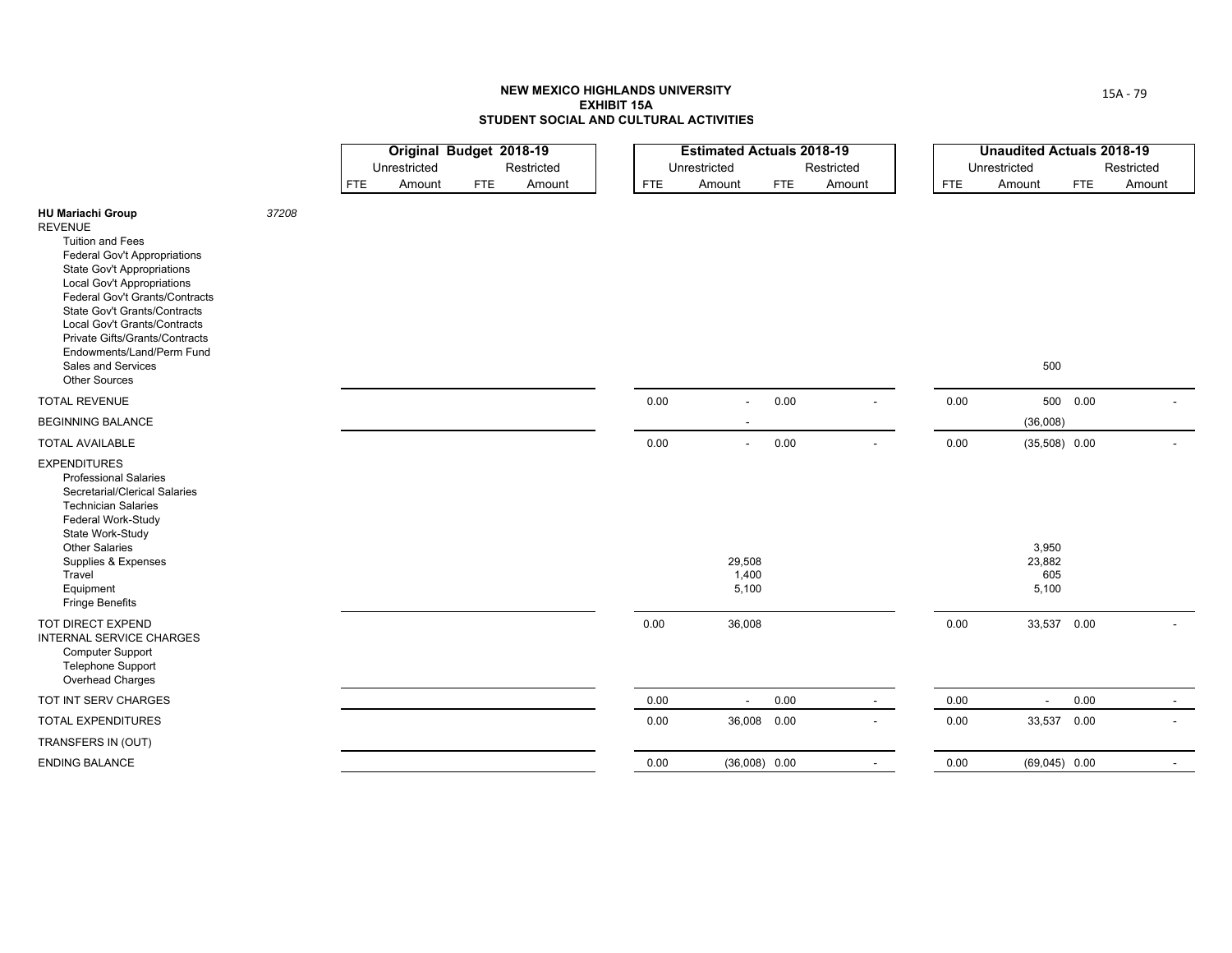|                                                                       |       |              | Original Budget 2018-19 |               |             |            | <b>Estimated Actuals 2018-19</b> |            |                |            | <b>Unaudited Actuals 2018-19</b> |            |            |
|-----------------------------------------------------------------------|-------|--------------|-------------------------|---------------|-------------|------------|----------------------------------|------------|----------------|------------|----------------------------------|------------|------------|
|                                                                       |       |              | Unrestricted            |               | Restricted  |            | Unrestricted                     |            | Restricted     |            | Unrestricted                     |            | Restricted |
|                                                                       |       | <b>FTE</b>   | Amount                  | <b>FTE</b>    | Amount      | <b>FTE</b> | Amount                           | <b>FTE</b> | Amount         | <b>FTE</b> | Amount                           | <b>FTE</b> | Amount     |
| <b>Health Center</b><br><b>REVENUE</b>                                | 32500 |              |                         |               |             |            |                                  |            |                |            |                                  |            |            |
| <b>Tuition and Fees</b>                                               |       |              | 200,000                 |               | $\Omega$    |            | 200,000                          |            |                |            | 200,077                          |            |            |
| <b>Federal Gov't Appropriations</b>                                   |       |              | O                       |               | $\Omega$    |            |                                  |            |                |            |                                  |            |            |
| <b>State Gov't Appropriations</b>                                     |       |              |                         |               |             |            |                                  |            |                |            |                                  |            |            |
| <b>Local Gov't Appropriations</b>                                     |       |              |                         |               |             |            |                                  |            |                |            |                                  |            |            |
| Federal Gov't Grants/Contracts<br><b>State Gov't Grants/Contracts</b> |       |              |                         |               |             |            |                                  |            |                |            |                                  |            |            |
| Local Gov't Grants/Contracts                                          |       |              |                         |               |             |            |                                  |            |                |            |                                  |            |            |
| <b>Private Gifts/Grants/Contracts</b>                                 |       |              |                         |               |             |            |                                  |            |                |            |                                  |            |            |
| Endowments/Land/Perm Fund                                             |       |              |                         |               |             |            |                                  |            |                |            |                                  |            |            |
| Sales and Services                                                    |       |              |                         |               |             |            |                                  |            |                |            |                                  |            |            |
| <b>Other Sources</b>                                                  |       |              | $\Omega$                |               | $\mathbf 0$ |            |                                  |            |                |            |                                  |            |            |
| <b>TOTAL REVENUE</b>                                                  |       | 0.00         | 200,000 0.00            |               | $\mathbf 0$ | 0.00       | 200,000 0.00                     |            |                | 0.00       | 200,077 0.00                     |            |            |
| <b>BEGINNING BALANCE</b>                                              |       |              | $\mathbf 0$             |               | 0           |            |                                  |            |                |            | $\overline{\phantom{a}}$         |            |            |
| <b>TOTAL AVAILABLE</b>                                                |       |              | 200,000                 |               | $\pmb{0}$   | 0.00       | 200,000 0.00                     |            |                | 0.00       | 200,077 0.00                     |            |            |
| <b>EXPENDITURES</b>                                                   |       |              |                         |               |             |            |                                  |            |                |            |                                  |            |            |
| <b>Professional Salaries</b>                                          |       | 0.00         | $\mathbf 0$             | 0.00          | $\mathbf 0$ |            |                                  |            |                |            |                                  |            |            |
| Secretarial/Clerical Salaries                                         |       | 0.00         | $\mathbf 0$             | 0.00          | $\Omega$    |            |                                  |            |                |            |                                  |            |            |
| <b>Technician Salaries</b>                                            |       | 0.00         | 0                       | 0.00          |             |            |                                  |            |                |            |                                  |            |            |
| Federal Work-Study                                                    |       | 0.00         | 0                       | 0.00          |             |            |                                  |            |                |            |                                  |            |            |
| State Work-Study<br><b>Other Salaries</b>                             |       | 0.00<br>0.00 | $\mathbf 0$             | 0.00<br>0.00  |             |            |                                  |            |                |            |                                  |            |            |
| Supplies & Expenses                                                   |       |              | $\mathbf 0$<br>200,000  |               |             |            | 200,000                          |            |                |            | 200,000                          |            |            |
| Travel                                                                |       |              | $\Omega$                |               |             |            |                                  |            |                |            |                                  |            |            |
| Equipment                                                             |       |              | $\Omega$                |               | $\Omega$    |            |                                  |            |                |            |                                  |            |            |
| Fringe Benefits                                                       |       |              | $\Omega$                |               | $\Omega$    |            |                                  |            |                |            |                                  |            |            |
| TOT DIRECT EXPEND<br><b>INTERNAL SERVICE CHARGES</b>                  |       | 0.00         | 200,000 0.00            |               | $\mathbf 0$ | 0.00       | 200,000 0.00                     |            | $\blacksquare$ | 0.00       | 200,000 0.00                     |            |            |
| <b>Computer Support</b>                                               |       |              | $\mathbf 0$             |               | $\mathbf 0$ |            |                                  |            |                |            |                                  |            |            |
| <b>Telephone Support</b>                                              |       |              | $\Omega$                |               | $\Omega$    |            |                                  |            |                |            |                                  |            |            |
| Overhead Charges                                                      |       |              | $\Omega$                |               | $\mathbf 0$ |            |                                  |            |                |            |                                  |            |            |
| TOT INT SERV CHARGES                                                  |       | 0.00         |                         | $0\quad 0.00$ | 0           | 0.00       | $\blacksquare$                   | 0.00       | $\sim$         | 0.00       | $\sim$                           | 0.00       | $\sim$     |
| <b>TOTAL EXPENDITURES</b>                                             |       | 0.00         | 200,000 0.00            |               | $\Omega$    | 0.00       | 200,000                          | 0.00       |                | 0.00       | 200,000 0.00                     |            |            |
| TRANSFERS IN (OUT)                                                    |       |              |                         |               |             |            |                                  |            |                |            |                                  |            |            |
| <b>ENDING BALANCE</b>                                                 |       | 0.00         |                         | $0\quad 0.00$ | $\mathbf 0$ | 0.00       | $\blacksquare$                   | 0.00       | $\blacksquare$ | 0.00       |                                  | 77 0.00    |            |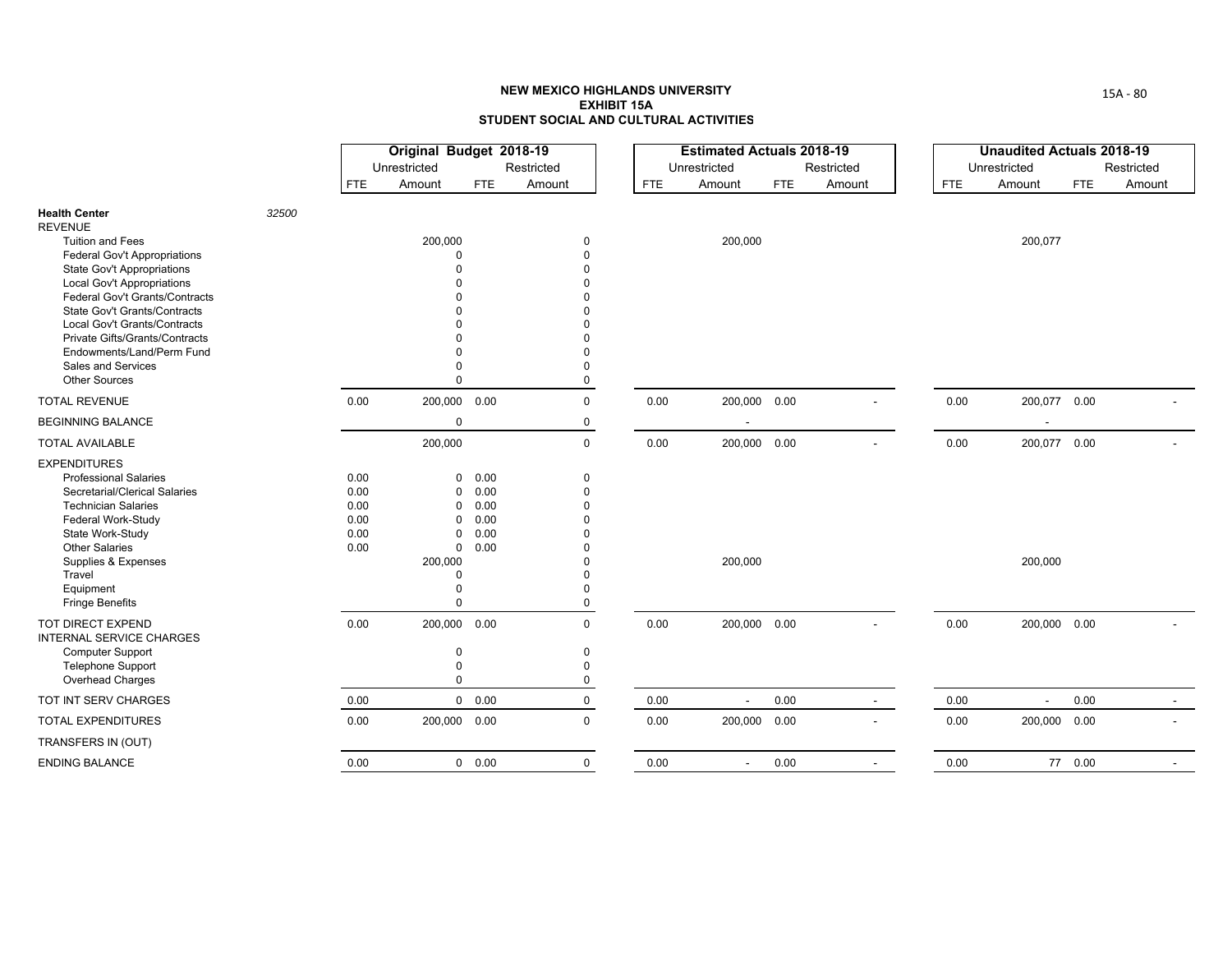|                                                             |       |              | Original Budget 2018-19 |               |                         |            | <b>Estimated Actuals 2018-19</b> |            |            |            | <b>Unaudited Actuals 2018-19</b> |            |            |
|-------------------------------------------------------------|-------|--------------|-------------------------|---------------|-------------------------|------------|----------------------------------|------------|------------|------------|----------------------------------|------------|------------|
|                                                             |       |              | Unrestricted            |               | Restricted              |            | Unrestricted                     |            | Restricted |            | Unrestricted                     |            | Restricted |
|                                                             |       | <b>FTE</b>   | Amount                  | FTE           | Amount                  | <b>FTE</b> | Amount                           | <b>FTE</b> | Amount     | <b>FTE</b> | Amount                           | <b>FTE</b> | Amount     |
| <b>Ilfeld Auditorium</b>                                    | 11350 |              |                         |               |                         |            |                                  |            |            |            |                                  |            |            |
| <b>REVENUE</b><br><b>Tuition and Fees</b>                   |       |              | $\Omega$                |               | $\mathbf 0$             |            |                                  |            |            |            |                                  |            |            |
| Federal Gov't Appropriations                                |       |              |                         |               | $\Omega$                |            |                                  |            |            |            |                                  |            |            |
| State Gov't Appropriations                                  |       |              |                         |               | $\Omega$                |            |                                  |            |            |            |                                  |            |            |
| <b>Local Gov't Appropriations</b>                           |       |              |                         |               | $\Omega$                |            |                                  |            |            |            |                                  |            |            |
| Federal Gov't Grants/Contracts                              |       |              |                         |               | $\Omega$                |            |                                  |            |            |            |                                  |            |            |
| <b>State Gov't Grants/Contracts</b>                         |       |              |                         |               | $\Omega$                |            |                                  |            |            |            |                                  |            |            |
| Local Gov't Grants/Contracts                                |       |              |                         |               | $\Omega$                |            |                                  |            |            |            |                                  |            |            |
| Private Gifts/Grants/Contracts<br>Endowments/Land/Perm Fund |       |              | $\Omega$                |               | $\Omega$                |            |                                  |            |            |            |                                  |            |            |
| Sales and Services                                          |       |              | 54,604                  |               | $\mathbf 0$             |            | 28,000                           |            |            |            | 41,151                           |            |            |
| <b>Other Sources</b>                                        |       |              | $\Omega$                |               | $\mathsf 0$             |            |                                  |            |            |            |                                  |            |            |
| <b>TOTAL REVENUE</b>                                        |       | 0.00         | 54,604                  | 0.00          | $\mathsf 0$             | 0.00       | 28,000 0.00                      |            |            | 0.00       | 41,151 0.00                      |            |            |
| <b>BEGINNING BALANCE</b>                                    |       |              | (4,604)                 |               | $\mathbf 0$             |            | (558, 579)                       |            |            |            | (597, 250)                       |            |            |
| <b>TOTAL AVAILABLE</b>                                      |       |              | 50,000                  |               | $\mathbf 0$             | 0.00       | $(530, 579)$ 0.00                |            |            | 0.00       | $(556,099)$ 0.00                 |            |            |
| <b>EXPENDITURES</b>                                         |       |              |                         |               |                         |            |                                  |            |            |            |                                  |            |            |
| <b>Professional Salaries</b>                                |       | 0.60         | 35,930                  | 0.00          | $\mathbf 0$             | 0.60       | 36,648                           |            |            |            | 36,648                           |            |            |
| Secretarial/Clerical Salaries                               |       | 0.00         | $\mathbf 0$             | 0.00          | $\Omega$                | 0.50       | 10,400                           |            |            |            | 10,925                           |            |            |
| <b>Technician Salaries</b>                                  |       | 0.00         | $\Omega$                | 0.00          | $\Omega$                |            |                                  |            |            |            | 485                              |            |            |
| Federal Work-Study<br>State Work-Study                      |       | 0.00<br>0.00 | $\Omega$<br>$\mathbf 0$ | 0.00<br>0.00  | $\Omega$<br>$\mathbf 0$ | 0.25       | 4,420                            |            |            |            | 657                              |            |            |
| <b>Other Salaries</b>                                       |       | 1.28         | 20,020                  | 0.00          | $\Omega$                | 1.75       | 33,020                           |            |            |            | 5,688                            |            |            |
| Supplies & Expenses                                         |       |              | 65,030                  |               | $\mathbf 0$             |            | 60,526                           |            |            |            | 37,519                           |            |            |
| Travel                                                      |       |              | 1,750                   |               | $\Omega$                |            | 4,270                            |            |            |            | 3,135                            |            |            |
| Equipment                                                   |       |              | $\Omega$                |               | $\Omega$                |            |                                  |            |            |            | 100                              |            |            |
| <b>Fringe Benefits</b>                                      |       |              | 17,510                  |               | $\mathbf 0$             |            | 19,387                           |            |            |            | 18,030                           |            |            |
| TOT DIRECT EXPEND<br><b>INTERNAL SERVICE CHARGES</b>        |       | 1.88         | 140,240 0.00            |               | $\Omega$                | 3.10       | 168,671                          | $\pmb{0}$  |            | 0.00       | 113,188 0.00                     |            |            |
| <b>Computer Support</b>                                     |       |              | $\mathbf 0$             |               | 0                       |            |                                  |            |            |            |                                  |            |            |
| <b>Telephone Support</b>                                    |       |              | 1,760                   |               | $\mathbf 0$             |            |                                  |            |            |            | 1,764                            |            |            |
| Overhead Charges                                            |       |              | $\mathbf 0$             |               | $\pmb{0}$               |            |                                  |            |            |            |                                  |            |            |
| TOT INT SERV CHARGES                                        |       | 0.00         | 1,760                   | 0.00          | $\mathbf 0$             | 0.00       | $\blacksquare$                   | 0.00       | $\sim$     | 0.00       | 1,764                            | 0.00       |            |
| TOTAL EXPENDITURES                                          |       | 1.88         | 142,000                 | 0.00          | $\mathsf 0$             | 3.10       | 168,671                          | 0.00       |            | 0.00       | 114,952 0.00                     |            |            |
| TRANSFERS IN (OUT)                                          |       |              | 92,000                  |               | 0                       |            | 102,000                          |            |            |            | 102,000                          |            |            |
| <b>ENDING BALANCE</b>                                       |       | 1.88         |                         | $0\quad 0.00$ | $\mathbf 0$             | 3.10       | $(597, 250)$ 0.00                |            |            | 0.00       | $(569,051)$ 0.00                 |            |            |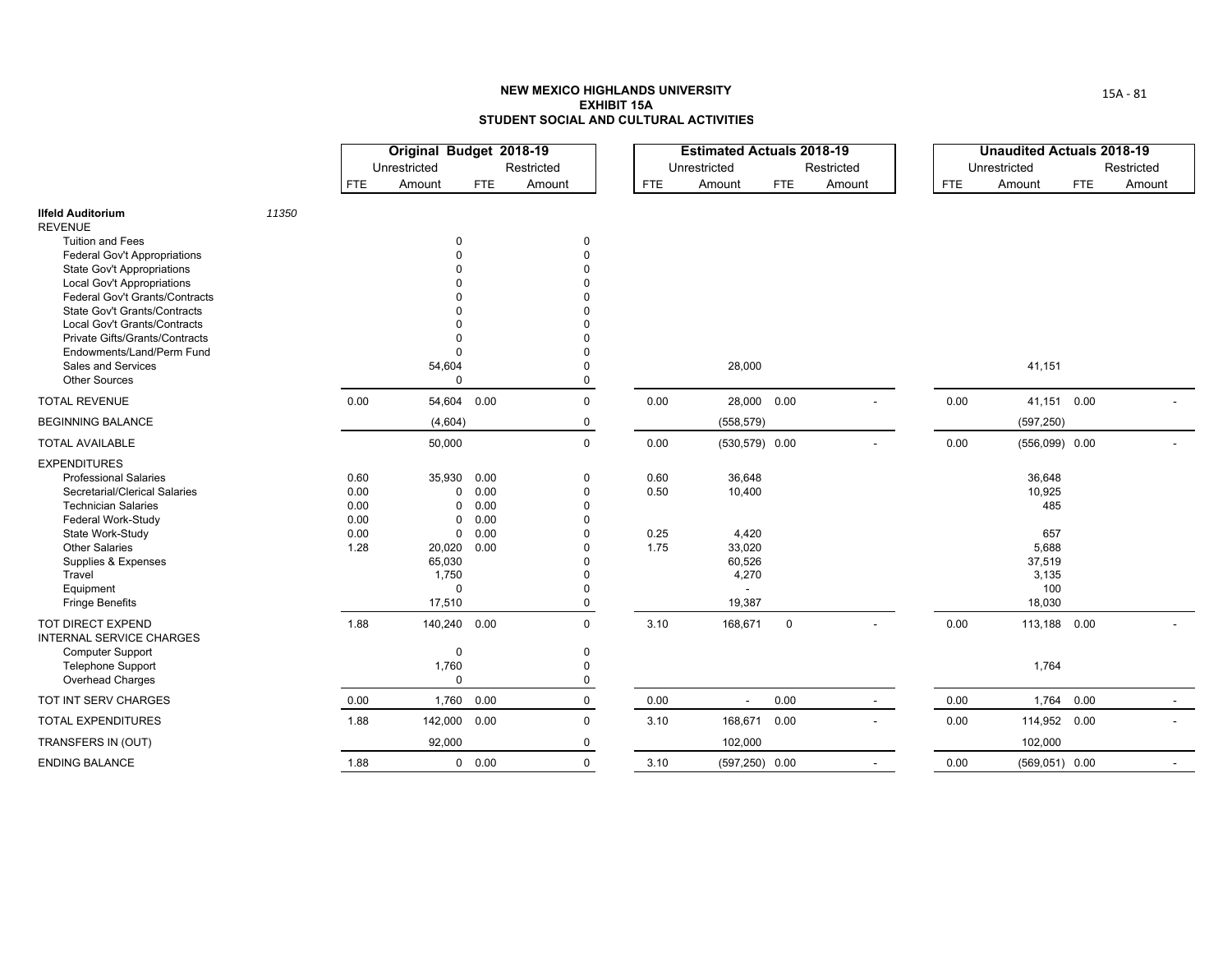|                                                              |              |            | Original Budget 2018-19 |                      |             |            | <b>Estimated Actuals 2018-19</b> |            |                          |      | <b>Unaudited Actuals 2018-19</b> |            |            |
|--------------------------------------------------------------|--------------|------------|-------------------------|----------------------|-------------|------------|----------------------------------|------------|--------------------------|------|----------------------------------|------------|------------|
|                                                              |              |            | Unrestricted            |                      | Restricted  |            | Unrestricted                     |            | Restricted               |      | Unrestricted                     |            | Restricted |
|                                                              |              | <b>FTE</b> | Amount                  | <b>FTE</b>           | Amount      | <b>FTE</b> | Amount                           | <b>FTE</b> | Amount                   | FTE  | Amount                           | <b>FTE</b> | Amount     |
| <b>Unallocated Contingency Soc &amp; Cult</b>                | 37400, 37450 |            |                         |                      |             |            |                                  |            |                          |      |                                  |            |            |
| <b>REVENUE</b>                                               |              |            |                         |                      |             |            |                                  |            |                          |      |                                  |            |            |
| <b>Tuition and Fees</b>                                      |              |            |                         | $\mathbf 0$          | 0           |            |                                  |            |                          |      |                                  |            |            |
| Federal Gov't Appropriations                                 |              |            |                         |                      | $\Omega$    |            |                                  |            |                          |      |                                  |            |            |
| <b>State Gov't Appropriations</b>                            |              |            |                         |                      |             |            |                                  |            |                          |      |                                  |            |            |
| Local Gov't Appropriations<br>Federal Gov't Grants/Contracts |              |            |                         |                      |             |            |                                  |            |                          |      |                                  |            |            |
| State Gov't Grants/Contracts                                 |              |            |                         |                      |             |            |                                  |            |                          |      |                                  |            |            |
| <b>Local Gov't Grants/Contracts</b>                          |              |            |                         |                      |             |            |                                  |            |                          |      |                                  |            |            |
| Private Gifts/Grants/Contracts                               |              |            |                         |                      |             |            |                                  |            |                          |      |                                  |            |            |
| Endowments/Land/Perm Fund                                    |              |            |                         |                      |             |            |                                  |            |                          |      |                                  |            |            |
| Sales and Services                                           |              |            |                         |                      | $\Omega$    |            |                                  |            |                          |      |                                  |            |            |
| <b>Other Sources</b>                                         |              |            |                         | $\Omega$             | 0           |            |                                  |            |                          |      |                                  |            |            |
| <b>TOTAL REVENUE</b>                                         |              | 0.00       |                         | $0\quad 0.00$        | $\mathbf 0$ | 0.00       | $\overline{a}$                   | 0.00       |                          | 0.00 | $\overline{\phantom{a}}$         | 0.00       |            |
| <b>BEGINNING BALANCE</b>                                     |              |            | 61,832                  |                      | 0           |            |                                  |            |                          |      | (5,000)                          |            |            |
| <b>TOTAL AVAILABLE</b>                                       |              |            | 61,832                  |                      | $\mathbf 0$ | 0.00       | $\sim$                           | 0.00       |                          | 0.00 | $(5,000)$ 0.00                   |            |            |
| <b>EXPENDITURES</b>                                          |              |            |                         |                      |             |            |                                  |            |                          |      |                                  |            |            |
| <b>Professional Salaries</b>                                 |              | 0.00       |                         | 0.00<br>0            | 0           |            |                                  |            |                          |      |                                  |            |            |
| Secretarial/Clerical Salaries                                |              | 0.00       |                         | 0.00<br>$\mathbf 0$  | $\Omega$    |            |                                  |            |                          |      |                                  |            |            |
| <b>Technician Salaries</b>                                   |              | 0.00       |                         | 0.00<br>$\Omega$     | $\Omega$    |            |                                  |            |                          |      |                                  |            |            |
| Federal Work-Study                                           |              | 0.00       |                         | 0.00<br>0            |             |            |                                  |            |                          |      |                                  |            |            |
| State Work-Study                                             |              | 0.00       |                         | 0.00<br>$\Omega$     |             |            |                                  |            |                          |      |                                  |            |            |
| <b>Other Salaries</b>                                        |              | 0.00       |                         | 0.00<br>$\mathbf 0$  | $\Omega$    |            |                                  |            |                          |      |                                  |            |            |
| Supplies & Expenses                                          |              |            | 5,000                   |                      | $\Omega$    |            | 5,000                            |            |                          |      |                                  |            |            |
| Travel<br>Equipment                                          |              |            |                         | $\Omega$<br>$\Omega$ | $\Omega$    |            |                                  |            |                          |      |                                  |            |            |
| <b>Fringe Benefits</b>                                       |              |            |                         | $\Omega$             | $\Omega$    |            |                                  |            |                          |      | (3,789)                          |            |            |
| TOT DIRECT EXPEND                                            |              | 0.00       |                         | 5,000 0.00           | $\mathbf 0$ | 0.00       | 5,000 0.00                       |            | $\overline{\phantom{a}}$ | 0.00 | $(3,789)$ 0.00                   |            |            |
| <b>INTERNAL SERVICE CHARGES</b>                              |              |            |                         |                      |             |            |                                  |            |                          |      |                                  |            |            |
| <b>Computer Support</b>                                      |              |            |                         | $\mathbf 0$          | $\mathbf 0$ |            |                                  |            |                          |      |                                  |            |            |
| <b>Telephone Support</b>                                     |              |            |                         | $\Omega$             | $\Omega$    |            |                                  |            |                          |      |                                  |            |            |
| Overhead Charges                                             |              |            |                         | $\mathbf 0$          | 0           |            |                                  |            |                          |      |                                  |            |            |
| TOT INT SERV CHARGES                                         |              | 0.00       |                         | $0\quad 0.00$        | 0           | 0.00       | $\blacksquare$                   | 0.00       | $\sim$                   | 0.00 | $\blacksquare$                   | 0.00       |            |
| <b>TOTAL EXPENDITURES</b>                                    |              | 0.00       |                         | 5,000 0.00           | $\mathbf 0$ | 0.00       | 5,000 0.00                       |            |                          | 0.00 | $(3,789)$ 0.00                   |            |            |
| TRANSFERS IN (OUT)                                           |              |            |                         |                      |             |            |                                  |            |                          |      |                                  |            |            |
| <b>ENDING BALANCE</b>                                        |              | 0.00       |                         | 56,832 0.00          | $\mathbf 0$ | 0.00       | $(5,000)$ 0.00                   |            | $\overline{a}$           | 0.00 | $(1,211)$ 0.00                   |            |            |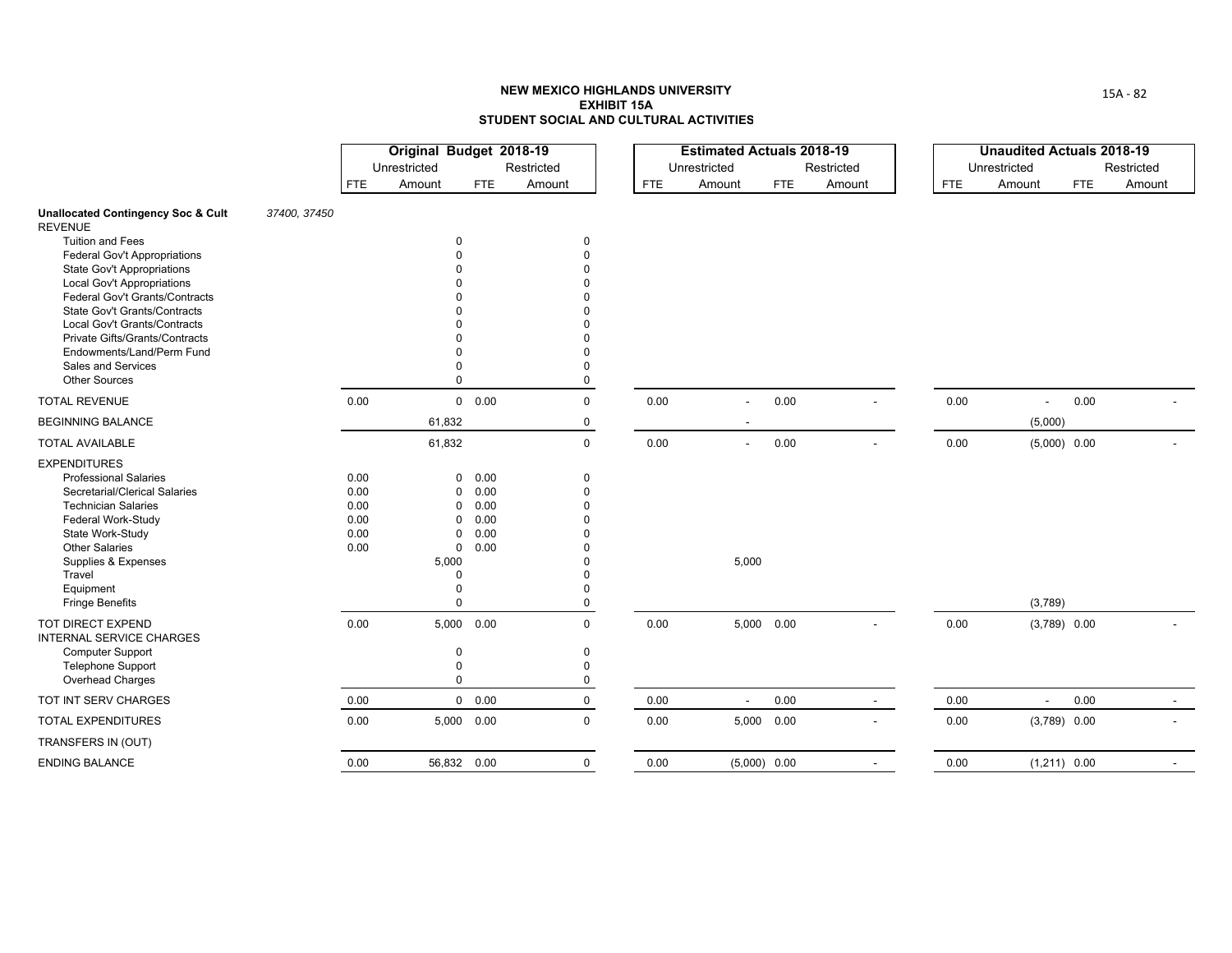|                                                                       |       |              | Original Budget 2018-19 |                     |             |              | <b>Estimated Actuals 2018-19</b> |             |                |            | <b>Unaudited Actuals 2018-19</b> |            |            |
|-----------------------------------------------------------------------|-------|--------------|-------------------------|---------------------|-------------|--------------|----------------------------------|-------------|----------------|------------|----------------------------------|------------|------------|
|                                                                       |       |              | Unrestricted            |                     | Restricted  |              | Unrestricted                     |             | Restricted     |            | Unrestricted                     |            | Restricted |
|                                                                       |       | <b>FTE</b>   | Amount                  | FTE                 | Amount      | <b>FTE</b>   | Amount                           | <b>FTE</b>  | Amount         | <b>FTE</b> | Amount                           | <b>FTE</b> | Amount     |
| <b>KEDP - FM</b>                                                      | 11360 |              |                         |                     |             |              |                                  |             |                |            |                                  |            |            |
| <b>REVENUE</b>                                                        |       |              |                         |                     |             |              |                                  |             |                |            |                                  |            |            |
| <b>Tuition and Fees</b>                                               |       |              | 0                       |                     | $\Omega$    |              |                                  |             |                |            |                                  |            |            |
| <b>Federal Gov't Appropriations</b>                                   |       |              |                         |                     |             |              |                                  |             |                |            |                                  |            |            |
| <b>State Gov't Appropriations</b>                                     |       |              |                         |                     |             |              |                                  |             |                |            |                                  |            |            |
| <b>Local Gov't Appropriations</b>                                     |       |              |                         |                     |             |              |                                  |             |                |            |                                  |            |            |
| Federal Gov't Grants/Contracts<br><b>State Gov't Grants/Contracts</b> |       |              |                         |                     |             |              |                                  |             |                |            |                                  |            |            |
| Local Gov't Grants/Contracts                                          |       |              |                         |                     |             |              |                                  |             |                |            |                                  |            |            |
| Private Gifts/Grants/Contracts                                        |       |              |                         |                     |             |              |                                  |             |                |            |                                  |            |            |
| Endowments/Land/Perm Fund                                             |       |              |                         |                     |             |              |                                  |             |                |            |                                  |            |            |
| Sales and Services                                                    |       |              |                         | O                   | $\Omega$    |              |                                  |             |                |            |                                  |            |            |
| <b>Other Sources</b>                                                  |       |              | $\Omega$                |                     | $\pmb{0}$   |              |                                  |             |                |            |                                  |            |            |
| <b>TOTAL REVENUE</b>                                                  |       | 0.00         |                         | 0 0.00              | $\mathbf 0$ | 0.00         |                                  | 0.00        |                | 0.00       |                                  | 0.00       |            |
| <b>BEGINNING BALANCE</b>                                              |       |              | (1, 910)                |                     | $\mathbf 0$ |              |                                  |             |                |            | (5,846)                          |            |            |
| <b>TOTAL AVAILABLE</b>                                                |       |              | (1, 910)                |                     | $\mathsf 0$ | 0.00         | $\overline{\phantom{a}}$         | 0.00        |                | 0.00       | $(5,846)$ 0.00                   |            |            |
| <b>EXPENDITURES</b>                                                   |       |              |                         |                     |             |              |                                  |             |                |            |                                  |            |            |
| <b>Professional Salaries</b>                                          |       | 0.40         | 23,953                  | 0.00                | $\mathbf 0$ | 0.40         | 24,432                           |             |                |            | 24,432                           |            |            |
| Secretarial/Clerical Salaries                                         |       | 0.00         |                         | 0.00<br>$\mathbf 0$ | $\Omega$    |              |                                  |             |                |            |                                  |            |            |
| <b>Technician Salaries</b>                                            |       | 0.75         | 30,913                  | 0.00                | $\Omega$    | 0.75         | 31,410                           |             |                |            | 32,457                           |            |            |
| Federal Work-Study                                                    |       | 0.00         |                         | 0.00<br>0           |             |              |                                  |             |                |            |                                  |            |            |
| State Work-Study<br><b>Other Salaries</b>                             |       | 0.00<br>0.38 | $\mathbf 0$<br>6,000    | 0.00<br>0.00        |             | 0.25<br>0.25 | 4,420<br>4,420                   |             |                |            | 4,150                            |            |            |
| Supplies & Expenses                                                   |       |              | 5,500                   |                     |             |              | 7,676                            |             |                |            | 6,106                            |            |            |
| Travel                                                                |       |              | 200                     |                     |             |              | 200                              |             |                |            |                                  |            |            |
| Equipment                                                             |       |              | 1,000                   |                     | $\Omega$    |              |                                  |             |                |            |                                  |            |            |
| <b>Fringe Benefits</b>                                                |       |              | 16,348                  |                     | $\mathbf 0$ |              | 20,288                           |             |                |            | 21,055                           |            |            |
| TOT DIRECT EXPEND<br>INTERNAL SERVICE CHARGES                         |       | 1.53         |                         | 83,914 0.00         | $\Omega$    | 1.65         | 92,846                           | $\mathbf 0$ |                | 0.00       | 88,201 0.00                      |            |            |
| <b>Computer Support</b>                                               |       |              | $\mathbf 0$             |                     | $\mathbf 0$ |              |                                  |             |                |            |                                  |            |            |
| <b>Telephone Support</b>                                              |       |              | 1,176                   |                     | $\Omega$    |              |                                  |             |                |            | 1,764                            |            |            |
| Overhead Charges                                                      |       |              | $\mathbf 0$             |                     | $\Omega$    |              |                                  |             |                |            |                                  |            |            |
| TOT INT SERV CHARGES                                                  |       | 0.00         | 1,176                   | 0.00                | $\mathbf 0$ | 0.00         | $\overline{\phantom{a}}$         | 0.00        | $\sim$         | 0.00       | 1,764 0.00                       |            |            |
| TOTAL EXPENDITURES                                                    |       | 1.53         | 85,090                  | 0.00                | $\pmb{0}$   | 1.65         | 92,846                           | 0.00        |                | 0.00       | 89,965 0.00                      |            |            |
| TRANSFERS IN (OUT)                                                    |       |              | 87,000                  |                     | $\mathbf 0$ |              | 87,000                           |             |                |            | 87,000                           |            |            |
| <b>ENDING BALANCE</b>                                                 |       | 1.53         |                         | 0 0.00              | $\mathbf 0$ | 1.65         | $(5,846)$ 0.00                   |             | $\blacksquare$ | 0.00       | $(8,811)$ 0.00                   |            |            |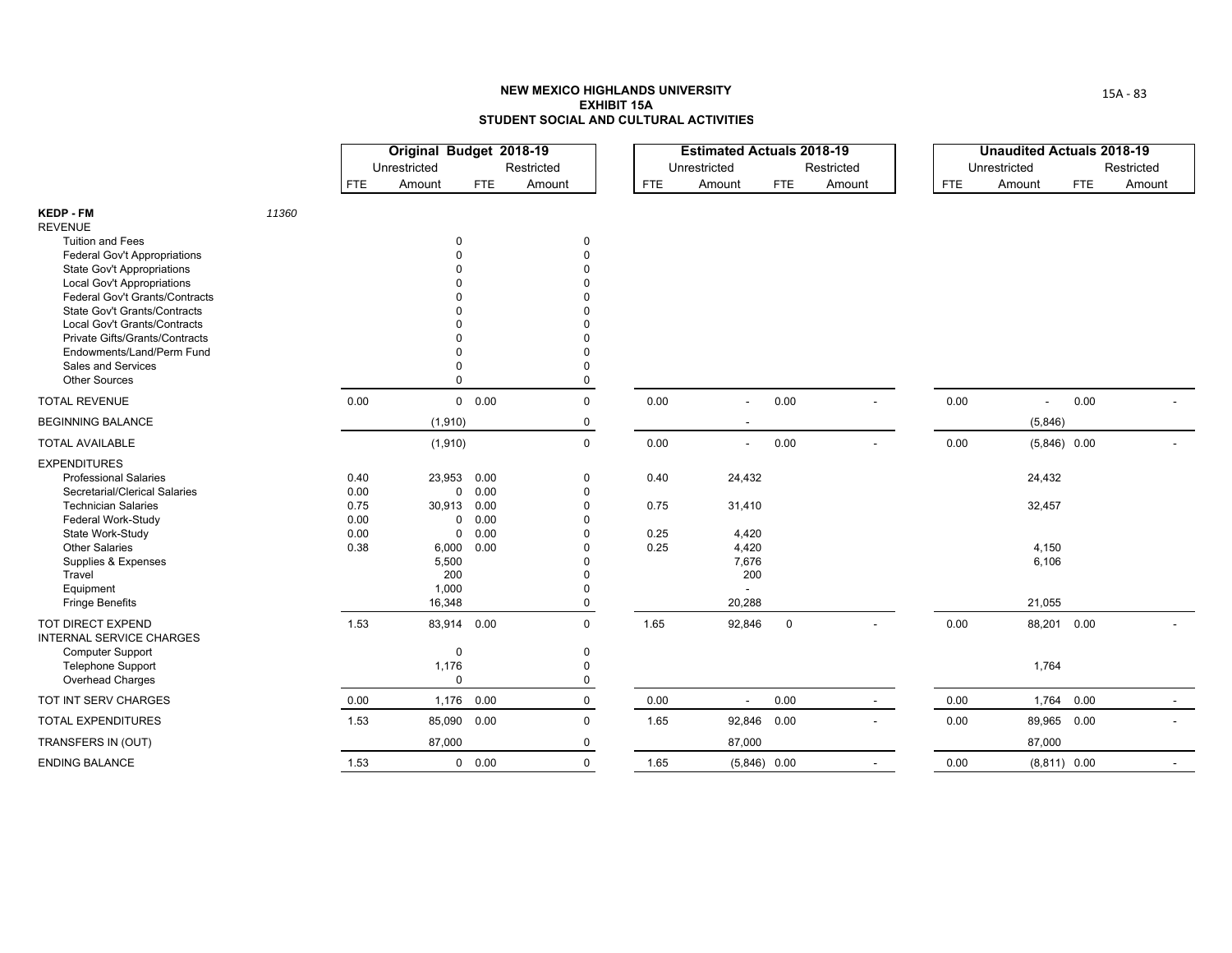|                                                                 |       |            | Original Budget 2018-19 |          |             |            | <b>Estimated Actuals 2018-19</b> |            |                          |            |              | <b>Unaudited Actuals 2018-19</b> |
|-----------------------------------------------------------------|-------|------------|-------------------------|----------|-------------|------------|----------------------------------|------------|--------------------------|------------|--------------|----------------------------------|
|                                                                 |       |            | Unrestricted            |          | Restricted  |            | Unrestricted                     |            | Restricted               |            | Unrestricted | Restricted                       |
|                                                                 |       | <b>FTE</b> | Amount                  | FTE      | Amount      | <b>FTE</b> | Amount                           | <b>FTE</b> | Amount                   | <b>FTE</b> | Amount       | Amount<br><b>FTE</b>             |
| <b>CARES</b><br><b>REVENUE</b>                                  | 32510 |            |                         |          |             |            |                                  |            |                          |            |              |                                  |
| <b>Tuition and Fees</b>                                         |       |            | 300,000                 |          | $\Omega$    |            | 245,000                          |            |                          |            | 246,324      |                                  |
| <b>Federal Gov't Appropriations</b>                             |       |            | $\Omega$<br>$\Omega$    |          | $\Omega$    |            |                                  |            |                          |            |              |                                  |
| State Gov't Appropriations<br><b>Local Gov't Appropriations</b> |       |            |                         |          |             |            |                                  |            |                          |            |              |                                  |
| Federal Gov't Grants/Contracts                                  |       |            |                         |          |             |            |                                  |            |                          |            |              |                                  |
| <b>State Gov't Grants/Contracts</b>                             |       |            |                         |          |             |            |                                  |            |                          |            |              |                                  |
| Local Gov't Grants/Contracts                                    |       |            |                         |          |             |            |                                  |            |                          |            |              |                                  |
| <b>Private Gifts/Grants/Contracts</b>                           |       |            |                         |          |             |            |                                  |            |                          |            |              |                                  |
| Endowments/Land/Perm Fund                                       |       |            |                         |          |             |            |                                  |            |                          |            |              |                                  |
| Sales and Services                                              |       |            |                         |          | $\Omega$    |            |                                  |            |                          |            |              |                                  |
| <b>Other Sources</b>                                            |       |            | U                       |          | $\Omega$    |            |                                  |            |                          |            |              |                                  |
| <b>TOTAL REVENUE</b>                                            |       | 0.00       | 300,000                 | 0.00     | $\Omega$    | 0.00       | 245,000                          | 0.00       |                          | 0.00       | 246,324      | 0.00                             |
| <b>BEGINNING BALANCE</b>                                        |       |            | 113,526                 |          | 0           |            |                                  |            |                          |            | 42,550       |                                  |
| <b>TOTAL AVAILABLE</b>                                          |       |            | 413,526                 |          | $\mathbf 0$ | 0.00       | 245,000                          | 0.00       | $\overline{\phantom{a}}$ | 0.00       | 288,874 0.00 |                                  |
| <b>EXPENDITURES</b>                                             |       |            |                         |          |             |            |                                  |            |                          |            |              |                                  |
| <b>Professional Salaries</b>                                    |       | 2.00       | 92,853                  | 0.00     | $\Omega$    | 3.00       | 128,154                          |            |                          | 3.00       | 105,964      |                                  |
| Secretarial/Clerical Salaries                                   |       | 0.00       | 0                       | 0.00     | $\Omega$    |            |                                  |            |                          |            |              |                                  |
| <b>Technician Salaries</b>                                      |       | 0.00       | 0                       | 0.00     | $\Omega$    |            |                                  |            |                          |            |              |                                  |
| Federal Work-Study                                              |       | 0.00       | $\mathbf 0$             | 0.00     |             |            |                                  |            |                          |            |              |                                  |
| State Work-Study                                                |       | 0.00       | $\mathbf 0$             | 0.00     | $\Omega$    |            |                                  |            |                          |            |              |                                  |
| <b>Other Salaries</b>                                           |       | 0.38       | 6,000                   | 0.00     |             | 0.35       | 6,916                            |            |                          | 0.35       | 3,890        |                                  |
| Supplies & Expenses                                             |       |            | 3,000                   |          |             |            | 11,088                           |            |                          |            | 7,252        |                                  |
| Travel<br>Equipment                                             |       |            | 1,000<br>$\mathbf 0$    |          | $\Omega$    |            | 10,755                           |            |                          |            | 6,525        |                                  |
| <b>Fringe Benefits</b>                                          |       |            | 30,984                  |          | $\Omega$    |            | 45,537                           |            |                          |            | 35,448       |                                  |
| <b>TOT DIRECT EXPEND</b><br><b>INTERNAL SERVICE CHARGES</b>     |       | 2.38       | 133,837 0.00            |          | $\mathbf 0$ | 3.35       | 202,450                          |            |                          | 3.35       | 159,079 0.00 |                                  |
| <b>Computer Support</b>                                         |       |            | $\mathbf 0$             |          | $\mathbf 0$ |            |                                  |            |                          |            |              |                                  |
| <b>Telephone Support</b>                                        |       |            | 588                     |          | $\Omega$    |            |                                  |            |                          |            | 1,764        |                                  |
| Overhead Charges                                                |       |            | $\mathbf 0$             |          | $\mathbf 0$ |            |                                  |            |                          |            |              |                                  |
| TOT INT SERV CHARGES                                            |       | 0.00       |                         | 588 0.00 | 0           | 0.00       |                                  | 0.00       | $\sim$                   | 0.00       | 1,764 0.00   |                                  |
| <b>TOTAL EXPENDITURES</b>                                       |       | 2.38       | 134,425                 | 0.00     | $\Omega$    | 3.35       | 202,450                          | 0.00       | $\overline{\phantom{a}}$ | 3.35       | 160,843 0.00 |                                  |
| TRANSFERS IN (OUT)                                              |       |            |                         |          |             |            |                                  |            |                          |            |              |                                  |
| <b>ENDING BALANCE</b>                                           |       | 2.38       | 279,101 0.00            |          | $\mathbf 0$ | 3.35       | 42,550 0.00                      |            | $\sim$                   | 3.35       | 128,031 0.00 |                                  |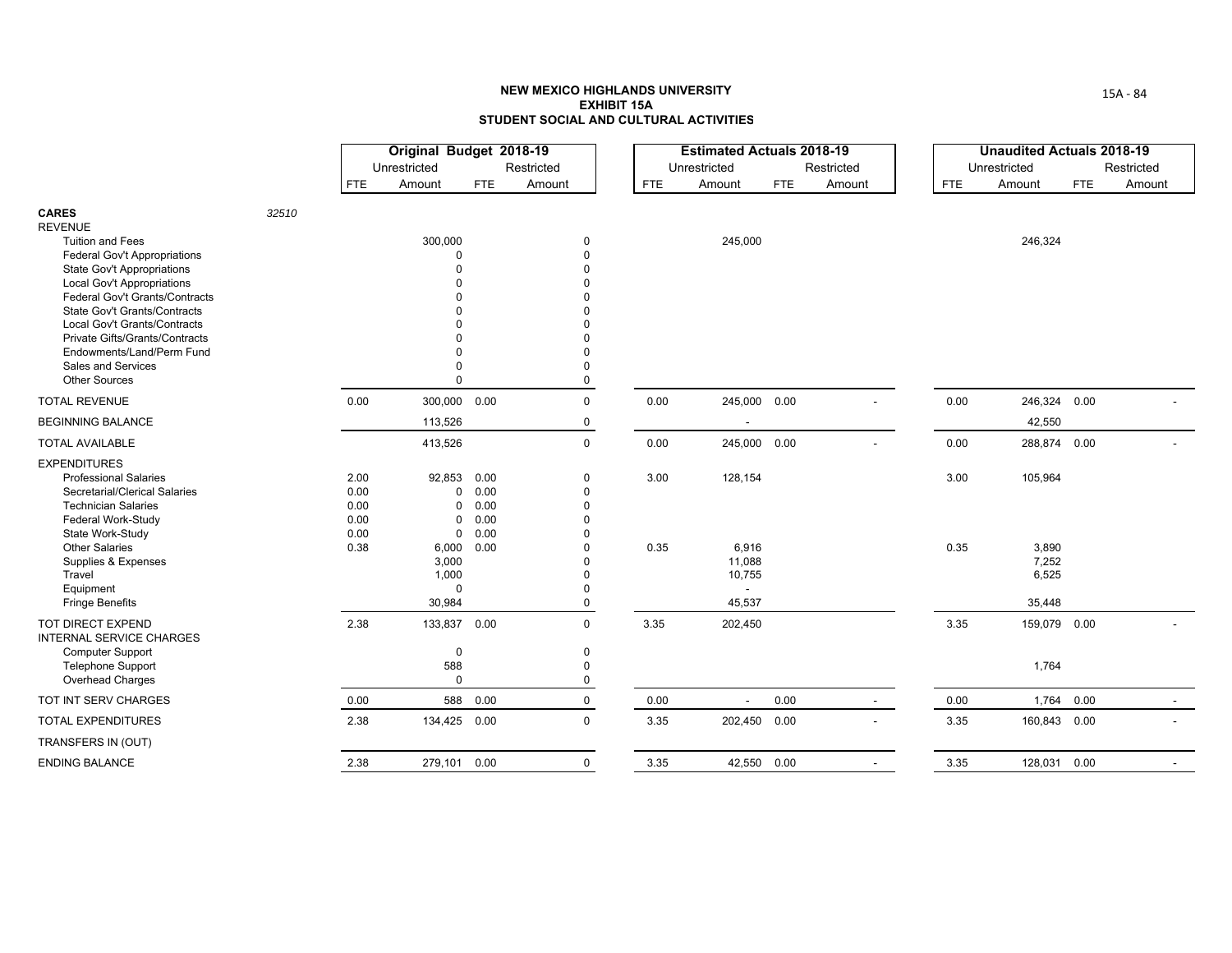|                                                              |            | Original Budget 2018-19 |                              |                      |            | <b>Estimated Actuals 2018-19</b> |            |            |            | <b>Unaudited Actuals 2018-19</b> |      |                          |
|--------------------------------------------------------------|------------|-------------------------|------------------------------|----------------------|------------|----------------------------------|------------|------------|------------|----------------------------------|------|--------------------------|
|                                                              |            | Unrestricted            |                              | Restricted           |            | Unrestricted                     |            | Restricted |            | Unrestricted                     |      | Restricted               |
|                                                              | <b>FTE</b> | Amount                  | <b>FTE</b>                   | Amount               | <b>FTE</b> | Amount                           | <b>FTE</b> | Amount     | <b>FTE</b> | Amount                           | FTE  | Amount                   |
| <b>Grants and Contracts</b>                                  |            |                         |                              |                      |            |                                  |            |            |            |                                  |      |                          |
| <b>REVENUE</b>                                               |            |                         |                              |                      |            |                                  |            |            |            |                                  |      |                          |
| <b>Tuition and Fees</b>                                      |            |                         | $\Omega$                     | 0                    |            |                                  |            |            |            |                                  |      |                          |
| <b>Federal Gov't Appropriations</b>                          |            |                         |                              | $\Omega$             |            |                                  |            |            |            |                                  |      |                          |
| <b>State Gov't Appropriations</b>                            |            |                         |                              | $\Omega$<br>$\Omega$ |            |                                  |            |            |            |                                  |      |                          |
| Local Gov't Appropriations<br>Federal Gov't Grants/Contracts |            |                         |                              |                      |            |                                  |            | 22,263     |            |                                  |      | 22,421                   |
| State Gov't Grants/Contracts                                 |            |                         |                              | 37,717<br>15,052     |            |                                  |            | 10,076     |            |                                  |      | 7,096                    |
| Local Gov't Grants/Contracts                                 |            |                         |                              | $\Omega$             |            |                                  |            |            |            |                                  |      |                          |
| <b>Private Gifts/Grants/Contracts</b>                        |            |                         |                              | $\Omega$             |            |                                  |            |            |            |                                  |      |                          |
| Endowments/Land/Perm Fund                                    |            |                         |                              | 0                    |            |                                  |            |            |            |                                  |      |                          |
| Sales and Services                                           |            |                         |                              | 0                    |            |                                  |            |            |            |                                  |      |                          |
| <b>Other Sources</b>                                         |            |                         | $\mathbf 0$                  | 0                    |            |                                  |            |            |            |                                  |      |                          |
| <b>TOTAL REVENUE</b>                                         | 0.00       |                         | $0\quad 0.00$                | 52,769               | 0.00       |                                  | 0.00       | 32,339     | 0.00       | $\blacksquare$                   | 0.00 | 29,517                   |
| <b>BEGINNING BALANCE</b>                                     |            |                         | $\mathbf 0$                  | $\mathbf 0$          |            |                                  |            | 47,257     |            | $\overline{\phantom{a}}$         |      | 47,257                   |
| <b>TOTAL AVAILABLE</b>                                       |            |                         | $\mathbf 0$                  | 52,769               | 0.00       | $\overline{\phantom{a}}$         | 0.00       | 79,596     | 0.00       | $\blacksquare$                   | 0.00 | 76,774                   |
| <b>EXPENDITURES</b>                                          |            |                         |                              |                      |            |                                  |            |            |            |                                  |      |                          |
| <b>Professional Salaries</b>                                 | 0.00       |                         | 0.00<br>$\mathbf 0$          | $\mathbf 0$          |            |                                  | 0.00       |            |            |                                  | 0.00 |                          |
| Secretarial/Clerical Salaries                                | 0.00       |                         | 0.00<br>0                    | $\Omega$             |            |                                  | 0.00       |            |            |                                  | 0.00 |                          |
| <b>Technician Salaries</b>                                   | 0.00       |                         | 0.00<br>0                    | 0                    |            |                                  | 0.00       |            |            |                                  | 0.00 |                          |
| Federal Work-Study                                           | 0.00       |                         | 1.20<br>0                    | 37,717               |            |                                  | 1.20       | 22,263     |            |                                  | 1.20 | 22,421                   |
| State Work-Study<br><b>Other Salaries</b>                    | 0.00       |                         | 0.60<br>0                    | 15,052               |            |                                  | 0.60       | 10,076     |            |                                  | 0.60 | 7,096                    |
|                                                              | 0.00       |                         | 0.00<br>$\Omega$<br>$\Omega$ | $\Omega$<br>O        |            |                                  | 0.00       |            |            |                                  | 0.00 |                          |
| Supplies & Expenses<br>Travel                                |            |                         | $\Omega$                     | 0                    |            |                                  |            |            |            |                                  |      |                          |
| Equipment                                                    |            |                         | O                            | 0                    |            |                                  |            |            |            |                                  |      |                          |
| <b>Fringe Benefits</b>                                       |            |                         | $\mathbf 0$                  | 0                    |            |                                  |            |            |            |                                  |      |                          |
| TOT DIRECT EXPEND<br>INTERNAL SERVICE CHARGES                | 0.00       |                         | 0 1.80                       | 52,769               | 0.00       |                                  | 1.80       | 32,339     | 0.00       | $\overline{a}$                   | 1.80 | 29,517                   |
| <b>Computer Support</b>                                      |            |                         | $\mathbf 0$                  | $\mathbf 0$          |            |                                  |            |            |            |                                  |      |                          |
| Telephone Support                                            |            |                         | $\mathbf 0$                  | 0                    |            |                                  |            |            |            |                                  |      |                          |
| Overhead Charges                                             |            |                         | $\Omega$                     | 0                    |            |                                  |            |            |            |                                  |      |                          |
| TOT INT SERV CHARGES                                         | 0.00       |                         | 0 0.00                       | $\mathbf 0$          | $0.00\,$   |                                  | 0.00       | $\sim$     | 0.00       | $\blacksquare$                   | 0.00 | $\overline{\phantom{a}}$ |
| <b>TOTAL EXPENDITURES</b>                                    | 0.00       |                         | 0 1.80                       | 52,769               | 0.00       | $\sim$                           | 1.80       | 32,339     | 0.00       | $\blacksquare$                   | 1.80 | 29,517                   |
| TRANSFERS IN (OUT)                                           |            |                         |                              |                      |            |                                  |            |            |            |                                  |      |                          |
| <b>ENDING BALANCE</b>                                        | 0.00       |                         | 0 1.80                       | $\mathbf 0$          | 0.00       |                                  | 1.80       | 47,257     | 0.00       | $\blacksquare$                   | 1.80 | 47,257                   |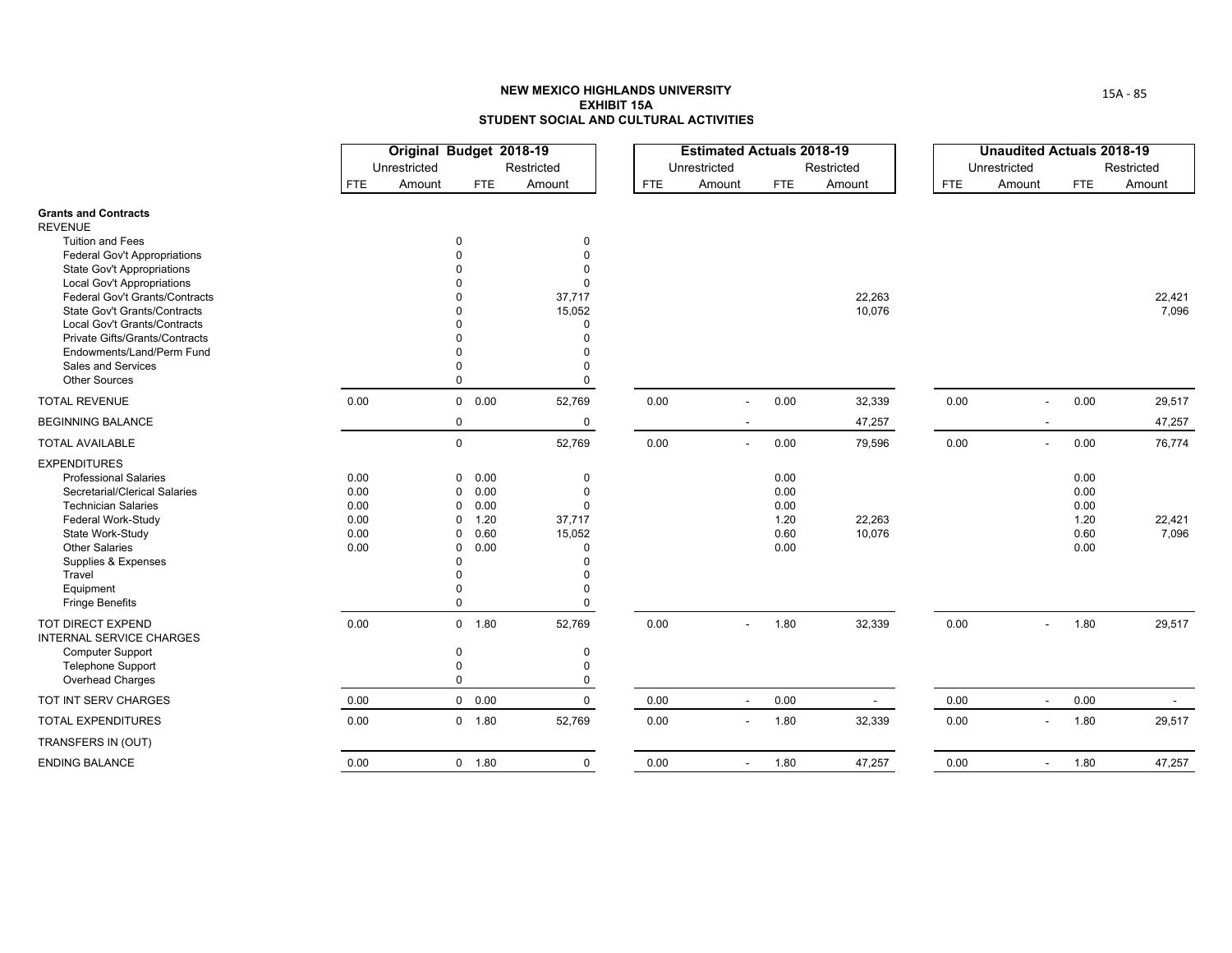|                                                                |              | Original Budget 2018-19 |              |                     |              | <b>Estimated Actuals 2018-19</b> |              |             |              | <b>Unaudited Actuals 2018-19</b> |              |            |
|----------------------------------------------------------------|--------------|-------------------------|--------------|---------------------|--------------|----------------------------------|--------------|-------------|--------------|----------------------------------|--------------|------------|
|                                                                |              | Unrestricted            |              | Restricted          |              | Unrestricted                     |              | Restricted  |              | Unrestricted                     |              | Restricted |
|                                                                | <b>FTE</b>   | Amount                  | <b>FTE</b>   | Amount              | <b>FTE</b>   | Amount                           | <b>FTE</b>   | Amount      | <b>FTE</b>   | Amount                           | <b>FTE</b>   | Amount     |
| <b>REVENUE</b>                                                 |              |                         |              |                     |              |                                  |              |             |              |                                  |              |            |
| <b>Tuition and Fees</b>                                        |              | $\mathbf 0$             |              | $\mathbf 0$         |              |                                  |              |             |              |                                  |              |            |
| Federal Gov't Appropriations                                   |              | $\Omega$                |              | $\Omega$            |              |                                  |              |             |              |                                  |              |            |
| State Gov't Appropriations                                     |              |                         |              | $\Omega$            |              |                                  |              |             |              |                                  |              |            |
| <b>Local Gov't Appropriations</b>                              |              |                         |              |                     |              |                                  |              |             |              |                                  |              |            |
| <b>Federal Gov't Grants/Contracts</b>                          |              |                         |              | 1,843,798           |              |                                  |              | 1,686,782   |              |                                  |              | 1,268,750  |
| State Gov't Grants/Contracts                                   |              |                         |              | 75,719              |              |                                  |              | 85,719      |              |                                  |              | 71,505     |
| Local Gov't Grants/Contracts<br>Private Gifts/Grants/Contracts |              |                         |              | $\Omega$<br>335,442 |              |                                  |              |             |              |                                  |              |            |
| Endowments/Land/Perm Fund                                      |              |                         |              | $\Omega$            |              |                                  |              | 570,810     |              |                                  |              | 197,843    |
| Sales and Services                                             |              | $\Omega$                |              | $\Omega$            |              |                                  |              |             |              |                                  |              |            |
| <b>Other Sources</b>                                           |              | $\Omega$                |              | $\mathbf 0$         |              |                                  |              |             |              |                                  |              |            |
| <b>TOTAL REVENUE</b>                                           | 0.00         | $\mathbf 0$             | 0.00         | 2,254,959           |              | $\mathbf 0$                      |              | 2,343,310   |              | $\mathbf 0$                      |              | 1,538,098  |
| <b>BEGINNING BALANCE</b>                                       |              | 472,061                 |              | $\mathbf 0$         |              | (213, 581)                       |              | (2,694)     |              | (213, 581)                       |              | (2,694)    |
| <b>TOTAL AVAILABLE</b>                                         |              | 472,061                 |              | 2,254,959           |              | (213, 581)                       |              | 2,340,616   |              | (213, 581)                       |              | 1,535,404  |
| <b>EXPENDITURES</b>                                            |              |                         |              |                     |              |                                  |              |             |              |                                  |              |            |
| <b>Professional Salaries</b>                                   | 2.00         | 102,311                 | 1.00         | 38,500              | 1.00         | 48,605                           | 1.00         | 143,192     | 1.00         | 48,605                           | 1.00         | 74,771     |
| Full-Time Faculty                                              | 1.50         | 16,414                  | 4.93         | 155,819             | 0.75         | 46,949                           | 4.93         | 140,034     | 0.75         | 49,649                           | 4.93         | 106,753    |
| Secretarial/Clerical Salaries                                  | 0.25         | 47,690                  | 0.90         | 73,875              | 1.00         | 29,915                           | 0.90         | 32,018      | 1.00         | 29,915                           | 0.90         | 8,223      |
| <b>Technician Salaries</b>                                     | 0.00         | $\Omega$                | 2.75         | 4,000               | 0.00         | $\Omega$                         | 2.75         | 4,000       | 0.00         | $\Omega$                         | 2.75         |            |
| <b>GA/TA Salaries</b>                                          | 0.00         | $\Omega$<br>$\Omega$    | 0.60<br>0.60 | 121,236             | 0.00         | O                                | 0.60         | 104,197     | 0.00         | $\Omega$                         | 0.60         | 63,778     |
| Federal Work-Study<br>State Work-Study                         | 0.00<br>0.13 | $\Omega$                | 0.00         | 3,876<br>5,000      | 0.00<br>0.00 | $\Omega$<br>$\Omega$             | 0.60<br>0.00 | (324)<br>U  | 0.00<br>0.00 | $\Omega$                         | 0.60<br>0.00 | $\Omega$   |
| <b>Other Salaries</b>                                          | 0.00         | 2,000                   | 0.00         | 59,261              | 0.50         | 4,000                            | 0.00         | 82,491      | 0.50         | 9,079                            | 0.00         | 97,361     |
| Supplies & Expenses                                            |              | 122,255                 |              | 1,050,612           | 0.00         | 108,381                          | 0.00         | 1,066,166   | 0.00         | 47,180                           | 0.00         | 358,111    |
| Travel                                                         |              | 15,500                  |              | 178,606             | 0.00         | 15,500                           | 0.00         | 170,560     | 0.00         | 13,137                           | 0.00         | 96,115     |
| Equipment                                                      |              | 20,668                  |              | 412,634             | 0.00         | 15,618                           | 0.00         | 457,092     | 0.00         | 3,785                            | 0.00         | 442,929    |
| <b>Fringe Benefits</b>                                         |              | 55,810                  |              | 151,540             | 0.00         | 44,370                           | 0.00         | 143,884     | 0.00         | 51,030                           | 0.00         | 87,508     |
| TOT DIRECT EXPEND<br><b>INTERNAL SERVICE CHARGES</b>           | 3.88         | 382,648                 | 10.78        | 2,254,959           | 3.25         | 313,338                          | 10.78        | 2,343,310   | 3.25         | 252,380                          | 10.78        | 1,335,548  |
| <b>Computer Support</b>                                        |              | $\mathbf 0$             |              | $\mathbf 0$         |              |                                  |              |             |              |                                  |              |            |
| <b>Telephone Support</b>                                       |              | 2,352                   |              | 0                   |              |                                  |              |             |              | 1,176                            |              |            |
| TOT INT SERV CHARGES                                           | 0.00         | 2,352                   | 0.00         | $\mathbf 0$         | 0.00         | $\Omega$                         | 0.00         | $\mathbf 0$ | 0.00         | 1,176                            | 0.00         | $\Omega$   |
| <b>TOTAL EXPENDITURES</b>                                      | 3.88         | 385,000                 | 10.78        | 2,254,959           | 3.25         | 313,338                          | 10.78        | 2,343,310   | 3.25         | 253,556                          | 10.78        | 1,335,548  |
| TRANSFERS IN (OUT)                                             |              | 345,000                 |              | 0                   |              | 345,000                          |              |             |              | 467,137                          |              |            |
| <b>ENDING BALANCE</b>                                          | 3.88         | 432,061                 | 10.78        | $\Omega$            | 3.25         | $(181,919)$ 10.78                |              | (2,694)     | 3.25         | $\mathbf{0}$                     | 10.78        | 199,857    |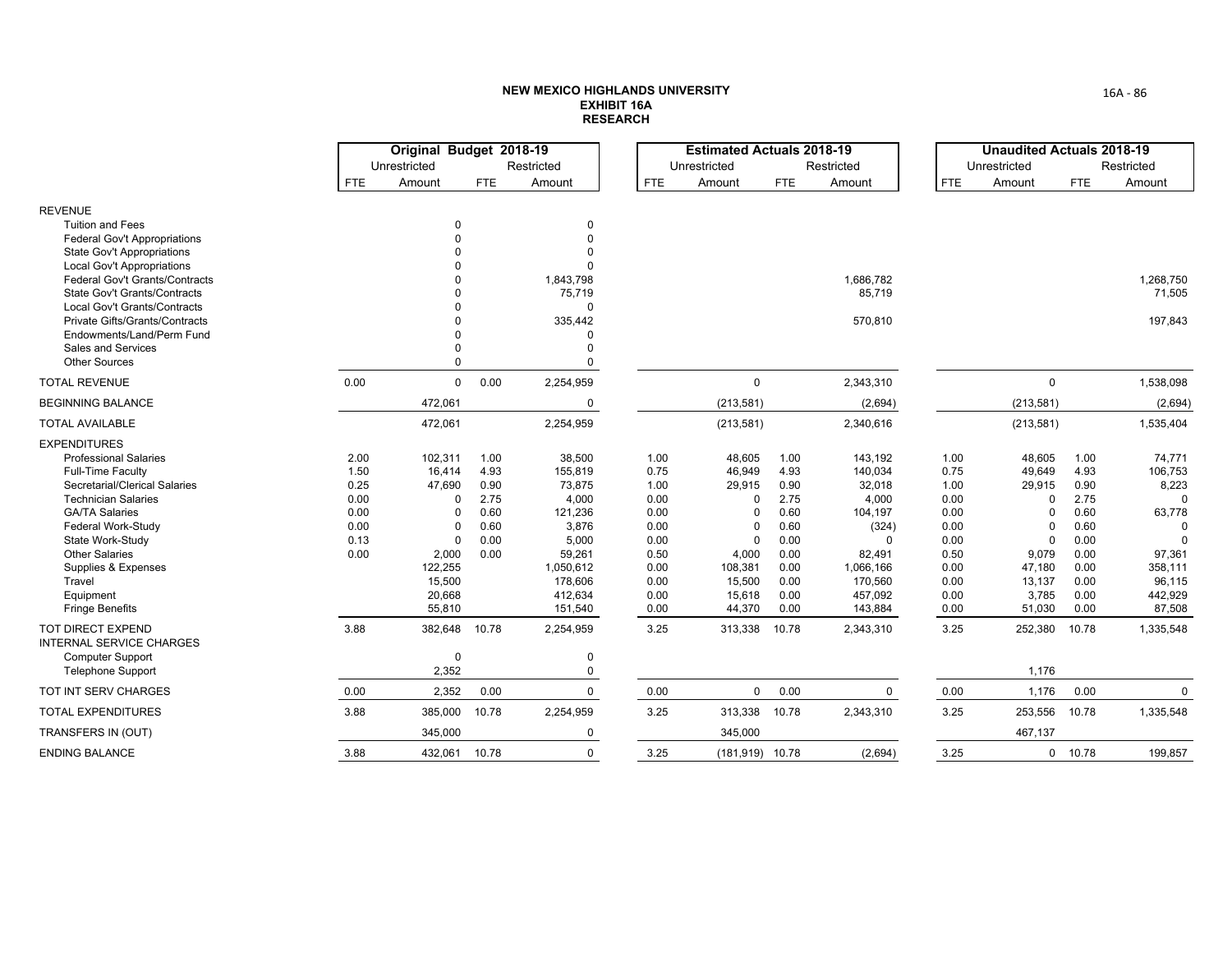|                                          |       |            | Original Budget 2018-19 |            |             |            | <b>Estimated Actuals 2018-19</b> |            |             |            | <b>Unaudited Actuals 2018-19</b> |            |             |
|------------------------------------------|-------|------------|-------------------------|------------|-------------|------------|----------------------------------|------------|-------------|------------|----------------------------------|------------|-------------|
|                                          |       |            | Unrestricted            |            | Restricted  |            | Unrestricted                     |            | Restricted  |            | Unrestricted                     |            | Restricted  |
|                                          |       | <b>FTE</b> | Amount                  | <b>FTE</b> | Amount      | <b>FTE</b> | Amount                           | <b>FTE</b> | Amount      | <b>FTE</b> | Amount                           | <b>FTE</b> | Amount      |
|                                          |       |            |                         |            |             |            |                                  |            |             |            |                                  |            |             |
| <b>Research &amp; Sponsored Programs</b> | 22000 |            |                         |            |             |            |                                  |            |             |            |                                  |            |             |
| <b>Professional Salaries</b>             |       | 2.00       | 102,311                 | 0.00       | $\pmb{0}$   | 1.00       | 48,605                           |            |             | 1.00       | 48,605                           |            |             |
| Secretarial/Clerical Salaries            |       | 1.00       | 29,441                  | 0.00       | $\mathbf 0$ | 1.00       | 29,915                           |            |             | 1.00       | 29,915                           |            |             |
| <b>Technician Salaries</b>               |       | 0.00       | 0                       | 0.00       | $\mathbf 0$ |            |                                  |            |             |            |                                  |            |             |
| Federal Work-Study                       |       | 0.00       | $\mathbf 0$             | 0.00       | $\mathbf 0$ |            |                                  |            |             |            |                                  |            |             |
| State Work-Study                         |       | 0.00       | $\Omega$                | 0.00       | $\mathbf 0$ |            |                                  |            |             |            |                                  |            |             |
| <b>Other Salaries</b>                    |       | 0.00       | $\mathsf 0$             | 0.00       | $\mathbf 0$ | 0.50       | 4,000                            |            |             | 0.50       | 4,051                            |            |             |
| Supplies & Expenses                      |       |            | 2,756                   |            | $\mathbf 0$ |            | 5,118                            |            |             |            | 1,338                            |            |             |
| Travel                                   |       |            | $\mathbf 0$             |            | $\mathbf 0$ |            |                                  |            |             |            |                                  |            |             |
| Equipment                                |       |            | $\Omega$                |            | $\mathbf 0$ |            |                                  |            |             |            |                                  |            |             |
| <b>Fringe Benefits</b>                   |       |            | 43,636                  |            | $\pmb{0}$   |            | 27,882                           |            |             |            | 35,640                           |            |             |
| TOT DIRECT EXPEND                        |       | 3.00       | 178,144                 | 0.00       | $\mathbf 0$ | 2.5        | 115,519                          |            |             | 2.50       | 119,548                          | 0.00       | $\mathbf 0$ |
| <b>Faculty Research</b>                  | 23000 |            |                         |            |             |            |                                  |            |             |            |                                  |            |             |
| <b>Professional Salaries</b>             |       | 0.00       | $\mathbf 0$             | 0.00       | $\mathbf 0$ |            |                                  |            |             |            |                                  |            |             |
| Secretarial/Clerical Salaries            |       | 0.00       | $\mathbf 0$             | 0.00       | $\pmb{0}$   |            |                                  |            |             |            |                                  |            |             |
| <b>Technician Salaries</b>               |       | 0.00       | $\mathbf 0$             | 0.00       | $\mathbf 0$ |            |                                  |            |             |            |                                  |            |             |
| Federal Work-Study                       |       | 0.00       | $\mathbf 0$             | 0.00       | $\pmb{0}$   |            |                                  |            |             |            |                                  |            |             |
| State Work-Study                         |       | 0.00       | $\mathbf 0$             | 0.00       | $\mathbf 0$ |            |                                  |            |             |            |                                  |            |             |
| <b>Other Salaries</b>                    |       | 0.00       | $\mathsf 0$             | 0.00       | $\mathbf 0$ |            |                                  |            |             |            |                                  |            |             |
| Supplies & Expenses                      |       |            | 10,750                  |            | $\pmb{0}$   |            | 10,750                           |            |             |            | 2,384                            |            |             |
| Travel                                   |       |            | 10,000                  |            | $\pmb{0}$   |            | 10,000                           |            |             |            | 6,308                            |            |             |
| Equipment                                |       |            | 600                     |            | $\mathbf 0$ |            | 600                              |            |             |            | 3,785                            |            |             |
| <b>Fringe Benefits</b>                   |       |            | $\mathbf 0$             |            | $\mathbf 0$ |            |                                  |            |             |            |                                  |            |             |
| TOT DIRECT EXPEND                        |       | 0.00       | 21,350                  | 0.00       | $\mathbf 0$ | 0.00       | 21,350                           | 0.00       | $\mathbf 0$ | 0.00       | 12,477                           | 0.00       | $\mathbf 0$ |
| <b>Research Allocation - General</b>     | 26400 |            |                         |            |             |            |                                  |            |             |            |                                  |            |             |
| <b>Professional Salaries</b>             |       | 0.00       | $\mathbf 0$             | 0.00       | $\mathbf 0$ |            |                                  |            |             |            |                                  |            |             |
| Full-Time Faculty                        |       | 0.50       | 16,414                  | 0.00       | $\mathbf 0$ | 0.75       | 46,949                           |            |             | 0.75       | 49,649                           |            |             |
| Secretarial/Clerical Salaries            |       | 0.25       | 18,249                  | 0.00       | $\mathbf 0$ |            |                                  |            |             |            |                                  |            |             |
| <b>Technician Salaries</b>               |       | 0.00       | $\mathbf 0$             | 0.00       | $\pmb{0}$   |            |                                  |            |             |            |                                  |            |             |
| Federal Work-Study                       |       | 0.00       | $\mathbf 0$             | 0.00       | $\mathbf 0$ |            |                                  |            |             |            |                                  |            |             |
| State Work-Study                         |       | 0.00       | $\mathsf 0$             | 0.00       | $\mathbf 0$ |            |                                  |            |             |            |                                  |            |             |
| <b>Other Salaries</b>                    |       | 0.13       | 2,000                   | 0.00       | $\pmb{0}$   |            |                                  |            |             |            | 5,029                            |            |             |
| Supplies & Expenses                      |       |            | 93,749                  |            | $\mathbf 0$ |            | 77,513                           |            |             |            | 43,458                           |            |             |
| Travel                                   |       |            | 5,500                   |            | $\mathbf 0$ |            | 5,500                            |            |             |            | 6,829                            |            |             |
| Equipment                                |       |            | 20,068                  |            | $\mathbf 0$ |            | 15,018                           |            |             |            |                                  |            |             |
| <b>Fringe Benefits</b>                   |       |            | 12,174                  |            | 0           |            | 16,488                           |            |             |            | 16,632                           |            |             |
| TOT DIRECT EXPEND                        |       | 0.88       | 168,154                 | 0.00       | $\mathbf 0$ | 0.75       | 161,468                          | 0.00       | $\mathsf 0$ | 0.75       | 121,597                          | 0.00       | $\mathsf 0$ |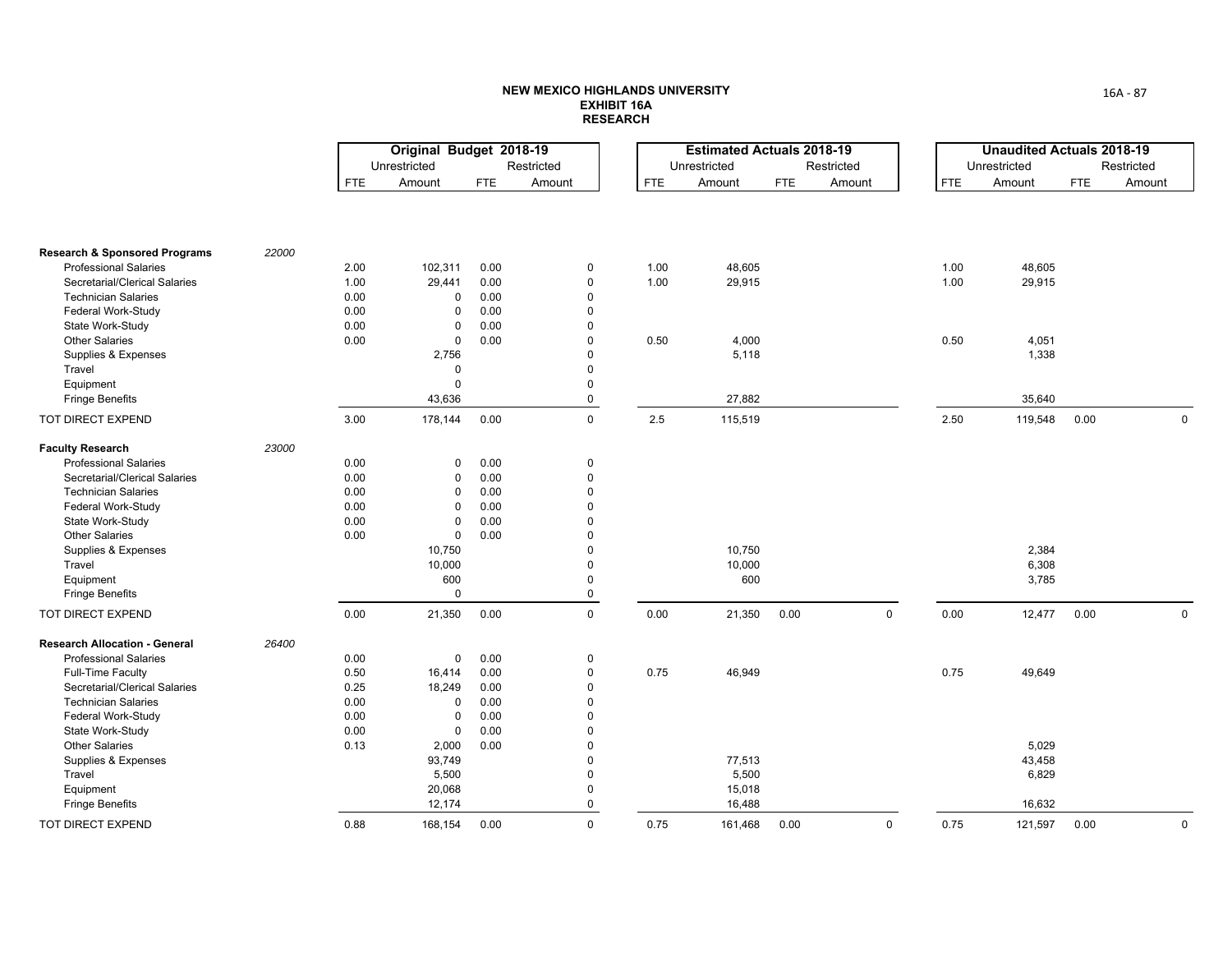|                               |       |            | Original Budget 2018-19 |            |             |            | <b>Estimated Actuals 2018-19</b> |            |             |            | <b>Unaudited Actuals 2018-19</b> |                     |            |             |
|-------------------------------|-------|------------|-------------------------|------------|-------------|------------|----------------------------------|------------|-------------|------------|----------------------------------|---------------------|------------|-------------|
|                               |       |            | Unrestricted            |            | Restricted  |            | Unrestricted                     |            | Restricted  |            | Unrestricted                     |                     | Restricted |             |
|                               |       | <b>FTE</b> | Amount                  | <b>FTE</b> | Amount      | <b>FTE</b> | Amount                           | <b>FTE</b> | Amount      | <b>FTE</b> | Amount                           | <b>FTE</b>          | Amount     |             |
| <b>Patent Advancement</b>     | 26910 |            |                         |            |             |            |                                  |            |             |            |                                  |                     |            |             |
| <b>Professional Salaries</b>  |       | 0.00       | 0                       | 0.00       | 0           |            |                                  |            |             |            |                                  |                     |            |             |
| Secretarial/Clerical Salaries |       | 0.00       | $\mathbf 0$             | 0.00       | $\mathbf 0$ |            |                                  |            |             |            |                                  |                     |            |             |
| <b>Technician Salaries</b>    |       | 0.00       | $\Omega$                | 0.00       | $\Omega$    |            |                                  |            |             |            |                                  |                     |            |             |
| Federal Work-Study            |       | 0.00       | $\Omega$                | 0.00       | $\Omega$    |            |                                  |            |             |            |                                  |                     |            |             |
| State Work-Study              |       | 0.00       | $\mathbf 0$             | 0.00       | $\Omega$    |            |                                  |            |             |            |                                  |                     |            |             |
| <b>Other Salaries</b>         |       | 0.00       | 0                       | 0.00       | $\Omega$    |            |                                  |            |             |            |                                  |                     |            |             |
| Supplies & Expenses           |       |            | 10,000                  |            | $\Omega$    |            | 10,000                           |            |             |            |                                  |                     |            |             |
| Travel                        |       |            | $\mathbf 0$             |            | $\Omega$    |            |                                  |            |             |            |                                  |                     |            |             |
| Equipment                     |       |            | 0                       |            | $\mathbf 0$ |            |                                  |            |             |            |                                  |                     |            |             |
| <b>Fringe Benefits</b>        |       |            | $\Omega$                |            | $\mathbf 0$ |            |                                  |            |             |            |                                  |                     |            |             |
| TOT DIRECT EXPEND             |       | 0.00       | 10,000                  | 0.00       | $\mathsf 0$ | 0.00       | 10,000                           | 0.00       | $\mathsf 0$ | 0.00       |                                  | 0.00<br>$\mathbf 0$ |            | $\mathbf 0$ |
| Organization 21853            | 21853 |            |                         |            |             |            |                                  |            |             |            |                                  |                     |            |             |
| <b>Professional Salaries</b>  |       | 0.00       | 0                       | 0.00       | $\mathbf 0$ |            |                                  |            |             |            |                                  |                     |            |             |
| Secretarial/Clerical Salaries |       | 0.00       | 0                       | 0.00       | $\mathbf 0$ |            |                                  |            |             |            |                                  |                     |            |             |
| <b>Technician Salaries</b>    |       | 0.00       | 0                       | 0.00       | $\mathbf 0$ |            |                                  |            |             |            |                                  |                     |            |             |
| Federal Work-Study            |       | 0.00       | $\Omega$                | 0.00       | $\Omega$    |            |                                  |            |             |            |                                  |                     |            |             |
| State Work-Study              |       | 0.00       | $\mathbf 0$             | 0.00       | $\Omega$    |            |                                  |            |             |            |                                  |                     |            |             |
| <b>Other Salaries</b>         |       | 0.00       | 0                       | 0.00       | $\Omega$    |            |                                  |            |             |            |                                  |                     |            |             |
| Supplies & Expenses           |       |            | $\Omega$                |            | $\Omega$    |            |                                  |            |             |            |                                  |                     |            |             |
| Travel                        |       |            | $\Omega$                |            | $\mathbf 0$ |            |                                  |            |             |            |                                  |                     |            |             |
| Equipment                     |       |            | 0                       |            | $\mathbf 0$ |            |                                  |            |             |            |                                  |                     |            |             |
| <b>Fringe Benefits</b>        |       |            | $\mathbf 0$             |            | $\mathbf 0$ |            |                                  |            |             |            |                                  |                     |            |             |
| TOT DIRECT EXPEND             |       | 0.00       | $\mathbf 0$             | 0.00       | $\mathbf 0$ | 0.00       | $\mathbf 0$                      | 0.00       | $\mathbf 0$ | 0.00       |                                  | $\mathbf 0$<br>0.00 |            | $\Omega$    |
| Organization 23471            | 23471 |            |                         |            |             |            |                                  |            |             |            |                                  |                     |            |             |
| <b>Professional Salaries</b>  |       | 0.00       | 0                       | 0.00       | 0           |            |                                  |            |             |            |                                  |                     |            |             |
| Secretarial/Clerical Salaries |       | 0.00       | 0                       | 0.00       | $\mathbf 0$ |            |                                  |            |             |            |                                  |                     |            |             |
| <b>Technician Salaries</b>    |       | 0.00       | $\Omega$                | 0.00       | $\Omega$    |            |                                  |            |             |            |                                  |                     |            |             |
| Federal Work-Study            |       | 0.00       | $\Omega$                | 0.00       | $\Omega$    |            |                                  |            |             |            |                                  |                     |            |             |
| State Work-Study              |       | 0.00       | $\mathbf 0$             | 0.00       | $\Omega$    |            |                                  |            |             |            |                                  |                     |            |             |
| <b>Other Salaries</b>         |       | 0.00       | $\mathbf 0$             | 0.00       | $\Omega$    |            |                                  |            |             |            |                                  |                     |            |             |
| Supplies & Expenses           |       |            | $\Omega$                |            | $\mathbf 0$ |            |                                  |            |             |            |                                  |                     |            |             |
| Travel                        |       |            | $\Omega$                |            | $\Omega$    |            |                                  |            |             |            |                                  |                     |            |             |
| Equipment                     |       |            | $\Omega$                |            | $\mathbf 0$ |            |                                  |            |             |            |                                  |                     |            |             |
| Fringe Benefits               |       |            | $\mathbf 0$             |            | $\mathbf 0$ |            |                                  |            |             |            |                                  |                     |            |             |
| TOT DIRECT EXPEND             |       | 0.00       | $\mathbf 0$             | 0.00       | $\Omega$    | 0.00       | $\mathbf 0$                      | 0.00       | $\mathbf 0$ | 0.00       |                                  | $\mathbf 0$<br>0.00 |            | $\mathbf 0$ |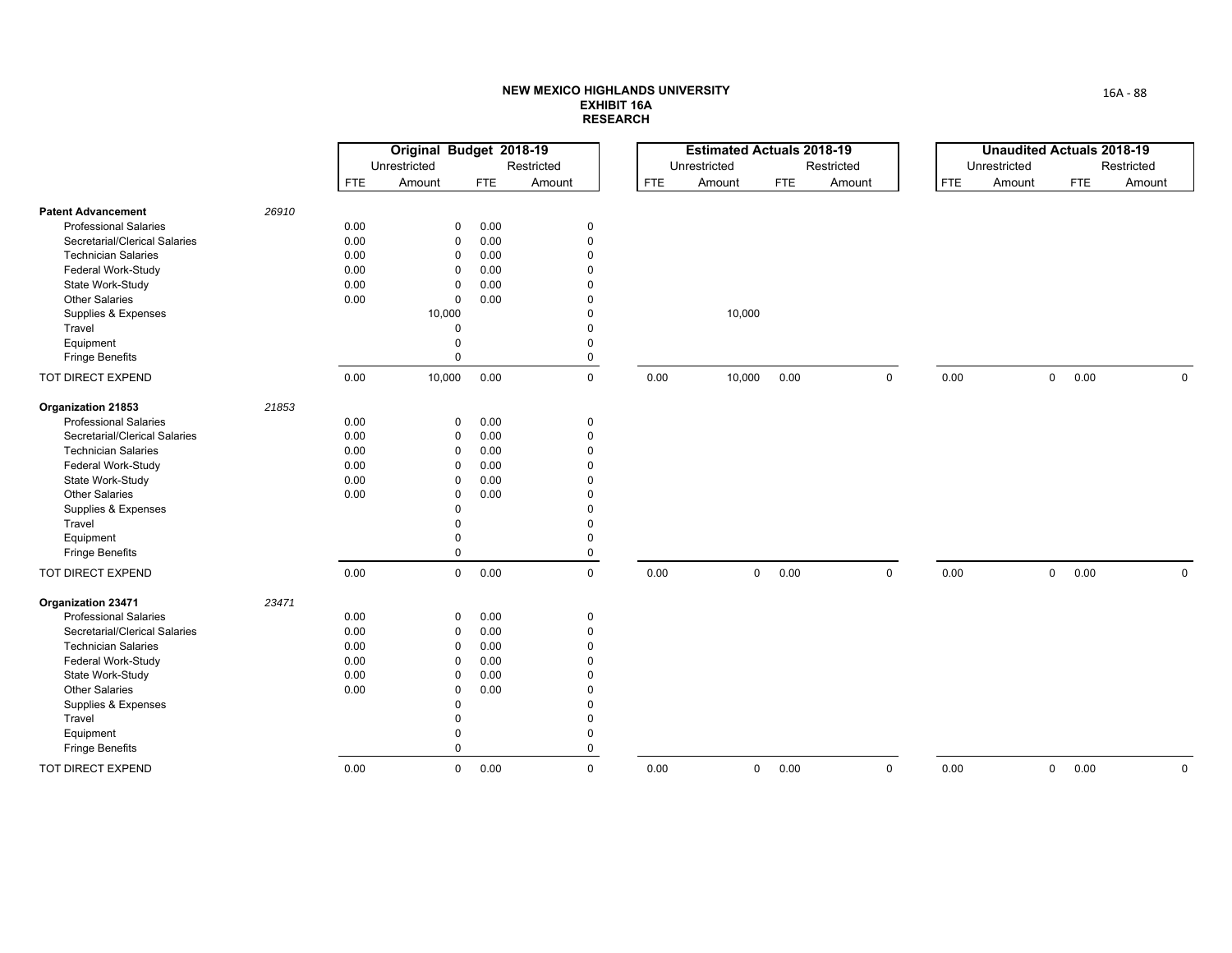|                                           |       |            | Original Budget 2018-19 |            |             |            | <b>Estimated Actuals 2018-19</b> |            |             |            | <b>Unaudited Actuals 2018-19</b> |            |             |
|-------------------------------------------|-------|------------|-------------------------|------------|-------------|------------|----------------------------------|------------|-------------|------------|----------------------------------|------------|-------------|
|                                           |       |            | Unrestricted            |            | Restricted  |            | Unrestricted                     |            | Restricted  |            | Unrestricted                     |            | Restricted  |
|                                           |       | <b>FTE</b> | Amount                  | <b>FTE</b> | Amount      | <b>FTE</b> | Amount                           | <b>FTE</b> | Amount      | <b>FTE</b> | Amount                           | <b>FTE</b> | Amount      |
| <b>Unallocated Contingency (Research)</b> | 26916 |            |                         |            |             |            |                                  |            |             |            |                                  |            |             |
| <b>Professional Salaries</b>              |       | 0.00       | 0                       | 0.00       | 0           |            |                                  |            |             |            |                                  |            |             |
| Secretarial/Clerical Salaries             |       | 0.00       | 0                       | 0.00       | $\Omega$    |            |                                  |            |             |            |                                  |            |             |
| <b>Technician Salaries</b>                |       | 0.00       | $\Omega$                | 0.00       |             |            |                                  |            |             |            |                                  |            |             |
| Federal Work-Study                        |       | 0.00       | $\Omega$                | 0.00       |             |            |                                  |            |             |            |                                  |            |             |
| State Work-Study                          |       | 0.00       | $\Omega$                | 0.00       |             |            |                                  |            |             |            |                                  |            |             |
| <b>Other Salaries</b>                     |       | 0.00       | $\mathbf 0$             | 0.00       |             |            |                                  |            |             |            |                                  |            |             |
| Supplies & Expenses                       |       |            | 5,000                   |            |             |            | 5,000                            |            |             |            |                                  |            |             |
| Travel                                    |       |            |                         |            |             |            |                                  |            |             |            |                                  |            |             |
| Equipment                                 |       |            | $\Omega$                |            | $\Omega$    |            |                                  |            |             |            |                                  |            |             |
| <b>Fringe Benefits</b>                    |       |            | $\Omega$                |            |             |            |                                  |            |             |            | (1,242)                          |            |             |
| TOT DIRECT EXPEND                         |       | 0.00       | 5,000                   | 0.00       | $\mathbf 0$ | 0.00       | 5,000                            | 0.00       | $\mathbf 0$ | 0.00       | (1,242)                          | 0.00       | $\mathbf 0$ |
| <b>Grants and Contracts</b>               |       |            |                         |            |             |            |                                  |            |             |            |                                  |            |             |
| <b>Professional Salaries</b>              |       | 0.00       | 0                       | 1.00       | 38,500      |            |                                  | 1.00       | 143,192     |            |                                  | 1.00       | 74,771      |
| Full-Time Faculty                         |       | 0.00       | 0                       | 4.93       | 155,819     |            |                                  | 4.93       | 140,034     |            |                                  | 4.93       | 106,753     |
| Secretarial/Clerical Salaries             |       | 0.00       | $\Omega$                | 0.90       | 73,875      |            |                                  | 0.90       | 32,018      |            |                                  | 0.90       | 8,223       |
| <b>Technician Salaries</b>                |       | 0.00       | $\Omega$                | 2.75       | 4,000       |            |                                  | 2.75       | 4,000       |            |                                  | 2.75       |             |
| <b>GA/TA Salaries</b>                     |       | 0.00       | $\Omega$                | 0.60       | 121,236     |            |                                  | 0.60       | 104,197     |            |                                  | 0.60       | 63,778      |
| Federal Work-Study                        |       | 0.00       | $\Omega$                | 0.60       | 3,876       |            |                                  | 0.60       | (324)       |            |                                  | 0.60       |             |
| State Work-Study                          |       | 0.00       | $\Omega$                | 0.00       | 5,000       |            |                                  | 0.00       |             |            |                                  | 0.00       |             |
| <b>Other Salaries</b>                     |       | 0.00       | 0                       | 0.00       | 59,261      |            |                                  | 0.00       | 82,491      |            |                                  | 0.00       | 97,361      |
| Supplies & Expenses                       |       |            | $\mathbf 0$             |            | 1,050,612   |            |                                  |            | 1,066,166   |            |                                  |            | 358,111     |
| Travel                                    |       |            | $\Omega$                |            | 178,606     |            |                                  |            | 170,560     |            |                                  |            | 96,115      |
| Equipment                                 |       |            | $\Omega$                |            | 412,634     |            |                                  |            | 457,092     |            |                                  |            | 442,929     |
| <b>Fringe Benefits</b>                    |       |            | $\Omega$                |            | 151,540     |            |                                  |            | 143,884     |            |                                  |            | 87,508      |
| <b>TOT DIRECT EXPEND</b>                  |       | 0.00       | 0                       | 10.78      | 2,254,959   | 0.00       |                                  | $0$ 10.78  | 2,343,310   | 0.00       | $\mathbf{0}$                     | 10.78      | 1,335,548   |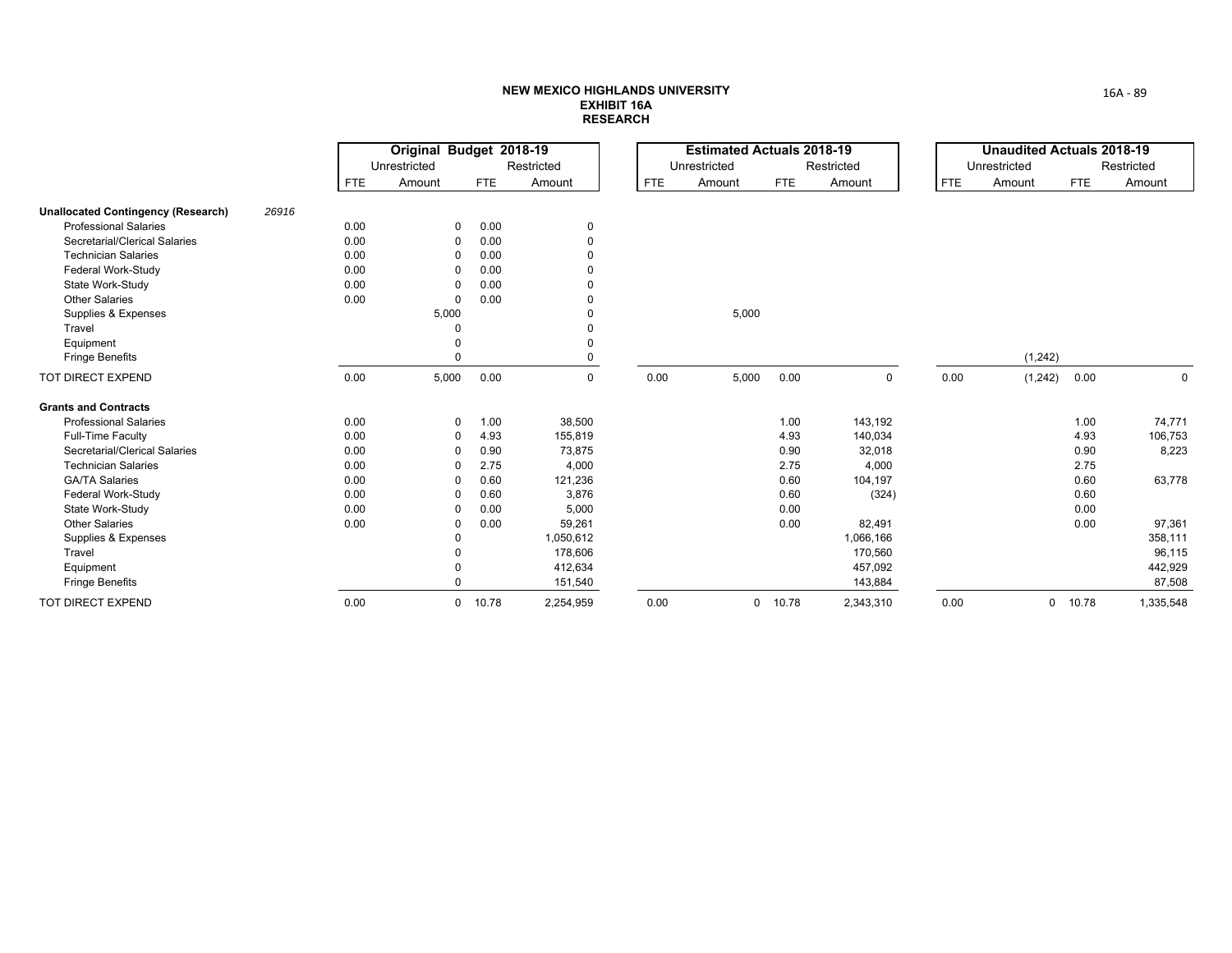|                                                                                                                                                                                                                                                                                                                |                                                      | Original Budget 2018-19                                                                                                           |                                                                  |                                                                                                                                  |                                                                                              | <b>Estimated Actuals 2018-19</b>                                                                                               |                                                                                                  |                                                                                                                                      |                                                                                              | <b>Unaudited Actuals 2018-19</b>                                                                                             |                                                                                                  |                                                                                                                                       |
|----------------------------------------------------------------------------------------------------------------------------------------------------------------------------------------------------------------------------------------------------------------------------------------------------------------|------------------------------------------------------|-----------------------------------------------------------------------------------------------------------------------------------|------------------------------------------------------------------|----------------------------------------------------------------------------------------------------------------------------------|----------------------------------------------------------------------------------------------|--------------------------------------------------------------------------------------------------------------------------------|--------------------------------------------------------------------------------------------------|--------------------------------------------------------------------------------------------------------------------------------------|----------------------------------------------------------------------------------------------|------------------------------------------------------------------------------------------------------------------------------|--------------------------------------------------------------------------------------------------|---------------------------------------------------------------------------------------------------------------------------------------|
|                                                                                                                                                                                                                                                                                                                |                                                      | Unrestricted                                                                                                                      |                                                                  | Restricted                                                                                                                       |                                                                                              | Unrestricted                                                                                                                   |                                                                                                  | Restricted                                                                                                                           |                                                                                              | Unrestricted                                                                                                                 |                                                                                                  | Restricted                                                                                                                            |
|                                                                                                                                                                                                                                                                                                                | <b>FTE</b>                                           | Amount                                                                                                                            | <b>FTE</b>                                                       | Amount                                                                                                                           | <b>FTE</b>                                                                                   | Amount                                                                                                                         | <b>FTE</b>                                                                                       | Amount                                                                                                                               | <b>FTE</b>                                                                                   | Amount                                                                                                                       | <b>FTE</b>                                                                                       | Amount                                                                                                                                |
| <b>REVENUE</b><br><b>Tuition and Fees</b><br><b>Federal Gov't Appropriations</b>                                                                                                                                                                                                                               |                                                      | $\mathbf 0$<br>$\Omega$                                                                                                           |                                                                  | $\Omega$<br>$\Omega$                                                                                                             |                                                                                              | $\mathbf 0$<br>$\Omega$                                                                                                        |                                                                                                  | $\Omega$<br>$\Omega$                                                                                                                 |                                                                                              | $\Omega$<br>$\Omega$                                                                                                         |                                                                                                  |                                                                                                                                       |
| <b>State Gov't Appropriations</b><br><b>Local Gov't Appropriations</b><br>Federal Gov't Grants/Contracts<br><b>State Gov't Grants/Contracts</b><br>Local Gov't Grants/Contracts<br>Private Gifts/Grants/Contracts<br>Endowments/Land/Perm Fund<br><b>Sales and Services</b>                                    |                                                      | 918,930<br>$\Omega$<br>$\Omega$<br>O<br>O<br>$\Omega$<br>$\Omega$<br>$\Omega$                                                     |                                                                  | $\Omega$<br>$\Omega$<br>7,011,441<br>1,147,340<br>$\Omega$<br>1,801,985<br>$\Omega$<br>$\Omega$                                  |                                                                                              | 918,930<br>$\Omega$<br>$\Omega$                                                                                                |                                                                                                  | $\Omega$<br>3,457,083<br>2,128,647<br>0<br>2,504,061<br>0<br>$\Omega$                                                                |                                                                                              | 918,930<br>$\Omega$<br>$\Omega$<br>$\Omega$<br>$\Omega$<br>$\Omega$<br>$\Omega$<br>$\Omega$                                  |                                                                                                  | 3,923,498<br>219,697<br>$\mathbf 0$<br>1,999,124<br>$\Omega$<br>$\Omega$                                                              |
| <b>Other Sources</b>                                                                                                                                                                                                                                                                                           |                                                      | 5,000                                                                                                                             |                                                                  | $\Omega$                                                                                                                         |                                                                                              | 4,000                                                                                                                          |                                                                                                  | $\Omega$                                                                                                                             |                                                                                              | 4,550                                                                                                                        |                                                                                                  | 7,000                                                                                                                                 |
| <b>TOTAL REVENUE</b>                                                                                                                                                                                                                                                                                           | 0.00                                                 | 923,930                                                                                                                           | 0.00                                                             | 9,960,766                                                                                                                        |                                                                                              | 922,930                                                                                                                        |                                                                                                  | 8,089,791                                                                                                                            |                                                                                              | 923,480                                                                                                                      |                                                                                                  | 6,149,318                                                                                                                             |
| <b>BEGINNING BALANCE</b>                                                                                                                                                                                                                                                                                       |                                                      | 268,560                                                                                                                           |                                                                  | $\Omega$                                                                                                                         |                                                                                              | 228,279                                                                                                                        |                                                                                                  | 2,694                                                                                                                                |                                                                                              | 228,279                                                                                                                      |                                                                                                  | 2,694                                                                                                                                 |
| <b>TOTAL AVAILABLE</b>                                                                                                                                                                                                                                                                                         |                                                      | 1,192,490                                                                                                                         |                                                                  | 9,960,766                                                                                                                        |                                                                                              | 1,151,209                                                                                                                      |                                                                                                  | 8,092,485                                                                                                                            |                                                                                              | 1,151,759                                                                                                                    |                                                                                                  | 6,152,012                                                                                                                             |
| <b>EXPENDITURES</b><br><b>Professional Salaries</b><br><b>Full-Time Faculty</b><br>Part-Time Faculty<br>Secretarial/Clerical Salaries<br><b>Technician Salaries</b><br>Federal Work-Study<br>State Work-Study<br><b>Other Salaries</b><br>Supplies & Expenses<br>Travel<br>Equipment<br><b>Fringe Benefits</b> | 3.9<br>1.5<br>0.0<br>0.0<br>0.0<br>0.1<br>0.7<br>0.0 | 485,777<br>$\Omega$<br>$\Omega$<br>84,066<br>15,469<br>$\Omega$<br>$\Omega$<br>20,979<br>108,931<br>36,973<br>$\Omega$<br>218,963 | 52.05<br>10.97<br>1.00<br>20.56<br>27.90<br>3.51<br>3.30<br>7.71 | 1,432,939<br>441,166<br>455,558<br>332,799<br>49,781<br>31,745<br>3,888<br>456,275<br>5,303,941<br>296,682<br>175,987<br>967,874 | 3.60<br>0.00<br>0.00<br>1.90<br>0.00<br>0.00<br>0.00<br>1.00<br>0.00<br>0.00<br>0.00<br>0.00 | 239,482<br>$\Omega$<br>$\Omega$<br>72,370<br>$\Omega$<br>$\Omega$<br>$\Omega$<br>20,143<br>464,876<br>37,123<br>389<br>112,026 | 52.05<br>10.97<br>1.00<br>20.56<br>27.90<br>3.51<br>3.30<br>7.71<br>0.00<br>0.00<br>0.00<br>0.00 | 1,610,097<br>535,140<br>284,850<br>315,067<br>4,585<br>36,942<br>$\Omega$<br>613,911<br>3,170,671<br>304,109<br>125,504<br>1,088,915 | 3.60<br>0.00<br>0.00<br>1.90<br>0.00<br>0.00<br>0.00<br>1.00<br>0.00<br>0.00<br>0.00<br>0.00 | 341,997<br>$\Omega$<br>$\Omega$<br>99,057<br>11,671<br>$\Omega$<br>$\Omega$<br>18,327<br>211,042<br>22,399<br>389<br>183,062 | 52.05<br>10.97<br>1.00<br>20.56<br>27.90<br>3.51<br>3.30<br>7.71<br>0.00<br>0.00<br>0.00<br>0.00 | 1,100,988<br>433,546<br>270,236<br>228,742<br>$\Omega$<br>19,223<br>$\Omega$<br>356,088<br>1,786,696<br>164,328<br>100,596<br>656,089 |
| <b>TOT DIRECT EXPEND</b><br><b>INTERNAL SERVICE CHARGES</b><br><b>Computer Support</b><br><b>Telephone Support</b><br>Overhead Charges                                                                                                                                                                         | 6.17                                                 | 971,158<br>$\mathbf 0$<br>8,399<br>$\Omega$                                                                                       | 127.00                                                           | 9,948,635<br>$\mathbf 0$<br>12,131<br>$\Omega$                                                                                   | 6.50<br>0.00<br>0.00<br>0.00                                                                 | 946,408<br>$\Omega$<br>$\Omega$<br>$\mathbf 0$                                                                                 | 127.00<br>0.00<br>0.00<br>0.00                                                                   | 8,089,791<br>$\mathbf 0$<br>$\mathbf 0$<br>0                                                                                         | 6.50<br>0.00<br>0.00<br>0.00                                                                 | 887,943<br>$\mathbf 0$<br>12,348<br>$\Omega$                                                                                 | 127.00<br>0.00<br>0.00<br>0.00                                                                   | 5,116,531<br>$\mathbf 0$<br>8,869<br>$\Omega$                                                                                         |
| TOT INT SERV CHARGES                                                                                                                                                                                                                                                                                           | 0.00                                                 | 8,399                                                                                                                             | 0.00                                                             | 12,131                                                                                                                           | 0.00                                                                                         | $\mathbf 0$                                                                                                                    | 0.00                                                                                             | 0                                                                                                                                    | 0.00                                                                                         | 12,348                                                                                                                       | 0.00                                                                                             | 8,869                                                                                                                                 |
| <b>TOTAL EXPENDITURES</b>                                                                                                                                                                                                                                                                                      | 6.17                                                 | 979,557                                                                                                                           | 127.00                                                           | 9,960,766                                                                                                                        | 6.50                                                                                         | 946,408                                                                                                                        | 127.00                                                                                           | 8,089,791                                                                                                                            | 6.50                                                                                         | 900,291                                                                                                                      | 127.00                                                                                           | 5,125,400                                                                                                                             |
| TRANSFERS IN (OUT)                                                                                                                                                                                                                                                                                             |                                                      | 42,480                                                                                                                            |                                                                  | $\mathbf 0$                                                                                                                      | 0.00                                                                                         | 42,480                                                                                                                         | 0.00                                                                                             | 0                                                                                                                                    | 0.00                                                                                         | 42,480                                                                                                                       | 0.00                                                                                             |                                                                                                                                       |
| <b>TRANSFERS FROM I&amp;G</b>                                                                                                                                                                                                                                                                                  |                                                      | $\Omega$                                                                                                                          |                                                                  | $\mathbf{0}$                                                                                                                     | 0.00                                                                                         | $\Omega$                                                                                                                       | 0.00                                                                                             | 0                                                                                                                                    | 0.00                                                                                         | $\Omega$                                                                                                                     | 0.00                                                                                             | $\Omega$                                                                                                                              |
| <b>ENDING BALANCE</b>                                                                                                                                                                                                                                                                                          | 6.17                                                 | 255,413                                                                                                                           | 127.00                                                           | $\mathbf 0$                                                                                                                      | 6.50                                                                                         | 247,281                                                                                                                        | 127.00                                                                                           | 2,694                                                                                                                                | 6.50                                                                                         | 293,948                                                                                                                      | 127.00                                                                                           | 1,026,612                                                                                                                             |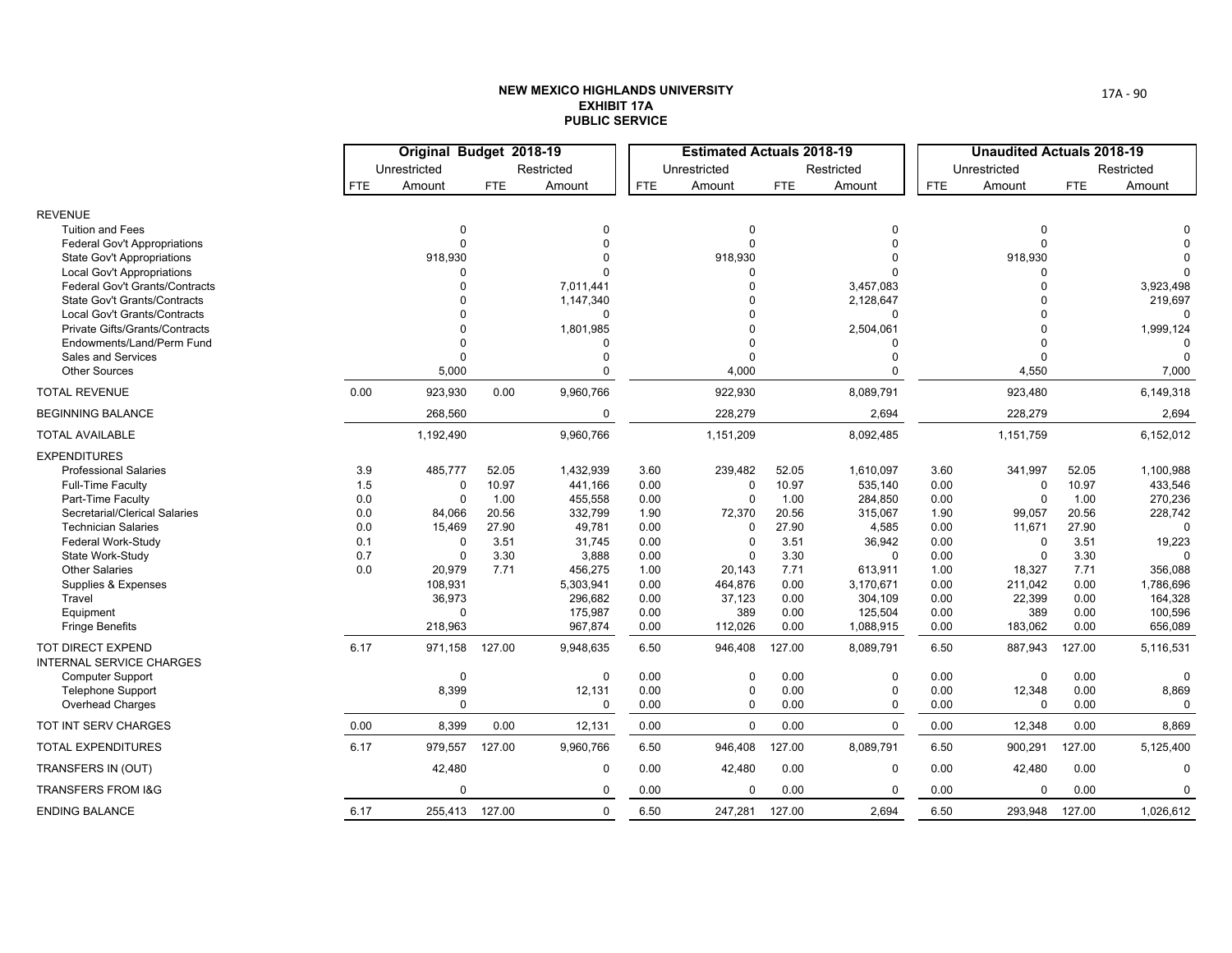|                                                                                                                                                                                                                                                                                                                                                                             |       |                                              | Original Budget 2018-19<br>Unrestricted                                                    |                                              | Restricted                                                                                                                               |              | <b>Estimated Actuals 2018-19</b><br>Unrestricted |      | Restricted  |              | <b>Unaudited Actuals 2018-19</b><br>Unrestricted |            | Restricted   |
|-----------------------------------------------------------------------------------------------------------------------------------------------------------------------------------------------------------------------------------------------------------------------------------------------------------------------------------------------------------------------------|-------|----------------------------------------------|--------------------------------------------------------------------------------------------|----------------------------------------------|------------------------------------------------------------------------------------------------------------------------------------------|--------------|--------------------------------------------------|------|-------------|--------------|--------------------------------------------------|------------|--------------|
|                                                                                                                                                                                                                                                                                                                                                                             |       | <b>FTE</b>                                   | Amount                                                                                     | <b>FTE</b>                                   | Amount                                                                                                                                   | FTE          | Amount                                           | FTE  | Amount      | <b>FTE</b>   | Amount                                           | <b>FTE</b> | Amount       |
|                                                                                                                                                                                                                                                                                                                                                                             |       |                                              |                                                                                            |                                              |                                                                                                                                          |              |                                                  |      |             |              |                                                  |            |              |
| <b>CESDP</b><br><b>REVENUE</b><br><b>Tuition and Fees</b><br>Federal Gov't Appropriations<br><b>State Gov't Appropriations</b><br>Local Gov't Appropriations<br>Federal Gov't Grants/Contracts<br>State Gov't Grants/Contracts<br>Local Gov't Grants/Contracts<br>Private Gifts/Grants/Contracts<br>Endowments/Land/Perm Fund<br>Sales and Services<br><b>Other Sources</b> | 29520 |                                              | $\mathbf 0$<br>$\mathbf{0}$<br>121,595<br>$\Omega$<br>O<br>n<br>$\mathbf 0$<br>$\mathbf 0$ |                                              | 0<br>$\mathbf{0}$<br>$\Omega$<br>$\Omega$<br>$\Omega$<br>$\Omega$<br>$\Omega$<br>$\mathbf{0}$<br>0<br>$\mathsf{O}\xspace$<br>$\mathsf 0$ |              | 121,595                                          |      |             |              | 121,595                                          |            |              |
| <b>TOTAL REVENUE</b>                                                                                                                                                                                                                                                                                                                                                        |       | 0.00                                         | 121,595                                                                                    | 0.00                                         | $\mathsf{O}\xspace$                                                                                                                      | 0.00         | 121,595                                          | 0.00 | $\mathbf 0$ | 0.00         | 121,595                                          | 0.00       | $\mathbf 0$  |
| <b>BEGINNING BALANCE</b>                                                                                                                                                                                                                                                                                                                                                    |       |                                              | $\pmb{0}$                                                                                  |                                              | $\mathsf{O}\xspace$                                                                                                                      |              | 13,657                                           |      |             |              | 13,657                                           |            |              |
| <b>TOTAL AVAILABLE</b>                                                                                                                                                                                                                                                                                                                                                      |       |                                              | 121,595                                                                                    |                                              | $\mathsf 0$                                                                                                                              | 0.00         | 135,252                                          | 0.00 | $\mathbf 0$ | 0.00         | 135,252                                          | 0.00       | $\mathbf 0$  |
| <b>EXPENDITURES</b><br><b>Professional Salaries</b><br>Secretarial/Clerical Salaries<br><b>Technician Salaries</b><br>Federal Work-Study<br>State Work-Study<br><b>Other Salaries</b>                                                                                                                                                                                       |       | 0.75<br>0.50<br>0.00<br>0.00<br>0.00<br>0.00 | 61,584<br>23,678<br>$\mathbf 0$<br>$\mathbf 0$<br>$\mathbf 0$<br>$\mathbf 0$               | 0.00<br>0.00<br>0.00<br>0.00<br>0.00<br>0.00 | $\mathbf 0$<br>0<br>0<br>0<br>$\Omega$<br>$\mathbf{0}$                                                                                   | 0.80<br>0.50 | 62,118<br>22,924                                 |      |             | 0.80<br>0.50 | 62,118<br>22,924                                 |            |              |
| Supplies & Expenses<br>Travel                                                                                                                                                                                                                                                                                                                                               |       |                                              | 20,767<br>0                                                                                |                                              | $\Omega$<br>0                                                                                                                            |              | 6,300<br>386                                     |      |             |              | 982<br>1,488                                     |            |              |
| Equipment                                                                                                                                                                                                                                                                                                                                                                   |       |                                              | $\Omega$                                                                                   |                                              | $\pmb{0}$                                                                                                                                |              |                                                  |      |             |              |                                                  |            |              |
| <b>Fringe Benefits</b>                                                                                                                                                                                                                                                                                                                                                      |       |                                              | 30,889                                                                                     |                                              | $\mathsf 0$                                                                                                                              |              | 29,867                                           |      |             |              | 30,258                                           |            |              |
| <b>TOT DIRECT EXPEND</b><br><b>INTERNAL SERVICE CHARGES</b><br><b>Computer Support</b><br>Telephone Support<br>Overhead Charges                                                                                                                                                                                                                                             |       | 1.25                                         | 136,918<br>$\mathbf{0}$<br>2,444<br>$\mathbf 0$                                            | 0.00                                         | $\pmb{0}$<br>$\mathbf 0$<br>$\pmb{0}$<br>$\mathbf 0$                                                                                     | 1.30         | 121,595                                          |      |             | 1.30         | 117,770                                          | 0.00       | $\mathbf{0}$ |
| TOT INT SERV CHARGES                                                                                                                                                                                                                                                                                                                                                        |       | 0.00                                         | 2,444                                                                                      | 0.00                                         | $\mathsf 0$                                                                                                                              | 0.00         | $\mathbf 0$                                      | 0.00 | $\mathbf 0$ | 0.00         | $\mathbf 0$                                      | 0.00       | 0            |
| <b>TOTAL EXPENDITURES</b>                                                                                                                                                                                                                                                                                                                                                   |       | 1.25                                         | 139,362                                                                                    | 0.00                                         | $\pmb{0}$                                                                                                                                | 1.30         | 121,595                                          | 0.00 | $\mathbf 0$ | 1.30         | 117,770                                          | 0.00       | $\mathbf 0$  |
| TRANSFERS IN (OUT)                                                                                                                                                                                                                                                                                                                                                          |       |                                              |                                                                                            |                                              |                                                                                                                                          |              |                                                  |      |             |              |                                                  |            |              |
| <b>TRANSFERS FROM I&amp;G</b>                                                                                                                                                                                                                                                                                                                                               |       |                                              |                                                                                            |                                              |                                                                                                                                          |              |                                                  |      |             |              |                                                  |            |              |
| <b>ENDING BALANCE</b>                                                                                                                                                                                                                                                                                                                                                       |       | 1.25                                         | (17, 767)                                                                                  | 0.00                                         | $\mathbf 0$                                                                                                                              | 1.30         | 13,657                                           | 0.00 | $\mathsf 0$ | 1.30         | 17,482                                           | 0.00       | $\mathbf 0$  |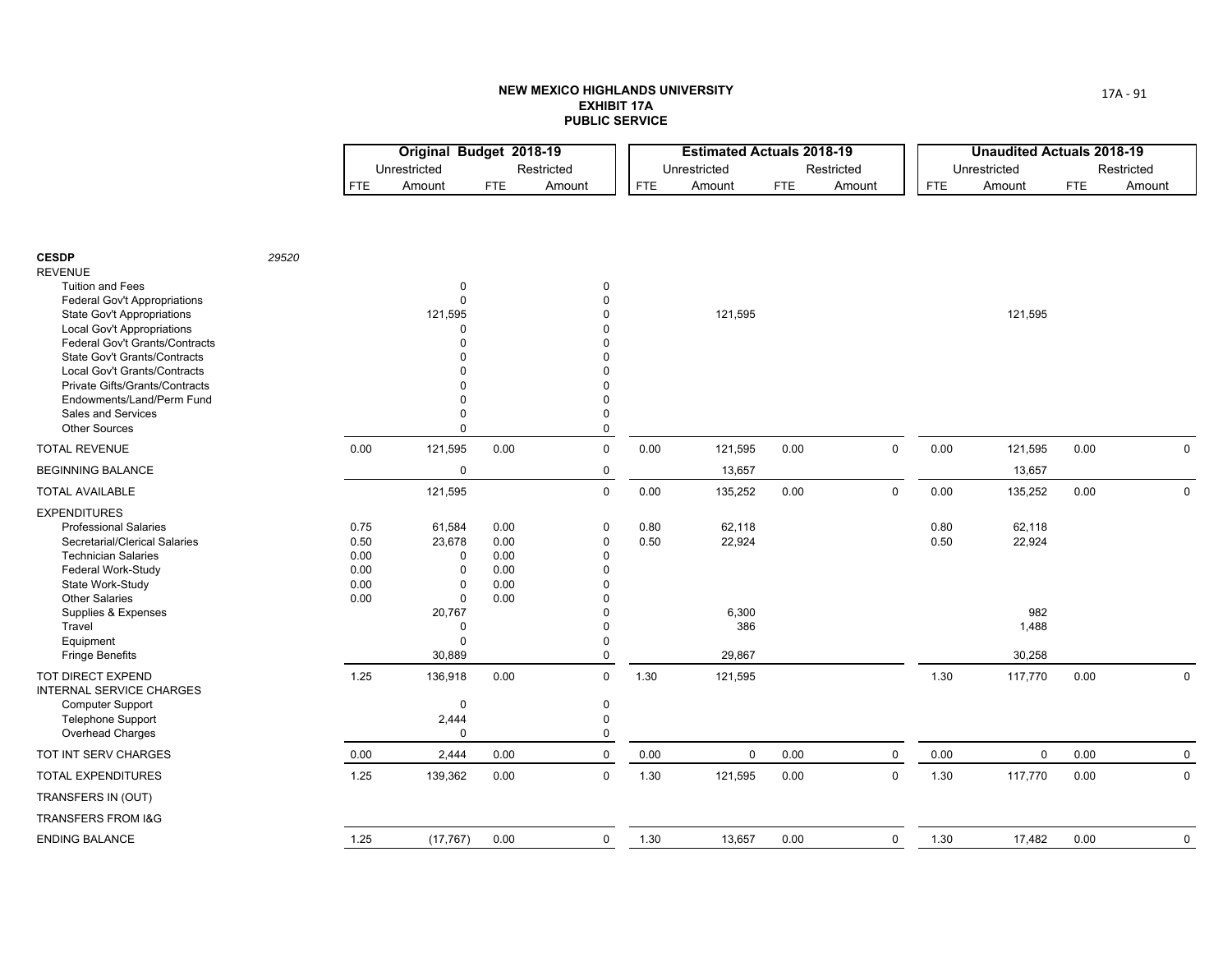|                                                                        |       |              | Original Budget 2018-19 |              |              |            | <b>Estimated Actuals 2018-19</b> |            |             |            | <b>Unaudited Actuals 2018-19</b> |            |              |
|------------------------------------------------------------------------|-------|--------------|-------------------------|--------------|--------------|------------|----------------------------------|------------|-------------|------------|----------------------------------|------------|--------------|
|                                                                        |       |              | Unrestricted            |              | Restricted   |            | Unrestricted                     |            | Restricted  |            | Unrestricted                     |            | Restricted   |
|                                                                        |       | <b>FTE</b>   | Amount                  | <b>FTE</b>   | Amount       | <b>FTE</b> | Amount                           | <b>FTE</b> | Amount      | <b>FTE</b> | Amount                           | <b>FTE</b> | Amount       |
| <b>CESDP Institutes &amp; Conferences</b><br><b>REVENUE</b>            | 29521 |              |                         |              |              |            |                                  |            |             |            |                                  |            |              |
| <b>Tuition and Fees</b>                                                |       |              | $\Omega$                |              | 0            |            |                                  |            |             |            |                                  |            |              |
| <b>Federal Gov't Appropriations</b>                                    |       |              |                         |              |              |            |                                  |            |             |            |                                  |            |              |
| <b>State Gov't Appropriations</b><br><b>Local Gov't Appropriations</b> |       |              |                         |              |              |            |                                  |            |             |            |                                  |            |              |
| Federal Gov't Grants/Contracts                                         |       |              |                         |              |              |            |                                  |            |             |            |                                  |            |              |
| <b>State Gov't Grants/Contracts</b>                                    |       |              |                         |              |              |            |                                  |            |             |            |                                  |            |              |
| Local Gov't Grants/Contracts                                           |       |              |                         |              |              |            |                                  |            |             |            |                                  |            |              |
| Private Gifts/Grants/Contracts                                         |       |              |                         |              |              |            |                                  |            |             |            |                                  |            |              |
| Endowments/Land/Perm Fund                                              |       |              |                         |              |              |            |                                  |            |             |            |                                  |            |              |
| Sales and Services<br><b>Other Sources</b>                             |       |              | $\Omega$                |              | 0<br>0       |            |                                  |            |             |            |                                  |            |              |
| <b>TOTAL REVENUE</b>                                                   |       | 0.00         | $\mathbf 0$             | 0.00         | $\mathbf 0$  | 0.00       | $\mathbf 0$                      | 0.00       | $\mathbf 0$ | 0.00       | $\mathbf 0$                      | 0.00       | $\mathbf 0$  |
| <b>BEGINNING BALANCE</b>                                               |       |              | 0                       |              | 0            |            | 34,787                           |            |             |            | 34,787                           |            |              |
| <b>TOTAL AVAILABLE</b>                                                 |       |              | $\mathsf 0$             |              | $\mathbf 0$  | 0.00       | 34,787                           | 0.00       | $\mathbf 0$ | 0.00       | 34,787                           | 0.00       | $\mathbf{0}$ |
| <b>EXPENDITURES</b>                                                    |       |              |                         |              |              |            |                                  |            |             |            |                                  |            |              |
| <b>Professional Salaries</b>                                           |       | 0.00         | 0                       | 0.00         | 0            |            |                                  |            |             |            |                                  |            |              |
| Secretarial/Clerical Salaries                                          |       | 0.00         | 0                       | 0.00         | $\Omega$     |            |                                  |            |             |            |                                  |            |              |
| <b>Technician Salaries</b>                                             |       | 0.00         | $\Omega$                | 0.00         |              |            |                                  |            |             |            |                                  |            |              |
| Federal Work-Study<br>State Work-Study                                 |       | 0.00<br>0.00 | 0<br>$\Omega$           | 0.00<br>0.00 |              |            |                                  |            |             |            |                                  |            |              |
| <b>Other Salaries</b>                                                  |       | 0.00         | $\Omega$                | 0.00         |              |            |                                  |            |             |            |                                  |            |              |
| Supplies & Expenses                                                    |       |              |                         |              |              |            | 8,009                            |            |             |            | 180                              |            |              |
| Travel                                                                 |       |              |                         |              | $\Omega$     |            |                                  |            |             |            |                                  |            |              |
| Equipment                                                              |       |              |                         |              | 0            |            |                                  |            |             |            |                                  |            |              |
| <b>Fringe Benefits</b>                                                 |       |              | $\Omega$                |              | $\mathbf{0}$ |            |                                  |            |             |            |                                  |            |              |
| TOT DIRECT EXPEND<br><b>INTERNAL SERVICE CHARGES</b>                   |       | 0.00         | $\mathbf 0$             | 0.00         | $\mathbf 0$  | 0.00       | 8,009                            | 0.00       | $\mathbf 0$ | 0.00       | 180                              | 0.00       | $\mathbf 0$  |
| <b>Computer Support</b>                                                |       |              | $\mathbf 0$             |              | 0            |            |                                  |            |             |            |                                  |            |              |
| Telephone Support                                                      |       |              | 0                       |              | 0            |            |                                  |            |             |            |                                  |            |              |
| Overhead Charges                                                       |       |              | $\mathbf 0$             |              | 0            |            |                                  |            |             |            |                                  |            |              |
| TOT INT SERV CHARGES                                                   |       | 0.00         | $\mathbf 0$             | 0.00         | $\mathbf 0$  | 0.00       | $\mathbf 0$                      | 0.00       | $\mathbf 0$ | 0.00       | $\mathbf 0$                      | 0.00       | $\mathbf 0$  |
| <b>TOTAL EXPENDITURES</b>                                              |       | 0.00         | $\mathbf 0$             | 0.00         | $\mathbf 0$  | 0.00       | 8,009                            | 0.00       | $\mathbf 0$ | 0.00       | 180                              | 0.00       | $\mathbf{0}$ |
| TRANSFERS IN (OUT)                                                     |       |              |                         |              |              |            |                                  |            |             |            |                                  |            |              |
| <b>TRANSFERS FROM I&amp;G</b>                                          |       |              |                         |              |              |            |                                  |            |             |            |                                  |            |              |
| <b>ENDING BALANCE</b>                                                  |       | 0.00         | $\mathbf 0$             | 0.00         | $\mathbf 0$  | 0.00       | 26,778                           | 0.00       | $\mathbf 0$ | 0.00       | 34,607                           | 0.00       | $\mathbf 0$  |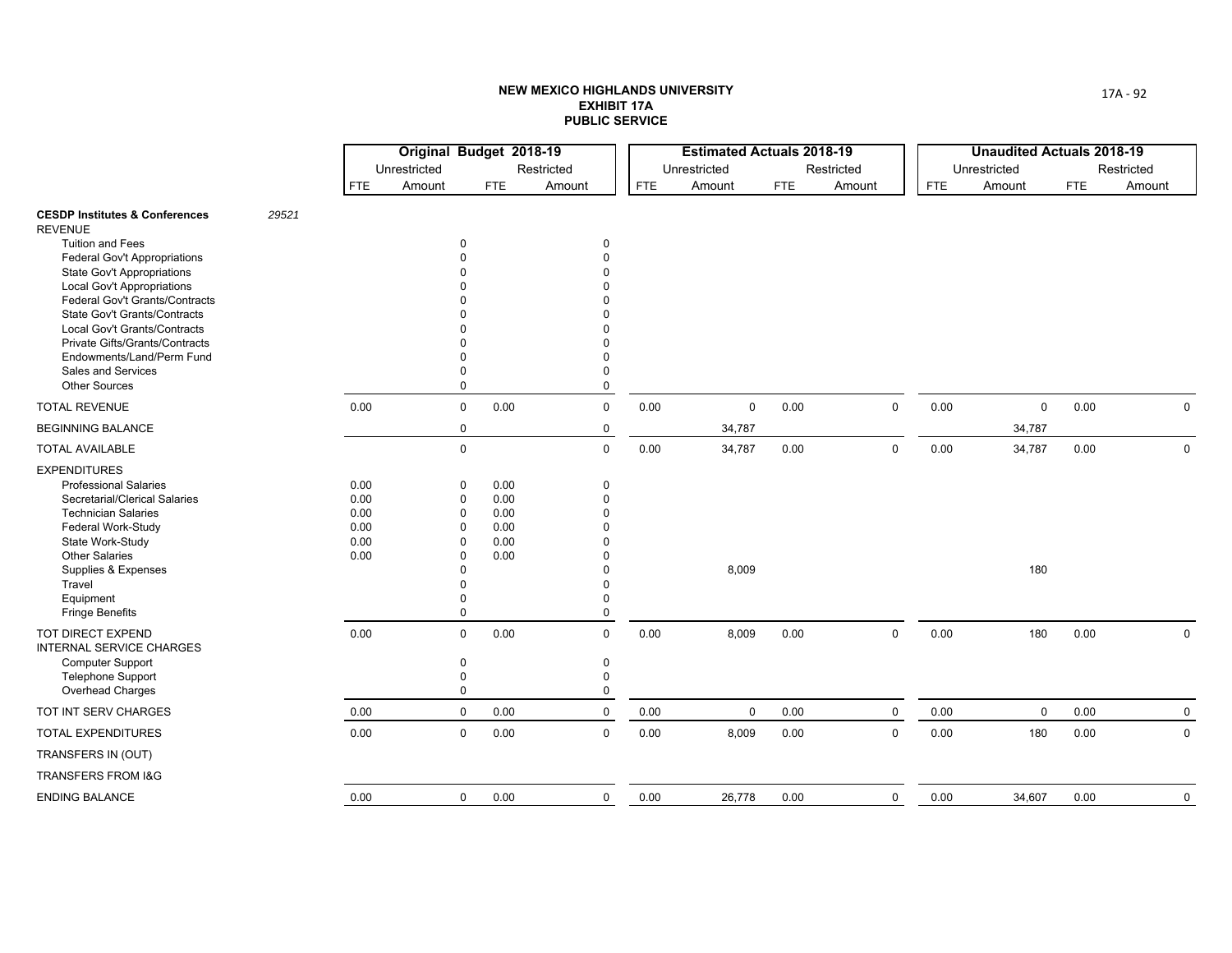|                                                                        |       |              | Original Budget 2018-19 |              |                      |                | <b>Estimated Actuals 2018-19</b> |            |             |            | <b>Unaudited Actuals 2018-19</b> |            |             |
|------------------------------------------------------------------------|-------|--------------|-------------------------|--------------|----------------------|----------------|----------------------------------|------------|-------------|------------|----------------------------------|------------|-------------|
|                                                                        |       |              | Unrestricted            |              | Restricted           |                | Unrestricted                     |            | Restricted  |            | Unrestricted                     |            | Restricted  |
|                                                                        |       | <b>FTE</b>   | Amount                  | <b>FTE</b>   | Amount               | <b>FTE</b>     | Amount                           | <b>FTE</b> | Amount      | <b>FTE</b> | Amount                           | <b>FTE</b> | Amount      |
| <b>Advanced Placement</b><br><b>REVENUE</b>                            | 29510 |              |                         |              |                      |                |                                  |            |             |            |                                  |            |             |
| <b>Tuition and Fees</b>                                                |       |              | 0                       |              | $\mathbf 0$          |                |                                  |            |             |            |                                  |            |             |
| <b>Federal Gov't Appropriations</b>                                    |       |              | $\Omega$                |              | $\Omega$             |                |                                  |            |             |            |                                  |            |             |
| <b>State Gov't Appropriations</b><br><b>Local Gov't Appropriations</b> |       |              | 213,300<br>$\Omega$     |              | $\Omega$<br>$\Omega$ |                | 213,300                          |            |             |            | 213,300                          |            |             |
| Federal Gov't Grants/Contracts                                         |       |              |                         |              | $\Omega$             |                |                                  |            |             |            |                                  |            |             |
| State Gov't Grants/Contracts                                           |       |              |                         |              | $\Omega$             |                |                                  |            |             |            |                                  |            |             |
| <b>Local Gov't Grants/Contracts</b>                                    |       |              |                         |              |                      |                |                                  |            |             |            |                                  |            |             |
| <b>Private Gifts/Grants/Contracts</b>                                  |       |              |                         |              | $\Omega$             |                |                                  |            |             |            |                                  |            |             |
| Endowments/Land/Perm Fund                                              |       |              |                         |              | $\Omega$             |                |                                  |            |             |            |                                  |            |             |
| <b>Sales and Services</b><br><b>Other Sources</b>                      |       |              | $\Omega$<br>$\Omega$    |              | $\Omega$<br>$\Omega$ |                |                                  |            |             |            |                                  |            |             |
| <b>TOTAL REVENUE</b>                                                   |       | 0.00         | 213,300                 | 0.00         | $\mathbf 0$          | 0.00           | 213,300                          | 0.00       | $\mathbf 0$ | 0.00       | 213,300                          | 0.00       | $\mathbf 0$ |
| <b>BEGINNING BALANCE</b>                                               |       |              | 120,740                 |              | $\mathbf 0$          |                | 137,584                          |            |             |            | 137,584                          |            |             |
| <b>TOTAL AVAILABLE</b>                                                 |       |              | 334,040                 |              | $\mathsf 0$          | 0.00           | 350,884                          | 0.00       | $\mathbf 0$ | 0.00       | 350,884                          | 0.00       | 0           |
| <b>EXPENDITURES</b>                                                    |       |              |                         |              |                      |                |                                  |            |             |            |                                  |            |             |
| <b>Professional Salaries</b>                                           |       | 1.00         | 102,982                 | 0.00         | 0                    | 1.00           | 56,100                           |            |             | 1.00       | 44,130                           |            |             |
| Secretarial/Clerical Salaries                                          |       | 1.00         | 42,386                  | 0.00         | 0                    |                |                                  |            |             |            | 326                              |            |             |
| <b>Technician Salaries</b>                                             |       | 0.00         | $\Omega$                | 0.00         | $\Omega$             |                |                                  |            |             |            |                                  |            |             |
| Federal Work-Study<br>State Work-Study                                 |       | 0.00<br>0.00 | $\Omega$<br>$\mathbf 0$ | 0.00<br>0.00 | $\Omega$             |                |                                  |            |             |            |                                  |            |             |
| <b>Other Salaries</b>                                                  |       | 0.00         | $\mathbf 0$             | 0.00         | $\Omega$             |                |                                  |            |             |            | 1,320                            |            |             |
| Supplies & Expenses                                                    |       |              | 9,656                   |              | $\Omega$             |                | 126,174                          |            |             |            | 137,908                          |            |             |
| Travel                                                                 |       |              | 11,324                  |              | $\Omega$             |                | 11,324                           |            |             |            |                                  |            |             |
| Equipment                                                              |       |              | $\Omega$                |              | $\Omega$             |                |                                  |            |             |            |                                  |            |             |
| <b>Fringe Benefits</b>                                                 |       |              | 48,476                  |              | 0                    |                | 19,702                           |            |             |            | 13,933                           |            |             |
| TOT DIRECT EXPEND<br><b>INTERNAL SERVICE CHARGES</b>                   |       | 2.00         | 214,824                 | 0.00         | $\mathbf 0$          | $\overline{1}$ | 213,300                          |            |             | 1.00       | 197,617                          | 0.00       | 0           |
| <b>Computer Support</b>                                                |       |              | $\mathbf 0$             |              | $\mathbf 0$          |                |                                  |            |             |            |                                  |            |             |
| <b>Telephone Support</b><br>Overhead Charges                           |       |              | 1,776<br>$\Omega$       |              | 0<br>$\Omega$        |                |                                  |            |             |            | 1,176                            |            |             |
| TOT INT SERV CHARGES                                                   |       | 0.00         | 1,776                   | 0.00         | $\mathbf 0$          | 0.00           | $\mathbf 0$                      | 0.00       | $\mathbf 0$ | 0.00       | 1,176                            | 0.00       | $\mathbf 0$ |
|                                                                        |       |              |                         |              |                      |                |                                  |            |             |            |                                  |            |             |
| <b>TOTAL EXPENDITURES</b>                                              |       | 2.00         | 216,600                 | 0.00         | $\mathbf 0$          | 1.00           | 213,300                          | 0.00       | $\mathbf 0$ | 1.00       | 198,793                          | 0.00       | $\mathbf 0$ |
| TRANSFERS IN (OUT)                                                     |       |              |                         |              |                      |                |                                  |            |             |            |                                  |            |             |
| <b>TRANSFERS FROM I&amp;G</b>                                          |       |              |                         |              |                      |                |                                  |            |             |            |                                  |            |             |
| <b>ENDING BALANCE</b>                                                  |       | 2.00         | 117,440                 | 0.00         | $\mathbf 0$          | 1.00           | 137,584                          | 0.00       | $\mathbf 0$ | 1.00       | 152,091                          | 0.00       | $\mathbf 0$ |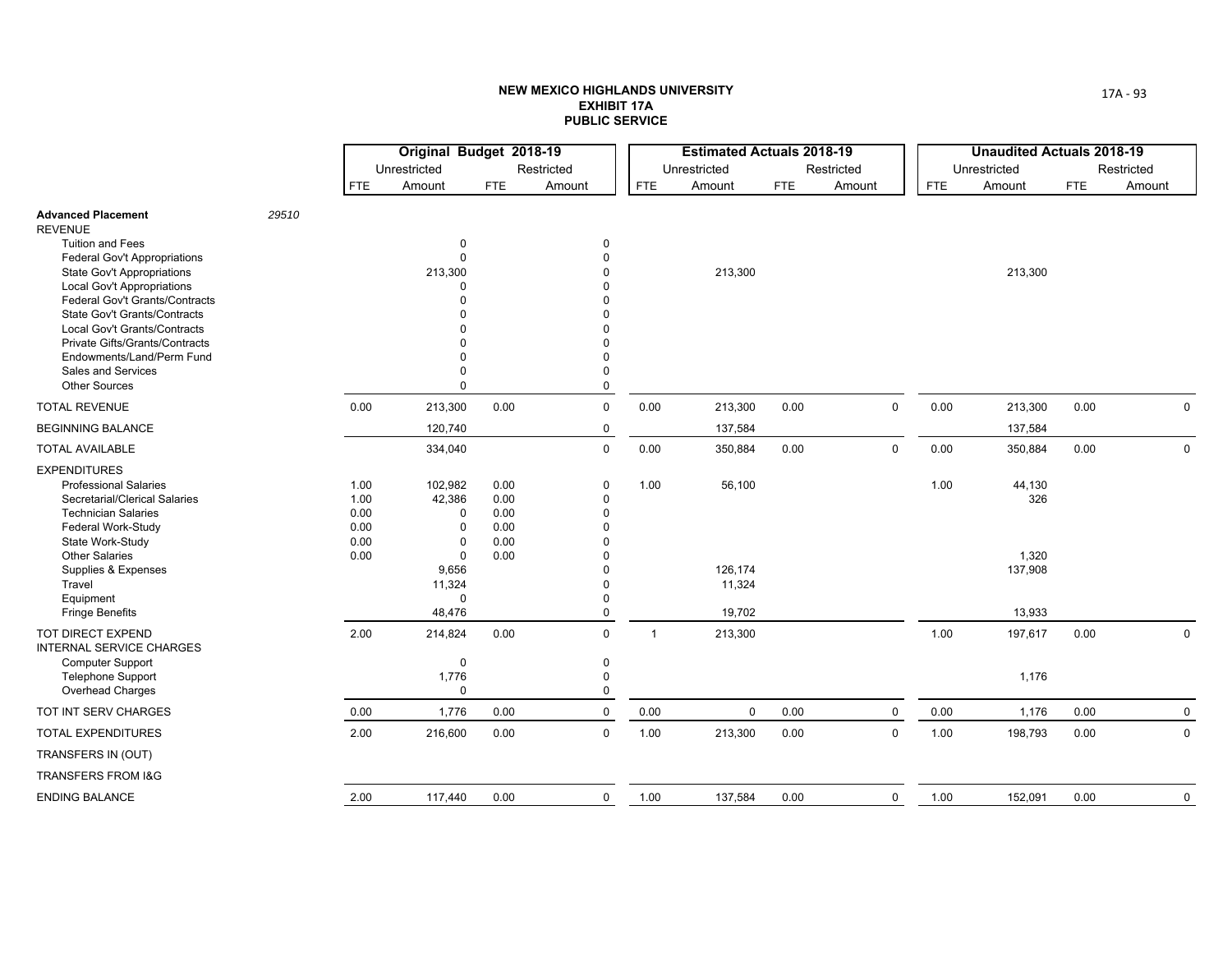|                                                                          |       |              | Original Budget 2018-19    |              |                         |            | <b>Estimated Actuals 2018-19</b> |            |             |            | <b>Unaudited Actuals 2018-19</b> |            |              |
|--------------------------------------------------------------------------|-------|--------------|----------------------------|--------------|-------------------------|------------|----------------------------------|------------|-------------|------------|----------------------------------|------------|--------------|
|                                                                          |       |              | Unrestricted               |              | Restricted              |            | Unrestricted                     |            | Restricted  |            | Unrestricted                     |            | Restricted   |
|                                                                          |       | <b>FTE</b>   | Amount                     | <b>FTE</b>   | Amount                  | <b>FTE</b> | Amount                           | <b>FTE</b> | Amount      | <b>FTE</b> | Amount                           | <b>FTE</b> | Amount       |
| <b>Science Fair</b><br><b>REVENUE</b>                                    | 24000 |              |                            |              |                         |            |                                  |            |             |            |                                  |            |              |
| Tuition and Fees                                                         |       |              | 0                          |              | $\mathbf 0$             |            |                                  |            |             |            |                                  |            |              |
| <b>Federal Gov't Appropriations</b><br><b>State Gov't Appropriations</b> |       |              | $\Omega$<br>n              |              | $\Omega$<br>$\Omega$    |            |                                  |            |             |            |                                  |            |              |
| Local Gov't Appropriations                                               |       |              |                            |              | O                       |            |                                  |            |             |            |                                  |            |              |
| <b>Federal Gov't Grants/Contracts</b>                                    |       |              |                            |              | O                       |            |                                  |            |             |            |                                  |            |              |
| <b>State Gov't Grants/Contracts</b>                                      |       |              |                            |              |                         |            |                                  |            |             |            |                                  |            |              |
| Local Gov't Grants/Contracts                                             |       |              |                            |              |                         |            |                                  |            |             |            |                                  |            |              |
| Private Gifts/Grants/Contracts<br>Endowments/Land/Perm Fund              |       |              | $\Omega$<br>$\Omega$       |              | $\Omega$                |            |                                  |            |             |            |                                  |            |              |
| <b>Sales and Services</b>                                                |       |              | $\mathbf 0$                |              | $\Omega$                |            |                                  |            |             |            |                                  |            |              |
| <b>Other Sources</b>                                                     |       |              | 5,000                      |              | $\Omega$                |            | 4,000                            |            |             |            | 4,515                            |            |              |
| <b>TOTAL REVENUE</b>                                                     |       | 0.00         | 5,000                      | 0.00         | $\mathbf 0$             | 0.00       | 4,000                            | 0.00       | $\mathbf 0$ | 0.00       | 4,515                            | 0.00       | $\mathbf 0$  |
| <b>BEGINNING BALANCE</b>                                                 |       |              | 14,505                     |              | $\mathbf 0$             |            | (50, 808)                        |            |             |            | (50, 808)                        |            |              |
| <b>TOTAL AVAILABLE</b>                                                   |       |              | 19,505                     |              | $\mathbf 0$             | 0.00       | (46, 808)                        | 0.00       | $\mathbf 0$ | 0.00       | (46, 293)                        | 0.00       | $\mathbf 0$  |
| <b>EXPENDITURES</b>                                                      |       |              |                            |              |                         |            |                                  |            |             |            |                                  |            |              |
| <b>Professional Salaries</b>                                             |       | 0.25         | 18,384                     | 0.00         | $\mathbf 0$             |            |                                  |            |             |            | 2,918                            |            |              |
| Secretarial/Clerical Salaries                                            |       | 0.00         | 0                          | 0.00         | $\mathbf 0$             |            |                                  |            |             |            |                                  |            |              |
| <b>Technician Salaries</b><br>Federal Work-Study                         |       | 0.00<br>0.00 | $\mathbf 0$<br>$\mathbf 0$ | 0.00<br>0.00 | $\mathbf 0$<br>$\Omega$ |            |                                  |            |             |            |                                  |            |              |
| State Work-Study                                                         |       | 0.00         | $\mathbf 0$                | 0.00         | $\Omega$                |            |                                  |            |             |            |                                  |            |              |
| <b>Other Salaries</b>                                                    |       | 0.09         | 1,400                      | 0.00         | $\Omega$                | 1.00       | 20,143                           |            |             | 1.00       | 7,403                            |            |              |
| Supplies & Expenses                                                      |       |              | 1,812                      |              | $\Omega$                |            | 10,246                           |            |             |            | 8,409                            |            |              |
| Travel                                                                   |       |              | 4,885                      |              | $\Omega$                |            | 3,011                            |            |             |            | 1,854                            |            |              |
| Equipment                                                                |       |              | $\mathbf 0$                |              | $\Omega$<br>$\mathbf 0$ |            |                                  |            |             |            |                                  |            |              |
| <b>Fringe Benefits</b>                                                   |       |              | 6,259                      |              |                         |            | 2,503                            |            |             |            | 1,877                            |            |              |
| TOT DIRECT EXPEND<br><b>INTERNAL SERVICE CHARGES</b>                     |       | 0.34         | 32,740                     | 0.00         | $\mathbf 0$             | 1.00       | 35,903                           |            |             | 1.00       | 22,461                           | 0.00       | $\mathbf 0$  |
| <b>Computer Support</b>                                                  |       |              | $\mathbf 0$                |              | $\pmb{0}$               |            |                                  |            |             |            |                                  |            |              |
| <b>Telephone Support</b>                                                 |       |              | 1,176                      |              | $\Omega$                |            |                                  |            |             |            | 1,176                            |            |              |
| Overhead Charges                                                         |       |              | $\Omega$                   |              | $\Omega$                |            |                                  |            |             |            |                                  |            |              |
| TOT INT SERV CHARGES                                                     |       | 0.00         | 1,176                      | 0.00         | $\mathbf 0$             | 0.00       | 0                                | 0.00       | 0           | 0.00       | 1,176                            | 0.00       | $\mathbf 0$  |
| <b>TOTAL EXPENDITURES</b>                                                |       | 0.34         | 33,916                     | 0.00         | $\mathbf 0$             | 1.00       | 35,903                           | 0.00       | $\mathbf 0$ | 1.00       | 23,637                           | 0.00       | 0            |
| TRANSFERS IN (OUT)                                                       |       |              | 32,280                     |              | $\mathbf 0$             |            | 32,280                           |            |             |            | 32,280                           |            |              |
| <b>TRANSFERS FROM I&amp;G</b>                                            |       |              | $\Omega$                   |              | $\mathbf{0}$            |            |                                  |            |             |            |                                  |            |              |
| <b>ENDING BALANCE</b>                                                    |       | 0.34         | 17,869                     | 0.00         | $\mathbf 0$             | 1.00       | (50, 431)                        | 0.00       | $\mathbf 0$ | 1.00       | (37,650)                         | 0.00       | $\mathsf{O}$ |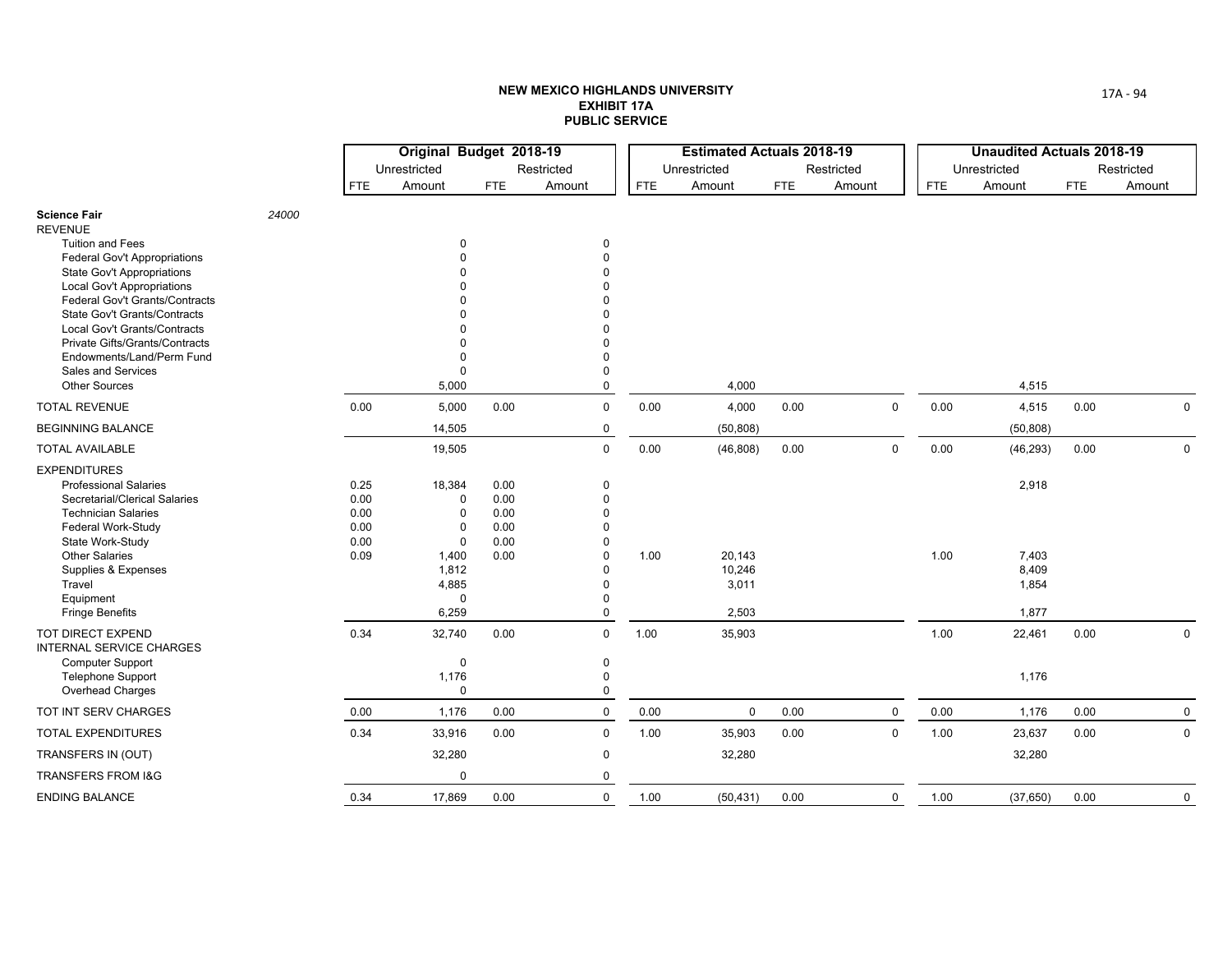|                                                                 |       | Original Budget 2018-19 |                          |              |                      |            | <b>Estimated Actuals 2018-19</b> |      |            |             |            | <b>Unaudited Actuals 2018-19</b> |      |             |
|-----------------------------------------------------------------|-------|-------------------------|--------------------------|--------------|----------------------|------------|----------------------------------|------|------------|-------------|------------|----------------------------------|------|-------------|
|                                                                 |       |                         | Unrestricted             |              | Restricted           |            | Unrestricted                     |      | Restricted |             |            | Unrestricted                     |      | Restricted  |
|                                                                 |       | <b>FTE</b>              | Amount                   | <b>FTE</b>   | Amount               | <b>FTE</b> | Amount                           | FTE  | Amount     |             | <b>FTE</b> | Amount                           | FTE  | Amount      |
| <b>NM MESA</b><br><b>REVENUE</b>                                | 25000 |                         |                          |              |                      |            |                                  |      |            |             |            |                                  |      |             |
| Tuition and Fees                                                |       |                         | 0                        |              | $\mathbf 0$          |            |                                  |      |            |             |            |                                  |      |             |
| <b>Federal Gov't Appropriations</b>                             |       |                         |                          |              |                      |            |                                  |      |            |             |            |                                  |      |             |
| <b>State Gov't Appropriations</b><br>Local Gov't Appropriations |       |                         |                          |              |                      |            |                                  |      |            |             |            |                                  |      |             |
| Federal Gov't Grants/Contracts                                  |       |                         |                          |              |                      |            |                                  |      |            |             |            |                                  |      |             |
| <b>State Gov't Grants/Contracts</b>                             |       |                         |                          |              |                      |            |                                  |      |            |             |            |                                  |      |             |
| Local Gov't Grants/Contracts                                    |       |                         |                          |              |                      |            |                                  |      |            |             |            |                                  |      |             |
| Private Gifts/Grants/Contracts<br>Endowments/Land/Perm Fund     |       |                         |                          |              |                      |            |                                  |      |            |             |            |                                  |      |             |
| Sales and Services                                              |       |                         | $\Omega$                 |              | $\Omega$             |            |                                  |      |            |             |            |                                  |      |             |
| <b>Other Sources</b>                                            |       |                         | $\mathbf 0$              |              | $\mathbf 0$          |            |                                  |      |            |             |            |                                  |      |             |
| <b>TOTAL REVENUE</b>                                            |       | 0.00                    | $\mathsf 0$              | 0.00         | $\mathbf 0$          | 0.00       | $\mathbf 0$                      | 0.00 |            | $\mathbf 0$ | 0.00       | $\mathbf 0$                      | 0.00 | $\mathbf 0$ |
| <b>BEGINNING BALANCE</b>                                        |       |                         | $\mathbf 0$              |              | $\mathbf 0$          |            | $\mathbf 0$                      |      |            |             |            | 0                                |      |             |
| <b>TOTAL AVAILABLE</b>                                          |       |                         | $\mathbf 0$              |              | $\mathbf 0$          | 0.00       | $\mathbf 0$                      | 0.00 |            | $\mathbf 0$ | 0.00       | $\mathbf 0$                      | 0.00 | $\mathbf 0$ |
| <b>EXPENDITURES</b>                                             |       |                         |                          |              |                      |            |                                  |      |            |             |            |                                  |      |             |
| <b>Professional Salaries</b>                                    |       | 0.00                    | 0                        | 0.00         | $\Omega$             |            |                                  |      |            |             |            |                                  |      |             |
| Secretarial/Clerical Salaries                                   |       | 0.00                    | 0                        | 0.00         | $\Omega$             |            |                                  |      |            |             |            |                                  |      |             |
| <b>Technician Salaries</b><br>Federal Work-Study                |       | 0.00<br>0.00            | $\pmb{0}$<br>$\mathbf 0$ | 0.00<br>0.00 |                      |            |                                  |      |            |             |            |                                  |      |             |
| State Work-Study                                                |       | 0.00                    | $\mathbf 0$              | 0.00         |                      |            |                                  |      |            |             |            |                                  |      |             |
| <b>Other Salaries</b>                                           |       | 0.00                    | $\pmb{0}$                | 0.00         |                      |            |                                  |      |            |             |            |                                  |      |             |
| Supplies & Expenses                                             |       |                         | 10,200                   |              |                      |            | 10,200                           |      |            |             |            | 10,194                           |      |             |
| Travel                                                          |       |                         | 0                        |              | $\Omega$             |            |                                  |      |            |             |            |                                  |      |             |
| Equipment<br><b>Fringe Benefits</b>                             |       |                         | $\Omega$<br>$\Omega$     |              | $\Omega$<br>$\Omega$ |            |                                  |      |            |             |            |                                  |      |             |
| TOT DIRECT EXPEND<br><b>INTERNAL SERVICE CHARGES</b>            |       | 0.00                    | 10,200                   | 0.00         | $\mathbf 0$          | 0.00       | 10,200                           | 0.00 |            | $\mathbf 0$ | 0.00       | 10,194                           | 0.00 | $\mathbf 0$ |
| <b>Computer Support</b>                                         |       |                         | 0                        |              | $\mathbf 0$          |            |                                  |      |            |             |            |                                  |      |             |
| <b>Telephone Support</b>                                        |       |                         | $\Omega$                 |              | $\Omega$             |            |                                  |      |            |             |            |                                  |      |             |
| Overhead Charges                                                |       |                         | $\mathbf 0$              |              | $\Omega$             |            |                                  |      |            |             |            |                                  |      |             |
| TOT INT SERV CHARGES                                            |       | 0.00                    | $\mathbf 0$              | 0.00         | $\pmb{0}$            | 0.00       | $\mathbf 0$                      | 0.00 |            | 0           | 0.00       | 0                                | 0.00 | 0           |
| <b>TOTAL EXPENDITURES</b>                                       |       | 0.00                    | 10,200                   | 0.00         | $\mathbf 0$          | 0.00       | 10,200                           | 0.00 |            | $\mathbf 0$ | 0.00       | 10,194                           | 0.00 | $\Omega$    |
| TRANSFERS IN (OUT)                                              |       |                         | 10,200                   |              | $\mathbf 0$          |            | 10,200                           |      |            |             |            | 10,200                           |      |             |
| <b>TRANSFERS FROM I&amp;G</b>                                   |       |                         | $\mathbf 0$              |              | 0                    |            |                                  |      |            |             |            |                                  |      |             |
| <b>ENDING BALANCE</b>                                           |       | 0.00                    | 0                        | 0.00         | $\mathbf 0$          | 0.00       | $\mathbf 0$                      | 0.00 |            | 0           | 0.00       | 6                                | 0.00 | $\mathbf 0$ |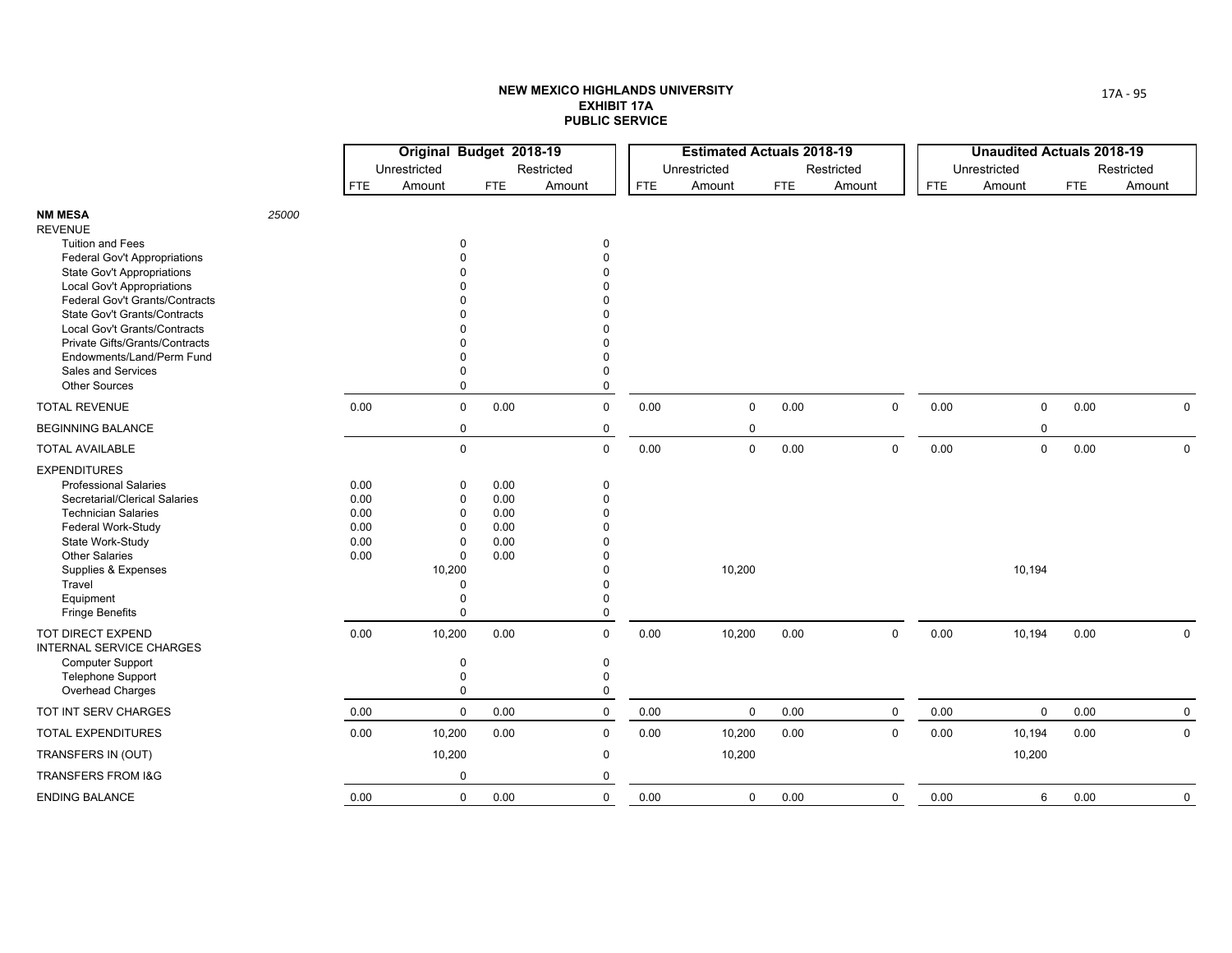|                                                                                                                                                                                                                                                                                                   |                              | Original Budget 2018-19                                                  |                              |                                                                         |            | <b>Estimated Actuals 2018-19</b>  |            |             |      | <b>Unaudited Actuals 2018-19</b>          |            |              |
|---------------------------------------------------------------------------------------------------------------------------------------------------------------------------------------------------------------------------------------------------------------------------------------------------|------------------------------|--------------------------------------------------------------------------|------------------------------|-------------------------------------------------------------------------|------------|-----------------------------------|------------|-------------|------|-------------------------------------------|------------|--------------|
|                                                                                                                                                                                                                                                                                                   |                              | Unrestricted                                                             |                              | Restricted                                                              |            | Unrestricted                      |            | Restricted  |      | Unrestricted                              |            | Restricted   |
|                                                                                                                                                                                                                                                                                                   | <b>FTE</b>                   | Amount                                                                   | <b>FTE</b>                   | Amount                                                                  | <b>FTE</b> | Amount                            | <b>FTE</b> | Amount      | FTE  | Amount                                    | <b>FTE</b> | Amount       |
| 29593<br><b>Forest Watershed Restoration Inst</b><br><b>REVENUE</b>                                                                                                                                                                                                                               |                              |                                                                          |                              |                                                                         |            |                                   |            |             |      |                                           |            |              |
| <b>Tuition and Fees</b><br><b>Federal Gov't Appropriations</b><br><b>State Gov't Appropriations</b><br><b>Local Gov't Appropriations</b><br><b>Federal Gov't Grants/Contracts</b><br><b>State Gov't Grants/Contracts</b><br>Local Gov't Grants/Contracts<br><b>Private Gifts/Grants/Contracts</b> |                              | 0<br>$\Omega$<br>294,900<br>n                                            |                              | 0<br>$\Omega$<br>$\Omega$<br>$\Omega$                                   |            | 294,900                           |            |             |      | 294,900                                   |            |              |
| Endowments/Land/Perm Fund<br>Sales and Services                                                                                                                                                                                                                                                   |                              | $\Omega$                                                                 |                              | $\Omega$<br>$\mathbf 0$                                                 |            |                                   |            |             |      |                                           |            |              |
| <b>Other Sources</b>                                                                                                                                                                                                                                                                              |                              | $\Omega$                                                                 |                              | 0                                                                       |            |                                   |            |             |      |                                           |            |              |
| <b>TOTAL REVENUE</b>                                                                                                                                                                                                                                                                              | 0.00                         | 294,900                                                                  | 0.00                         | $\mathbf 0$                                                             | 0.00       | 294,900                           | 0.00       | $\mathbf 0$ | 0.00 | 294,900                                   | 0.00       | $\Omega$     |
| <b>BEGINNING BALANCE</b>                                                                                                                                                                                                                                                                          |                              | 11,550                                                                   |                              | $\mathbf 0$                                                             |            | 19,035                            |            |             |      | 19,035                                    |            |              |
| <b>TOTAL AVAILABLE</b>                                                                                                                                                                                                                                                                            |                              | 306,450                                                                  |                              | $\mathsf 0$                                                             | 0.00       | 313,935                           | 0.00       | $\mathbf 0$ | 0.00 | 313,935                                   | 0.00       | $\mathbf 0$  |
| <b>EXPENDITURES</b><br><b>Professional Salaries</b><br><b>Full-Time Faculty</b><br>Secretarial/Clerical Salaries<br><b>Technician Salaries</b>                                                                                                                                                    | 0.00<br>0.00<br>0.00<br>0.00 | 128,906<br>$\mathbf 0$<br>18,002<br>$\Omega$                             | 0.00<br>0.00<br>0.00<br>0.00 | $\mathbf 0$<br>$\mathbf 0$<br>$\Omega$<br>$\Omega$                      | 0.50       | 18,086                            |            |             | 0.50 | 134,411<br>26,247                         |            |              |
| Federal Work-Study<br>State Work-Study<br><b>Other Salaries</b><br>Supplies & Expenses<br>Travel<br>Equipment<br><b>Fringe Benefits</b>                                                                                                                                                           | 0.00<br>0.00<br>0.68         | $\Omega$<br>$\Omega$<br>19,579<br>40,469<br>12,197<br>$\Omega$<br>68,438 | 0.00<br>0.00<br>0.00         | $\Omega$<br>$\Omega$<br>$\Omega$<br>$\Omega$<br>$\Omega$<br>$\mathbf 0$ |            | 259,527<br>10,547<br>389<br>6,352 |            |             |      | 9,603<br>15,029<br>9,296<br>389<br>50,677 |            |              |
| <b>TOT DIRECT EXPEND</b><br>INTERNAL SERVICE CHARGES<br><b>Computer Support</b><br><b>Telephone Support</b><br>Overhead Charges                                                                                                                                                                   | 0.68                         | 287,591<br>0<br>3,003<br>$\Omega$                                        | 0.00                         | $\mathbf 0$<br>$\mathbf 0$<br>$\mathbf 0$<br>$\mathbf 0$                | 0.50       | 294,900                           |            |             | 0.50 | 245,654<br>5,684                          | 0.00       | 0            |
| TOT INT SERV CHARGES                                                                                                                                                                                                                                                                              | 0.00                         | 3,003                                                                    | 0.00                         | $\mathbf 0$                                                             | 0.00       | 0                                 | 0.00       | $\mathbf 0$ | 0.00 | 5,684                                     | 0.00       | 0            |
| <b>TOTAL EXPENDITURES</b>                                                                                                                                                                                                                                                                         | 0.68                         | 290,594                                                                  | 0.00                         | $\mathbf 0$                                                             | 0.50       | 294,900                           | 0.00       | $\mathbf 0$ | 0.50 | 251,338                                   | 0.00       | $\mathbf 0$  |
| TRANSFERS IN (OUT)                                                                                                                                                                                                                                                                                |                              |                                                                          |                              |                                                                         |            |                                   |            |             |      |                                           |            |              |
| TRANSFERS FROM I&G                                                                                                                                                                                                                                                                                |                              |                                                                          |                              |                                                                         |            |                                   |            |             |      |                                           |            |              |
| <b>ENDING BALANCE</b>                                                                                                                                                                                                                                                                             | 0.68                         | 15,856                                                                   | 0.00                         | $\mathbf 0$                                                             | 0.50       | 19,035                            | 0.00       | $\mathbf 0$ | 0.50 | 62,597                                    | 0.00       | $\mathsf{O}$ |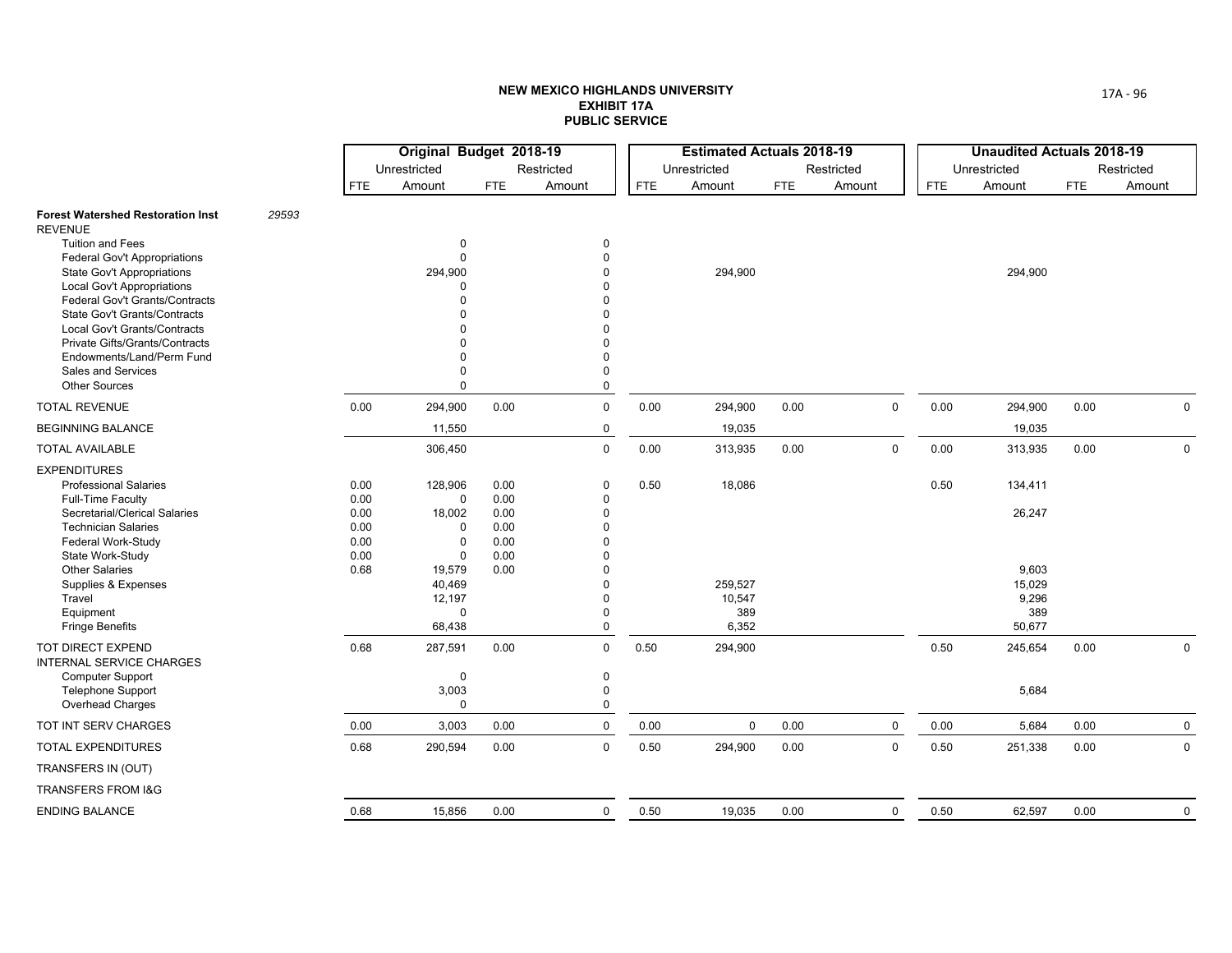|                                                                     |       |              | Original Budget 2018-19    |              |                      |            | <b>Estimated Actuals 2018-19</b> |            |             |            | <b>Unaudited Actuals 2018-19</b> |            |             |
|---------------------------------------------------------------------|-------|--------------|----------------------------|--------------|----------------------|------------|----------------------------------|------------|-------------|------------|----------------------------------|------------|-------------|
|                                                                     |       |              | Unrestricted               |              | Restricted           |            | Unrestricted                     |            | Restricted  |            | Unrestricted                     |            | Restricted  |
|                                                                     |       | FTE          | Amount                     | <b>FTE</b>   | Amount               | <b>FTE</b> | Amount                           | <b>FTE</b> | Amount      | <b>FTE</b> | Amount                           | <b>FTE</b> | Amount      |
| <b>Leadership &amp; Policy Institute</b><br><b>REVENUE</b>          | 29596 |              |                            |              |                      |            |                                  |            |             |            |                                  |            |             |
| <b>Tuition and Fees</b>                                             |       |              | 0                          |              | 0                    |            |                                  |            |             |            |                                  |            |             |
| <b>Federal Gov't Appropriations</b>                                 |       |              | $\Omega$                   |              | $\Omega$             |            |                                  |            |             |            |                                  |            |             |
| <b>State Gov't Appropriations</b>                                   |       |              | 228,135<br>$\Omega$        |              | $\Omega$             |            | 228,135                          |            |             |            | 228,135                          |            |             |
| <b>Local Gov't Appropriations</b><br>Federal Gov't Grants/Contracts |       |              |                            |              |                      |            |                                  |            |             |            |                                  |            |             |
| <b>State Gov't Grants/Contracts</b>                                 |       |              |                            |              |                      |            |                                  |            |             |            |                                  |            |             |
| Local Gov't Grants/Contracts                                        |       |              |                            |              |                      |            |                                  |            |             |            |                                  |            |             |
| Private Gifts/Grants/Contracts                                      |       |              |                            |              |                      |            |                                  |            |             |            |                                  |            |             |
| Endowments/Land/Perm Fund                                           |       |              |                            |              | $\Omega$             |            |                                  |            |             |            |                                  |            |             |
| Sales and Services<br><b>Other Sources</b>                          |       |              | $\Omega$                   |              | $\Omega$<br>$\Omega$ |            |                                  |            |             |            |                                  |            |             |
| <b>TOTAL REVENUE</b>                                                |       | 0.00         | 228,135                    | 0.00         | $\mathbf 0$          | 0.00       | 228,135                          | 0.00       | $\mathbf 0$ | 0.00       | 228,135                          | 0.00       | $\mathbf 0$ |
| <b>BEGINNING BALANCE</b>                                            |       |              | 26,685                     |              | $\mathbf 0$          |            | 28,689                           |            |             |            | 28,689                           |            |             |
| <b>TOTAL AVAILABLE</b>                                              |       |              | 254,820                    |              | $\mathbf 0$          | 0.00       | 256,824                          | 0.00       | $\mathbf 0$ | 0.00       | 256,824                          | 0.00       | $\mathbf 0$ |
| <b>EXPENDITURES</b>                                                 |       |              |                            |              |                      |            |                                  |            |             |            |                                  |            |             |
| <b>Professional Salaries</b>                                        |       | 1.00         | 131,685                    | 0.00         | $\mathbf 0$          | 1.30       | 103,178                          |            |             | 1.30       | 98,420                           |            |             |
| Secretarial/Clerical Salaries                                       |       | 0.00         | $\mathbf 0$                | 0.00         | $\mathbf 0$          | 0.50       | 22,924                           |            |             | 0.50       | 22,924                           |            |             |
| <b>Technician Salaries</b>                                          |       | 0.00         | 15,469                     | 0.00         | $\Omega$             |            |                                  |            |             |            | 11,671                           |            |             |
| Federal Work-Study                                                  |       | 0.00         | $\Omega$                   | 0.00         | $\Omega$             |            |                                  |            |             |            |                                  |            |             |
| State Work-Study<br><b>Other Salaries</b>                           |       | 0.00<br>0.00 | $\mathbf 0$<br>$\mathbf 0$ | 0.00<br>0.00 | $\Omega$             |            |                                  |            |             |            |                                  |            |             |
| Supplies & Expenses                                                 |       |              | 18,732                     |              |                      |            | 15,907                           |            |             |            | 38,339                           |            |             |
| Travel                                                              |       |              | 8,567                      |              | $\Omega$             |            | 11,855                           |            |             |            | 9,761                            |            |             |
| Equipment                                                           |       |              | $\Omega$                   |              | $\Omega$             |            |                                  |            |             |            |                                  |            |             |
| <b>Fringe Benefits</b>                                              |       |              | 50,682                     |              | $\Omega$             |            | 44,287                           |            |             |            | 42,879                           |            |             |
| <b>TOT DIRECT EXPEND</b><br><b>INTERNAL SERVICE CHARGES</b>         |       | 1.00         | 225,135                    | 0.00         | $\mathbf 0$          | 1.80       | 198,151                          |            |             | 1.80       | 223,994                          | 0.00       | $\mathbf 0$ |
| Computer Support                                                    |       |              | $\pmb{0}$                  |              | $\mathbf 0$          |            |                                  |            |             |            |                                  |            |             |
| <b>Telephone Support</b>                                            |       |              | $\Omega$                   |              | $\Omega$             |            |                                  |            |             |            | 4,312                            |            |             |
| Overhead Charges                                                    |       |              | $\Omega$                   |              | $\Omega$             |            |                                  |            |             |            |                                  |            |             |
| TOT INT SERV CHARGES                                                |       | 0.00         | $\mathbf 0$                | 0.00         | $\mathbf 0$          | 0.00       | 0                                | 0.00       | $\mathbf 0$ | 0.00       | 4,312                            | 0.00       | $\mathbf 0$ |
| TOTAL EXPENDITURES                                                  |       | 1.00         | 225,135                    | 0.00         | $\mathbf 0$          | 1.80       | 198,151                          | 0.00       | $\mathbf 0$ | 1.80       | 228,306                          | 0.00       | $\mathbf 0$ |
| TRANSFERS IN (OUT)                                                  |       |              |                            |              |                      |            |                                  |            |             |            |                                  |            |             |
| <b>TRANSFERS FROM I&amp;G</b>                                       |       |              |                            |              |                      |            |                                  |            |             |            |                                  |            |             |
| <b>ENDING BALANCE</b>                                               |       | 1.00         | 29,685                     | 0.00         | $\mathbf 0$          | 1.80       | 58,673                           | 0.00       | $\mathbf 0$ | 1.80       | 28,518                           | 0.00       | $\mathbf 0$ |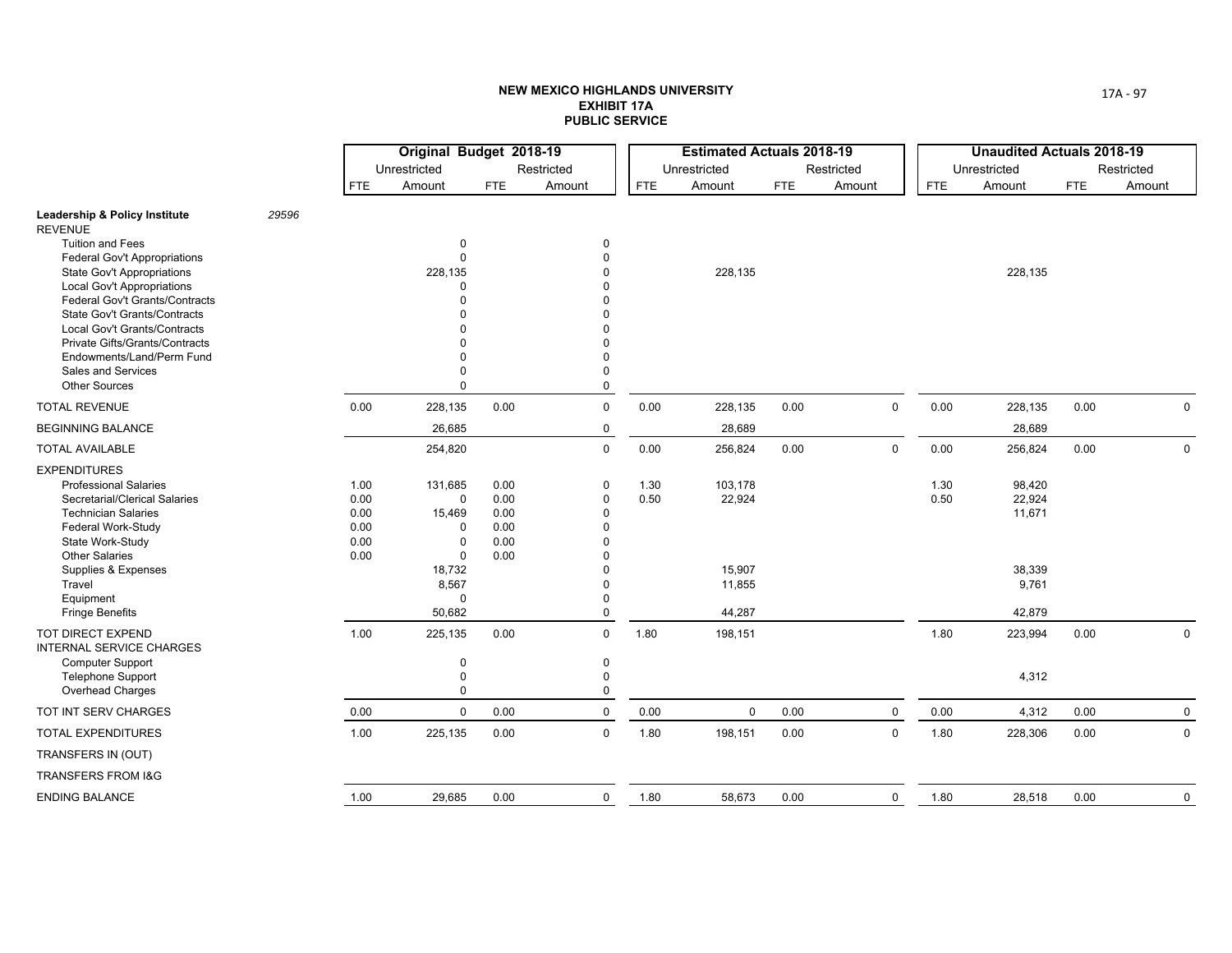|                                                                 |       |              | Original Budget 2018-19 |              |             |            | <b>Estimated Actuals 2018-19</b> |            |             |            | <b>Unaudited Actuals 2018-19</b> |      |             |
|-----------------------------------------------------------------|-------|--------------|-------------------------|--------------|-------------|------------|----------------------------------|------------|-------------|------------|----------------------------------|------|-------------|
|                                                                 |       |              | Unrestricted            |              | Restricted  |            | Unrestricted                     |            | Restricted  |            | Unrestricted                     |      | Restricted  |
|                                                                 |       | <b>FTE</b>   | Amount                  | FTE          | Amount      | <b>FTE</b> | Amount                           | <b>FTE</b> | Amount      | <b>FTE</b> | Amount                           | FTE  | Amount      |
| Ben Lujan Institute 2012<br><b>REVENUE</b>                      | 29604 |              |                         |              |             |            |                                  |            |             |            |                                  |      |             |
| <b>Tuition and Fees</b>                                         |       |              | $\mathbf 0$             |              | 0           |            |                                  |            |             |            |                                  |      |             |
| <b>Federal Gov't Appropriations</b>                             |       |              |                         |              | $\Omega$    |            |                                  |            |             |            |                                  |      |             |
| <b>State Gov't Appropriations</b><br>Local Gov't Appropriations |       |              |                         |              |             |            |                                  |            |             |            |                                  |      |             |
| Federal Gov't Grants/Contracts                                  |       |              |                         |              |             |            |                                  |            |             |            |                                  |      |             |
| <b>State Gov't Grants/Contracts</b>                             |       |              |                         |              |             |            |                                  |            |             |            |                                  |      |             |
| Local Gov't Grants/Contracts                                    |       |              |                         |              |             |            |                                  |            |             |            |                                  |      |             |
| <b>Private Gifts/Grants/Contracts</b>                           |       |              |                         |              |             |            |                                  |            |             |            |                                  |      |             |
| Endowments/Land/Perm Fund                                       |       |              |                         |              | $\Omega$    |            |                                  |            |             |            |                                  |      |             |
| <b>Sales and Services</b><br><b>Other Sources</b>               |       |              | $\Omega$<br>$\Omega$    |              | 0<br>0      |            |                                  |            |             |            |                                  |      |             |
| <b>TOTAL REVENUE</b>                                            |       | 0.00         | $\mathsf 0$             | 0.00         | $\mathsf 0$ | 0.00       | $\mathbf 0$                      | 0.00       | $\mathbf 0$ | 0.00       | $\mathbf 0$                      | 0.00 | $\mathbf 0$ |
| <b>BEGINNING BALANCE</b>                                        |       |              | 0                       |              | 0           |            | 14,675                           |            |             |            | 14,675                           |      |             |
| <b>TOTAL AVAILABLE</b>                                          |       |              | $\mathbf 0$             |              | $\mathbf 0$ | 0.00       | 14,675                           | 0.00       | $\mathbf 0$ | 0.00       | 14,675                           | 0.00 | $\mathbf 0$ |
| <b>EXPENDITURES</b>                                             |       |              |                         |              |             |            |                                  |            |             |            |                                  |      |             |
| <b>Professional Salaries</b>                                    |       | 0.00         | $\mathbf 0$             | 0.00         | 0           |            |                                  |            |             |            |                                  |      |             |
| Secretarial/Clerical Salaries                                   |       | 0.00         | $\mathbf 0$             | 0.00         | 0           |            |                                  |            |             |            |                                  |      |             |
| <b>Technician Salaries</b>                                      |       | 0.00         | $\mathbf 0$             | 0.00         | $\Omega$    |            |                                  |            |             |            |                                  |      |             |
| Federal Work-Study<br>State Work-Study                          |       | 0.00<br>0.00 | 0<br>$\mathbf 0$        | 0.00<br>0.00 | U           |            |                                  |            |             |            |                                  |      |             |
| <b>Other Salaries</b>                                           |       | 0.00         | $\Omega$                | 0.00         |             |            |                                  |            |             |            |                                  |      |             |
| Supplies & Expenses                                             |       |              | $\Omega$                |              |             |            |                                  |            |             |            |                                  |      |             |
| Travel                                                          |       |              | 0                       |              | 0           |            |                                  |            |             |            |                                  |      |             |
| Equipment                                                       |       |              | $\Omega$                |              | 0           |            |                                  |            |             |            |                                  |      |             |
| <b>Fringe Benefits</b>                                          |       |              | $\mathbf 0$             |              | 0           |            |                                  |            |             |            |                                  |      |             |
| TOT DIRECT EXPEND<br>INTERNAL SERVICE CHARGES                   |       | 0.00         | $\mathbf 0$             | 0.00         | $\mathbf 0$ | 0.00       | $\mathbf 0$                      | 0.00       | $\mathbf 0$ | 0.00       | $\mathbf 0$                      | 0.00 | $\mathbf 0$ |
| <b>Computer Support</b>                                         |       |              | $\mathbf 0$             |              | 0           |            |                                  |            |             |            |                                  |      |             |
| <b>Telephone Support</b>                                        |       |              | $\mathbf 0$             |              | 0           |            |                                  |            |             |            |                                  |      |             |
| Overhead Charges                                                |       |              | $\mathbf 0$             |              | 0           |            |                                  |            |             |            |                                  |      |             |
| TOT INT SERV CHARGES                                            |       | 0.00         | $\mathbf 0$             | 0.00         | $\mathbf 0$ | 0.00       | $\mathbf 0$                      | 0.00       | $\mathbf 0$ | 0.00       | $\mathbf 0$                      | 0.00 | 0           |
| <b>TOTAL EXPENDITURES</b>                                       |       | 0.00         | $\mathbf 0$             | 0.00         | $\mathbf 0$ | 0.00       | $\mathbf 0$                      | 0.00       | $\mathbf 0$ | 0.00       | $\mathbf 0$                      | 0.00 | $\Omega$    |
| TRANSFERS IN (OUT)                                              |       |              |                         |              |             |            |                                  |            |             |            |                                  |      |             |
| <b>TRANSFERS FROM I&amp;G</b>                                   |       |              |                         |              |             |            |                                  |            |             |            |                                  |      |             |
| <b>ENDING BALANCE</b>                                           |       | 0.00         | $\mathbf 0$             | 0.00         | $\mathbf 0$ | 0.00       | 14,675                           | 0.00       | $\mathbf 0$ | 0.00       | 14,675                           | 0.00 | $\mathbf 0$ |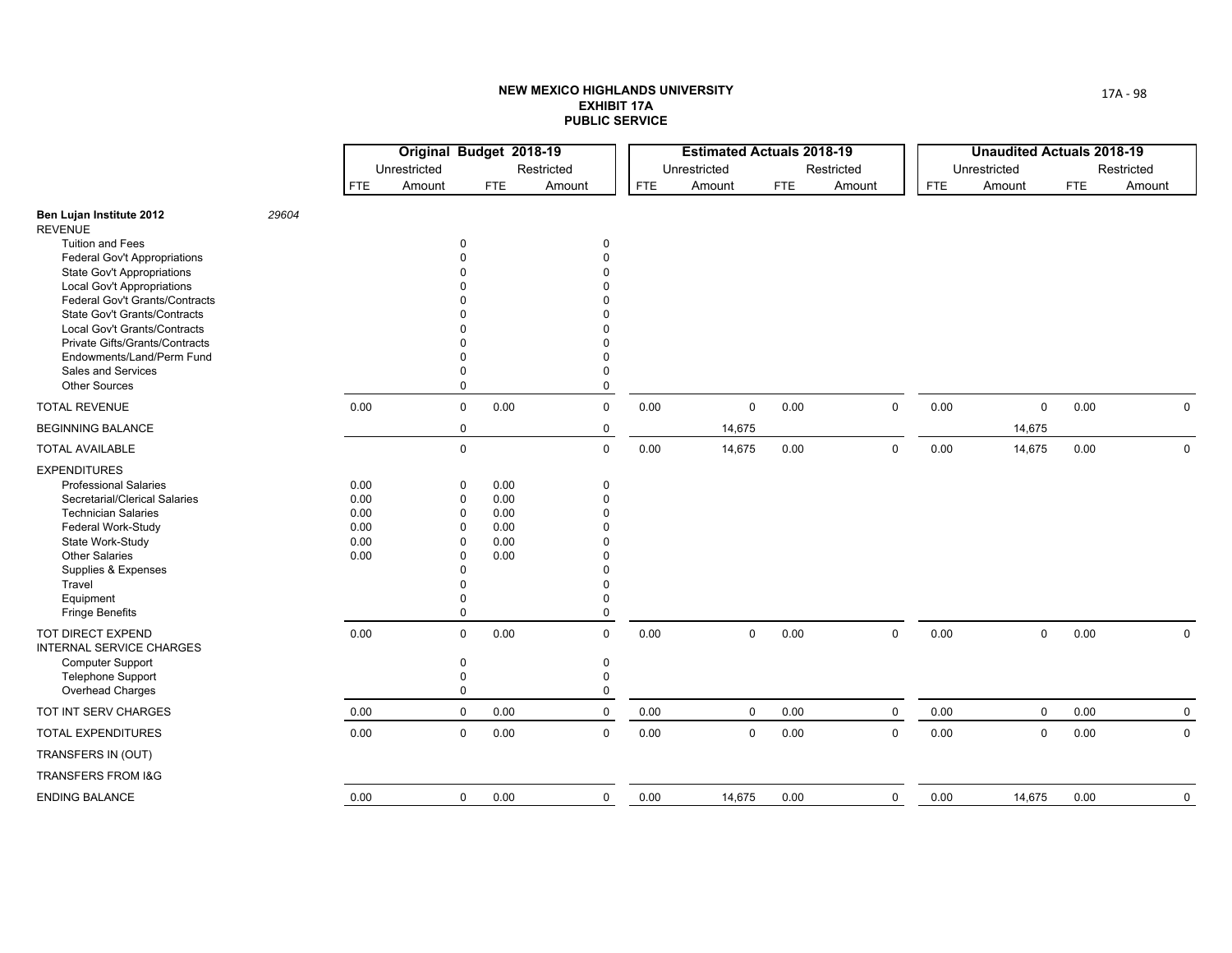|                                                              |       |              | Original Budget 2018-19    |              |                      |            | <b>Estimated Actuals 2018-19</b> |                         |            |                         |            | <b>Unaudited Actuals 2018-19</b> |             |            |              |
|--------------------------------------------------------------|-------|--------------|----------------------------|--------------|----------------------|------------|----------------------------------|-------------------------|------------|-------------------------|------------|----------------------------------|-------------|------------|--------------|
|                                                              |       |              | Unrestricted               |              | Restricted           |            | Unrestricted                     |                         |            | Restricted              |            | Unrestricted                     |             |            | Restricted   |
|                                                              |       | <b>FTE</b>   | Amount                     | FTE          | Amount               | <b>FTE</b> | Amount                           |                         | <b>FTE</b> | Amount                  | <b>FTE</b> | Amount                           |             | <b>FTE</b> | Amount       |
| <b>Organization 23369</b><br><b>REVENUE</b>                  | 23369 |              |                            |              |                      |            |                                  |                         |            |                         |            |                                  |             |            |              |
| <b>Tuition and Fees</b>                                      |       |              | $\Omega$                   |              | 0                    |            |                                  |                         |            |                         |            |                                  |             |            |              |
| <b>Federal Gov't Appropriations</b>                          |       |              |                            |              | $\Omega$             |            |                                  |                         |            |                         |            |                                  |             |            |              |
| <b>State Gov't Appropriations</b>                            |       |              |                            |              |                      |            |                                  |                         |            |                         |            |                                  |             |            |              |
| Local Gov't Appropriations<br>Federal Gov't Grants/Contracts |       |              |                            |              |                      |            |                                  |                         |            |                         |            |                                  |             |            |              |
| <b>State Gov't Grants/Contracts</b>                          |       |              |                            |              |                      |            |                                  |                         |            |                         |            |                                  |             |            |              |
| Local Gov't Grants/Contracts                                 |       |              |                            |              |                      |            |                                  |                         |            |                         |            |                                  |             |            |              |
| Private Gifts/Grants/Contracts                               |       |              |                            |              |                      |            |                                  |                         |            |                         |            |                                  |             |            |              |
| Endowments/Land/Perm Fund                                    |       |              |                            |              | $\Omega$             |            |                                  |                         |            |                         |            |                                  |             |            |              |
| Sales and Services<br><b>Other Sources</b>                   |       |              | $\Omega$<br>$\Omega$       |              | 0<br>$\mathbf 0$     |            |                                  |                         |            |                         |            |                                  |             |            |              |
| <b>TOTAL REVENUE</b>                                         |       | 0.00         | $\mathsf 0$                | 0.00         | $\mathsf 0$          | 0.00       |                                  | $\mathbf 0$             | 0.00       | $\mathbf 0$             | 0.00       |                                  | $\mathbf 0$ | 0.00       | $\mathbf 0$  |
| <b>BEGINNING BALANCE</b>                                     |       |              | $\mathbf 0$                |              | $\mathbf 0$          |            |                                  | 0                       |            |                         |            |                                  | $\mathbf 0$ |            |              |
| <b>TOTAL AVAILABLE</b>                                       |       |              | $\mathsf 0$                |              | $\mathsf 0$          | 0.00       |                                  | $\mathsf{O}\phantom{0}$ | 0.00       | $\mathbf 0$             | 0.00       |                                  | $\mathbf 0$ | 0.00       | $\mathbf 0$  |
| <b>EXPENDITURES</b>                                          |       |              |                            |              |                      |            |                                  |                         |            |                         |            |                                  |             |            |              |
| <b>Professional Salaries</b>                                 |       | 0.00         | 0                          | 0.00         | 0                    |            |                                  |                         |            |                         |            |                                  |             |            |              |
| Secretarial/Clerical Salaries                                |       | 0.00         | 0                          | 0.00         | $\Omega$             |            |                                  |                         |            |                         |            |                                  |             |            |              |
| <b>Technician Salaries</b><br>Federal Work-Study             |       | 0.00<br>0.00 | $\mathbf 0$<br>$\mathbf 0$ | 0.00<br>0.00 | $\Omega$<br>$\Omega$ |            |                                  |                         |            |                         |            |                                  |             |            |              |
| State Work-Study                                             |       | 0.00         | $\Omega$                   | 0.00         |                      |            |                                  |                         |            |                         |            |                                  |             |            |              |
| <b>Other Salaries</b>                                        |       | 0.00         | $\Omega$                   | 0.00         | $\Omega$             |            |                                  |                         |            |                         |            |                                  |             |            |              |
| Supplies & Expenses                                          |       |              | $\Omega$                   |              | $\Omega$             |            |                                  |                         |            |                         |            |                                  |             |            |              |
| Travel                                                       |       |              | $\Omega$                   |              | $\Omega$             |            |                                  |                         |            |                         |            |                                  |             |            |              |
| Equipment                                                    |       |              | $\Omega$                   |              | $\pmb{0}$            |            |                                  |                         |            |                         |            |                                  |             |            |              |
| <b>Fringe Benefits</b>                                       |       |              | $\Omega$                   |              | $\mathbf 0$          |            |                                  |                         |            |                         |            |                                  |             |            |              |
| TOT DIRECT EXPEND<br>INTERNAL SERVICE CHARGES                |       | 0.00         | $\mathbf 0$                | 0.00         | $\mathbf 0$          | 0.00       |                                  | $\mathbf 0$             | 0.00       | $\mathbf 0$             | 0.00       |                                  | $\mathbf 0$ | 0.00       | $\mathbf 0$  |
| <b>Computer Support</b>                                      |       |              | $\mathbf 0$                |              | 0                    |            |                                  |                         |            |                         |            |                                  |             |            |              |
| <b>Telephone Support</b>                                     |       |              | $\mathbf 0$                |              | 0                    |            |                                  |                         |            |                         |            |                                  |             |            |              |
| Overhead Charges                                             |       |              | $\mathbf 0$                |              | $\pmb{0}$            |            |                                  |                         |            |                         |            |                                  |             |            |              |
| TOT INT SERV CHARGES                                         |       | 0.00         | $\mathbf 0$                | 0.00         | $\mathbf 0$          | 0.00       |                                  | 0                       | 0.00       | 0                       | 0.00       |                                  | $\mathbf 0$ | 0.00       | 0            |
| TOTAL EXPENDITURES                                           |       | 0.00         | $\mathbf 0$                | 0.00         | $\mathbf 0$          | 0.00       |                                  | 0                       | 0.00       | $\mathbf 0$             | 0.00       |                                  | $\mathbf 0$ | 0.00       | $\mathbf{0}$ |
| TRANSFERS IN (OUT)                                           |       |              |                            |              |                      |            |                                  |                         |            |                         |            |                                  |             |            |              |
| TRANSFERS FROM I&G                                           |       |              |                            |              |                      |            |                                  |                         |            |                         |            |                                  |             |            |              |
| <b>ENDING BALANCE</b>                                        |       | 0.00         | $\mathbf 0$                | 0.00         | $\mathbf 0$          | 0.00       |                                  | $\mathsf{O}$            | 0.00       | $\mathsf{O}\phantom{0}$ | 0.00       |                                  | $\mathbf 0$ | 0.00       | $\mathbf 0$  |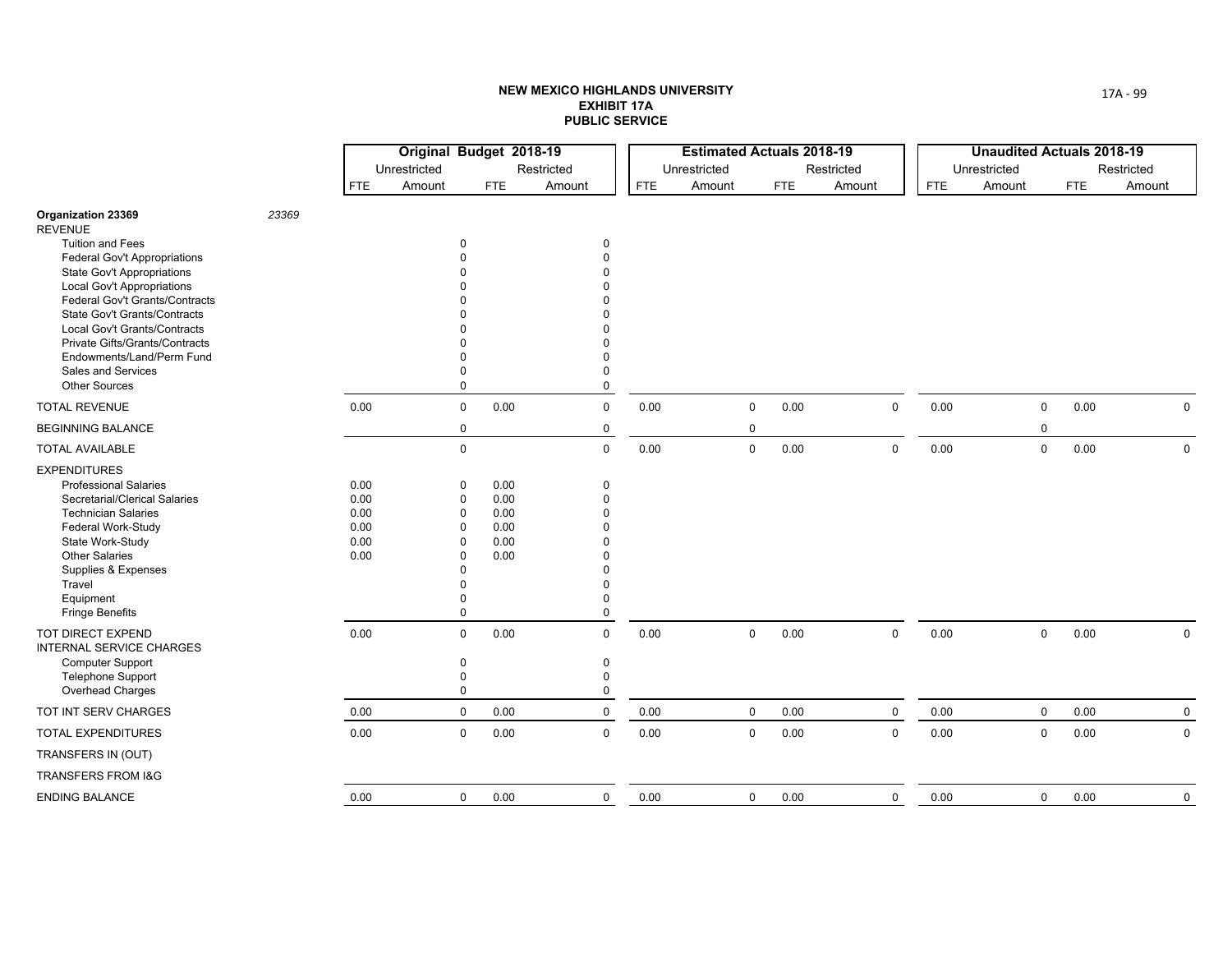|                                                                                                                                                                                                                                                                              |       |                                              | Original Budget 2018-19<br>Unrestricted                                                            |                                              | Restricted                                                                                         |                | <b>Estimated Actuals 2018-19</b><br>Unrestricted |            | Restricted  |            | <b>Unaudited Actuals 2018-19</b><br>Unrestricted |            | Restricted  |
|------------------------------------------------------------------------------------------------------------------------------------------------------------------------------------------------------------------------------------------------------------------------------|-------|----------------------------------------------|----------------------------------------------------------------------------------------------------|----------------------------------------------|----------------------------------------------------------------------------------------------------|----------------|--------------------------------------------------|------------|-------------|------------|--------------------------------------------------|------------|-------------|
|                                                                                                                                                                                                                                                                              |       | <b>FTE</b>                                   | Amount                                                                                             | <b>FTE</b>                                   | Amount                                                                                             | <b>FTE</b>     | Amount                                           | <b>FTE</b> | Amount      | <b>FTE</b> | Amount                                           | <b>FTE</b> | Amount      |
| <b>Nursing Enhancement</b><br><b>REVENUE</b>                                                                                                                                                                                                                                 | 29603 |                                              |                                                                                                    |                                              |                                                                                                    |                |                                                  |            |             |            |                                                  |            |             |
| <b>Tuition and Fees</b><br><b>Federal Gov't Appropriations</b><br><b>State Gov't Appropriations</b><br><b>Local Gov't Appropriations</b><br>Federal Gov't Grants/Contracts<br>State Gov't Grants/Contracts<br>Local Gov't Grants/Contracts<br>Private Gifts/Grants/Contracts |       |                                              | $\mathbf 0$<br>$\mathbf 0$<br>61,000                                                               |                                              | $\mathbf 0$<br>$\Omega$<br>$\Omega$<br>$\Omega$                                                    |                | 61,000                                           |            |             |            | 61,000                                           |            |             |
| Endowments/Land/Perm Fund<br>Sales and Services<br><b>Other Sources</b>                                                                                                                                                                                                      |       |                                              | $\Omega$<br>$\Omega$                                                                               |                                              | $\Omega$<br>$\Omega$<br>$\Omega$                                                                   |                |                                                  |            |             |            |                                                  |            |             |
| <b>TOTAL REVENUE</b>                                                                                                                                                                                                                                                         |       | 0.00                                         | 61,000                                                                                             | 0.00                                         | $\mathbf 0$                                                                                        | 0.00           | 61,000                                           | 0.00       | $\mathbf 0$ | 0.00       | 61,000                                           | 0.00       | 0           |
| <b>BEGINNING BALANCE</b>                                                                                                                                                                                                                                                     |       |                                              | 23,263                                                                                             |                                              | $\mathbf 0$                                                                                        |                | 30,659                                           |            |             |            | 30,659                                           |            | $\mathbf 0$ |
| <b>TOTAL AVAILABLE</b>                                                                                                                                                                                                                                                       |       |                                              | 84,263                                                                                             |                                              | $\mathbf 0$                                                                                        | 0.00           | 91,659                                           | 0.00       | $\mathbf 0$ | 0.00       | 91,659                                           | 0.00       | $\mathbf 0$ |
| <b>EXPENDITURES</b><br><b>Professional Salaries</b><br>Secretarial/Clerical Salaries<br><b>Technician Salaries</b><br>Federal Work-Study<br>State Work-Study<br><b>Other Salaries</b><br>Supplies & Expenses<br>Travel<br>Equipment                                          |       | 0.90<br>0.00<br>0.00<br>0.00<br>0.00<br>0.00 | 42,236<br>0<br>$\mathbf 0$<br>$\Omega$<br>$\Omega$<br>$\mathbf 0$<br>3,945<br>$\Omega$<br>$\Omega$ | 0.00<br>0.00<br>0.00<br>0.00<br>0.00<br>0.00 | $\mathbf 0$<br>$\mathbf 0$<br>$\Omega$<br>$\Omega$<br>$\Omega$<br>$\Omega$<br>$\Omega$<br>$\Omega$ | 0.90           | 26,522<br>25,163                                 |            |             | 0.90       | 26,635                                           |            |             |
| <b>Fringe Benefits</b><br><b>TOT DIRECT EXPEND</b>                                                                                                                                                                                                                           |       | 0.90                                         | 14,219<br>60,400                                                                                   | 0.00                                         | $\mathbf 0$<br>$\mathbf 0$                                                                         | $\overline{1}$ | 9,315<br>61,000                                  |            |             | 0.90       | 6,620<br>33,255                                  | 0.00       | $\mathbf 0$ |
| <b>INTERNAL SERVICE CHARGES</b><br><b>Computer Support</b><br><b>Telephone Support</b><br>Overhead Charges                                                                                                                                                                   |       |                                              | $\mathbf 0$<br>$\Omega$<br>$\mathbf 0$                                                             |                                              | 0<br>$\mathbf 0$<br>0                                                                              |                |                                                  |            |             |            |                                                  |            |             |
| TOT INT SERV CHARGES                                                                                                                                                                                                                                                         |       | 0.00                                         | $\Omega$                                                                                           | 0.00                                         | $\mathbf 0$                                                                                        | 0.00           | 0                                                | 0.00       | $\mathbf 0$ | 0.00       | 0                                                | 0.00       | $\mathbf 0$ |
| TOTAL EXPENDITURES                                                                                                                                                                                                                                                           |       | 0.90                                         | 60,400                                                                                             | 0.00                                         | $\mathbf 0$                                                                                        | 0.90           | 61,000                                           | 0.00       | $\mathsf 0$ | 0.90       | 33,255                                           | 0.00       | $\mathbf 0$ |
| TRANSFERS IN (OUT)                                                                                                                                                                                                                                                           |       |                                              |                                                                                                    |                                              |                                                                                                    |                |                                                  |            |             |            |                                                  |            |             |
| <b>TRANSFERS FROM I&amp;G</b>                                                                                                                                                                                                                                                |       |                                              |                                                                                                    |                                              |                                                                                                    |                |                                                  |            |             |            |                                                  |            |             |
| <b>ENDING BALANCE</b>                                                                                                                                                                                                                                                        |       | 0.90                                         | 23,863                                                                                             | 0.00                                         | $\mathbf 0$                                                                                        | 0.90           | 30,659                                           | 0.00       | $\mathbf 0$ | 0.90       | 58,404                                           | 0.00       | $\mathbf 0$ |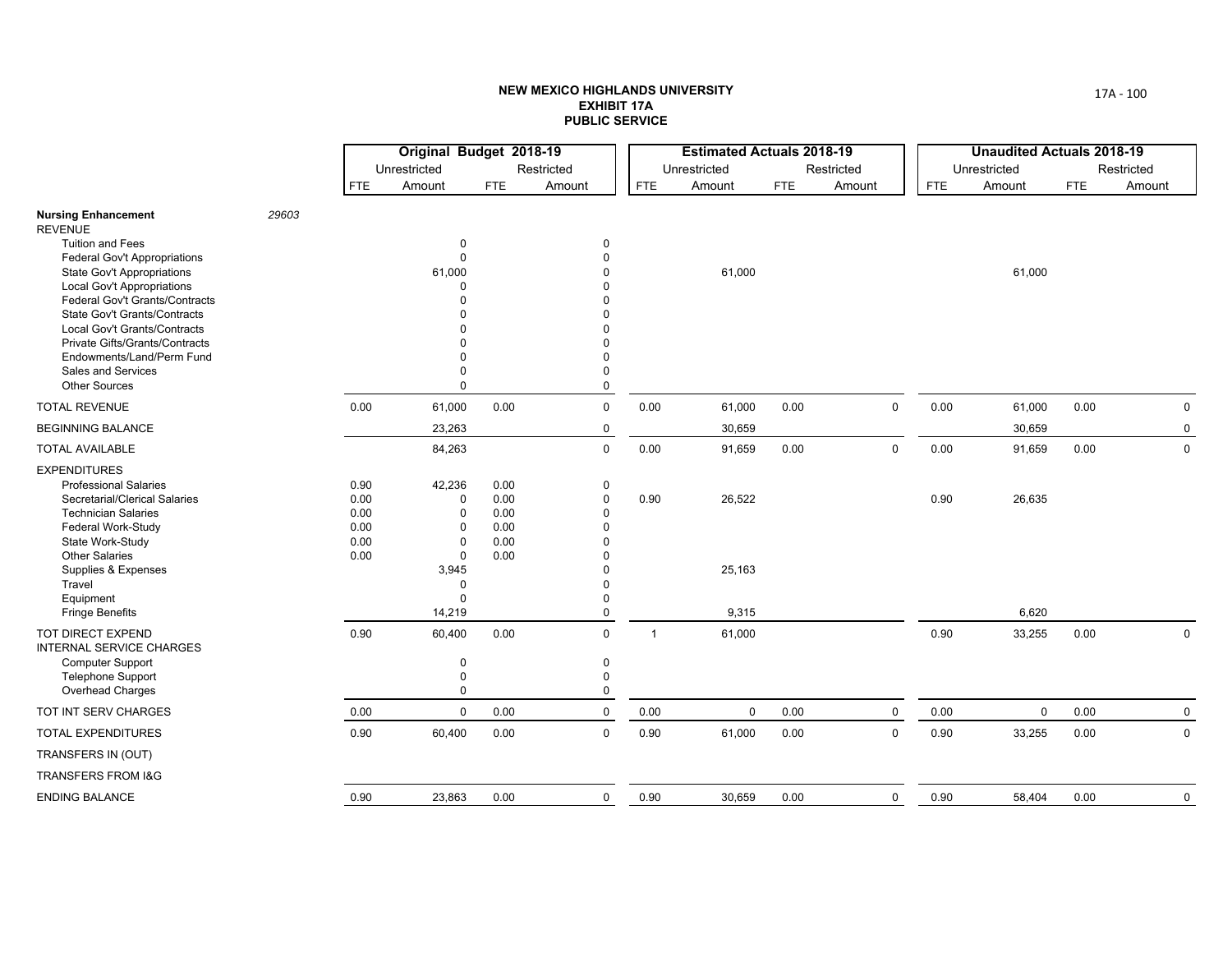|                                                                                                                                                                                                                                                                                                                                                                                                                    |       |            | Original Budget 2018-19 |            |            |              |             | <b>Estimated Actuals 2018-19</b> |             |              |              | <b>Unaudited Actuals 2018-19</b> |              |
|--------------------------------------------------------------------------------------------------------------------------------------------------------------------------------------------------------------------------------------------------------------------------------------------------------------------------------------------------------------------------------------------------------------------|-------|------------|-------------------------|------------|------------|--------------|-------------|----------------------------------|-------------|--------------|--------------|----------------------------------|--------------|
|                                                                                                                                                                                                                                                                                                                                                                                                                    |       |            | Unrestricted            |            | Restricted | Unrestricted |             |                                  | Restricted  | Unrestricted |              |                                  | Restricted   |
|                                                                                                                                                                                                                                                                                                                                                                                                                    |       | <b>FTE</b> | Amount                  | <b>FTE</b> | Amount     | <b>FTE</b>   | Amount      | <b>FTE</b>                       | Amount      | <b>FTE</b>   | Amount       | <b>FTE</b>                       | Amount       |
| <b>Native American Social Work Institute</b><br><b>REVENUE</b><br><b>Tuition and Fees</b><br>Federal Gov't Appropriations<br><b>State Gov't Appropriations</b><br>Local Gov't Appropriations<br>Federal Gov't Grants/Contracts<br><b>State Gov't Grants/Contracts</b><br>Local Gov't Grants/Contracts<br>Private Gifts/Grants/Contracts<br>Endowments/Land/Perm Fund<br>Sales and Services<br><b>Other Sources</b> | 29606 |            |                         |            |            |              |             |                                  |             |              |              |                                  |              |
| <b>TOTAL REVENUE</b>                                                                                                                                                                                                                                                                                                                                                                                               |       |            |                         |            |            | 0.00         | $\mathbf 0$ | 0.00                             | $\mathbf 0$ | 0.00         | $\mathbf 0$  | 0.00                             | $\mathbf 0$  |
| <b>BEGINNING BALANCE</b>                                                                                                                                                                                                                                                                                                                                                                                           |       |            |                         |            |            |              | $\mathbf 0$ |                                  |             |              | 0            |                                  |              |
| <b>TOTAL AVAILABLE</b>                                                                                                                                                                                                                                                                                                                                                                                             |       |            |                         |            |            | 0.00         | $\mathbf 0$ | 0.00                             | $\mathbf 0$ | 0.00         | $\mathsf{O}$ | 0.00                             | $\mathbf 0$  |
| <b>EXPENDITURES</b><br><b>Professional Salaries</b><br>Secretarial/Clerical Salaries<br><b>Technician Salaries</b><br>Federal Work-Study<br>State Work-Study<br><b>Other Salaries</b><br>Supplies & Expenses<br>Travel<br>Equipment<br><b>Fringe Benefits</b>                                                                                                                                                      |       |            |                         |            |            |              |             |                                  |             |              |              |                                  |              |
| TOT DIRECT EXPEND<br>INTERNAL SERVICE CHARGES<br><b>Computer Support</b><br><b>Telephone Support</b><br>Overhead Charges                                                                                                                                                                                                                                                                                           |       |            |                         |            |            | $\mathsf 0$  | $\mathbf 0$ |                                  |             | 0.00         | 0            | 0.00                             | $\mathbf 0$  |
| TOT INT SERV CHARGES                                                                                                                                                                                                                                                                                                                                                                                               |       |            |                         |            |            | 0.00         | $\mathsf 0$ | 0.00                             | $\pmb{0}$   | 0.00         | $\mathsf{O}$ | 0.00                             | $\mathsf{O}$ |
| <b>TOTAL EXPENDITURES</b>                                                                                                                                                                                                                                                                                                                                                                                          |       |            |                         |            |            | 0.00         | $\mathbf 0$ | 0.00                             | $\mathbf 0$ | 0.00         | 0            | 0.00                             | 0            |
| TRANSFERS IN (OUT)                                                                                                                                                                                                                                                                                                                                                                                                 |       |            |                         |            |            |              |             |                                  |             |              |              |                                  |              |
| TRANSFERS FROM I&G                                                                                                                                                                                                                                                                                                                                                                                                 |       |            |                         |            |            |              |             |                                  |             |              |              |                                  |              |
| <b>ENDING BALANCE</b>                                                                                                                                                                                                                                                                                                                                                                                              |       |            |                         |            |            | 0.00         | $\mathbf 0$ | 0.00                             | $\mathbf 0$ | 0.00         | 0            | 0.00                             | $\mathsf{O}$ |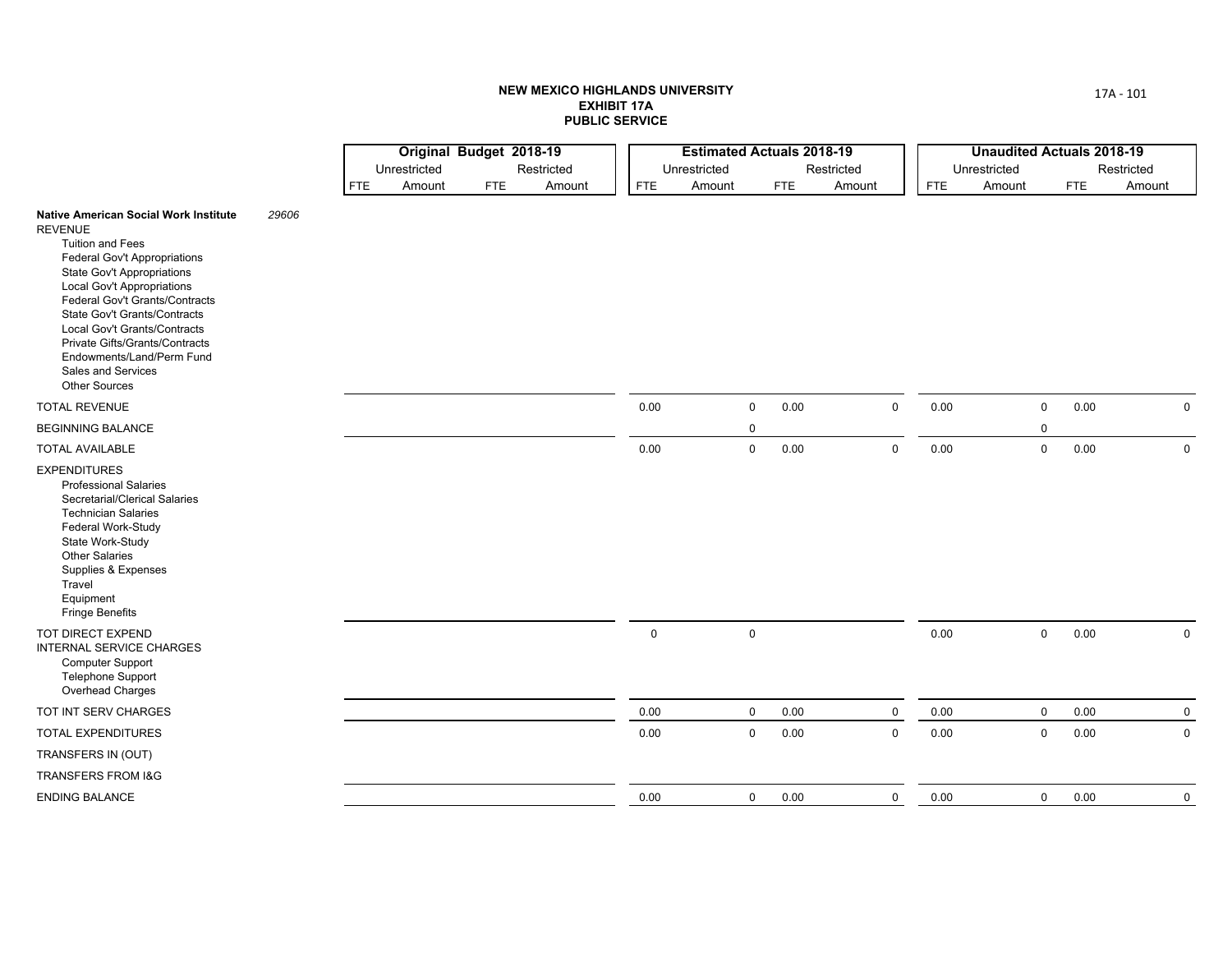|                                                                                                                                                                                                                                                                                                                                                                                                                                |       |            | Original Budget 2018-19 |            |            |      | <b>Estimated Actuals 2018-19</b> |      |             |      | <b>Unaudited Actuals 2018-19</b> |            |             |
|--------------------------------------------------------------------------------------------------------------------------------------------------------------------------------------------------------------------------------------------------------------------------------------------------------------------------------------------------------------------------------------------------------------------------------|-------|------------|-------------------------|------------|------------|------|----------------------------------|------|-------------|------|----------------------------------|------------|-------------|
|                                                                                                                                                                                                                                                                                                                                                                                                                                |       |            | Unrestricted            |            | Restricted |      | Unrestricted                     |      | Restricted  |      | Unrestricted                     |            | Restricted  |
|                                                                                                                                                                                                                                                                                                                                                                                                                                |       | <b>FTE</b> | Amount                  | <b>FTE</b> | Amount     | FTE  | Amount                           | FTE  | Amount      | FTE  | Amount                           | <b>FTE</b> | Amount      |
| <b>Unallocated Contingeny (Public Ser)</b><br><b>REVENUE</b><br>Tuition and Fees<br><b>Federal Gov't Appropriations</b><br><b>State Gov't Appropriations</b><br><b>Local Gov't Appropriations</b><br>Federal Gov't Grants/Contracts<br><b>State Gov't Grants/Contracts</b><br>Local Gov't Grants/Contracts<br>Private Gifts/Grants/Contracts<br>Endowments/Land/Perm Fund<br><b>Sales and Services</b><br><b>Other Sources</b> | 29917 |            |                         |            |            |      |                                  |      |             |      | 35                               |            |             |
| <b>TOTAL REVENUE</b>                                                                                                                                                                                                                                                                                                                                                                                                           |       |            |                         |            |            | 0.00 | $\mathsf 0$                      | 0.00 | $\mathbf 0$ | 0.00 | 35                               | 0.00       | $\mathsf 0$ |
| <b>BEGINNING BALANCE</b>                                                                                                                                                                                                                                                                                                                                                                                                       |       |            |                         |            |            |      | $\mathbf 0$                      |      |             |      | $\mathbf 0$                      |            |             |
| <b>TOTAL AVAILABLE</b>                                                                                                                                                                                                                                                                                                                                                                                                         |       |            |                         |            |            | 0.00 | $\mathbf 0$                      | 0.00 | $\mathbf 0$ | 0.00 | 35                               | 0.00       | $\mathbf 0$ |
| <b>EXPENDITURES</b><br><b>Professional Salaries</b><br>Secretarial/Clerical Salaries<br><b>Technician Salaries</b><br>Federal Work-Study<br>State Work-Study<br>Other Salaries<br>Supplies & Expenses<br>Travel<br>Equipment<br><b>Fringe Benefits</b>                                                                                                                                                                         |       |            |                         |            |            |      | 3,350                            |      |             |      | 36,818                           |            |             |
| TOT DIRECT EXPEND<br>INTERNAL SERVICE CHARGES<br><b>Computer Support</b><br><b>Telephone Support</b><br>Overhead Charges                                                                                                                                                                                                                                                                                                       |       |            |                         |            |            | 0.00 | 3,350                            | 0.00 | $\mathbf 0$ | 0.00 | 36,818                           | 0.00       | $\mathbf 0$ |
| TOT INT SERV CHARGES                                                                                                                                                                                                                                                                                                                                                                                                           |       |            |                         |            |            | 0.00 | $\mathsf 0$                      | 0.00 | $\mathbf 0$ | 0.00 | $\mathbf 0$                      | 0.00       | $\mathbf 0$ |
| <b>TOTAL EXPENDITURES</b>                                                                                                                                                                                                                                                                                                                                                                                                      |       |            |                         |            |            | 0.00 | 3,350                            | 0.00 | $\mathbf 0$ | 0.00 | 36,818                           | 0.00       | $\mathbf 0$ |
| TRANSFERS IN (OUT)                                                                                                                                                                                                                                                                                                                                                                                                             |       |            |                         |            |            |      |                                  |      |             |      |                                  |            |             |
| <b>TRANSFERS FROM I&amp;G</b>                                                                                                                                                                                                                                                                                                                                                                                                  |       |            |                         |            |            |      |                                  |      |             |      |                                  |            |             |
| <b>ENDING BALANCE</b>                                                                                                                                                                                                                                                                                                                                                                                                          |       |            |                         |            |            | 0.00 | (3, 350)                         | 0.00 | $\mathbf 0$ | 0.00 | (36, 783)                        | 0.00       | $\mathbf 0$ |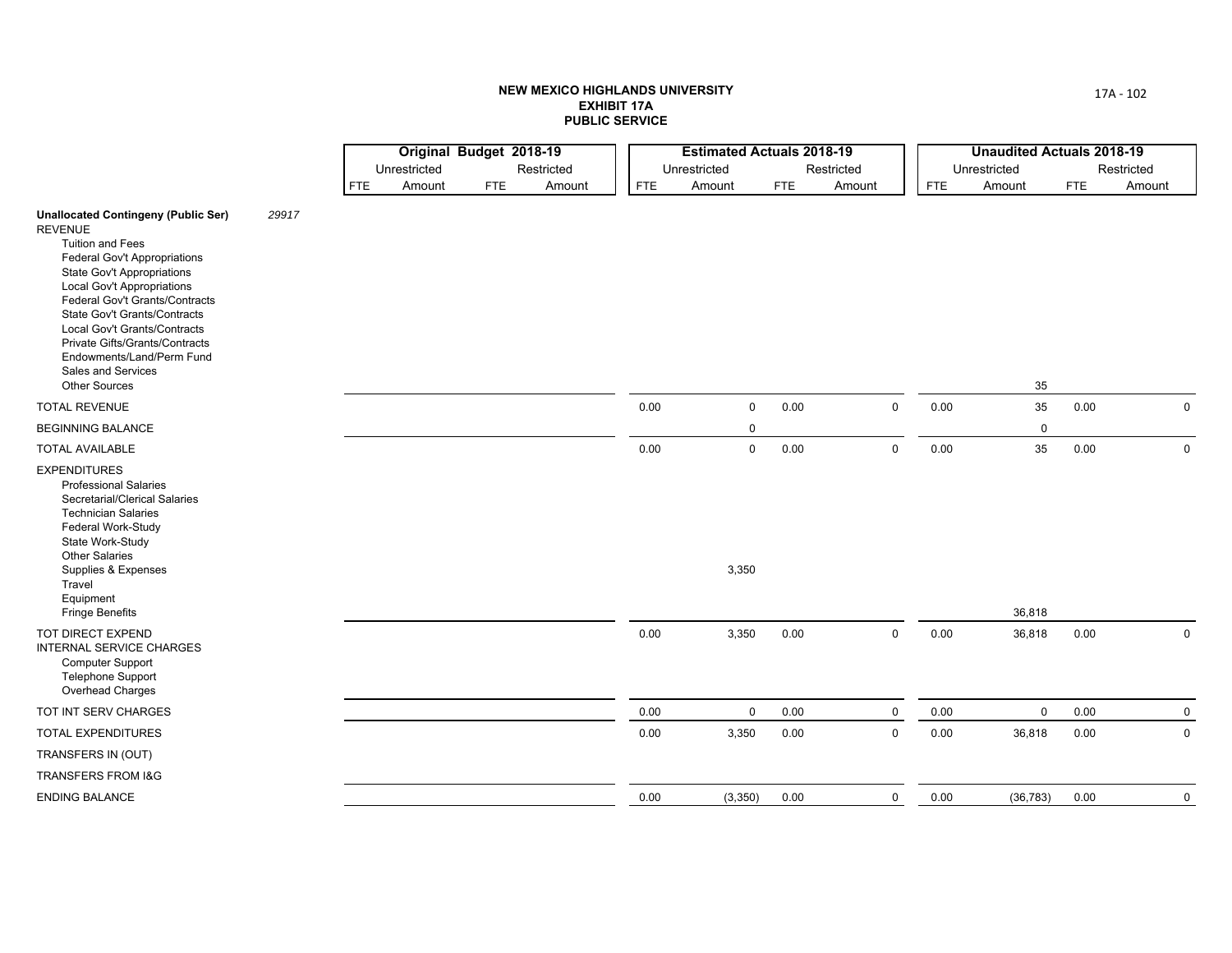|                                                                     |      | Original Budget 2018-19 |            |                        |            | <b>Estimated Actuals 2018-19</b> |             |            |                      |            | <b>Unaudited Actuals 2018-19</b> |   |            |                      |
|---------------------------------------------------------------------|------|-------------------------|------------|------------------------|------------|----------------------------------|-------------|------------|----------------------|------------|----------------------------------|---|------------|----------------------|
|                                                                     |      | Unrestricted            |            | Restricted             |            | Unrestricted                     |             |            | Restricted           |            | Unrestricted                     |   |            | Restricted           |
|                                                                     | FTE  | Amount                  | <b>FTE</b> | Amount                 | <b>FTE</b> | Amount                           |             | <b>FTE</b> | Amount               | <b>FTE</b> | Amount                           |   | <b>FTE</b> | Amount               |
| <b>Grants and Contracts</b>                                         |      |                         |            |                        |            |                                  |             |            |                      |            |                                  |   |            |                      |
| <b>REVENUE</b>                                                      |      |                         |            |                        |            |                                  |             |            |                      |            |                                  |   |            |                      |
| <b>Tuition and Fees</b>                                             |      | $\Omega$                |            | $\mathbf 0$            |            |                                  |             |            |                      |            |                                  |   |            |                      |
| <b>Federal Gov't Appropriations</b>                                 |      |                         |            | $\Omega$               |            |                                  |             |            |                      |            |                                  |   |            |                      |
| <b>State Gov't Appropriations</b>                                   |      |                         |            | $\Omega$               |            |                                  |             |            |                      |            |                                  |   |            |                      |
| <b>Local Gov't Appropriations</b><br>Federal Gov't Grants/Contracts |      |                         |            |                        |            |                                  |             |            | 3,457,083            |            |                                  |   |            | 3,923,498            |
| <b>State Gov't Grants/Contracts</b>                                 |      | $\Omega$                |            | 7,011,441<br>1,147,340 |            |                                  |             |            | 2,128,647            |            |                                  |   |            | 219,697              |
| Local Gov't Grants/Contracts                                        |      |                         |            | $\Omega$               |            |                                  |             |            |                      |            |                                  |   |            |                      |
| Private Gifts/Grants/Contracts                                      |      | $\Omega$                |            | 1,801,985              |            |                                  |             |            | 2,504,061            |            |                                  |   |            | 1,999,124            |
| Endowments/Land/Perm Fund                                           |      | $\Omega$                |            | $\Omega$               |            |                                  |             |            |                      |            |                                  |   |            |                      |
| Sales and Services                                                  |      | 0                       |            | $\Omega$               |            |                                  |             |            |                      |            |                                  |   |            |                      |
| <b>Other Sources</b>                                                |      | $\mathbf 0$             |            | $\Omega$               |            |                                  |             |            |                      |            |                                  |   |            | 7,000                |
| <b>TOTAL REVENUE</b>                                                | 0.00 | $\mathbf 0$             | 0.00       | 9,960,766              | 0.00       |                                  | $\mathbf 0$ | 0.00       | 8,089,791            | 0.00       |                                  | 0 | 0.00       | 6,149,318            |
| <b>BEGINNING BALANCE</b>                                            |      | $\mathbf 0$             |            | $\mathbf 0$            |            |                                  | $\mathbf 0$ |            |                      |            |                                  | 0 |            |                      |
| <b>TOTAL AVAILABLE</b>                                              |      | $\pmb{0}$               |            | 9,960,766              | 0.00       |                                  | $\mathbf 0$ | 0.00       | 8,089,791            | 0.00       |                                  | 0 | 0.00       | 6,149,318            |
| <b>EXPENDITURES</b>                                                 |      |                         |            |                        |            |                                  |             |            |                      |            |                                  |   |            |                      |
| <b>Professional Salaries</b>                                        | 0.00 | $\mathbf 0$             | 52.05      | 1,432,939              |            |                                  |             | 52.05      | 1,610,097            |            |                                  |   | 52.05      | 1,100,988            |
| <b>Full-Time Faculty</b>                                            | 0.00 | $\Omega$                | 10.97      | 441,166                |            |                                  |             | 10.97      | 535,140              |            |                                  |   | 10.97      | 433,546              |
| Part-Time Faculty                                                   | 0.00 | $\Omega$                | 1.00       | 455,558                |            |                                  |             | 1.00       | 284,850              |            |                                  |   | 1.00       | 270,236              |
| Secretarial/Clerical Salaries                                       | 0.00 | $\Omega$                | 20.56      | 332,799                |            |                                  |             | 20.56      | 315,067              |            |                                  |   | 20.56      | 228,742              |
| <b>Technician Salaries</b>                                          | 0.00 | $\Omega$                | 27.90      | 49,781                 |            |                                  |             | 27.90      | 4,585                |            |                                  |   | 27.90      |                      |
| Federal Work-Study                                                  | 0.00 | $\Omega$                | 3.51       | 31,745                 |            |                                  |             | 3.51       | 36,942               |            |                                  |   | 3.51       | 19,223               |
| State Work-Study                                                    | 0.00 | $\Omega$                | 3.30       | 3,888                  |            |                                  |             | 3.30       |                      |            |                                  |   | 3.30       |                      |
| <b>Other Salaries</b>                                               | 0.00 | $\Omega$<br>$\Omega$    | 7.71       | 456,275                |            |                                  |             | 7.71       | 613,911              |            |                                  |   | 7.71       | 356,088              |
| Supplies & Expenses<br>Travel                                       |      | $\Omega$                |            | 5,303,941<br>296,682   |            |                                  |             |            | 3,170,671<br>304,109 |            |                                  |   |            | 1,786,696<br>164,328 |
| Equipment                                                           |      | $\Omega$                |            | 175,987                |            |                                  |             |            | 125,504              |            |                                  |   |            | 100,596              |
| <b>Fringe Benefits</b>                                              |      | $\mathbf 0$             |            | 967,874                |            |                                  |             |            | 1,088,915            |            |                                  |   |            | 656,089              |
|                                                                     | 0.00 |                         |            |                        |            |                                  |             |            |                      |            |                                  |   |            |                      |
| TOT DIRECT EXPEND<br><b>INTERNAL SERVICE CHARGES</b>                |      | $\mathbf 0$             | 127.00     | 9,948,635              | 0.00       |                                  |             | $0$ 127.00 | 8,089,791            | 0.00       |                                  |   | $0$ 127.00 | 5,116,531            |
| <b>Computer Support</b>                                             |      | $\mathbf 0$             |            | $\mathbf 0$            |            |                                  |             |            |                      |            |                                  |   |            |                      |
| <b>Telephone Support</b>                                            |      | $\mathbf 0$             |            | 12,131                 |            |                                  |             |            |                      |            |                                  |   |            | 8,869                |
| Overhead Charges                                                    |      | $\mathbf 0$             |            | $\Omega$               |            |                                  |             |            |                      |            |                                  |   |            |                      |
| TOT INT SERV CHARGES                                                | 0.00 | $\mathbf 0$             | 0.00       | 12,131                 | 0.00       |                                  | $\mathbf 0$ | 0.00       | $\mathbf 0$          | 0.00       |                                  | 0 | 0.00       | 8,869                |
| TOTAL EXPENDITURES                                                  | 0.00 | $\mathbf 0$             | 127.00     | 9,960,766              | 0.00       |                                  |             | $0$ 127.00 | 8,089,791            | 0.00       |                                  |   | $0$ 127.00 | 5,125,400            |
| TRANSFERS IN (OUT)                                                  |      |                         |            |                        |            |                                  |             |            |                      |            |                                  |   |            |                      |
| TRANSFERS FROM I&G                                                  |      |                         |            |                        |            |                                  |             |            |                      |            |                                  |   |            |                      |
| <b>ENDING BALANCE</b>                                               | 0.00 |                         | $0$ 127.00 | 0                      | 0.00       |                                  |             | $0$ 127.00 | $\mathbf 0$          | 0.00       |                                  |   | $0$ 127.00 | 1,023,918            |
|                                                                     |      |                         |            |                        |            |                                  |             |            |                      |            |                                  |   |            |                      |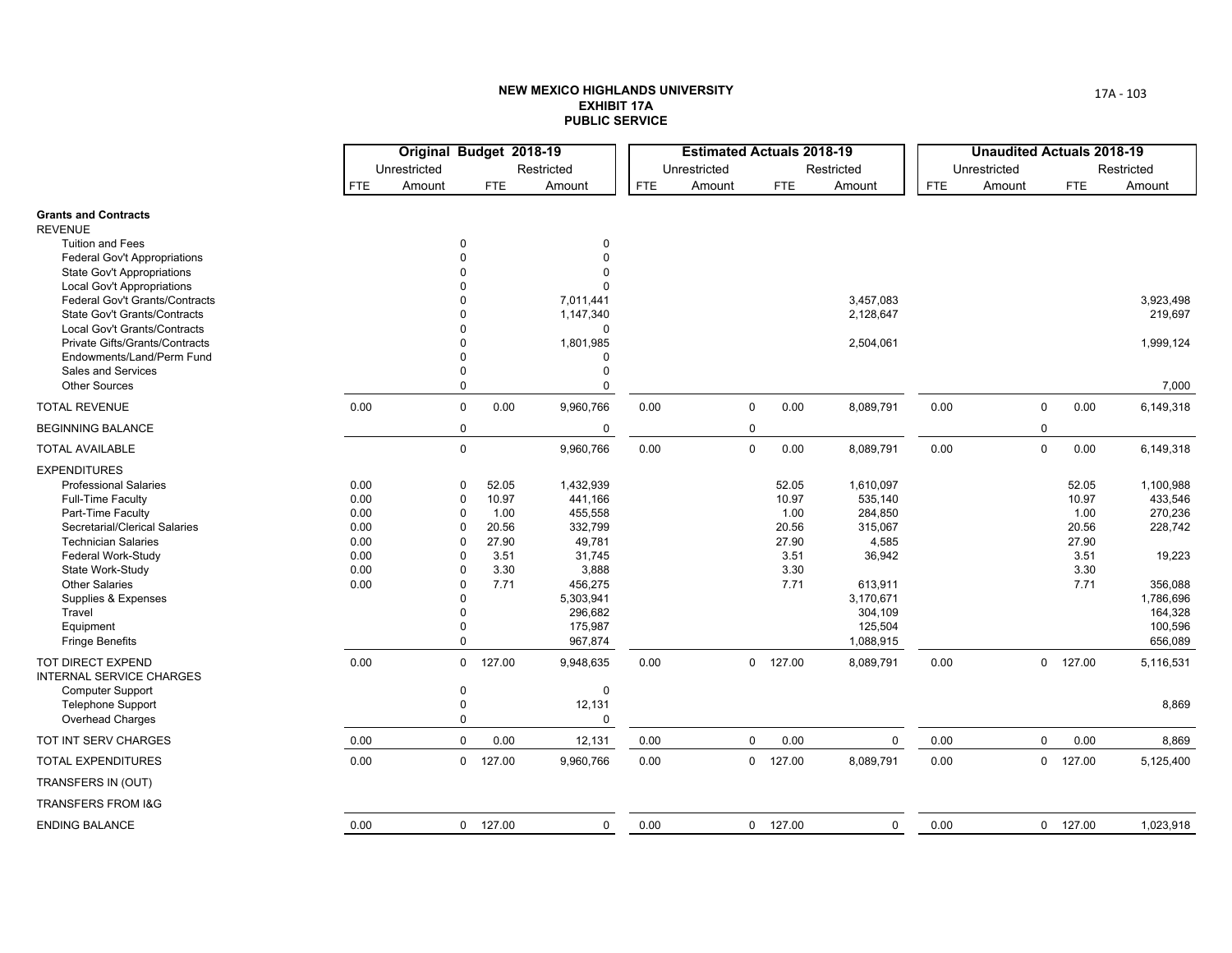|                                               |         |            | Original Budget 2018-19 |             |             |            | <b>Estimated Actuals 2018-19</b> |            |             |            | <b>Unaudited Actuals 2018-19</b> |            |             |
|-----------------------------------------------|---------|------------|-------------------------|-------------|-------------|------------|----------------------------------|------------|-------------|------------|----------------------------------|------------|-------------|
|                                               |         |            | Unrestricted            |             | Restricted  |            | Unrestricted                     |            | Restricted  |            | Unrestricted                     |            | Restricted  |
|                                               |         | <b>FTE</b> | Amount                  | <b>FTE</b>  | Amount      | <b>FTE</b> | Amount                           | <b>FTE</b> | Amount      | <b>FTE</b> | Amount                           | <b>FTE</b> | Amount      |
| <b>REVENUE</b>                                |         |            |                         |             |             |            |                                  |            |             |            |                                  |            |             |
| <b>Tuition and Fees</b>                       |         |            | $\mathbf 0$             |             | $\Omega$    |            | $\mathbf 0$                      |            | 0           |            | 0                                |            |             |
| Federal Gov't Appropriations                  |         |            | $\Omega$                |             | $\Omega$    |            | $\Omega$                         |            | $\Omega$    |            | $\Omega$                         |            |             |
| <b>State Gov't Appropriations</b>             |         |            | $\Omega$                |             | $\Omega$    |            | $\Omega$                         |            | $\Omega$    |            | $\Omega$                         |            |             |
| Local Gov't Appropriations                    |         |            | $\Omega$                |             | $\Omega$    |            | $\Omega$                         |            | $\Omega$    |            | $\Omega$                         |            | $\Omega$    |
| Federal Gov't Grants/Contracts                |         |            | $\Omega$                |             | 8,330       |            | $\Omega$                         |            | 30,550      |            | $\Omega$                         |            | 27,713      |
| State Gov't Grants/Contracts                  |         |            | $\Omega$                |             | 10,000      |            | $\Omega$                         |            | 10,366      |            | $\mathbf 0$                      |            | 8,606       |
| Local Gov't Grants/Contracts                  |         |            | $\Omega$                |             | $\Omega$    |            | O                                |            | $\Omega$    |            | $\Omega$                         |            | $\Omega$    |
| Private Gifts/Grants/Contracts                |         |            | $\Omega$                |             | $\Omega$    |            | $\Omega$                         |            | $\Omega$    |            | $\Omega$                         |            | $\Omega$    |
| Endowments/Land/Perm Fund                     |         |            | $\Omega$                |             | $\Omega$    |            | $\Omega$                         |            | $\Omega$    |            | $\Omega$                         |            | $\Omega$    |
| Sales and Services                            |         |            | 13,000                  |             | $\Omega$    |            | 16,400                           |            | $\Omega$    |            | 17,833                           |            | $\Omega$    |
| <b>Other Sources</b>                          |         |            | $\Omega$                |             | $\Omega$    |            | $\Omega$                         |            | $\mathbf 0$ |            | $\Omega$                         |            | $\Omega$    |
| <b>TOTAL REVENUE</b>                          |         | 0.00       | 13,000                  | $\mathbf 0$ | 18,330      |            | 16,400                           |            | 40,916      |            | 17,833                           |            | 36,319      |
| <b>BEGINNING BALANCE</b>                      |         |            | 14,026                  |             | $\mathbf 0$ |            | 11,657                           |            |             |            | 11,657                           |            |             |
| <b>TOTAL AVAILABLE</b><br><b>EXPENDITURES</b> |         |            | 27,026                  |             | 18,330      |            | 28,057                           |            | 40,916      |            | 29,490                           |            | 36,319      |
| <b>Professional Salaries</b>                  |         | 10.10      | 692,000                 | $\mathbf 0$ | $\Omega$    | 11.10      | 741,519                          | 0.00       | $\Omega$    | 11.01      | 736,160                          | 0.00       | $\Omega$    |
| Secretarial/Clerical Salaries                 |         | 2.50       | 68,000                  | $\mathbf 0$ | $\mathbf 0$ | 2.00       | 60,984                           | 0.00       | $\Omega$    | 2.00       | 61,260                           | 0.00       | $\Omega$    |
| <b>Technician Salaries</b>                    |         | 7.00       | 113,203                 | $\Omega$    | $\Omega$    | 3.30       | 96,959                           | 0.00       | $\Omega$    | 3.30       | 104,368                          | 0.00       | $\Omega$    |
| Federal Work-Study                            |         | 0.00       | 0                       | $\mathbf 0$ | 8,330       | 0.00       | 0                                | 0.00       | 30,550      | 0.00       |                                  | 0 0.00     | 27,713      |
| State Work-Study                              |         | 0.00       | $\Omega$                | 1.2         | 10,000      | 0.00       | $\Omega$                         | 1.20       | 10,366      | 0.00       | 2,152                            | 1.20       | 8,606       |
| <b>Other Salaries</b>                         |         | 4.94       | 77,000                  | $\mathbf 0$ | $\Omega$    | 11.00      | 204,275                          | 0.00       | $\Omega$    | 11.00      | 164,820                          | 0.00       | $\Omega$    |
| Supplies & Expenses                           |         |            | 1,650,778               |             | $\Omega$    | 0.00       | 1,843,655                        | 0.00       | $\Omega$    | 0.00       | 1,612,212                        | 0.00       | $\Omega$    |
| Travel                                        |         |            | 23,000                  |             | $\Omega$    | 0.00       | 82,704                           | 0.00       | $\Omega$    | 0.00       | 15,903                           | 0.00       |             |
| Equipment                                     |         |            | 37,000                  |             | $\Omega$    | 0.00       | 36,303                           | 0.00       | $\Omega$    | 0.00       | 45,251                           | 0.00       | $\Omega$    |
| <b>Telephone Support</b>                      |         |            | $\Omega$                |             | $\Omega$    | 0.00       | 0                                | 0.00       | $\Omega$    | 0.00       |                                  | 0 0.00     | $\Omega$    |
| <b>Fringe Benefits</b>                        |         |            | 726,682                 |             | $\mathbf 0$ | 0.00       | 304,288                          | 0.00       | 0           | 0.00       | 338,233                          | 0.00       | $\Omega$    |
| TOT DIRECT EXPEND                             |         | 24.54      | 3,387,663               | 1.2         | 18,330      | 27.40      | 3,370,688                        | 1.20       | 40,916      | 27.31      | 3,080,357 1.20                   |            | 36,319      |
| INTERNAL COMPUTER/TEL LINE CHARGES            |         |            |                         |             |             |            |                                  |            |             |            |                                  |            |             |
| Instruction                                   | Exh. 10 |            | (517, 574)              |             | $\Omega$    | 0.00       | (174, 842)                       | 0.00       | $\Omega$    | 0.00       | $(197,029)$ 0.00                 |            | $\Omega$    |
| Academic Support                              | Exh. 11 |            | (26, 916)               |             | $\Omega$    | 0.00       | (16, 492)                        | 0.00       | $\Omega$    | 0.00       | $(17,052)$ 0.00                  |            | $\Omega$    |
| <b>Student Services</b>                       | Exh. 12 |            | (37,608)                |             | $\Omega$    | 0.00       | (39, 597)                        | 0.00       | $\Omega$    | 0.00       | $(43,071)$ 0.00                  |            | $\Omega$    |
| Institutional Support                         | Exh. 13 |            | (42, 611)               |             | $\Omega$    | 0.00       | (40, 861)                        | 0.00       | $\Omega$    | 0.00       | $(44,982)$ 0.00                  |            | $\Omega$    |
| Oper & Maint of Plant                         | Exh. 14 |            | (10, 488)               |             | $\Omega$    | 0.00       | (10, 488)                        | 0.00       | $\Omega$    | 0.00       | $(10,584)$ 0.00                  |            | $\Omega$    |
| Student Social & Cultural                     | Exh. 15 |            | (10, 604)               |             | $\Omega$    | 0.00       | (9, 504)                         | 0.00       | $\Omega$    | 0.00       | $(10,731)$ 0.00                  |            | $\Omega$    |
| Research                                      | Exh. 16 |            | (2, 352)                |             | $\Omega$    | 0.00       | (2, 352)                         | 0.00       | $\Omega$    | 0.00       | $(1, 176)$ 0.00                  |            |             |
| <b>Public Service</b>                         | Exh. 17 |            | (8, 399)                |             | $\Omega$    | 0.00       | (11, 920)                        | 0.00       | $\Omega$    | 0.00       | $(12,348)$ 0.00                  |            | $\Omega$    |
| Internal Service Dept.                        | Exh. 18 |            | (36, 176)               |             | $\Omega$    | 0.00       | (35,000)                         | 0.00       | $\Omega$    | 0.00       | 0                                | 0.00       |             |
| Student Financial Aid                         | Exh. 19 |            | $\mathbf 0$             |             | $\Omega$    | 0.00       | $\Omega$                         | 0.00       | $\Omega$    | 0.00       |                                  | 0 0.00     |             |
| <b>Auxiliary Enterprises</b>                  | Exh. 20 |            | (9, 416)                |             | $\Omega$    | 0.00       | (9, 416)                         | 0.00       | $\Omega$    | 0.00       | $(20,041)$ 0.00                  |            | ∩           |
| Intercollegiate Athletics                     | Exh. 21 |            | (9,506)                 |             | $\Omega$    | 0.00       | (12, 152)                        | 0.00       | $\Omega$    | 0.00       | $(15,288)$ 0.00                  |            |             |
| Other internal Charges                        |         |            | $\Omega$                |             | $\Omega$    | 0.00       | 0                                | 0.00       | $\Omega$    | 0.00       |                                  | 0 0.00     | $\Omega$    |
| Miscellaneous                                 |         |            | (65, 977)               |             | $\Omega$    | 0.00       | (179, 376)                       | 0.00       | $\Omega$    | 0.00       | $(70, 617)$ 0.00                 |            | $\Omega$    |
| Restricted & Agency Funds                     |         |            | (23, 212)               |             | $\Omega$    | 0.00       | (23,000)                         | 0.00       | 0           | 0.00       | $(16, 513)$ 0.00                 |            | $\mathbf 0$ |
| TOTAL INT COMP/TEL CHARGES                    |         | 0.00       | (800, 839)              | $\Omega$    | 0           | 0.00       | (565,000)                        | 0.00       | $\mathbf 0$ | 0.00       | $(459, 432)$ 0.00                |            | $\mathbf 0$ |
| NET INCREASE(DECREASE)                        |         | 24.54      | (2,559,798)             | 1.2         | $\Omega$    | 27.40      | (2,777,631)                      | 1.20       | $\Omega$    | 27.31      | $(2,591,435)$ 1.20               |            | $\Omega$    |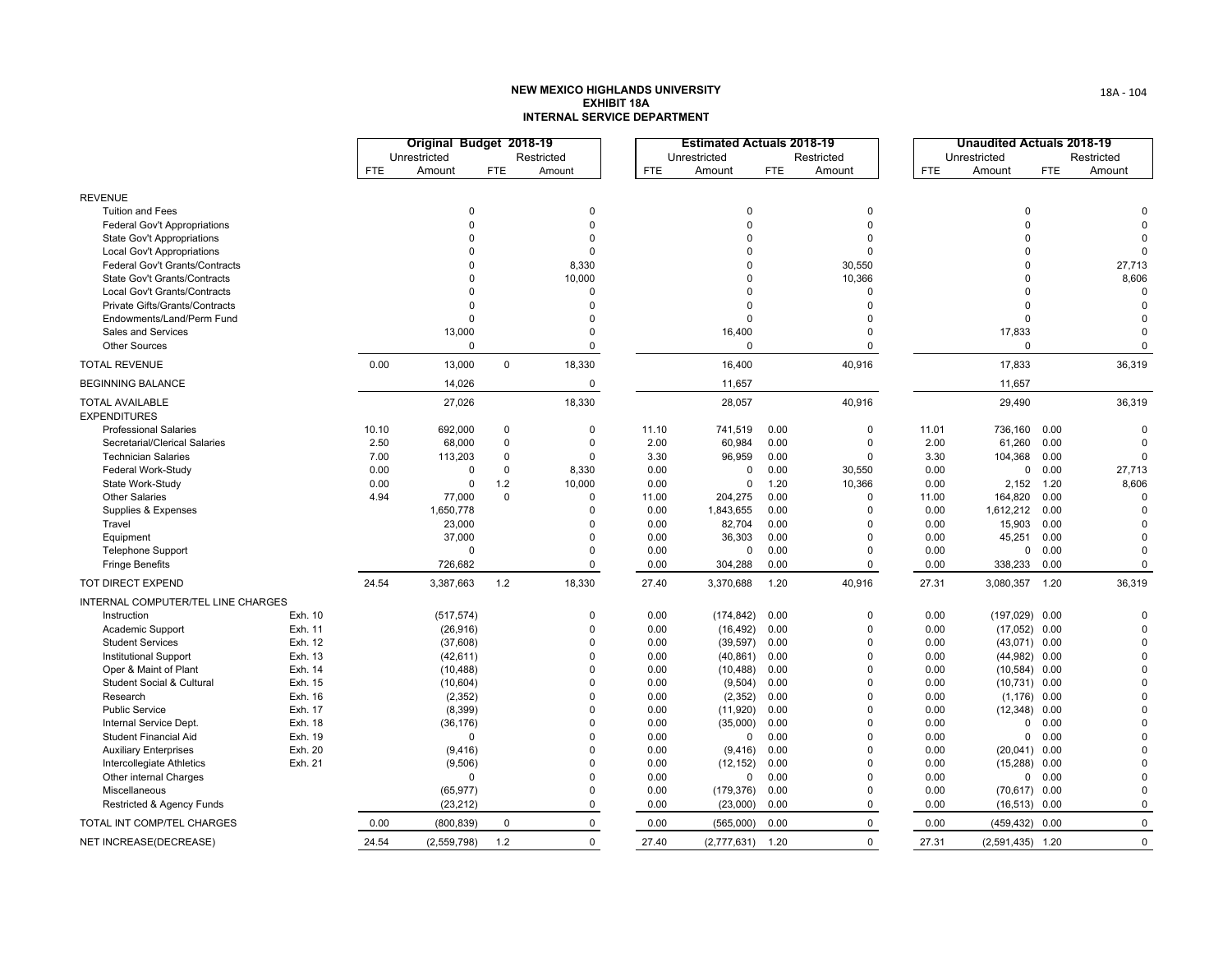|                                            |         |            | Original Budget 2018-19<br>Unrestricted |            | Restricted |       | <b>Estimated Actuals 2018-19</b><br>Unrestricted |            | Restricted |            | <b>Unaudited Actuals 2018-19</b><br>Unrestricted |            | Restricted |
|--------------------------------------------|---------|------------|-----------------------------------------|------------|------------|-------|--------------------------------------------------|------------|------------|------------|--------------------------------------------------|------------|------------|
|                                            |         | <b>FTE</b> | Amount                                  | <b>FTE</b> | Amount     | FTE   | Amount                                           | <b>FTE</b> | Amount     | <b>FTE</b> | Amount                                           | <b>FTE</b> | Amount     |
| <b>CHARGES TO DIRECT EXPENDITURES</b>      |         |            |                                         |            |            |       |                                                  |            |            |            |                                                  |            |            |
| Instruction                                | Exh. 10 |            | (335,000)                               |            |            |       | (335,000)                                        |            |            |            | (250, 227)                                       |            |            |
| Academic Support                           | Exh. 11 |            |                                         |            |            |       |                                                  |            |            |            |                                                  |            |            |
| <b>Student Services</b>                    | Exh. 12 |            |                                         |            |            |       |                                                  |            |            |            |                                                  |            |            |
| <b>Institutional Support</b>               | Exh. 13 |            |                                         |            |            |       |                                                  |            |            |            |                                                  |            |            |
| Oper & Maint of Plant                      | Exh. 14 |            |                                         |            |            |       |                                                  |            |            |            |                                                  |            |            |
| <b>Student Social &amp; Cultural</b>       | Exh. 15 |            |                                         |            |            |       |                                                  |            |            |            |                                                  |            |            |
| Research                                   | Exh. 16 |            |                                         |            |            |       |                                                  |            |            |            |                                                  |            |            |
| <b>Public Service</b>                      | Exh. 17 |            |                                         |            |            |       |                                                  |            |            |            |                                                  |            |            |
| Internal Service Dept.                     | Exh. 18 |            |                                         |            |            |       |                                                  |            |            |            |                                                  |            |            |
| <b>Student Financial Aid</b>               | Exh. 19 |            |                                         |            |            |       |                                                  |            |            |            |                                                  |            |            |
| <b>Auxiliary Enterprises</b>               | Exh. 20 |            |                                         |            |            |       |                                                  |            |            |            |                                                  |            |            |
| Intercollegiate Athletics                  | Exh. 21 |            |                                         |            |            |       |                                                  |            |            |            |                                                  |            |            |
| Other internal Charges                     |         |            |                                         |            |            |       |                                                  |            |            |            |                                                  |            |            |
| Miscellaneous<br>Restricted & Agency Funds |         |            |                                         |            |            |       |                                                  |            |            |            |                                                  |            |            |
| TOTAL CHGS to DIRECT EXP                   |         | 0.00       | (335,000)                               | $\Omega$   |            | 0.00  | $(335,000)$ 0.00                                 |            |            | 0.00       | $(250, 227)$ 0.00                                |            |            |
| NET INCREASE(DECREASE)                     |         | 24.54      | (2,224,798)                             | 1.2        | 0          | 27.40 | $(2,442,631)$ 1.20                               |            |            | 27.31      | $(2,341,208)$ 1.20                               |            | 0          |
| <b>NET EXPENDITURES</b>                    |         | 24.54      | 2,251,824                               | 1.2        | 18,330     | 27.40 | 2,470,688                                        | 1.20       | 40,916     | 27.31      | 2,370,698                                        | 1.20       | 36,319     |
| NET INCREASE (DECREASE)                    |         | 24.54      | (2, 224, 798)                           | 1.20       | 0          | 27.40 | (2,442,631)                                      | 1.20       | $\Omega$   | 27.31      | $(2,341,208)$ 1.20                               |            | $\Omega$   |
| TRANSFERS IN (OUT) - I&G                   |         |            | 2,240,000                               |            |            |       | 2,730,376                                        |            |            |            | 2,352,182                                        |            |            |
| <b>ENDING BALANCE</b>                      |         |            | 15,202                                  |            |            | 27.40 | 287,745                                          | 1.20       |            | 27.31      | 10.974                                           | 1.20       | $\Omega$   |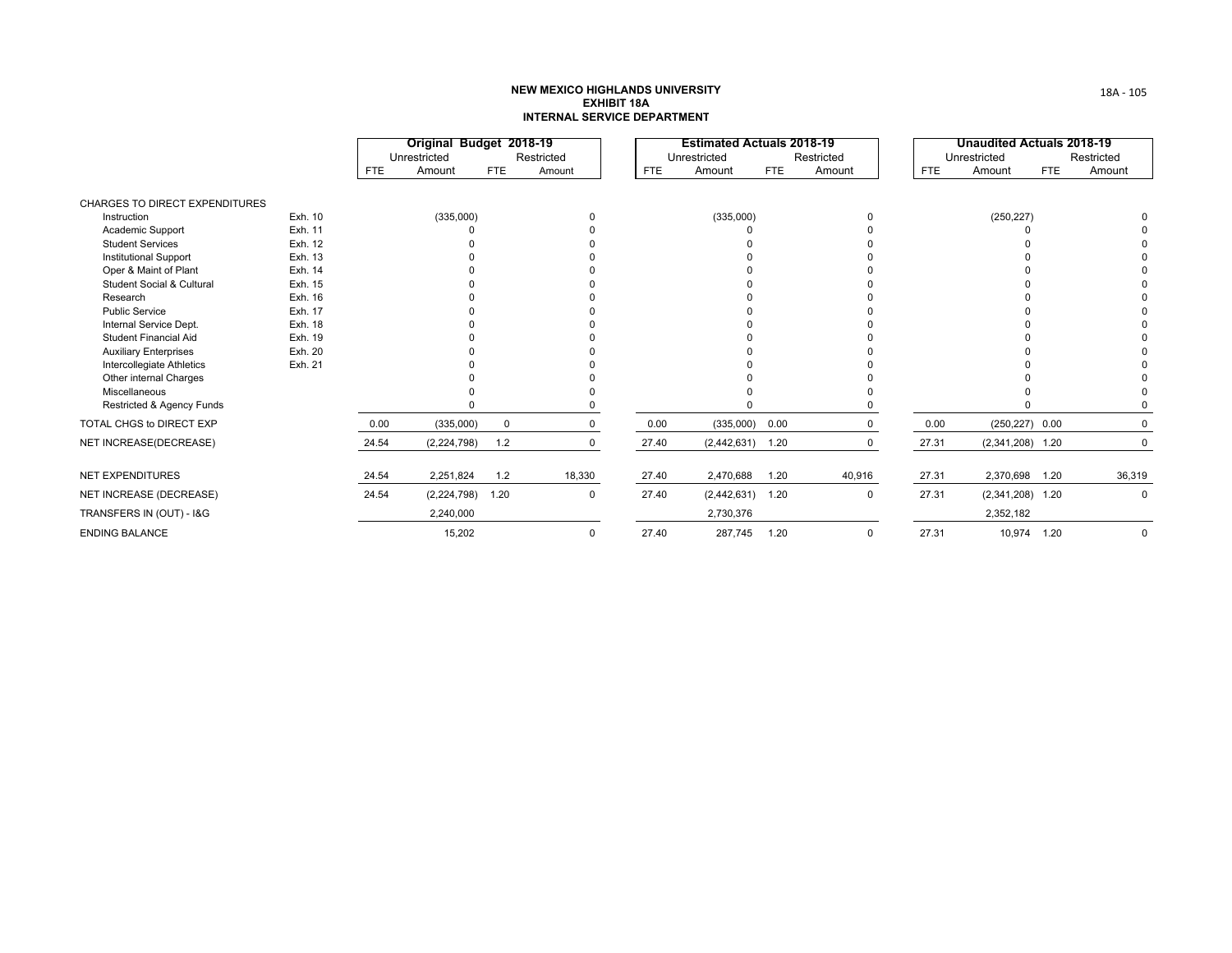|                                                          |         |            | Original Budget 2018-19 |                     |                            |            | <b>Estimated Actuals 2018-19</b> |            |             |            | <b>Unaudited Actuals 2018-19</b> |            |              |
|----------------------------------------------------------|---------|------------|-------------------------|---------------------|----------------------------|------------|----------------------------------|------------|-------------|------------|----------------------------------|------------|--------------|
|                                                          |         |            | Unrestricted            |                     | Restricted                 |            | Unrestricted                     |            | Restricted  |            | Unrestricted                     |            | Restricted   |
|                                                          |         | <b>FTE</b> | Amount                  | <b>FTE</b>          | Amount                     | <b>FTE</b> | Amount                           | <b>FTE</b> | Amount      | <b>FTE</b> | Amount                           | <b>FTE</b> | Amount       |
| <b>Information Technology Services</b><br><b>REVENUE</b> | 28000   |            |                         |                     |                            |            |                                  |            |             |            |                                  |            |              |
| <b>Tuition and Fees</b>                                  |         |            | 0                       |                     | $\mathbf 0$                |            |                                  |            |             |            |                                  |            |              |
| Federal Gov't Appropriations                             |         |            | 0                       |                     | $\mathbf 0$                |            |                                  |            |             |            |                                  |            |              |
| <b>State Gov't Appropriations</b>                        |         |            | $\Omega$                |                     | $\mathbf 0$                |            |                                  |            |             |            |                                  |            |              |
| Local Gov't Appropriations                               |         |            | $\Omega$                |                     | $\Omega$                   |            |                                  |            |             |            |                                  |            |              |
| Federal Gov't Grants/Contracts                           |         |            | $\Omega$                |                     | $\mathbf 0$                |            |                                  |            |             |            |                                  |            |              |
| State Gov't Grants/Contracts                             |         |            | $\Omega$                |                     | $\Omega$                   |            |                                  |            |             |            |                                  |            |              |
| Local Gov't Grants/Contracts                             |         |            | $\Omega$                |                     | $\Omega$                   |            |                                  |            |             |            |                                  |            |              |
| Private Gifts/Grants/Contracts                           |         |            | $\Omega$                |                     | $\Omega$                   |            |                                  |            |             |            |                                  |            |              |
| Endowments/Land/Perm Fund                                |         |            | $\Omega$                |                     | $\Omega$                   |            |                                  |            |             |            |                                  |            |              |
| Sales and Services                                       |         |            | $\Omega$                |                     | $\mathbf 0$                |            |                                  |            |             |            | 230                              |            |              |
| <b>Other Sources</b>                                     |         |            | 0                       |                     | $\mathbf 0$                |            |                                  |            |             |            |                                  |            |              |
| <b>TOTAL REVENUE</b>                                     |         | 0.00       | $\mathsf 0$             | $\mathsf{O}\xspace$ | $\mathsf 0$                | 0.00       |                                  | 0 0.00     | $\mathsf 0$ | 0.00       |                                  | 230 0.00   | $\pmb{0}$    |
| <b>EXPENDITURES</b>                                      |         |            |                         |                     |                            |            |                                  |            |             |            |                                  |            |              |
| <b>Professional Salaries</b>                             |         | 10.00      | 685,000                 | $\pmb{0}$           | $\pmb{0}$                  | 11.00      | 735,249                          |            |             | 11.00      | 729,889                          |            |              |
| Secretarial/Clerical Salaries                            |         | 2.50       | 67,000                  | $\pmb{0}$           | $\mathbf 0$                | 2.00       | 60,984                           |            |             | 2.00       | 60,983                           |            |              |
| <b>Technician Salaries</b>                               |         | 2.25       | 40,500                  | $\Omega$            | $\Omega$                   | 2.00       | 61,078                           |            |             | 2.00       | 61,366                           |            |              |
| Federal Work-Study                                       |         | 0.00       | 0                       | $\mathbf 0$         | $\mathbf 0$                |            |                                  |            |             |            |                                  |            |              |
| State Work-Study                                         |         | 0.00       | $\mathbf 0$             | $\mathbf 0$         | $\mathbf 0$                |            |                                  |            |             |            |                                  |            |              |
| <b>Other Salaries</b>                                    |         | 3.21       | 50,000                  | $\mathbf 0$         | $\Omega$                   | 7.00       | 103,675                          |            |             | 7.00       | 97,864                           |            |              |
| Supplies & Expenses                                      |         |            | 895,500                 |                     | $\mathbf 0$                |            | 1,091,455                        |            |             |            | 1,073,314                        |            |              |
| Travel                                                   |         |            | 23,000                  |                     | $\mathbf 0$                |            | 43,950                           |            |             |            | 15,900                           |            |              |
| Equipment                                                |         |            | 20,000                  |                     | $\mathbf 0$                |            | 36,303                           |            |             |            | 6,987                            |            |              |
| <b>Fringe Benefits</b>                                   |         |            | 380,000                 |                     | $\mathbf 0$                |            | 289,015                          |            |             |            | 306,629                          |            |              |
| TOT DIRECT EXPEND                                        |         | 17.96      | 2,161,000               | $\mathbf 0$         | $\mathbf 0$                | 22         | 2,421,709                        |            |             | 22.00      | 2,352,933 0.00                   |            | $\mathbf 0$  |
| INTERNAL COMPUTER CHARGES:                               |         |            |                         |                     |                            |            |                                  |            |             |            |                                  |            |              |
| Instruction                                              | Exh. 10 |            | 0                       |                     | $\mathbf 0$                |            |                                  |            |             |            |                                  |            |              |
| Academic Support                                         | Exh. 11 |            | $\mathbf 0$             |                     | $\mathbf 0$                |            |                                  |            |             |            |                                  |            |              |
| <b>Student Services</b>                                  | Exh. 12 |            | $\Omega$                |                     | $\mathbf 0$                |            |                                  |            |             |            |                                  |            |              |
| <b>Institutional Support</b>                             | Exh. 13 |            | $\Omega$                |                     | $\Omega$                   |            |                                  |            |             |            |                                  |            |              |
| Oper & Maint of Plant                                    | Exh. 14 |            | $\Omega$                |                     | $\Omega$                   |            |                                  |            |             |            |                                  |            |              |
| Student Social & Cultural                                | Exh. 15 |            | 0                       |                     | $\Omega$                   |            |                                  |            |             |            |                                  |            |              |
| Research                                                 | Exh. 16 |            | 0                       |                     | $\Omega$                   |            |                                  |            |             |            |                                  |            |              |
| <b>Public Service</b>                                    | Exh. 17 |            | 0                       |                     | $\Omega$                   |            |                                  |            |             |            |                                  |            |              |
| Internal Service Dept.                                   | Exh. 18 |            | (35,000)                |                     | $\Omega$                   |            | (35,000)                         |            |             |            |                                  |            |              |
| <b>Student Financial Aid</b>                             | Exh. 19 |            | $\Omega$                |                     | $\Omega$                   |            |                                  |            |             |            |                                  |            |              |
| <b>Auxiliary Enterprises</b>                             | Exh. 20 |            | $\Omega$                |                     | $\Omega$                   |            |                                  |            |             |            |                                  |            |              |
| Intercollegiate Athletics                                | Exh. 21 |            | 0                       |                     | $\Omega$                   |            |                                  |            |             |            |                                  |            |              |
| Other internal Charges                                   |         |            | 0                       |                     | $\Omega$                   |            |                                  |            |             |            |                                  |            |              |
| Miscellaneous                                            |         |            | 0                       |                     | $\Omega$                   |            |                                  |            |             |            |                                  |            |              |
| Restricted & Agency Funds<br>TOTAL INT SERV CHARGES      |         | 0.00       | $\mathbf 0$<br>(35,000) | $\mathbf 0$         | $\mathbf 0$<br>$\mathbf 0$ | 0.00       | (35,000)                         | 0.00       | $\mathbf 0$ | 0.00       |                                  | 0 0.00     | $\mathsf{O}$ |
|                                                          |         |            |                         |                     |                            |            |                                  |            |             |            |                                  |            |              |
| NET INCREASE(DECREASE)                                   |         | 17.96      | (2, 126, 000)           | $\mathbf 0$         | $\mathbf 0$                | 22.00      | (2,386,709)                      | 0.00       | $\mathbf 0$ | 22.00      | $(2,352,703)$ 0.00               |            | $\mathbf 0$  |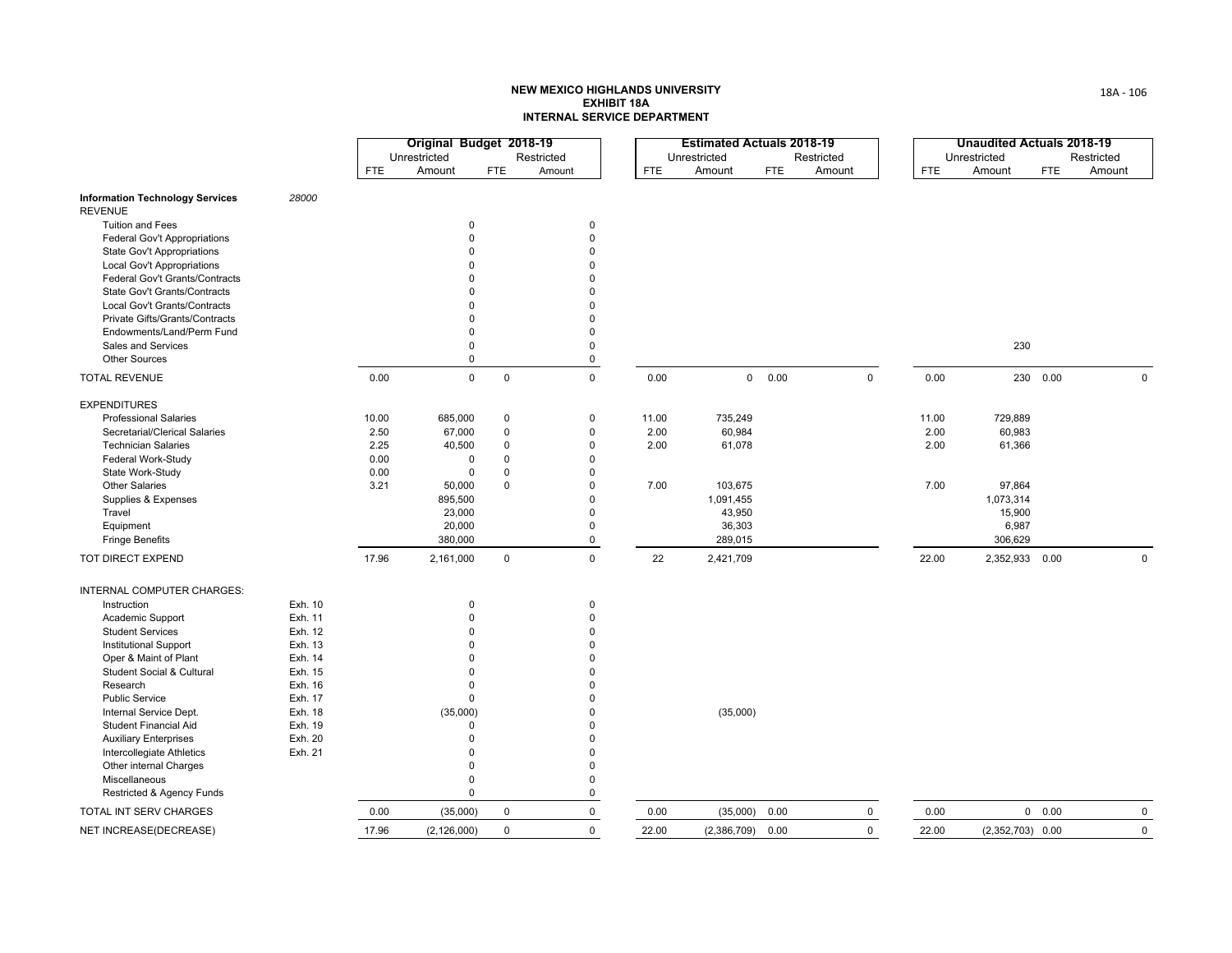|                                             |         |            | Original Budget 2018-19 |             |             |            | <b>Estimated Actuals 2018-19</b> |            |             |            |                   | <b>Unaudited Actuals 2018-19</b> |             |
|---------------------------------------------|---------|------------|-------------------------|-------------|-------------|------------|----------------------------------|------------|-------------|------------|-------------------|----------------------------------|-------------|
|                                             |         |            | Unrestricted            |             | Restricted  |            | Unrestricted                     | Restricted |             |            | Unrestricted      | Restricted                       |             |
|                                             |         | <b>FTE</b> | Amount                  | <b>FTE</b>  | Amount      | <b>FTE</b> | Amount                           | <b>FTE</b> | Amount      | <b>FTE</b> | Amount            | Amount<br><b>FTE</b>             |             |
| <b>Telephone Services</b><br><b>REVENUE</b> | 29000   |            |                         |             |             |            |                                  |            |             |            |                   |                                  |             |
| <b>Tuition and Fees</b>                     |         |            | $\Omega$                |             | $\mathbf 0$ |            |                                  |            |             |            |                   |                                  |             |
| Federal Gov't Appropriations                |         |            | $\Omega$                |             | 0           |            |                                  |            |             |            |                   |                                  |             |
| State Gov't Appropriations                  |         |            | $\Omega$                |             | $\Omega$    |            |                                  |            |             |            |                   |                                  |             |
| Local Gov't Appropriations                  |         |            | $\Omega$                |             | $\Omega$    |            |                                  |            |             |            |                   |                                  |             |
| Federal Gov't Grants/Contracts              |         |            | O                       |             | $\Omega$    |            |                                  |            |             |            |                   |                                  |             |
| State Gov't Grants/Contracts                |         |            | U                       |             | $\Omega$    |            |                                  |            |             |            |                   |                                  |             |
| Local Gov't Grants/Contracts                |         |            | O                       |             | $\Omega$    |            |                                  |            |             |            |                   |                                  |             |
| Private Gifts/Grants/Contracts              |         |            | $\Omega$                |             | $\Omega$    |            |                                  |            |             |            |                   |                                  |             |
| Endowments/Land/Perm Fund                   |         |            | $\mathbf 0$             |             | $\mathbf 0$ |            |                                  |            |             |            |                   |                                  |             |
| Sales and Services                          |         |            | 0                       |             | $\Omega$    |            |                                  |            |             |            |                   |                                  |             |
| <b>Other Sources</b>                        |         |            | 0                       |             | $\mathsf 0$ |            |                                  |            |             |            |                   |                                  |             |
| <b>TOTAL REVENUE</b>                        |         | 0.00       | $\mathsf 0$             | $\mathsf 0$ | $\mathbf 0$ | 0.00       | $\mathbf 0$                      | 0.00       | $\mathbf 0$ | 0.00       |                   | 0 0.00                           | $\Omega$    |
| <b>EXPENDITURES</b>                         |         |            |                         |             |             |            |                                  |            |             |            |                   |                                  |             |
| <b>Professional Salaries</b>                |         | 0.00       | $\mathbf 0$             | $\pmb{0}$   | $\mathbf 0$ |            |                                  |            |             |            |                   |                                  |             |
| Secretarial/Clerical Salaries               |         | 0.00       | 0                       | $\pmb{0}$   | $\mathsf 0$ |            |                                  |            |             |            |                   |                                  |             |
| <b>Technician Salaries</b>                  |         | 0.00       | 0                       | $\mathbf 0$ | $\Omega$    |            |                                  |            |             |            |                   |                                  |             |
| Federal Work-Study                          |         | 0.00       | $\Omega$                | $\mathbf 0$ | $\Omega$    |            |                                  |            |             |            |                   |                                  |             |
| State Work-Study                            |         | 0.00       | $\Omega$                | $\mathbf 0$ | $\Omega$    |            |                                  |            |             |            |                   |                                  |             |
| <b>Other Salaries</b>                       |         | 0.00       | 0                       | $\mathbf 0$ | $\Omega$    |            |                                  |            |             |            |                   |                                  |             |
| Supplies & Expenses                         |         |            | 458,000                 |             | $\Omega$    |            | 491,246                          |            |             |            | 351,926           |                                  |             |
| Travel                                      |         |            | $\Omega$                |             | $\Omega$    |            | 38,754                           |            |             |            |                   |                                  |             |
| Equipment                                   |         |            | 17,000                  |             | $\Omega$    |            |                                  |            |             |            | 38,264            |                                  |             |
| <b>Fringe Benefits</b>                      |         |            | 13,000                  |             | $\pmb{0}$   |            |                                  |            |             |            |                   |                                  |             |
| TOT DIRECT EXPEND                           |         | 0.00       | 488,000                 | $\mathbf 0$ | $\mathbf 0$ | 0.00       | 530,000                          | 0.00       | $\pmb{0}$   | 0.00       | 390,190 0.00      |                                  | $\Omega$    |
| INTERNAL TELEPHONE LINE CHARGES:            |         |            |                         |             |             |            |                                  |            |             |            |                   |                                  |             |
| Instruction                                 | Exh. 10 |            | (182, 574)              |             | 0           |            | (174, 842)                       |            |             |            | (197, 029)        |                                  |             |
| Academic Support                            | Exh. 11 |            | (26, 916)               |             | $\mathbf 0$ |            | (16, 492)                        |            |             |            | (17,052)          |                                  |             |
| <b>Student Services</b>                     | Exh. 12 |            | (37,608)                |             | $\Omega$    |            | (39, 597)                        |            |             |            | (43,071)          |                                  |             |
| Institutional Support                       | Exh. 13 |            | (42, 611)               |             | $\Omega$    |            | (40, 861)                        |            |             |            | (44, 982)         |                                  |             |
| Oper & Maint of Plant                       | Exh. 14 |            | (10, 488)               |             | $\Omega$    |            | (10, 488)                        |            |             |            | (10, 584)         |                                  |             |
| Student Social & Cultural                   | Exh. 15 |            | (10, 604)               |             | $\Omega$    |            | (9,504)                          |            |             |            | (10, 731)         |                                  |             |
| Research                                    | Exh. 16 |            | (2, 352)                |             | $\Omega$    |            | (2, 352)                         |            |             |            | (1, 176)          |                                  |             |
| <b>Public Service</b>                       | Exh. 17 |            | (8,399)                 |             | $\Omega$    |            | (11, 920)                        |            |             |            | (12, 348)         |                                  |             |
| Internal Service Dept.                      | Exh. 18 |            | (1, 176)                |             | $\Omega$    |            |                                  |            |             |            |                   |                                  |             |
| <b>Student Financial Aid</b>                | Exh. 19 |            | $\mathbf 0$             |             | $\Omega$    |            | $\mathbf 0$                      |            |             |            |                   |                                  |             |
| <b>Auxiliary Enterprises</b>                | Exh. 20 |            | (9, 416)                |             | $\Omega$    |            | (9, 416)                         |            |             |            | (20, 041)         |                                  |             |
| Intercollegiate Athletics                   | Exh. 21 |            | (9,506)                 |             | $\Omega$    |            | (12, 152)                        |            |             |            | (15, 288)         |                                  |             |
| Other internal Charges                      |         |            | $\mathbf 0$             |             | $\Omega$    |            | $\Omega$                         |            |             |            | $\Omega$          |                                  |             |
| Miscellaneous                               |         |            | (65, 977)               |             | $\mathbf 0$ |            | (179, 376)                       |            |             |            | (70, 617)         |                                  |             |
| Restricted & Agency Funds                   |         |            | (23, 212)               |             | $\mathsf 0$ |            | (23,000)                         |            |             |            | (16, 513)         |                                  |             |
| TOTAL INT TEL LINE CHARGES                  |         | 0.00       | (430, 839)              | $\mathbf 0$ | 0           | 0.00       | (530,000)                        | 0.00       | $\mathbf 0$ | 0.00       | $(459, 432)$ 0.00 |                                  | $\mathbf 0$ |
| NET INCREASE(DECREASE)                      |         | 0.00       | (57, 161)               | $\mathbf 0$ | $\Omega$    | 0.00       | $\mathbf{0}$                     | 0.00       | $\mathbf 0$ | 0.00       | 69,242 0.00       |                                  | $\mathbf 0$ |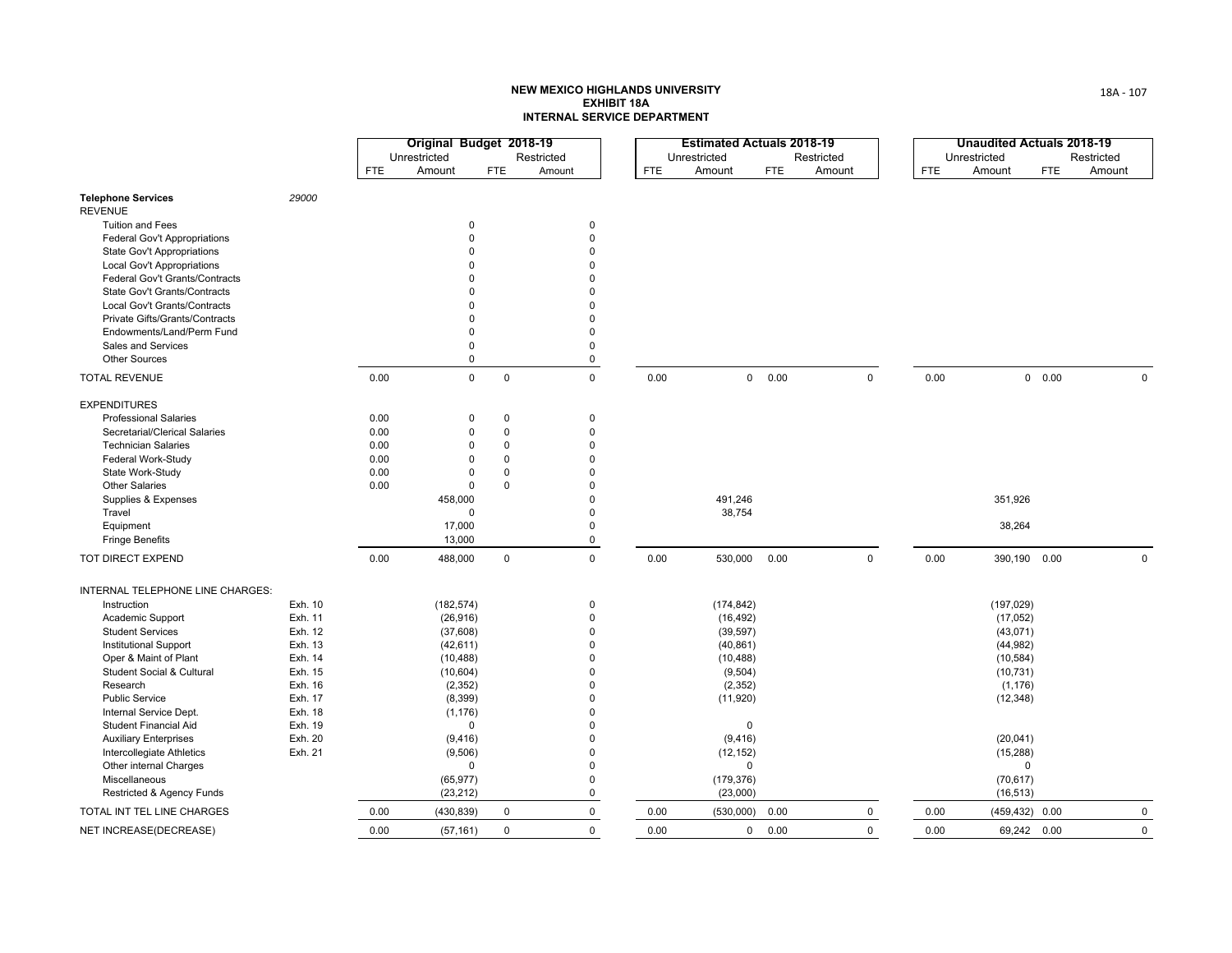|                                                 |                    |              | Original Budget 2018-19 |                         |                         |            |              | <b>Estimated Actuals 2018-19</b> |             |            |                 | <b>Unaudited Actuals 2018-19</b> |             |
|-------------------------------------------------|--------------------|--------------|-------------------------|-------------------------|-------------------------|------------|--------------|----------------------------------|-------------|------------|-----------------|----------------------------------|-------------|
|                                                 |                    |              | Unrestricted            |                         | Restricted              |            | Unrestricted | Restricted                       |             |            | Unrestricted    | Restricted                       |             |
|                                                 |                    | <b>FTE</b>   | Amount                  | <b>FTE</b>              | Amount                  | <b>FTE</b> | Amount       | Amount<br><b>FTE</b>             |             | <b>FTE</b> | Amount          | <b>FTE</b>                       | Amount      |
| Post Office<br><b>REVENUE</b>                   | 32700              |              |                         |                         |                         |            |              |                                  |             |            |                 |                                  |             |
| <b>Tuition and Fees</b>                         |                    |              | 0                       |                         | $\mathbf 0$             |            |              |                                  |             |            |                 |                                  |             |
| Federal Gov't Appropriations                    |                    |              | $\mathbf 0$             |                         | $\mathbf 0$             |            |              |                                  |             |            |                 |                                  |             |
| State Gov't Appropriations                      |                    |              | $\Omega$                |                         | $\mathbf 0$             |            |              |                                  |             |            |                 |                                  |             |
| Local Gov't Appropriations                      |                    |              | $\Omega$                |                         | $\Omega$                |            |              |                                  |             |            |                 |                                  |             |
| Federal Gov't Grants/Contracts                  |                    |              | $\Omega$                |                         | $\Omega$                |            |              |                                  |             |            |                 |                                  |             |
| State Gov't Grants/Contracts                    |                    |              | $\Omega$                |                         | $\Omega$                |            |              |                                  |             |            |                 |                                  |             |
| Local Gov't Grants/Contracts                    |                    |              | $\Omega$                |                         | $\mathbf 0$             |            |              |                                  |             |            |                 |                                  |             |
| Private Gifts/Grants/Contracts                  |                    |              | $\mathbf 0$             |                         | $\Omega$<br>$\Omega$    |            |              |                                  |             |            |                 |                                  |             |
| Endowments/Land/Perm Fund<br>Sales and Services |                    |              | $\mathbf 0$<br>8,000    |                         | $\mathbf 0$             |            | 7,900        |                                  |             |            | 7,920           |                                  |             |
| <b>Other Sources</b>                            |                    |              | $\mathbf 0$             |                         | 0                       |            |              |                                  |             |            |                 |                                  |             |
| <b>TOTAL REVENUE</b>                            |                    | 0.00         | 8,000                   | $\mathbf 0$             | $\mathbf 0$             | 0.00       | 7,900        | 0.00                             | $\pmb{0}$   | 0.00       | 7,920 0.00      |                                  | $\mathbf 0$ |
| <b>EXPENDITURES</b>                             |                    |              |                         |                         |                         |            |              |                                  |             |            |                 |                                  |             |
| <b>Professional Salaries</b>                    |                    | 0.00         | 0                       | 0                       | $\mathbf 0$             |            |              |                                  |             |            |                 |                                  |             |
| Secretarial/Clerical Salaries                   |                    | 0.00         | 0                       | $\mathsf 0$             | $\mathbf 0$             |            |              |                                  |             |            |                 |                                  |             |
| <b>Technician Salaries</b>                      |                    | 0.00         | 25,703                  | $\mathbf 0$             | $\mathbf 0$             |            |              |                                  |             |            |                 |                                  |             |
| Federal Work-Study<br>State Work-Study          |                    | 0.00<br>0.00 | 0<br>$\mathbf 0$        | $\mathbf 0$<br>$\Omega$ | $\mathbf 0$<br>$\Omega$ |            |              |                                  |             |            | 2,152           |                                  |             |
| <b>Other Salaries</b>                           |                    | 0.19         | 3,000                   | $\mathbf 0$             | $\mathbf 0$             |            |              |                                  |             |            | 1,845           |                                  |             |
| Supplies & Expenses                             |                    |              | 63,600                  |                         | $\mathbf 0$             |            | 65,276       |                                  |             |            | 43,853          |                                  |             |
| Travel                                          |                    |              | 0                       |                         | $\Omega$                |            |              |                                  |             |            |                 |                                  |             |
| Equipment                                       |                    |              | 0                       |                         | $\Omega$                |            |              |                                  |             |            |                 |                                  |             |
| Telephone Support                               |                    |              | 0                       |                         | $\mathbf 0$             |            |              |                                  |             |            |                 |                                  |             |
| <b>Fringe Benefits</b>                          |                    |              | 7,401                   |                         | $\mathbf 0$             |            | 1,273        |                                  |             |            | 100             |                                  |             |
| TOT DIRECT EXPEND                               |                    | 0.19         | 99,704                  | $\mathbf 0$             | $\mathbf 0$             | 0.00       | 66,549       |                                  |             | 0.00       | 47,949 0.00     |                                  | $\mathbf 0$ |
| INTERNAL SERVICE CHARGES                        |                    |              |                         |                         |                         |            |              |                                  |             |            |                 |                                  |             |
| Instruction                                     | Exh. 10            |              | (95,000)                |                         | $\pmb{0}$               |            | (95,000)     |                                  |             |            | (34, 026)       |                                  |             |
| Academic Support                                | Exh. 11            |              | 0                       |                         | $\Omega$                |            |              |                                  |             |            |                 |                                  |             |
| <b>Student Services</b>                         | Exh. 12            |              | $\mathbf 0$             |                         | $\mathbf 0$             |            |              |                                  |             |            |                 |                                  |             |
| <b>Institutional Support</b>                    | Exh. 13            |              | $\Omega$                |                         | $\mathbf 0$             |            |              |                                  |             |            |                 |                                  |             |
| Oper & Maint of Plant                           | Exh. 14            |              | $\Omega$                |                         | $\Omega$                |            |              |                                  |             |            |                 |                                  |             |
| <b>Student Social &amp; Cultural</b>            | Exh. 15            |              | $\Omega$                |                         | $\Omega$                |            |              |                                  |             |            |                 |                                  |             |
| Research                                        | Exh. 16            |              | $\Omega$<br>$\Omega$    |                         | $\Omega$                |            |              |                                  |             |            |                 |                                  |             |
| <b>Public Service</b><br>Internal Service Dept. | Exh. 17<br>Exh. 18 |              | $\Omega$                |                         | $\mathbf 0$<br>$\Omega$ |            |              |                                  |             |            |                 |                                  |             |
| Student Financial Aid                           | Exh. 19            |              | 0                       |                         | $\mathbf 0$             |            |              |                                  |             |            |                 |                                  |             |
| <b>Auxiliary Enterprises</b>                    | Exh. 20            |              | $\mathbf 0$             |                         | $\mathbf 0$             |            |              |                                  |             |            |                 |                                  |             |
| Intercollegiate Athletics                       | Exh. 21            |              | $\Omega$                |                         | $\Omega$                |            |              |                                  |             |            |                 |                                  |             |
| Other internal Charges                          |                    |              | $\mathbf 0$             |                         | $\mathbf 0$             |            |              |                                  |             |            |                 |                                  |             |
| Miscellaneous                                   |                    |              | 0                       |                         | $\mathbf 0$             |            |              |                                  |             |            |                 |                                  |             |
| Restricted & Agency Funds                       |                    |              | $\Omega$                |                         | $\mathbf 0$             |            |              |                                  |             |            |                 |                                  |             |
| TOTAL INT SERV CHARGES                          |                    | 0.00         | (95,000)                | $\mathsf{O}$            | $\mathbf 0$             | 0.00       | (95,000)     | 0.00                             | $\mathbf 0$ | 0.00       | $(34,026)$ 0.00 |                                  | $\mathbf 0$ |
| NET INCREASE(DECREASE)                          |                    | 0.19         | 3,296                   | $\mathbf 0$             | $\Omega$                | 0.00       | 36,351       | 0.00                             | $\mathbf 0$ | 0.00       | $(6,003)$ 0.00  |                                  | $\mathbf 0$ |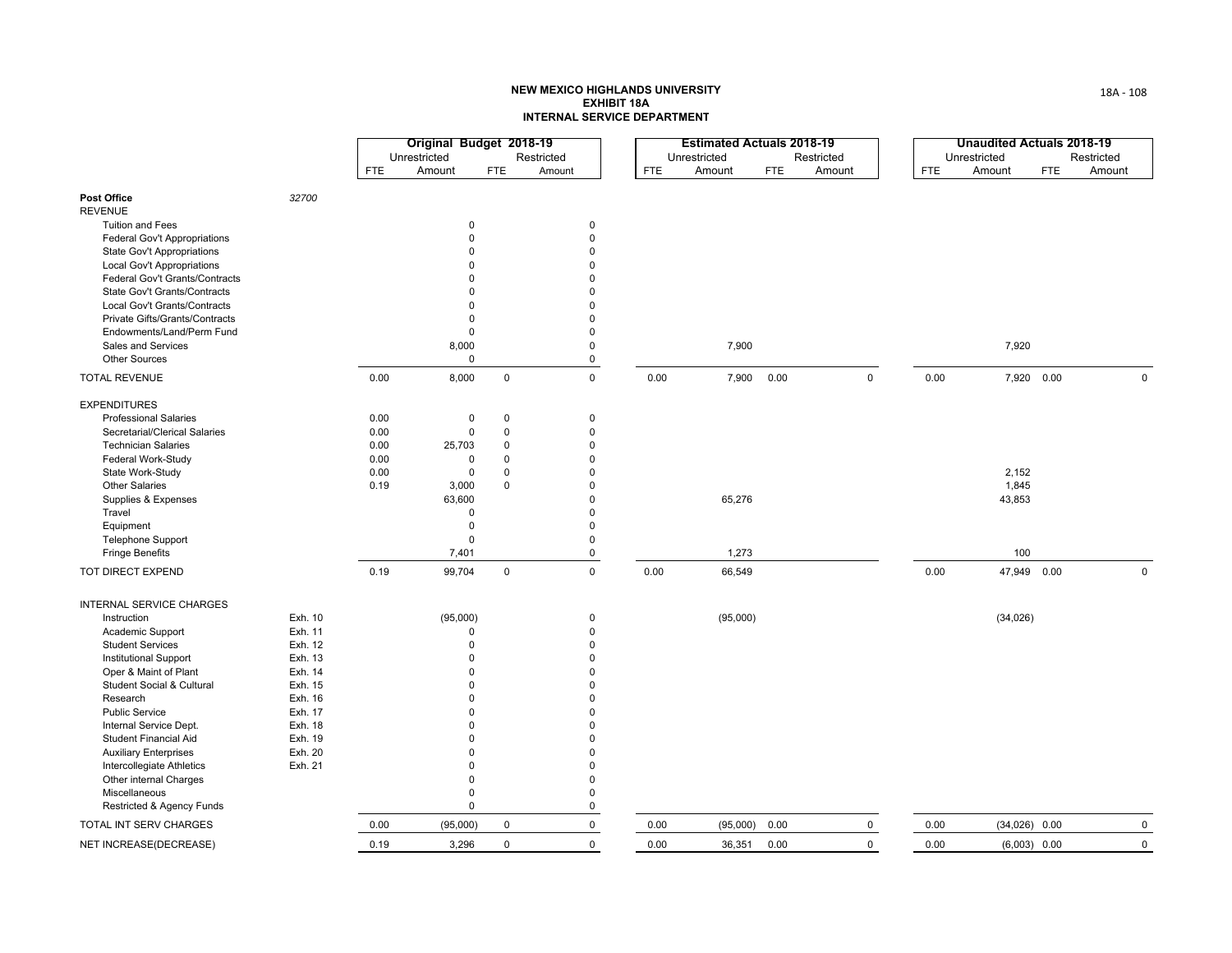#### **NEW MEXICO HIGHLANDS UNIVERSITY EXHIBIT 18AINTERNAL SERVICE DEPARTMENT**

|                                                 |         |      | Original Budget 2018-19 |             |            |                            |      | <b>Estimated Actuals 2018-19</b> |            |             |             | <b>Unaudited Actuals 2018-19</b> |            |             |
|-------------------------------------------------|---------|------|-------------------------|-------------|------------|----------------------------|------|----------------------------------|------------|-------------|-------------|----------------------------------|------------|-------------|
|                                                 |         |      | Unrestricted            |             | Restricted |                            |      | Unrestricted                     |            | Restricted  |             | Unrestricted                     |            | Restricted  |
|                                                 |         | FTE  | Amount                  | <b>FTE</b>  | Amount     |                            | FTE  | Amount                           | <b>FTE</b> | Amount      | ${\sf FTE}$ | Amount                           | <b>FTE</b> | Amount      |
|                                                 |         |      |                         |             |            |                            |      |                                  |            |             |             |                                  |            |             |
| <b>Motor Pool</b>                               | 95000   |      |                         |             |            |                            |      |                                  |            |             |             |                                  |            |             |
| <b>REVENUE</b>                                  |         |      |                         |             |            |                            |      |                                  |            |             |             |                                  |            |             |
| <b>Tuition and Fees</b>                         |         |      | $\mathbf 0$             |             |            | $\mathbf 0$                |      |                                  |            |             |             |                                  |            |             |
| <b>Federal Gov't Appropriations</b>             |         |      | $\mathbf 0$             |             |            | $\mathsf 0$                |      |                                  |            |             |             |                                  |            |             |
| <b>State Gov't Appropriations</b>               |         |      | 0                       |             |            | $\Omega$                   |      |                                  |            |             |             |                                  |            |             |
| Local Gov't Appropriations                      |         |      | $\Omega$                |             |            | $\Omega$                   |      |                                  |            |             |             |                                  |            |             |
| Federal Gov't Grants/Contracts                  |         |      | n                       |             |            | $\Omega$                   |      |                                  |            |             |             |                                  |            |             |
| State Gov't Grants/Contracts                    |         |      | n                       |             |            | $\Omega$                   |      |                                  |            |             |             |                                  |            |             |
| Local Gov't Grants/Contracts                    |         |      | $\Omega$<br>$\Omega$    |             |            | $\mathbf 0$<br>$\mathbf 0$ |      |                                  |            |             |             |                                  |            |             |
| Private Gifts/Grants/Contracts                  |         |      | $\mathbf 0$             |             |            | $\Omega$                   |      |                                  |            |             |             |                                  |            |             |
| Endowments/Land/Perm Fund<br>Sales and Services |         |      | 5,000                   |             |            | $\mathsf 0$                |      | 8,500                            |            |             |             | 9,683                            |            |             |
| Other Sources                                   |         |      | $\mathbf 0$             |             |            | 0                          |      |                                  |            |             |             |                                  |            |             |
|                                                 |         |      |                         |             |            |                            |      |                                  |            |             |             |                                  |            |             |
| <b>TOTAL REVENUE</b>                            |         | 0.00 | 5,000                   | $\mathbf 0$ |            | $\mathsf 0$                | 0.00 | 8,500                            | 0.00       | $\mathsf 0$ | 0.00        | 9,683 0.00                       |            | $\pmb{0}$   |
| <b>EXPENDITURES</b>                             |         |      |                         |             |            |                            |      |                                  |            |             |             |                                  |            |             |
| <b>Professional Salaries</b>                    |         | 0.10 | 7,000                   | $\mathbf 0$ |            | $\mathsf 0$                | 0.10 | 6,270                            |            |             | 0.01        | 6,270                            |            |             |
| Secretarial/Clerical Salaries                   |         | 0.00 | 1,000                   | $\pmb{0}$   |            | $\mathbf 0$                |      |                                  |            |             |             | 276                              |            |             |
| <b>Technician Salaries</b>                      |         | 4.75 | 47,000                  | $\Omega$    |            | $\mathbf 0$                | 1.30 | 35,881                           |            |             | 1.30        | 43,002                           |            |             |
| Federal Work-Study                              |         | 0.00 | 0                       | $\mathbf 0$ |            | $\mathbf 0$                |      |                                  |            |             |             |                                  |            |             |
| State Work-Study                                |         | 0.00 | $\Omega$                | $\Omega$    |            | $\Omega$                   |      |                                  |            |             |             |                                  |            |             |
| <b>Other Salaries</b>                           |         | 1.54 | 24,000                  | $\mathbf 0$ |            | $\mathsf 0$                | 4.00 | 100,601                          |            |             | 4.00        | 65,111                           |            |             |
| Supplies & Expenses                             |         |      | 225,000                 |             |            | $\mathbf 0$                |      | 187,000                          |            |             |             | 141,439                          |            |             |
| Travel                                          |         |      | $\mathbf 0$             |             |            | $\Omega$                   |      |                                  |            |             |             | $\overline{4}$                   |            |             |
| Equipment                                       |         |      | $\mathsf 0$             |             |            | $\mathbf 0$                |      |                                  |            |             |             |                                  |            |             |
| <b>Fringe Benefits</b>                          |         |      | 30,000                  |             |            | 0                          |      | 14,000                           |            |             |             | 29,266                           |            |             |
| TOT DIRECT EXPEND                               |         | 6.39 | 334,000                 | $\mathsf 0$ |            | $\mathbf 0$                | 5.40 | 343,752                          |            |             | 5.31        | 285,368 0.00                     |            | $\mathbf 0$ |
| INTERNAL SERVICE CHARGES                        |         |      |                         |             |            |                            |      |                                  |            |             |             |                                  |            |             |
| Instruction                                     | Exh. 10 |      | (240,000)               |             |            | 0                          |      | (240,000)                        |            |             |             | (216, 201)                       |            |             |
| Academic Support                                | Exh. 11 |      | $\Omega$                |             |            | $\mathbf 0$                |      |                                  |            |             |             |                                  |            |             |
| <b>Student Services</b>                         | Exh. 12 |      | $\mathsf 0$             |             |            | $\mathbf 0$                |      |                                  |            |             |             |                                  |            |             |
| <b>Institutional Support</b>                    | Exh. 13 |      | $\Omega$                |             |            | $\mathbf 0$                |      |                                  |            |             |             |                                  |            |             |
| Oper & Maint of Plant                           | Exh. 14 |      | $\Omega$                |             |            | $\Omega$                   |      |                                  |            |             |             |                                  |            |             |
| Student Social & Cultural                       | Exh. 15 |      | $\Omega$                |             |            | $\mathbf 0$                |      |                                  |            |             |             |                                  |            |             |
| Research                                        | Exh. 16 |      | $\Omega$                |             |            | $\mathbf 0$                |      |                                  |            |             |             |                                  |            |             |
| Public Service                                  | Exh. 17 |      | $\Omega$                |             |            | $\mathbf 0$                |      |                                  |            |             |             |                                  |            |             |
| Internal Service Dept.                          | Exh. 18 |      | 0                       |             |            | $\mathbf 0$                |      |                                  |            |             |             |                                  |            |             |
| <b>Student Financial Aid</b>                    | Exh. 19 |      | $\Omega$                |             |            | $\Omega$                   |      |                                  |            |             |             |                                  |            |             |
| <b>Auxiliary Enterprises</b>                    | Exh. 20 |      | $\Omega$                |             |            | $\mathbf 0$                |      |                                  |            |             |             |                                  |            |             |
| Intercollegiate Athletics                       | Exh. 21 |      | 0                       |             |            | $\Omega$                   |      |                                  |            |             |             |                                  |            |             |
| Other internal Charges                          |         |      | $\Omega$                |             |            | $\mathbf 0$                |      |                                  |            |             |             |                                  |            |             |
| Miscellaneous                                   |         |      | $\mathbf 0$             |             |            | $\mathbf 0$                |      |                                  |            |             |             |                                  |            |             |
| Restricted & Agency Funds                       |         |      | $\mathbf 0$             |             |            | $\mathbf 0$                |      |                                  |            |             |             |                                  |            |             |
| TOTAL INT SERV CHARGES                          |         | 0.00 | (240,000)               | $\mathsf 0$ |            | 0                          | 0.00 | (240,000)                        | 0.00       | $\mathbf 0$ | 0.00        | $(216, 201)$ 0.00                |            | $\mathsf 0$ |
| NET INCREASE(DECREASE)                          |         | 6.39 | (89,000)                | 0           |            | $\mathbf 0$                | 5.40 | (95, 252)                        | 0.00       | $\mathbf 0$ | 5.31        | $(59, 484)$ 0.00                 |            | $\mathsf 0$ |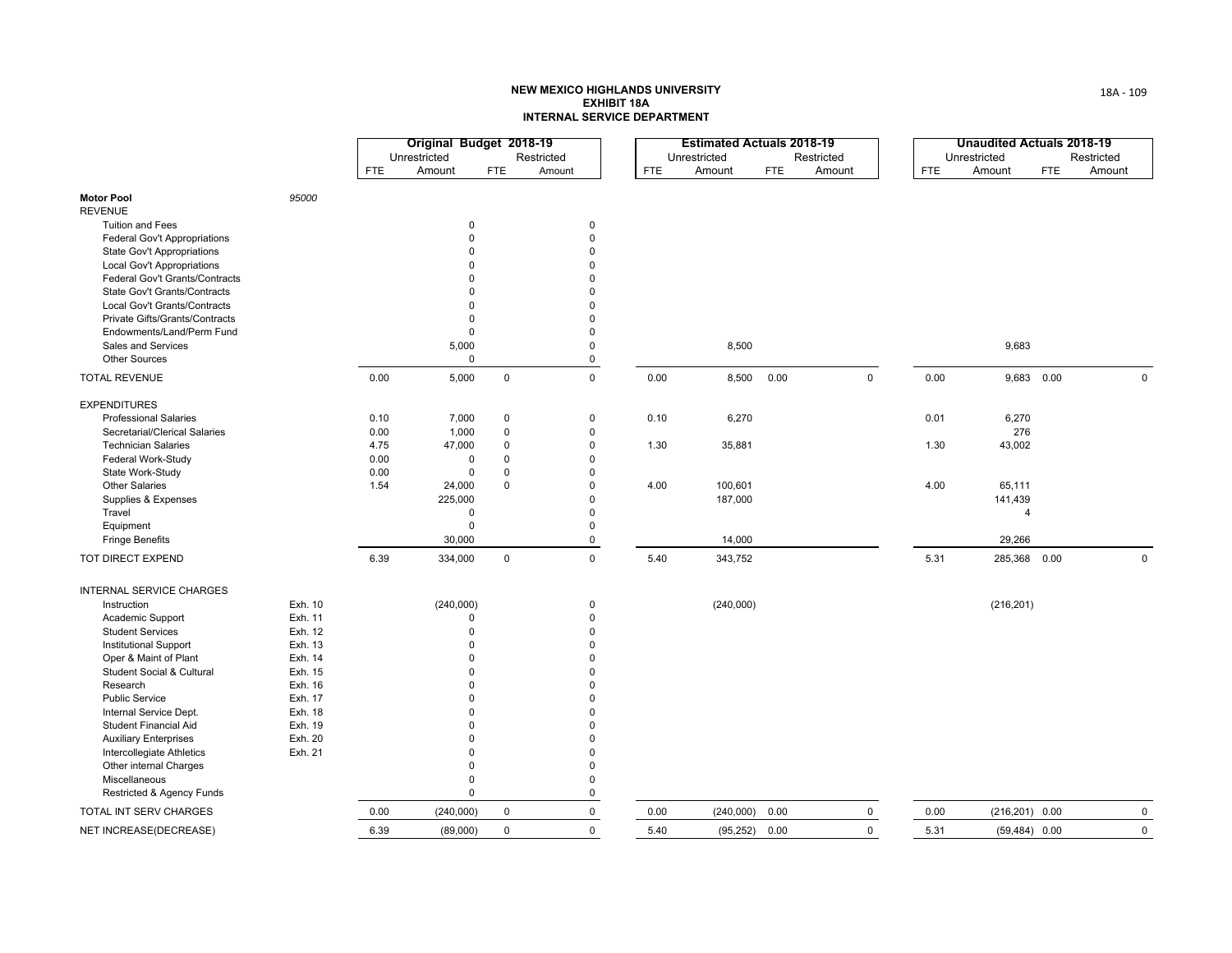#### **NEW MEXICO HIGHLANDS UNIVERSITY EXHIBIT 18AINTERNAL SERVICE DEPARTMENT**

|                                                              |       |            | Original Budget 2018-19 |                            |            |             |            | <b>Estimated Actuals 2018-19</b> |            |            |            | <b>Unaudited Actuals 2018-19</b> |               |             |
|--------------------------------------------------------------|-------|------------|-------------------------|----------------------------|------------|-------------|------------|----------------------------------|------------|------------|------------|----------------------------------|---------------|-------------|
|                                                              |       |            | Unrestricted            |                            | Restricted |             |            | Unrestricted                     |            | Restricted |            | Unrestricted                     |               | Restricted  |
|                                                              |       | <b>FTE</b> | Amount                  | <b>FTE</b>                 | Amount     |             | <b>FTE</b> | Amount                           | <b>FTE</b> | Amount     | <b>FTE</b> | Amount                           | <b>FTE</b>    | Amount      |
| <b>Unallocated Contingeny Internal Ser</b><br><b>REVENUE</b> | 29918 |            |                         |                            |            |             |            |                                  |            |            |            |                                  |               |             |
| <b>Tuition and Fees</b>                                      |       |            |                         | $\Omega$                   |            | 0           |            |                                  |            |            |            |                                  |               |             |
| Federal Gov't Appropriations                                 |       |            |                         |                            |            | O           |            |                                  |            |            |            |                                  |               |             |
| <b>State Gov't Appropriations</b>                            |       |            |                         |                            |            |             |            |                                  |            |            |            |                                  |               |             |
| Local Gov't Appropriations                                   |       |            |                         |                            |            |             |            |                                  |            |            |            |                                  |               |             |
| Federal Gov't Grants/Contracts                               |       |            |                         |                            |            |             |            |                                  |            |            |            |                                  |               |             |
| State Gov't Grants/Contracts                                 |       |            |                         |                            |            |             |            |                                  |            |            |            |                                  |               |             |
| Local Gov't Grants/Contracts                                 |       |            |                         |                            |            |             |            |                                  |            |            |            |                                  |               |             |
| Private Gifts/Grants/Contracts                               |       |            |                         |                            |            |             |            |                                  |            |            |            |                                  |               |             |
| Endowments/Land/Perm Fund                                    |       |            |                         |                            |            |             |            |                                  |            |            |            |                                  |               |             |
| Sales and Services                                           |       |            |                         |                            |            | $\Omega$    |            |                                  |            |            |            |                                  |               |             |
| <b>Other Sources</b>                                         |       |            |                         |                            |            | 0           |            |                                  |            |            |            |                                  |               |             |
| <b>TOTAL REVENUE</b>                                         |       | 0.00       |                         | $\mathbf 0$<br>$\mathbf 0$ |            | $\mathbf 0$ | 0.00       | $\mathbf 0$                      | 0.00       | 0          | 0.00       |                                  | $0\quad 0.00$ | $\mathbf 0$ |
| <b>EXPENDITURES</b>                                          |       |            |                         |                            |            |             |            |                                  |            |            |            |                                  |               |             |
| <b>Professional Salaries</b>                                 |       | 0.00       |                         | $\mathbf 0$<br>$\mathbf 0$ |            | $\mathbf 0$ |            |                                  |            |            |            |                                  |               |             |
| Secretarial/Clerical Salaries                                |       | 0.00       |                         | $\mathbf 0$<br>$\mathbf 0$ |            | $\Omega$    |            |                                  |            |            |            |                                  |               |             |
| <b>Technician Salaries</b>                                   |       | 0.00       |                         | $\mathbf 0$                |            |             |            |                                  |            |            |            |                                  |               |             |
| Federal Work-Study                                           |       | 0.00       |                         | $\Omega$                   |            |             |            |                                  |            |            |            |                                  |               |             |
| State Work-Study                                             |       | 0.00       |                         | $\mathbf 0$                |            |             |            |                                  |            |            |            |                                  |               |             |
| <b>Other Salaries</b>                                        |       | 0.00       |                         | $\Omega$<br>$\Omega$       |            |             |            |                                  |            |            |            |                                  |               |             |
| Supplies & Expenses                                          |       |            | 8,678                   |                            |            |             |            | 8,678                            |            |            |            | 1,679                            |               |             |
| Travel                                                       |       |            |                         |                            |            |             |            |                                  |            |            |            |                                  |               |             |
| Equipment                                                    |       |            |                         | $\Omega$                   |            |             |            |                                  |            |            |            |                                  |               |             |
| <b>Fringe Benefits</b>                                       |       |            | 296,281                 |                            |            | $\Omega$    |            |                                  |            |            |            | 2,237                            |               |             |
| TOT DIRECT EXPEND                                            |       | 0.00       | 304,959                 | $\mathbf 0$                |            | $\mathbf 0$ | 0.00       | 8,678                            | 0.00       | 0          | 0.00       | 3,917                            | 0.00          | 0           |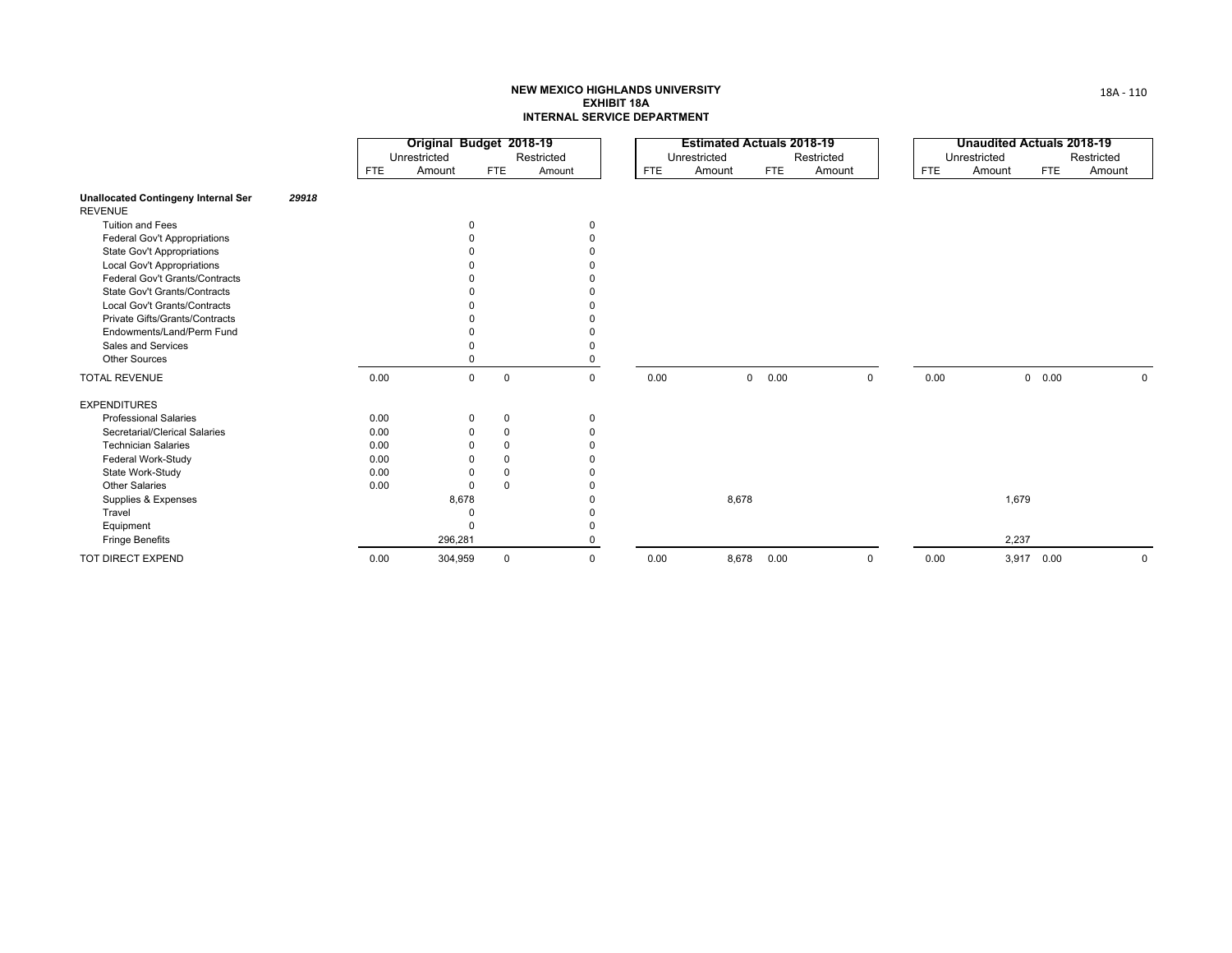#### **NEW MEXICO HIGHLANDS UNIVERSITY EXHIBIT 18AINTERNAL SERVICE DEPARTMENT**

|                                     |            | Original Budget 2018-19<br>Unrestricted |             | Restricted |      | <b>Estimated Actuals 2018-19</b><br>Unrestricted |                        | Restricted |      | <b>Unaudited Actuals 2018-19</b><br>Unrestricted |            | Restricted |
|-------------------------------------|------------|-----------------------------------------|-------------|------------|------|--------------------------------------------------|------------------------|------------|------|--------------------------------------------------|------------|------------|
|                                     | <b>FTE</b> | Amount                                  | <b>FTE</b>  | Amount     | FTE  | Amount                                           | <b>FTE</b>             | Amount     | FTE  | Amount                                           | <b>FTE</b> | Amount     |
| <b>Grants and Contracts</b>         |            |                                         |             |            |      |                                                  |                        |            |      |                                                  |            |            |
| <b>REVENUE</b>                      |            |                                         |             |            |      |                                                  |                        |            |      |                                                  |            |            |
| <b>Tuition and Fees</b>             |            |                                         |             | 0          |      |                                                  |                        |            |      |                                                  |            |            |
| <b>Federal Gov't Appropriations</b> |            |                                         |             |            |      |                                                  |                        |            |      |                                                  |            |            |
| <b>State Gov't Appropriations</b>   |            |                                         |             |            |      |                                                  |                        |            |      |                                                  |            |            |
| Local Gov't Appropriations          |            |                                         |             | $\Omega$   |      |                                                  |                        |            |      |                                                  |            |            |
| Federal Gov't Grants/Contracts      |            |                                         |             | 8,330      |      |                                                  |                        | 30,550     |      |                                                  |            | 27,713     |
| State Gov't Grants/Contracts        |            |                                         |             | 10,000     |      |                                                  |                        | 10,366     |      |                                                  |            | 8,606      |
| Local Gov't Grants/Contracts        |            |                                         |             | O          |      |                                                  |                        |            |      |                                                  |            |            |
| Private Gifts/Grants/Contracts      |            |                                         |             |            |      |                                                  |                        |            |      |                                                  |            |            |
| Endowments/Land/Perm Fund           |            |                                         |             |            |      |                                                  |                        |            |      |                                                  |            |            |
| Sales and Services                  |            |                                         |             |            |      |                                                  |                        |            |      |                                                  |            |            |
| <b>Other Sources</b>                |            |                                         |             |            |      |                                                  |                        |            |      |                                                  |            |            |
| <b>TOTAL REVENUE</b>                | 0.00       | $\mathbf 0$                             | $\mathbf 0$ | 18,330     | 0.00 |                                                  | $\overline{0}$<br>0.00 | 40,916     | 0.00 |                                                  | 0 0.00     | 36,319     |
| <b>EXPENDITURES</b>                 |            |                                         |             |            |      |                                                  |                        |            |      |                                                  |            |            |
| <b>Professional Salaries</b>        | 0.00       | $\mathbf 0$                             | 0           | 0          |      |                                                  |                        |            |      |                                                  |            |            |
| Secretarial/Clerical Salaries       | 0.00       | $\Omega$                                | $\mathbf 0$ | $\Omega$   |      |                                                  |                        |            |      |                                                  |            |            |
| <b>Technician Salaries</b>          | 0.00       |                                         | $\Omega$    | $\Omega$   |      |                                                  |                        |            |      |                                                  |            |            |
| Federal Work-Study                  | 0.00       |                                         | $\Omega$    | 8,330      |      |                                                  |                        | 30,550     |      |                                                  |            | 27,713     |
| State Work-Study                    | 0.00       | $\Omega$                                | 1.2         | 10,000     |      |                                                  | 1.2                    | 10,366     |      |                                                  | 1.20       | 8,606      |
| <b>Other Salaries</b>               | 0.00       | 0                                       | $\Omega$    | $\Omega$   |      |                                                  |                        |            |      |                                                  |            |            |
| Supplies & Expenses                 |            |                                         |             |            |      |                                                  |                        |            |      |                                                  |            |            |
| Travel                              |            |                                         |             |            |      |                                                  |                        |            |      |                                                  |            |            |
| Equipment                           |            |                                         |             |            |      |                                                  |                        |            |      |                                                  |            |            |
| <b>Fringe Benefits</b>              |            |                                         |             |            |      |                                                  |                        |            |      |                                                  |            |            |
| TOT DIRECT EXPEND                   | 0.00       | $\mathbf 0$                             | 1.2         | 18,330     | 0.00 |                                                  | 1.20<br>$\mathbf 0$    | 40,916     | 0.00 |                                                  | $0$ 1.20   | 36,319     |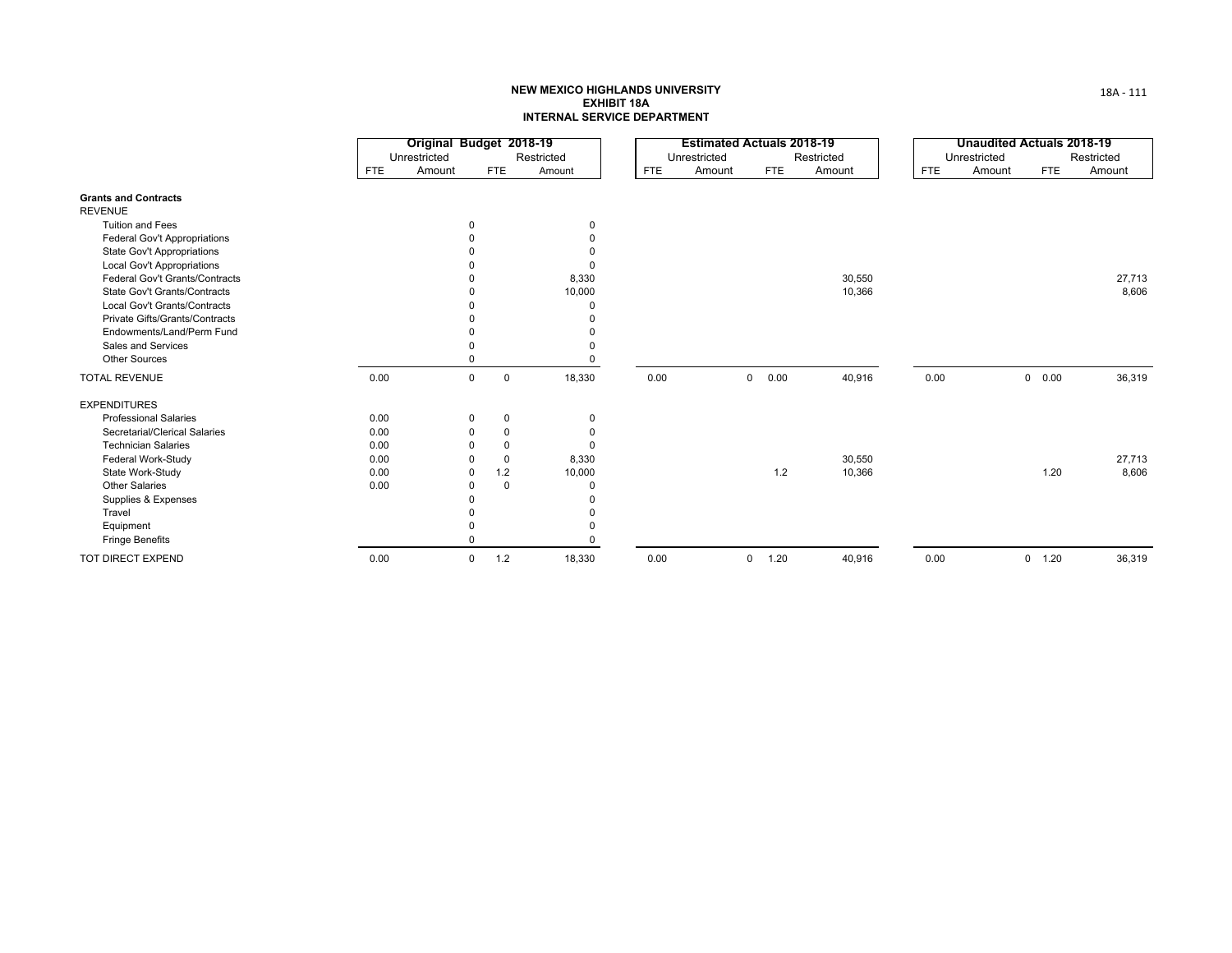### **NEW MEXICO HIGHLANDS UNIVERSITYEXHIBIT 19STUDENT FINANCIAL AID, GRANTS AND STIPENDS**

|                                                      |                            | Original Budget 2018-19 |             |                      |            | <b>Estimated Actuals 2018-19</b> |             |                      |            | <b>Unaudited Actuals 2018-19</b> |             |                      |
|------------------------------------------------------|----------------------------|-------------------------|-------------|----------------------|------------|----------------------------------|-------------|----------------------|------------|----------------------------------|-------------|----------------------|
|                                                      |                            | Unrestricted            |             | Restricted           |            | Unrestricted                     |             | Restricted           |            | Unrestricted                     |             | Restricted           |
|                                                      |                            | FTE<br>Amount           | <b>FTE</b>  | Amount               | <b>FTE</b> | Amount                           | <b>FTE</b>  | Amount               | <b>FTE</b> | Amount                           | <b>FTE</b>  | Amount               |
| REVENUE:                                             |                            |                         |             |                      |            |                                  |             |                      |            |                                  |             |                      |
| <b>FEDERAL</b>                                       |                            |                         |             |                      |            |                                  |             |                      |            |                                  |             |                      |
| PELL<br><b>SEOG</b>                                  | 21431-38000<br>21432-38000 |                         |             | 5,125,677<br>186,633 |            |                                  |             | 4,753,421<br>186,633 |            |                                  |             | 4,431,226<br>186,633 |
| Other                                                |                            |                         |             | 136,720              |            |                                  |             | 86,119               |            |                                  |             | 101,898              |
| SUBTOT FEDERAL                                       |                            |                         | $\Omega$    | 5,449,030            |            |                                  | $\Omega$    | 5,026,173            |            |                                  | $\mathbf 0$ | 4,719,757            |
| <b>STATE</b>                                         |                            |                         |             |                      |            |                                  |             |                      |            |                                  |             |                      |
| State Student Incentive Grant                        | 22443-38000                |                         |             | 488,500              |            |                                  |             | 433,890              |            |                                  |             | 506,603              |
| Lottery Success Scholarships<br>Other                | 22733-38000                |                         |             | 764,218<br>45,889    |            |                                  |             | 768,500<br>87,626    |            |                                  |             | 627,225<br>6,230     |
| SUBTOT STATE                                         |                            |                         | $\Omega$    | 1,298,607            |            |                                  | $\mathbf 0$ | 1,290,016            |            |                                  | $\mathbf 0$ | 1,140,058            |
| <b>LOCAL</b>                                         |                            |                         |             |                      |            |                                  |             |                      |            |                                  |             |                      |
| <b>PRIVATE</b>                                       |                            |                         |             | 1,235,589            |            |                                  |             | 1,094,500            |            |                                  |             | 1,069,905            |
| TOTAL REVENUE                                        |                            |                         | $\mathbf 0$ | 7,983,226            |            |                                  | $\mathbf 0$ | 7,410,689            |            |                                  | $\mathbf 0$ | 6,929,720            |
| <b>BEGINNING BALANCE</b>                             |                            | 639,389                 |             | $\pmb{0}$            |            | 280,723                          |             | 0                    |            | 280,723                          |             | $\mathbf 0$          |
| TOTAL AVAILABLE                                      |                            | 639,389                 |             | 7,983,226            |            | 280,723                          |             | 7,410,689            |            | 280,723                          |             | 6,929,720            |
| EXPENDITURES:                                        |                            |                         |             |                      |            |                                  |             |                      |            |                                  |             |                      |
| <b>FEDERAL</b>                                       |                            |                         |             |                      |            |                                  |             |                      |            |                                  |             |                      |
| <b>PELL</b>                                          |                            |                         |             | 5,125,677            |            |                                  |             | 4,753,421            |            |                                  |             | 4,431,226            |
| <b>SEOG</b>                                          | 12500-39030                | 62,211                  |             | 186,633              |            | 62,211                           |             | 186,633              |            |                                  |             | 241,269              |
| Other                                                |                            |                         |             | 136,720              |            |                                  |             | 86,119               |            |                                  |             | 27,380               |
| SUBTOT FEDERAL                                       |                            | 62,211                  |             | 5,449,030            |            | 62,211                           |             | 5,026,173            |            |                                  | $\mathbf 0$ | 4,699,875            |
| <b>STATE</b><br><b>State Student Incentive Grant</b> | 22443-38000                |                         |             | 488,500              |            |                                  |             | 433,890              |            |                                  |             | 417,427              |
| Lottery Success Scholarships                         | 22733-38000                |                         |             | 764,218              |            |                                  |             | 768,500              |            |                                  |             | 661,440              |
| 3% Scholarships                                      | 12500-39020                | 343,174                 |             | $\Omega$             |            | 574,400                          |             |                      |            | 576,000                          |             |                      |
| NMHU Scholarships                                    | 12500-39040                | 600,000                 |             | $\mathbf 0$          |            | 400,117                          |             |                      |            | 406,092                          |             |                      |
| Other                                                | 12501-12502                |                         | $\Omega$    | 45,889               |            |                                  |             | 87,626               |            |                                  |             | 45,702               |
| SUBTOT STATE                                         |                            | 943,174                 |             | 1,298,607            |            | 974,517                          |             | 1,290,016            |            | 982,092                          |             | 1,124,569            |
| <b>LOCAL</b>                                         |                            |                         |             |                      |            |                                  |             |                      |            |                                  |             |                      |
| <b>PRIVATE</b>                                       |                            |                         |             | 1,235,589            |            |                                  |             | 1,094,500            |            |                                  |             | 1,046,565            |
| <b>TOTAL EXPENDITURES</b>                            |                            | 1,005,385               |             | 7,983,226            |            | 1,036,728                        |             | 7,410,689            |            | 982,092                          |             | 6,871,009            |
| TRANSFERS IN (OUT):<br><b>SEOG Match</b>             |                            | 62,211                  |             |                      |            | 62,211                           |             |                      |            | 62,211                           |             |                      |
| 3% Scholarships                                      |                            | 343,174                 |             |                      |            | 343,174                          |             |                      |            | 343,174                          |             |                      |
| <b>NMHU Scholarships</b>                             |                            | 600,000                 |             |                      |            | 600,000                          |             |                      |            | 600,000                          |             |                      |
| <b>Athletics Hope</b>                                |                            |                         | $\mathbf 0$ |                      |            |                                  |             |                      |            |                                  |             |                      |
| <b>TOTAL TRANSFERS</b>                               |                            | 1,005,385               |             | $\mathbf 0$          |            | 1,005,385                        |             | 0                    |            | 1,005,385                        |             | $\mathbf 0$          |
| ENDING BALANCE                                       |                            | 639,389                 |             | $\mathbf 0$          |            | 249,380                          |             | $\mathbf 0$          |            | 304,016                          |             | 58,711               |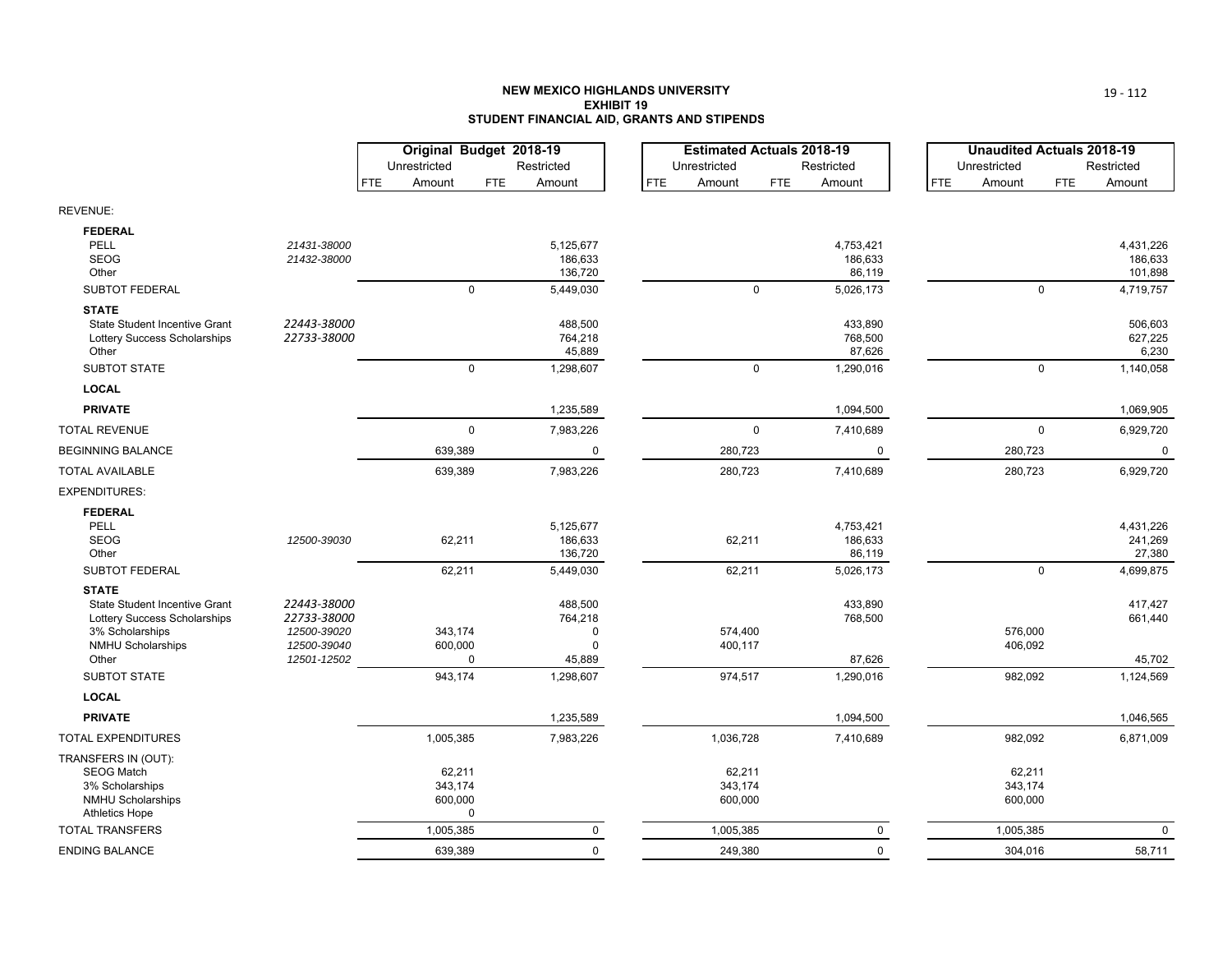|                                                                     |            | Original Budget 2018-19 |            |                      |              | <b>Estimated Actuals 2018-19</b> |              |                          |              | <b>Unaudited Actuals 2018-19</b> |              |            |
|---------------------------------------------------------------------|------------|-------------------------|------------|----------------------|--------------|----------------------------------|--------------|--------------------------|--------------|----------------------------------|--------------|------------|
|                                                                     |            | Unrestricted            |            | Restricted           |              | Unrestricted                     |              | Restricted               |              | Unrestricted                     |              | Restricted |
|                                                                     | <b>FTE</b> | Amount                  | <b>FTE</b> | Amount               | <b>FTE</b>   | Amount                           | <b>FTE</b>   | Amount                   | <b>FTE</b>   | Amount                           | <b>FTE</b>   | Amount     |
| <b>REVENUE</b>                                                      |            |                         |            |                      |              |                                  |              |                          |              |                                  |              |            |
| <b>Tuition and Fees</b>                                             |            | 223,000                 |            | 0                    |              |                                  |              |                          |              | 100,268                          |              |            |
| Federal Gov't Appropriations                                        |            | $\Omega$                |            | $\Omega$             |              |                                  |              |                          |              |                                  |              |            |
| <b>State Gov't Appropriations</b>                                   |            | O                       |            |                      |              |                                  |              |                          |              |                                  |              |            |
| <b>Local Gov't Appropriations</b>                                   |            |                         |            |                      |              |                                  |              |                          |              |                                  |              |            |
| Federal Gov't Grants/Contracts                                      |            |                         |            | 11,419<br>10,000     |              |                                  |              | 9,020                    |              |                                  |              | 8,590      |
| <b>State Gov't Grants/Contracts</b><br>Local Gov't Grants/Contracts |            | O                       |            | ŋ                    |              |                                  |              |                          |              |                                  |              |            |
| Private Gifts/Grants/Contracts                                      |            | U                       |            | O                    |              |                                  |              |                          |              |                                  |              |            |
| Endowments/Land/Perm Fund                                           |            | $\Omega$                |            | $\Omega$             |              |                                  |              |                          |              |                                  |              |            |
| Sales and Services                                                  |            | 4,105,094               |            |                      |              | 3,791,631                        |              |                          |              | 3,474,613                        |              |            |
| <b>Other Sources</b>                                                |            | 110,000                 |            | 0                    |              | 136,622                          |              |                          |              | 35,631                           |              |            |
| <b>TOTAL REVENUE</b>                                                | 0.00       | 4,438,094               | 0.00       | 21,419               | 0.00         | 3,928,253 0.00                   |              | 9,020                    | 0.00         | 3,610,512                        | 0.00         | 8,590      |
| <b>BEGINNING BALANCE</b>                                            |            | (2,843,083)             |            | $\Omega$             |              | (1,877,465)                      |              | $\overline{\phantom{a}}$ |              | (1,877,465)                      |              |            |
| <b>TOTAL AVAILABLE</b>                                              |            | 1,595,011               |            | 21,419               | 0.00         | 2,050,788 0.00                   |              | 9,020                    | 0.00         | 1,733,047                        | 0.00         | 8,590      |
| <b>EXPENDITURES</b>                                                 |            |                         |            |                      |              |                                  |              |                          |              |                                  |              |            |
| <b>Professional Salaries</b>                                        | 3.10       | 213,882                 | 0.00       | 0                    | 5.50         | 221,538                          | 0.00         |                          | 5.50         | 178,264                          | 0.00         |            |
| Secretarial/Clerical Salaries                                       | 7.00       | 39,500                  | 0.00       | $\mathbf 0$          | 1.00         | 27,559                           | 0.00         | $\overline{a}$           | 1.00         | 28,146                           | 0.00         |            |
| <b>Technician Salaries</b>                                          | 0.00       | 196,625                 | 0.00       | $\Omega$             | 6.00         | 128,293                          | 0.00         |                          | 6.00         | 152,342                          | 0.00         |            |
| Federal Work-Study                                                  | 0.00       | 0                       | 0.00       | 11,419               | 0.00         |                                  | 0.00         | 9,020                    | 0.00         | $\blacksquare$                   | 0.00         | 8,590      |
| State Work-Study                                                    | 10.42      | 0                       | 0.30       | 10,000               | 0.00         | $\overline{\phantom{a}}$         | 0.30         |                          | 0.00         |                                  | 0.30         |            |
| <b>Other Salaries</b><br>Supplies & Expenses                        | 0.00       | 162,725<br>540,934      | 0.00       | $\Omega$<br>$\Omega$ | 9.50<br>0.00 | 86,290<br>531,285                | 0.00<br>0.00 | $\overline{a}$           | 9.50<br>0.00 | 157,192<br>535,894               | 0.00<br>0.00 |            |
| <b>Purchases for Resale</b>                                         |            | 2,026,000               |            | $\Omega$             | 0.00         | 1,817,259                        | 0.00         |                          | 0.00         | 1,265,931                        | 0.00         |            |
| Travel                                                              |            | 2,200                   |            | 0                    | 0.00         | 3,500                            | 0.00         | $\overline{\phantom{a}}$ | 0.00         | 1,721                            | 0.00         |            |
| Equipment                                                           |            | 23,913                  |            | $\Omega$             | 0.00         | 21,563                           | 0.00         |                          | 0.00         | 6,140                            | 0.00         |            |
| <b>Fringe Benefits</b>                                              |            | 150,345                 |            | $\Omega$             | 0.00         | 136,712                          | 0.00         |                          | 0.00         | 132,886                          | 0.00         |            |
| <b>TOT DIRECT EXPEND</b><br><b>INTERNAL SERVICE CHARGES</b>         | 21.52      | 3,356,124               | 0.30       | 21,419               | 22.00        | 2,973,999 0.30                   |              | 9,020                    | 22           | 2,458,516                        | $\mathbf 0$  | 8,590      |
| <b>Computer Support</b>                                             |            | $\mathbf 0$             |            | 0                    |              |                                  |              |                          |              |                                  |              |            |
| <b>Telephone Support</b>                                            |            | 9,416                   |            | $\Omega$             |              |                                  |              |                          |              | 20,041                           |              |            |
| Overhead Charges                                                    |            | 405,000                 |            | $\Omega$             |              | 405,000                          |              |                          |              | 405,000                          |              |            |
| TOT INT SERV CHARGES                                                | 0.00       | 414,416                 | 0.00       | $\Omega$             | 0.00         | 405,000 0.00                     |              | $\overline{\phantom{a}}$ | 0.00         | 425,041                          | 0.00         | $\sim$     |
| <b>TOTAL EXPENDITURES</b><br>TRANSFERS IN (OUT)                     | 21.52      | 3,770,540 0.30          |            | 21,419               | 22.00        | 3,378,999 0.30                   |              | 9,020                    | 22.00        | 2,883,557                        | 0.30         | 8,590      |
| Non-Mandatory                                                       |            | 600,000                 |            | $\mathbf 0$          |              | 297,943                          |              |                          |              | 297,943                          |              |            |
| <b>Retirement of Indebtedness</b>                                   |            | (1,243,151)             |            | $\Omega$             |              | (1, 243, 151)                    |              |                          |              | (1,243,151)                      |              |            |
| <b>NET TRANSFERS</b>                                                | 0.00       | $(643, 151)$ 0.00       |            | $\Omega$             | 0.00         | $(945, 208)$ 0.00                |              |                          | 0.00         | (945, 208)                       | 0.00         |            |
| <b>ENDING BALANCE</b>                                               | 21.52      | $(2,818,680)$ 0.30      |            | $\Omega$             | 22.00        | $(2,273,419)$ 0.30               |              |                          | 22.00        | (2,095,718)                      | 0.30         |            |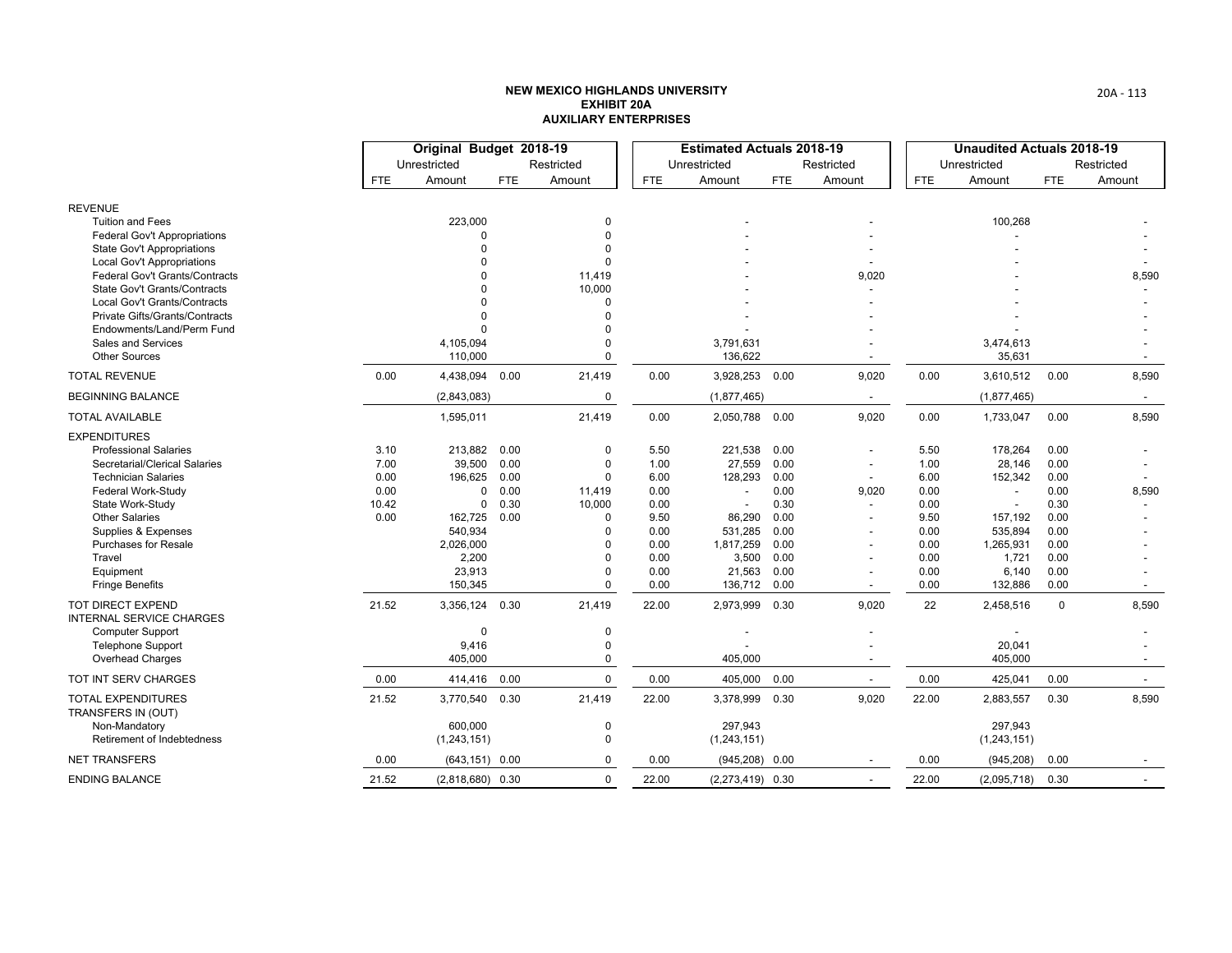|                                                                                                    | Original Budget 2018-19 |                                  |                      |                                  |            | <b>Estimated Actuals 2018-19</b> |            |                          |            | <b>Unaudited Actuals 2018-19</b> |            |            |
|----------------------------------------------------------------------------------------------------|-------------------------|----------------------------------|----------------------|----------------------------------|------------|----------------------------------|------------|--------------------------|------------|----------------------------------|------------|------------|
|                                                                                                    |                         | Unrestricted                     |                      | Restricted                       |            | Unrestricted                     |            | Restricted               |            | Unrestricted                     |            | Restricted |
|                                                                                                    | <b>FTE</b>              | Amount                           | FTE.                 | Amount                           | <b>FTE</b> | Amount                           | <b>FTE</b> | Amount                   | <b>FTE</b> | Amount                           | <b>FTE</b> | Amount     |
| 32100, 32155<br><b>Campus Bookstore</b><br><b>REVENUE</b>                                          |                         |                                  |                      |                                  |            |                                  |            |                          |            |                                  |            |            |
| <b>Tuition and Fees</b><br><b>Federal Gov't Appropriations</b>                                     |                         | 115,000<br>$\Omega$              |                      | 0<br>$\Omega$                    |            |                                  |            |                          |            | 29,868                           |            |            |
| <b>State Gov't Appropriations</b><br><b>Local Gov't Appropriations</b>                             |                         | $\Omega$                         |                      | $\Omega$<br>ŋ                    |            |                                  |            |                          |            |                                  |            |            |
| Federal Gov't Grants/Contracts<br>State Gov't Grants/Contracts                                     |                         |                                  |                      | $\Omega$                         |            |                                  |            |                          |            |                                  |            |            |
| <b>Local Gov't Grants/Contracts</b><br>Private Gifts/Grants/Contracts<br>Endowments/Land/Perm Fund |                         | $\Omega$                         |                      | $\Omega$<br>ŋ                    |            |                                  |            |                          |            |                                  |            |            |
| Sales and Services<br><b>Other Sources</b>                                                         |                         | 600,000<br>$\Omega$              |                      | $\Omega$<br>0                    |            | 600,000                          |            |                          |            | 5                                |            |            |
| <b>TOTAL REVENUE</b>                                                                               | 0.00                    | 715,000                          | 0.00                 | $\mathbf 0$                      | 0.00       | 600,000 0.00                     |            |                          | 0.00       | 29,873                           | 0.00       |            |
| <b>BEGINNING BALANCE</b>                                                                           |                         | 14,786                           |                      | 0                                |            | (64, 592)                        |            |                          |            | (164, 592)                       |            |            |
| <b>TOTAL AVAILABLE</b>                                                                             |                         | 729,786                          |                      | $\mathbf 0$                      | 0.00       | 535,408 0.00                     |            |                          | 0.00       | (134, 719)                       | 0.00       |            |
| <b>EXPENDITURES</b><br><b>Professional Salaries</b>                                                | 0.00                    | 0                                | 0.00                 | 0                                |            |                                  |            |                          |            |                                  |            |            |
| Secretarial/Clerical Salaries<br><b>Technician Salaries</b>                                        | 0.00<br>0.00            | $\Omega$<br>$\Omega$<br>$\Omega$ | 0.00<br>0.00         | $\Omega$<br>$\Omega$<br>$\Omega$ |            |                                  |            |                          |            |                                  |            |            |
| Federal Work-Study<br>State Work-Study<br><b>Other Salaries</b>                                    | 0.00<br>0.00<br>0.00    | $\Omega$<br>0                    | 0.00<br>0.00<br>0.00 | ŋ<br>$\Omega$                    |            |                                  |            |                          |            |                                  |            |            |
| Supplies & Expenses<br><b>Purchases for Resale</b>                                                 |                         | $\Omega$<br>600,000              |                      | $\Omega$<br>$\Omega$             |            | 600,000                          |            |                          |            | 706                              |            |            |
| Travel<br>Equipment                                                                                |                         | $\Omega$<br>$\Omega$             |                      | $\Omega$<br>0                    |            |                                  |            |                          |            |                                  |            |            |
| <b>Fringe Benefits</b>                                                                             |                         | $\Omega$                         |                      | 0                                |            |                                  |            |                          |            |                                  |            |            |
| TOT DIRECT EXPEND<br><b>INTERNAL SERVICE CHARGES</b>                                               | 0.00                    | 600,000                          | 0.00                 | $\mathbf 0$                      | 0.00       | 600,000 0.00                     |            |                          | 0.00       | 706                              | 0.00       |            |
| <b>Computer Support</b>                                                                            |                         | 0<br>$\Omega$                    |                      | 0<br>$\mathbf 0$                 |            |                                  |            |                          |            | 2,352                            |            |            |
| <b>Telephone Support</b><br><b>Overhead Charges</b>                                                |                         | 100,000                          |                      | $\mathbf 0$                      |            | 100,000                          |            |                          |            | 100,000                          |            |            |
| TOT INT SERV CHARGES                                                                               | 0.00                    | 100,000                          | 0.00                 | $\mathbf 0$                      | 0.00       | 100,000                          | 0.00       | $\overline{\phantom{a}}$ | 0.00       | 102,352                          | 0.00       |            |
| <b>TOTAL EXPENDITURES</b><br>TRANSFERS IN (OUT)                                                    | 0.00                    | 700,000                          | 0.00                 | $\Omega$                         | 0.00       | 700,000 0.00                     |            |                          | 0.00       | 103,058                          | 0.00       |            |
| Non-Mandatory<br>Retirement of Indebtedness                                                        |                         | 0<br>0                           |                      | 0<br>$\mathbf 0$                 |            |                                  |            |                          |            |                                  |            |            |
| <b>NET TRANSFERS</b>                                                                               | 0.00                    | $\mathbf{0}$                     | 0.00                 | $\mathbf 0$                      | 0.00       | $\overline{\phantom{a}}$         | 0.00       | $\overline{\phantom{a}}$ | 0.00       | $\overline{\phantom{a}}$         | 0.00       |            |
| INCREASE (DECREASE) in NET ASSETS                                                                  | 0.00                    | 29,786 0.00                      |                      | $\mathbf 0$                      | 0.00       | $(164, 592)$ 0.00                |            | $\overline{\phantom{a}}$ | 0.00       | (237, 776)                       | 0.00       |            |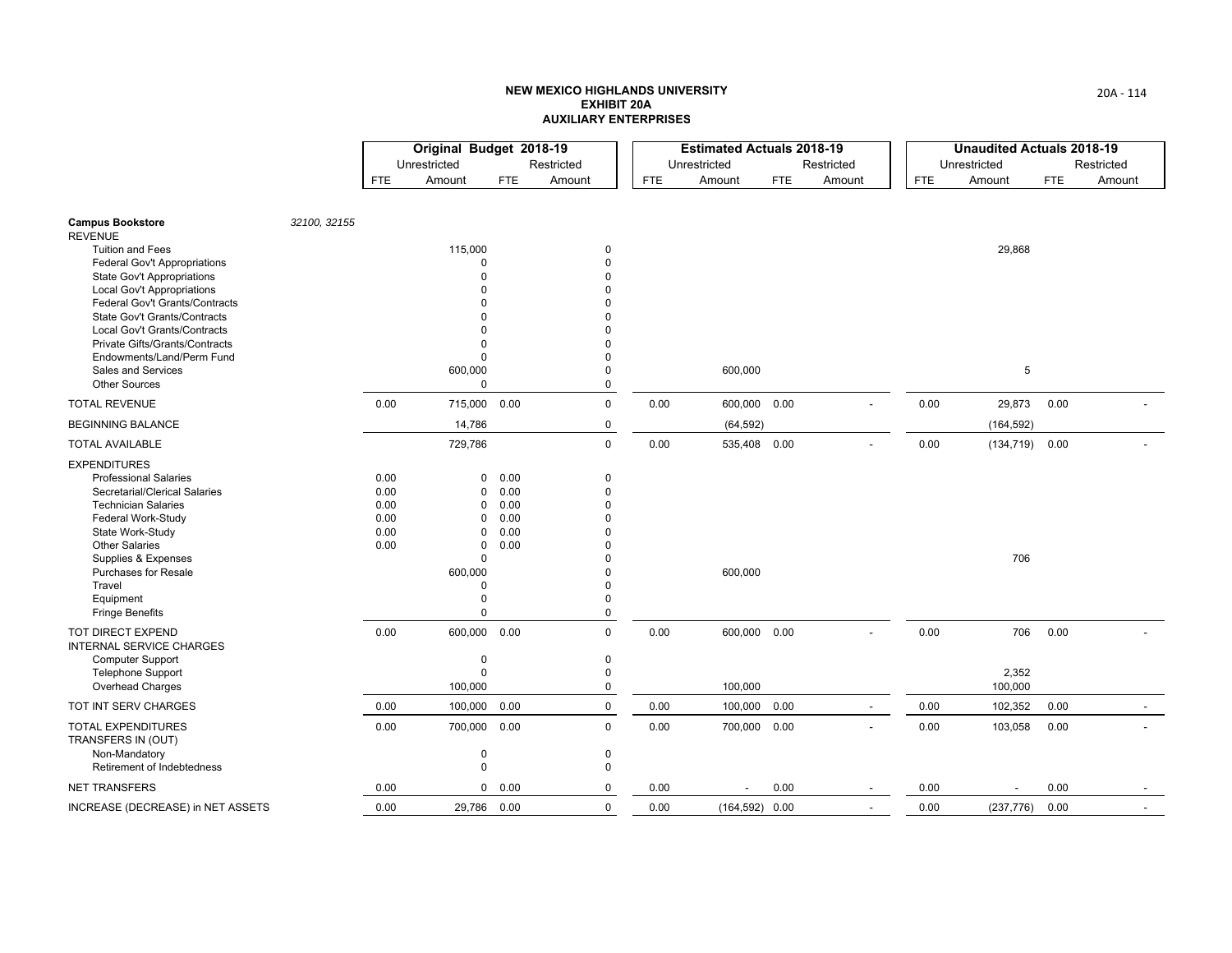|                                                                |       |            | Original Budget 2018-19 |            |             |            | <b>Estimated Actuals 2018-19</b> |            |                |            | <b>Unaudited Actuals 2018-19</b> |            |            |
|----------------------------------------------------------------|-------|------------|-------------------------|------------|-------------|------------|----------------------------------|------------|----------------|------------|----------------------------------|------------|------------|
|                                                                |       |            | Unrestricted            |            | Restricted  |            | Unrestricted                     |            | Restricted     |            | Unrestricted                     |            | Restricted |
|                                                                |       | <b>FTE</b> | Amount                  | <b>FTE</b> | Amount      | <b>FTE</b> | Amount                           | <b>FTE</b> | Amount         | <b>FTE</b> | Amount                           | <b>FTE</b> | Amount     |
| <b>AY Conferences</b>                                          | 32300 |            |                         |            |             |            |                                  |            |                |            |                                  |            |            |
| <b>REVENUE</b>                                                 |       |            |                         |            |             |            |                                  |            |                |            |                                  |            |            |
| <b>Tuition and Fees</b>                                        |       |            | $\Omega$                |            | $\mathbf 0$ |            |                                  |            |                |            |                                  |            |            |
| <b>Federal Gov't Appropriations</b>                            |       |            |                         |            | $\Omega$    |            |                                  |            |                |            |                                  |            |            |
| <b>State Gov't Appropriations</b>                              |       |            |                         |            |             |            |                                  |            |                |            |                                  |            |            |
| <b>Local Gov't Appropriations</b>                              |       |            |                         |            |             |            |                                  |            |                |            |                                  |            |            |
| Federal Gov't Grants/Contracts<br>State Gov't Grants/Contracts |       |            |                         |            |             |            |                                  |            |                |            |                                  |            |            |
| Local Gov't Grants/Contracts                                   |       |            |                         |            |             |            |                                  |            |                |            |                                  |            |            |
| Private Gifts/Grants/Contracts                                 |       |            | $\Omega$                |            |             |            |                                  |            |                |            |                                  |            |            |
| Endowments/Land/Perm Fund                                      |       |            | $\Omega$                |            |             |            |                                  |            |                |            |                                  |            |            |
| Sales and Services                                             |       |            | 25,815                  |            | 0           |            | 5,000                            |            |                |            | 15,258                           |            |            |
| <b>Other Sources</b>                                           |       |            | $\mathbf 0$             |            | 0           |            |                                  |            |                |            |                                  |            |            |
| <b>TOTAL REVENUE</b>                                           |       | 0.00       | 25,815                  | 0.00       | $\mathbf 0$ | 0.00       | 5,000 0.00                       |            |                | 0.00       | 15,258                           | 0.00       |            |
| <b>BEGINNING BALANCE</b>                                       |       |            | 2,980                   |            | 0           |            | (354, 846)                       |            |                |            | (349, 846)                       |            |            |
| <b>TOTAL AVAILABLE</b>                                         |       |            | 28,795                  |            | $\Omega$    | 0.00       | $(349, 846)$ 0.00                |            |                | 0.00       | (334, 588)                       | 0.00       |            |
| <b>EXPENDITURES</b>                                            |       |            |                         |            |             |            |                                  |            |                |            |                                  |            |            |
| <b>Professional Salaries</b>                                   |       | 0.00       | 19,879                  | 0.00       | 0           |            |                                  |            |                |            |                                  |            |            |
| Secretarial/Clerical Salaries                                  |       | 0.00       | 0                       | 0.00       | $\Omega$    |            |                                  |            |                |            |                                  |            |            |
| <b>Technician Salaries</b>                                     |       | 0.00       | $\Omega$                | 0.00       | $\Omega$    |            |                                  |            |                |            |                                  |            |            |
| Federal Work-Study                                             |       | 0.00       | $\Omega$                | 0.00       |             |            |                                  |            |                |            |                                  |            |            |
| State Work-Study                                               |       | 0.00       | $\Omega$                | 0.00       |             |            |                                  |            |                |            |                                  |            |            |
| <b>Other Salaries</b>                                          |       | 0.00       | 0                       | 0.00       | O           |            |                                  |            |                |            |                                  |            |            |
| Supplies & Expenses                                            |       |            | $\mathbf 0$             |            | $\Omega$    |            |                                  |            |                |            |                                  |            |            |
| <b>Purchases for Resale</b>                                    |       |            |                         |            |             |            |                                  |            |                |            |                                  |            |            |
| Travel                                                         |       |            | $\mathbf 0$             |            | 0           |            |                                  |            |                |            |                                  |            |            |
| Equipment                                                      |       |            | 0<br>5,936              |            | 0<br>0      |            |                                  |            |                |            |                                  |            |            |
| <b>Fringe Benefits</b>                                         |       |            |                         |            |             |            |                                  |            |                |            |                                  |            |            |
| <b>TOT DIRECT EXPEND</b><br>INTERNAL SERVICE CHARGES           |       | 0.00       | 25,815                  | 0.00       | $\mathbf 0$ | 0.00       |                                  | 0.00       |                | 0.00       | $\overline{a}$                   | 0.00       |            |
| <b>Computer Support</b>                                        |       |            | $\mathbf 0$             |            | 0           |            |                                  |            |                |            |                                  |            |            |
| <b>Telephone Support</b>                                       |       |            | $\mathbf 0$             |            | $\mathbf 0$ |            |                                  |            |                |            |                                  |            |            |
| <b>Overhead Charges</b>                                        |       |            | $\mathbf 0$             |            | 0           |            |                                  |            |                |            |                                  |            |            |
| TOT INT SERV CHARGES                                           |       | 0.00       | $\mathbf 0$             | 0.00       | $\mathbf 0$ | 0.00       | $\overline{a}$                   | 0.00       | $\blacksquare$ | 0.00       | $\overline{\phantom{a}}$         | 0.00       |            |
| <b>TOTAL EXPENDITURES</b><br>TRANSFERS IN (OUT)                |       | 0.00       | 25,815 0.00             |            | $\mathbf 0$ | 0.00       |                                  | 0.00       |                | 0.00       |                                  | 0.00       |            |
| Non-Mandatory                                                  |       |            | $\mathbf 0$             |            | $\mathbf 0$ |            |                                  |            |                |            |                                  |            |            |
| Retirement of Indebtedness                                     |       |            | $\mathbf 0$             |            | 0           |            |                                  |            |                |            |                                  |            |            |
| <b>NET TRANSFERS</b>                                           |       | 0.00       | $\mathbf 0$             | 0.00       | $\mathbf 0$ | 0.00       |                                  | 0.00       |                | 0.00       |                                  | 0.00       |            |
| INCREASE (DECREASE) in NET ASSETS                              |       | 0.00       | 2,980 0.00              |            | $\mathbf 0$ | 0.00       | $(349, 846)$ 0.00                |            |                | 0.00       | (334, 588)                       | 0.00       |            |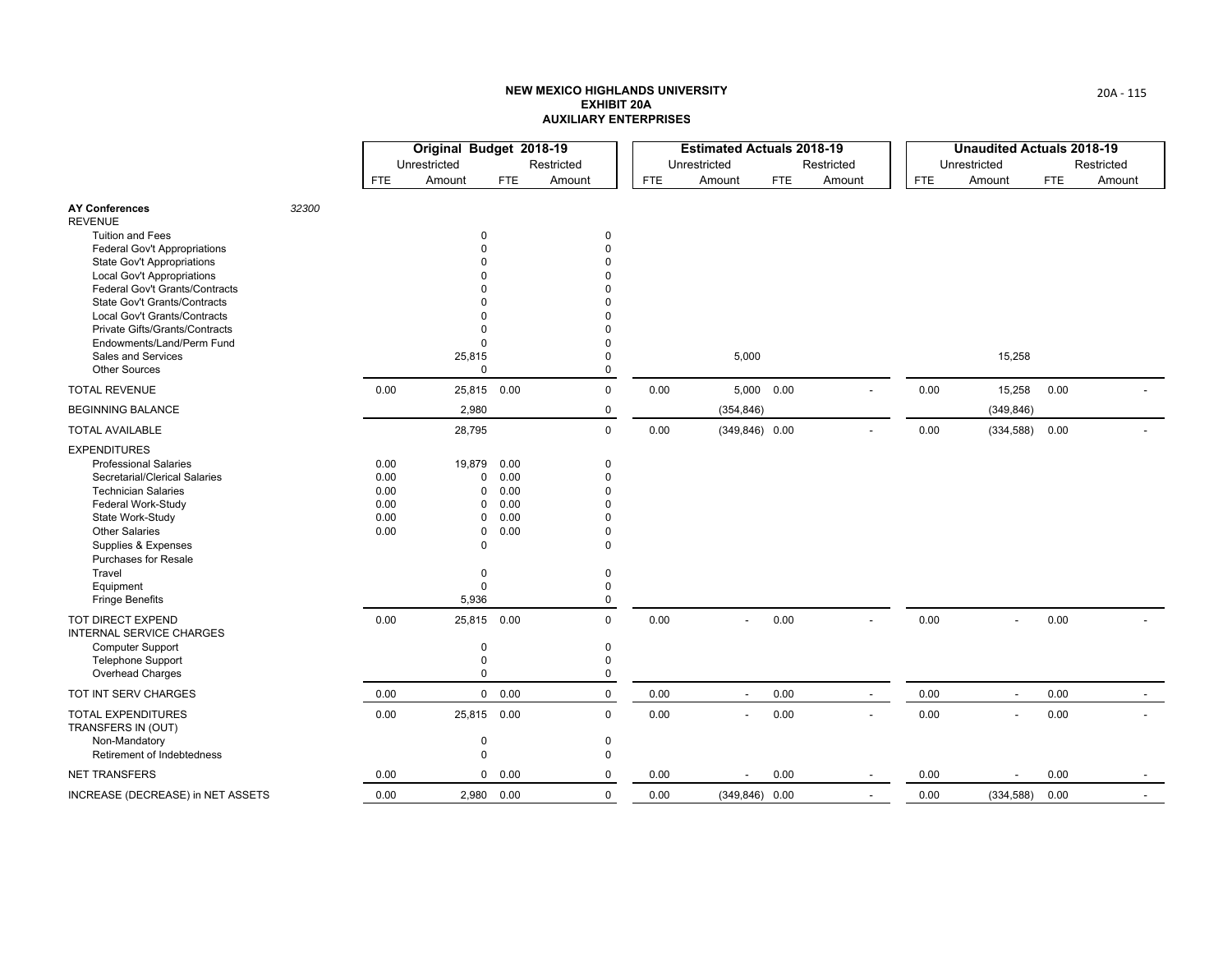|                                                             |       |      | Original Budget 2018-19 |            |             |      | <b>Estimated Actuals 2018-19</b> |            |                          |      | <b>Unaudited Actuals 2018-19</b> |            |            |
|-------------------------------------------------------------|-------|------|-------------------------|------------|-------------|------|----------------------------------|------------|--------------------------|------|----------------------------------|------------|------------|
|                                                             |       |      | Unrestricted            |            | Restricted  |      | Unrestricted                     |            | Restricted               |      | Unrestricted                     |            | Restricted |
|                                                             |       | FTE  | Amount                  | <b>FTE</b> | Amount      | FTE. | Amount                           | <b>FTE</b> | Amount                   | FTE  | Amount                           | <b>FTE</b> | Amount     |
| <b>Dining Services</b><br><b>REVENUE</b>                    | 32400 |      |                         |            |             |      |                                  |            |                          |      |                                  |            |            |
| <b>Tuition and Fees</b>                                     |       |      | 0                       |            | $\mathbf 0$ |      |                                  |            |                          |      |                                  |            |            |
| Federal Gov't Appropriations                                |       |      | $\Omega$                |            | $\Omega$    |      |                                  |            |                          |      |                                  |            |            |
| <b>State Gov't Appropriations</b>                           |       |      |                         |            | $\Omega$    |      |                                  |            |                          |      |                                  |            |            |
| <b>Local Gov't Appropriations</b>                           |       |      |                         |            |             |      |                                  |            |                          |      |                                  |            |            |
| Federal Gov't Grants/Contracts                              |       |      |                         |            |             |      |                                  |            |                          |      |                                  |            |            |
| State Gov't Grants/Contracts                                |       |      |                         |            |             |      |                                  |            |                          |      |                                  |            |            |
| Local Gov't Grants/Contracts                                |       |      | O<br>0                  |            |             |      |                                  |            |                          |      |                                  |            |            |
| Private Gifts/Grants/Contracts<br>Endowments/Land/Perm Fund |       |      | $\mathbf 0$             |            | $\Omega$    |      |                                  |            |                          |      |                                  |            |            |
| Sales and Services                                          |       |      | 1,580,000               |            | $\Omega$    |      | 1,216,000                        |            |                          |      | 1,310,965                        |            |            |
| <b>Other Sources</b>                                        |       |      | $\mathbf 0$             |            | $\mathbf 0$ |      |                                  |            |                          |      |                                  |            |            |
| <b>TOTAL REVENUE</b>                                        |       | 0.00 | 1,580,000               | 0.00       | $\mathbf 0$ | 0.00 | 1,216,000 0.00                   |            |                          | 0.00 | 1,310,965                        | 0.00       |            |
| <b>BEGINNING BALANCE</b>                                    |       |      | (199, 020)              |            | 0           |      | 652,587                          |            |                          |      | 522,587                          |            |            |
| <b>TOTAL AVAILABLE</b>                                      |       |      | 1,380,980               |            | $\mathbf 0$ | 0.00 | 1,868,587 0.00                   |            |                          | 0.00 | 1,833,552                        | 0.00       |            |
| <b>EXPENDITURES</b>                                         |       |      |                         |            |             |      |                                  |            |                          |      |                                  |            |            |
| <b>Professional Salaries</b>                                |       | 0.00 | 0                       | 0.00       | $\mathbf 0$ |      |                                  |            |                          |      |                                  |            |            |
| Secretarial/Clerical Salaries                               |       | 0.00 | 0                       | 0.00       | $\Omega$    |      |                                  |            |                          |      |                                  |            |            |
| <b>Technician Salaries</b>                                  |       | 0.00 | 0                       | 0.00       | $\Omega$    |      |                                  |            |                          |      |                                  |            |            |
| <b>Federal Work-Study</b>                                   |       | 0.00 | 0                       | 0.00       | n           |      |                                  |            |                          |      |                                  |            |            |
| State Work-Study                                            |       | 0.00 | 0                       | 0.00       | O           |      |                                  |            |                          |      |                                  |            |            |
| <b>Other Salaries</b>                                       |       | 0.00 | $\mathbf 0$             | 0.00       |             |      |                                  |            |                          |      |                                  |            |            |
| Supplies & Expenses                                         |       |      | 18,700                  |            |             |      |                                  |            |                          |      |                                  |            |            |
| <b>Purchases for Resale</b>                                 |       |      | 1,426,000               |            | n           |      | 1,216,000                        |            |                          |      | 1,265,931                        |            |            |
| Travel                                                      |       |      | $\mathbf 0$             |            | $\Omega$    |      |                                  |            |                          |      |                                  |            |            |
| Equipment                                                   |       |      | 0                       |            | $\Omega$    |      |                                  |            |                          |      |                                  |            |            |
| <b>Fringe Benefits</b>                                      |       |      | $\mathbf 0$             |            | $\Omega$    |      |                                  |            |                          |      |                                  |            |            |
| <b>TOT DIRECT EXPEND</b><br><b>INTERNAL SERVICE CHARGES</b> |       | 0.00 | 1,444,700               | 0.00       | $\mathbf 0$ | 0.00 | 1,216,000 0.00                   |            |                          | 0.00 | 1,265,931                        | 0.00       |            |
| <b>Computer Support</b>                                     |       |      | 0                       |            | 0           |      |                                  |            |                          |      |                                  |            |            |
| Telephone Support                                           |       |      | 5,300                   |            | $\mathbf 0$ |      |                                  |            |                          |      | 6,468                            |            |            |
| <b>Overhead Charges</b>                                     |       |      | 130,000                 |            | $\mathbf 0$ |      | 130,000                          |            |                          |      | 130,000                          |            |            |
| TOT INT SERV CHARGES                                        |       | 0.00 | 135,300                 | 0.00       | $\mathbf 0$ | 0.00 | 130,000 0.00                     |            | $\overline{\phantom{a}}$ | 0.00 | 136,468                          | 0.00       | $\sim$     |
| <b>TOTAL EXPENDITURES</b><br>TRANSFERS IN (OUT)             |       | 0.00 | 1,580,000               | 0.00       | $\mathbf 0$ | 0.00 | 1,346,000 0.00                   |            |                          | 0.00 | 1,402,399                        | 0.00       |            |
| Non-Mandatory                                               |       |      | $\mathbf 0$             |            | 0           |      |                                  |            |                          |      |                                  |            |            |
| Retirement of Indebtedness                                  |       |      | 0                       |            | 0           |      |                                  |            |                          |      |                                  |            |            |
| <b>NET TRANSFERS</b>                                        |       | 0.00 |                         | 0 0.00     | 0           | 0.00 | $\overline{a}$                   | 0.00       |                          | 0.00 |                                  | 0.00       |            |
| INCREASE (DECREASE) in NET ASSETS                           |       | 0.00 | $(199,020)$ 0.00        |            | $\mathbf 0$ | 0.00 | 522,587                          | 0.00       |                          | 0.00 | 431,153                          | 0.00       |            |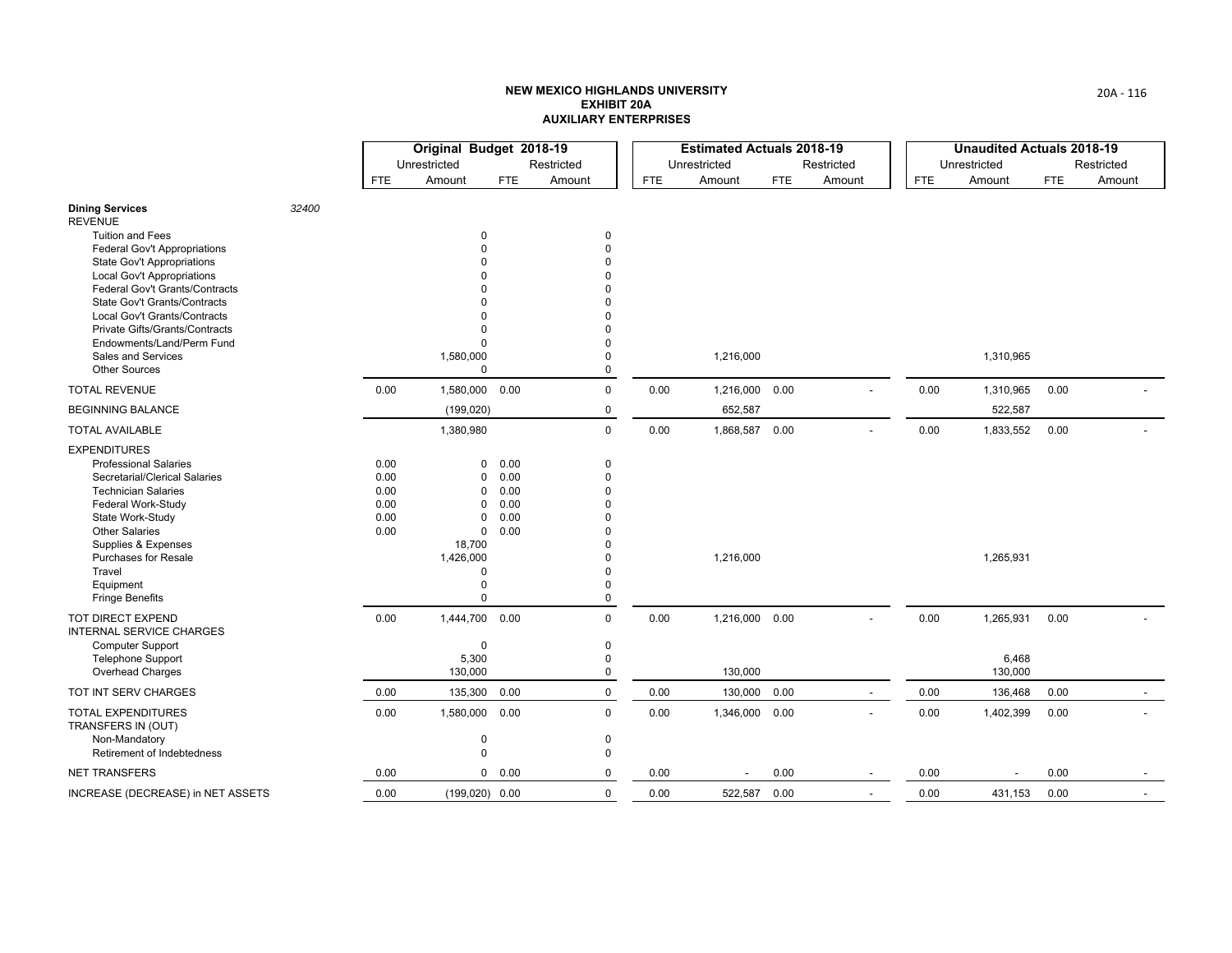|                                                              |       | Original Budget 2018-19 |                    |      |             |            | <b>Estimated Actuals 2018-19</b> |            |                          |            | <b>Unaudited Actuals 2018-19</b> |      |                |
|--------------------------------------------------------------|-------|-------------------------|--------------------|------|-------------|------------|----------------------------------|------------|--------------------------|------------|----------------------------------|------|----------------|
|                                                              |       |                         | Unrestricted       |      | Restricted  |            | Unrestricted                     |            | Restricted               |            | Unrestricted                     |      | Restricted     |
|                                                              |       | FTE                     | Amount             | FTE  | Amount      | <b>FTE</b> | Amount                           | <b>FTE</b> | Amount                   | <b>FTE</b> | Amount                           | FTE  | Amount         |
| <b>Housing and Student Conduct</b><br><b>REVENUE</b>         | 32660 |                         |                    |      |             |            |                                  |            |                          |            |                                  |      |                |
| <b>Tuition and Fees</b>                                      |       |                         | 60,000             |      | 0           |            |                                  |            |                          |            | 70,400                           |      |                |
| <b>Federal Gov't Appropriations</b>                          |       |                         |                    |      | $\Omega$    |            |                                  |            |                          |            |                                  |      |                |
| <b>State Gov't Appropriations</b>                            |       |                         |                    |      |             |            |                                  |            |                          |            |                                  |      |                |
| Local Gov't Appropriations                                   |       |                         |                    |      |             |            |                                  |            |                          |            |                                  |      |                |
| Federal Gov't Grants/Contracts                               |       |                         |                    |      |             |            |                                  |            |                          |            |                                  |      |                |
| State Gov't Grants/Contracts<br>Local Gov't Grants/Contracts |       |                         |                    |      |             |            |                                  |            |                          |            |                                  |      |                |
| Private Gifts/Grants/Contracts                               |       |                         | $\Omega$           |      |             |            |                                  |            |                          |            |                                  |      |                |
| Endowments/Land/Perm Fund                                    |       |                         | $\Omega$           |      |             |            |                                  |            |                          |            |                                  |      |                |
| Sales and Services                                           |       |                         | 1,516,279          |      | $\Omega$    |            | 1,847,631                        |            |                          |            | 1,961,616                        |      |                |
| <b>Other Sources</b>                                         |       |                         | 50,000             |      | $\Omega$    |            | 126,622                          |            |                          |            | 19,536                           |      |                |
| <b>TOTAL REVENUE</b>                                         |       | 0.00                    | 1,626,279          | 0.00 | $\Omega$    | 0.00       | 1,974,253 0.00                   |            |                          | 0.00       | 2,051,551                        | 0.00 |                |
| <b>BEGINNING BALANCE</b>                                     |       |                         | (287, 958)         |      | 0           |            | 1,884,070                        |            |                          |            | 1,912,396                        |      |                |
| <b>TOTAL AVAILABLE</b>                                       |       |                         | 1,338,321          |      | $\Omega$    | 0.00       | 3,858,323 0.00                   |            |                          | 0.00       | 3,963,947                        | 0.00 |                |
| <b>EXPENDITURES</b>                                          |       |                         |                    |      |             |            |                                  |            |                          |            |                                  |      |                |
| <b>Professional Salaries</b>                                 |       | 1.10                    | 66,263             | 0.00 | 0           | 2.00       | 107,261                          |            |                          | 2.00       | 101,921                          |      |                |
| Secretarial/Clerical Salaries                                |       | 1.00                    | 39,500             | 0.00 | $\Omega$    | 1.00       | 27,559                           |            |                          | 1.00       | 28,146                           |      |                |
| <b>Technician Salaries</b>                                   |       | 0.00                    | $\Omega$           | 0.00 | $\Omega$    |            |                                  |            |                          |            |                                  |      |                |
| Federal Work-Study                                           |       | 0.00                    | 0                  | 0.00 | $\Omega$    |            |                                  |            |                          |            |                                  |      |                |
| State Work-Study                                             |       | 0.00                    | 0                  | 0.00 | O           |            |                                  |            |                          |            |                                  |      |                |
| <b>Other Salaries</b>                                        |       | 10.17                   | 158,725            | 0.00 | 0           | 9.50       | 86,290                           |            |                          | 9.50       | 127,078                          |      |                |
| Supplies & Expenses                                          |       |                         | 271,292            |      | $\Omega$    |            | 235,152                          |            |                          |            | 268,764                          |      |                |
| Purchases for Resale                                         |       |                         |                    |      | $\Omega$    |            |                                  |            |                          |            |                                  |      |                |
| Travel<br>Equipment                                          |       |                         | 2,200<br>10,063    |      | $\Omega$    |            | 3,500<br>14,063                  |            |                          |            | 1,721<br>6,140                   |      |                |
| <b>Fringe Benefits</b>                                       |       |                         | 38,623             |      | $\Omega$    |            | 53,950                           |            |                          |            | 41,437                           |      |                |
| TOT DIRECT EXPEND                                            |       | 12.27                   | 586,666            | 0.00 | $\mathbf 0$ | 12.50      | 527,776                          |            |                          | 12.50      | 575,206                          | 0.00 |                |
| <b>INTERNAL SERVICE CHARGES</b>                              |       |                         |                    |      |             |            |                                  |            |                          |            |                                  |      |                |
| <b>Computer Support</b>                                      |       |                         | 0                  |      | 0           |            |                                  |            |                          |            |                                  |      |                |
| <b>Telephone Support</b>                                     |       |                         | 4,116              |      | 0           |            |                                  |            |                          |            | 4,704                            |      |                |
| Overhead Charges                                             |       |                         | 175,000            |      | $\mathbf 0$ |            | 175,000                          |            |                          |            | 175,000                          |      |                |
| TOT INT SERV CHARGES                                         |       | 0.00                    | 179,116            | 0.00 | $\mathbf 0$ | 0.00       | 175,000 0.00                     |            | $\overline{\phantom{a}}$ | 0.00       | 179,704                          | 0.00 | $\blacksquare$ |
| <b>TOTAL EXPENDITURES</b><br>TRANSFERS IN (OUT)              |       | 12.27                   | 765,782 0.00       |      | $\mathbf 0$ | 12.50      | 702,776 0.00                     |            |                          | 12.50      | 754,910                          | 0.00 |                |
| Non-Mandatory                                                |       |                         | (207, 943)         |      | $\mathbf 0$ |            |                                  |            |                          |            |                                  |      |                |
| Retirement of Indebtedness                                   |       |                         | (1,243,151)        |      | $\mathbf 0$ |            | (1,243,151)                      |            |                          |            | (1, 243, 151)                    |      |                |
| <b>NET TRANSFERS</b>                                         |       | 0.00                    | $(1,451,094)$ 0.00 |      | 0           | 0.00       | $(1,243,151)$ 0.00               |            |                          | 0.00       | (1, 243, 151)                    | 0.00 |                |
| INCREASE (DECREASE) in NET ASSETS                            |       | 12.27                   | $(878, 555)$ 0.00  |      | $\mathbf 0$ | 12.50      | 1,912,396 0.00                   |            | $\overline{a}$           | 12.50      | 1,965,886                        | 0.00 |                |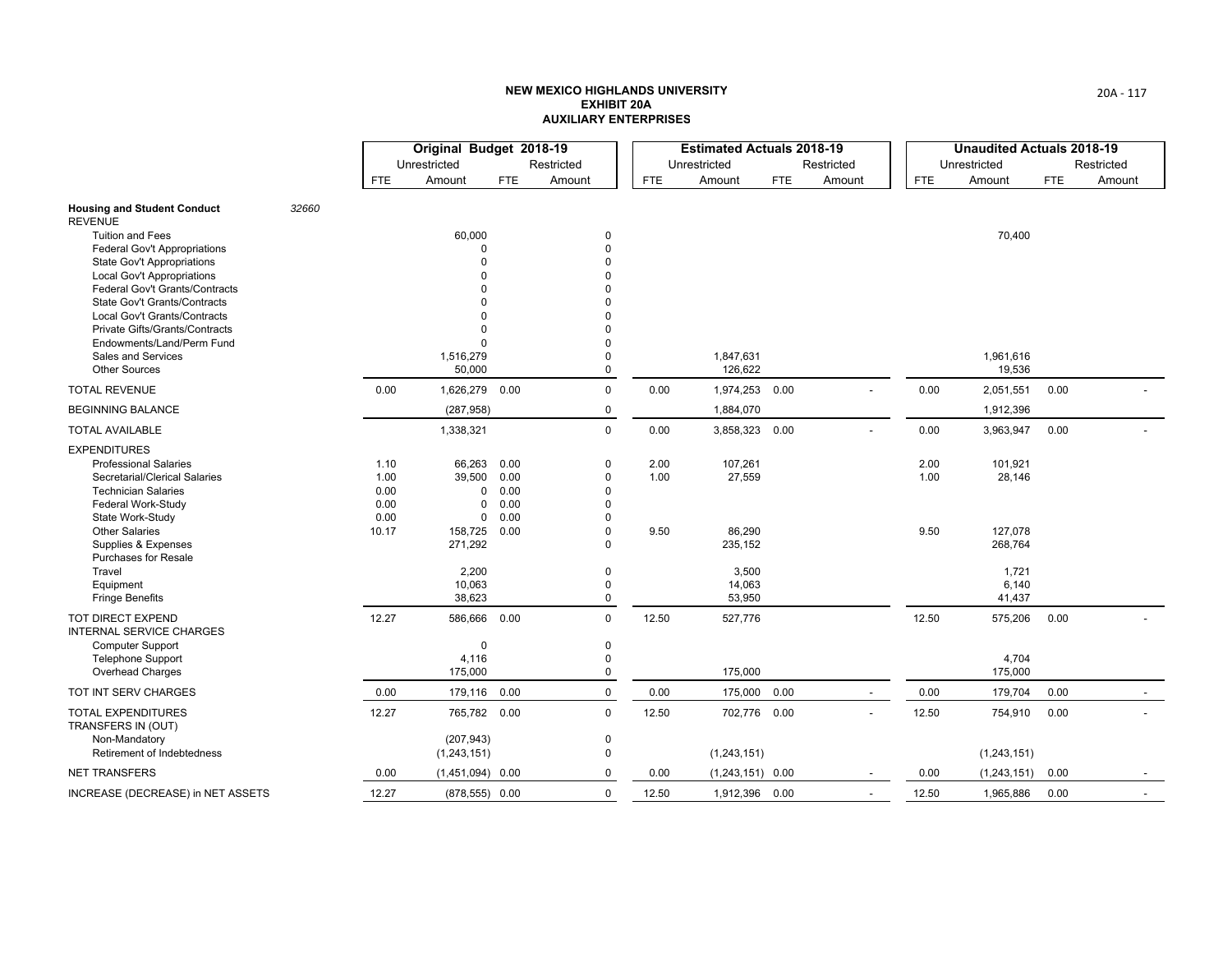|                                                                |       |      | Original Budget 2018-19 |            |             |      | <b>Estimated Actuals 2018-19</b> |            |                          |      | <b>Unaudited Actuals 2018-19</b> |            |            |
|----------------------------------------------------------------|-------|------|-------------------------|------------|-------------|------|----------------------------------|------------|--------------------------|------|----------------------------------|------------|------------|
|                                                                |       |      | Unrestricted            |            | Restricted  |      | Unrestricted                     |            | Restricted               |      | Unrestricted                     |            | Restricted |
|                                                                |       | FTE  | Amount                  | <b>FTE</b> | Amount      | FTE  | Amount                           | <b>FTE</b> | Amount                   | FTE  | Amount                           | <b>FTE</b> | Amount     |
| <b>RHA Activity</b><br><b>REVENUE</b>                          | 32670 |      |                         |            |             |      |                                  |            |                          |      |                                  |            |            |
| <b>Tuition and Fees</b>                                        |       |      | 48,000                  |            | $\mathbf 0$ |      |                                  |            |                          |      |                                  |            |            |
| Federal Gov't Appropriations                                   |       |      | $\Omega$                |            | $\Omega$    |      |                                  |            |                          |      |                                  |            |            |
| <b>State Gov't Appropriations</b>                              |       |      |                         |            | $\Omega$    |      |                                  |            |                          |      |                                  |            |            |
| <b>Local Gov't Appropriations</b>                              |       |      |                         |            | $\Omega$    |      |                                  |            |                          |      |                                  |            |            |
| Federal Gov't Grants/Contracts<br>State Gov't Grants/Contracts |       |      |                         |            |             |      |                                  |            |                          |      |                                  |            |            |
| Local Gov't Grants/Contracts                                   |       |      |                         |            |             |      |                                  |            |                          |      |                                  |            |            |
| Private Gifts/Grants/Contracts                                 |       |      | n                       |            | n           |      |                                  |            |                          |      |                                  |            |            |
| Endowments/Land/Perm Fund                                      |       |      | 0                       |            | $\Omega$    |      |                                  |            |                          |      |                                  |            |            |
| Sales and Services                                             |       |      | 0                       |            | 0           |      | 26,000                           |            |                          |      | 27,505                           |            |            |
| <b>Other Sources</b>                                           |       |      | $\mathbf 0$             |            | $\mathbf 0$ |      |                                  |            |                          |      |                                  |            |            |
| <b>TOTAL REVENUE</b>                                           |       | 0.00 | 48,000                  | 0.00       | $\mathbf 0$ | 0.00 | 26,000 0.00                      |            |                          | 0.00 | 27,505                           | 0.00       |            |
| <b>BEGINNING BALANCE</b>                                       |       |      | (9, 120)                |            | 0           |      | 28,479                           |            |                          |      | 6,479                            |            |            |
| <b>TOTAL AVAILABLE</b>                                         |       |      | 38,880                  |            | $\mathbf 0$ | 0.00 | 54,479 0.00                      |            |                          | 0.00 | 33,984                           | 0.00       |            |
| <b>EXPENDITURES</b>                                            |       |      |                         |            |             |      |                                  |            |                          |      |                                  |            |            |
| <b>Professional Salaries</b>                                   |       | 0.00 | 0                       | 0.00       | $\mathbf 0$ |      |                                  |            |                          |      |                                  |            |            |
| Secretarial/Clerical Salaries                                  |       | 0.00 | 0                       | 0.00       | $\Omega$    |      |                                  |            |                          |      |                                  |            |            |
| <b>Technician Salaries</b>                                     |       | 0.00 | 0                       | 0.00       | $\Omega$    |      |                                  |            |                          |      |                                  |            |            |
| <b>Federal Work-Study</b>                                      |       | 0.00 | 0                       | 0.00       | O           |      |                                  |            |                          |      |                                  |            |            |
| State Work-Study                                               |       | 0.00 | 0                       | 0.00       | O           |      |                                  |            |                          |      |                                  |            |            |
| <b>Other Salaries</b>                                          |       | 0.00 | $\mathbf 0$             | 0.00       | $\Omega$    |      |                                  |            |                          |      |                                  |            |            |
| Supplies & Expenses<br><b>Purchases for Resale</b>             |       |      | 45,650                  |            | $\Omega$    |      | 48,000                           |            |                          |      | 28,217                           |            |            |
| Travel                                                         |       |      | $\mathbf 0$             |            | $\mathbf 0$ |      |                                  |            |                          |      |                                  |            |            |
| Equipment                                                      |       |      | 2,350                   |            | $\mathbf 0$ |      |                                  |            |                          |      |                                  |            |            |
| <b>Fringe Benefits</b>                                         |       |      | $\mathbf 0$             |            | $\mathbf 0$ |      |                                  |            |                          |      |                                  |            |            |
| <b>TOT DIRECT EXPEND</b><br><b>INTERNAL SERVICE CHARGES</b>    |       | 0.00 | 48,000                  | 0.00       | $\mathbf 0$ | 0.00 | 48,000 0.00                      |            |                          | 0.00 | 28,217                           | 0.00       |            |
| <b>Computer Support</b>                                        |       |      | 0                       |            | 0           |      |                                  |            |                          |      |                                  |            |            |
| <b>Telephone Support</b>                                       |       |      | 0                       |            | $\mathbf 0$ |      |                                  |            |                          |      |                                  |            |            |
| Overhead Charges                                               |       |      | 0                       |            | $\mathbf 0$ |      |                                  |            |                          |      |                                  |            |            |
| TOT INT SERV CHARGES                                           |       | 0.00 |                         | 0 0.00     | $\mathbf 0$ | 0.00 | $\overline{\phantom{a}}$         | 0.00       | $\overline{\phantom{a}}$ | 0.00 | $\overline{\phantom{a}}$         | 0.00       | $\sim$     |
| <b>TOTAL EXPENDITURES</b><br>TRANSFERS IN (OUT)                |       | 0.00 | 48,000                  | 0.00       | $\mathbf 0$ | 0.00 | 48,000 0.00                      |            |                          | 0.00 | 28,217                           | 0.00       |            |
| Non-Mandatory                                                  |       |      | 0                       |            | 0           |      |                                  |            |                          |      |                                  |            |            |
| Retirement of Indebtedness                                     |       |      | 0                       |            | 0           |      |                                  |            |                          |      |                                  |            |            |
| <b>NET TRANSFERS</b>                                           |       | 0.00 |                         | 0 0.00     | 0           | 0.00 | $\blacksquare$                   | 0.00       |                          | 0.00 | $\overline{\phantom{a}}$         | 0.00       |            |
| INCREASE (DECREASE) in NET ASSETS                              |       | 0.00 | $(9,120)$ 0.00          |            | $\mathbf 0$ | 0.00 |                                  | 6,479 0.00 | $\overline{\phantom{a}}$ | 0.00 | 5,767                            | 0.00       |            |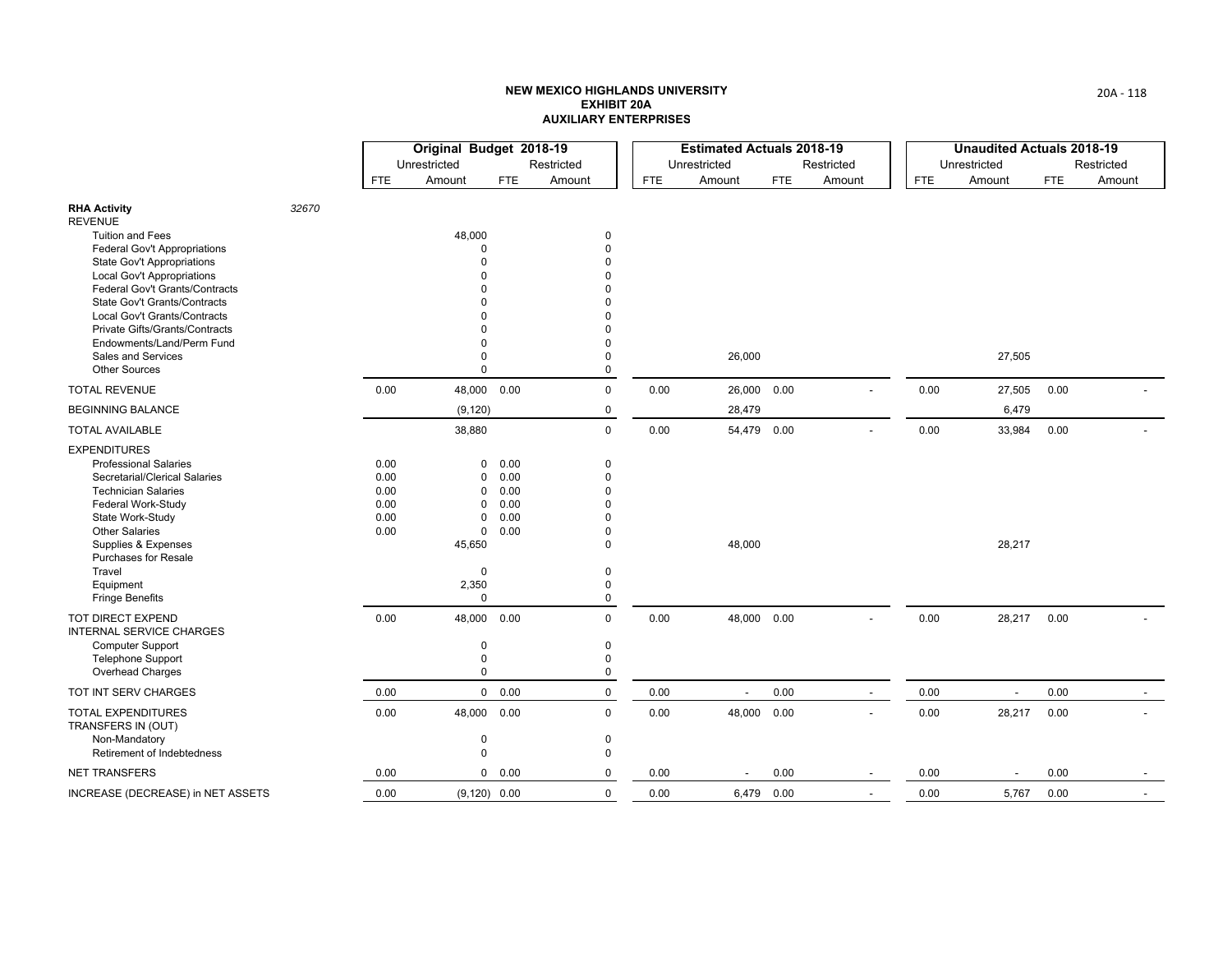|                                                                |                     | Original Budget 2018-19 |                   |            |               |      | <b>Estimated Actuals 2018-19</b> |            |            |      | <b>Unaudited Actuals 2018-19</b> |            |            |
|----------------------------------------------------------------|---------------------|-------------------------|-------------------|------------|---------------|------|----------------------------------|------------|------------|------|----------------------------------|------------|------------|
|                                                                |                     |                         | Unrestricted      |            | Restricted    |      | Unrestricted                     |            | Restricted |      | Unrestricted                     |            | Restricted |
|                                                                |                     | <b>FTE</b>              | Amount            | <b>FTE</b> | Amount        | FTE  | Amount                           | <b>FTE</b> | Amount     | FTE  | Amount                           | <b>FTE</b> | Amount     |
| <b>Golf Course</b><br><b>REVENUE</b>                           | 64000, 64001, 64002 |                         |                   |            |               |      |                                  |            |            |      |                                  |            |            |
| <b>Tuition and Fees</b>                                        |                     |                         | 0                 |            | 0             |      |                                  |            |            |      |                                  |            |            |
| <b>Federal Gov't Appropriations</b>                            |                     |                         | $\Omega$          |            | $\Omega$      |      |                                  |            |            |      |                                  |            |            |
| <b>State Gov't Appropriations</b>                              |                     |                         | ŋ                 |            | $\Omega$      |      |                                  |            |            |      |                                  |            |            |
| <b>Local Gov't Appropriations</b>                              |                     |                         |                   |            | n<br>$\Omega$ |      |                                  |            |            |      |                                  |            |            |
| Federal Gov't Grants/Contracts<br>State Gov't Grants/Contracts |                     |                         | n                 |            | $\Omega$      |      |                                  |            |            |      |                                  |            |            |
| Local Gov't Grants/Contracts                                   |                     |                         | 0                 |            | $\Omega$      |      |                                  |            |            |      |                                  |            |            |
| Private Gifts/Grants/Contracts                                 |                     |                         | $\Omega$          |            | $\Omega$      |      |                                  |            |            |      |                                  |            |            |
| Endowments/Land/Perm Fund                                      |                     |                         | $\mathbf 0$       |            | $\Omega$      |      |                                  |            |            |      |                                  |            |            |
| Sales and Services                                             |                     |                         | 293,000           |            | $\Omega$      |      | 83,000                           |            |            |      | 118,895                          |            |            |
| <b>Other Sources</b>                                           |                     |                         | 0                 |            | $\mathbf 0$   |      |                                  |            |            |      |                                  |            |            |
| <b>TOTAL REVENUE</b>                                           |                     | 0.00                    | 293,000           | 0.00       | $\mathbf 0$   | 0.00 | 83,000 0.00                      |            |            | 0.00 | 118,895                          | 0.00       |            |
| <b>BEGINNING BALANCE</b>                                       |                     |                         | (230, 816)        |            | $\mathbf 0$   |      | (2,980,757)                      |            |            |      | (3, 174, 431)                    |            |            |
| <b>TOTAL AVAILABLE</b>                                         |                     |                         | 62,184            |            | $\mathbf 0$   | 0.00 | $(2,897,757)$ 0.00               |            |            | 0.00 | (3,055,536)                      | 0.00       |            |
| <b>EXPENDITURES</b>                                            |                     |                         |                   |            |               |      |                                  |            |            |      |                                  |            |            |
| <b>Professional Salaries</b>                                   |                     | 2.00                    | 127,740           | 0.00       | $\Omega$      | 3.50 | 114,277                          |            |            | 3.50 | 76,344                           |            |            |
| Secretarial/Clerical Salaries                                  |                     | 0.00                    | 0                 | 0.00       | $\Omega$      |      |                                  |            |            |      |                                  |            |            |
| <b>Technician Salaries</b>                                     |                     | 1.00                    | 22,822            | 0.00       | $\Omega$      |      |                                  |            |            |      | 18,517                           |            |            |
| Federal Work-Study                                             |                     | 0.00                    | 0                 | 0.00       | $\Omega$      |      |                                  |            |            |      |                                  |            |            |
| State Work-Study                                               |                     | 0.00                    | 0                 | 0.00       |               |      |                                  |            |            |      |                                  |            |            |
| <b>Other Salaries</b><br>Supplies & Expenses                   |                     | 0.19                    | 3,000<br>94,692   | 0.00       |               |      | 123,433                          |            |            |      | 26,356<br>106,940                |            |            |
| <b>Purchases for Resale</b>                                    |                     |                         | $\Omega$          |            | $\Omega$      |      | 1,259                            |            |            |      |                                  |            |            |
| Travel                                                         |                     |                         | 0                 |            | $\Omega$      |      |                                  |            |            |      |                                  |            |            |
| Equipment                                                      |                     |                         | 0                 |            | $\Omega$      |      |                                  |            |            |      |                                  |            |            |
| <b>Fringe Benefits</b>                                         |                     |                         | 44,746            |            | $\mathbf 0$   |      | 37,706                           |            |            |      | 41,454                           |            |            |
| <b>TOT DIRECT EXPEND</b><br><b>INTERNAL SERVICE CHARGES</b>    |                     | 3.19                    | 293,000           | 0.00       | $\Omega$      | 3.50 | 276,674                          |            |            | 3.50 | 269,611                          | 0.00       |            |
| <b>Computer Support</b>                                        |                     |                         | 0                 |            | 0             |      |                                  |            |            |      |                                  |            |            |
| <b>Telephone Support</b>                                       |                     |                         | 0                 |            | $\mathbf 0$   |      |                                  |            |            |      |                                  |            |            |
| Overhead Charges                                               |                     |                         | 0                 |            | $\mathbf 0$   |      |                                  |            |            |      |                                  |            |            |
| TOT INT SERV CHARGES                                           |                     | 0.00                    |                   | 0 0.00     | $\mathbf 0$   | 0.00 | $\overline{\phantom{a}}$         | 0.00       |            | 0.00 | $\overline{\phantom{a}}$         | 0.00       |            |
| <b>TOTAL EXPENDITURES</b><br>TRANSFERS IN (OUT)                |                     | 3.19                    | 293,000           | 0.00       | $\mathbf 0$   | 3.50 | 276,674 0.00                     |            |            | 3.50 | 269,611                          | 0.00       |            |
| Non-Mandatory                                                  |                     |                         | 0                 |            | $\mathbf 0$   |      |                                  |            |            |      |                                  |            |            |
| Retirement of Indebtedness                                     |                     |                         | 0                 |            | $\mathbf 0$   |      |                                  |            |            |      |                                  |            |            |
| <b>NET TRANSFERS</b>                                           |                     | 0.00                    | 0                 | 0.00       | $\mathbf 0$   | 0.00 |                                  | 0.00       |            | 0.00 |                                  | 0.00       |            |
| INCREASE (DECREASE) in NET ASSETS                              |                     | 3.19                    | $(230, 816)$ 0.00 |            | $\mathbf 0$   | 3.50 | $(3, 174, 431)$ 0.00             |            |            | 3.50 | (3,325,147)                      | 0.00       |            |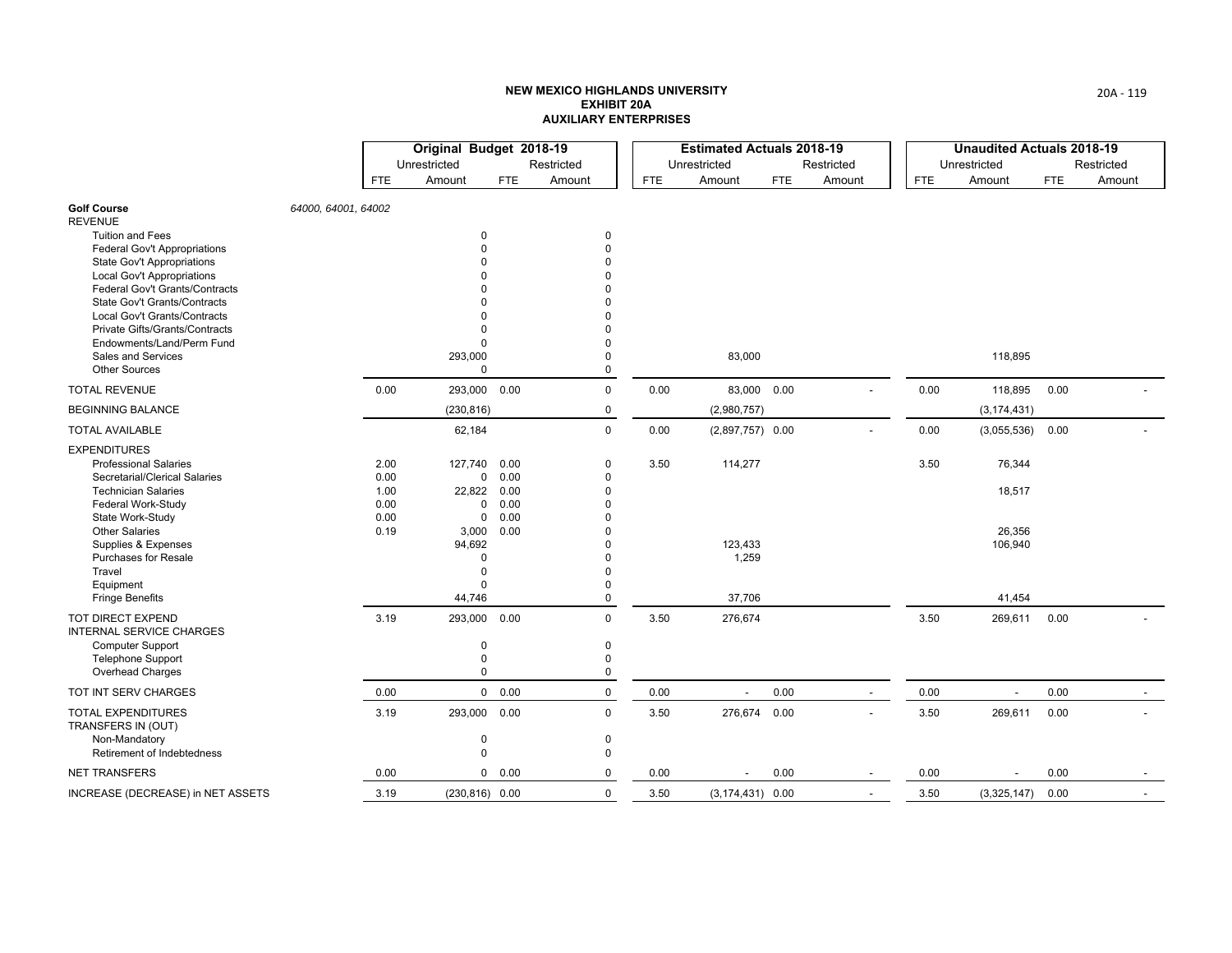|                                                                |       | Original Budget 2018-19 |              |                     |             |            | <b>Estimated Actuals 2018-19</b> |            |                |            | <b>Unaudited Actuals 2018-19</b> |            |            |
|----------------------------------------------------------------|-------|-------------------------|--------------|---------------------|-------------|------------|----------------------------------|------------|----------------|------------|----------------------------------|------------|------------|
|                                                                |       |                         | Unrestricted |                     | Restricted  |            | Unrestricted                     |            | Restricted     |            | Unrestricted                     |            | Restricted |
|                                                                |       | <b>FTE</b>              | Amount       | <b>FTE</b>          | Amount      | <b>FTE</b> | Amount                           | <b>FTE</b> | Amount         | <b>FTE</b> | Amount                           | <b>FTE</b> | Amount     |
| <b>Unallocated Contingency Auxiliaries</b><br><b>REVENUE</b>   | 32650 |                         |              |                     |             |            |                                  |            |                |            |                                  |            |            |
| <b>Tuition and Fees</b>                                        |       |                         |              | $\Omega$            | $\mathbf 0$ |            |                                  |            |                |            |                                  |            |            |
| <b>Federal Gov't Appropriations</b>                            |       |                         |              |                     | $\Omega$    |            |                                  |            |                |            |                                  |            |            |
| <b>State Gov't Appropriations</b>                              |       |                         |              |                     |             |            |                                  |            |                |            |                                  |            |            |
| <b>Local Gov't Appropriations</b>                              |       |                         |              |                     |             |            |                                  |            |                |            |                                  |            |            |
| Federal Gov't Grants/Contracts                                 |       |                         |              |                     |             |            |                                  |            |                |            |                                  |            |            |
| <b>State Gov't Grants/Contracts</b>                            |       |                         |              |                     |             |            |                                  |            |                |            |                                  |            |            |
| Local Gov't Grants/Contracts<br>Private Gifts/Grants/Contracts |       |                         |              |                     | $\Omega$    |            |                                  |            |                |            |                                  |            |            |
| Endowments/Land/Perm Fund                                      |       |                         |              |                     | $\Omega$    |            |                                  |            |                |            |                                  |            |            |
| <b>Sales and Services</b>                                      |       |                         |              | O                   | $\Omega$    |            |                                  |            |                |            |                                  |            |            |
| <b>Other Sources</b>                                           |       |                         |              | $\mathbf 0$         | 0           |            |                                  |            |                |            |                                  |            |            |
| <b>TOTAL REVENUE</b>                                           |       | 0.00                    |              | 0 0.00              | $\mathbf 0$ | 0.00       |                                  | 0.00       |                | 0.00       | $\overline{a}$                   | 0.00       |            |
| <b>BEGINNING BALANCE</b>                                       |       |                         | (663)        |                     | $\mathbf 0$ |            | 265,829                          |            |                |            | 264,829                          |            |            |
| <b>TOTAL AVAILABLE</b>                                         |       |                         | (663)        |                     | $\mathbf 0$ | 0.00       | 265,829 0.00                     |            |                | 0.00       | 264,829                          | 0.00       |            |
| <b>EXPENDITURES</b>                                            |       |                         |              |                     |             |            |                                  |            |                |            |                                  |            |            |
| <b>Professional Salaries</b>                                   |       | 0.00                    |              | 0.00<br>0           | $\mathbf 0$ |            |                                  |            |                |            |                                  |            |            |
| Secretarial/Clerical Salaries                                  |       | 0.00                    |              | 0.00<br>$\Omega$    | $\Omega$    |            |                                  |            |                |            |                                  |            |            |
| <b>Technician Salaries</b>                                     |       | 0.00                    |              | 0.00<br>O           | $\Omega$    |            |                                  |            |                |            |                                  |            |            |
| Federal Work-Study                                             |       | 0.00                    |              | 0.00<br>$\Omega$    |             |            |                                  |            |                |            |                                  |            |            |
| State Work-Study                                               |       | 0.00                    |              | 0.00<br>O           |             |            |                                  |            |                |            |                                  |            |            |
| <b>Other Salaries</b>                                          |       | 0.00                    |              | 0.00<br>$\mathbf 0$ | $\Omega$    |            |                                  |            |                |            |                                  |            |            |
| Supplies & Expenses<br><b>Purchases for Resale</b>             |       |                         |              | 0                   | $\Omega$    |            | 1,000                            |            |                |            |                                  |            |            |
| Travel                                                         |       |                         |              | n                   | $\Omega$    |            |                                  |            |                |            |                                  |            |            |
| Equipment                                                      |       |                         |              | 0                   | $\Omega$    |            |                                  |            |                |            |                                  |            |            |
| <b>Fringe Benefits</b>                                         |       |                         |              | $\mathbf 0$         | 0           |            |                                  |            |                |            | 711                              |            |            |
| TOT DIRECT EXPEND<br><b>INTERNAL SERVICE CHARGES</b>           |       | 0.00                    |              | 0 0.00              | $\mathbf 0$ | 0.00       | 1,000 0.00                       |            |                | 0.00       | 711                              | 0.00       |            |
| <b>Computer Support</b>                                        |       |                         |              | 0                   | 0           |            |                                  |            |                |            |                                  |            |            |
| <b>Telephone Support</b>                                       |       |                         |              | 0                   | 0           |            |                                  |            |                |            |                                  |            |            |
| Overhead Charges                                               |       |                         |              | $\mathbf 0$         | $\mathbf 0$ |            |                                  |            |                |            |                                  |            |            |
| TOT INT SERV CHARGES                                           |       | 0.00                    |              | 0 0.00              | $\mathsf 0$ | 0.00       | $\overline{\phantom{a}}$         | 0.00       | $\blacksquare$ | 0.00       | $\overline{\phantom{a}}$         | 0.00       |            |
| <b>TOTAL EXPENDITURES</b><br>TRANSFERS IN (OUT)                |       | 0.00                    |              | 0 0.00              | $\mathbf 0$ | 0.00       | 1,000 0.00                       |            |                | 0.00       | 711                              | 0.00       |            |
| Non-Mandatory                                                  |       |                         |              | 0                   | 0           |            |                                  |            |                |            |                                  |            |            |
| Retirement of Indebtedness                                     |       |                         |              | 0                   | $\Omega$    |            |                                  |            |                |            |                                  |            |            |
| <b>NET TRANSFERS</b>                                           |       | 0.00                    |              | 0<br>0.00           | 0           | 0.00       |                                  | 0.00       |                | 0.00       |                                  | 0.00       |            |
| INCREASE (DECREASE) in NET ASSETS                              |       | 0.00                    |              | (663) 0.00          | $\mathbf 0$ | 0.00       | 264,829 0.00                     |            |                | 0.00       | 264,118                          | 0.00       |            |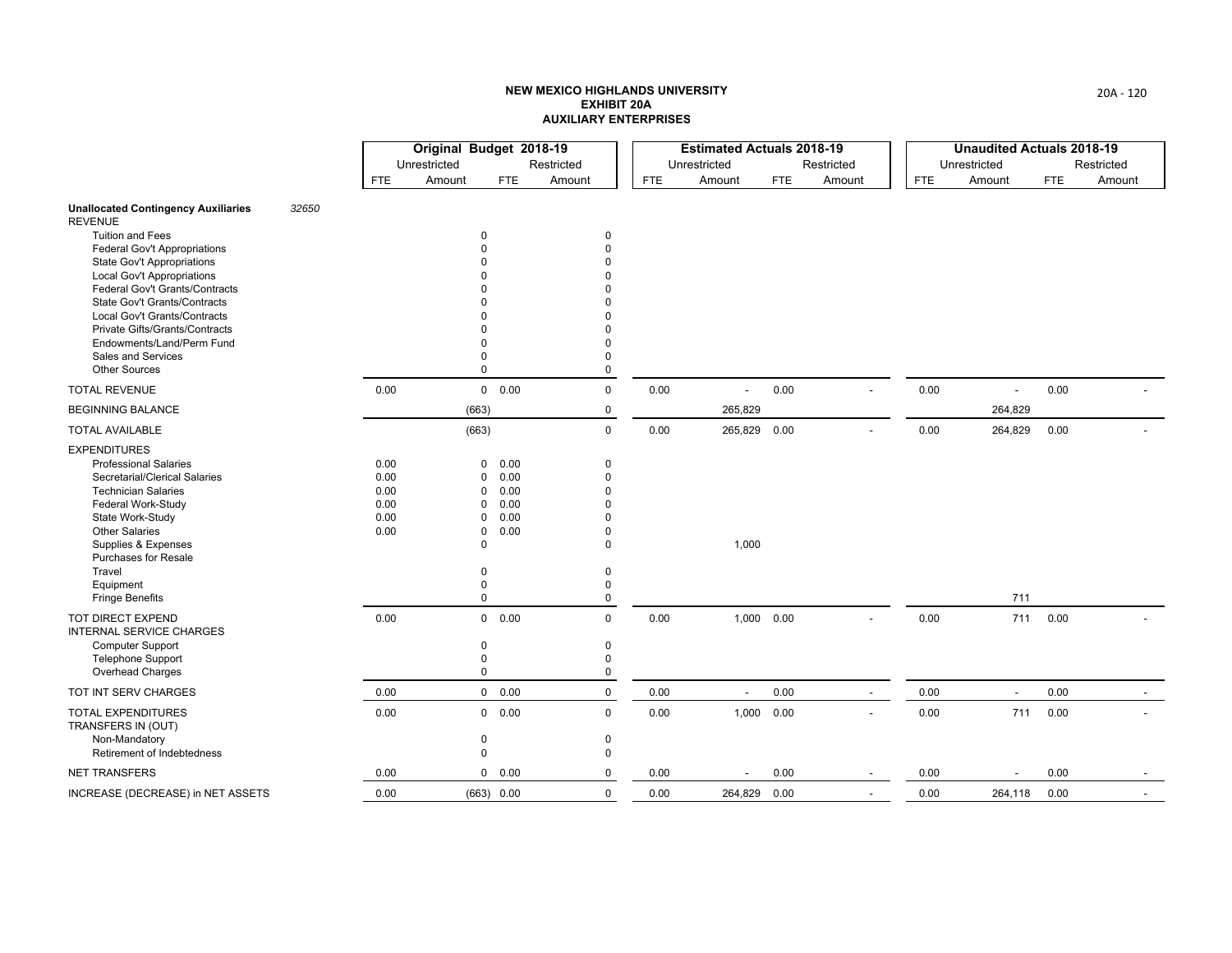|                                                                |       |            | Original Budget 2018-19 |              |                      |            | <b>Estimated Actuals 2018-19</b> |      |                |            | <b>Unaudited Actuals 2018-19</b> |            |            |
|----------------------------------------------------------------|-------|------------|-------------------------|--------------|----------------------|------------|----------------------------------|------|----------------|------------|----------------------------------|------------|------------|
|                                                                |       |            | Unrestricted            |              | Restricted           |            | Unrestricted                     |      | Restricted     |            | Unrestricted                     |            | Restricted |
|                                                                |       | <b>FTE</b> | Amount                  | <b>FTE</b>   | Amount               | <b>FTE</b> | Amount                           | FTE  | Amount         | <b>FTE</b> | Amount                           | <b>FTE</b> | Amount     |
| Day Care Center<br><b>REVENUE</b>                              | 12050 |            |                         |              |                      |            |                                  |      |                |            |                                  |            |            |
| <b>Tuition and Fees</b>                                        |       |            | 0                       |              | $\pmb{0}$            |            |                                  |      |                |            |                                  |            |            |
| <b>Federal Gov't Appropriations</b>                            |       |            |                         |              | $\Omega$             |            |                                  |      |                |            |                                  |            |            |
| <b>State Gov't Appropriations</b>                              |       |            |                         |              | O                    |            |                                  |      |                |            |                                  |            |            |
| Local Gov't Appropriations                                     |       |            |                         |              |                      |            |                                  |      |                |            |                                  |            |            |
| Federal Gov't Grants/Contracts<br>State Gov't Grants/Contracts |       |            |                         |              |                      |            |                                  |      |                |            |                                  |            |            |
| Local Gov't Grants/Contracts                                   |       |            |                         |              |                      |            |                                  |      |                |            |                                  |            |            |
| Private Gifts/Grants/Contracts                                 |       |            | O                       |              | $\Omega$             |            |                                  |      |                |            |                                  |            |            |
| Endowments/Land/Perm Fund                                      |       |            | 0                       |              | $\Omega$             |            |                                  |      |                |            |                                  |            |            |
| Sales and Services                                             |       |            | 0                       |              | 0                    |            | 9,000                            |      |                |            | 12,000                           |            |            |
| <b>Other Sources</b>                                           |       |            | $\mathbf 0$             |              | 0                    |            |                                  |      |                |            |                                  |            |            |
| <b>TOTAL REVENUE</b>                                           |       | 0.00       |                         | 0 0.00       | $\mathbf 0$          | 0.00       | 9,000 0.00                       |      |                | 0.00       | 12,000                           | 0.00       |            |
| <b>BEGINNING BALANCE</b>                                       |       |            | 8,000                   |              | $\pmb{0}$            |            | (1, 118, 744)                    |      |                |            | (1, 109, 744)                    |            |            |
| <b>TOTAL AVAILABLE</b>                                         |       |            | 8,000                   |              | $\mathbf 0$          | 0.00       | $(1, 109, 744)$ 0.00             |      |                | 0.00       | (1,097,744)                      | 0.00       |            |
| <b>EXPENDITURES</b>                                            |       |            |                         |              |                      |            |                                  |      |                |            |                                  |            |            |
| <b>Professional Salaries</b>                                   |       | 0.00       | 0                       | 0.00         | $\mathbf 0$          |            |                                  |      |                |            |                                  |            |            |
| Secretarial/Clerical Salaries                                  |       | 0.00       | 0                       | 0.00         | $\Omega$             |            |                                  |      |                |            |                                  |            |            |
| <b>Technician Salaries</b>                                     |       | 0.00       | 0                       | 0.00         | $\Omega$             |            |                                  |      |                |            |                                  |            |            |
| Federal Work-Study                                             |       | 0.00       | 0                       | 0.00         | O                    |            |                                  |      |                |            |                                  |            |            |
| State Work-Study<br><b>Other Salaries</b>                      |       | 0.00       | 0                       | 0.00<br>0.00 | $\Omega$<br>$\Omega$ |            |                                  |      |                |            |                                  |            |            |
| Supplies & Expenses                                            |       | 0.00       | $\mathbf 0$<br>0        |              | $\Omega$             |            |                                  |      |                |            |                                  |            |            |
| <b>Purchases for Resale</b>                                    |       |            |                         |              |                      |            |                                  |      |                |            |                                  |            |            |
| Travel                                                         |       |            | $\Omega$                |              | 0                    |            |                                  |      |                |            |                                  |            |            |
| Equipment                                                      |       |            | 0                       |              | $\Omega$             |            |                                  |      |                |            |                                  |            |            |
| <b>Fringe Benefits</b>                                         |       |            | 0                       |              | 0                    |            |                                  |      |                |            |                                  |            |            |
| TOT DIRECT EXPEND<br><b>INTERNAL SERVICE CHARGES</b>           |       | 0.00       |                         | 0 0.00       | $\mathbf 0$          | 0.00       |                                  | 0.00 |                | 0.00       | $\overline{\phantom{a}}$         | 0.00       |            |
| <b>Computer Support</b>                                        |       |            | 0                       |              | 0                    |            |                                  |      |                |            |                                  |            |            |
| Telephone Support                                              |       |            | 0                       |              | 0                    |            |                                  |      |                |            | 1,176                            |            |            |
| Overhead Charges                                               |       |            | 0                       |              | $\mathbf 0$          |            |                                  |      |                |            |                                  |            |            |
| TOT INT SERV CHARGES                                           |       | 0.00       |                         | 0 0.00       | $\pmb{0}$            | 0.00       | $\blacksquare$                   | 0.00 |                | 0.00       | 1,176                            | 0.00       |            |
| <b>TOTAL EXPENDITURES</b><br>TRANSFERS IN (OUT)                |       | 0.00       |                         | 0 0.00       | $\mathbf 0$          | 0.00       | $\overline{a}$                   | 0.00 |                | 0.00       | 1,176                            | 0.00       |            |
| Non-Mandatory                                                  |       |            | 0                       |              | $\mathbf 0$          |            |                                  |      |                |            |                                  |            |            |
| Retirement of Indebtedness                                     |       |            | 0                       |              | $\mathbf 0$          |            |                                  |      |                |            |                                  |            |            |
| <b>NET TRANSFERS</b>                                           |       | 0.00       | 0                       | 0.00         | 0                    | 0.00       |                                  | 0.00 |                | 0.00       |                                  | 0.00       |            |
| INCREASE (DECREASE) in NET ASSETS                              |       | 0.00       |                         | 8,000 0.00   | $\mathbf 0$          | 0.00       | $(1, 109, 744)$ 0.00             |      | $\overline{a}$ | 0.00       | (1,098,920)                      | 0.00       |            |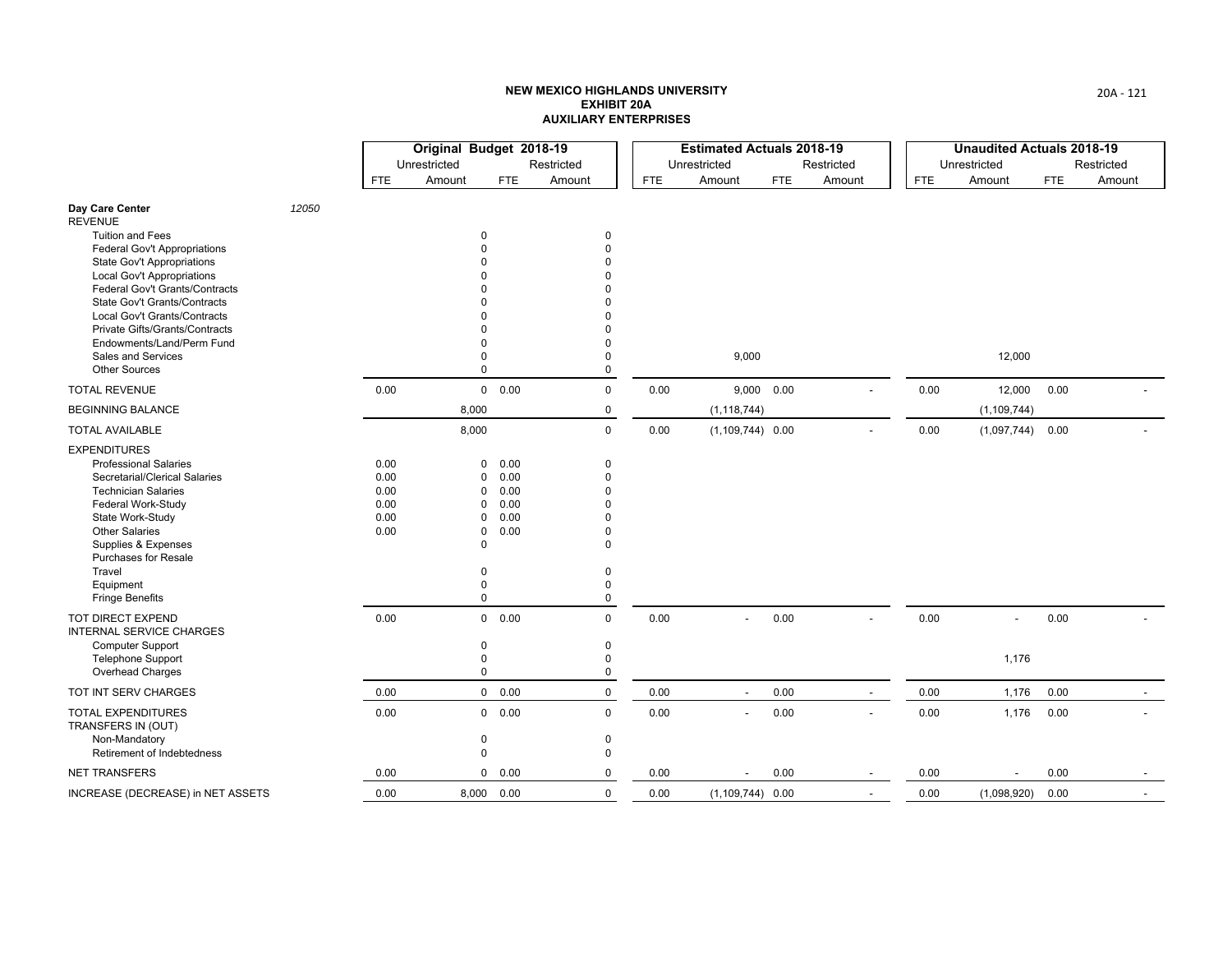|                                                                     |       |            | Original Budget 2018-19 |            |              |      | <b>Estimated Actuals 2018-19</b> |            |            |      | <b>Unaudited Actuals 2018-19</b> |            |            |
|---------------------------------------------------------------------|-------|------------|-------------------------|------------|--------------|------|----------------------------------|------------|------------|------|----------------------------------|------------|------------|
|                                                                     |       |            | Unrestricted            |            | Restricted   |      | Unrestricted                     |            | Restricted |      | Unrestricted                     |            | Restricted |
|                                                                     |       | <b>FTE</b> | Amount                  | <b>FTE</b> | Amount       | FTE  | Amount                           | <b>FTE</b> | Amount     | FTE  | Amount                           | <b>FTE</b> | Amount     |
| <b>Summer Conferences</b><br><b>REVENUE</b>                         | 32301 |            |                         |            |              |      |                                  |            |            |      |                                  |            |            |
| <b>Tuition and Fees</b>                                             |       |            | 0                       |            | 0            |      |                                  |            |            |      |                                  |            |            |
| <b>Federal Gov't Appropriations</b>                                 |       |            | O                       |            | $\Omega$     |      |                                  |            |            |      |                                  |            |            |
| <b>State Gov't Appropriations</b>                                   |       |            |                         |            | $\Omega$     |      |                                  |            |            |      |                                  |            |            |
| <b>Local Gov't Appropriations</b>                                   |       |            |                         |            | n            |      |                                  |            |            |      |                                  |            |            |
| Federal Gov't Grants/Contracts                                      |       |            |                         |            |              |      |                                  |            |            |      |                                  |            |            |
| State Gov't Grants/Contracts<br><b>Local Gov't Grants/Contracts</b> |       |            | 0                       |            | $\Omega$     |      |                                  |            |            |      |                                  |            |            |
| Private Gifts/Grants/Contracts                                      |       |            | 0                       |            | $\Omega$     |      |                                  |            |            |      |                                  |            |            |
| Endowments/Land/Perm Fund                                           |       |            | $\mathbf 0$             |            | $\Omega$     |      |                                  |            |            |      |                                  |            |            |
| Sales and Services                                                  |       |            | 90,000                  |            | 0            |      | 5,000                            |            |            |      | 28,369                           |            |            |
| <b>Other Sources</b>                                                |       |            | $\mathbf 0$             |            | $\mathbf 0$  |      |                                  |            |            |      |                                  |            |            |
| <b>TOTAL REVENUE</b>                                                |       | 0.00       | 90,000                  | 0.00       | $\mathbf 0$  | 0.00 | 5,000 0.00                       |            |            | 0.00 | 28,369                           | 0.00       |            |
| <b>BEGINNING BALANCE</b>                                            |       |            | (48, 147)               |            | $\mathbf 0$  |      | $\overline{\phantom{a}}$         |            |            |      | 5,000                            |            |            |
| <b>TOTAL AVAILABLE</b>                                              |       |            | 41,853                  |            | $\mathbf 0$  | 0.00 | 5,000 0.00                       |            |            | 0.00 | 33,369                           | 0.00       |            |
| <b>EXPENDITURES</b>                                                 |       |            |                         |            |              |      |                                  |            |            |      |                                  |            |            |
| <b>Professional Salaries</b>                                        |       | 0.00       | 0                       | 0.00       | $\mathbf 0$  |      |                                  |            |            |      |                                  |            |            |
| Secretarial/Clerical Salaries                                       |       | 0.00       | 0                       | 0.00       | $\Omega$     |      |                                  |            |            |      |                                  |            |            |
| <b>Technician Salaries</b>                                          |       | 0.00       | 0                       | 0.00       | $\Omega$     |      |                                  |            |            |      |                                  |            |            |
| Federal Work-Study                                                  |       | 0.00       | 0                       | 0.00       | n            |      |                                  |            |            |      |                                  |            |            |
| State Work-Study                                                    |       | 0.00       | 0                       | 0.00       | $\Omega$     |      |                                  |            |            |      |                                  |            |            |
| <b>Other Salaries</b>                                               |       | 0.00       | 0                       | 0.00       | $\Omega$     |      |                                  |            |            |      |                                  |            |            |
| Supplies & Expenses                                                 |       |            | 0                       |            | $\Omega$     |      |                                  |            |            |      |                                  |            |            |
| <b>Purchases for Resale</b><br>Travel                               |       |            | 0                       |            | $\mathbf 0$  |      |                                  |            |            |      |                                  |            |            |
| Equipment                                                           |       |            | 0                       |            | $\mathbf 0$  |      |                                  |            |            |      |                                  |            |            |
| <b>Fringe Benefits</b>                                              |       |            | $\mathbf 0$             |            | $\mathbf 0$  |      |                                  |            |            |      |                                  |            |            |
| <b>TOT DIRECT EXPEND</b><br><b>INTERNAL SERVICE CHARGES</b>         |       | 0.00       |                         | 0 0.00     | $\mathbf 0$  | 0.00 | $\overline{\phantom{a}}$         | 0.00       |            | 0.00 | $\overline{\phantom{a}}$         | 0.00       |            |
| Computer Support                                                    |       |            | 0                       |            | $\mathbf 0$  |      |                                  |            |            |      |                                  |            |            |
| <b>Telephone Support</b>                                            |       |            | 0                       |            | $\mathbf 0$  |      |                                  |            |            |      |                                  |            |            |
| Overhead Charges                                                    |       |            | 0                       |            | $\mathbf 0$  |      |                                  |            |            |      |                                  |            |            |
| TOT INT SERV CHARGES                                                |       | 0.00       |                         | 0 0.00     | $\mathbf 0$  | 0.00 | $\overline{\phantom{a}}$         | 0.00       |            | 0.00 | $\overline{\phantom{a}}$         | 0.00       |            |
| <b>TOTAL EXPENDITURES</b><br>TRANSFERS IN (OUT)                     |       | 0.00       |                         | 0 0.00     | $\mathbf{0}$ | 0.00 | $\overline{\phantom{a}}$         | 0.00       |            | 0.00 | $\blacksquare$                   | 0.00       |            |
| Non-Mandatory                                                       |       |            | (60,000)                |            | $\mathbf 0$  |      |                                  |            |            |      |                                  |            |            |
| Retirement of Indebtedness                                          |       |            | 0                       |            | $\mathbf 0$  |      |                                  |            |            |      |                                  |            |            |
| <b>NET TRANSFERS</b>                                                |       | 0.00       | $(60,000)$ 0.00         |            | $\mathbf 0$  | 0.00 |                                  | 0.00       |            | 0.00 |                                  | 0.00       |            |
| INCREASE (DECREASE) in NET ASSETS                                   |       | 0.00       | $(18, 147)$ 0.00        |            | $\mathbf 0$  | 0.00 | 5,000 0.00                       |            |            | 0.00 | 33,369                           | 0.00       |            |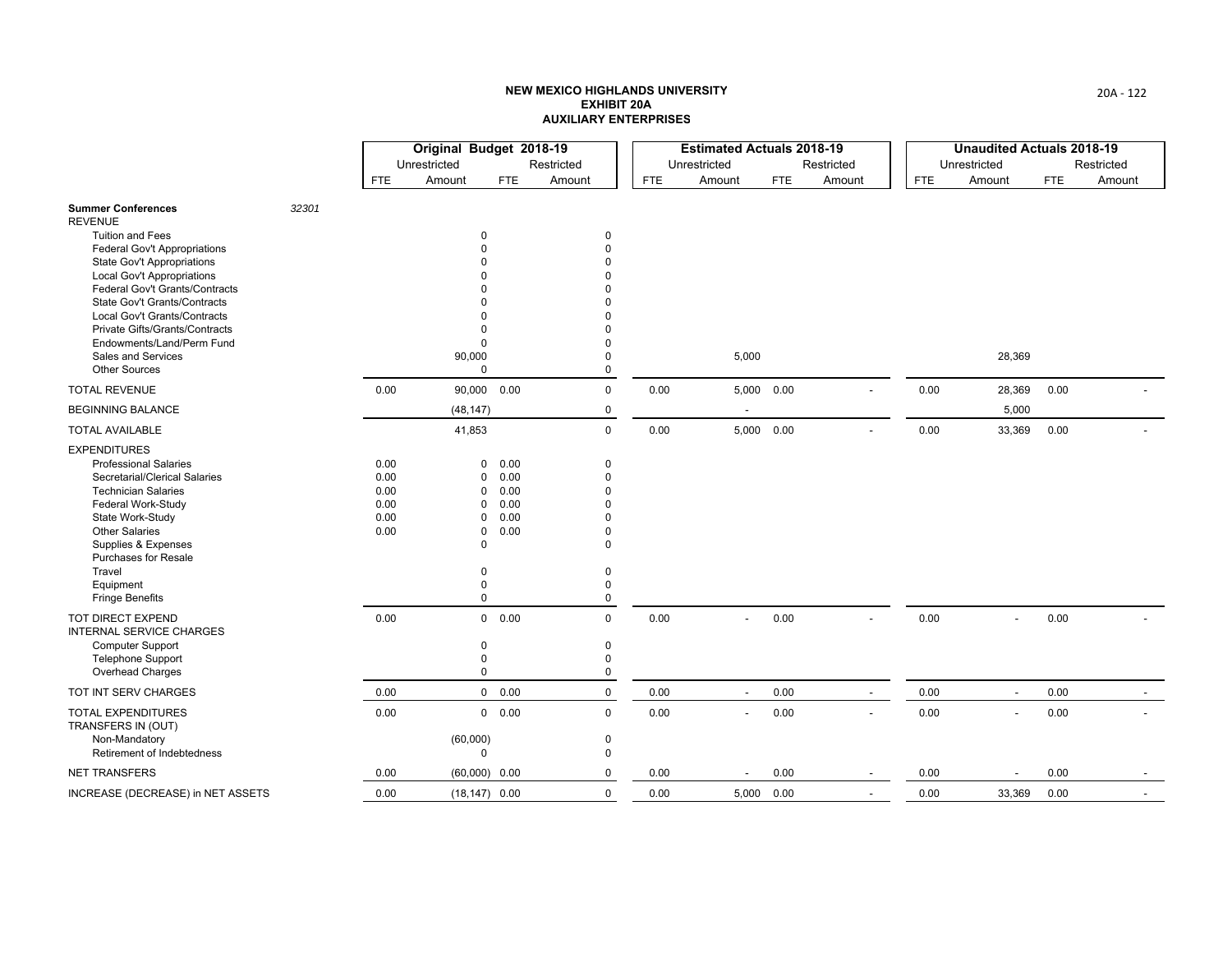|                                                                       |       |      | Original Budget 2018-19 |            |                      |      | <b>Estimated Actuals 2018-19</b> |            |            |      | <b>Unaudited Actuals 2018-19</b> |            |            |
|-----------------------------------------------------------------------|-------|------|-------------------------|------------|----------------------|------|----------------------------------|------------|------------|------|----------------------------------|------------|------------|
|                                                                       |       |      | Unrestricted            |            | Restricted           |      | Unrestricted                     |            | Restricted |      | Unrestricted                     |            | Restricted |
|                                                                       |       | FTE  | Amount                  | <b>FTE</b> | Amount               | FTE  | Amount                           | <b>FTE</b> | Amount     | FTE  | Amount                           | <b>FTE</b> | Amount     |
| <b>Residence Halls Custodians</b><br><b>REVENUE</b>                   | 32661 |      |                         |            |                      |      |                                  |            |            |      |                                  |            |            |
| <b>Tuition and Fees</b>                                               |       |      | 0                       |            | $\mathbf 0$          |      |                                  |            |            |      |                                  |            |            |
| <b>Federal Gov't Appropriations</b>                                   |       |      | U                       |            | $\Omega$             |      |                                  |            |            |      |                                  |            |            |
| <b>State Gov't Appropriations</b>                                     |       |      |                         |            | $\Omega$             |      |                                  |            |            |      |                                  |            |            |
| <b>Local Gov't Appropriations</b>                                     |       |      |                         |            | $\Omega$             |      |                                  |            |            |      |                                  |            |            |
| Federal Gov't Grants/Contracts<br><b>State Gov't Grants/Contracts</b> |       |      |                         |            | n                    |      |                                  |            |            |      |                                  |            |            |
| Local Gov't Grants/Contracts                                          |       |      |                         |            | n                    |      |                                  |            |            |      |                                  |            |            |
| Private Gifts/Grants/Contracts                                        |       |      | n                       |            | $\Omega$             |      |                                  |            |            |      |                                  |            |            |
| Endowments/Land/Perm Fund                                             |       |      | 0                       |            | $\Omega$             |      |                                  |            |            |      |                                  |            |            |
| <b>Sales and Services</b>                                             |       |      | 0                       |            | 0                    |      |                                  |            |            |      |                                  |            |            |
| <b>Other Sources</b>                                                  |       |      | 0                       |            | $\mathbf 0$          |      |                                  |            |            |      |                                  |            |            |
| <b>TOTAL REVENUE</b>                                                  |       | 0.00 |                         | 0 0.00     | $\mathbf 0$          | 0.00 |                                  | 0.00       |            | 0.00 |                                  | 0.00       |            |
| <b>BEGINNING BALANCE</b>                                              |       |      | 303,708                 |            | $\mathbf 0$          |      |                                  |            |            |      | 57,494                           |            |            |
| <b>TOTAL AVAILABLE</b>                                                |       |      | 303,708                 |            | $\mathbf{0}$         | 0.00 | $\overline{a}$                   | 0.00       |            | 0.00 | 57,494                           | 0.00       |            |
| <b>EXPENDITURES</b>                                                   |       |      |                         |            |                      |      |                                  |            |            |      |                                  |            |            |
| <b>Professional Salaries</b>                                          |       | 0.00 | 0                       | 0.00       | $\mathbf 0$          |      |                                  |            |            |      |                                  |            |            |
| Secretarial/Clerical Salaries                                         |       | 0.00 | 0                       | 0.00       | 0                    |      |                                  |            |            |      |                                  |            |            |
| <b>Technician Salaries</b>                                            |       | 6.00 | 173,803                 | 0.00       | $\mathbf 0$          | 6.00 | 128,293                          |            |            | 6.00 | 133,825                          |            |            |
| Federal Work-Study                                                    |       | 0.00 | 0                       | 0.00       | $\Omega$             |      |                                  |            |            |      |                                  |            |            |
| State Work-Study                                                      |       | 0.00 | 0                       | 0.00       | $\Omega$             |      |                                  |            |            |      |                                  |            |            |
| <b>Other Salaries</b>                                                 |       | 0.06 | 1,000                   | 0.00       | $\Omega$<br>$\Omega$ |      |                                  |            |            |      | 3,758                            |            |            |
| Supplies & Expenses<br><b>Purchases for Resale</b>                    |       |      | 23,600                  |            |                      |      | 30,600                           |            |            |      | 21,463                           |            |            |
| Travel                                                                |       |      | $\mathbf 0$             |            | $\mathbf 0$          |      |                                  |            |            |      |                                  |            |            |
| Equipment                                                             |       |      | 8,500                   |            | 0                    |      | 6,500                            |            |            |      |                                  |            |            |
| <b>Fringe Benefits</b>                                                |       |      | 61,040                  |            | 0                    |      | 45,056                           |            |            |      | 49,284                           |            |            |
| <b>TOT DIRECT EXPEND</b><br><b>INTERNAL SERVICE CHARGES</b>           |       | 6.06 | 267,943                 | 0.00       | $\mathbf 0$          | 6.00 | 210,449                          |            |            | 6.00 | 208,329                          | 0.00       |            |
| <b>Computer Support</b>                                               |       |      | 0                       |            | $\mathbf 0$          |      |                                  |            |            |      |                                  |            |            |
| <b>Telephone Support</b>                                              |       |      | 0                       |            | $\mathbf 0$          |      |                                  |            |            |      |                                  |            |            |
| Overhead Charges                                                      |       |      | 0                       |            | $\mathbf 0$          |      |                                  |            |            |      |                                  |            |            |
| TOT INT SERV CHARGES                                                  |       | 0.00 |                         | 0 0.00     | $\mathbf 0$          | 0.00 | $\sim$                           | 0.00       |            | 0.00 | $\blacksquare$                   | 0.00       |            |
| TOTAL EXPENDITURES<br>TRANSFERS IN (OUT)                              |       | 6.06 | 267,943 0.00            |            | $\mathbf 0$          | 6.00 | 210,449 0.00                     |            |            | 6.00 | 208,329                          | 0.00       |            |
| Non-Mandatory                                                         |       |      | 535,886                 |            | $\mathbf 0$          |      | 267,943                          |            |            |      | 267,943                          |            |            |
| Retirement of Indebtedness                                            |       |      | $\mathbf 0$             |            | 0                    |      |                                  |            |            |      |                                  |            |            |
| <b>NET TRANSFERS</b>                                                  |       | 0.00 | 535,886                 | 0.00       | $\mathbf 0$          | 0.00 | 267,943                          | 0.00       |            | 0.00 | 267,943                          | 0.00       |            |
| INCREASE (DECREASE) in NET ASSETS                                     |       | 6.06 | 571,651                 | 0.00       | $\mathbf 0$          | 6.00 | 57,494 0.00                      |            |            | 6.00 | 117,108                          | 0.00       |            |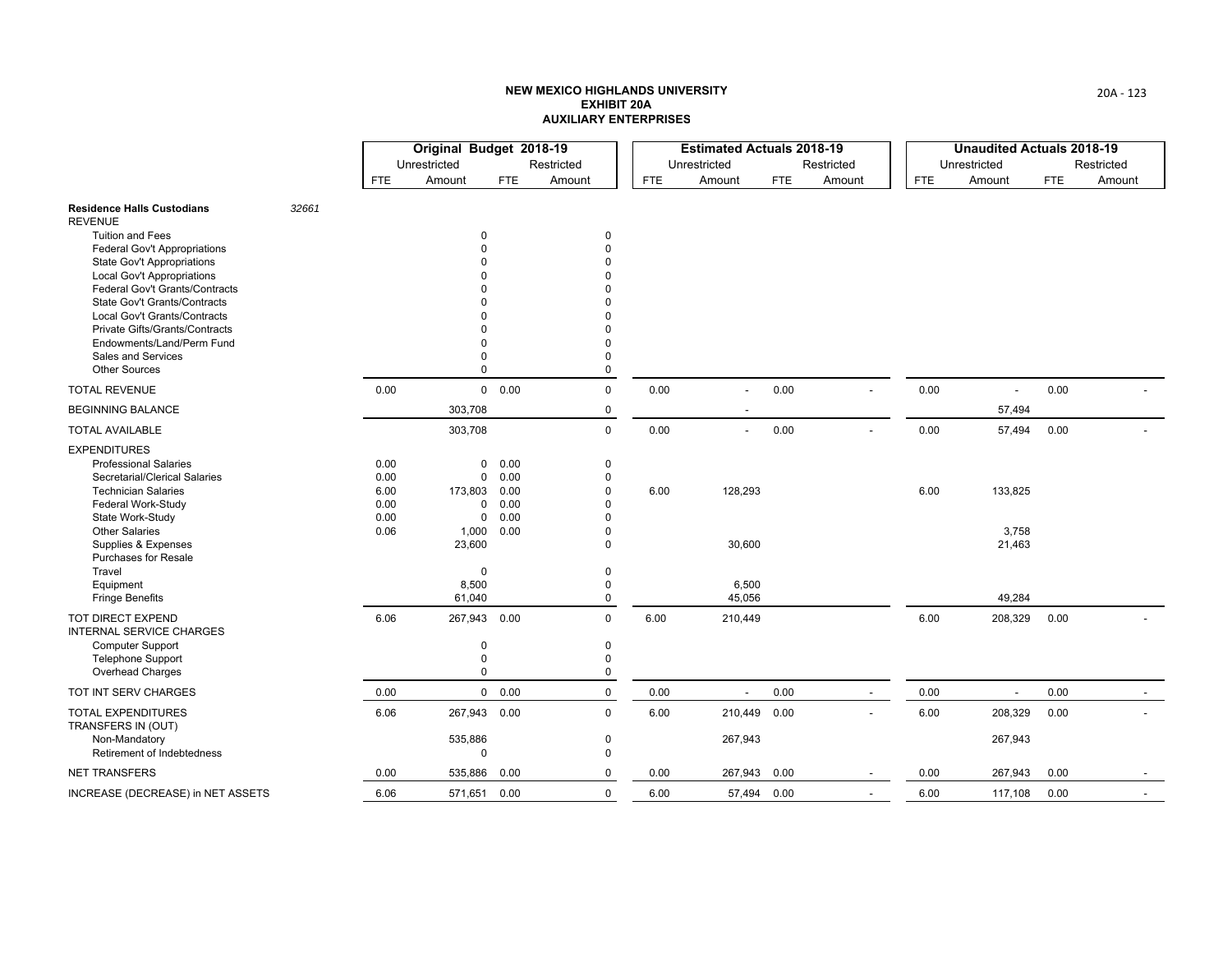|                                                                |       |            | Original Budget 2018-19 |              |                      |      | <b>Estimated Actuals 2018-19</b> |      |            |      | <b>Unaudited Actuals 2018-19</b> |            |            |
|----------------------------------------------------------------|-------|------------|-------------------------|--------------|----------------------|------|----------------------------------|------|------------|------|----------------------------------|------------|------------|
|                                                                |       |            | Unrestricted            |              | Restricted           |      | Unrestricted                     |      | Restricted |      | Unrestricted                     |            | Restricted |
|                                                                |       | <b>FTE</b> | Amount                  | <b>FTE</b>   | Amount               | FTE  | Amount                           | FTE. | Amount     | FTE  | Amount                           | <b>FTE</b> | Amount     |
| <b>Residence Halls Repairs</b><br><b>REVENUE</b>               | 32662 |            |                         |              |                      |      |                                  |      |            |      |                                  |            |            |
| <b>Tuition and Fees</b>                                        |       |            | $\mathbf 0$             |              | 0                    |      |                                  |      |            |      |                                  |            |            |
| Federal Gov't Appropriations                                   |       |            |                         |              | $\Omega$             |      |                                  |      |            |      |                                  |            |            |
| <b>State Gov't Appropriations</b>                              |       |            |                         |              | $\Omega$             |      |                                  |      |            |      |                                  |            |            |
| Local Gov't Appropriations                                     |       |            |                         |              | O                    |      |                                  |      |            |      |                                  |            |            |
| Federal Gov't Grants/Contracts<br>State Gov't Grants/Contracts |       |            |                         |              | ŋ<br>ŋ               |      |                                  |      |            |      |                                  |            |            |
| Local Gov't Grants/Contracts                                   |       |            |                         |              | $\Omega$             |      |                                  |      |            |      |                                  |            |            |
| Private Gifts/Grants/Contracts                                 |       |            |                         |              | O                    |      |                                  |      |            |      |                                  |            |            |
| Endowments/Land/Perm Fund                                      |       |            | $\Omega$                |              | 0                    |      |                                  |      |            |      |                                  |            |            |
| Sales and Services                                             |       |            | $\Omega$                |              | 0                    |      |                                  |      |            |      |                                  |            |            |
| <b>Other Sources</b>                                           |       |            | 60,000                  |              | 0                    |      | 10,000                           |      |            |      | 10,900                           |            |            |
| <b>TOTAL REVENUE</b>                                           |       | 0.00       | 60,000                  | 0.00         | $\mathbf 0$          | 0.00 | 10,000 0.00                      |      |            | 0.00 | 10,900                           | 0.00       |            |
| <b>BEGINNING BALANCE</b>                                       |       |            | (45, 638)               |              | $\mathbf 0$          |      | $\overline{\phantom{a}}$         |      |            |      | (50,000)                         |            |            |
| <b>TOTAL AVAILABLE</b>                                         |       |            | 14,362                  |              | $\mathbf 0$          | 0.00 | 10,000 0.00                      |      |            | 0.00 | $(39, 100)$ 0.00                 |            |            |
| <b>EXPENDITURES</b>                                            |       |            |                         |              |                      |      |                                  |      |            |      |                                  |            |            |
| <b>Professional Salaries</b>                                   |       | 0.00       | $\Omega$                | 0.00         | 0                    |      |                                  |      |            |      |                                  |            |            |
| Secretarial/Clerical Salaries                                  |       | 0.00       | 0                       | 0.00         | $\Omega$             |      |                                  |      |            |      |                                  |            |            |
| <b>Technician Salaries</b>                                     |       | 0.00       | $\Omega$                | 0.00         | $\Omega$             |      |                                  |      |            |      |                                  |            |            |
| Federal Work-Study                                             |       | 0.00       | $\Omega$                | 0.00         | O                    |      |                                  |      |            |      |                                  |            |            |
| State Work-Study<br><b>Other Salaries</b>                      |       | 0.00       | $\Omega$                | 0.00<br>0.00 | $\Omega$<br>$\Omega$ |      |                                  |      |            |      |                                  |            |            |
| Supplies & Expenses                                            |       | 0.00       | 0<br>87,000             |              | $\Omega$             |      | 89,000                           |      |            |      | 109,743                          |            |            |
| <b>Purchases for Resale</b>                                    |       |            |                         |              |                      |      |                                  |      |            |      |                                  |            |            |
| Travel                                                         |       |            | $\mathbf 0$             |              | 0                    |      |                                  |      |            |      |                                  |            |            |
| Equipment                                                      |       |            | 3,000                   |              | 0                    |      | 1,000                            |      |            |      |                                  |            |            |
| <b>Fringe Benefits</b>                                         |       |            | $\mathbf 0$             |              | 0                    |      |                                  |      |            |      |                                  |            |            |
| TOT DIRECT EXPEND<br><b>INTERNAL SERVICE CHARGES</b>           |       | 0.00       | 90,000                  | 0.00         | $\mathbf 0$          | 0.00 | 90,000 0.00                      |      |            | 0.00 | 109,743                          | 0.00       |            |
| <b>Computer Support</b>                                        |       |            | 0                       |              | $\mathbf 0$          |      |                                  |      |            |      |                                  |            |            |
| <b>Telephone Support</b>                                       |       |            | 0                       |              | 0                    |      |                                  |      |            |      |                                  |            |            |
| Overhead Charges                                               |       |            | 0                       |              | 0                    |      |                                  |      |            |      |                                  |            |            |
| TOT INT SERV CHARGES                                           |       | 0.00       | $\mathbf 0$             | 0.00         | $\mathbf 0$          | 0.00 | $\sim$                           | 0.00 |            | 0.00 | $\blacksquare$                   | 0.00       |            |
| TOTAL EXPENDITURES<br>TRANSFERS IN (OUT)                       |       | 0.00       | 90,000                  | 0.00         | $\mathsf{O}$         | 0.00 | 90,000 0.00                      |      |            | 0.00 | 109,743                          | 0.00       |            |
| Non-Mandatory                                                  |       |            | 30,000                  |              | 0                    |      | 30,000                           |      |            |      | 30,000                           |            |            |
| Retirement of Indebtedness                                     |       |            | 0                       |              | 0                    |      |                                  |      |            |      |                                  |            |            |
| <b>NET TRANSFERS</b>                                           |       | 0.00       | 30,000                  | 0.00         | 0                    | 0.00 | 30,000                           | 0.00 |            | 0.00 | 30,000                           | 0.00       |            |
| INCREASE (DECREASE) in NET ASSETS                              |       | 0.00       | $(45, 638)$ 0.00        |              | $\mathbf 0$          | 0.00 | $(50,000)$ 0.00                  |      |            | 0.00 | (118, 843)                       | 0.00       |            |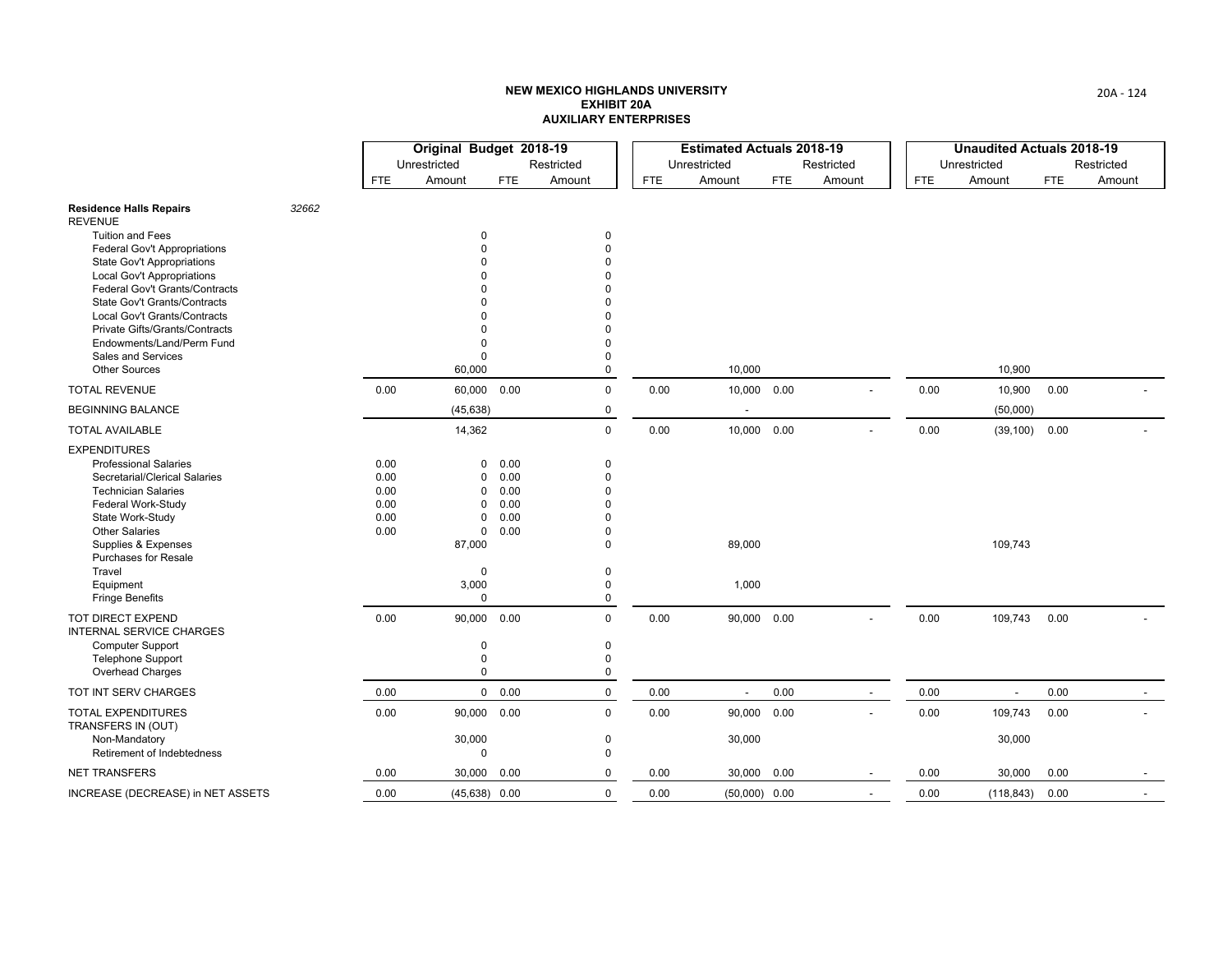|                                                                     |       |            | Original Budget 2018-19 |                        |             |            | <b>Estimated Actuals 2018-19</b> |            |                          |            | <b>Unaudited Actuals 2018-19</b> |      |            |
|---------------------------------------------------------------------|-------|------------|-------------------------|------------------------|-------------|------------|----------------------------------|------------|--------------------------|------------|----------------------------------|------|------------|
|                                                                     |       |            | Unrestricted            |                        | Restricted  |            | Unrestricted                     |            | Restricted               |            | Unrestricted                     |      | Restricted |
|                                                                     |       | <b>FTE</b> | Amount                  | FTE                    | Amount      | <b>FTE</b> | Amount                           | <b>FTE</b> | Amount                   | <b>FTE</b> | Amount                           | FTE. | Amount     |
| <b>Alumni &amp; Foundation</b><br><b>REVENUE</b>                    | 32905 |            |                         |                        |             |            |                                  |            |                          |            |                                  |      |            |
| <b>Tuition and Fees</b>                                             |       |            |                         | $\mathbf 0$            | 0           |            |                                  |            |                          |            |                                  |      |            |
| <b>Federal Gov't Appropriations</b>                                 |       |            |                         |                        | $\Omega$    |            |                                  |            |                          |            |                                  |      |            |
| <b>State Gov't Appropriations</b>                                   |       |            |                         |                        |             |            |                                  |            |                          |            |                                  |      |            |
| <b>Local Gov't Appropriations</b>                                   |       |            |                         |                        |             |            |                                  |            |                          |            |                                  |      |            |
| Federal Gov't Grants/Contracts                                      |       |            |                         |                        |             |            |                                  |            |                          |            |                                  |      |            |
| <b>State Gov't Grants/Contracts</b><br>Local Gov't Grants/Contracts |       |            |                         |                        | ŋ           |            |                                  |            |                          |            |                                  |      |            |
| Private Gifts/Grants/Contracts                                      |       |            |                         |                        | U           |            |                                  |            |                          |            |                                  |      |            |
| Endowments/Land/Perm Fund                                           |       |            |                         |                        | $\Omega$    |            |                                  |            |                          |            |                                  |      |            |
| Sales and Services                                                  |       |            |                         | $\Omega$               | $\Omega$    |            |                                  |            |                          |            |                                  |      |            |
| <b>Other Sources</b>                                                |       |            |                         | $\mathbf 0$            | 0           |            |                                  |            |                          |            |                                  |      |            |
| <b>TOTAL REVENUE</b>                                                |       | 0.00       |                         | 0 0.00                 | $\mathbf 0$ | 0.00       |                                  | 0.00       |                          | 0.00       | $\overline{\phantom{a}}$         | 0.00 |            |
| <b>BEGINNING BALANCE</b>                                            |       |            | (173, 903)              |                        | $\mathbf 0$ |            |                                  |            |                          |            |                                  |      |            |
| <b>TOTAL AVAILABLE</b>                                              |       |            | (173,903)               |                        | $\Omega$    | 0.00       | $\overline{a}$                   | 0.00       |                          | 0.00       | $\overline{\phantom{a}}$         | 0.00 |            |
| <b>EXPENDITURES</b>                                                 |       |            |                         |                        |             |            |                                  |            |                          |            |                                  |      |            |
| <b>Professional Salaries</b>                                        |       | 0.00       |                         | 0.00<br>$\mathbf 0$    | $\Omega$    |            |                                  |            |                          |            |                                  |      |            |
| Secretarial/Clerical Salaries                                       |       | 0.00       |                         | 0.00<br>0              | $\Omega$    |            |                                  |            |                          |            |                                  |      |            |
| <b>Technician Salaries</b>                                          |       | 0.00       |                         | 0.00<br>0              | $\Omega$    |            |                                  |            |                          |            |                                  |      |            |
| Federal Work-Study                                                  |       | 0.00       |                         | 0.00<br>0              |             |            |                                  |            |                          |            |                                  |      |            |
| State Work-Study                                                    |       | 0.00       |                         | 0.00<br>O              |             |            |                                  |            |                          |            |                                  |      |            |
| <b>Other Salaries</b>                                               |       | 0.00       |                         | 0.00<br>0              | $\Omega$    |            |                                  |            |                          |            |                                  |      |            |
| Supplies & Expenses                                                 |       |            |                         | $\mathbf 0$            | $\Omega$    |            |                                  |            |                          |            |                                  |      |            |
| <b>Purchases for Resale</b><br>Travel                               |       |            |                         | $\Omega$               | $\Omega$    |            |                                  |            |                          |            |                                  |      |            |
| Equipment                                                           |       |            |                         | 0                      | $\Omega$    |            |                                  |            |                          |            |                                  |      |            |
| <b>Fringe Benefits</b>                                              |       |            |                         | $\mathbf 0$            | $\Omega$    |            |                                  |            |                          |            |                                  |      |            |
| <b>TOT DIRECT EXPEND</b><br><b>INTERNAL SERVICE CHARGES</b>         |       | 0.00       |                         | $\overline{0}$<br>0.00 | $\mathbf 0$ | 0.00       |                                  | 0.00       |                          | 0.00       | $\overline{a}$                   | 0.00 |            |
| <b>Computer Support</b>                                             |       |            |                         | 0                      | 0           |            |                                  |            |                          |            |                                  |      |            |
| <b>Telephone Support</b>                                            |       |            |                         | $\mathbf 0$            | 0           |            |                                  |            |                          |            |                                  |      |            |
| Overhead Charges                                                    |       |            |                         | $\mathbf 0$            | $\mathbf 0$ |            |                                  |            |                          |            |                                  |      |            |
| TOT INT SERV CHARGES                                                |       | 0.00       |                         | 0 0.00                 | $\mathbf 0$ | 0.00       | $\sim$                           | 0.00       | $\overline{\phantom{a}}$ | 0.00       | $\overline{\phantom{a}}$         | 0.00 |            |
| TOTAL EXPENDITURES<br>TRANSFERS IN (OUT)                            |       | 0.00       |                         | 0 0.00                 | $\mathsf 0$ | 0.00       | $\sim$                           | 0.00       |                          | 0.00       | $\blacksquare$                   | 0.00 |            |
| Non-Mandatory                                                       |       |            |                         | $\mathbf 0$            | 0           |            |                                  |            |                          |            |                                  |      |            |
| Retirement of Indebtedness                                          |       |            |                         | $\mathbf 0$            | 0           |            |                                  |            |                          |            |                                  |      |            |
| <b>NET TRANSFERS</b>                                                |       | 0.00       |                         | $\mathbf 0$<br>0.00    | 0           | 0.00       |                                  | 0.00       |                          | 0.00       |                                  | 0.00 |            |
| INCREASE (DECREASE) in NET ASSETS                                   |       | 0.00       |                         | $(173,903)$ 0.00       | $\mathbf 0$ | 0.00       | $\overline{\phantom{a}}$         | 0.00       | $\overline{a}$           | 0.00       | $\overline{\phantom{a}}$         | 0.00 |            |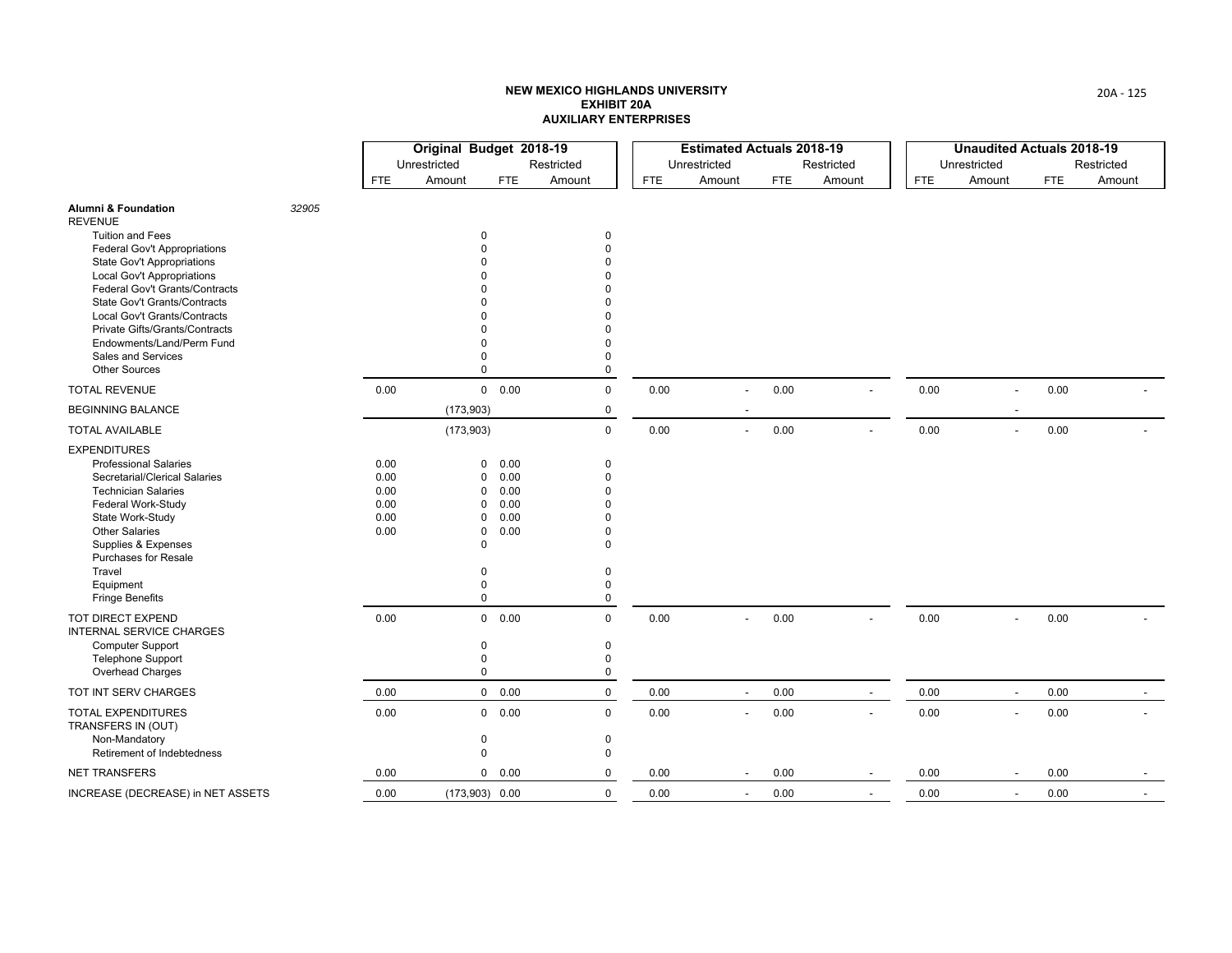|                                                                       |       |            | Original Budget 2018-19 |                |             |      | <b>Estimated Actuals 2018-19</b> |            |                          |            | <b>Unaudited Actuals 2018-19</b> |            |            |
|-----------------------------------------------------------------------|-------|------------|-------------------------|----------------|-------------|------|----------------------------------|------------|--------------------------|------------|----------------------------------|------------|------------|
|                                                                       |       |            | Unrestricted            |                | Restricted  |      | Unrestricted                     |            | Restricted               |            | Unrestricted                     |            | Restricted |
|                                                                       |       | <b>FTE</b> | Amount                  | <b>FTE</b>     | Amount      | FTE  | Amount                           | <b>FTE</b> | Amount                   | <b>FTE</b> | Amount                           | <b>FTE</b> | Amount     |
| Northeastern Regional Ed Cooperativ<br><b>REVENUE</b>                 | 32907 |            |                         |                |             |      |                                  |            |                          |            |                                  |            |            |
| <b>Tuition and Fees</b>                                               |       |            | <sup>0</sup>            |                | 0           |      |                                  |            |                          |            |                                  |            |            |
| <b>Federal Gov't Appropriations</b>                                   |       |            |                         |                | $\Omega$    |      |                                  |            |                          |            |                                  |            |            |
| <b>State Gov't Appropriations</b>                                     |       |            |                         |                |             |      |                                  |            |                          |            |                                  |            |            |
| <b>Local Gov't Appropriations</b>                                     |       |            |                         |                |             |      |                                  |            |                          |            |                                  |            |            |
| Federal Gov't Grants/Contracts<br><b>State Gov't Grants/Contracts</b> |       |            |                         |                |             |      |                                  |            |                          |            |                                  |            |            |
| Local Gov't Grants/Contracts                                          |       |            |                         |                |             |      |                                  |            |                          |            |                                  |            |            |
| Private Gifts/Grants/Contracts                                        |       |            |                         |                | $\Omega$    |      |                                  |            |                          |            |                                  |            |            |
| Endowments/Land/Perm Fund                                             |       |            |                         |                | $\Omega$    |      |                                  |            |                          |            |                                  |            |            |
| <b>Sales and Services</b>                                             |       |            | O                       |                | $\Omega$    |      |                                  |            |                          |            |                                  |            |            |
| <b>Other Sources</b>                                                  |       |            | $\mathbf 0$             |                | 0           |      |                                  |            |                          |            |                                  |            |            |
| <b>TOTAL REVENUE</b>                                                  |       | 0.00       |                         | 0 0.00         | $\mathbf 0$ | 0.00 |                                  | 0.00       |                          | 0.00       | $\overline{\phantom{a}}$         | 0.00       |            |
| <b>BEGINNING BALANCE</b>                                              |       |            | (6, 521)                |                | $\mathbf 0$ |      |                                  |            |                          |            |                                  |            |            |
| <b>TOTAL AVAILABLE</b>                                                |       |            | (6, 521)                |                | $\mathbf 0$ | 0.00 | $\sim$                           | 0.00       |                          | 0.00       | $\overline{a}$                   | 0.00       |            |
| <b>EXPENDITURES</b>                                                   |       |            |                         |                |             |      |                                  |            |                          |            |                                  |            |            |
| <b>Professional Salaries</b>                                          |       | 0.00       | 0                       | 0.00           | $\Omega$    |      |                                  |            |                          |            |                                  |            |            |
| Secretarial/Clerical Salaries                                         |       | 0.00       | <sup>0</sup>            | 0.00           | $\Omega$    |      |                                  |            |                          |            |                                  |            |            |
| <b>Technician Salaries</b>                                            |       | 0.00       | 0                       | 0.00           | $\Omega$    |      |                                  |            |                          |            |                                  |            |            |
| Federal Work-Study                                                    |       | 0.00       | 0                       | 0.00           |             |      |                                  |            |                          |            |                                  |            |            |
| State Work-Study                                                      |       | 0.00       | $\Omega$                | 0.00           |             |      |                                  |            |                          |            |                                  |            |            |
| <b>Other Salaries</b>                                                 |       | 0.00       | $\mathbf 0$             | 0.00           | $\Omega$    |      |                                  |            |                          |            |                                  |            |            |
| Supplies & Expenses<br><b>Purchases for Resale</b>                    |       |            | $\Omega$                |                | $\Omega$    |      |                                  |            |                          |            |                                  |            |            |
| Travel                                                                |       |            | O                       |                | $\Omega$    |      |                                  |            |                          |            |                                  |            |            |
| Equipment                                                             |       |            | 0                       |                | $\Omega$    |      |                                  |            |                          |            |                                  |            |            |
| <b>Fringe Benefits</b>                                                |       |            | $\mathbf 0$             |                | $\Omega$    |      |                                  |            |                          |            |                                  |            |            |
| TOT DIRECT EXPEND<br><b>INTERNAL SERVICE CHARGES</b>                  |       | 0.00       |                         | 0 0.00         | $\mathbf 0$ | 0.00 | $\overline{\phantom{a}}$         | 0.00       |                          | 0.00       | $\overline{\phantom{a}}$         | 0.00       |            |
| <b>Computer Support</b>                                               |       |            | 0                       |                | 0           |      |                                  |            |                          |            |                                  |            |            |
| <b>Telephone Support</b>                                              |       |            | $\Omega$                |                | $\Omega$    |      |                                  |            |                          |            |                                  |            |            |
| Overhead Charges                                                      |       |            | $\mathbf 0$             |                | 0           |      |                                  |            |                          |            |                                  |            |            |
| TOT INT SERV CHARGES                                                  |       | 0.00       |                         | 0 0.00         | $\mathsf 0$ | 0.00 | $\overline{\phantom{a}}$         | 0.00       | $\blacksquare$           | 0.00       | $\overline{\phantom{a}}$         | 0.00       |            |
| <b>TOTAL EXPENDITURES</b><br>TRANSFERS IN (OUT)                       |       | 0.00       |                         | 0 0.00         | $\mathbf 0$ | 0.00 | $\sim$                           | 0.00       |                          | 0.00       | $\overline{\phantom{a}}$         | 0.00       |            |
| Non-Mandatory                                                         |       |            | 0                       |                | 0           |      |                                  |            |                          |            |                                  |            |            |
| Retirement of Indebtedness                                            |       |            | $\mathbf 0$             |                | $\mathbf 0$ |      |                                  |            |                          |            |                                  |            |            |
| NET TRANSFERS                                                         |       | 0.00       | $\mathbf 0$             | 0.00           | 0           | 0.00 |                                  | 0.00       |                          | 0.00       |                                  | 0.00       |            |
| INCREASE (DECREASE) in NET ASSETS                                     |       | 0.00       |                         | $(6,521)$ 0.00 | $\mathbf 0$ | 0.00 | $\sim$                           | 0.00       | $\overline{\phantom{a}}$ | 0.00       | $\overline{\phantom{a}}$         | 0.00       |            |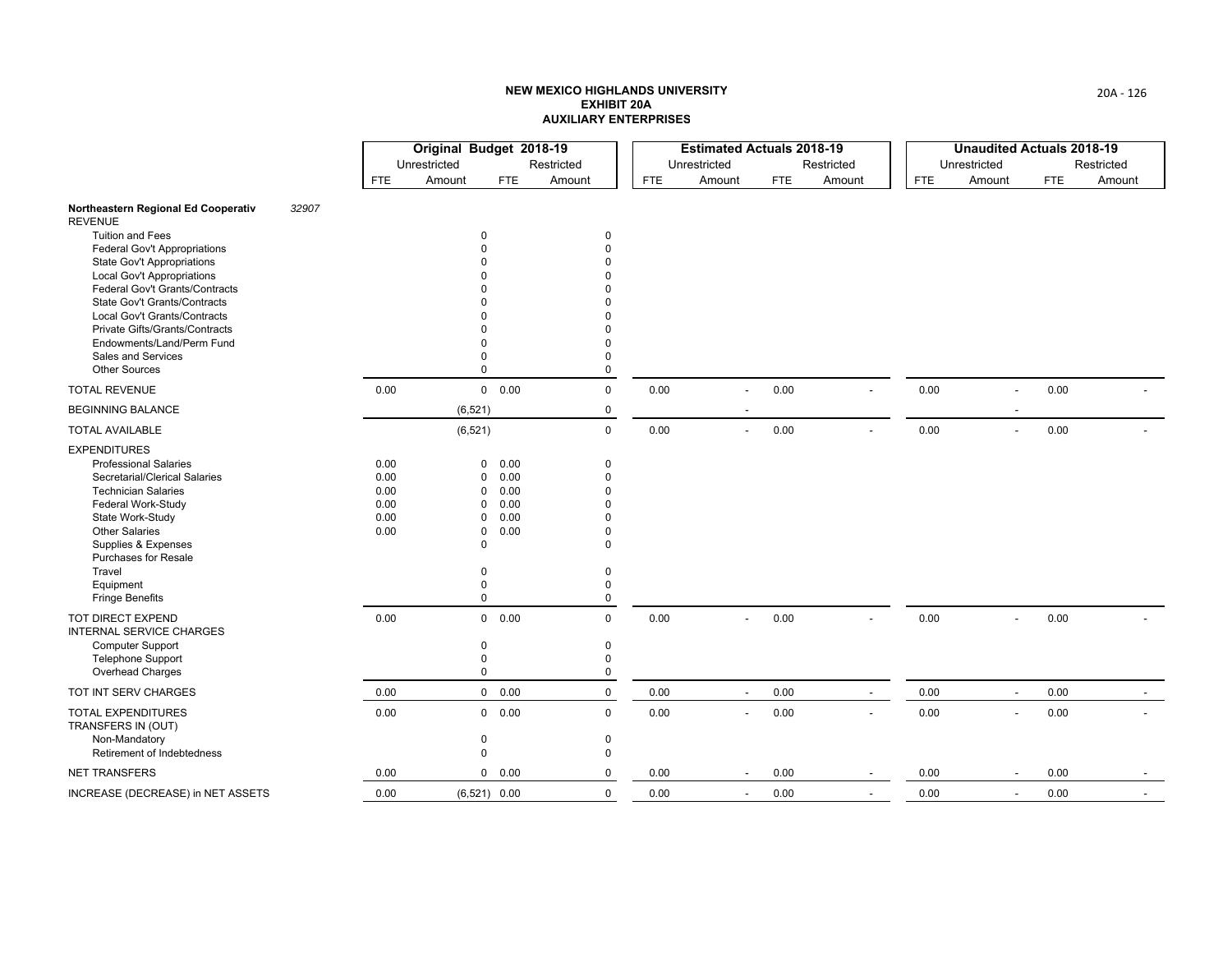|                                                                |       |            | Original Budget 2018-19 |                        |             |      | <b>Estimated Actuals 2018-19</b> |            |                          |            | <b>Unaudited Actuals 2018-19</b> |            |            |        |
|----------------------------------------------------------------|-------|------------|-------------------------|------------------------|-------------|------|----------------------------------|------------|--------------------------|------------|----------------------------------|------------|------------|--------|
|                                                                |       |            | Unrestricted            |                        | Restricted  |      | Unrestricted                     |            | Restricted               |            | Unrestricted                     |            | Restricted |        |
|                                                                |       | <b>FTE</b> | Amount                  | <b>FTE</b>             | Amount      | FTE  | Amount                           | <b>FTE</b> | Amount                   | <b>FTE</b> | Amount                           | <b>FTE</b> |            | Amount |
| <b>Social Work-CEU</b><br><b>REVENUE</b>                       | 32912 |            |                         |                        |             |      |                                  |            |                          |            |                                  |            |            |        |
| <b>Tuition and Fees</b>                                        |       |            |                         | $\Omega$               | 0           |      |                                  |            |                          |            |                                  |            |            |        |
| <b>Federal Gov't Appropriations</b>                            |       |            |                         |                        | $\Omega$    |      |                                  |            |                          |            |                                  |            |            |        |
| <b>State Gov't Appropriations</b>                              |       |            |                         |                        |             |      |                                  |            |                          |            |                                  |            |            |        |
| <b>Local Gov't Appropriations</b>                              |       |            |                         |                        |             |      |                                  |            |                          |            |                                  |            |            |        |
| Federal Gov't Grants/Contracts<br>State Gov't Grants/Contracts |       |            |                         |                        |             |      |                                  |            |                          |            |                                  |            |            |        |
| Local Gov't Grants/Contracts                                   |       |            |                         |                        |             |      |                                  |            |                          |            |                                  |            |            |        |
| Private Gifts/Grants/Contracts                                 |       |            |                         |                        |             |      |                                  |            |                          |            |                                  |            |            |        |
| Endowments/Land/Perm Fund                                      |       |            |                         |                        | $\Omega$    |      |                                  |            |                          |            |                                  |            |            |        |
| Sales and Services                                             |       |            |                         | 0                      | $\Omega$    |      |                                  |            |                          |            |                                  |            |            |        |
| <b>Other Sources</b>                                           |       |            |                         | $\mathbf 0$            | 0           |      |                                  |            |                          |            |                                  |            |            |        |
| <b>TOTAL REVENUE</b>                                           |       | 0.00       |                         | 0 0.00                 | $\mathbf 0$ | 0.00 | $\overline{\phantom{a}}$         | 0.00       |                          | 0.00       | $\overline{\phantom{a}}$         | 0.00       |            |        |
| <b>BEGINNING BALANCE</b>                                       |       |            |                         | $\mathbf 0$            | $\mathbf 0$ |      |                                  |            |                          |            |                                  |            |            |        |
| <b>TOTAL AVAILABLE</b>                                         |       |            |                         | $\mathbf 0$            | $\Omega$    | 0.00 | $\overline{a}$                   | 0.00       |                          | 0.00       | $\overline{a}$                   | 0.00       |            |        |
| <b>EXPENDITURES</b>                                            |       |            |                         |                        |             |      |                                  |            |                          |            |                                  |            |            |        |
| <b>Professional Salaries</b>                                   |       | 0.00       |                         | 0.00<br>$\Omega$       | $\Omega$    |      |                                  |            |                          |            |                                  |            |            |        |
| Secretarial/Clerical Salaries                                  |       | 0.00       |                         | 0.00<br>O              | $\Omega$    |      |                                  |            |                          |            |                                  |            |            |        |
| <b>Technician Salaries</b>                                     |       | 0.00       |                         | 0.00<br>U              |             |      |                                  |            |                          |            |                                  |            |            |        |
| Federal Work-Study                                             |       | 0.00       |                         | 0.00<br>0              |             |      |                                  |            |                          |            |                                  |            |            |        |
| State Work-Study                                               |       | 0.00       |                         | 0.00<br>0              |             |      |                                  |            |                          |            |                                  |            |            |        |
| <b>Other Salaries</b>                                          |       | 0.00       |                         | 0.00<br>0              | $\Omega$    |      |                                  |            |                          |            |                                  |            |            |        |
| Supplies & Expenses                                            |       |            |                         | $\mathbf 0$            | $\Omega$    |      |                                  |            |                          |            |                                  |            |            |        |
| <b>Purchases for Resale</b><br>Travel                          |       |            |                         | $\Omega$               | $\Omega$    |      |                                  |            |                          |            |                                  |            |            |        |
| Equipment                                                      |       |            |                         | 0                      | $\Omega$    |      |                                  |            |                          |            |                                  |            |            |        |
| <b>Fringe Benefits</b>                                         |       |            |                         | $\mathbf 0$            | $\Omega$    |      |                                  |            |                          |            |                                  |            |            |        |
| TOT DIRECT EXPEND                                              |       | 0.00       |                         | 0 0.00                 | $\mathbf 0$ | 0.00 |                                  | 0.00       |                          | 0.00       | $\overline{\phantom{a}}$         | 0.00       |            |        |
| <b>INTERNAL SERVICE CHARGES</b>                                |       |            |                         |                        |             |      |                                  |            |                          |            |                                  |            |            |        |
| <b>Computer Support</b>                                        |       |            |                         | 0                      | 0           |      |                                  |            |                          |            |                                  |            |            |        |
| <b>Telephone Support</b>                                       |       |            |                         | 0                      | $\mathbf 0$ |      |                                  |            |                          |            |                                  |            |            |        |
| Overhead Charges                                               |       |            |                         | $\mathbf 0$            | 0           |      |                                  |            |                          |            |                                  |            |            |        |
| TOT INT SERV CHARGES                                           |       | 0.00       |                         | 0 0.00                 | $\mathsf 0$ | 0.00 | $\overline{\phantom{a}}$         | 0.00       | $\overline{\phantom{a}}$ | 0.00       | $\overline{\phantom{a}}$         | 0.00       |            |        |
| <b>TOTAL EXPENDITURES</b>                                      |       | 0.00       |                         | 0 0.00                 | $\mathbf 0$ | 0.00 | $\blacksquare$                   | 0.00       |                          | 0.00       | $\blacksquare$                   | 0.00       |            |        |
| TRANSFERS IN (OUT)                                             |       |            |                         |                        |             |      |                                  |            |                          |            |                                  |            |            |        |
| Non-Mandatory                                                  |       |            |                         | $\mathbf 0$            | $\mathbf 0$ |      |                                  |            |                          |            |                                  |            |            |        |
| Retirement of Indebtedness                                     |       |            |                         | $\mathbf 0$            | 0           |      |                                  |            |                          |            |                                  |            |            |        |
| <b>NET TRANSFERS</b>                                           |       | 0.00       |                         | $\overline{0}$<br>0.00 | $\mathbf 0$ | 0.00 |                                  | 0.00       |                          | 0.00       |                                  | 0.00       |            |        |
| INCREASE (DECREASE) in NET ASSETS                              |       | 0.00       |                         | 0 0.00                 | $\mathbf 0$ | 0.00 | $\sim$                           | 0.00       | $\overline{\phantom{a}}$ | 0.00       | $\overline{\phantom{a}}$         | 0.00       |            |        |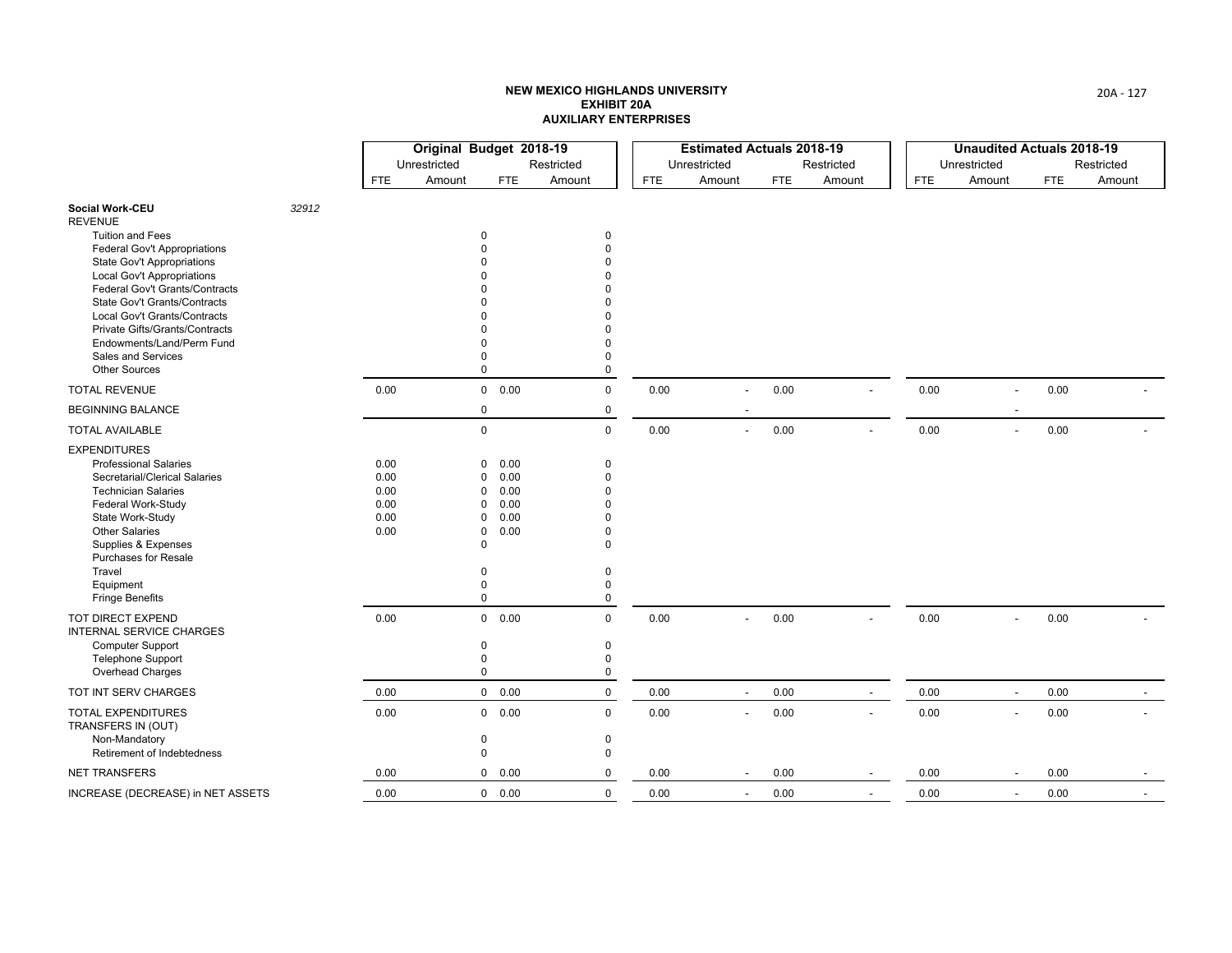|                                                                                                                                                                                                                                                                                              |       |                                              | Original Budget 2018-19 |                                                                                                                                  |                                                                                          |            | <b>Estimated Actuals 2018-19</b> |            |                          |            | <b>Unaudited Actuals 2018-19</b> |      |            |        |
|----------------------------------------------------------------------------------------------------------------------------------------------------------------------------------------------------------------------------------------------------------------------------------------------|-------|----------------------------------------------|-------------------------|----------------------------------------------------------------------------------------------------------------------------------|------------------------------------------------------------------------------------------|------------|----------------------------------|------------|--------------------------|------------|----------------------------------|------|------------|--------|
|                                                                                                                                                                                                                                                                                              |       |                                              | Unrestricted            |                                                                                                                                  | Restricted                                                                               |            | Unrestricted                     |            | Restricted               |            | Unrestricted                     |      | Restricted |        |
|                                                                                                                                                                                                                                                                                              |       | <b>FTE</b>                                   | Amount                  | FTE                                                                                                                              | Amount                                                                                   | <b>FTE</b> | Amount                           | <b>FTE</b> | Amount                   | <b>FTE</b> | Amount                           | FTE. |            | Amount |
| <b>NM Mesa</b><br><b>REVENUE</b>                                                                                                                                                                                                                                                             | 32901 |                                              |                         |                                                                                                                                  |                                                                                          |            |                                  |            |                          |            |                                  |      |            |        |
| <b>Tuition and Fees</b><br><b>Federal Gov't Appropriations</b><br><b>State Gov't Appropriations</b><br><b>Local Gov't Appropriations</b><br>Federal Gov't Grants/Contracts<br><b>State Gov't Grants/Contracts</b><br>Local Gov't Grants/Contracts<br>Private Gifts/Grants/Contracts          |       |                                              |                         | $\mathbf 0$                                                                                                                      | 0<br>$\Omega$<br>ŋ<br>U                                                                  |            |                                  |            |                          |            |                                  |      |            |        |
| Endowments/Land/Perm Fund<br>Sales and Services<br><b>Other Sources</b>                                                                                                                                                                                                                      |       |                                              |                         | $\Omega$<br>$\mathbf 0$                                                                                                          | $\Omega$<br>$\Omega$<br>$\mathbf 0$                                                      |            |                                  |            |                          |            |                                  |      |            |        |
| <b>TOTAL REVENUE</b>                                                                                                                                                                                                                                                                         |       | 0.00                                         |                         | 0 0.00                                                                                                                           | $\mathbf 0$                                                                              | 0.00       | $\overline{\phantom{a}}$         | 0.00       |                          | 0.00       | $\overline{\phantom{a}}$         | 0.00 |            |        |
| <b>BEGINNING BALANCE</b>                                                                                                                                                                                                                                                                     |       |                                              |                         | $\mathsf{O}\xspace$                                                                                                              | $\mathbf 0$                                                                              |            |                                  |            |                          |            |                                  |      |            |        |
| <b>TOTAL AVAILABLE</b>                                                                                                                                                                                                                                                                       |       |                                              |                         | $\mathbf 0$                                                                                                                      | $\Omega$                                                                                 | 0.00       | $\overline{a}$                   | 0.00       |                          | 0.00       | $\overline{\phantom{a}}$         | 0.00 |            |        |
| <b>EXPENDITURES</b><br><b>Professional Salaries</b><br>Secretarial/Clerical Salaries<br><b>Technician Salaries</b><br>Federal Work-Study<br>State Work-Study<br><b>Other Salaries</b><br>Supplies & Expenses<br><b>Purchases for Resale</b><br>Travel<br>Equipment<br><b>Fringe Benefits</b> |       | 0.00<br>0.00<br>0.00<br>0.00<br>0.00<br>0.00 |                         | 0.00<br>$\Omega$<br>0.00<br>O<br>0.00<br>0<br>0.00<br>0<br>0.00<br>0<br>0.00<br>0<br>$\mathbf 0$<br>$\Omega$<br>0<br>$\mathbf 0$ | $\Omega$<br>$\Omega$<br>$\Omega$<br>$\Omega$<br>$\mathbf 0$<br>0<br>$\Omega$<br>$\Omega$ |            |                                  |            |                          |            |                                  |      |            |        |
| <b>TOT DIRECT EXPEND</b><br><b>INTERNAL SERVICE CHARGES</b><br><b>Computer Support</b><br><b>Telephone Support</b><br>Overhead Charges                                                                                                                                                       |       | 0.00                                         |                         | $\overline{0}$<br>0.00<br>0<br>$\mathbf 0$<br>$\mathbf 0$                                                                        | $\mathbf 0$<br>0<br>0<br>$\mathbf 0$                                                     | 0.00       |                                  | 0.00       |                          | 0.00       | $\overline{a}$                   | 0.00 |            |        |
| TOT INT SERV CHARGES                                                                                                                                                                                                                                                                         |       | 0.00                                         |                         | 0 0.00                                                                                                                           | $\mathbf 0$                                                                              | 0.00       | $\sim$                           | 0.00       | $\overline{\phantom{a}}$ | 0.00       | $\overline{\phantom{a}}$         |      | 0.00       |        |
| TOTAL EXPENDITURES<br>TRANSFERS IN (OUT)<br>Non-Mandatory                                                                                                                                                                                                                                    |       | 0.00                                         |                         | 0 0.00<br>$\mathbf 0$                                                                                                            | $\mathsf 0$<br>0                                                                         | 0.00       | $\blacksquare$                   | 0.00       |                          | 0.00       | $\blacksquare$                   | 0.00 |            |        |
| Retirement of Indebtedness                                                                                                                                                                                                                                                                   |       |                                              |                         | $\mathbf 0$                                                                                                                      | 0                                                                                        |            |                                  |            |                          |            |                                  |      |            |        |
| <b>NET TRANSFERS</b>                                                                                                                                                                                                                                                                         |       | 0.00                                         |                         | $\mathbf 0$<br>0.00                                                                                                              | 0                                                                                        | 0.00       |                                  | 0.00       |                          | 0.00       |                                  | 0.00 |            |        |
| INCREASE (DECREASE) in NET ASSETS                                                                                                                                                                                                                                                            |       | 0.00                                         |                         | 0 0.00                                                                                                                           | $\mathbf 0$                                                                              | 0.00       | $\overline{\phantom{a}}$         | 0.00       | $\overline{a}$           | 0.00       | $\overline{\phantom{a}}$         | 0.00 |            |        |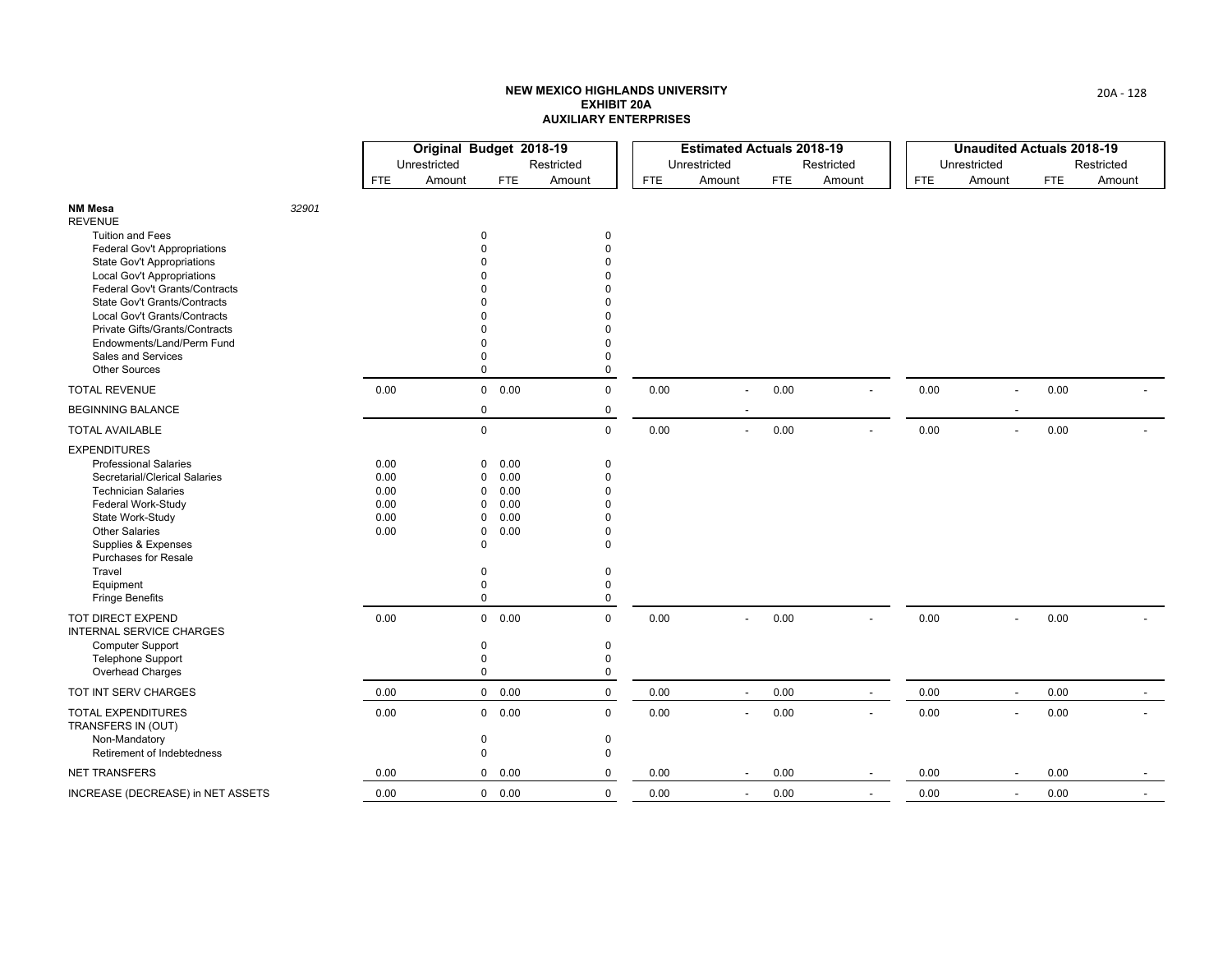|                                                                                                                                                                                                                                                                                                                                                                                                                    |       |            | Original Budget 2018-19 |                        |                |            |      | <b>Estimated Actuals 2018-19</b> |            |            |            | <b>Unaudited Actuals 2018-19</b> |            |            |
|--------------------------------------------------------------------------------------------------------------------------------------------------------------------------------------------------------------------------------------------------------------------------------------------------------------------------------------------------------------------------------------------------------------------|-------|------------|-------------------------|------------------------|----------------|------------|------|----------------------------------|------------|------------|------------|----------------------------------|------------|------------|
|                                                                                                                                                                                                                                                                                                                                                                                                                    |       |            | Unrestricted            |                        | Restricted     |            |      | Unrestricted                     |            | Restricted |            | Unrestricted                     |            | Restricted |
|                                                                                                                                                                                                                                                                                                                                                                                                                    |       | <b>FTE</b> | Amount                  | <b>FTE</b>             | Amount         | <b>FTE</b> |      | Amount                           | <b>FTE</b> | Amount     | <b>FTE</b> | Amount                           | <b>FTE</b> | Amount     |
| <b>Economic Development Center</b><br><b>REVENUE</b><br><b>Tuition and Fees</b><br>Federal Gov't Appropriations<br>State Gov't Appropriations<br><b>Local Gov't Appropriations</b><br>Federal Gov't Grants/Contracts<br>State Gov't Grants/Contracts<br>Local Gov't Grants/Contracts<br>Private Gifts/Grants/Contracts<br>Endowments/Land/Perm Fund<br>Sales and Services<br>Other Sources<br><b>TOTAL REVENUE</b> | 32671 | 0.00       |                         | 0.00<br>$\overline{0}$ | $\overline{0}$ |            | 0.00 | $\overline{a}$                   | 0.00       |            | 0.00       | 5,196<br>5,196                   | 0.00       |            |
| <b>BEGINNING BALANCE</b>                                                                                                                                                                                                                                                                                                                                                                                           |       |            |                         |                        |                |            |      | (189, 490)                       |            |            |            | (193, 590)                       |            |            |
| <b>TOTAL AVAILABLE</b>                                                                                                                                                                                                                                                                                                                                                                                             |       |            |                         | 0                      | $\mathbf 0$    |            | 0.00 | $(189, 490)$ 0.00                |            |            | 0.00       | (188, 394)                       | 0.00       |            |
| <b>EXPENDITURES</b>                                                                                                                                                                                                                                                                                                                                                                                                |       |            |                         |                        |                |            |      |                                  |            |            |            |                                  |            |            |
| <b>Professional Salaries</b><br>Secretarial/Clerical Salaries<br><b>Technician Salaries</b><br>Federal Work-Study<br>State Work-Study<br><b>Other Salaries</b><br>Supplies & Expenses<br>Purchases for Resale<br>Travel                                                                                                                                                                                            |       |            |                         |                        |                |            |      | 4,100                            |            |            |            | 61                               |            |            |
| Equipment<br><b>Fringe Benefits</b>                                                                                                                                                                                                                                                                                                                                                                                |       |            |                         |                        |                |            |      |                                  |            |            |            |                                  |            |            |
| TOT DIRECT EXPEND                                                                                                                                                                                                                                                                                                                                                                                                  |       | 0.00       |                         | 0.00<br>$\mathbf{0}$   | $\overline{0}$ |            | 0.00 |                                  | 4,100 0.00 |            | 0.00       | 61                               | 0.00       |            |
| <b>INTERNAL SERVICE CHARGES</b><br><b>Computer Support</b><br><b>Telephone Support</b><br>Overhead Charges                                                                                                                                                                                                                                                                                                         |       |            |                         |                        |                |            |      |                                  |            |            |            | 5,341                            |            |            |
| TOT INT SERV CHARGES                                                                                                                                                                                                                                                                                                                                                                                               |       | 0.00       |                         | 0.00<br>$\mathbf 0$    | $\overline{0}$ |            | 0.00 | $\overline{\phantom{a}}$         | 0.00       | $\sim$     | 0.00       | 5,341                            | 0.00       | $\sim$     |
| <b>TOTAL EXPENDITURES</b>                                                                                                                                                                                                                                                                                                                                                                                          |       | 0.00       |                         | 0 0.00                 | $\mathbf 0$    |            | 0.00 |                                  | 4,100 0.00 |            | 0.00       | 5,402                            | 0.00       |            |
| TRANSFERS IN (OUT)<br>Non-Mandatory<br>Retirement of Indebtedness                                                                                                                                                                                                                                                                                                                                                  |       |            |                         |                        |                |            |      |                                  |            |            |            |                                  |            |            |
| <b>NET TRANSFERS</b>                                                                                                                                                                                                                                                                                                                                                                                               |       |            |                         |                        |                |            | 0.00 | $\overline{a}$                   | 0.00       |            | 0.00       |                                  | 0.00       |            |
| INCREASE (DECREASE) in NET ASSETS                                                                                                                                                                                                                                                                                                                                                                                  |       | 0.00       |                         | 0 0.00                 | $\mathbf 0$    |            | 0.00 | $(193,590)$ 0.00                 |            |            | 0.00       | (193, 797)                       | 0.00       |            |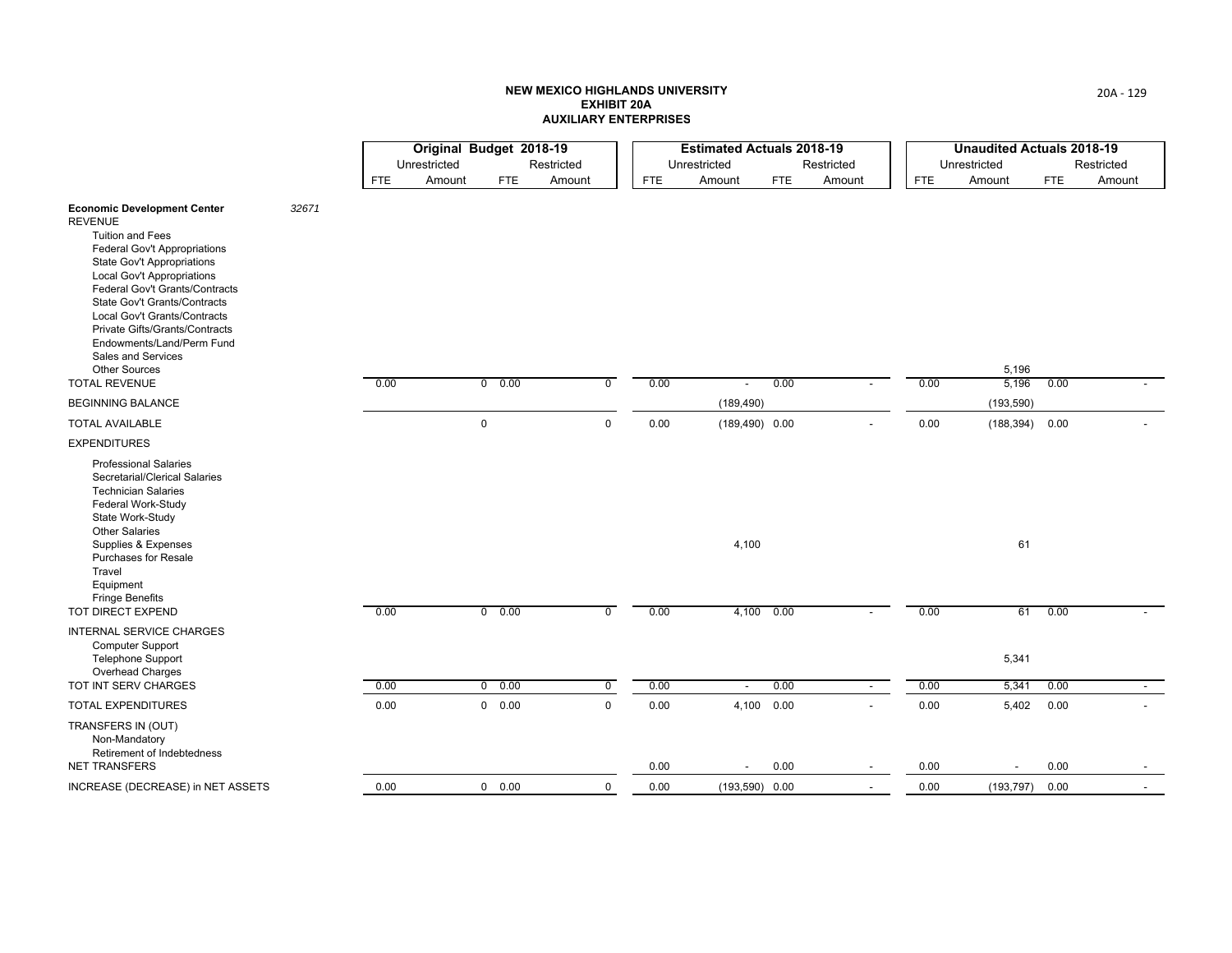|                                               |             | Original Budget 2018-19<br>Unrestricted |               | Restricted  |            | <b>Estimated Actuals 2018-19</b><br>Unrestricted |            | Restricted               |            | <b>Unaudited Actuals 2018-19</b><br>Unrestricted |            | Restricted |
|-----------------------------------------------|-------------|-----------------------------------------|---------------|-------------|------------|--------------------------------------------------|------------|--------------------------|------------|--------------------------------------------------|------------|------------|
|                                               | <b>FTE</b>  | Amount                                  | <b>FTE</b>    | Amount      | <b>FTE</b> | Amount                                           | <b>FTE</b> | Amount                   | <b>FTE</b> | Amount                                           | <b>FTE</b> | Amount     |
| <b>Grants and Contracts</b><br><b>REVENUE</b> |             |                                         |               |             |            |                                                  |            |                          |            |                                                  |            |            |
| <b>Tuition and Fees</b>                       |             |                                         |               |             |            |                                                  |            |                          |            |                                                  |            |            |
| Federal Gov't Appropriations                  |             |                                         |               |             |            |                                                  |            |                          |            |                                                  |            |            |
| State Gov't Appropriations                    |             |                                         |               |             |            |                                                  |            |                          |            |                                                  |            |            |
| Local Gov't Appropriations                    |             |                                         |               |             |            |                                                  |            |                          |            |                                                  |            |            |
| Federal Gov't Grants/Contracts                |             |                                         |               | 11,419      |            |                                                  |            | 9,020                    |            |                                                  |            | 8,590      |
| State Gov't Grants/Contracts                  |             |                                         |               | 10,000      |            |                                                  |            |                          |            |                                                  |            |            |
| Local Gov't Grants/Contracts                  |             |                                         |               |             |            |                                                  |            |                          |            |                                                  |            |            |
| Private Gifts/Grants/Contracts                |             |                                         |               |             |            |                                                  |            |                          |            |                                                  |            |            |
| Endowments/Land/Perm Fund                     |             |                                         |               |             |            |                                                  |            |                          |            |                                                  |            |            |
| Sales and Services                            |             |                                         |               |             |            |                                                  |            |                          |            |                                                  |            |            |
| <b>Other Sources</b>                          |             |                                         |               |             |            |                                                  |            |                          |            |                                                  |            |            |
| <b>TOTAL REVENUE</b>                          | 0.00        |                                         | 0 0.00        | 21,419      | 0.00       | $\overline{\phantom{a}}$                         | 0.00       | 9,020                    | 0.00       | $\overline{\phantom{a}}$                         | 0.00       | 8,590      |
| <b>BEGINNING BALANCE</b>                      |             | 43,230                                  |               |             |            |                                                  |            |                          |            |                                                  |            |            |
| <b>TOTAL AVAILABLE</b>                        | $\mathsf 0$ | 43,230                                  | $\pmb{0}$     | 21,419      | 0.00       | $\blacksquare$                                   | 0.00       | 9,020                    | 0.00       | $\overline{\phantom{a}}$                         | 0.00       | 8,590      |
| <b>EXPENDITURES</b>                           |             |                                         |               |             |            |                                                  |            |                          |            |                                                  |            |            |
| <b>Professional Salaries</b>                  |             |                                         |               |             |            |                                                  |            |                          |            |                                                  |            |            |
| Secretarial/Clerical Salaries                 |             |                                         |               |             |            |                                                  |            |                          |            |                                                  |            |            |
| <b>Technician Salaries</b>                    |             |                                         |               |             |            |                                                  |            |                          |            |                                                  |            |            |
| Federal Work-Study                            |             |                                         |               | 11,419      |            |                                                  |            | 9,020                    |            |                                                  |            | 8,590      |
| State Work-Study                              |             |                                         | 0.30          | 10,000      |            |                                                  | 0.30       |                          |            |                                                  | 0.30       |            |
| <b>Other Salaries</b>                         |             |                                         |               |             |            |                                                  |            |                          |            |                                                  |            |            |
| Supplies & Expenses                           |             |                                         |               |             |            |                                                  |            |                          |            |                                                  |            |            |
| <b>Purchases for Resale</b>                   |             |                                         |               |             |            |                                                  |            |                          |            |                                                  |            |            |
| Travel                                        |             |                                         |               |             |            |                                                  |            |                          |            |                                                  |            |            |
| Equipment                                     |             |                                         |               |             |            |                                                  |            |                          |            |                                                  |            |            |
| <b>Fringe Benefits</b>                        |             |                                         |               |             |            |                                                  |            |                          |            |                                                  |            |            |
| <b>TOT DIRECT EXPEND</b>                      | 0.00        |                                         | 0 0.30        | 21,419      | 0.00       | $\blacksquare$                                   | 0.30       | 9,020                    | 0.00       | $\overline{\phantom{a}}$                         | 0.30       | 8,590      |
| <b>INTERNAL SERVICE CHARGES</b>               |             |                                         |               |             |            |                                                  |            |                          |            |                                                  |            |            |
| Computer Support                              |             |                                         |               |             |            |                                                  |            |                          |            |                                                  |            |            |
| Telephone Support                             |             |                                         |               |             |            |                                                  |            |                          |            |                                                  |            |            |
| Overhead Charges                              |             |                                         |               |             |            |                                                  |            |                          |            |                                                  |            |            |
| TOT INT SERV CHARGES                          | 0.00        |                                         | 0 0.00        | $\mathbf 0$ | 0.00       | $\blacksquare$                                   | 0.00       | $\overline{\phantom{a}}$ | 0.00       | $\overline{\phantom{a}}$                         | 0.00       |            |
| <b>TOTAL EXPENDITURES</b>                     | 0.00        |                                         | $0\quad 0.30$ | 21,419      | 0.00       | $\overline{\phantom{a}}$                         | 0.30       | 9,020                    | 0.00       | $\overline{\phantom{a}}$                         | 0.30       | 8,590      |
| TRANSFERS IN (OUT)                            |             |                                         |               |             |            |                                                  |            |                          |            |                                                  |            |            |
| Non-Mandatory                                 |             |                                         |               |             |            |                                                  |            |                          |            |                                                  |            |            |
| Retirement of Indebtedness                    |             |                                         |               |             |            |                                                  |            |                          |            |                                                  |            |            |
| <b>NET TRANSFERS</b>                          |             |                                         |               |             | 0.00       | $\sim$                                           | 0.00       | $\overline{\phantom{0}}$ | 0.00       | $\overline{\phantom{a}}$                         | 0.00       |            |
|                                               |             |                                         |               |             |            |                                                  |            |                          |            |                                                  |            |            |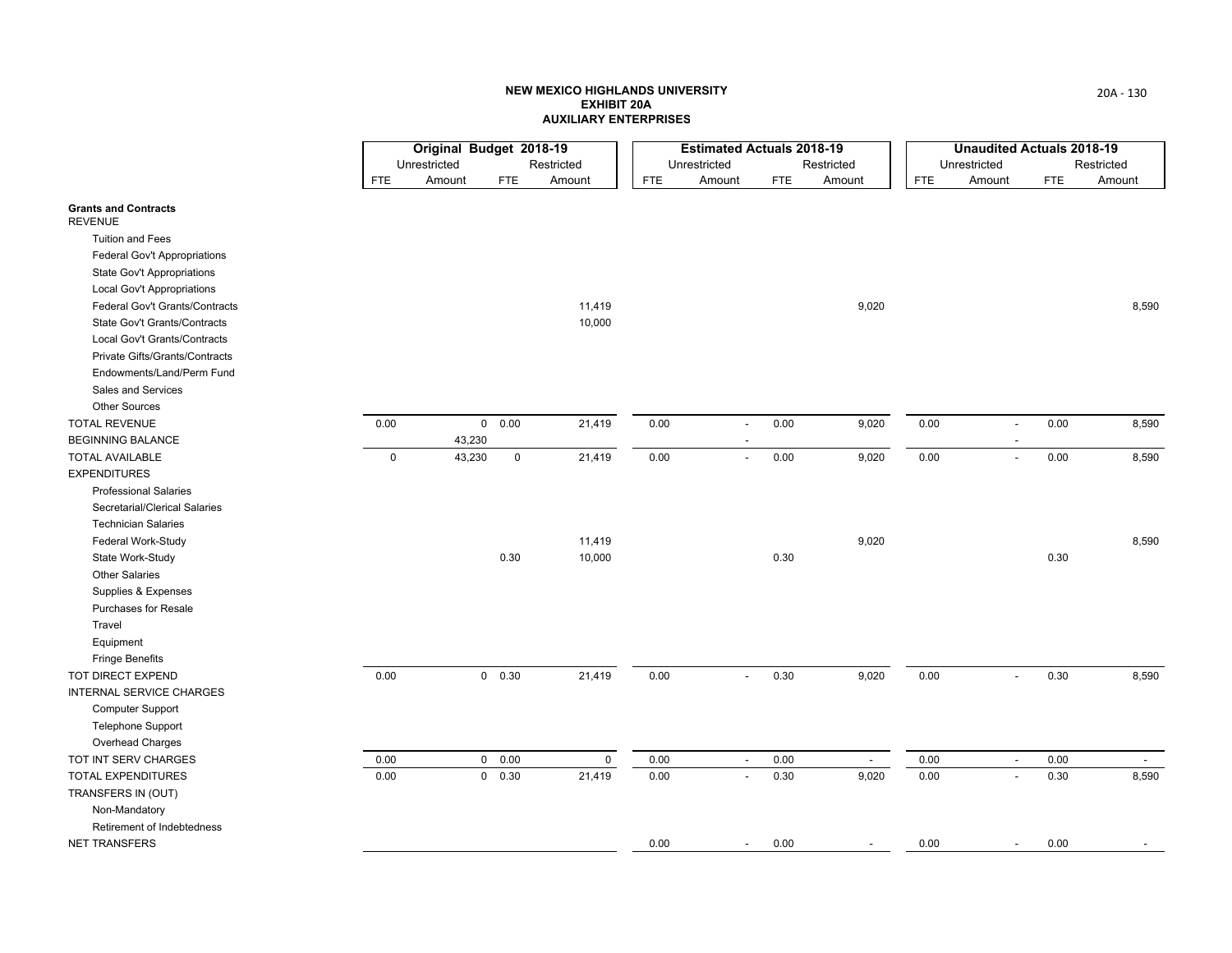|            | Original Budget 2018-19 |      |            |            | <b>Estimated Actuals 2018-19</b> |      |            |            | Unaudited Actuals 2018-19 |      |            |
|------------|-------------------------|------|------------|------------|----------------------------------|------|------------|------------|---------------------------|------|------------|
|            | Unrestricted            |      | Restricted |            | Unrestricted                     |      | Restricted |            | Unrestricted              |      | Restricted |
| <b>FTE</b> | Amount                  | FTE  | Amount     | <b>FTE</b> | Amount                           | FTE  | Amount     | <b>FTE</b> | Amount                    | FTE  | Amount     |
|            |                         |      |            |            |                                  |      |            |            |                           |      |            |
| 0.00       | 43.230                  | 0.30 |            | 0.00       |                                  | D.30 |            | 0.00       |                           | 0.30 |            |

INCREASE (DECREASE) in NET ASSETS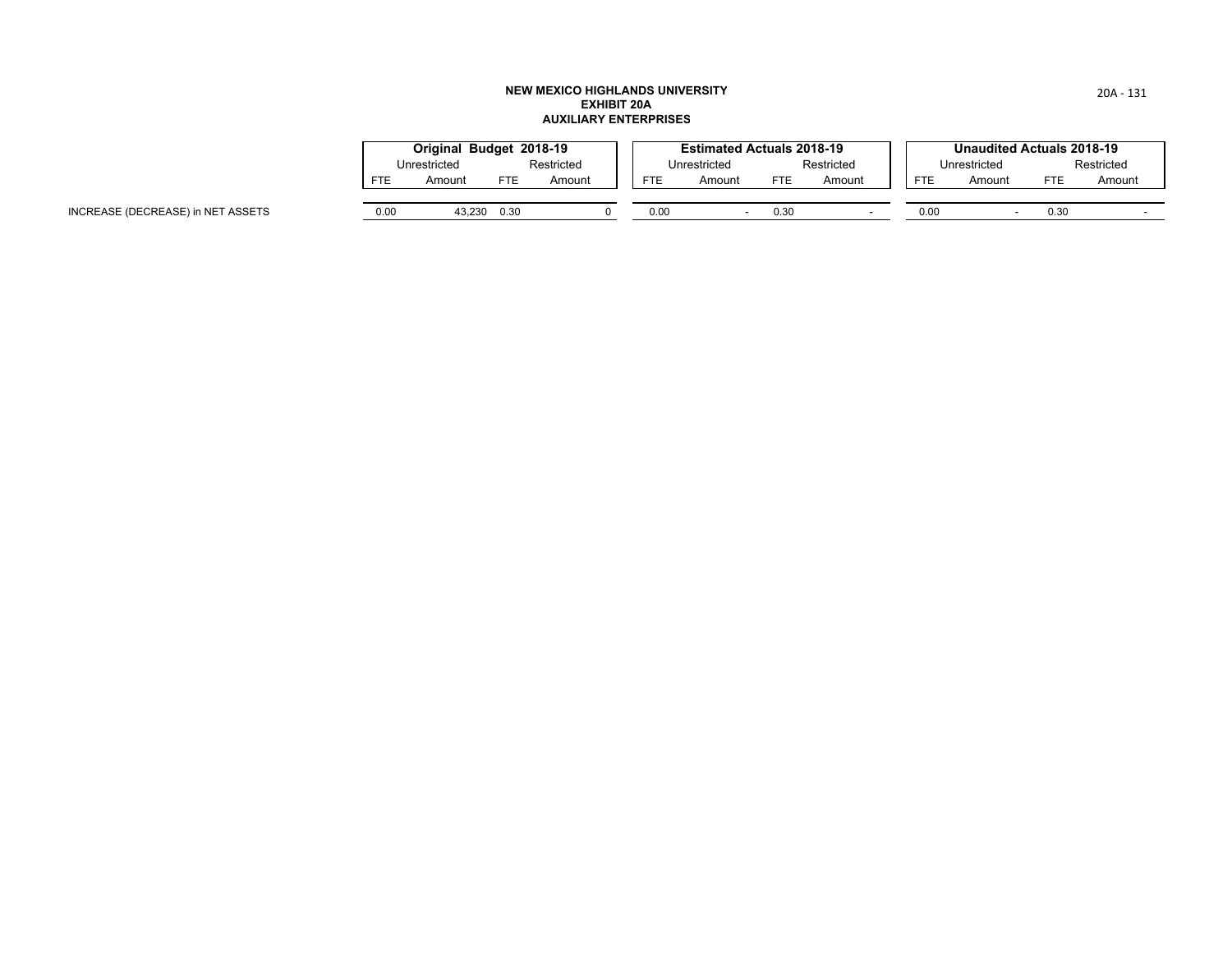|                                                                |              | Original Budget 2018-19 |              |                 |              | <b>Estimated Actuals 2018-19</b> |              |                |              | <b>Unaudited Actuals 2018-19</b> |              |                |
|----------------------------------------------------------------|--------------|-------------------------|--------------|-----------------|--------------|----------------------------------|--------------|----------------|--------------|----------------------------------|--------------|----------------|
|                                                                |              | Unrestricted            |              | Restricted      |              | Unrestricted                     |              | Restricted     |              | Unrestricted                     |              | Restricted     |
|                                                                | <b>FTE</b>   | Amount                  | <b>FTE</b>   | Amount          | FTE          | Amount                           | <b>FTE</b>   | Amount         | <b>FTE</b>   | Amount                           | <b>FTE</b>   | Amount         |
| <b>REVENUE</b>                                                 |              |                         |              |                 |              |                                  |              |                |              |                                  |              |                |
| <b>Tuition and Fees</b>                                        |              | 865,000                 |              | 0               |              | 865,000                          |              |                |              | 743,048                          |              |                |
| <b>Federal Gov't Appropriations</b>                            |              | $\Omega$                |              | $\Omega$        |              |                                  |              |                |              |                                  |              |                |
| <b>State Gov't Appropriations</b>                              |              | 2,088,100               |              |                 |              | 2,088,100                        |              |                |              | 2,088,100                        |              |                |
| Local Gov't Appropriations                                     |              | $\Omega$                |              | $\Omega$        |              |                                  |              |                |              |                                  |              |                |
| Federal Gov't Grants/Contracts<br>State Gov't Grants/Contracts |              | $\Omega$<br>$\Omega$    |              | 6,046<br>10,000 |              |                                  |              | 7,710<br>6,846 |              |                                  |              | 5,846<br>3,776 |
| Local Gov't Grants/Contracts                                   |              |                         |              | $\Omega$        |              |                                  |              |                |              |                                  |              |                |
| <b>Private Gifts/Grants/Contracts</b>                          |              |                         |              | $\Omega$        |              |                                  |              |                |              |                                  |              |                |
| Endowments/Land/Perm Fund                                      |              |                         |              |                 |              |                                  |              |                |              |                                  |              |                |
| <b>Sales and Services</b>                                      |              | $\Omega$                |              |                 |              |                                  |              |                |              |                                  |              |                |
| <b>Other Sources</b>                                           |              | 100,000                 |              | $\Omega$        |              | 128,963                          |              |                |              | 125,271                          |              |                |
| <b>TOTAL REVENUE</b>                                           | 0.00         | 3,053,100               | 0.00         | 16,046          |              | 3,082,063                        |              | 14,556         |              | 2,956,419                        |              | 9,622          |
| <b>BEGINNING BALANCE</b>                                       |              | 261,043                 |              | $\mathbf 0$     |              | 227,956                          |              |                |              | 227,956                          |              | $\sim$         |
| <b>TOTAL AVAILABLE</b>                                         |              | 3,314,143               |              | 16,046          |              | 3,310,019                        |              | 14,556         |              | 3,184,375                        |              | 9,622          |
| <b>EXPENDITURES</b>                                            |              |                         |              |                 |              |                                  |              |                |              |                                  |              |                |
| <b>Professional Salaries</b>                                   | 21.50        | 1,147,267               | 0.00         | $\mathbf 0$     | 26.75        | 1,075,125                        | 0.00         |                | 26.75        | 1,085,164                        | 0.00         |                |
| Secretarial/Clerical Salaries                                  | 0.00         | 0                       | 0.00         | $\Omega$        | 1.00         | 36,371                           | 0.00         |                | 1.00         | 39,143                           | 0.00         |                |
| <b>Technician Salaries</b>                                     | 0.00         | $\Omega$                | 0.00         | $\Omega$        | 0.00         | $\sim$                           | 0.00         | $\sim$         | 0.00         | $\blacksquare$                   | 0.00         |                |
| Federal Work-Study<br>State Work-Study                         | 0.00<br>0.00 | 0<br>$\Omega$           | 0.00<br>0.60 | 6,046<br>10,000 | 0.00<br>1.00 | 1,424                            | 0.00<br>0.60 | 7,710<br>6,846 | 0.00<br>1.00 | 944                              | 0.00<br>0.60 | 5,846<br>3,776 |
| <b>Other Salaries</b>                                          | 0.00         | $\mathbf 0$             | 0.00         | $\mathbf 0$     | 15.63        | 173,014                          | 0.00         | $\sim$         | 15.63        | 158,783                          | 0.00         |                |
| Supplies & Expenses                                            |              | 595,650                 |              | $\Omega$        | 0.00         | 306,461                          | 0.00         |                | 0.00         | 274,358                          | 0.00         |                |
| <b>Financial Aid</b>                                           |              | 610,000                 |              | $\Omega$        | 0.00         | 742,108                          | 0.00         |                | 0.00         | 746,358                          | 0.00         |                |
| Travel                                                         |              | 285,000                 |              | $\Omega$        | 0.00         | 404,348                          | 0.00         |                | 0.00         | 358,600                          | 0.00         |                |
| Equipment                                                      |              | $\Omega$                |              | $\Omega$        | 0.00         | 33,260                           | 0.00         |                | 0.00         | 33,260                           | 0.00         |                |
| <b>Fringe Benefits</b>                                         |              | 405,677                 |              | $\Omega$        | 0.00         | 390,953                          | 0.00         |                | 0.00         | 448,008                          | 0.00         |                |
| TOT DIRECT EXPEND<br><b>INTERNAL SERVICE CHARGES</b>           | 21.50        | 3,043,594               | 0.60         | 16,046          | 44.38        | 3,163,063                        | 0.60         | 14,556         | 44.38        | 3,144,618                        | 0.60         | 9,622          |
| <b>Computer Support</b>                                        |              | $\mathbf 0$             |              | $\pmb{0}$       |              |                                  |              |                |              |                                  |              |                |
| <b>Telephone Support</b>                                       |              | 9,506                   |              | $\mathbf 0$     |              |                                  |              |                |              | 15,288                           |              |                |
| TOT INT SERV CHARGES                                           | 0.00         | 9,506                   | 0.00         | $\mathbf 0$     | 0.00         |                                  | 0.00         |                | 0.00         | 15,288                           | 0.00         |                |
| <b>TOTAL EXPENDITURES</b>                                      | 21.50        | 3,053,100               | 0.60         | 16,046          | 44.38        | 3,163,063                        | 0.60         | 14,556         | 44.38        | 3,159,906                        | 0.60         | 9,622          |
| TRANSFERS IN (OUT)                                             |              | $\mathbf 0$             |              | $\mathbf 0$     |              | 81,000                           |              |                |              | 81,000                           |              |                |
| <b>ENDING BALANCE</b>                                          | 21.50        | 261,043 0.60            |              | $\mathbf 0$     | 44.38        | 227,956                          | 0.60         |                | 44.38        | 105,469 0.60                     |              |                |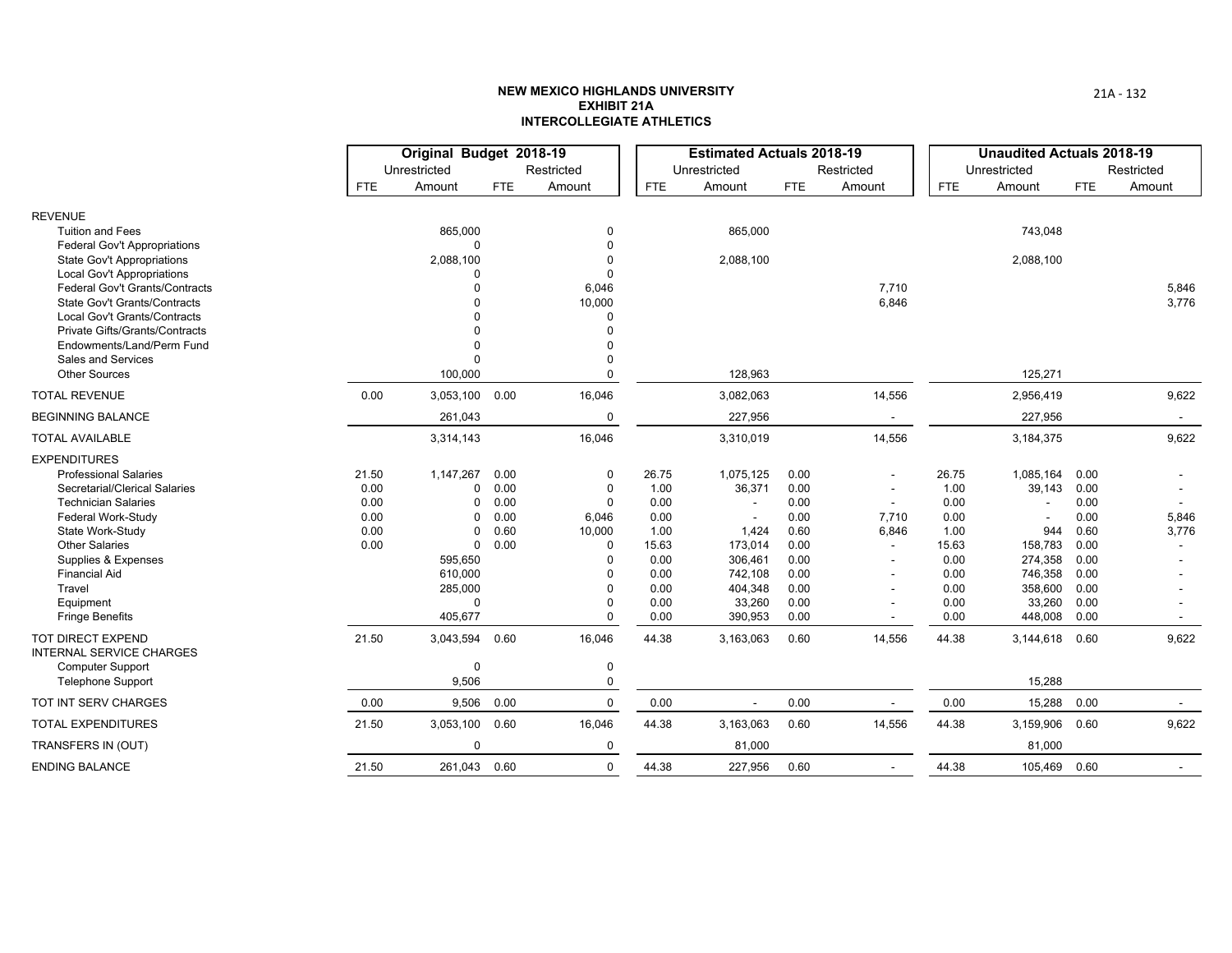|                                     |       |            | Original Budget 2018-19 |            |             |            | <b>Estimated Actuals 2018-19</b> |        |            |       | <b>Unaudited Actuals 2018-19</b> |            |            |
|-------------------------------------|-------|------------|-------------------------|------------|-------------|------------|----------------------------------|--------|------------|-------|----------------------------------|------------|------------|
|                                     |       |            | Unrestricted            |            | Restricted  |            | Unrestricted                     |        | Restricted |       | Unrestricted                     |            | Restricted |
|                                     |       | <b>FTE</b> | Amount                  | <b>FTE</b> | Amount      | <b>FTE</b> | Amount                           | FTE    | Amount     | FTE   | Amount                           | <b>FTE</b> | Amount     |
|                                     |       |            |                         |            |             |            |                                  |        |            |       |                                  |            |            |
| <b>Athletics - Compliance</b>       | 61010 |            |                         |            |             |            |                                  |        |            |       |                                  |            |            |
| <b>Professional Salaries</b>        |       | 2.00       | 221,935                 | 0.00       | 0           | 2.00       | 65,805                           |        |            | 2.00  | 65,805                           |            |            |
| Secretarial/Clerical Salaries       |       | 0.00       | $\mathbf 0$             | 0.00       | $\mathbf 0$ | 1.00       | 36,371                           |        |            | 1.00  | 39,143                           |            |            |
| <b>Technician Salaries</b>          |       | 0.00       | 0                       | 0.00       | 0           |            |                                  |        |            |       |                                  |            |            |
| Federal Work-Study                  |       | 0.00       | $\mathbf 0$             | 0.00       | 6,046       |            |                                  |        | 7,710      |       |                                  |            | 5,846      |
| State Work-Study                    |       | 0.00       | $\mathbf 0$             | 0.00       | 10,000      | 1.00       | 1,424                            |        | 6,846      | 1.00  | 944                              |            | 3,776      |
| <b>Other Salaries</b>               |       | 0.00       | $\mathbf 0$             | 0.00       | 0           | 11.63      | 99,552                           |        |            | 11.63 | 93,592                           |            |            |
| Supplies & Expenses                 |       |            | 515,650                 |            | $\Omega$    |            | 206,831                          |        |            |       | 185,547                          |            |            |
| <b>Financial Aid</b>                |       |            |                         |            |             |            |                                  |        |            |       |                                  |            |            |
| Travel                              |       |            | $\pmb{0}$               |            | $\Omega$    |            | 9,126                            |        |            |       | 7,561                            |            |            |
| Equipment                           |       |            | $\mathsf 0$             |            | $\mathbf 0$ |            | 2,408                            |        |            |       | 2,408                            |            |            |
| <b>Fringe Benefits</b>              |       |            | 77,183                  |            | $\mathbf 0$ |            | 80,383                           |        |            |       | 58,322                           |            |            |
| TOT DIRECT EXPEND                   |       | 2.00       | 814,768 0.00            |            | 16,046      | 15.63      | 501,900                          | $\sim$ | 14,556     | 15.63 | 453,322 0.00                     |            | 9,622      |
| <b>Athletics - Football</b>         | 61020 |            |                         |            |             |            |                                  |        |            |       |                                  |            |            |
| <b>Professional Salaries</b>        |       | 2.00       | 241,670                 | 0.00       | 0           | 5.00       | 234,964                          |        |            | 5.00  | 234,964                          |            |            |
| Secretarial/Clerical Salaries       |       | 0.00       | 0                       | 0.00       | $\Omega$    |            |                                  |        |            |       |                                  |            |            |
| <b>Technician Salaries</b>          |       | 0.00       | $\mathbf 0$             | 0.00       | $\Omega$    |            |                                  |        |            |       |                                  |            |            |
| Federal Work-Study                  |       | 0.00       | $\mathbf 0$             | 0.00       | $\Omega$    |            |                                  |        |            |       |                                  |            |            |
| State Work-Study                    |       | 0.00       | $\mathbf 0$             | 0.60       |             |            |                                  | 0.60   |            |       |                                  | 0.60       |            |
| <b>Other Salaries</b>               |       | 0.00       | $\Omega$                | 0.00       |             |            |                                  |        |            |       |                                  |            |            |
| Supplies & Expenses                 |       |            | 25,000                  |            |             |            | 16,316                           |        |            |       | 12,610                           |            |            |
| <b>Financial Aid</b>                |       |            | 150,000                 |            |             |            | 170,753                          |        |            |       | 175,003                          |            |            |
|                                     |       |            |                         |            | $\Omega$    |            |                                  |        |            |       |                                  |            |            |
| Travel                              |       |            | 60,000                  |            |             |            | 113,869                          |        |            |       | 84,460                           |            |            |
| Equipment                           |       |            | $\Omega$                |            | $\Omega$    |            |                                  |        |            |       |                                  |            |            |
| <b>Fringe Benefits</b>              |       |            | 85,793                  |            | $\mathbf 0$ |            | 50,200                           |        |            |       | 77,903                           |            |            |
| TOT DIRECT EXPEND                   |       | 2.00       | 562,463 0.60            |            | $\mathbf 0$ | 5.00       | 586,102                          |        |            | 5.00  | 584,940                          | 0.60       |            |
| <b>Athletics - Mens' Basketball</b> | 61030 |            |                         |            |             |            |                                  |        |            |       |                                  |            |            |
| <b>Professional Salaries</b>        |       | 4.00       | 125,000                 | 0.00       | 0           | 2.00       | 125,616                          |        |            | 2.00  | 135,620                          |            |            |
| Secretarial/Clerical Salaries       |       | 0.00       | $\Omega$                | 0.00       | $\Omega$    |            |                                  |        |            |       |                                  |            |            |
| <b>Technician Salaries</b>          |       | 0.00       | 0                       | 0.00       | $\Omega$    |            |                                  |        |            |       |                                  |            |            |
| Federal Work-Study                  |       | 0.00       | $\mathbf 0$             | 0.00       | $\Omega$    |            |                                  |        |            |       |                                  |            |            |
| State Work-Study                    |       | 0.00       | $\mathbf 0$             | 0.00       |             |            |                                  |        |            |       |                                  |            |            |
| <b>Other Salaries</b>               |       | 0.00       | $\mathbf 0$             | 0.00       |             |            |                                  |        |            |       |                                  |            |            |
| Supplies & Expenses                 |       |            | 5,000                   |            |             |            | 5,785                            |        |            |       | 5,097                            |            |            |
| <b>Financial Aid</b>                |       |            | 90,000                  |            | $\Omega$    |            | 121,228                          |        |            |       | 121,228                          |            |            |
| Travel                              |       |            | 25,000                  |            | $\Omega$    |            | 54,403                           |        |            |       | 45,790                           |            |            |
| Equipment                           |       |            | $\Omega$                |            |             |            |                                  |        |            |       |                                  |            |            |
| <b>Fringe Benefits</b>              |       |            | 44,375                  |            | 0           |            | 24,500                           |        |            |       | 48,567                           |            |            |
| <b>TOT DIRECT EXPEND</b>            |       | 4.00       | 289,375 0.00            |            | $\mathbf 0$ | 2.00       | 331,532                          |        |            | 2.00  | 356,302 0.00                     |            |            |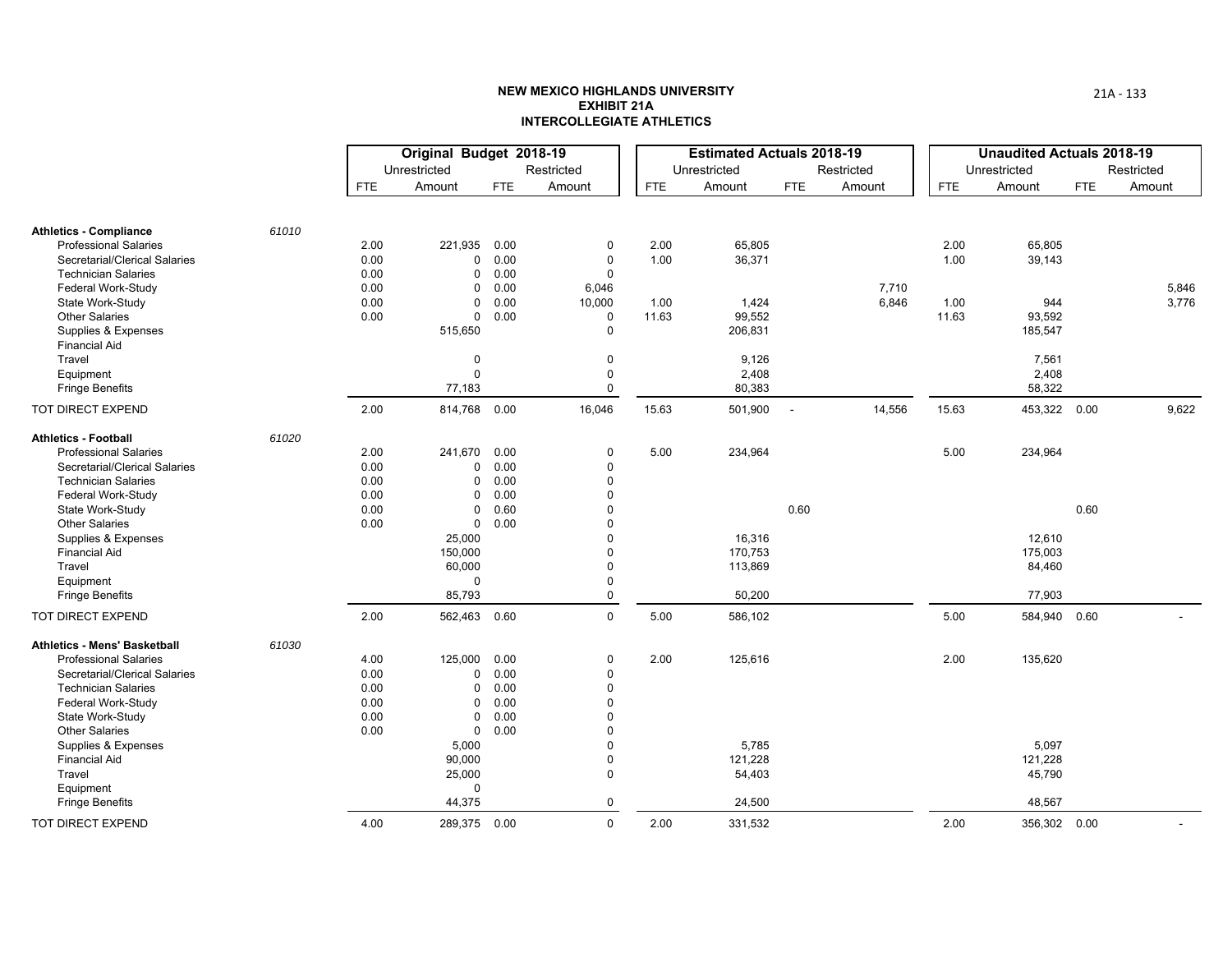|                                  |       |            | Original Budget 2018-19 |            |             |             |            | <b>Estimated Actuals 2018-19</b> |      |            |            | <b>Unaudited Actuals 2018-19</b> |            |            |
|----------------------------------|-------|------------|-------------------------|------------|-------------|-------------|------------|----------------------------------|------|------------|------------|----------------------------------|------------|------------|
|                                  |       |            | Unrestricted            |            | Restricted  |             |            | Unrestricted                     |      | Restricted |            | Unrestricted                     |            | Restricted |
|                                  |       | <b>FTE</b> | Amount                  | <b>FTE</b> | Amount      |             | <b>FTE</b> | Amount                           | FTE  | Amount     | <b>FTE</b> | Amount                           | <b>FTE</b> | Amount     |
| <b>Athletics - Baseball</b>      | 61040 |            |                         |            |             |             |            |                                  |      |            |            |                                  |            |            |
| <b>Professional Salaries</b>     |       | 2.00       | 75,000                  | 0.00       |             | $\mathbf 0$ | 2.00       | 73,999                           |      |            | 2.00       | 73,999                           |            |            |
| Secretarial/Clerical Salaries    |       | 0.00       | 0                       | 0.00       | $\mathbf 0$ |             |            |                                  |      |            |            |                                  |            |            |
| <b>Technician Salaries</b>       |       | 0.00       | 0                       | 0.00       |             | $\Omega$    |            |                                  |      |            |            |                                  |            |            |
| Federal Work-Study               |       | 0.00       | 0                       | 0.00       |             | $\Omega$    |            |                                  |      |            |            |                                  |            |            |
| State Work-Study                 |       | 0.00       | 0                       | 0.00       |             | $\Omega$    |            |                                  |      |            |            |                                  |            |            |
| <b>Other Salaries</b>            |       | 0.00       | $\mathbf 0$             | 0.00       |             | $\Omega$    |            |                                  |      |            |            |                                  |            |            |
| Supplies & Expenses              |       |            | 5,000                   |            |             | 0           |            | 12,510                           |      |            |            | 11,898                           |            |            |
| <b>Financial Aid</b>             |       |            | 40,000                  |            |             | $\Omega$    |            | 48,100                           |      |            |            | 48,100                           |            |            |
| Travel                           |       |            | 25,000                  |            |             | $\mathbf 0$ |            | 26,999                           |      |            |            | 34,405                           |            |            |
| Equipment                        |       |            | 0                       |            |             | $\mathbf 0$ |            |                                  |      |            |            |                                  |            |            |
| <b>Fringe Benefits</b>           |       |            | 26,625                  |            |             | 0           |            | 26,625                           |      |            |            | 31,725                           |            |            |
| <b>TOT DIRECT EXPEND</b>         |       | 2.00       | 171,625 0.00            |            |             | $\mathbf 0$ | 2.00       | 188,233                          |      |            | 2.00       | 200,127 0.00                     |            |            |
| <b>Athletics - Track</b>         | 61050 |            |                         |            |             |             |            |                                  |      |            |            |                                  |            |            |
| <b>Professional Salaries</b>     |       | 1.00       | 94,000 0.00             |            |             | 0           | 1.00       | 33,630                           |      |            | 1.00       | 33,630                           |            |            |
| Secretarial/Clerical Salaries    |       | 0.00       | $\mathbf{0}$            | 0.00       |             | $\pmb{0}$   |            |                                  |      |            |            |                                  |            |            |
| <b>Technician Salaries</b>       |       | 0.00       | 0                       | 0.00       |             | $\mathbf 0$ |            |                                  |      |            |            |                                  |            |            |
| Federal Work-Study               |       | 0.00       | 0                       | 0.00       |             | $\mathbf 0$ |            |                                  |      |            |            |                                  |            |            |
| State Work-Study                 |       | 0.00       | 0                       | 0.00       |             | $\mathbf 0$ |            |                                  |      |            |            |                                  |            |            |
| <b>Other Salaries</b>            |       | 0.00       | $\mathbf 0$             | 0.00       |             | $\Omega$    | 0.50       | 12,323                           |      |            | 0.50       | 11,986                           |            |            |
| Supplies & Expenses              |       |            | 5,000                   |            |             | $\Omega$    |            | 3,781                            |      |            |            | 3,388                            |            |            |
| <b>Financial Aid</b>             |       |            | 40,000                  |            |             | $\Omega$    |            |                                  |      |            |            |                                  |            |            |
| Travel                           |       |            | 25,000                  |            |             | $\Omega$    |            | 38,151                           |      |            |            | 38,282                           |            |            |
| Equipment                        |       |            | 0                       |            |             | $\Omega$    |            |                                  |      |            |            |                                  |            |            |
| <b>Fringe Benefits</b>           |       |            | 33,370                  |            |             | $\mathbf 0$ |            | 33,370                           |      |            |            | 11,086                           |            |            |
| TOT DIRECT EXPEND                |       | 1.00       | 197,370 0.00            |            |             | $\mathbf 0$ | 1.50       | 121,256                          |      |            | 1.50       | 98,373 0.00                      |            |            |
| <b>Athletics - Cross Country</b> | 61060 |            |                         |            |             |             |            |                                  |      |            |            |                                  |            |            |
| <b>Professional Salaries</b>     |       | 1.00       | 0                       | 0.00       |             | $\mathbf 0$ | 1.00       | 59,199                           |      |            | 1.00       | 59,199                           |            |            |
| Secretarial/Clerical Salaries    |       | 0.00       | $\mathbf{0}$            | 0.00       |             | $\mathbf 0$ |            |                                  |      |            |            |                                  |            |            |
| <b>Technician Salaries</b>       |       | 0.00       | 0                       | 0.00       |             | $\Omega$    |            |                                  |      |            |            |                                  |            |            |
| Federal Work-Study               |       | 0.00       | 0                       | 0.00       |             | $\Omega$    |            |                                  |      |            |            |                                  |            |            |
| State Work-Study                 |       | 0.00       | 0                       | 0.00       |             | $\Omega$    |            |                                  |      |            |            |                                  |            |            |
| <b>Other Salaries</b>            |       | 0.00       | $\mathbf 0$             | 0.00       |             | n           |            |                                  |      |            |            |                                  |            |            |
| Supplies & Expenses              |       |            | $\mathbf{0}$            |            |             | $\Omega$    |            | 2,461                            |      |            |            | 2,547                            |            |            |
| <b>Financial Aid</b>             |       |            | 40,000                  |            |             | $\Omega$    |            | 104,453                          |      |            |            | 104,453                          |            |            |
| Travel                           |       |            | 25,000                  |            |             | $\Omega$    |            | 14,552                           |      |            |            | 14,552                           |            |            |
| Equipment                        |       |            | $\mathbf 0$             |            |             | $\Omega$    |            |                                  |      |            |            |                                  |            |            |
| <b>Fringe Benefits</b>           |       |            | $\Omega$                |            |             | $\mathbf 0$ |            |                                  |      |            |            | 14,619                           |            |            |
| TOT DIRECT EXPEND                |       | 1.00       | 65,000 0.00             |            |             | $\mathbf 0$ | 1.00       | 180,665                          | 0.00 |            | 1.00       | 195,370 0.00                     |            |            |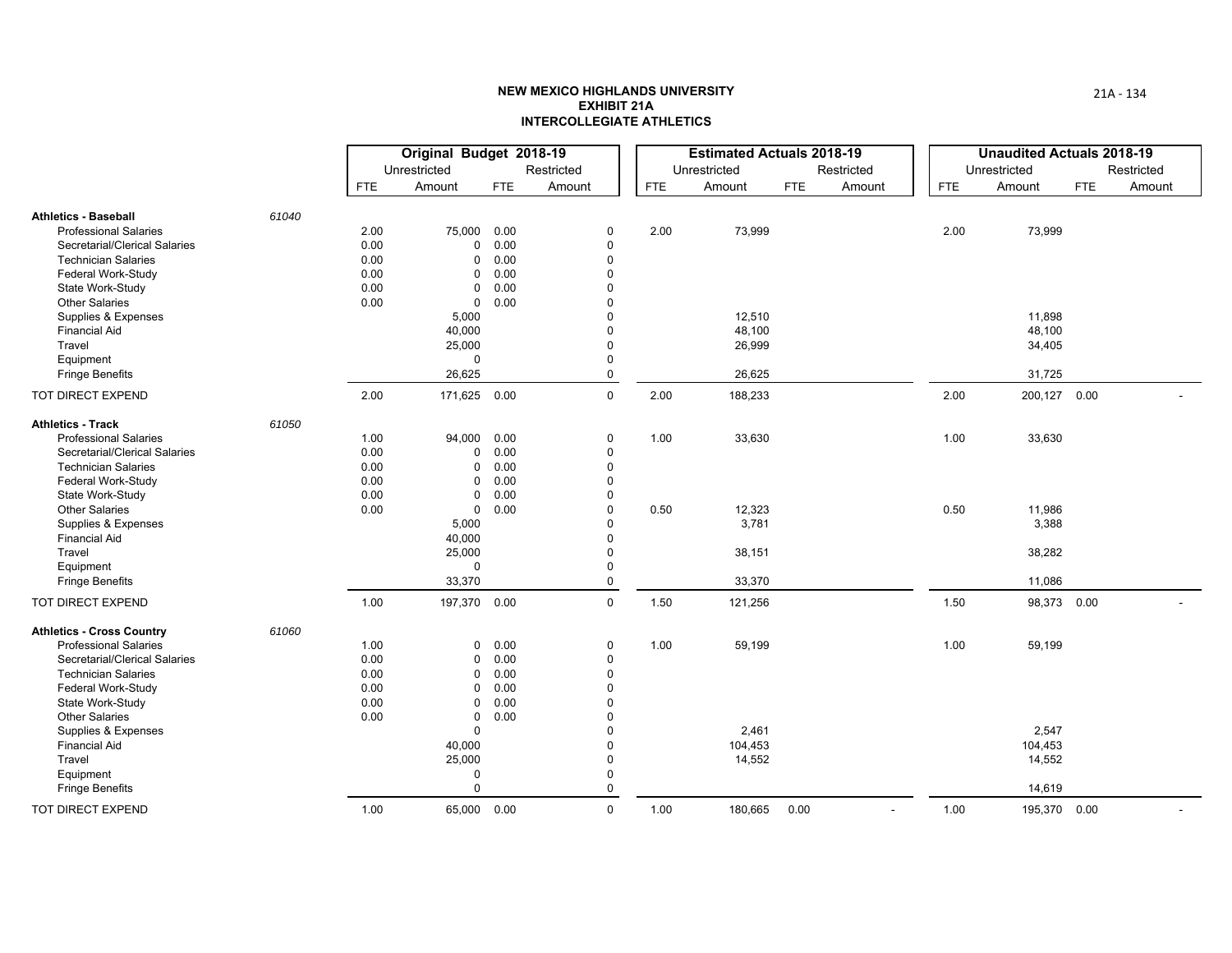|                                       |       |            | Original Budget 2018-19 |            |             |            | <b>Estimated Actuals 2018-19</b> |      |            |            | <b>Unaudited Actuals 2018-19</b> |            |            |
|---------------------------------------|-------|------------|-------------------------|------------|-------------|------------|----------------------------------|------|------------|------------|----------------------------------|------------|------------|
|                                       |       |            | Unrestricted            |            | Restricted  |            | Unrestricted                     |      | Restricted |            | Unrestricted                     |            | Restricted |
|                                       |       | <b>FTE</b> | Amount                  | <b>FTE</b> | Amount      | <b>FTE</b> | Amount                           | FTE  | Amount     | <b>FTE</b> | Amount                           | <b>FTE</b> | Amount     |
| Athletics - Volleyball (Women)        | 61080 |            |                         |            |             |            |                                  |      |            |            |                                  |            |            |
| <b>Professional Salaries</b>          |       | 2.00       | 66,500                  | 0.00       | 0           | 2.00       | 65,613                           |      |            | 2.00       | 65,613                           |            |            |
| Secretarial/Clerical Salaries         |       | 0.00       | $\Omega$                | 0.00       | $\mathbf 0$ |            |                                  |      |            |            |                                  |            |            |
| <b>Technician Salaries</b>            |       | 0.00       | $\Omega$                | 0.00       | $\Omega$    |            |                                  |      |            |            |                                  |            |            |
| Federal Work-Study                    |       | 0.00       | 0                       | 0.00       | $\Omega$    |            |                                  |      |            |            |                                  |            |            |
| State Work-Study                      |       | 0.00       | $\mathbf 0$             | 0.00       | $\Omega$    |            |                                  |      |            |            |                                  |            |            |
| <b>Other Salaries</b>                 |       | 0.00       | $\mathbf 0$             | 0.00       | $\Omega$    |            |                                  |      |            |            |                                  |            |            |
| Supplies & Expenses                   |       |            | 5,000                   |            | 0           |            | 2,161                            |      |            |            | 1,602                            |            |            |
| <b>Financial Aid</b>                  |       |            | 40,000                  |            | $\Omega$    |            | 83,988                           |      |            |            | 83,988                           |            |            |
| Travel                                |       |            | 25,000                  |            | $\Omega$    |            | 33,945                           |      |            |            | 33,945                           |            |            |
| Equipment                             |       |            | $\Omega$                |            | $\Omega$    |            |                                  |      |            |            |                                  |            |            |
| <b>Fringe Benefits</b>                |       |            | 23,608                  |            | $\mathbf 0$ |            | 23,608                           |      |            |            | 19,777                           |            |            |
| TOT DIRECT EXPEND                     |       | 2.00       | 160,108 0.00            |            | $\mathsf 0$ | 2.00       | 209,315                          | 0.00 |            | 2.00       | 204,924 0.00                     |            |            |
| Athletics - Softball (Women)          | 61090 |            |                         |            |             |            |                                  |      |            |            |                                  |            |            |
| <b>Professional Salaries</b>          |       | 2.00       | 77,675                  | 0.00       | $\pmb{0}$   | 1.75       | 56,015                           |      |            | 1.75       | 56,015                           |            |            |
| Secretarial/Clerical Salaries         |       | 0.00       | $\Omega$                | 0.00       | $\mathbf 0$ |            |                                  |      |            |            |                                  |            |            |
| <b>Technician Salaries</b>            |       | 0.00       | 0                       | 0.00       | $\Omega$    |            |                                  |      |            |            |                                  |            |            |
| Federal Work-Study                    |       | 0.00       | 0                       | 0.00       | $\Omega$    |            |                                  |      |            |            |                                  |            |            |
| State Work-Study                      |       | 0.00       | 0                       | 0.00       | $\Omega$    |            |                                  |      |            |            |                                  |            |            |
| <b>Other Salaries</b>                 |       | 0.00       | $\mathbf 0$             | 0.00       | $\Omega$    |            |                                  |      |            |            |                                  |            |            |
| Supplies & Expenses                   |       |            | 5,000                   |            | $\Omega$    |            | 5,195                            |      |            |            | 4,619                            |            |            |
| <b>Financial Aid</b>                  |       |            | 40,000                  |            | $\Omega$    |            | 46,500                           |      |            |            | 46,500                           |            |            |
| Travel                                |       |            | 25,000                  |            | $\mathbf 0$ |            | 25,173                           |      |            |            | 17,890                           |            |            |
| Equipment                             |       |            | $\Omega$                |            | $\mathbf 0$ |            |                                  |      |            |            |                                  |            |            |
| <b>Fringe Benefits</b>                |       |            | 27,575                  |            | $\mathsf 0$ |            | 21,556                           |      |            |            | 17,842                           |            |            |
| TOT DIRECT EXPEND                     |       | 2.00       | 175,250                 | 0.00       | $\mathbf 0$ | 1.75       | 154,439                          |      |            | 1.75       | 142,865 0.00                     |            |            |
| <b>Athletics - Women's Basketball</b> | 61100 |            |                         |            |             |            |                                  |      |            |            |                                  |            |            |
| <b>Professional Salaries</b>          |       | 1.00       | 70,000                  | 0.00       | $\mathbf 0$ | 2.00       | 98,085                           |      |            | 2.00       | 98,085                           |            |            |
| Secretarial/Clerical Salaries         |       | 0.00       | $\Omega$                | 0.00       | 0           |            |                                  |      |            |            |                                  |            |            |
| <b>Technician Salaries</b>            |       | 0.00       | 0                       | 0.00       | $\Omega$    |            |                                  |      |            |            |                                  |            |            |
| Federal Work-Study                    |       | 0.00       | 0                       | 0.00       | $\Omega$    |            |                                  |      |            |            |                                  |            |            |
| State Work-Study                      |       | 0.00       | 0                       | 0.00       | 0           |            |                                  |      |            |            |                                  |            |            |
| <b>Other Salaries</b>                 |       | 0.00       | $\mathbf 0$             | 0.00       | $\Omega$    |            |                                  |      |            |            |                                  |            |            |
| Supplies & Expenses                   |       |            | 5,000                   |            | $\Omega$    |            | 6,512                            |      |            |            | 5,417                            |            |            |
| <b>Financial Aid</b>                  |       |            | 90,000                  |            | $\Omega$    |            | 69,800                           |      |            |            | 69,800                           |            |            |
| Travel                                |       |            | 25,000                  |            | $\Omega$    |            | 30,667                           |      |            |            | 24,221                           |            |            |
| Equipment                             |       |            | $\Omega$                |            | 0           |            |                                  |      |            |            |                                  |            |            |
| <b>Fringe Benefits</b>                |       |            | 24,850                  |            | $\mathbf 0$ |            | 24,850                           |      |            |            | 35,921                           |            |            |
| TOT DIRECT EXPEND                     |       | 1.00       | 214,850 0.00            |            | $\mathbf 0$ | 2.00       | 229,914                          |      |            | 2.00       | 233,444 0.00                     |            |            |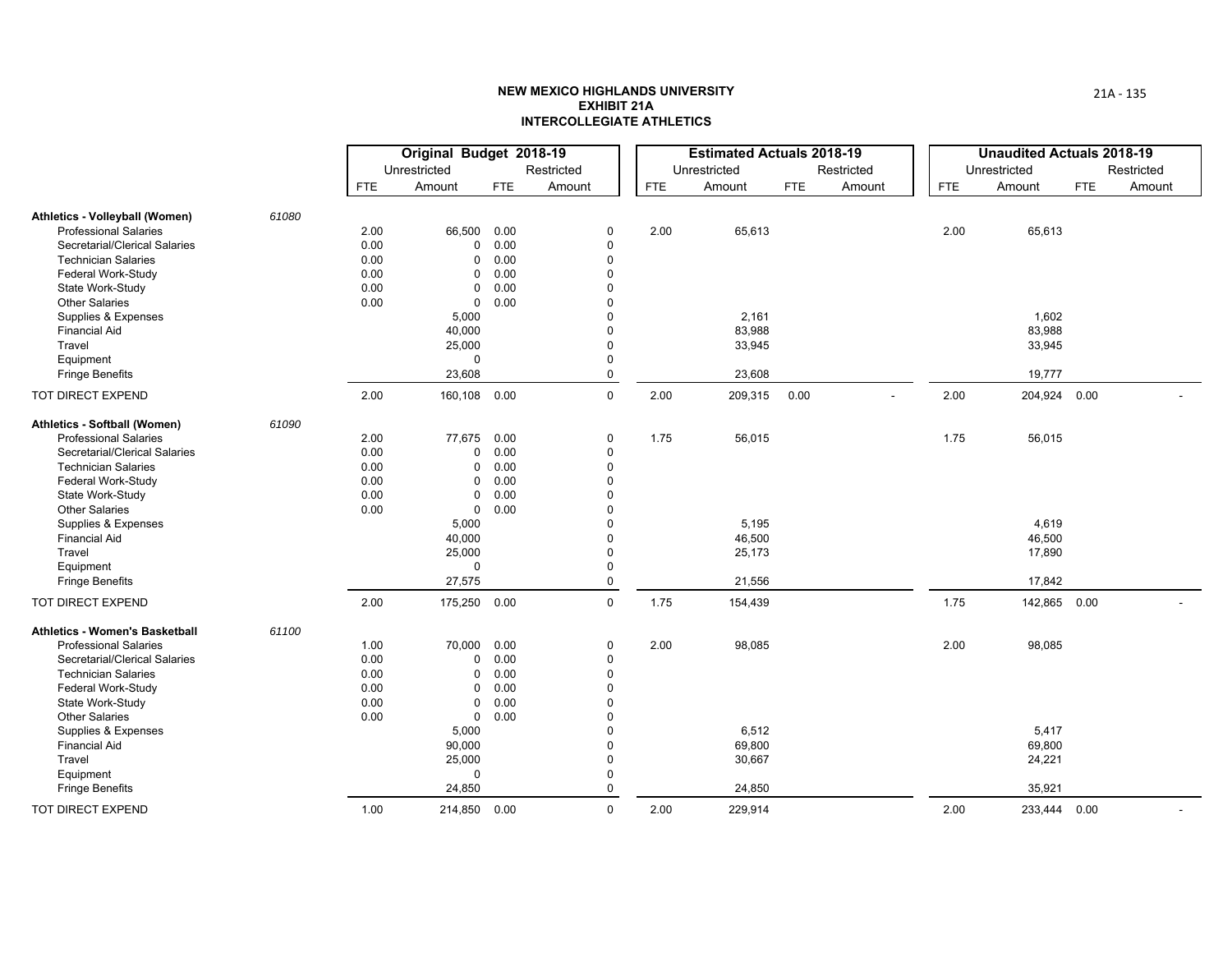|                                       |       |            | Original Budget 2018-19 |            |             |            | <b>Estimated Actuals 2018-19</b> |     |            |            | <b>Unaudited Actuals 2018-19</b> |            |            |
|---------------------------------------|-------|------------|-------------------------|------------|-------------|------------|----------------------------------|-----|------------|------------|----------------------------------|------------|------------|
|                                       |       |            | Unrestricted            |            | Restricted  |            | Unrestricted                     |     | Restricted |            | Unrestricted                     |            | Restricted |
|                                       |       | <b>FTE</b> | Amount                  | <b>FTE</b> | Amount      | <b>FTE</b> | Amount                           | FTE | Amount     | <b>FTE</b> | Amount                           | <b>FTE</b> | Amount     |
| <b>Athletics - Sports Medicine</b>    | 61110 |            |                         |            |             |            |                                  |     |            |            |                                  |            |            |
| <b>Professional Salaries</b>          |       | 1.00       | 45,582 0.00             |            | $\mathbf 0$ | 4.00       | 117,105                          |     |            | 4.00       | 117,105                          |            |            |
| Secretarial/Clerical Salaries         |       | 0.00       | 0                       | 0.00       | $\mathbf 0$ |            |                                  |     |            |            |                                  |            |            |
| <b>Technician Salaries</b>            |       | 0.00       | $\mathbf 0$             | 0.00       | $\mathbf 0$ |            |                                  |     |            |            |                                  |            |            |
| Federal Work-Study                    |       | 0.00       | 0                       | 0.00       | $\mathbf 0$ |            |                                  |     |            |            |                                  |            |            |
| State Work-Study                      |       | 0.00       | $\mathbf 0$             | 0.00       | $\mathbf 0$ |            |                                  |     |            |            |                                  |            |            |
| <b>Other Salaries</b>                 |       | 0.00       | $\mathbf 0$             | 0.00       | $\Omega$    | 1.50       | 29,908                           |     |            | 1.50       | 20,425                           |            |            |
| Supplies & Expenses                   |       |            | 10,000                  |            | $\Omega$    |            | 13,648                           |     |            |            | 12,741                           |            |            |
| <b>Financial Aid</b>                  |       |            | $\Omega$                |            | $\Omega$    |            |                                  |     |            |            |                                  |            |            |
| Travel                                |       |            | $\mathbf 0$             |            | $\mathbf 0$ |            | 171                              |     |            |            | 171                              |            |            |
| Equipment                             |       |            | $\Omega$                |            | $\mathbf 0$ |            |                                  |     |            |            |                                  |            |            |
| <b>Fringe Benefits</b>                |       |            | 16,182                  |            | $\mathbf 0$ |            | 42,554                           |     |            |            | 53,765                           |            |            |
| TOT DIRECT EXPEND                     |       | 1.00       | 71,764 0.00             |            | $\mathbf 0$ | 5.50       | 203,386                          |     |            | 5.50       | 204,206 0.00                     |            |            |
| <b>Athletics - Women's Soccer</b>     | 61120 |            |                         |            |             |            |                                  |     |            |            |                                  |            |            |
| <b>Professional Salaries</b>          |       | 2.00       | 60,600 0.00             |            | $\mathbf 0$ | 2.00       | 47,964                           |     |            | 2.00       | 47,999                           |            |            |
| Secretarial/Clerical Salaries         |       | 0.00       | 0                       | 0.00       | $\mathbf 0$ |            |                                  |     |            |            |                                  |            |            |
| <b>Technician Salaries</b>            |       | 0.00       | 0                       | 0.00       | $\mathbf 0$ |            |                                  |     |            |            |                                  |            |            |
| Federal Work-Study                    |       | 0.00       | 0                       | 0.00       | $\Omega$    |            |                                  |     |            |            |                                  |            |            |
| State Work-Study                      |       | 0.00       | 0                       | 0.00       | $\Omega$    |            |                                  |     |            |            |                                  |            |            |
| <b>Other Salaries</b>                 |       | 0.00       | $\mathbf 0$             | 0.00       | $\Omega$    |            | 8,000                            |     |            |            | 8,000                            |            |            |
| Supplies & Expenses                   |       |            | 5,000                   |            | $\Omega$    |            | 4,662                            |     |            |            | 4,064                            |            |            |
| <b>Financial Aid</b>                  |       |            | 40,000                  |            | $\Omega$    |            | 56,186                           |     |            |            | 56,186                           |            |            |
| Travel                                |       |            | 25,000                  |            | $\mathbf 0$ |            | 26,488                           |     |            |            | 26,456                           |            |            |
| Equipment                             |       |            | $\Omega$                |            | $\mathbf 0$ |            |                                  |     |            |            |                                  |            |            |
| <b>Fringe Benefits</b>                |       |            | 21,513                  |            | $\mathsf 0$ |            | 21,513                           |     |            |            | 18,534                           |            |            |
| TOT DIRECT EXPEND                     |       | 2.00       | 152,113 0.00            |            | $\mathbf 0$ | 2.00       | 164,813                          |     |            | 2.00       | 161,240 0.00                     |            |            |
| <b>Athletics - Sports Information</b> | 61130 |            |                         |            |             |            |                                  |     |            |            |                                  |            |            |
| <b>Professional Salaries</b>          |       | 0.50       | 24,784                  | 0.00       | $\mathbf 0$ | 1.00       | 53,202                           |     |            | 1.00       | 53,202                           |            |            |
| Secretarial/Clerical Salaries         |       | 0.00       | 0                       | 0.00       | $\mathbf 0$ |            |                                  |     |            |            |                                  |            |            |
| <b>Technician Salaries</b>            |       | 0.00       | $\mathbf 0$             | 0.00       | $\mathbf 0$ |            |                                  |     |            |            |                                  |            |            |
| Federal Work-Study                    |       | 0.00       | $\mathbf 0$             | 0.00       | $\mathbf 0$ |            |                                  |     |            |            |                                  |            |            |
| State Work-Study                      |       | 0.00       | 0                       | 0.00       | $\mathbf 0$ |            |                                  |     |            |            |                                  |            |            |
| <b>Other Salaries</b>                 |       | 0.00       | $\mathbf 0$             | 0.00       | $\mathbf 0$ | 1.50       | 19,060                           |     |            | 1.50       | 17,780                           |            |            |
| Supplies & Expenses                   |       |            | 5,000                   |            | $\Omega$    |            | 9,582                            |     |            |            | 8,396                            |            |            |
| <b>Financial Aid</b>                  |       |            |                         |            |             |            |                                  |     |            |            |                                  |            |            |
| Travel                                |       |            | $\mathbf 0$             |            | $\mathbf 0$ |            | 327                              |     |            |            | 391                              |            |            |
| Equipment                             |       |            | $\Omega$                |            | $\mathbf 0$ |            | 2,990                            |     |            |            | 2,990                            |            |            |
| <b>Fringe Benefits</b>                |       |            | 8,798                   |            | $\Omega$    |            | 17,500                           |     |            |            | 13,086                           |            |            |
| TOT DIRECT EXPEND                     |       | 0.50       | 38,582 0.00             |            | $\mathsf 0$ | 2.50       | 102,661                          |     |            | 2.50       | 95,845 0.00                      |            |            |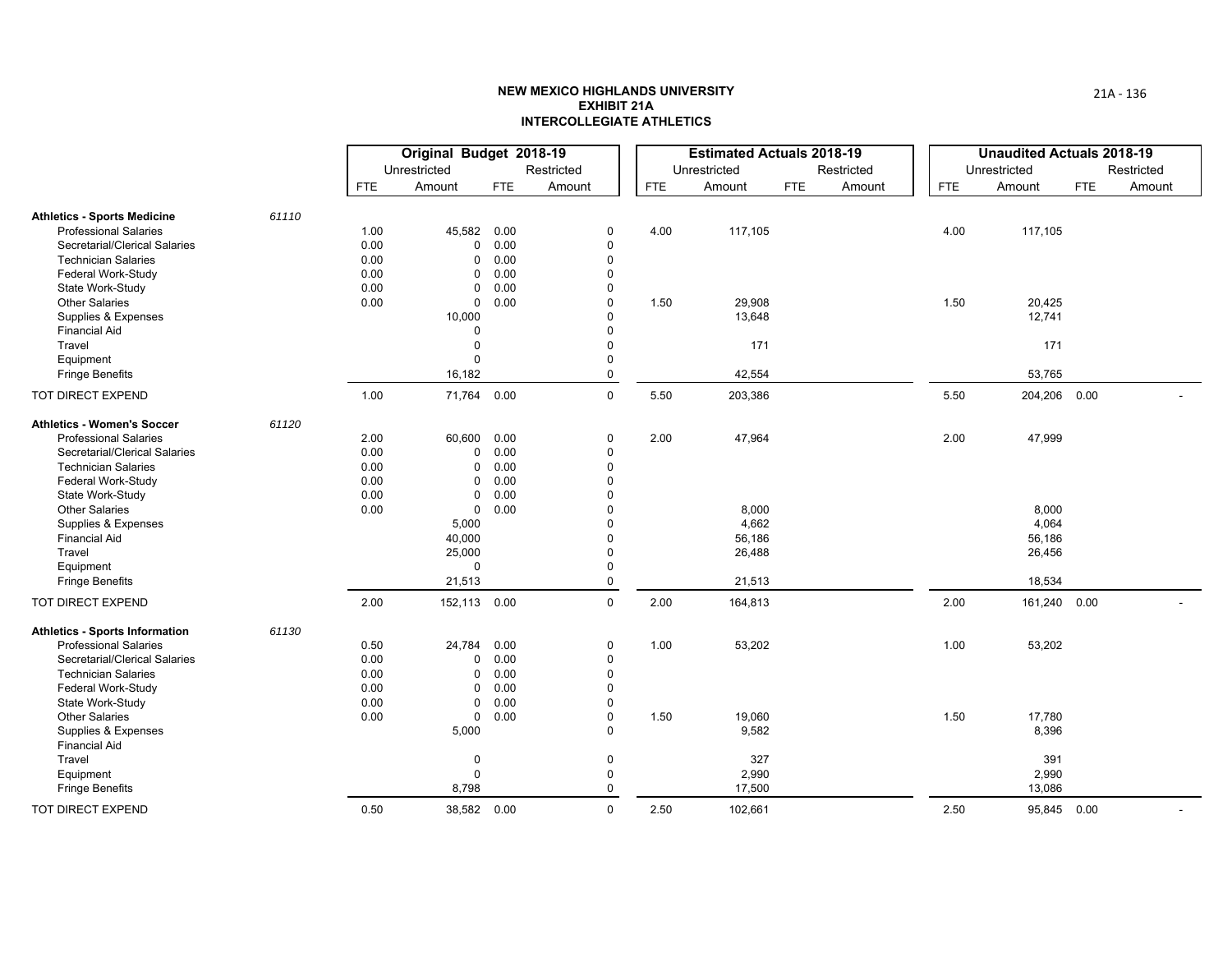|                                             |       |              | Original Budget 2018-19  |               |                  |            | <b>Estimated Actuals 2018-19</b> |      |            |      | <b>Unaudited Actuals 2018-19</b> |     |            |
|---------------------------------------------|-------|--------------|--------------------------|---------------|------------------|------------|----------------------------------|------|------------|------|----------------------------------|-----|------------|
|                                             |       |              | Unrestricted             |               | Restricted       |            | Unrestricted                     |      | Restricted |      | Unrestricted                     |     | Restricted |
|                                             |       | <b>FTE</b>   | Amount                   | <b>FTE</b>    | Amount           | <b>FTE</b> | Amount                           | FTE  | Amount     | FTE  | Amount                           | FTE | Amount     |
| <b>Athletics - Men's Wrestling</b>          | 61140 |              |                          |               |                  |            |                                  |      |            |      |                                  |     |            |
| <b>Professional Salaries</b>                |       | 1.00         | 44,521 0.00              |               | $\pmb{0}$        | 1.00       | 43,927                           |      |            | 1.00 | 43,927                           |     |            |
| Secretarial/Clerical Salaries               |       | 0.00         | 0                        | 0.00          | $\mathbf 0$      |            |                                  |      |            |      |                                  |     |            |
| <b>Technician Salaries</b>                  |       | 0.00         | $\mathbf 0$              | 0.00          | $\mathbf 0$      |            |                                  |      |            |      |                                  |     |            |
| Federal Work-Study<br>State Work-Study      |       | 0.00<br>0.00 | 0<br>0                   | 0.00<br>0.00  | $\mathbf 0$<br>0 |            |                                  |      |            |      |                                  |     |            |
| <b>Other Salaries</b>                       |       | 0.00         | $\mathbf 0$              | 0.00          | $\mathbf 0$      | 0.50       | 4,170                            |      |            | 0.50 | 7,000                            |     |            |
| Supplies & Expenses                         |       |              | 5,000                    |               | $\Omega$         |            | 3,646                            |      |            |      | 3,060                            |     |            |
| <b>Financial Aid</b>                        |       |              | 40,000                   |               | $\Omega$         |            | 41,100                           |      |            |      | 41,100                           |     |            |
| Travel                                      |       |              | 25,000                   |               | $\Omega$         |            | 30,477                           |      |            |      | 30,477                           |     |            |
| Equipment                                   |       |              | $\Omega$                 |               | $\mathbf 0$      |            | 6,162                            |      |            |      | 6,162                            |     |            |
| <b>Fringe Benefits</b>                      |       |              | 15,805                   |               | $\mathbf 0$      |            | 24,294                           |      |            |      | 15,852                           |     |            |
| TOT DIRECT EXPEND                           |       | 1.00         | 130,326 0.00             |               | $\mathsf 0$      | 1.50       | 153,776                          |      |            | 1.50 | 147,579 0.00                     |     |            |
| eSports                                     | 61160 |              |                          |               |                  |            |                                  |      |            |      |                                  |     |            |
| <b>Professional Salaries</b>                |       |              |                          |               |                  |            |                                  |      |            |      |                                  |     |            |
| Secretarial/Clerical Salaries               |       |              |                          |               |                  |            |                                  |      |            |      |                                  |     |            |
| <b>Technician Salaries</b>                  |       |              |                          |               |                  |            |                                  |      |            |      |                                  |     |            |
| Federal Work-Study                          |       |              |                          |               |                  |            |                                  |      |            |      |                                  |     |            |
| State Work-Study                            |       |              |                          |               |                  |            |                                  |      |            |      |                                  |     |            |
| <b>Other Salaries</b>                       |       |              |                          |               |                  |            |                                  |      |            |      |                                  |     |            |
| Supplies & Expenses<br><b>Financial Aid</b> |       |              |                          |               |                  |            | 7,079                            |      |            |      | 7,079                            |     |            |
| Travel                                      |       |              |                          |               |                  |            |                                  |      |            |      |                                  |     |            |
| Equipment                                   |       |              |                          |               |                  |            | 21,700                           |      |            |      | 21,700                           |     |            |
| <b>Fringe Benefits</b>                      |       |              |                          |               |                  |            |                                  |      |            |      |                                  |     |            |
| TOT DIRECT EXPEND                           |       | 0.00         |                          | 0 0.00        | $\mathbf 0$      | 0.00       | 28,779                           | 0.00 |            | 0.00 | 28,779 0.00                      |     |            |
| <b>Unallocated Contingency Athletics</b>    | 61921 |              |                          |               |                  |            |                                  |      |            |      |                                  |     |            |
| <b>Professional Salaries</b>                |       | 0.00         | $\Omega$                 | 0.00          | $\mathbf 0$      |            |                                  |      |            |      |                                  |     |            |
| Secretarial/Clerical Salaries               |       | 0.00         | $\mathbf 0$              | 0.00          | $\mathbf 0$      |            |                                  |      |            |      |                                  |     |            |
| <b>Technician Salaries</b>                  |       | 0.00         | 0                        | 0.00          | $\mathbf 0$      |            |                                  |      |            |      |                                  |     |            |
| Federal Work-Study                          |       | 0.00         | $\mathbf 0$              | 0.00          | $\Omega$         |            |                                  |      |            |      |                                  |     |            |
| State Work-Study                            |       | 0.00         | 0                        | 0.00          | $\mathbf 0$      |            |                                  |      |            |      |                                  |     |            |
| <b>Other Salaries</b>                       |       | 0.00         | $\pmb{0}$                | 0.00          | $\mathbf 0$      |            |                                  |      |            |      |                                  |     |            |
| Supplies & Expenses                         |       |              | $\mathbf 0$              |               | $\mathbf 0$      |            | 6,293                            |      |            |      | 6,293                            |     |            |
| <b>Financial Aid</b>                        |       |              |                          |               |                  |            |                                  |      |            |      |                                  |     |            |
| Travel                                      |       |              | 0                        |               | $\pmb{0}$        |            |                                  |      |            |      |                                  |     |            |
| Equipment                                   |       |              | $\pmb{0}$<br>$\mathbf 0$ |               | 0<br>$\mathbf 0$ |            |                                  |      |            |      | 31,009                           |     |            |
| <b>Fringe Benefits</b><br>TOT DIRECT EXPEND |       | 0.00         |                          | $0\quad 0.00$ | $\mathsf 0$      | 0.00       | 6,293                            | 0.00 |            | 0.00 | 37,302 0.00                      |     |            |
|                                             |       |              |                          |               |                  |            |                                  |      |            |      |                                  |     |            |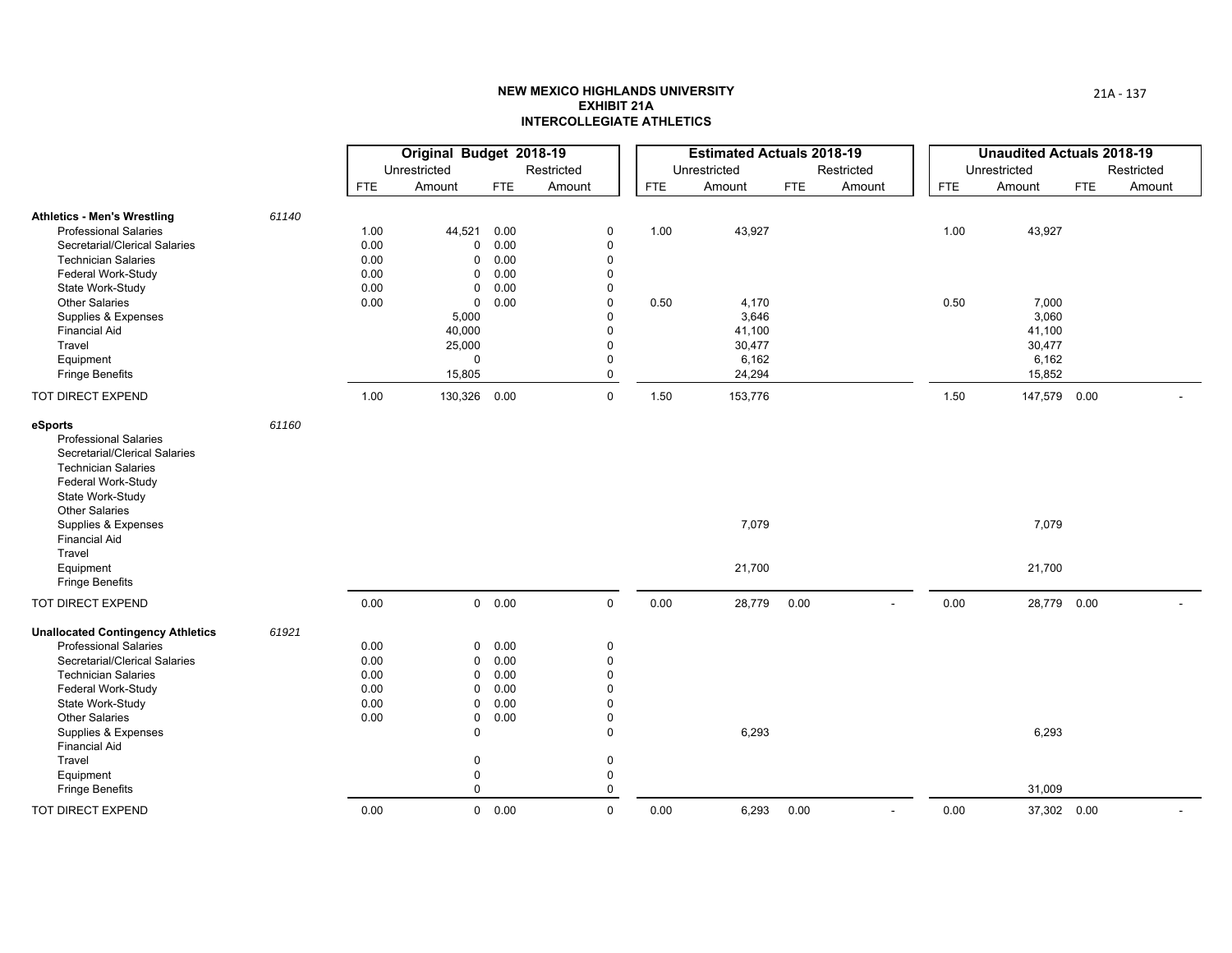### **NEW MEXICO HIGHLANDS UNIVERSITY EXHIBIT ICAPITAL OUTLAY**

|                                       |            | Original Budget 2018-19 |            |            |            | <b>Estimated Actuals 2018-19</b> |            |             |            | <b>Unaudited Actuals 2018-19</b> |            |             |
|---------------------------------------|------------|-------------------------|------------|------------|------------|----------------------------------|------------|-------------|------------|----------------------------------|------------|-------------|
|                                       |            | Unrestricted            |            | Restricted |            | Unrestricted                     |            | Restricted  |            | Unrestricted                     |            | Restricted  |
|                                       | <b>FTE</b> | Amount                  | <b>FTE</b> | Amount     | <b>FTE</b> | Amount                           | <b>FTE</b> | Amount      | <b>FTE</b> | Amount                           | <b>FTE</b> | Amount      |
| SUMMARY OF CAPITAL OUTLAY - ALLOCATED |            |                         |            |            |            |                                  |            |             |            |                                  |            |             |
| <b>REVENUE:</b>                       |            |                         |            |            |            |                                  |            |             |            |                                  |            |             |
| <b>Tuition and Fees</b>               |            |                         |            |            |            |                                  |            |             |            |                                  |            |             |
| <b>Federal Gov't Appropriations</b>   |            |                         |            |            |            |                                  |            |             |            |                                  |            |             |
| <b>State Gov't Appropriations</b>     |            | 5,557,690               |            |            |            | 10,573,307                       |            |             |            | 2,828,298                        |            |             |
| <b>Local Gov't Appropriations</b>     |            |                         |            |            |            |                                  |            |             |            |                                  |            |             |
| <b>Federal Gov't Grants/Contracts</b> |            |                         |            |            |            |                                  |            |             |            |                                  |            |             |
| <b>State Gov't Grants/Contracts</b>   |            |                         |            |            |            |                                  |            |             |            |                                  |            |             |
| Local Gov't Grants/Contracts          |            |                         |            |            |            |                                  |            |             |            |                                  |            |             |
| Private Gifts/Grants/Contracts        |            |                         |            |            |            |                                  |            |             |            |                                  |            |             |
| Endowment/Land/Perm Fund              |            |                         |            |            |            |                                  |            |             |            |                                  |            |             |
| Sales and Services                    |            |                         |            |            |            |                                  |            |             |            |                                  |            |             |
| <b>Other Sources</b>                  |            | 0                       |            |            |            |                                  |            |             |            | 597,054                          |            |             |
| <b>TOTAL REVENUE</b>                  |            | 5,557,690               |            | 0          |            | 10,573,307                       |            | 0           |            | 3,425,352                        |            | 0           |
| <b>BEGINNING BALANCE</b>              |            | 3,364,755               |            |            |            | 228,395                          |            |             |            | 228,395                          |            |             |
| <b>TOTAL AVAILABLE</b>                |            | 8,922,445               |            | 0          |            | 10,801,702                       |            | $\mathbf 0$ |            | 3,653,747                        |            | $\mathbf 0$ |
| <b>EXPENDITURES:</b>                  |            |                         |            |            |            |                                  |            |             |            |                                  |            |             |
| Major Projects                        |            | 2,260,735               |            |            |            | 4,272,385                        |            |             |            | 530,923                          |            |             |
| <b>Minor Projects</b>                 |            | 0                       |            |            |            |                                  |            |             |            |                                  |            |             |
| TOTAL EXPENDITURES                    | 0.00       | 2,260,735               | 0.00       | 0          | 0.00       | 4,272,385                        | 0.00       | 0           | 0.00       | 530,923                          | 0.00       | $\mathbf 0$ |
| TRANSFERS IN (OUT) - I&G              |            | $\mathbf 0$             |            |            |            | 700,000                          |            |             |            | 3,500,000                        |            |             |
| ENDING BALANCE                        |            | 6,661,710               |            | 0          |            | 7,229,317                        |            |             |            | 6,622,824                        |            |             |

I ‐ 138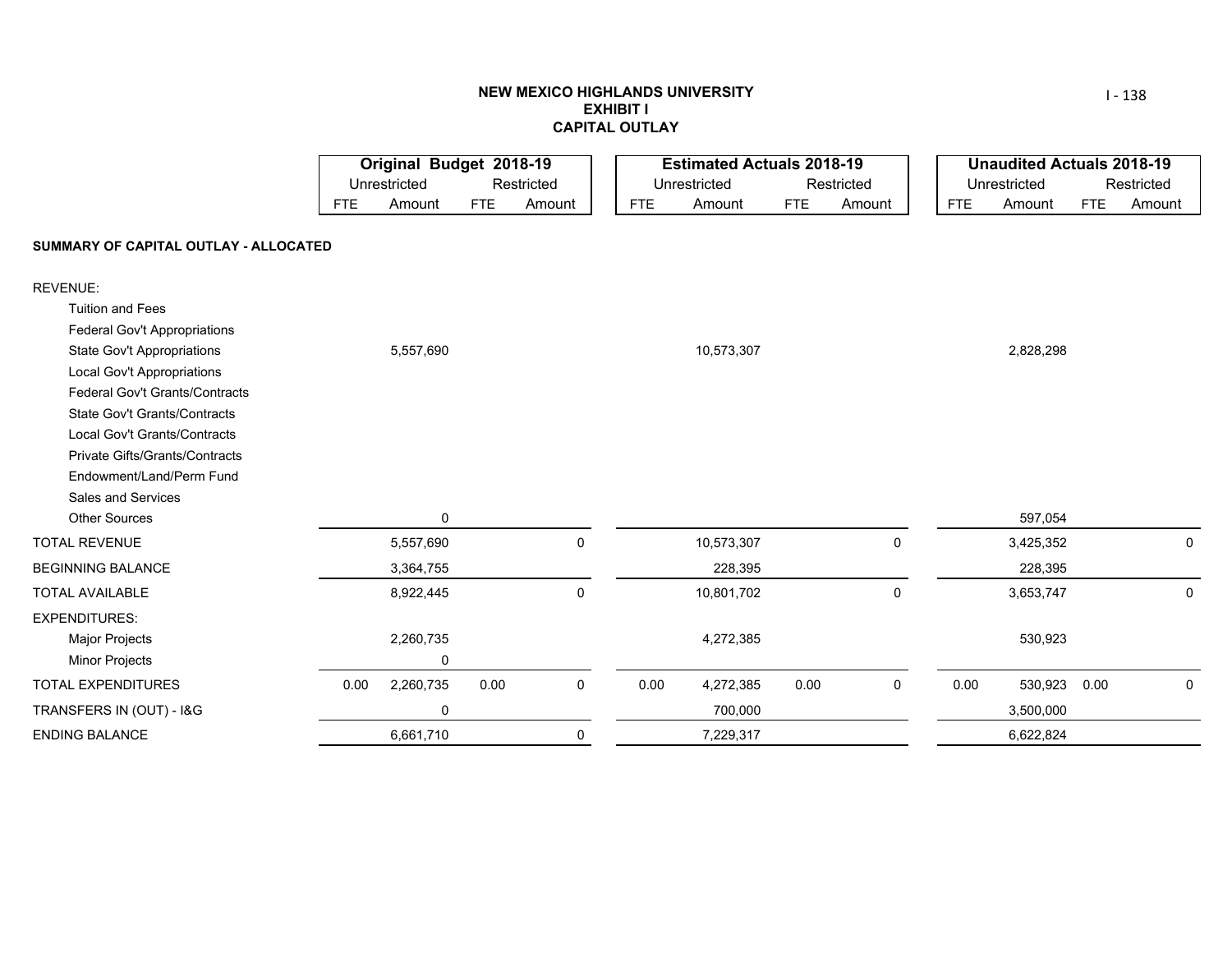#### **NEW MEXICO HIGHLANDS UNIVERSITY EXHIBIT IIRENEWALS AND REPLACEMENTS**

|     | Original Budget 2018-19 |     |            |     | <b>Estimated Actuals 2018-19</b> |     |            |            | Unaudited Actuals 2018-19 |     |            |
|-----|-------------------------|-----|------------|-----|----------------------------------|-----|------------|------------|---------------------------|-----|------------|
|     | Unrestricted            |     | Restricted |     | Unrestricted                     |     | Restricted |            | Unrestricted              |     | Restricted |
| FTF | Amount                  | FTF | Amount     | FTE | Amount                           | FTE | Amount     | <b>FTE</b> | Amount                    | FTF | Amount     |

#### **SUMMARY OF R & R**

| <b>REVENUE:</b>                       |      |           |      |             |      |             |      |   |      |             |      |             |
|---------------------------------------|------|-----------|------|-------------|------|-------------|------|---|------|-------------|------|-------------|
| <b>Tuition and Fees</b>               |      |           |      |             |      |             |      |   |      |             |      |             |
| Federal Gov't Appropriations          |      |           |      |             |      |             |      |   |      |             |      |             |
| <b>State Gov't Appropriations</b>     |      |           |      |             |      |             |      |   |      |             |      |             |
| <b>Local Gov't Appropriations</b>     |      |           |      |             |      |             |      |   |      |             |      |             |
| <b>Federal Gov't Grants/Contracts</b> |      |           |      |             |      |             |      |   |      |             |      |             |
| <b>State Gov't Grants/Contracts</b>   |      |           |      |             |      |             |      |   |      |             |      |             |
| <b>Local Gov't Grants/Contracts</b>   |      |           |      |             |      |             |      |   |      |             |      |             |
| Private Gifts/Grants/Contracts        |      |           |      |             |      |             |      |   |      |             |      |             |
| Endowment/Land/Perm Fund              |      |           |      |             |      |             |      |   |      |             |      |             |
| <b>Sales and Services</b>             |      |           |      |             |      |             |      |   |      |             |      |             |
| <b>Other Sources</b>                  |      |           |      |             |      |             |      |   |      |             |      |             |
| <b>TOTAL REVENUE</b>                  |      | 0         |      | $\mathbf 0$ |      | $\mathbf 0$ |      | 0 |      | $\mathbf 0$ |      | $\mathbf 0$ |
| <b>BEGINNING BALANCE</b>              |      | 133,133   |      |             |      | 219,187     |      |   |      | 219,187     |      |             |
| <b>TOTAL AVAILABLE</b>                |      | 133,133   |      | $\pmb{0}$   |      | 219,187     |      | 0 |      | 219,187     |      | $\mathbf 0$ |
| <b>EXPENDITURES:</b>                  |      |           |      |             |      |             |      |   |      |             |      |             |
| <b>Building Renewal</b>               |      | 1,162,527 |      |             |      | 1,162,527   |      |   |      | 747,808     |      |             |
| <b>Equipment Replacement</b>          |      | 108,495   |      |             |      | 108,495     |      |   |      | 33,760      |      |             |
| <b>TOTAL EXPENDITURES</b>             | 0.00 | 1,271,022 | 0.00 | 0           | 0.00 | 1,271,022   | 0.00 | 0 | 0.00 | 781,568     | 0.00 | 0           |
| TRANSFERS IN (OUT):                   |      |           |      |             |      |             |      |   |      |             |      |             |
| <b>1&amp;G - BR&amp;R</b>             |      | 1,162,527 |      |             |      | 1,162,527   |      |   |      | 1,162,527   |      |             |
| <b>1&amp;G - ER&amp;R</b>             |      | 108,495   |      |             |      | 108,495     |      |   |      | 108,495     |      |             |
| <b>NET TRANSFERS</b>                  |      | 1,271,022 |      | 0           |      | 1,271,022   |      | 0 |      | 1,271,022   |      | 0           |
| <b>ENDING BALANCE</b>                 |      | 133,133   |      | 0           |      | 219,187     |      | 0 |      | 708,641     |      | 0           |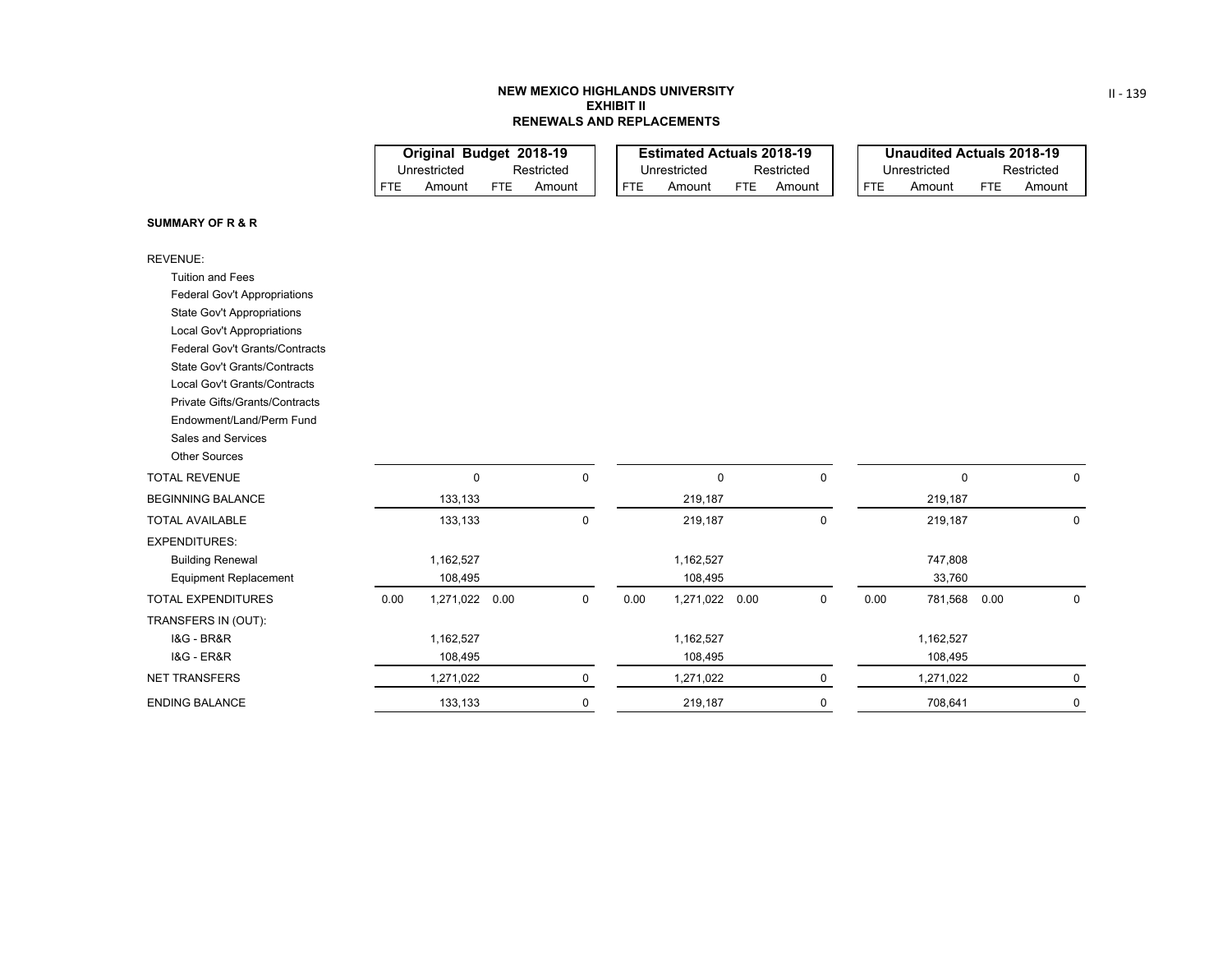### **NEW MEXICO HIGHLANDS UNIVERSITYEXHIBIT III RETIREMENT OF INDEBTEDNESS**

ш. **College** 

and the state of the

|                                                            |            | Original Budget 2018-19 |     |             |            | <b>Estimated Actuals 2018-19</b> |     |             |            | <b>Unaudited Actuals 2018-19</b> |            |             |
|------------------------------------------------------------|------------|-------------------------|-----|-------------|------------|----------------------------------|-----|-------------|------------|----------------------------------|------------|-------------|
|                                                            |            | Unrestricted            |     | Restricted  |            | Unrestricted                     |     | Restricted  |            | Unrestricted                     |            | Restricted  |
|                                                            | <b>FTE</b> | Amount                  | FTE | Amount      | <b>FTE</b> | Amount                           | FTE | Amount      | <b>FTE</b> | Amount                           | <b>FTE</b> | Amount      |
| <b>SUMMARY OF DEBT SERVICE</b>                             |            |                         |     |             |            |                                  |     |             |            |                                  |            |             |
| REVENUE:                                                   |            |                         |     |             |            |                                  |     |             |            |                                  |            |             |
| <b>Tuition and Fees</b>                                    |            | 1,246,181               |     |             |            | 1,078,000                        |     |             |            | 1,077,595                        |            |             |
| Federal Gov't Appropriations                               |            |                         |     |             |            |                                  |     |             |            |                                  |            |             |
| <b>State Gov't Appropriations</b>                          |            |                         |     |             |            |                                  |     |             |            |                                  |            |             |
| Local Gov't Appropriations                                 |            |                         |     |             |            |                                  |     |             |            |                                  |            |             |
| <b>Federal Gov't Grants/Contracts</b>                      |            |                         |     |             |            |                                  |     |             |            |                                  |            |             |
| <b>State Gov't Grants/Contracts</b>                        |            |                         |     |             |            |                                  |     |             |            |                                  |            |             |
| Local Gov't Grants/Contracts                               |            |                         |     |             |            |                                  |     |             |            |                                  |            |             |
| Private Gifts/Grants/Contracts<br>Endowment/Land/Perm Fund |            |                         |     |             |            |                                  |     |             |            |                                  |            |             |
| Sales and Services                                         |            |                         |     |             |            |                                  |     |             |            |                                  |            |             |
| <b>Other Sources</b>                                       |            |                         |     |             |            | 178,000                          |     |             |            | 178,300                          |            |             |
| <b>TOTAL REVENUE</b>                                       |            | 1,246,181               |     | 0           |            | 1,256,000                        |     | $\pmb{0}$   |            | 1,255,895                        |            | $\mathbf 0$ |
| <b>BEGINNING BALANCE</b>                                   |            | 3,965,600               |     |             |            | 3,772,906                        |     |             |            | 3,772,906                        |            |             |
|                                                            |            |                         |     |             |            |                                  |     |             |            |                                  |            |             |
| <b>TOTAL AVAILABLE</b>                                     |            | 5,211,781               |     | 0           |            | 5,028,906                        |     | $\mathbf 0$ |            | 5,028,801                        |            | $\mathbf 0$ |
| <b>EXPENDITURES:</b>                                       |            |                         |     |             |            |                                  |     |             |            |                                  |            |             |
| <b>Retirement of Principal</b>                             |            | 1,140,000               |     |             |            | 1,140,000                        |     |             |            |                                  |            |             |
| <b>Interest Payments</b>                                   |            | 1,159,404               |     |             |            | 579,702                          |     |             |            | 1,147,527                        |            |             |
| Amortization of Bond Discount                              |            | 0                       |     |             |            |                                  |     |             |            |                                  |            |             |
| Other                                                      |            | $\mathbf 0$             |     |             |            |                                  |     |             |            | 1,150                            |            |             |
| TOTAL EXPENDITURES                                         | 0.00       | 2,299,404 0.00          |     | $\mathbf 0$ | 0.00       | 1,719,702 0.00                   |     | $\mathbf 0$ | 0.00       | 1,148,677 0.00                   |            | $\Omega$    |
| TRANSFERS IN (OUT):                                        |            |                         |     |             |            |                                  |     |             |            |                                  |            |             |
| 18G                                                        |            | 0                       |     |             |            | 0                                |     |             |            | 0                                |            |             |
| Research                                                   |            | $\mathbf 0$             |     |             |            | $\mathbf 0$                      |     |             |            | $\Omega$                         |            |             |
| <b>Auxiliary Enterprises</b>                               |            | 1,243,151               |     |             |            | 1,243,151                        |     |             |            | 1,243,151                        |            |             |
| <b>NET TRANSFERS</b>                                       |            | 1,243,151               |     | $\mathbf 0$ |            | 1,243,151                        |     | $\mathbf 0$ |            | 1,243,151                        |            | $\mathbf 0$ |
| <b>ENDING BALANCE</b>                                      |            | 4,155,528               |     | 0           |            | 4,552,355                        |     | 0           |            | 5,123,274                        |            | 0           |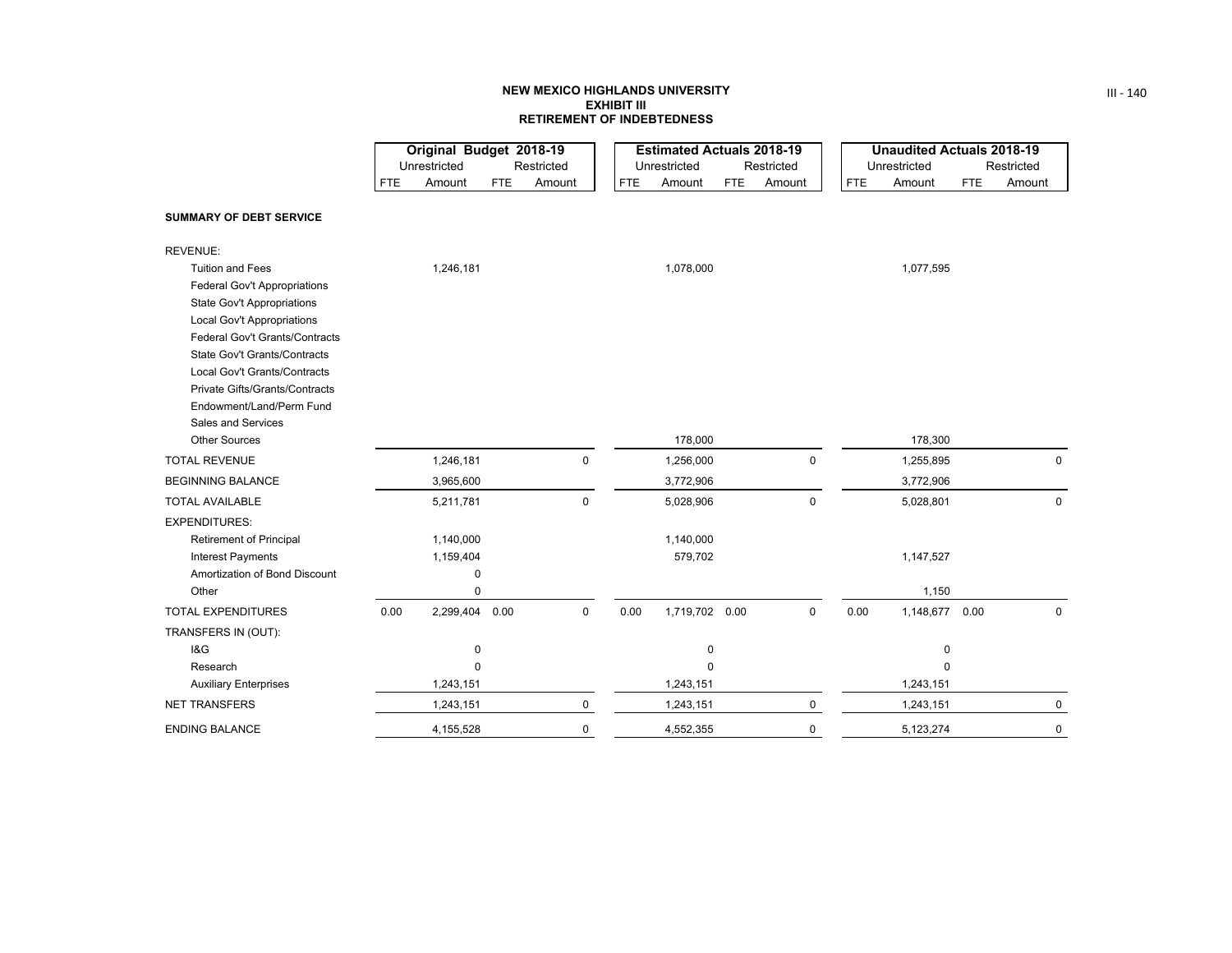|                                    |                      | Original Budget 2018-19 | <b>Estimated Actuals 2018-19</b>   |              | <b>Unaudited Actuals 2018-19</b> |                      |
|------------------------------------|----------------------|-------------------------|------------------------------------|--------------|----------------------------------|----------------------|
|                                    | Unrestricted         | Restricted              | Unrestricted                       | Restricted   | Unrestricted                     | Restricted           |
|                                    | Amount<br><b>FTE</b> | Amount<br><b>FTE</b>    | <b>FTE</b><br>Amount<br><b>FTE</b> | Amount       | Amount<br><b>FTE</b>             | <b>FTE</b><br>Amount |
| <b>TUITION &amp; FEES</b>          |                      |                         |                                    |              |                                  |                      |
| <b>Instruction and General</b>     | 18,002,900           | 0                       | 15,342,584                         |              | 13,353,709                       |                      |
| <b>Student Social and Cultural</b> | 1,613,000            | 0                       | 1,437,000                          |              | 1,533,913                        |                      |
| Research                           | 0                    | 0                       | 0                                  |              | $\Omega$                         |                      |
| <b>Public Service</b>              | $\Omega$             | 0                       |                                    |              |                                  |                      |
| Internal Service Dept.             | $\Omega$             | 0                       | $\Omega$                           |              | $\Omega$                         |                      |
| <b>Student Financial Aid</b>       |                      |                         |                                    |              |                                  |                      |
| <b>Auxiliary Enterprises</b>       | 223,000              | 0                       | 0                                  |              | 100,268                          |                      |
| Intercollegiate Athletics          | 865,000              | 0                       | 865,000                            |              | 743,048                          |                      |
| Independent Operations             |                      |                         |                                    |              |                                  |                      |
| TOT TUITION & FEES                 | 20,703,900           | 0                       | 17,644,584                         | 0            | 15,730,937                       | $\mathbf 0$          |
| FEDERAL GOV'T APPROPRIATIONS       |                      |                         |                                    |              |                                  |                      |
| Instruction and General            | 0                    | 0                       |                                    |              |                                  |                      |
| <b>Student Social and Cultural</b> | $\Omega$             |                         |                                    |              |                                  |                      |
| Research                           |                      |                         |                                    |              |                                  |                      |
| <b>Public Service</b>              | $\Omega$             | 0                       |                                    |              |                                  |                      |
| Internal Service Dept.             | $\Omega$             | U                       |                                    |              |                                  |                      |
| <b>Student Financial Aid</b>       |                      |                         |                                    |              |                                  |                      |
| <b>Auxiliary Enterprises</b>       | 0                    | 0                       |                                    |              |                                  |                      |
| Intercollegiate Athletics          | 0                    | 0                       |                                    |              |                                  |                      |
| Independent Operations             |                      |                         |                                    |              |                                  |                      |
| TOT FED GOV'T APPROPR              | $\mathbf 0$          | 0                       | $\Omega$                           | $\mathbf{0}$ | $\mathbf{0}$                     | $\Omega$             |
| <b>STATE GOV'T APPROPRIATIONS</b>  |                      |                         |                                    |              |                                  |                      |
| <b>Instruction and General</b>     | 27,129,270           | 0                       | 27,129,270                         |              | 27,129,270                       |                      |
| <b>Student Social and Cultural</b> | 0                    | U                       |                                    |              |                                  |                      |
| Research                           | $\Omega$             |                         |                                    |              |                                  |                      |
| <b>Public Service</b>              | 918,930              | 0                       | 918,930                            |              | 918,930                          |                      |
| Internal Service Dept.             | 0                    | 0                       |                                    |              |                                  |                      |
| <b>Student Financial Aid</b>       |                      |                         |                                    |              |                                  |                      |
| <b>Auxiliary Enterprises</b>       | $\mathbf 0$          | 0                       |                                    |              |                                  |                      |
| Intercollegiate Athletics          | 2,088,100            | 0                       | 2,088,100                          |              | 2,088,100                        |                      |
| <b>Independent Operations</b>      |                      |                         |                                    |              |                                  |                      |
| TOT STATE GOV'T APPROPR            | 30,136,300           | 0                       | 30,136,300                         | $\mathbf 0$  | 30,136,300                       | $\mathbf 0$          |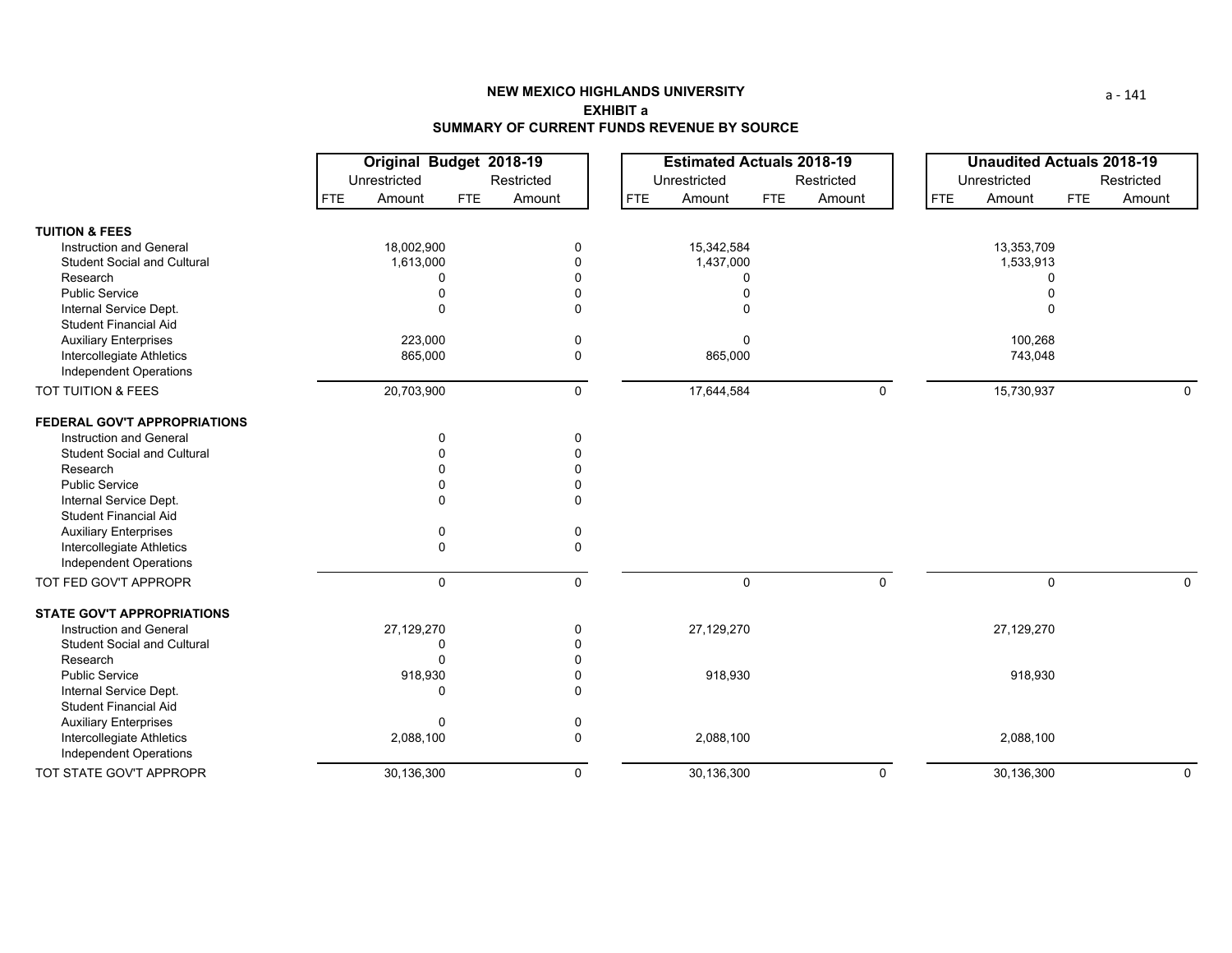|                                                        |            | Original Budget 2018-19 |              |             |            | <b>Estimated Actuals 2018-19</b> |             |            |            | <b>Unaudited Actuals 2018-19</b> |             |            |
|--------------------------------------------------------|------------|-------------------------|--------------|-------------|------------|----------------------------------|-------------|------------|------------|----------------------------------|-------------|------------|
|                                                        |            | Unrestricted            |              | Restricted  |            | Unrestricted                     |             | Restricted |            | Unrestricted                     |             | Restricted |
|                                                        | <b>FTE</b> | Amount                  | <b>FTE</b>   | Amount      | <b>FTE</b> | Amount                           | <b>FTE</b>  | Amount     | <b>FTE</b> | Amount                           | <b>FTE</b>  | Amount     |
| <b>LOCAL GOV'T APPROPRIATIONS</b>                      |            |                         |              |             |            |                                  |             |            |            |                                  |             |            |
| Instruction and General                                |            |                         | 0            | 0           |            |                                  |             |            |            |                                  |             |            |
| <b>Student Social and Cultural</b>                     |            |                         | O            | $\Omega$    |            |                                  |             |            |            |                                  |             |            |
| Research                                               |            |                         | ŋ            | ∩           |            |                                  |             |            |            |                                  |             |            |
| <b>Public Service</b>                                  |            |                         | $\Omega$     | 0           |            |                                  |             |            |            |                                  |             |            |
| Internal Service Dept.<br><b>Student Financial Aid</b> |            |                         | 0            | $\Omega$    |            |                                  |             |            |            |                                  |             |            |
| <b>Auxiliary Enterprises</b>                           |            |                         | 0            | 0           |            |                                  |             |            |            |                                  |             |            |
| Intercollegiate Athletics                              |            |                         | $\pmb{0}$    | $\mathbf 0$ |            |                                  |             |            |            |                                  |             |            |
| <b>Independent Operations</b>                          |            |                         |              |             |            |                                  |             |            |            |                                  |             |            |
| TOT LOCAL GOV'T APPROPR                                |            |                         | $\mathsf 0$  | 0           |            |                                  | $\mathbf 0$ | 0          |            |                                  | $\mathbf 0$ | 0          |
| FEDERAL GOV'T GRANTS/CONTRACTS                         |            |                         |              |             |            |                                  |             |            |            |                                  |             |            |
| <b>Instruction and General</b>                         |            |                         | $\mathbf 0$  | 275,498     |            |                                  |             | 352,543    |            |                                  |             | 287,639    |
| <b>Student Social and Cultural</b>                     |            |                         | $\Omega$     | 37,717      |            |                                  |             | 22,263     |            |                                  |             | 22,421     |
| Research                                               |            |                         | $\Omega$     | 1,843,798   |            |                                  |             | 1,686,782  |            |                                  |             | 1,268,750  |
| <b>Public Service</b>                                  |            |                         | <sup>0</sup> | 7,011,441   |            |                                  |             | 3,457,083  |            |                                  |             | 3,923,498  |
| Internal Service Dept.                                 |            |                         | 0            | 8,330       |            |                                  |             | 30,550     |            |                                  |             | 27,713     |
| <b>Student Financial Aid</b>                           |            |                         | 0            | 5,449,030   |            |                                  |             | 5,026,173  |            |                                  |             | 4,719,757  |
| <b>Auxiliary Enterprises</b>                           |            |                         | $\mathbf{0}$ | 11,419      |            |                                  |             | 9,020      |            |                                  |             | 8,590      |
| Intercollegiate Athletics                              |            |                         | 0            | 6,046       |            |                                  |             | 7,710      |            |                                  |             | 5,846      |
| <b>Independent Operations</b>                          |            |                         |              |             |            |                                  |             |            |            |                                  |             |            |
| TOT FED GRANTS & CONTRACTS                             |            |                         | $\mathbf 0$  | 14,643,279  |            |                                  |             | 10,592,124 |            |                                  |             | 10,264,215 |
| <b>STATE GOV'T GRANTS/CONTRACTS</b>                    |            |                         |              |             |            |                                  |             |            |            |                                  |             |            |
| <b>Instruction and General</b>                         |            |                         | $\mathbf 0$  | 133,854     |            |                                  |             | 274,870    |            |                                  |             | 199,535    |
| <b>Student Social and Cultural</b>                     |            |                         | $\Omega$     | 15,052      |            |                                  |             | 10,076     |            |                                  |             | 7,096      |
| Research                                               |            |                         | ŋ            | 75,719      |            |                                  |             | 85,719     |            |                                  |             | 71,505     |
| <b>Public Service</b>                                  |            |                         |              | 1,147,340   |            |                                  |             | 2,128,647  |            |                                  |             | 219,697    |
| Internal Service Dept.                                 |            |                         | 0            | 10,000      |            |                                  |             | 10,366     |            |                                  |             | 8,606      |
| <b>Student Financial Aid</b>                           |            |                         | 0            | 1,298,607   |            |                                  |             | 1,290,016  |            |                                  |             | 1,140,058  |
| <b>Auxiliary Enterprises</b>                           |            |                         | 0            | 10,000      |            |                                  |             | $\Omega$   |            |                                  |             | $\Omega$   |
| Intercollegiate Athletics                              |            |                         | $\mathbf 0$  | 10,000      |            |                                  |             | 6,846      |            |                                  |             | 3,776      |
| <b>Independent Operations</b>                          |            |                         |              |             |            |                                  |             |            |            |                                  |             |            |
| TOT STATE GRANTS & CONTR                               |            |                         | $\mathbf 0$  | 2,700,572   |            |                                  |             | 3,806,540  |            |                                  |             | 1,650,274  |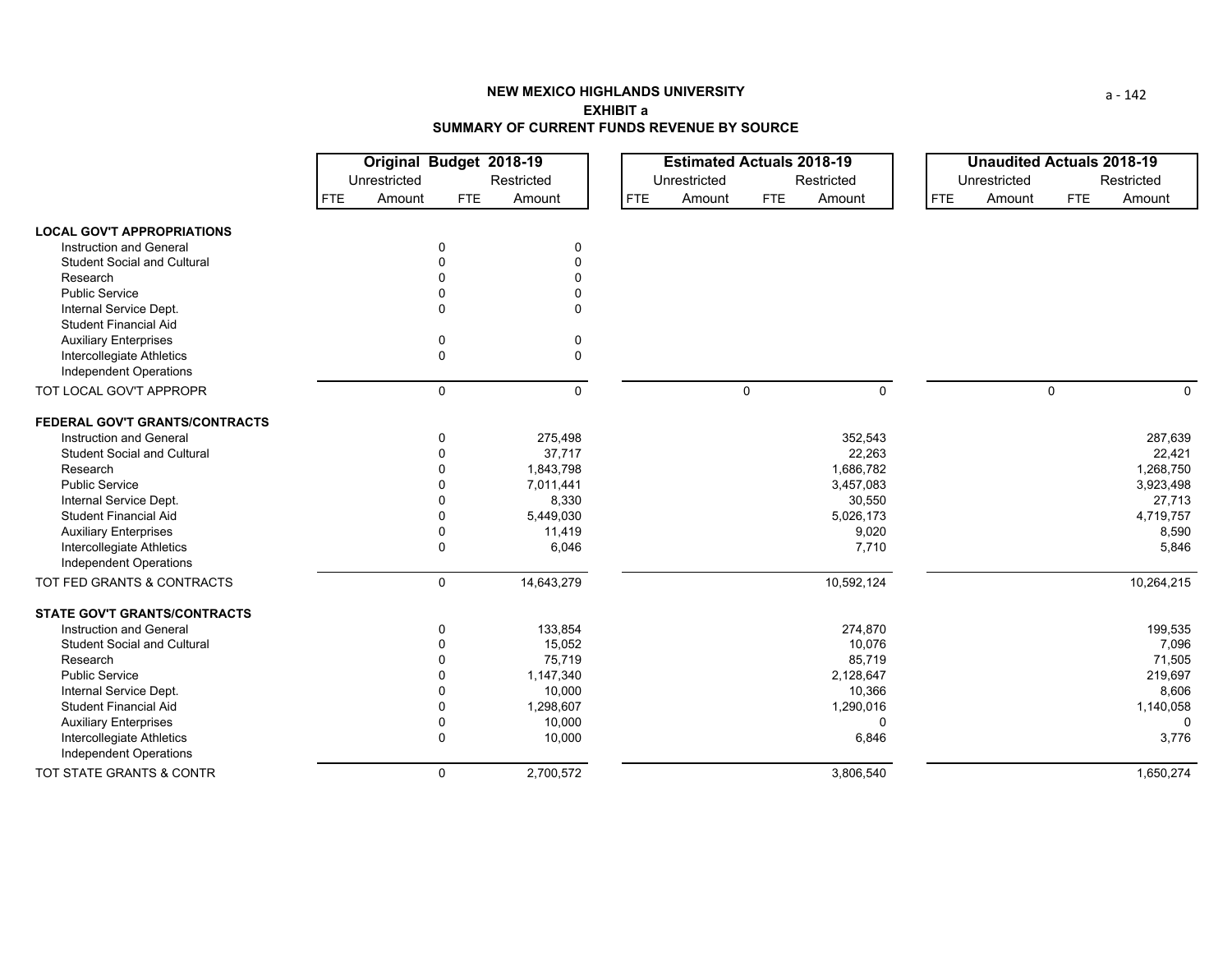|                                     | Original Budget 2018-19 |              |              | <b>Estimated Actuals 2018-19</b> |            |              |            | <b>Unaudited Actuals 2018-19</b> |             |             |
|-------------------------------------|-------------------------|--------------|--------------|----------------------------------|------------|--------------|------------|----------------------------------|-------------|-------------|
|                                     | Unrestricted            |              | Restricted   | Unrestricted                     |            | Restricted   |            | Unrestricted                     |             | Restricted  |
|                                     | Amount<br>FTE           | <b>FTE</b>   | Amount       | <b>FTE</b><br>Amount             | <b>FTE</b> | Amount       | <b>FTE</b> | Amount                           | <b>FTE</b>  | Amount      |
| <b>LOCAL GOV'T GRANTS/CONTRACTS</b> |                         |              |              |                                  |            |              |            |                                  |             |             |
| Instruction and General             | 0                       |              | 15,675       |                                  |            | 0            |            |                                  |             | 0           |
| <b>Student Social and Cultural</b>  |                         |              | $\Omega$     |                                  |            |              |            |                                  |             |             |
| Research                            |                         |              | $\Omega$     |                                  |            |              |            |                                  |             |             |
| <b>Public Service</b>               |                         |              |              |                                  |            |              |            |                                  |             |             |
| Internal Service Dept.              |                         |              |              |                                  |            |              |            |                                  |             |             |
| <b>Student Financial Aid</b>        |                         |              |              |                                  |            |              |            |                                  |             |             |
| <b>Auxiliary Enterprises</b>        |                         |              | $\Omega$     |                                  |            |              |            |                                  |             |             |
| Intercollegiate Athletics           | 0                       |              | $\Omega$     |                                  |            |              |            |                                  |             |             |
| <b>Independent Operations</b>       |                         |              |              |                                  |            |              |            |                                  |             |             |
| TOT LOCAL GRANTS & CONTR            |                         | $\mathbf 0$  | 15,675       |                                  |            | $\mathbf{0}$ |            |                                  |             | $\mathbf 0$ |
| PRIVATE GIFTS/GRANTS/CONTRACTS      |                         |              |              |                                  |            |              |            |                                  |             |             |
| <b>Instruction and General</b>      |                         |              | 0            |                                  |            | 1,000        |            |                                  |             | 0           |
| <b>Student Social and Cultural</b>  |                         |              | $\Omega$     |                                  |            |              |            |                                  |             |             |
| Research                            |                         |              | 335,442      |                                  |            | 570,810      |            |                                  |             | 197,843     |
| <b>Public Service</b>               |                         |              | 1,801,985    |                                  |            | 2,504,061    |            |                                  |             | 1,999,124   |
| Internal Service Dept.              |                         |              | $\Omega$     |                                  |            |              |            |                                  |             |             |
| <b>Student Financial Aid</b>        |                         |              | 1,235,589    |                                  |            | 1,094,500    |            |                                  |             | 1,069,905   |
| <b>Auxiliary Enterprises</b>        |                         |              | 0            |                                  |            |              |            |                                  | 0           |             |
| Intercollegiate Athletics           |                         | $\mathbf{0}$ | $\Omega$     |                                  |            |              |            |                                  |             |             |
| Independent Operations              |                         |              |              |                                  |            |              |            |                                  |             |             |
| TOT PRIVATE GIFTS & GRANTS          |                         | $\mathsf 0$  | 3,373,016    |                                  | 0          | 4,170,371    |            |                                  | $\mathbf 0$ | 3,266,871   |
| <b>ENDOWMENT/LAND/PERM FUND</b>     |                         |              |              |                                  |            |              |            |                                  |             |             |
| <b>Instruction and General</b>      | 220,801                 |              | $\mathbf{0}$ | 256,830                          |            |              |            | 311,183                          |             |             |
| <b>Student Social and Cultural</b>  |                         |              | $\Omega$     |                                  |            |              |            |                                  |             |             |
| Research                            |                         |              | $\Omega$     |                                  |            |              |            |                                  |             |             |
| <b>Public Service</b>               |                         |              | $\Omega$     |                                  |            |              |            |                                  |             |             |
| Internal Service Dept.              |                         |              | $\Omega$     |                                  |            |              |            |                                  |             |             |
| <b>Student Financial Aid</b>        |                         |              |              |                                  |            |              |            |                                  |             |             |
| <b>Auxiliary Enterprises</b>        |                         |              | 0            |                                  |            |              |            |                                  |             |             |
| Intercollegiate Athletics           | $\Omega$                |              | 0            |                                  |            |              |            |                                  |             |             |
| Independent Operations              |                         |              |              |                                  |            |              |            |                                  |             |             |
| TOT PRIVATE GIFTS & GRANTS          | 220,801                 |              | 0            | 256,830                          |            |              |            | 311,183                          |             |             |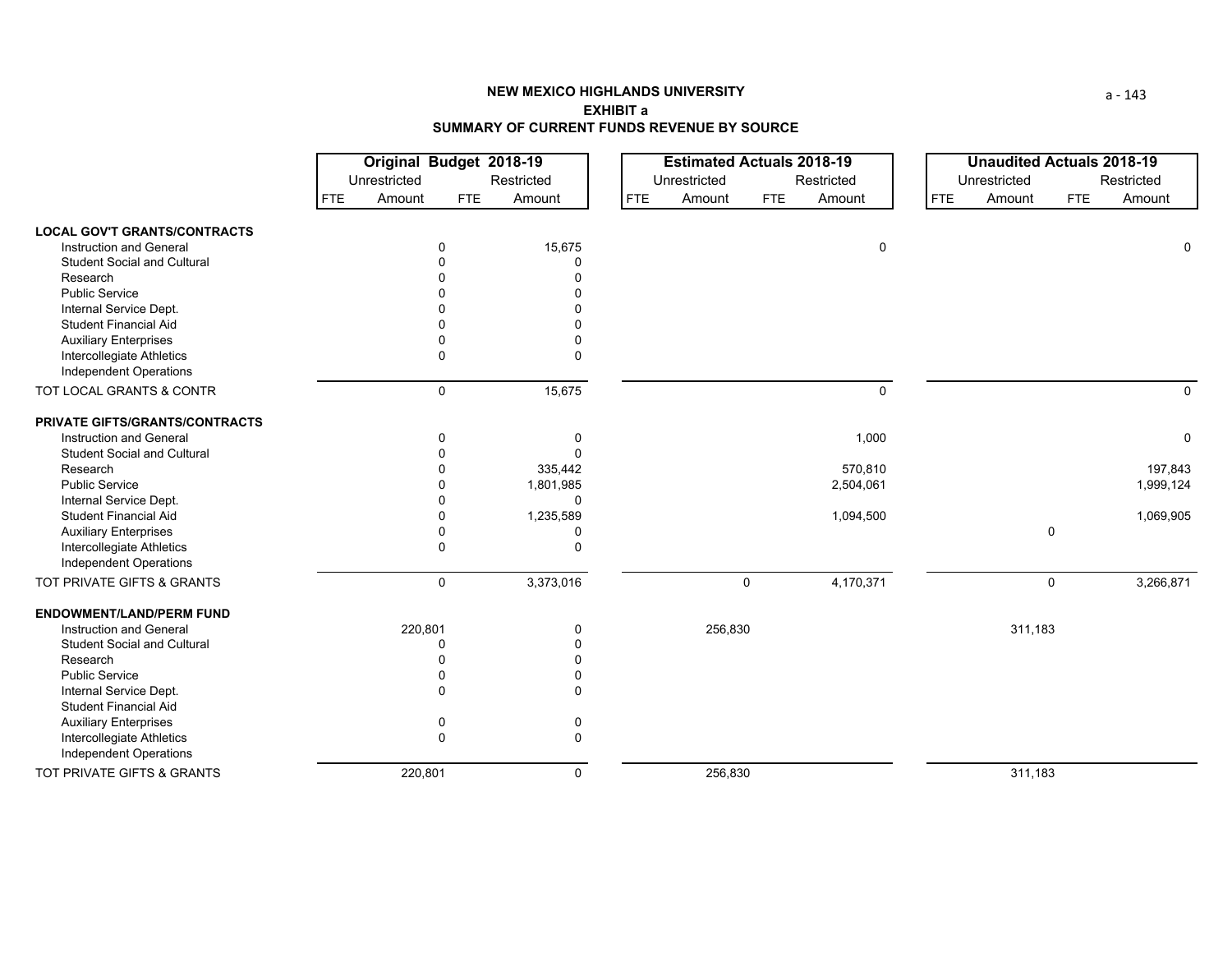|                                    | Original Budget 2018-19 |           |            |            |   | <b>Estimated Actuals 2018-19</b> |           |            |        |   | <b>Unaudited Actuals 2018-19</b> |              |            |            |  |
|------------------------------------|-------------------------|-----------|------------|------------|---|----------------------------------|-----------|------------|--------|---|----------------------------------|--------------|------------|------------|--|
|                                    | Unrestricted            |           |            | Restricted |   | Unrestricted                     |           | Restricted |        |   |                                  | Unrestricted |            | Restricted |  |
|                                    | <b>FTE</b>              | Amount    | <b>FTE</b> | Amount     |   | <b>FTE</b>                       | Amount    | <b>FTE</b> | Amount |   | <b>FTE</b>                       | Amount       | <b>FTE</b> | Amount     |  |
| <b>SALES &amp; SERVICES</b>        |                         |           |            |            |   |                                  |           |            |        |   |                                  |              |            |            |  |
| <b>Instruction and General</b>     | 1,500                   |           |            | 0          |   |                                  | 9,400     |            |        |   | 9,595                            |              |            |            |  |
| <b>Student Social and Cultural</b> |                         | 72,854    |            |            |   |                                  | 112,500   |            |        |   |                                  | 131,361      |            |            |  |
| Research                           |                         |           | 0          |            |   |                                  |           |            |        |   |                                  |              |            |            |  |
| <b>Public Service</b>              |                         |           | 0          |            |   |                                  |           |            |        |   |                                  |              |            |            |  |
| Internal Service Dept.             |                         | 13,000    |            |            | 0 |                                  | 16,400    |            |        |   |                                  | 17,833       |            |            |  |
| <b>Student Financial Aid</b>       |                         |           |            |            |   |                                  |           |            |        |   |                                  |              |            |            |  |
| <b>Auxiliary Enterprises</b>       |                         | 4,105,094 |            |            | 0 |                                  | 3,791,631 |            |        |   |                                  | 3,474,613    |            |            |  |
| Intercollegiate Athletics          |                         |           | $\Omega$   |            | 0 |                                  |           |            |        |   |                                  |              |            |            |  |
| Independent Operations             |                         |           |            |            |   |                                  |           |            |        |   |                                  |              |            |            |  |
| TOT SALES & SERVICES               |                         | 4,192,448 |            |            | 0 |                                  | 3,929,931 |            |        |   |                                  | 3,633,402    |            |            |  |
| <b>OTHER SOURCES</b>               |                         |           |            |            |   |                                  |           |            |        |   |                                  |              |            |            |  |
| Instruction and General            |                         | 652,000   |            |            | 0 |                                  | 620,000   |            |        |   |                                  | 793,999      |            |            |  |
| <b>Student Social and Cultural</b> |                         | 500       |            |            |   |                                  |           |            |        |   |                                  | 1,888        |            |            |  |
| Research                           |                         |           | $\Omega$   |            |   |                                  | $\Omega$  |            |        |   |                                  |              |            |            |  |
| <b>Public Service</b>              |                         | 5,000     |            |            |   |                                  | 4,000     |            |        | 0 |                                  | 4,550        |            | 7,000      |  |
| Internal Service Dept.             |                         |           | 0          |            | 0 |                                  |           | 0          |        |   |                                  |              | 0          |            |  |
| <b>Student Financial Aid</b>       |                         |           |            |            |   |                                  |           |            |        |   |                                  |              |            |            |  |
| <b>Auxiliary Enterprises</b>       |                         | 110,000   |            |            | 0 |                                  | 136,622   |            |        |   |                                  | 35,631       |            |            |  |
| Intercollegiate Athletics          |                         | 100,000   |            |            | 0 |                                  | 128,963   |            |        |   |                                  | 125,271      |            |            |  |
| Independent Operations             |                         |           |            |            |   |                                  |           |            |        |   |                                  |              |            |            |  |
| TOT OTHER SOURCES                  |                         | 867,500   |            |            | 0 |                                  | 889,585   |            |        | 0 |                                  | 961,339      |            | 7,000      |  |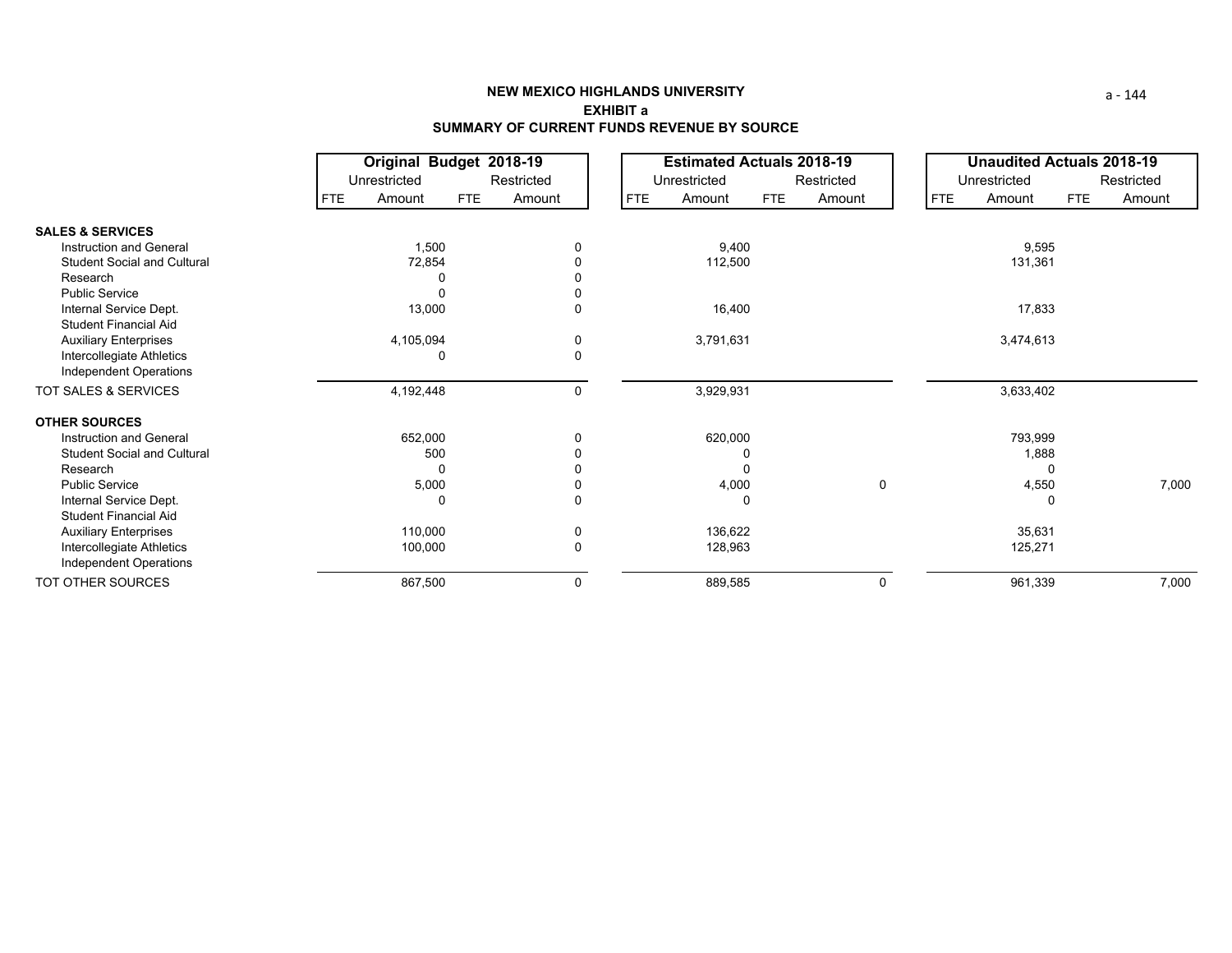## **NEW MEXICO HIGHLANDS UNIVERSITYEXHIBIT aSUMMARY OF CURRENT FUNDS REVENUE BY SOURCE**

|                                       | Original Budget 2018-19 |              |     | <b>Estimated Actuals 2018-19</b> |  |            |              |            | Unaudited Actuals 2018-19 |                      |         |     |            |
|---------------------------------------|-------------------------|--------------|-----|----------------------------------|--|------------|--------------|------------|---------------------------|----------------------|---------|-----|------------|
|                                       |                         | Unrestricted |     | Restricted                       |  |            | Unrestricted |            | Restricted                | Unrestricted         |         |     | Restricted |
|                                       | FTE.                    | Amount       | FTE | Amount                           |  | <b>FTE</b> | Amount       | <b>FTE</b> | Amount                    | <b>FTE</b><br>Amount |         | FTE | Amount     |
| <b>TOTAL REVENUE BY SOURCE</b>        |                         |              |     |                                  |  |            |              |            |                           |                      |         |     |            |
| <b>Tuition and Fees</b>               |                         | 20,703,900   |     |                                  |  |            | 17,644,584   |            |                           | 15,730,937           |         |     |            |
| Federal Gov't Appropriations          |                         |              |     |                                  |  |            |              |            |                           |                      |         |     |            |
| <b>State Gov't Appropriations</b>     |                         | 30,136,300   |     |                                  |  |            | 30,136,300   |            |                           | 30,136,300           |         |     |            |
| Local Gov't Appropriations            |                         |              |     |                                  |  |            |              |            |                           |                      |         |     |            |
| <b>Federal Gov't Grants/Contracts</b> |                         |              |     | 14,643,279                       |  |            |              |            | 10,592,124                |                      |         |     | 10,264,215 |
| <b>State Gov't Grants/Contracts</b>   |                         |              |     | 2,700,572                        |  |            |              |            | 3,806,540                 |                      |         |     | 1,650,274  |
| <b>Local Gov't Grants/Contracts</b>   |                         |              |     | 15,675                           |  |            |              |            |                           |                      |         |     |            |
| <b>Private Gifts/Grants/Contracts</b> |                         |              |     | 3,373,016                        |  |            |              |            | 4,170,371                 |                      |         |     | 3,266,871  |
| Endowment/Land/Perm Fund              |                         | 220,801      |     |                                  |  |            | 256,830      |            |                           |                      | 311,183 |     |            |
| Sales and Services                    |                         | 4,192,448    |     |                                  |  |            | 3,929,931    |            |                           | 3,633,402            |         |     |            |
| <b>Other Sources</b>                  |                         | 867,500      |     |                                  |  |            | 889,585      |            |                           |                      | 961,339 |     | 7,000      |
| TOT REVENUE BY SOURCE                 |                         | 56,120,949   |     | 20,732,542                       |  |            | 52,857,230   |            | 18,569,034                | 50,773,162           |         |     | 15,188,360 |
| <b>TOTAL REVENUE BY EXHIBIT</b>       |                         |              |     |                                  |  |            |              |            |                           |                      |         |     |            |
| Instruction and General               |                         | 46.006.471   |     | 425,027                          |  |            | 43,358,084   |            | 628,413                   | 41,597,756           |         |     | 487,174    |
| <b>Student Social and Cultural</b>    |                         | 1,686,354    |     | 52.769                           |  |            | 1,549,500    |            | 32,339                    | 1,667,163            |         |     | 29,517     |
| Research                              |                         |              |     | 2,254,959                        |  |            |              |            | 2,343,310                 |                      |         |     | 1,538,098  |
| <b>Public Service</b>                 |                         | 923,930      |     | 9,960,766                        |  |            | 922,930      |            | 8,089,791                 |                      | 923,480 |     | 6,149,318  |
| Internal Service Dept.                |                         | 13,000       |     | 18,330                           |  |            | 16,400       |            | 40,916                    |                      | 17,833  |     | 36,319     |
| <b>Student Financial Aid</b>          |                         |              |     | 7,983,226                        |  |            |              |            | 7,410,689                 |                      |         |     | 6,929,720  |
| <b>Auxiliary Enterprises</b>          |                         | 4,438,094    |     | 21,419                           |  |            | 3,928,253    |            | 9,020                     | 3,610,512            |         |     | 8,590      |
| Intercollegiate Athletics             |                         | 3,053,100    |     | 16,046                           |  |            | 3,082,063    |            | 14,556                    | 2,956,419            |         |     | 9,622      |
| Independent Operations                |                         |              |     |                                  |  |            |              |            |                           |                      |         |     |            |
| TOT REVENUE BY DIVISION               |                         | 56.120.949   |     | 20,732,542                       |  |            | 52.857.230   |            | 18.569.034                | 50.773.162           |         |     | 15.188.360 |

a ‐ 145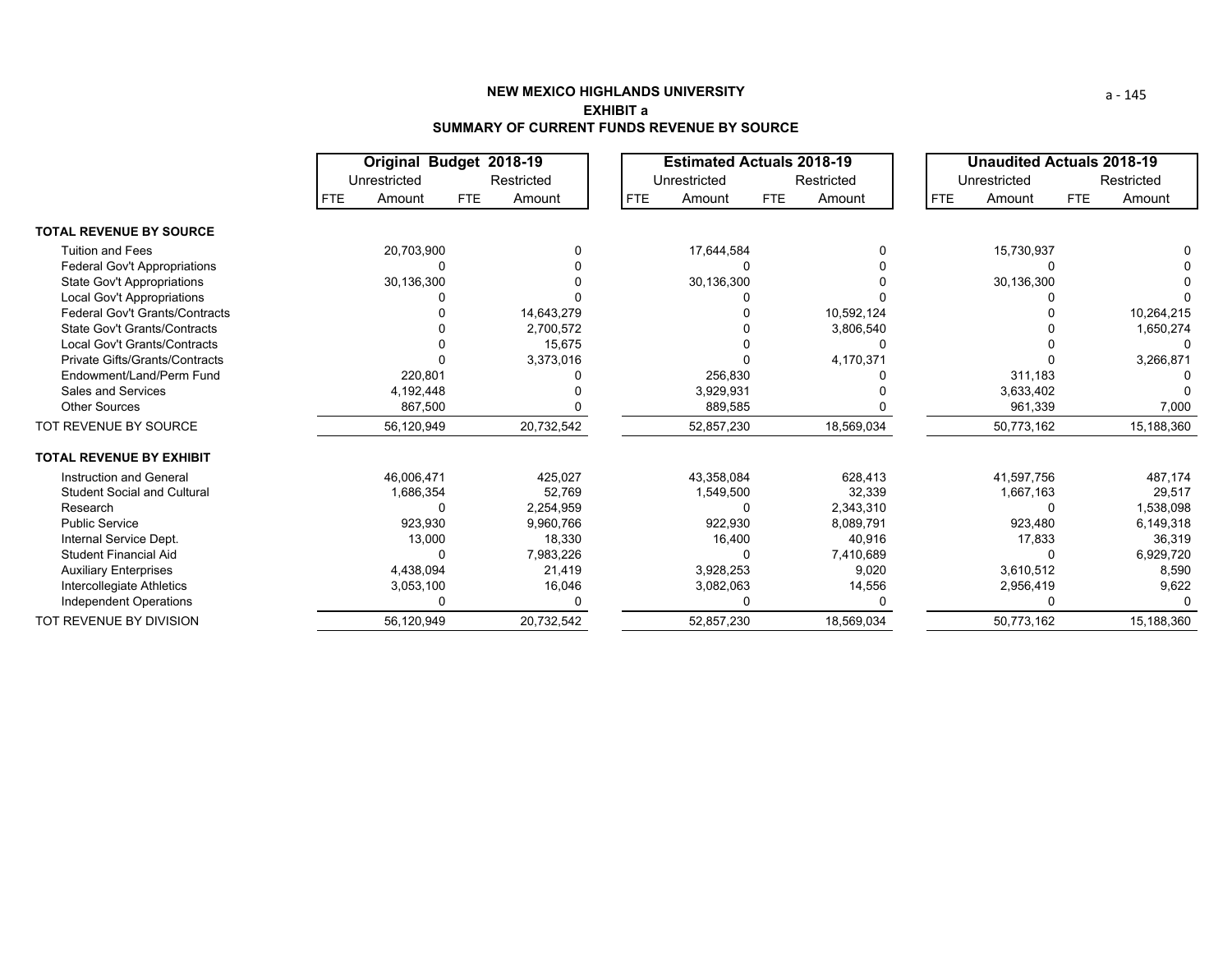|                                                                                                                                                                        |            | Original Budget 2018-19 |            |              |            | <b>Estimated Actuals 2018-19</b> |       |            | <b>Unaudited Actuals 2018-19</b> |              |       |             |
|------------------------------------------------------------------------------------------------------------------------------------------------------------------------|------------|-------------------------|------------|--------------|------------|----------------------------------|-------|------------|----------------------------------|--------------|-------|-------------|
|                                                                                                                                                                        |            | Unrestricted            |            | Restricted   |            | Unrestricted                     |       | Restricted |                                  | Unrestricted |       | Restricted  |
|                                                                                                                                                                        | <b>FTE</b> | Amount                  | <b>FTE</b> | Amount       | <b>FTE</b> | Amount                           | FTE   | Amount     | <b>FTE</b>                       | Amount       | FTE   | Amount      |
| <b>PROFESSIONAL SALARIES</b>                                                                                                                                           |            |                         |            |              |            |                                  |       |            |                                  |              |       |             |
| Instruction                                                                                                                                                            | 21.93      | 1,389,103               | 0.00       | 0            | 18.97      | 922,300                          | 0.00  | $\Omega$   | 18.97                            | 984,249      | 0.00  | 0           |
| Academic Support                                                                                                                                                       | 16.24      | 1,157,336               | 0.00       | <sup>0</sup> | 16.90      | 1,035,828                        | 0.00  |            | 16.90                            | 1,068,650    | 0.00  | 0           |
| <b>Student Services</b>                                                                                                                                                | 25.25      | 1,250,236               | 0.00       |              | 28.00      | 1,434,868                        | 0.00  |            | 28.00                            | 1.541.702    | 0.00  | $\Omega$    |
| <b>Institutional Support</b>                                                                                                                                           | 35.00      | 2,714,524               | 0.00       |              | 36.25      | 2,486,734                        | 0.00  |            | 36.25                            | 2,249,375    | 0.00  | $\Omega$    |
| Oper & Maint of Plant                                                                                                                                                  | 5.00       | 257,617                 | 0.00       |              | 3.90       | 232,845                          | 0.00  |            | 3.90                             | 241.109      | 0.00  | $\Omega$    |
| <b>Student Social and Cultural</b>                                                                                                                                     | 5.00       | 331,150                 | 0.00       | $\Omega$     | 7.00       | 332,590                          | 0.00  |            | 6.00                             | 310,290      | 0.00  | $\Omega$    |
| Research                                                                                                                                                               | 2.00       | 102,311                 | 1.00       | 38,500       | 1.00       | 48,605                           | 1.00  | 143,192    | 1.00                             | 48,605       | 1.00  | 74,771      |
| <b>Public Service</b>                                                                                                                                                  | 3.90       | 485,777                 | 52.05      | 1,432,939    | 3.60       | 239,482                          | 52.05 | 1,610,097  | 3.60                             | 341,997      | 52.05 | 1,100,988   |
| Internal Service Dept.<br><b>Student Financial Aid</b>                                                                                                                 | 10.10      | 692,000                 | 0.00       | $\Omega$     | 11.10      | 741,519                          | 0.00  | $\Omega$   | 11.01                            | 736,160      | 0.00  | 0           |
| <b>Auxiliary Enterprises</b>                                                                                                                                           | 3.10       | 213,882                 | 0.00       | 0            | 5.50       | 221,538                          | 0.00  | 0          | 5.50                             | 178,264      | 0.00  | 0           |
| Intercollegiate Athletics<br>Independent Operations                                                                                                                    | 21.50      | 1,147,267               | 0.00       | $\mathbf 0$  | 26.75      | 1,075,125                        | 0.00  | $\Omega$   | 26.75                            | 1,085,164    | 0.00  | $\mathbf 0$ |
| <b>TOT PROF SALARIES</b>                                                                                                                                               | 149.02     | 9,741,203               | 53.05      | 1,471,439    | 158.97     | 8,771,433                        | 53.05 | 1,753,289  | 157.88                           | 8,785,565    | 53.05 | 1,175,759   |
| <b>FULL-TIME FACULTY</b>                                                                                                                                               |            |                         |            |              |            |                                  |       |            |                                  |              |       |             |
| Instruction<br>Academic Support<br><b>Student Services</b><br><b>Institutional Support</b><br>Oper & Maint of Plant<br><b>Student Social and Cultural</b>              | 112.66     | 7,612,785               | 0.00       | $\mathbf 0$  | 135.38     | 7,520,987                        | 0.00  | 0          | 134.38                           | 7,725,403    | 0.00  | 0           |
| Research                                                                                                                                                               | 1.50       | 16,414                  | 4.93       | 155,819      | 0.75       | 46,949                           | 4.93  | 140,034    | 0.75                             | 49,649       | 4.93  | 106,753     |
| <b>Public Service</b><br>Internal Service Dept.<br>Student Financial Aid<br><b>Auxiliary Enterprises</b><br>Intercollegiate Athletics<br><b>Independent Operations</b> | 1.50       | $\Omega$                | 10.97      | 441,166      | 0.00       | $\Omega$                         | 10.97 | 535,140    | 0.00                             | $\Omega$     | 10.97 | 433,546     |
| TOT FULL-TIME FACULTY                                                                                                                                                  | 115.66     | 7.629.199               | 15.90      | 596.985      | 136.13     | 7,567,936                        | 15.90 | 675.174    | 135.13                           | 7,775,052    | 15.90 | 540,298     |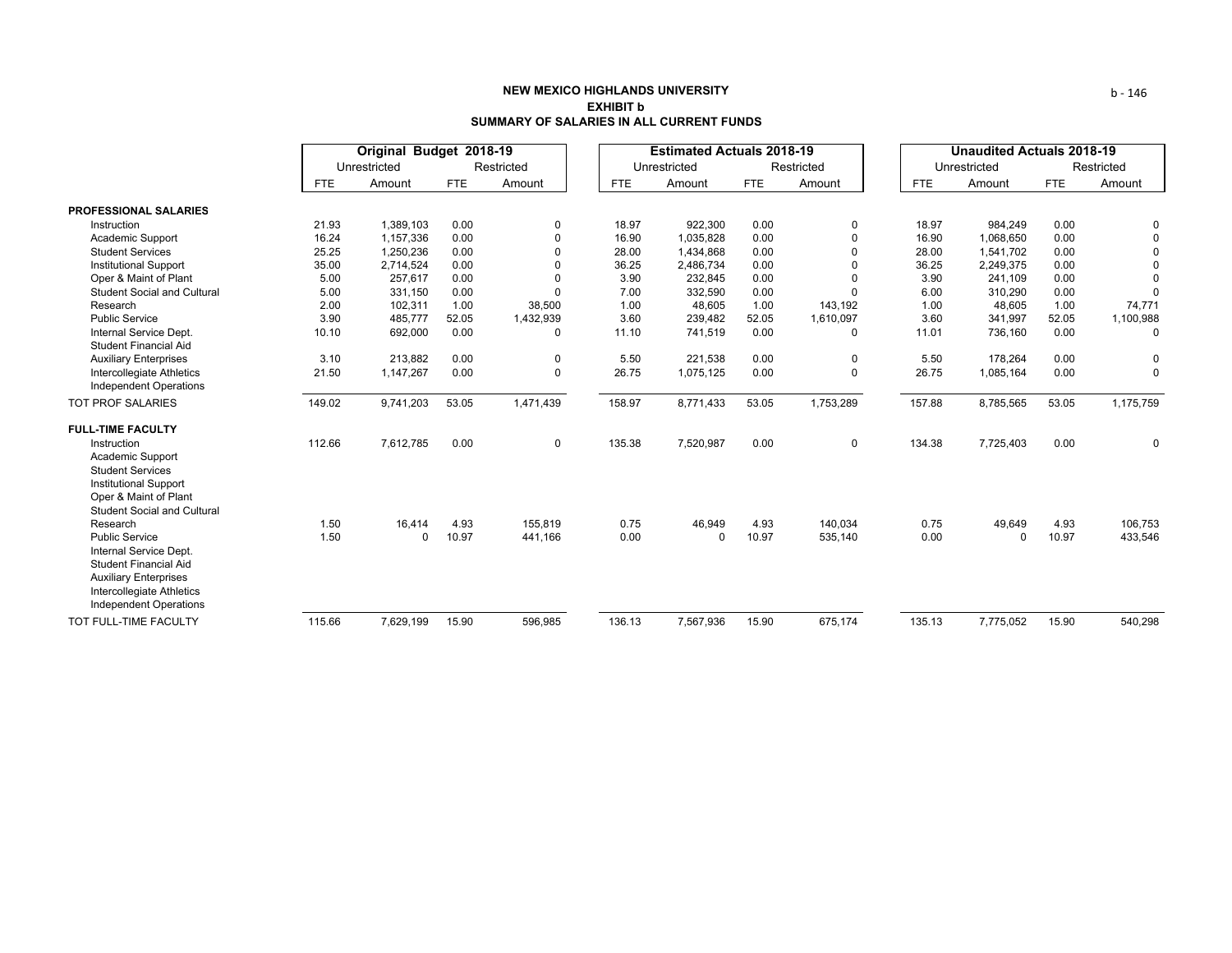|                                                            | Original Budget 2018-19 |              |            |             |            | <b>Estimated Actuals 2018-19</b> |            |             | <b>Unaudited Actuals 2018-19</b> |              |            |          |  |
|------------------------------------------------------------|-------------------------|--------------|------------|-------------|------------|----------------------------------|------------|-------------|----------------------------------|--------------|------------|----------|--|
|                                                            |                         | Unrestricted |            | Restricted  |            | Unrestricted                     |            | Restricted  |                                  | Unrestricted | Restricted |          |  |
|                                                            | <b>FTE</b>              | Amount       | <b>FTE</b> | Amount      | <b>FTE</b> | Amount                           | <b>FTE</b> | Amount      | <b>FTE</b>                       | Amount       | <b>FTE</b> | Amount   |  |
| <b>PART-TIME FACULTY</b>                                   |                         |              |            |             |            |                                  |            |             |                                  |              |            |          |  |
| Instruction                                                | 56.98                   | 1,014,613    | 0.00       | 0           | 15.65      | 267,422                          | 0.00       | 0           | 15.65                            | 1,307,392    | 0.00       | 0        |  |
| Academic Support                                           |                         |              |            |             |            |                                  |            |             |                                  |              |            |          |  |
| <b>Student Services</b>                                    |                         |              |            |             |            |                                  |            |             |                                  |              |            |          |  |
| <b>Institutional Support</b>                               |                         |              |            |             |            |                                  |            |             |                                  |              |            |          |  |
| Oper & Maint of Plant                                      |                         |              |            |             |            |                                  |            |             |                                  |              |            |          |  |
| <b>Student Social and Cultural</b>                         |                         |              |            |             |            |                                  |            |             |                                  |              |            |          |  |
| Research                                                   |                         |              |            |             |            |                                  |            |             |                                  |              |            |          |  |
| <b>Public Service</b>                                      | 0.00                    | 0            | 1.00       | 455,558     | 0.00       | $\mathbf 0$                      | 1.00       | 284,850     | 0.00                             | $\mathbf 0$  | 1.00       | 270,236  |  |
| Internal Service Dept.<br><b>Student Financial Aid</b>     |                         |              |            |             |            |                                  |            |             |                                  |              |            |          |  |
| <b>Auxiliary Enterprises</b>                               | 1.00                    | $\mathbf 0$  | 0.00       | $\mathbf 0$ |            |                                  |            |             |                                  |              |            |          |  |
| Intercollegiate Athletics                                  |                         |              |            |             |            |                                  |            |             |                                  |              |            |          |  |
| <b>Independent Operations</b>                              |                         |              |            |             |            |                                  |            |             |                                  |              |            |          |  |
|                                                            |                         |              |            |             |            |                                  |            |             |                                  |              |            |          |  |
| TOT PART-TIME FACULTY                                      | 57.98                   | 1,014,613    | 1.00       | 455,558     | 15.65      | 267,422                          | 1.00       | 284,850     | 15.65                            | 1,307,392    | 1.00       | 270,236  |  |
| <b>SECRETARIAL/CLERICAL</b>                                |                         |              |            |             |            |                                  |            |             |                                  |              |            |          |  |
| Instruction                                                | 16.83                   | 570,872      | 0.00       | 0           | 16.17      | 474,050                          | 0.00       | 0           | 16.17                            | 480,927      | 0.00       | 0        |  |
| Academic Support                                           | 6.00                    | 196,981      | 0.00       | $\Omega$    | 5.00       | 189,796                          | 0.00       | $\Omega$    | 5.00                             | 192,055      | 0.00       | $\Omega$ |  |
| <b>Student Services</b>                                    | 10.00                   | 421,150      | 0.00       | $\Omega$    | 10.00      | 317,874                          | 0.00       | $\Omega$    | 10.00                            | 312,179      | 0.00       | $\Omega$ |  |
| <b>Institutional Support</b>                               | 14.80                   | 350,983      | 0.00       | $\Omega$    | 12.00      | 302,166                          | 0.00       | $\Omega$    | 12.00                            | 330,855      | 0.00       | $\Omega$ |  |
| Oper & Maint of Plant                                      | 3.00                    | 38,576       | 0.00       | $\Omega$    | 2.00       | 51,237                           | 0.00       | $\Omega$    | 2.00                             | 67,775       | 0.00       | $\Omega$ |  |
| <b>Student Social and Cultural</b>                         | 0.00                    | 36,728       | 0.00       | $\Omega$    | 1.50       | 34,028                           | 0.00       | $\Omega$    | 1.00                             | 31,112       | 0.00       | $\Omega$ |  |
| Research                                                   | 0.25                    | 47,690       | 0.90       | 73,875      | 1.00       | 29,915                           | 0.90       | 32,018      | 1.00                             | 29,915       | 0.90       | 8,223    |  |
| <b>Public Service</b>                                      | 0.00                    | 84,066       | 20.56      | 332,799     | 1.90       | 72,370                           | 20.56      | 315,067     | 1.90                             | 99,057       | 20.56      | 228,742  |  |
| Internal Service Dept.                                     | 2.50                    | 68,000       | 0.00       | 0           | 2.00       | 60,984                           | 0.00       | 0           | 2.00                             | 61,260       | 0.00       | $\Omega$ |  |
| <b>Student Financial Aid</b>                               |                         |              |            |             |            |                                  |            |             |                                  |              |            |          |  |
| <b>Auxiliary Enterprises</b>                               | 7.00                    | 39,500       | 0.00       | 0           | 1.00       | 27,559                           | 0.00       | 0           | 1.00                             | 28,146       | 0.00       | 0        |  |
| Intercollegiate Athletics<br><b>Independent Operations</b> | 0.00                    | $\Omega$     | 0.00       | $\Omega$    | 1.00       | 36,371                           | 0.00       | $\mathbf 0$ | 1.00                             | 39,143       | 0.00       | $\Omega$ |  |
| TOT SECRET/CLERICAL                                        | 60.38                   | 1.854.546    | 21.46      | 406.674     | 53.57      | 1.596.349                        | 21.46      | 347.085     | 53.07                            | 1,672,423    | 21.46      | 236.965  |  |

b ‐ 147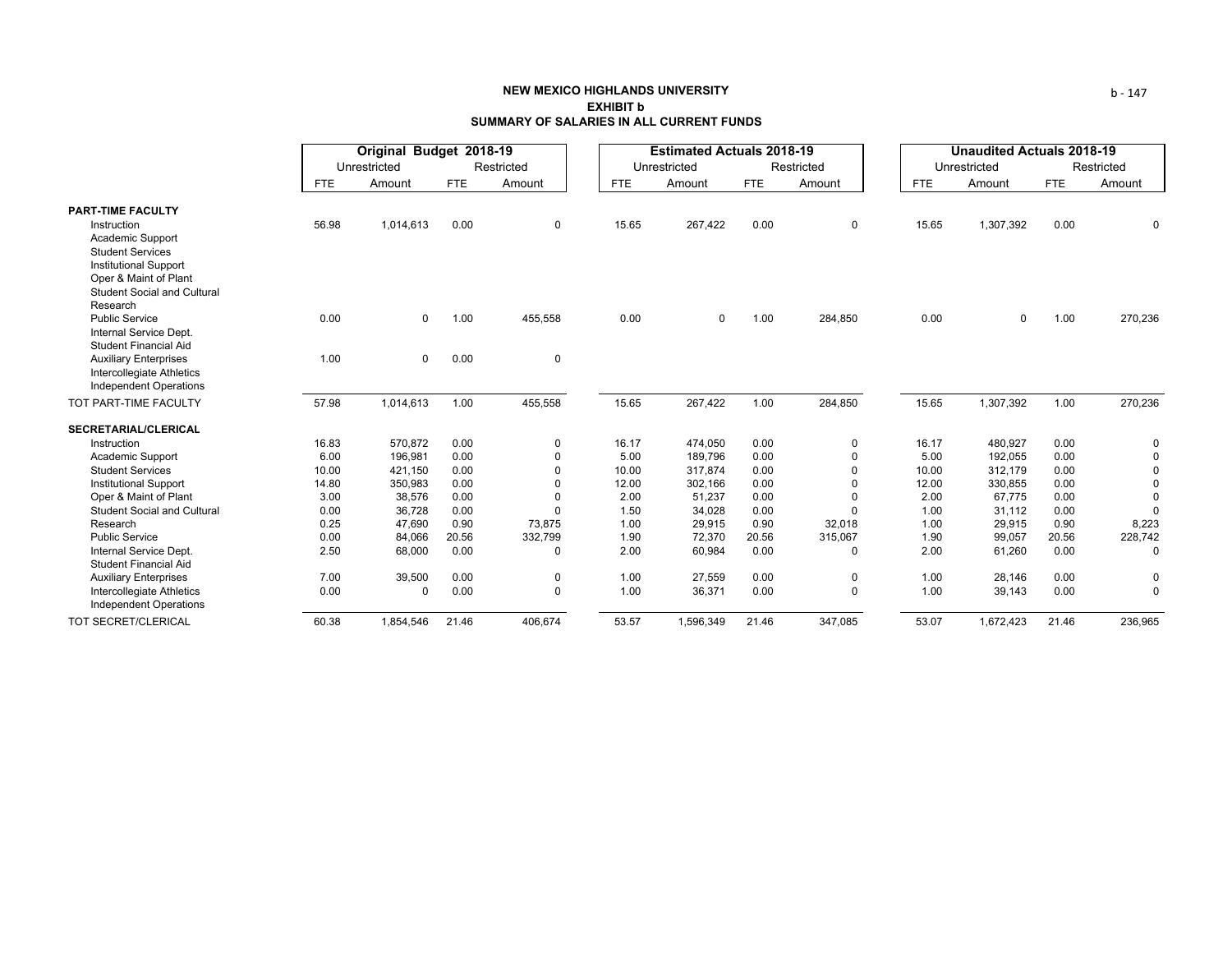|                                                                                                                                                                                           |            | Original Budget 2018-19 |            |            |            | <b>Estimated Actuals 2018-19</b> |            |             | <b>Unaudited Actuals 2018-19</b> |              |            |              |  |
|-------------------------------------------------------------------------------------------------------------------------------------------------------------------------------------------|------------|-------------------------|------------|------------|------------|----------------------------------|------------|-------------|----------------------------------|--------------|------------|--------------|--|
|                                                                                                                                                                                           |            | Unrestricted            |            | Restricted |            | Unrestricted                     |            | Restricted  |                                  | Unrestricted |            | Restricted   |  |
|                                                                                                                                                                                           | <b>FTE</b> | Amount                  | <b>FTE</b> | Amount     | <b>FTE</b> | Amount                           | <b>FTE</b> | Amount      | <b>FTE</b>                       | Amount       | <b>FTE</b> | Amount       |  |
| <b>TECHNICAL SALARIES</b>                                                                                                                                                                 |            |                         |            |            |            |                                  |            |             |                                  |              |            |              |  |
| Instruction                                                                                                                                                                               | 4.10       | 147,005                 | 0.00       | 0          | 3.25       | 101,625                          | 0.00       | 0           | 3.25                             | 112,998      | 0.00       | 0            |  |
| Academic Support                                                                                                                                                                          | 1.00       | 43,603                  | 0.00       |            | 1.00       | 31,421                           | 0.00       | $\Omega$    | 1.00                             | 24,044       | 0.00       | $\Omega$     |  |
| <b>Student Services</b>                                                                                                                                                                   | 3.00       | 115,945                 | 0.00       |            | 0.00       | $\Omega$                         | 0.00       | 0           | 0.00                             | 108          | 0.00       | $\Omega$     |  |
| <b>Institutional Support</b>                                                                                                                                                              | 12.03      | 635,033                 | 0.00       |            | 12.00      | 348.124                          | 0.00       | $\Omega$    | 12.00                            | 438,084      | 0.00       | <sup>0</sup> |  |
| Oper & Maint of Plant                                                                                                                                                                     | 61.00      | 1,553,755               | 0.00       |            | 55.80      | 1,333,952                        | 0.00       | $\Omega$    | 55.80                            | 1,380,505    | 0.00       | $\Omega$     |  |
| <b>Student Social and Cultural</b>                                                                                                                                                        | 1.75       | 58,015                  | 0.00       | O          | 0.75       | 31,410                           | 0.00       | $\Omega$    | 0.00                             | 32,942       | 0.00       | 0            |  |
| Research                                                                                                                                                                                  | 0.00       | $\Omega$                | 2.75       | 4,000      | 0.00       | $\Omega$                         | 2.75       | 4,000       | 0.00                             | $\Omega$     | 2.75       | $\Omega$     |  |
| <b>Public Service</b>                                                                                                                                                                     | 0.00       | 15,469                  | 27.90      | 49,781     | 0.00       | $\Omega$                         | 27.90      | 4,585       | 0.00                             | 11,671       | 27.90      | 0            |  |
| Internal Service Dept.<br><b>Student Financial Aid</b>                                                                                                                                    | 7.00       | 113,203                 | 0.00       | $\Omega$   | 3.30       | 96,959                           | 0.00       | $\Omega$    | 3.30                             | 104,368      | 0.00       | 0            |  |
| <b>Auxiliary Enterprises</b>                                                                                                                                                              | 0.00       | 196,625                 | 0.00       | 0          | 6.00       | 128,293                          | 0.00       | 0           | 6.00                             | 152,342      | 0.00       | 0            |  |
| Intercollegiate Athletics<br><b>Independent Operations</b>                                                                                                                                | 0.00       | 0                       | 0.00       | 0          | 0.00       | $\Omega$                         | 0.00       | $\Omega$    | 0.00                             | 0            | 0.00       | 0            |  |
| TOT TECHNICAL                                                                                                                                                                             | 89.88      | 2,878,653               | 30.65      | 53,781     | 82.10      | 2,071,784                        | 30.65      | 8,585       | 81.35                            | 2,257,061    | 30.65      | 0            |  |
| <b>GA/TA SALARIES</b>                                                                                                                                                                     |            |                         |            |            |            |                                  |            |             |                                  |              |            |              |  |
| Instruction<br>Academic Support<br><b>Student Services</b><br><b>Institutional Support</b><br>Oper & Maint of Plant<br><b>Student Social and Cultural</b>                                 | 23.82      | 708,200                 | 0.00       | 0          | 39.47      | 1,068,370                        | 0.00       | $\mathbf 0$ | 39.47                            | 662,035      | 0.00       | 0            |  |
| Research<br><b>Public Service</b><br>Internal Service Dept.<br><b>Student Financial Aid</b><br><b>Auxiliary Enterprises</b><br>Intercollegiate Athletics<br><b>Independent Operations</b> | 0.00       | $\mathbf 0$             | 0.60       | 121,236    | 0.00       | 0                                | 0.60       | 104,197     | 0.00                             | $\mathbf 0$  | 0.60       | 63,778       |  |
| <b>TOT GA/TA SALARIES</b>                                                                                                                                                                 | 23.82      | 708,200                 | 0.60       | 121,236    | 39.47      | 1,068,370                        | 0.60       | 104,197     | 39.47                            | 662,035      | 0.60       | 63,778       |  |

b ‐ 148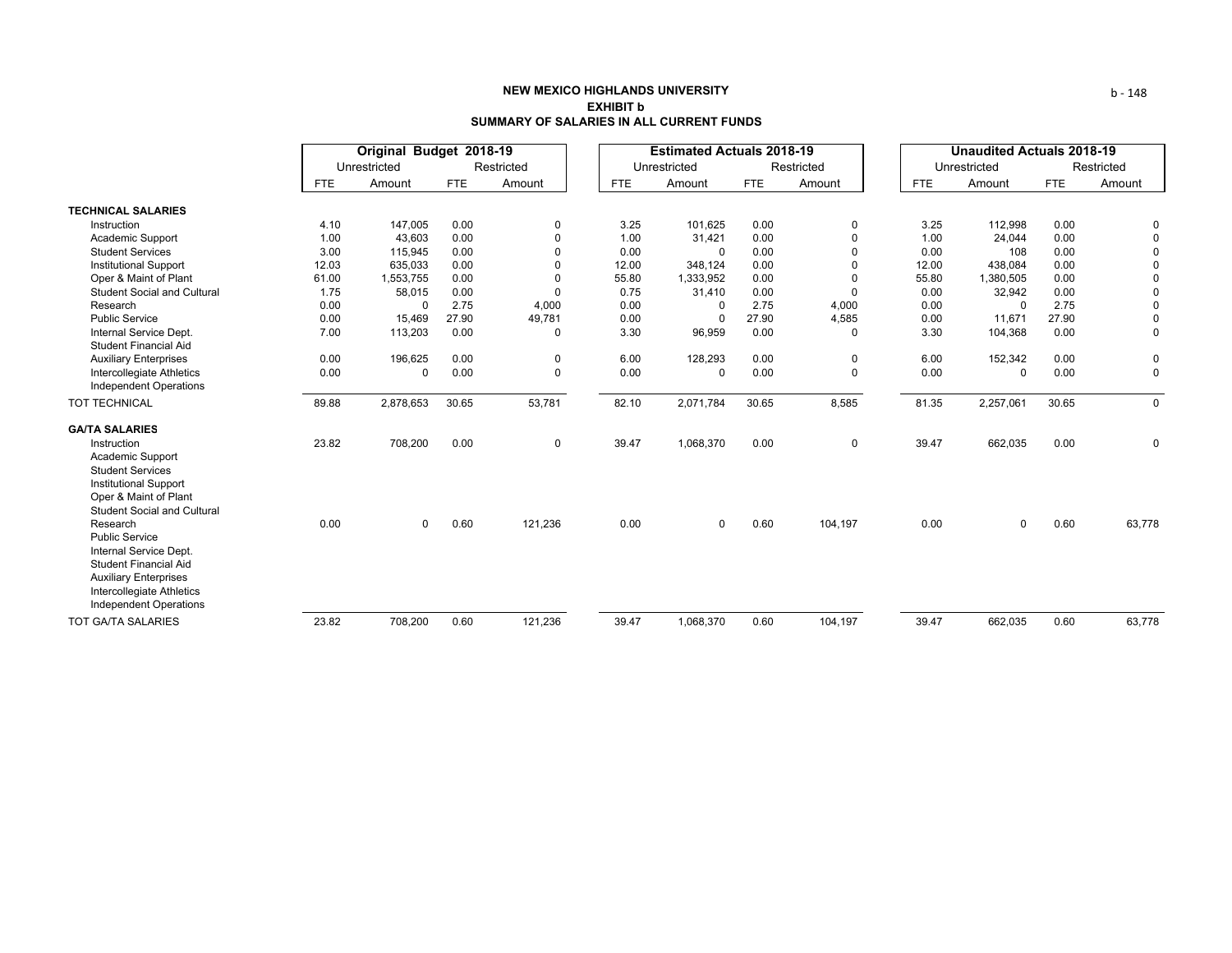|                                    | Original Budget 2018-19 |              |            | <b>Estimated Actuals 2018-19</b> |            |              |            |             | <b>Unaudited Actuals 2018-19</b> |            |              |            |             |
|------------------------------------|-------------------------|--------------|------------|----------------------------------|------------|--------------|------------|-------------|----------------------------------|------------|--------------|------------|-------------|
|                                    |                         | Unrestricted |            | Restricted                       |            | Unrestricted |            | Restricted  |                                  |            | Unrestricted |            | Restricted  |
|                                    | FTE                     | Amount       | <b>FTE</b> | Amount                           | <b>FTE</b> | Amount       | <b>FTE</b> | Amount      |                                  | <b>FTE</b> | Amount       | <b>FTE</b> | Amount      |
|                                    |                         |              |            |                                  |            |              |            |             |                                  |            |              |            |             |
| <b>FEDERAL WORK STUDY</b>          |                         |              |            |                                  |            |              |            |             |                                  |            |              |            |             |
| Instruction                        | 0.00                    | $\Omega$     | 2.40       | 150,274                          | 0.00       | $\Omega$     | 2.40       | 200,507     |                                  | 0.00       | $\mathbf 0$  | 2.40       | 164,118     |
| Academic Support                   | 0.00                    | $\mathbf 0$  | 1.50       | 10,377                           | 0.00       | $\mathbf 0$  | 1.50       | 19,895      |                                  | 0.00       | 0            | 1.50       | 14,318      |
| <b>Student Services</b>            | 0.00                    | 0            | 2.10       | 79,221                           | 0.00       | $\mathbf 0$  | 2.10       | 70,003      |                                  | 0.00       | $\mathbf 0$  | 2.10       | 58,975      |
| <b>Institutional Support</b>       | 0.00                    | $\mathbf 0$  | 0.60       | 21,715                           | 0.50       | 7,800        | 0.60       | 59,508      |                                  | 0.50       | 0            | 0.60       | 41,712      |
| Oper & Maint of Plant              | 0.00                    | $\Omega$     | 0.00       | 13,102                           | 0.00       | 0            | 0.00       | 2,630       |                                  | 0.00       | $\mathbf 0$  | 0.00       | 2,266       |
| <b>Student Social and Cultural</b> | 0.00                    | $\Omega$     | 1.20       | 37,717                           | 0.00       | $\Omega$     | 1.20       | 22,263      |                                  | 0.00       | $\mathbf 0$  | 1.20       | 22,421      |
| Research                           | 0.00                    | $\Omega$     | 0.60       | 3,876                            | 0.00       | $\mathbf{0}$ | 0.60       | (324)       |                                  | 0.00       | $\Omega$     | 0.60       | $\Omega$    |
| <b>Public Service</b>              | 0.09                    | $\Omega$     | 3.51       | 31,745                           | 0.00       | $\mathbf{0}$ | 3.51       | 36,942      |                                  | 0.00       | $\mathbf 0$  | 3.51       | 19,223      |
| Internal Service Dept.             | 0.00                    | $\mathbf 0$  | 0.00       | 8,330                            | 0.00       | $\mathbf{0}$ | 0.00       | 30,550      |                                  | 0.00       | $\Omega$     | 0.00       | 27,713      |
| <b>Student Financial Aid</b>       |                         |              |            |                                  |            |              |            |             |                                  |            |              |            |             |
| <b>Auxiliary Enterprises</b>       | 0.00                    | $\mathbf 0$  | 0.00       | 11,419                           | 0.00       | $\pmb{0}$    | 0.00       | 9,020       |                                  | 0.00       | 0            | 0.00       | 8,590       |
| Intercollegiate Athletics          | 0.00                    | 0            | 0.00       | 6,046                            | 0.00       | $\Omega$     | 0.00       | 7,710       |                                  | 0.00       | $\mathbf 0$  | 0.00       | 5,846       |
| <b>Independent Operations</b>      |                         |              |            |                                  |            |              |            |             |                                  |            |              |            |             |
| TOT FEDERAL WORK STUDY             | 0.09                    | $\mathbf 0$  | 11.91      | 373,822                          | 0.50       | 7,800        | 11.91      | 458,704     |                                  | 0.50       | $\mathbf 0$  | 11.91      | 365,182     |
| <b>STATE WORK STUDY</b>            |                         |              |            |                                  |            |              |            |             |                                  |            |              |            |             |
| Instruction                        | 0.00                    | $\mathbf 0$  | 2.10       | 34,796                           | 12.50      | 225,576      | 2.10       | 140,453     |                                  | 12.50      | 23,895       | 2.10       | 95,580      |
| Academic Support                   | 0.00                    | $\mathbf 0$  | 1.20       | 13,396                           | 1.00       | 15,600       | 1.20       | 13,681      |                                  | 1.00       | 2,304        | 1.20       | 9,214       |
| <b>Student Services</b>            | 0.00                    | $\Omega$     | 1.05       | 46,981                           | 3.90       | 69,160       | 1.05       | 43,868      |                                  | 3.90       | 7,032        | 1.05       | 31,165      |
| <b>Institutional Support</b>       | 0.00                    | $\Omega$     | 2.40       | 11,701                           | 2.50       | 41,080       | 2.40       | 32,729      |                                  | 2.50       | 5,814        | 2.40       | 23,194      |
| Oper & Maint of Plant              | 0.00                    | $\Omega$     | 0.60       | 4,926                            | 1.50       | 23,400       | 0.60       | 15,009      |                                  | 1.50       | 2,475        | 0.60       | 9,902       |
| <b>Student Social and Cultural</b> | 0.00                    | $\mathbf 0$  | 0.60       | 15,052                           | 1.00       | 18,720       | 0.60       | 10,076      |                                  | 0.00       | 1,774        | 0.60       | 7,096       |
| Research                           | 0.13                    | $\Omega$     | 0.00       | 5,000                            | 0.00       | $\mathbf 0$  | 0.00       | $\mathbf 0$ |                                  | 0.00       | $\mathbf 0$  | 0.00       | 0           |
| <b>Public Service</b>              | 0.68                    | $\mathbf 0$  | 3.30       | 3,888                            | 0.00       | $\mathbf 0$  | 3.30       | $\Omega$    |                                  | 0.00       | $\mathbf 0$  | 3.30       | $\Omega$    |
| Internal Service Dept.             | 0.00                    | $\Omega$     | 1.20       | 10,000                           | 0.00       | $\Omega$     | 1.20       | 10,366      |                                  | 0.00       | 2,152        | 1.20       | 8,606       |
| <b>Student Financial Aid</b>       |                         |              |            |                                  |            |              |            |             |                                  |            |              |            |             |
| <b>Auxiliary Enterprises</b>       | 10.42                   | 0            | 0.30       | 10,000                           | 0.00       | $\mathbf 0$  | 0.30       | $\mathbf 0$ |                                  | 0.00       | 0            | 0.30       | 0           |
| Intercollegiate Athletics          | 0.00                    | $\mathbf 0$  | 0.60       | 10,000                           | 1.00       | 1,424        | 0.60       | 6,846       |                                  | 1.00       | 944          | 0.60       | 3,776       |
| <b>Independent Operations</b>      |                         |              |            |                                  |            |              |            |             |                                  |            |              |            |             |
| TOT STATE WORK STUDY               | 11.23                   | $\Omega$     | 13.35      | 165,740                          | 23.40      | 394,960      | 13.35      | 273,028     |                                  | 22.40      | 46,389       | 13.35      | 188,534     |
| <b>OTHER SALARIES</b>              |                         |              |            |                                  |            |              |            |             |                                  |            |              |            |             |
| Instruction                        | 20.00                   | 339,604      | 0.00       | 0                                | 41.33      | 772,580      | 0.00       | 0           |                                  | 39.83      | 641,594      | 0.00       | 0           |
| Academic Support                   | 4.18                    | 69,000       | 0.00       | 0                                | 8.75       | 138,840      | 0.00       | $\Omega$    |                                  | 8.75       | 96,930       | 0.00       | 0           |
| <b>Student Services</b>            | 13.21                   | 206,100      | 0.00       | $\Omega$                         | 20.13      | 377,910      | 0.00       | $\Omega$    |                                  | 20.13      | 283,008      | 0.00       | $\Omega$    |
| <b>Institutional Support</b>       | 3.54                    | 55,300       | 0.00       | $\Omega$                         | 14.34      | 346,068      | 0.00       | $\Omega$    |                                  | 14.34      | 267,141      | 0.00       | $\Omega$    |
| Oper & Maint of Plant              | 7.25                    | 113,000      | 0.00       | $\Omega$                         | 7.00       | 118,404      | 0.00       | $\Omega$    |                                  | 7.00       | 100,683      | 0.00       | $\Omega$    |
| <b>Student Social and Cultural</b> | 3.01                    | 47,166       | 0.00       | $\Omega$                         | 14.85      | 252,736      | 0.00       | $\Omega$    |                                  | 3.85       | 136,234      | 0.00       | $\Omega$    |
| Research                           | 0.00                    | 2,000        | 0.00       | 59,261                           | 0.50       | 4,000        | 0.00       | 82,491      |                                  | 0.50       | 9,079        | 0.00       | 97,361      |
| <b>Public Service</b>              | 0.00                    | 20,979       | 7.71       | 456,275                          | 1.00       | 20,143       | 7.71       | 613,911     |                                  | 1.00       | 18,327       | 7.71       | 356,088     |
| Internal Service Dept.             | 4.94                    | 77,000       | 0.00       | 0                                | 11.00      | 204,275      | 0.00       | $\mathbf 0$ |                                  | 11.00      | 164,820      | 0.00       | $\mathbf 0$ |
| <b>Student Financial Aid</b>       |                         |              |            |                                  |            |              |            |             |                                  |            |              |            |             |
| <b>Auxiliary Enterprises</b>       | 0.00                    | 162,725      | 0.00       | 0                                | 9.50       | 86,290       | 0.00       | $\mathbf 0$ |                                  | 9.50       | 157,192      | 0.00       | $\Omega$    |
| Intercollegiate Athletics          | 0.00                    | $\mathbf 0$  | 0.00       | $\mathbf 0$                      | 15.63      | 173,014      | 0.00       | $\Omega$    |                                  | 15.63      | 158,783      | 0.00       | $\Omega$    |
| <b>Independent Operations</b>      |                         |              |            |                                  |            |              |            |             |                                  |            |              |            |             |
| <b>TOT OTHER SALARIES</b>          | 56.13                   | 1.092.874    | 7.71       | 515.536                          | 144.02     | 2.494.260    | 7.71       | 696.402     |                                  | 131.52     | 2.033.790    | 7.71       | 453.449     |

b ‐ 149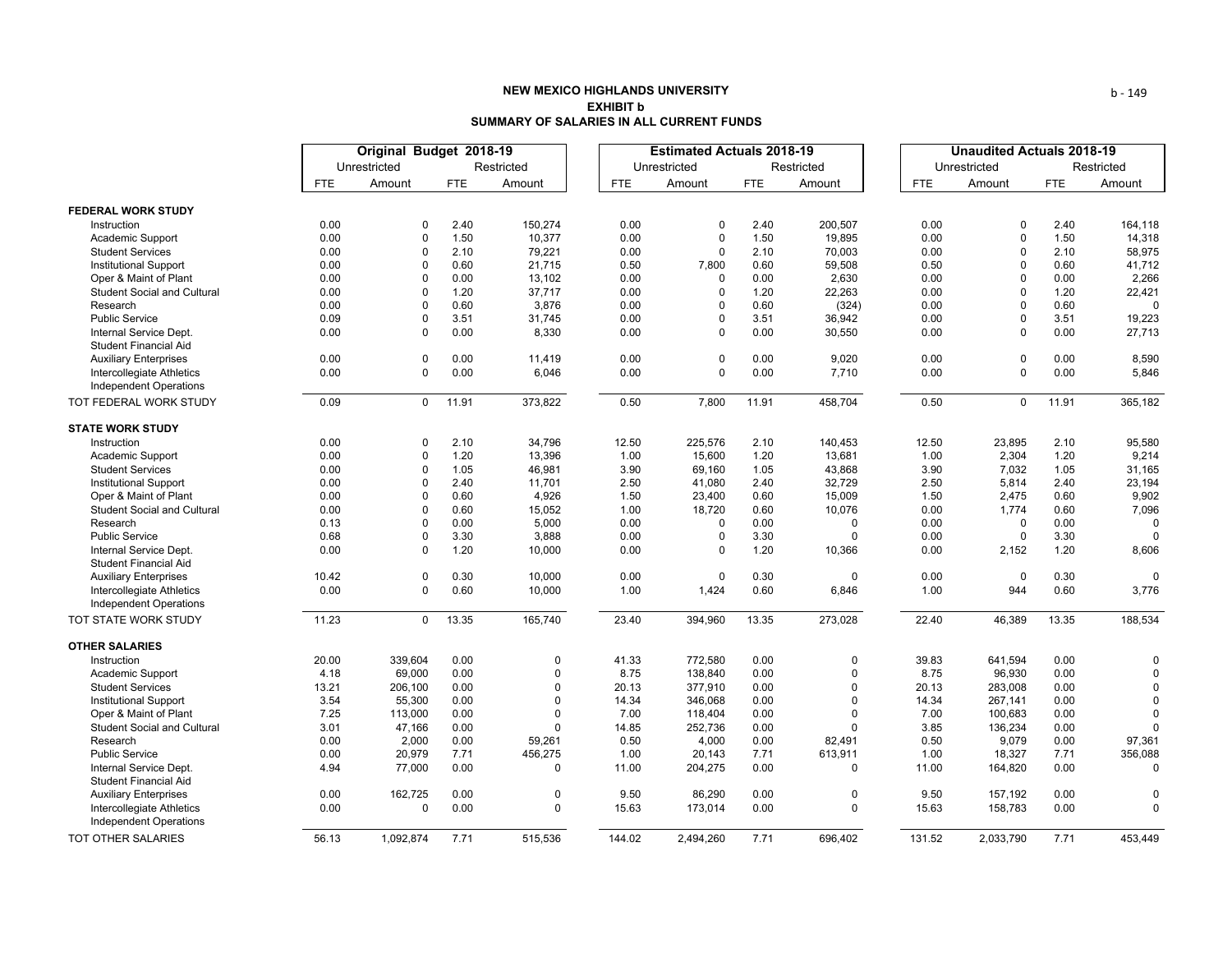|                                    |        | Original Budget 2018-19 |            |            |            | <b>Estimated Actuals 2018-19</b> |            |            | <b>Unaudited Actuals 2018-19</b> |              |            |            |
|------------------------------------|--------|-------------------------|------------|------------|------------|----------------------------------|------------|------------|----------------------------------|--------------|------------|------------|
|                                    |        | Unrestricted            |            | Restricted |            | Unrestricted                     |            | Restricted |                                  | Unrestricted |            | Restricted |
|                                    | FTE    | Amount                  | <b>FTE</b> | Amount     | <b>FTE</b> | Amount                           | <b>FTE</b> | Amount     | <b>FTE</b>                       | Amount       | <b>FTE</b> | Amount     |
| <b>TOTAL SALARIES BY CATEGORY</b>  |        |                         |            |            |            |                                  |            |            |                                  |              |            |            |
| <b>Professional Salaries</b>       | 149.02 | 9,741,203               | 53.05      | 1,471,439  | 158.97     | 8,771,433                        | 53.05      | 1,753,289  | 157.88                           | 8,785,565    | 53.05      | 1,175,759  |
| <b>Full-Time Faculty</b>           | 115.66 | 7,629,199               | 15.90      | 596.985    | 136.13     | 7,567,936                        | 15.90      | 675,174    | 135.13                           | 7.775.052    | 15.90      | 540,298    |
| Part-Time Faculty                  | 57.98  | 1,014,613               | 1.00       | 455,558    | 15.65      | 267,422                          | 1.00       | 284,850    | 15.65                            | 1,307,392    | 1.00       | 270,236    |
| Secretarial/Clerical Salaries      | 60.38  | 1,854,546               | 21.46      | 406,674    | 53.57      | 1,596,349                        | 21.46      | 347,085    | 53.07                            | 1,672,423    | 21.46      | 236,965    |
| <b>Technical Salaries</b>          | 89.88  | 2,878,653               | 30.65      | 53,781     | 82.10      | 2,071,784                        | 30.65      | 8,585      | 81.35                            | 2,257,061    | 30.65      |            |
| <b>GA/TA Salaries</b>              | 23.82  | 708,200                 | 0.60       | 121,236    | 39.47      | 1,068,370                        | 0.60       | 104,197    | 39.47                            | 662,035      | 0.60       | 63,778     |
| <b>Federal Work Study</b>          | 0.09   |                         | 11.91      | 373,822    | 0.50       | 7,800                            | 11.91      | 458,704    | 0.50                             | $\Omega$     | 11.91      | 365,182    |
| State Work Study                   | 11.23  |                         | 13.35      | 165,740    | 23.40      | 394,960                          | 13.35      | 273,028    | 22.40                            | 46,389       | 13.35      | 188,534    |
| <b>Other Salaries</b>              | 56.13  | 1,092,874               | 7.71       | 515,536    | 144.02     | 2,494,260                        | 7.71       | 696,402    | 131.52                           | 2,033,790    | 7.71       | 453,449    |
| TOT SALARIES BY CATEGORY           | 564.19 | 24,919,288              | 155.63     | 4,160,771  | 653.81     | 24,240,314                       | 155.63     | 4,601,314  | 636.97                           | 24,539,707   | 155.63     | 3,294,200  |
| <b>TOTAL SALARIES BY EXHIBIT</b>   |        |                         |            |            |            |                                  |            |            |                                  |              |            |            |
| Instruction                        | 256.32 | 11,782,182              | 4.50       | 185,070    | 282.71     | 11,352,910                       | 4.50       | 340,960    | 280.21                           | 11,938,494   | 4.50       | 259,699    |
| Academic Support                   | 27.42  | 1,466,920               | 2.70       | 23,773     | 32.65      | 1,411,485                        | 2.70       | 33,576     | 32.65                            | 1,383,982    | 2.70       | 23,532     |
| <b>Student Services</b>            | 51.46  | 1,993,431               | 3.15       | 126,202    | 62.03      | 2,199,812                        | 3.15       | 113,871    | 62.03                            | 2,144,029    | 3.15       | 90,140     |
| <b>Institutional Support</b>       | 65.37  | 3,755,840               | 3.00       | 33,416     | 77.59      | 3,531,971                        | 3.00       | 92,237     | 77.59                            | 3,291,269    | 3.00       | 64,906     |
| Oper & Maint of Plant              | 76.25  | 1,962,948               | 0.60       | 18,028     | 70.20      | 1,759,837                        | 0.60       | 17,639     | 70.20                            | 1,792,547    | 0.60       | 12,168     |
| <b>Student Social and Cultural</b> | 9.76   | 473,059                 | 1.80       | 52,769     | 25.10      | 669,484                          | 1.80       | 32,339     | 10.85                            | 512,353      | 1.80       | 29,517     |
| Research                           | 3.88   | 168,415                 | 10.78      | 461,567    | 3.25       | 129,468                          | 10.78      | 505,608    | 3.25                             | 137,248      | 10.78      | 350,885    |
| <b>Public Service</b>              | 6.17   | 606,291                 | 127.00     | 3,204,151  | 6.50       | 331,995                          | 127.00     | 3,400,592  | 6.50                             | 471,051      | 127.00     | 2,408,822  |
| Internal Service Dept.             | 24.54  | 950,203                 | 1.20       | 18,330     | 27.40      | 1,103,737                        | 1.20       | 40,916     | 27.31                            | 1,068,758    | 1.20       | 36,319     |
| <b>Student Financial Aid</b>       | 0.00   | $\Omega$                | 0.00       | $\Omega$   | 0.00       | <sup>0</sup>                     | 0.00       | $\Omega$   | 0.00                             | <sup>0</sup> | 0.00       | $\Omega$   |
| <b>Auxiliary Enterprises</b>       | 21.52  | 612,732                 | 0.30       | 21,419     | 22.00      | 463.680                          | 0.30       | 9,020      | 22.00                            | 515,944      | 0.30       | 8,590      |
| Intercollegiate Athletics          | 21.50  | 1,147,267               | 0.60       | 16,046     | 44.38      | 1,285,933                        | 0.60       | 14,556     | 44.38                            | 1,284,034    | 0.60       | 9,622      |
| <b>Independent Operations</b>      | 0.00   | $\Omega$                | 0.00       | $\Omega$   | 0.00       | $\Omega$                         | 0.00       | 0          | 0.00                             | U            | 0.00       | 0          |
| TOT SALARIES BY EXHIBIT            | 564.19 | 24.919.288              | 155.63     | 4.160.771  | 653.81     | 24,240,314                       | 155.63     | 4.601.314  | 636.97                           | 24,539,707   | 155.63     | 3,294,200  |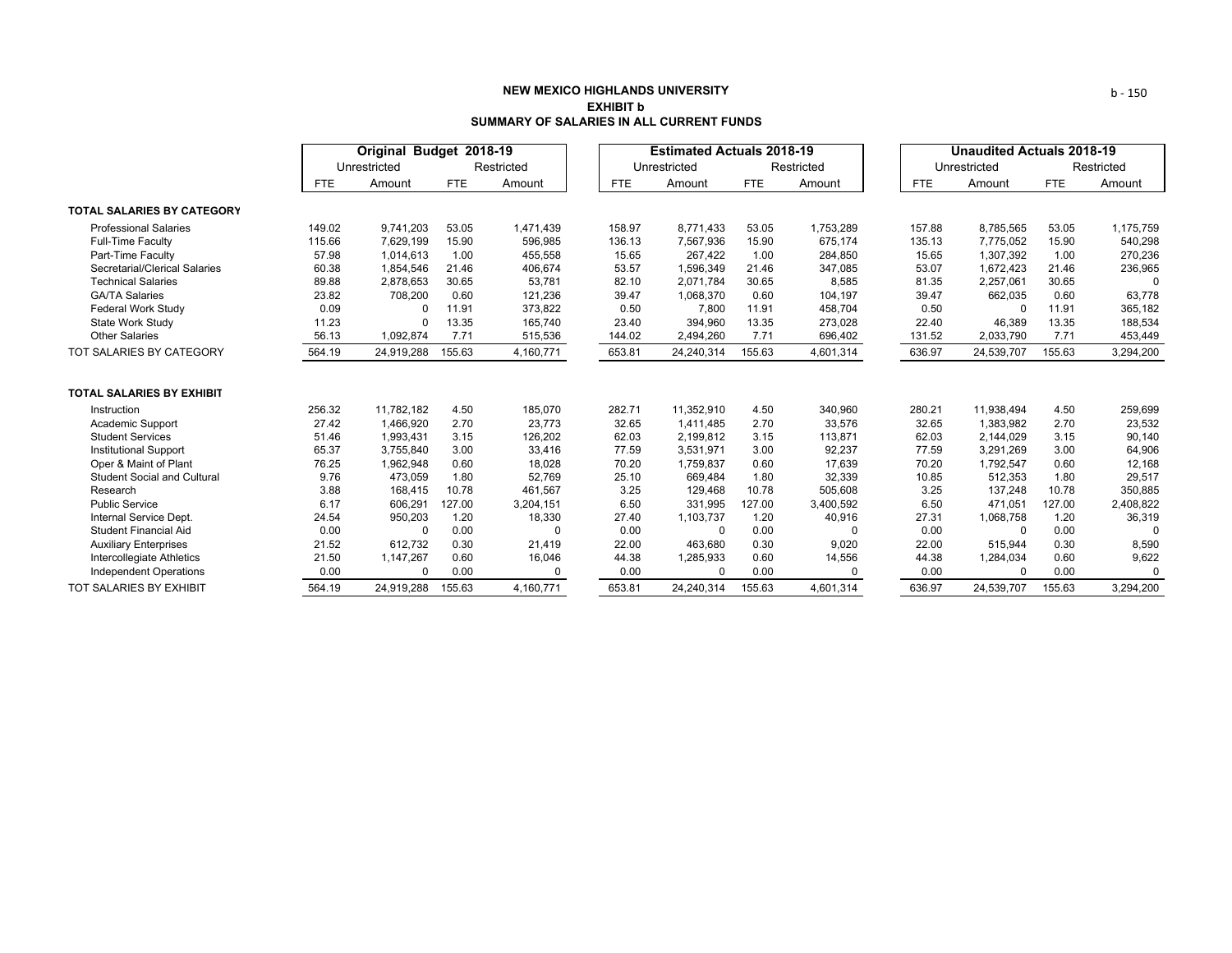# **NEW MEXICO HIGHLANDS UNIVERSITYEXHIBIT cPROPOSED SALARY INCREASE**

|                                                | 2018-19                  |
|------------------------------------------------|--------------------------|
| <b>Returning Faculty</b>                       | $\ast$<br>4%             |
| <b>Adjunct Faculty</b>                         | $\overline{\phantom{a}}$ |
| Returning Professional Staff (FLSA exempt)     | 4%                       |
| Returning Professional Staff (FLSA non-exempt) | 4%                       |
| GA/TA                                          | $\overline{\phantom{a}}$ |
| Students                                       | $\overline{\phantom{a}}$ |

\* Rate is subject to change due to collective bargaining for all units.

Note ‐ Faculty, staff and students paid less than \$9 per hour will receive an increase to \$9 per hour effective 1/1/2020.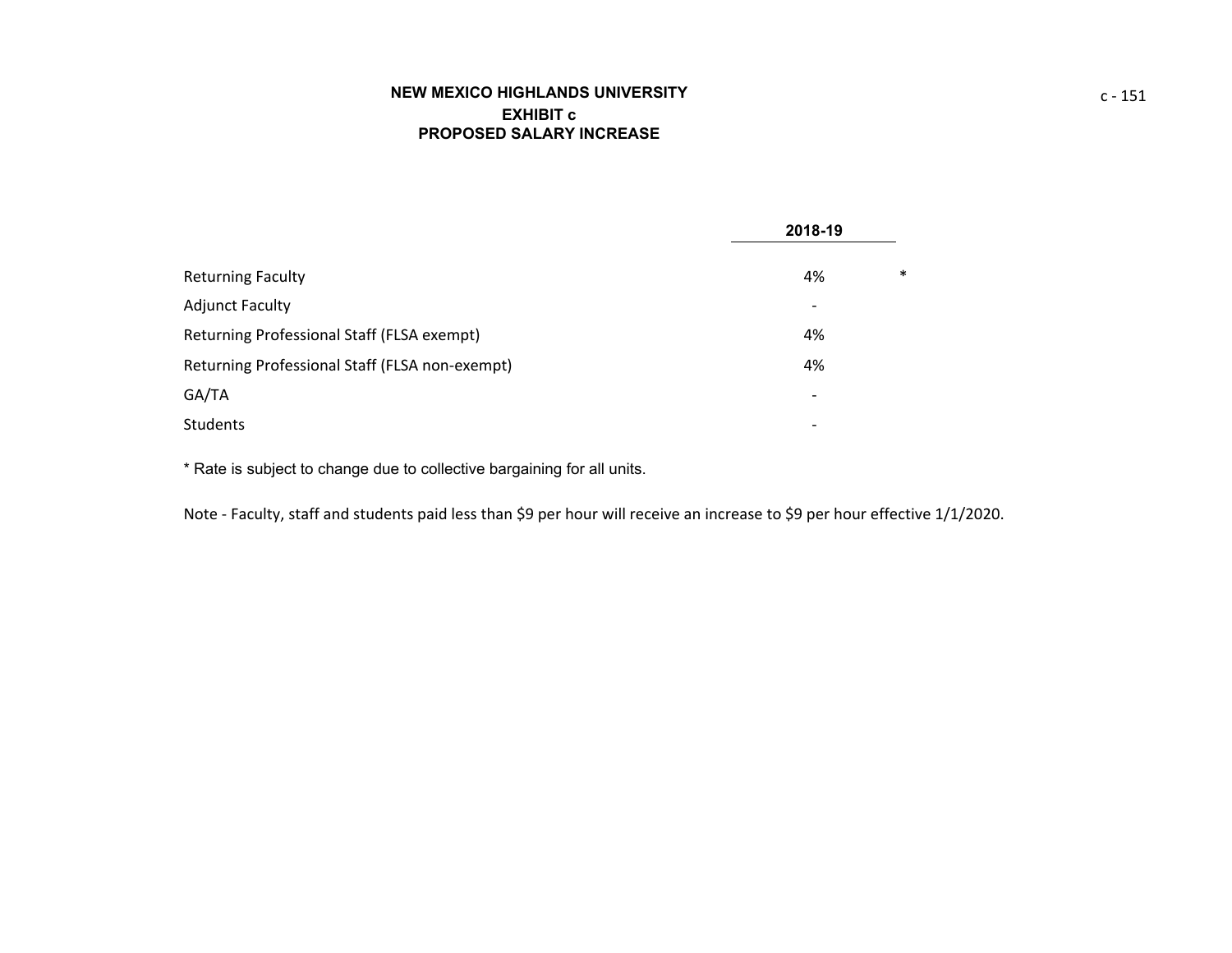# **NEW MEXICO HIGHLANDS UNIVERSITY EXHIBIT d TUITION AND REQUIRED FEES**

|                                      | 2018-19  | 2019-20  |
|--------------------------------------|----------|----------|
| <b>REGULAR SEMESTER</b>              |          |          |
| <b>Undergraduate Tuition</b>         |          |          |
| Part-Time Students (per credit hour) |          |          |
| Resident, Off Campus                 | 180.00   | 185.00   |
| Resident, On Campus                  | 180.00   | 185.00   |
| Non-Resident, Off Campus             | 353.00   | 363.00   |
| Non-Resident, On Campus              | 353.00   | 363.00   |
| <b>Full-Time Students</b>            |          |          |
| Resident, Off Campus                 | 2,160.00 | 2,220.00 |
| Resident, On Campus                  | 2,160.00 | 2,220.00 |
| Non-Resident, Off Campus             | 4,236.00 | 4,356.00 |
| Non-Resident, On Campus              | 4,236.00 | 4,356.00 |
| <b>Summer Session</b>                |          |          |
| <b>Hourly Tuition Rate</b>           | 180.00   | 185.00   |
| <b>Graduate Tuition</b>              |          |          |
| Part-Time Students (per credit hour) |          |          |
| Resident, Off Campus                 | 207.00   | 213.00   |
| Resident, On Campus                  | 207.00   | 213.00   |
| Non-Resident, Off Campus             | 378.00   | 389.00   |
| Non-Resident, On Campus              | 378.00   | 389.00   |
| <b>Full-Time Students</b>            |          |          |
| Resident, Off Campus                 | 2,484.00 | 2,556.00 |
| Resident, On Campus                  | 2,484.00 | 2,556.00 |
| Non-Resident, Off Campus             | 4,536.00 | 4,668.00 |
| Non-Resident, On Campus              | 4,536.00 | 4,668.00 |
| <b>Summer Session</b>                |          |          |
| <b>Hourly Tuition Rate</b>           | 207.00   | 213.00   |
| <b>Required Fees</b>                 |          |          |
| <b>Part-Time Students</b>            | 70.00    | 72.00    |
| <b>Full-Time Students</b>            | 840.00   | 864.00   |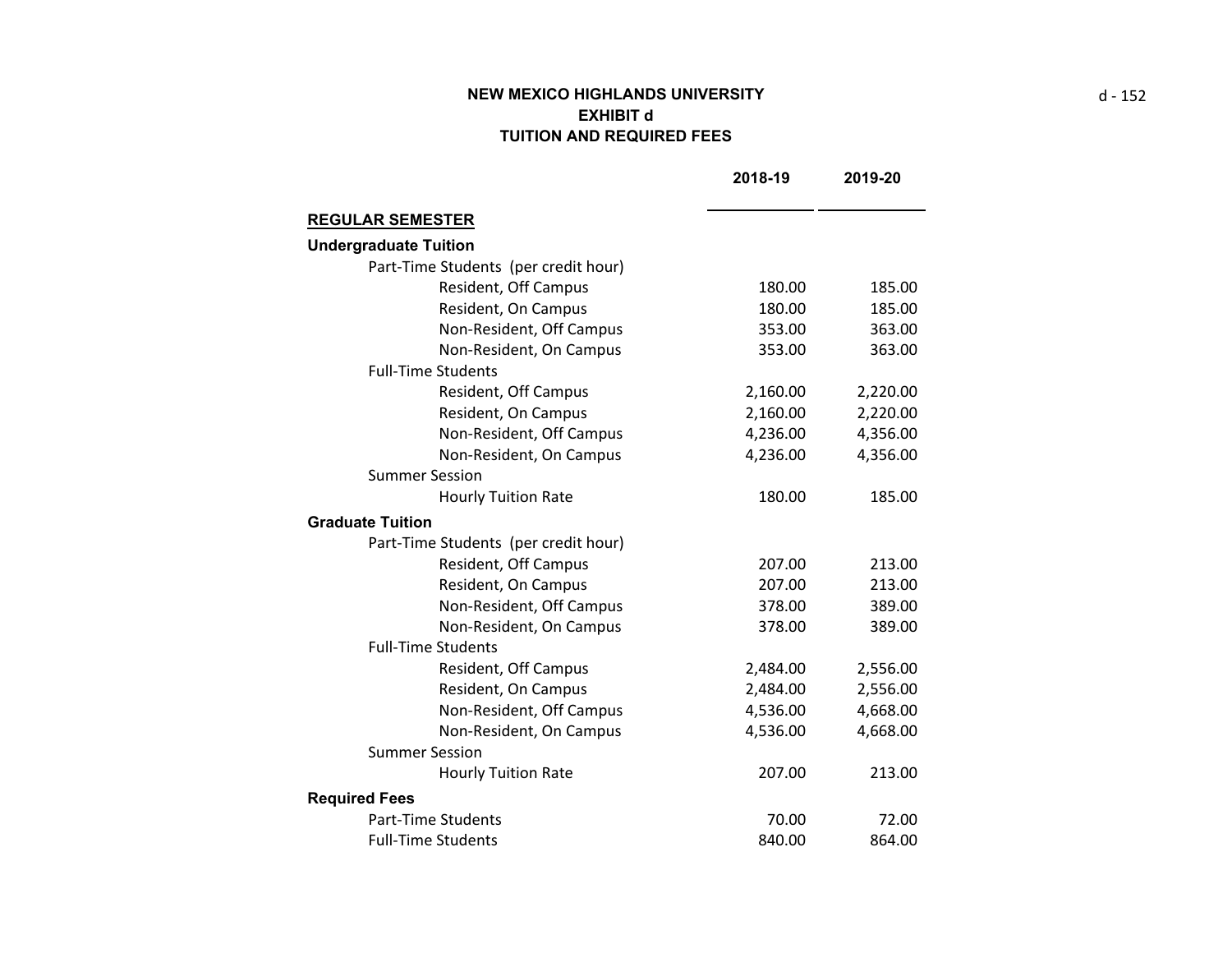# **NEW MEXICO HIGHLANDS UNIVERSITY EXHIBIT d TUITION AND REQUIRED FEES**

|                                        | 2018-19  | 2019-20  |
|----------------------------------------|----------|----------|
|                                        |          |          |
| <b>Total Tuition and Required Fees</b> |          |          |
| Full-Time Undergraduate                |          |          |
| Resident, Off Campus                   | 3,000.00 | 3,084.00 |
| Resident, On Campus                    | 3,000.00 | 3,084.00 |
| Non-Resident, Off Campus               | 5,076.00 | 5,220.00 |
| Non-Resident, On Campus                | 5,076.00 | 5,220.00 |
| <b>Full-Time Graduate</b>              |          |          |
| Resident, Off Campus                   | 3,324.00 | 3,420.00 |
| Resident, On Campus                    | 3,324.00 | 3,420.00 |
| Non-Resident, Off Campus               | 5,376.00 | 5,532.00 |
| Non-Resident, On Campus                | 5,376.00 | 5,532.00 |
| <b>Room Rates</b>                      |          |          |
| Minimum                                | 1,926.00 | 1,983.00 |
| Maximum                                | 3,183.00 | 3,278.00 |
| <b>Board Rates</b>                     |          |          |
| Minimum                                | 1,700.00 | 1,751.00 |
| Maximum                                | 2,330.00 | 2,399.00 |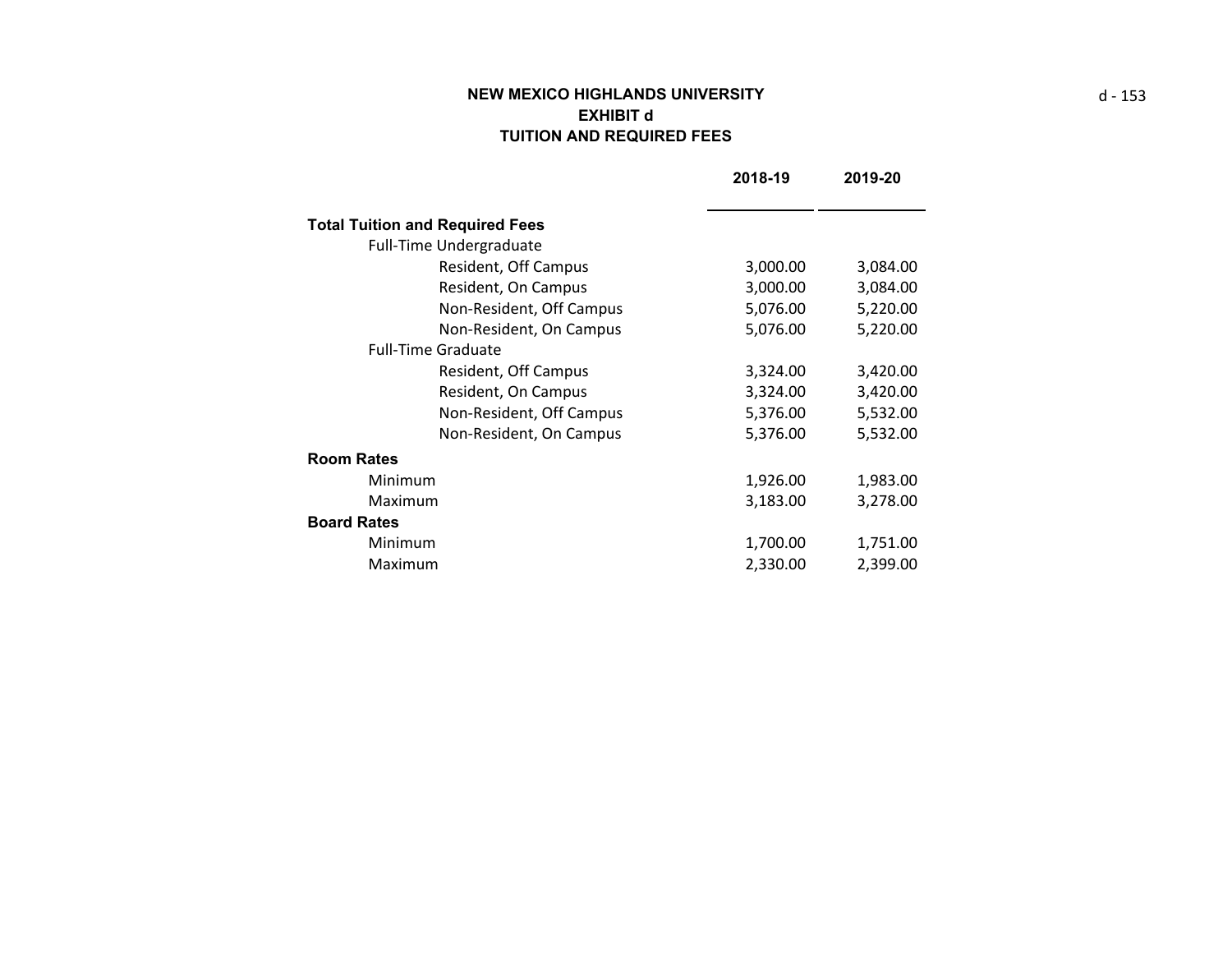## **NEW MEXICO HIGHLANDS UNIVERSITY EXHIBIT eSALARIES OF PRINCIPAL OFFICERS**

| <b>Exhibit</b> |                                                   | <b>Title</b>                                              | <b>Last Name</b> | 2018-19 | 2019-20 |
|----------------|---------------------------------------------------|-----------------------------------------------------------|------------------|---------|---------|
|                |                                                   |                                                           |                  |         |         |
| Exhibit 11     |                                                   |                                                           |                  |         |         |
|                | Chief Librarian                                   | Director of Library Services                              | Aragon           | 86,229  | 89,678  |
|                | Deans of Academic Admin.:                         | Interim Dean, College of Arts & Sciences                  | Lail             | 107,100 | 111,384 |
|                |                                                   | Interim Dean, School of Education                         | Padilla-Vigil    | 107,100 | 111,384 |
|                |                                                   | Dean, School of Business                                  | Romero           | 103,000 | 107,120 |
|                |                                                   | Dean, School of Social Work                               | Duran            | 108,528 | 112,869 |
| Exhibit 12     |                                                   |                                                           |                  |         |         |
|                | <b>Financial Aid Administration</b>               | Director of Financial Aid                                 | Chavez           | 84,150  | 87,516  |
|                | <b>Student Records/Admissions</b>                 | Registrar/Director for Enrollment                         | Ortiz-Gallegos   | 78,683  | 81,830  |
|                | Dean of Students                                  | Dean of Students                                          | Blea             | 106,080 | 110,323 |
|                | <b>Strategic Enrollment</b>                       | VP for Strategic Enrollment                               | Martinez         | 123,624 | 128,569 |
| Exhibit 13     |                                                   |                                                           |                  |         |         |
|                | President                                         | President                                                 | Minner           | 247,330 | 257,223 |
|                | <b>Chief Academic Officer</b>                     | Provost                                                   | Gonzales-Walker  | 175,440 | 182,458 |
|                | <b>Chief Business Officer</b>                     | VP for Finance & Administration                           | Baca             | 155,485 | 161,704 |
|                | Advancement                                       | VP for Advancement                                        | Law              | 123,624 | 128,569 |
| Exhibit 21     |                                                   |                                                           |                  |         |         |
|                | Director of Athletics/Head Men's Basketball Coach | Interim Director of Athletics/Head Men's Basketball Coach | Snow             | 111,700 | 115,168 |
|                | <b>Head Football Coach</b>                        | <b>Head Football Coach</b>                                | Fine             | 107.100 | 111,384 |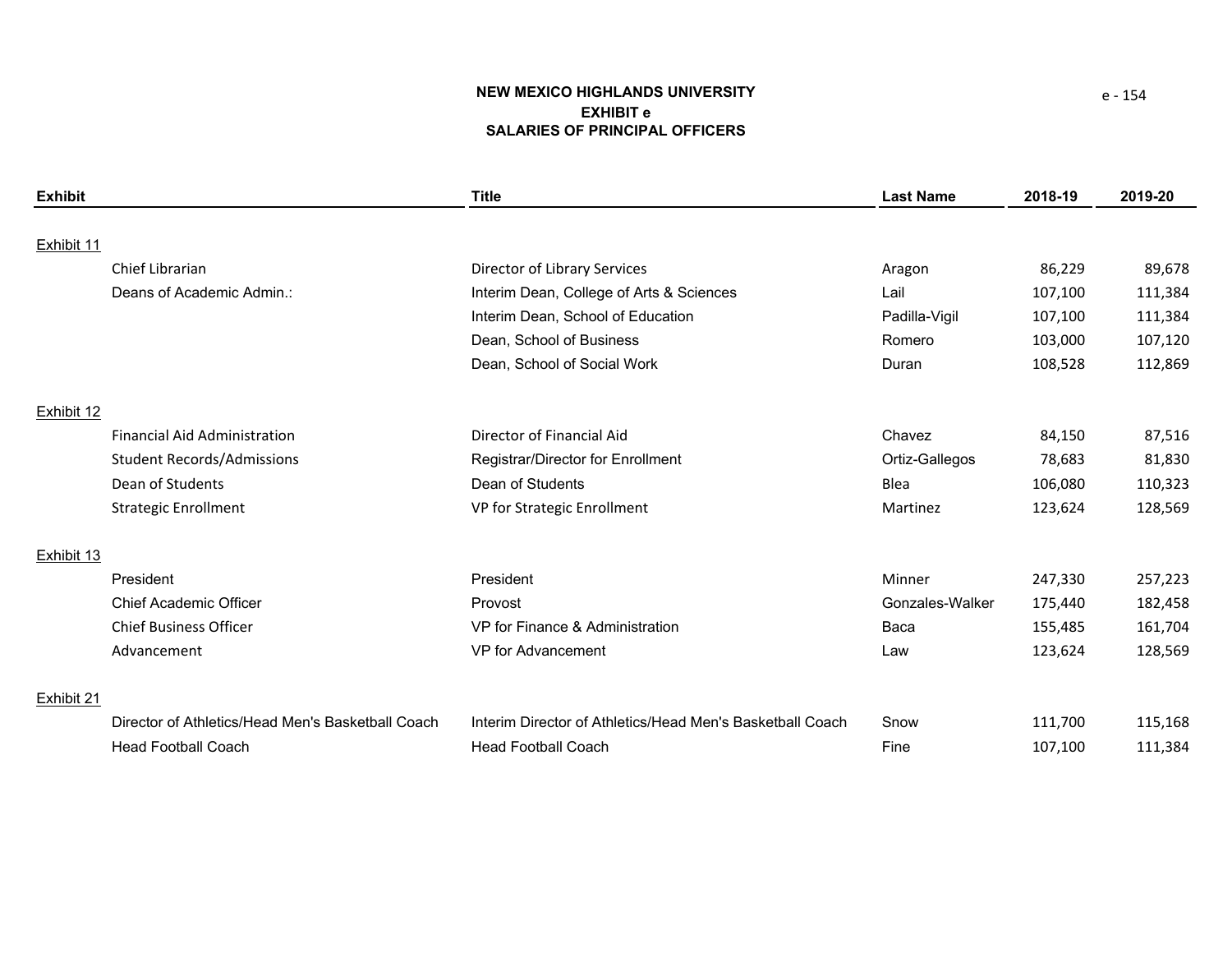|                                      |            | Original Budget 2018-19 |            |             |            | <b>Estimated Actuals 2018-19</b> |            | <b>Unaudited Actuals 2018-19</b> |        |              |            |             |
|--------------------------------------|------------|-------------------------|------------|-------------|------------|----------------------------------|------------|----------------------------------|--------|--------------|------------|-------------|
|                                      |            | Unrestricted            |            | Restricted  |            | Unrestricted                     |            | Restricted                       |        | Unrestricted |            | Restricted  |
|                                      | <b>FTE</b> | Amount                  | <b>FTE</b> | Amount      | <b>FTE</b> | Amount                           | <b>FTE</b> | Amount                           | FTE    | Amount       | <b>FTE</b> | Amount      |
| <b>PROFESSIONAL SALARIES</b>         |            |                         |            |             |            |                                  |            |                                  |        |              |            |             |
| Instruction                          | 21.93      | 1,389,103               | 0.00       | 0           | 18.97      | 922,300                          | 0.00       | 0                                | 18.97  | 984,249      | 0.00       | 0           |
| Academic Support                     | 16.24      | 1,157,336               | 0.00       | 0           | 16.90      | 1,035,828                        | 0.00       | $\Omega$                         | 16.90  | 1,068,650    | 0.00       | $\mathbf 0$ |
| <b>Student Services</b>              | 25.25      | 1,250,236               | 0.00       | $\Omega$    | 28.00      | 1,434,868                        | 0.00       | $\Omega$                         | 28.00  | 1,541,702    | 0.00       | 0           |
| <b>Institutional Support</b>         | 35.00      | 2,714,524               | 0.00       | 0           | 36.25      | 2,486,734                        | 0.00       | 0                                | 36.25  | 2,249,375    | 0.00       | 0           |
| Oper & Maint of Plant                | 5.00       | 257,617                 | 0.00       | 0           | 3.90       | 232,845                          | 0.00       | 0                                | 3.90   | 241,109      | 0.00       | 0           |
| Subtotal I & G                       | 103.42     | 6,768,816               | 0.00       | $\Omega$    | 104.02     | 6,112,575                        | 0.00       | $\Omega$                         | 104.02 | 6,085,085    | 0.00       | $\mathbf 0$ |
| <b>Student Social &amp; Cultural</b> | 5.00       | 331,150                 | 0.00       | 0           | 7.00       | 332,590                          | 0.00       | $\Omega$                         | 6.00   | 310,290      | 0.00       | $\Omega$    |
| Research                             | 2.00       | 102,311                 | 1.00       | 38,500      | 1.00       | 48,605                           | 1.00       | 143,192                          | 1.00   | 48,605       | 1.00       | 74,771      |
| <b>Public Service</b>                | 3.90       | 485,777                 | 52.05      | 1,432,939   | 3.60       | 239,482                          | 52.05      | 1,610,097                        | 3.60   | 341,997      | 52.05      | 1,100,988   |
| Internal Service Dept.               | 10.10      | 692,000                 | 0.00       | $\Omega$    | 11.10      | 741,519                          | 0.00       | $\Omega$                         | 11.01  | 736,160      | 0.00       | $\Omega$    |
| <b>Auxiliary Enterprises</b>         | 3.10       | 213,882                 | 0.00       | 0           | 5.50       | 221,538                          | 0.00       | 0                                | 5.50   | 178,264      | 0.00       | $\Omega$    |
| Intercollegiate Athletics            | 21.50      | 1,147,267               | 0.00       | 0           | 26.75      | 1,075,125                        | 0.00       | 0                                | 26.75  | 1,085,164    | 0.00       | 0           |
| <b>TOT PROF SALARIES</b>             | 149.02     | 9,741,203               | 53.05      | 1,471,439   | 158.97     | 8,771,433                        | 53.05      | 1,753,289                        | 157.88 | 8,785,565    | 53.05      | 1,175,759   |
| <b>FULL-TIME FACULTY</b>             |            |                         |            |             |            |                                  |            |                                  |        |              |            |             |
| Instruction                          | 112.66     | 7,612,785               | 0.00       | $\mathbf 0$ | 135.38     | 7,520,987                        | 0.00       | $\mathbf 0$                      | 134.38 | 7,725,403    | 0.00       | 0           |
| Academic Support                     |            |                         |            |             |            |                                  |            |                                  |        |              |            |             |
| <b>Student Services</b>              |            |                         |            |             |            |                                  |            |                                  |        |              |            |             |
| <b>Institutional Support</b>         |            |                         |            |             |            |                                  |            |                                  |        |              |            |             |
| Oper & Maint of Plant                |            |                         |            |             |            |                                  |            |                                  |        |              |            |             |
| Subtotal I & G                       | 112.66     | 7,612,785               | 0.00       | 0           | 135.38     | 7,520,987                        | 0.00       | 0                                | 134.38 | 7,725,403    | 0.00       | $\mathbf 0$ |
| <b>Student Social &amp; Cultural</b> |            |                         |            |             |            |                                  |            |                                  |        |              |            |             |
| Research                             | 1.50       | 16,414                  | 4.93       | 155,819     | 0.75       | 46,949                           | 4.93       | 140,034                          | 0.75   | 49,649       | 4.93       | 106,753     |
| <b>Public Service</b>                | 1.50       | $\Omega$                | 10.97      | 441,166     | 0.00       | 0                                | 10.97      | 535,140                          | 0.00   | 0            | 10.97      | 433,546     |
| Internal Service Dept.               |            |                         |            |             |            |                                  |            |                                  |        |              |            |             |
| <b>Auxiliary Enterprises</b>         |            |                         |            |             |            |                                  |            |                                  |        |              |            |             |
| Intercollegiate Athletics            |            |                         |            |             |            |                                  |            |                                  |        |              |            |             |
| TOT FULL-TIME FACULTY                | 115.66     | 7,629,199               | 15.90      | 596,985     | 136.13     | 7,567,936                        | 15.90      | 675,174                          | 135.13 | 7,775,052    | 15.90      | 540,298     |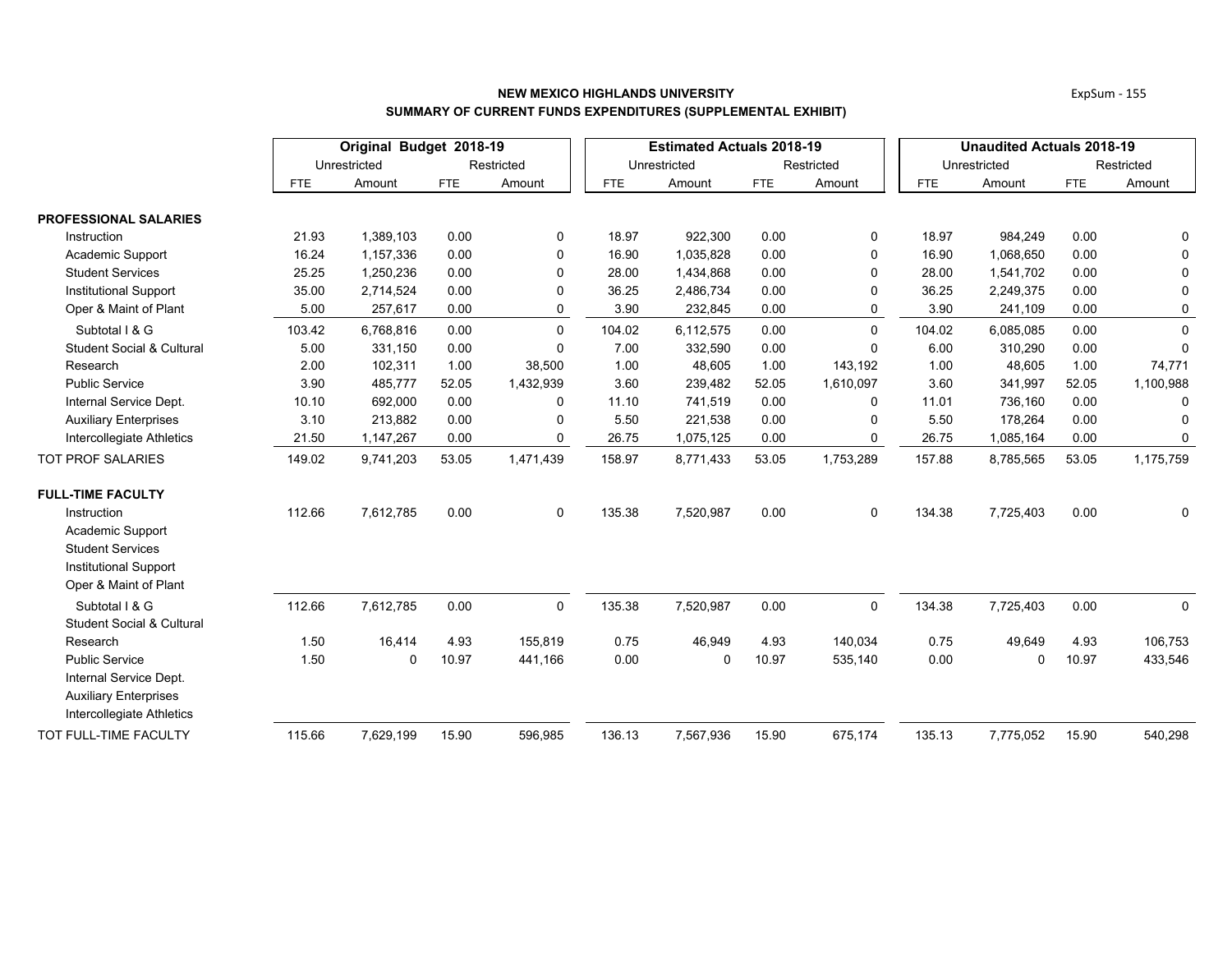## **NEW MEXICO HIGHLANDS UNIVERSITYSUMMARY OF CURRENT FUNDS EXPENDITURES (SUPPLEMENTAL EXHIBIT)**

|                                      |            | Original Budget 2018-19 |            |              |            | <b>Estimated Actuals 2018-19</b> |            |              | <b>Unaudited Actuals 2018-19</b> |              |            |              |  |
|--------------------------------------|------------|-------------------------|------------|--------------|------------|----------------------------------|------------|--------------|----------------------------------|--------------|------------|--------------|--|
|                                      |            | Unrestricted            |            | Restricted   |            | Unrestricted                     |            | Restricted   |                                  | Unrestricted |            | Restricted   |  |
|                                      | <b>FTE</b> | Amount                  | <b>FTE</b> | Amount       | <b>FTE</b> | Amount                           | <b>FTE</b> | Amount       | <b>FTE</b>                       | Amount       | <b>FTE</b> | Amount       |  |
| <b>PART-TIME FACULTY</b>             |            |                         |            |              |            |                                  |            |              |                                  |              |            |              |  |
| Instruction                          | 56.98      | 1,014,613               | 0.00       | 0            | 15.65      | 267,422                          | 0.00       | 0            | 15.65                            | 1,307,392    | 0.00       | 0            |  |
| Academic Support                     |            |                         |            |              |            |                                  |            |              |                                  |              |            |              |  |
| <b>Student Services</b>              |            |                         |            |              |            |                                  |            |              |                                  |              |            |              |  |
| <b>Institutional Support</b>         |            |                         |            |              |            |                                  |            |              |                                  |              |            |              |  |
| Oper & Maint of Plant                |            |                         |            |              |            |                                  |            |              |                                  |              |            |              |  |
| Subtotal I & G                       | 56.98      | 1,014,613               | 0.00       | $\mathbf 0$  | 15.65      | 267,422                          | 0.00       | 0            | 15.65                            | 1,307,392    | 0.00       | 0            |  |
| <b>Student Social &amp; Cultural</b> |            |                         |            |              |            |                                  |            |              |                                  |              |            |              |  |
| Research                             |            |                         |            |              |            |                                  |            |              |                                  |              |            |              |  |
| <b>Public Service</b>                | 0.00       | $\mathbf 0$             | 1.00       | 455,558      | 0.00       | $\mathbf 0$                      | 1.00       | 284,850      | 0.00                             | $\mathbf 0$  | 1.00       | 270,236      |  |
| Internal Service Dept.               |            |                         |            |              |            |                                  |            |              |                                  |              |            |              |  |
| <b>Auxiliary Enterprises</b>         | 1.00       | $\mathbf 0$             | 0.00       | 0            |            |                                  |            |              |                                  |              |            |              |  |
| Intercollegiate Athletics            |            |                         |            |              |            |                                  |            |              |                                  |              |            |              |  |
| TOT PART-TIME FACULTY                | 57.98      | 1,014,613               | 1.00       | 455,558      | 15.65      | 267,422                          | 1.00       | 284,850      | 15.65                            | 1,307,392    | 1.00       | 270,236      |  |
| <b>SECRETARIAL/CLERICAL</b>          |            |                         |            |              |            |                                  |            |              |                                  |              |            |              |  |
| Instruction                          | 16.83      | 570,872                 | 0.00       | $\mathbf 0$  | 16.17      | 474,050                          | 0.00       | 0            | 16.17                            | 480,927      | 0.00       | 0            |  |
| Academic Support                     | 6.00       | 196,981                 | 0.00       | $\mathbf 0$  | 5.00       | 189,796                          | 0.00       | $\mathbf{0}$ | 5.00                             | 192,055      | 0.00       | $\Omega$     |  |
| <b>Student Services</b>              | 10.00      | 421,150                 | 0.00       | $\mathbf{0}$ | 10.00      | 317,874                          | 0.00       | 0            | 10.00                            | 312,179      | 0.00       | 0            |  |
| Institutional Support                | 14.80      | 350,983                 | 0.00       | $\Omega$     | 12.00      | 302,166                          | 0.00       | 0            | 12.00                            | 330,855      | 0.00       | $\Omega$     |  |
| Oper & Maint of Plant                | 3.00       | 38,576                  | 0.00       | 0            | 2.00       | 51,237                           | 0.00       | 0            | 2.00                             | 67,775       | 0.00       | 0            |  |
| Subtotal I & G                       | 50.63      | 1,578,562               | 0.00       | $\Omega$     | 45.17      | 1,335,123                        | 0.00       | $\Omega$     | 45.17                            | 1,383,791    | 0.00       | $\mathbf 0$  |  |
| <b>Student Social &amp; Cultural</b> | 0.00       | 36,728                  | 0.00       | $\Omega$     | 1.50       | 34,028                           | 0.00       | $\Omega$     | 1.00                             | 31,112       | 0.00       | $\Omega$     |  |
| Research                             | 0.25       | 47,690                  | 0.90       | 73,875       | 1.00       | 29,915                           | 0.90       | 32,018       | 1.00                             | 29,915       | 0.90       | 8,223        |  |
| <b>Public Service</b>                | 0.00       | 84,066                  | 20.56      | 332,799      | 1.90       | 72,370                           | 20.56      | 315,067      | 1.90                             | 99,057       | 20.56      | 228,742      |  |
| Internal Service Dept.               | 2.50       | 68,000                  | 0.00       | $\Omega$     | 2.00       | 60,984                           | 0.00       | $\mathbf{0}$ | 2.00                             | 61,260       | 0.00       | $\Omega$     |  |
| <b>Auxiliary Enterprises</b>         | 7.00       | 39,500                  | 0.00       | 0            | 1.00       | 27,559                           | 0.00       | $\mathbf{0}$ | 1.00                             | 28,146       | 0.00       | $\mathbf{0}$ |  |
| Intercollegiate Athletics            | 0.00       | $\mathbf 0$             | 0.00       | $\Omega$     | 1.00       | 36,371                           | 0.00       | $\Omega$     | 1.00                             | 39,143       | 0.00       | 0            |  |
| TOT SECRET/CLERICAL                  | 60.38      | 1,854,546               | 21.46      | 406,674      | 53.57      | 1,596,349                        | 21.46      | 347,085      | 53.07                            | 1,672,423    | 21.46      | 236,965      |  |

ExpSum ‐ 156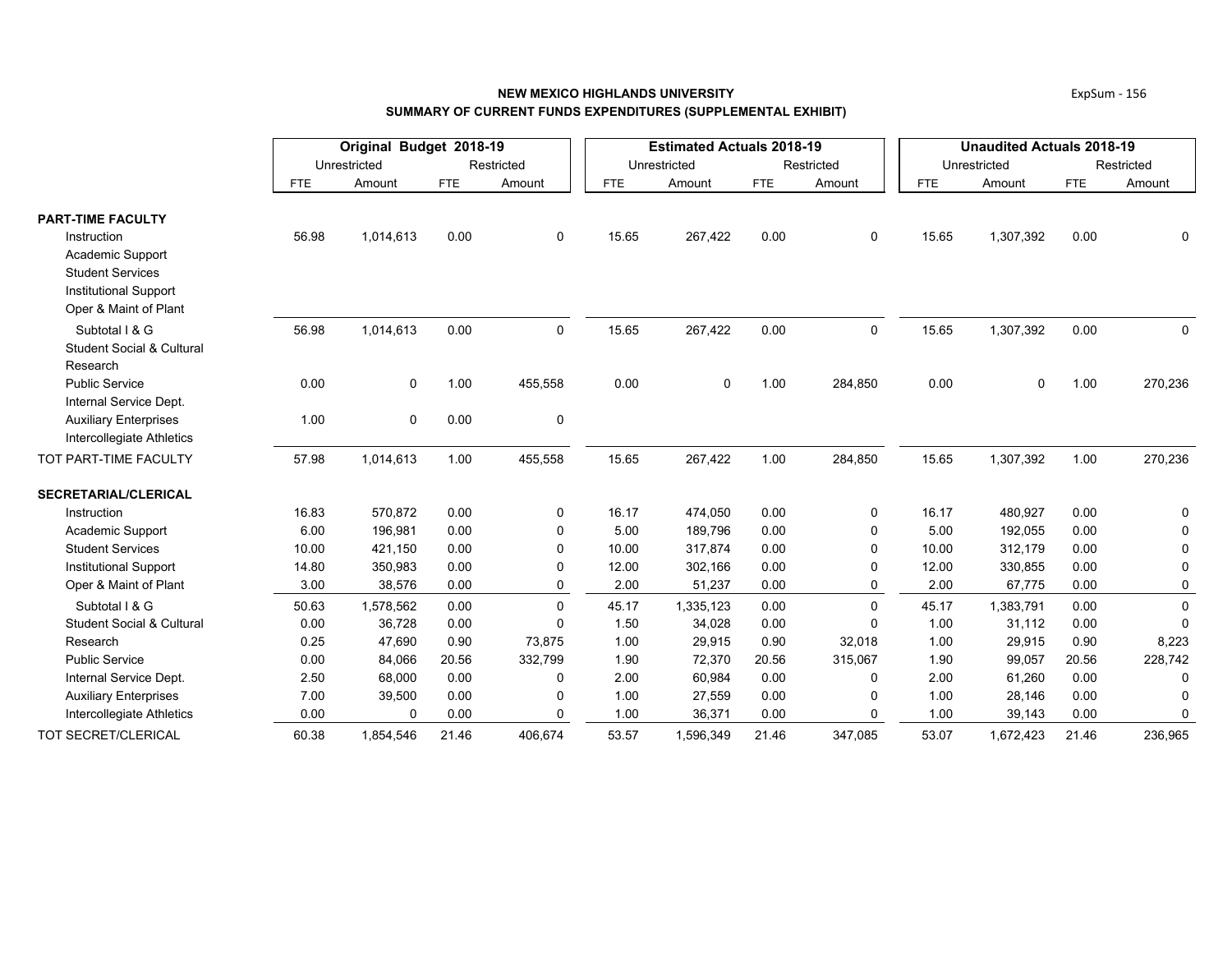|                                                           |            | Original Budget 2018-19 |       |             | <b>Estimated Actuals 2018-19</b> |              |            | <b>Unaudited Actuals 2018-19</b> |            |              |            |             |
|-----------------------------------------------------------|------------|-------------------------|-------|-------------|----------------------------------|--------------|------------|----------------------------------|------------|--------------|------------|-------------|
|                                                           |            | Unrestricted            |       | Restricted  |                                  | Unrestricted |            | Restricted                       |            | Unrestricted |            | Restricted  |
|                                                           | <b>FTE</b> | Amount                  | FTE   | Amount      | FTE                              | Amount       | <b>FTE</b> | Amount                           | <b>FTE</b> | Amount       | <b>FTE</b> | Amount      |
| <b>TECHNICAL SALARIES</b>                                 |            |                         |       |             |                                  |              |            |                                  |            |              |            |             |
| Instruction                                               | 4.10       | 147,005                 | 0.00  | 0           | 3.25                             | 101,625      | 0.00       | 0                                | 3.25       | 112,998      | 0.00       | 0           |
| Academic Support                                          | 1.00       | 43,603                  | 0.00  | $\Omega$    | 1.00                             | 31,421       | 0.00       | $\Omega$                         | 1.00       | 24,044       | 0.00       | $\mathbf 0$ |
| <b>Student Services</b>                                   | 3.00       | 115,945                 | 0.00  | 0           | 0.00                             | $\mathbf 0$  | 0.00       | $\Omega$                         | 0.00       | 108          | 0.00       | 0           |
| <b>Institutional Support</b>                              | 12.03      | 635,033                 | 0.00  | 0           | 12.00                            | 348,124      | 0.00       | $\mathbf{0}$                     | 12.00      | 438,084      | 0.00       | 0           |
| Oper & Maint of Plant                                     | 61.00      | 1,553,755               | 0.00  | 0           | 55.80                            | 1,333,952    | 0.00       | $\Omega$                         | 55.80      | 1,380,505    | 0.00       | 0           |
| Subtotal I & G                                            | 81.13      | 2,495,341               | 0.00  | $\Omega$    | 72.05                            | 1,815,121    | 0.00       | $\Omega$                         | 72.05      | 1,955,738    | 0.00       | $\mathbf 0$ |
| <b>Student Social &amp; Cultural</b>                      | 1.75       | 58,015                  | 0.00  | 0           | 0.75                             | 31,410       | 0.00       | $\Omega$                         | 0.00       | 32,942       | 0.00       | 0           |
| Research                                                  | 0.00       | $\mathbf{0}$            | 2.75  | 4,000       | 0.00                             | 0            | 2.75       | 4,000                            | 0.00       | $\mathbf 0$  | 2.75       | $\mathsf 0$ |
| <b>Public Service</b>                                     | 0.00       | 15,469                  | 27.90 | 49,781      | 0.00                             | $\mathbf 0$  | 27.90      | 4,585                            | 0.00       | 11,671       | 27.90      | 0           |
| Internal Service Dept.                                    | 7.00       | 113,203                 | 0.00  | 0           | 3.30                             | 96,959       | 0.00       | $\Omega$                         | 3.30       | 104,368      | 0.00       | 0           |
| <b>Auxiliary Enterprises</b>                              | 0.00       | 196,625                 | 0.00  | 0           | 6.00                             | 128,293      | 0.00       | $\Omega$                         | 6.00       | 152,342      | 0.00       | 0           |
| Intercollegiate Athletics                                 | 0.00       | 0                       | 0.00  | 0           | 0.00                             | 0            | 0.00       | $\mathbf{0}$                     | 0.00       | $\Omega$     | 0.00       | 0           |
| TOT TECHNICAL                                             | 89.88      | 2,878,653               | 30.65 | 53,781      | 82.10                            | 2,071,784    | 30.65      | 8,585                            | 81.35      | 2,257,061    | 30.65      | $\mathbf 0$ |
| <b>GA/TA SALARIES</b>                                     |            |                         |       |             |                                  |              |            |                                  |            |              |            |             |
| Instruction<br>Academic Support                           | 23.82      | 708,200                 | 0.00  | $\mathbf 0$ | 39.47                            | 1,068,370    | 0.00       | $\mathbf 0$                      | 39.47      | 662,035      | 0.00       | 0           |
| <b>Student Services</b>                                   |            |                         |       |             |                                  |              |            |                                  |            |              |            |             |
| <b>Institutional Support</b>                              |            |                         |       |             |                                  |              |            |                                  |            |              |            |             |
| Oper & Maint of Plant                                     |            |                         |       |             |                                  |              |            |                                  |            |              |            |             |
| Subtotal I & G<br><b>Student Social &amp; Cultural</b>    | 23.82      | 708,200                 | 0.00  | $\mathbf 0$ | 39.47                            | 1,068,370    | 0.00       | $\mathbf 0$                      | 39.47      | 662,035      | 0.00       | $\mathbf 0$ |
| Research                                                  | 0.00       | $\mathbf 0$             | 0.60  | 121,236     | 0.00                             | 0            | 0.60       | 104,197                          | 0.00       | 0            | 0.60       | 63,778      |
| <b>Public Service</b>                                     |            |                         |       |             |                                  |              |            |                                  |            |              |            |             |
| Internal Service Dept.                                    |            |                         |       |             |                                  |              |            |                                  |            |              |            |             |
| <b>Auxiliary Enterprises</b><br>Intercollegiate Athletics |            |                         |       |             |                                  |              |            |                                  |            |              |            |             |
| <b>TOT GA/TA</b>                                          | 23.82      | 708,200                 | 0.60  | 121,236     | 39.47                            | 1,068,370    | 0.60       | 104,197                          | 39.47      | 662,035      | 0.60       | 63,778      |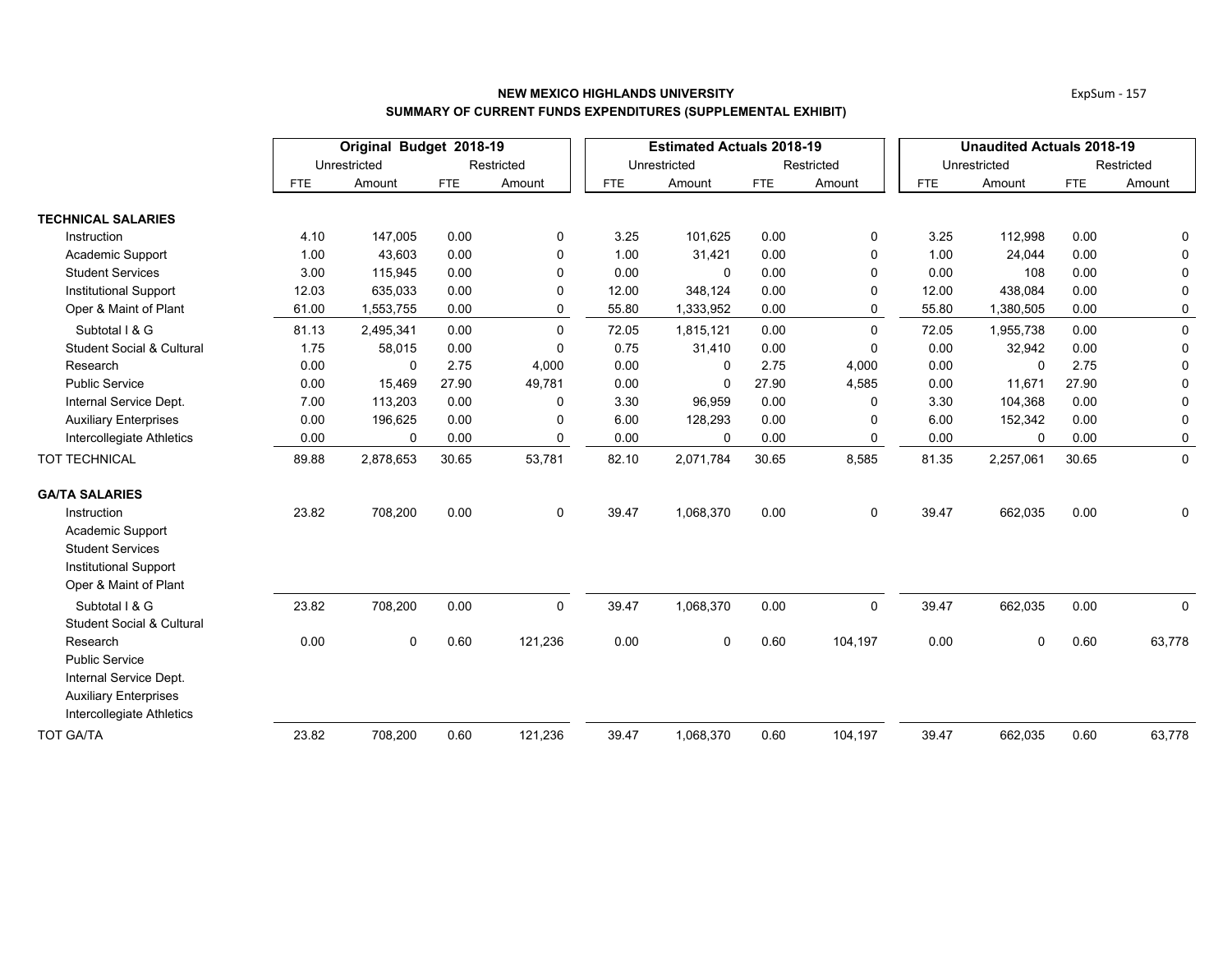|                                      |            | Original Budget 2018-19 |            |            | <b>Estimated Actuals 2018-19</b> |              |            | <b>Unaudited Actuals 2018-19</b> |            |              |            |              |
|--------------------------------------|------------|-------------------------|------------|------------|----------------------------------|--------------|------------|----------------------------------|------------|--------------|------------|--------------|
|                                      |            | Unrestricted            |            | Restricted |                                  | Unrestricted |            | Restricted                       |            | Unrestricted |            | Restricted   |
|                                      | <b>FTE</b> | Amount                  | <b>FTE</b> | Amount     | FTE.                             | Amount       | <b>FTE</b> | Amount                           | <b>FTE</b> | Amount       | <b>FTE</b> | Amount       |
| <b>FEDERAL WORK STUDY</b>            |            |                         |            |            |                                  |              |            |                                  |            |              |            |              |
| Instruction                          | 0.00       | 0                       | 2.40       | 150,274    | 0.00                             | 0            | 2.40       | 200,507                          | 0.00       | 0            | 2.40       | 164,118      |
| Academic Support                     | 0.00       | $\mathbf 0$             | 1.50       | 10,377     | 0.00                             | 0            | 1.50       | 19,895                           | 0.00       | $\mathbf 0$  | 1.50       | 14,318       |
| <b>Student Services</b>              | 0.00       | $\mathbf 0$             | 2.10       | 79,221     | 0.00                             | 0            | 2.10       | 70,003                           | 0.00       | $\Omega$     | 2.10       | 58,975       |
| <b>Institutional Support</b>         | 0.00       | 0                       | 0.60       | 21,715     | 0.50                             | 7,800        | 0.60       | 59,508                           | 0.50       | $\mathbf{0}$ | 0.60       | 41,712       |
| Oper & Maint of Plant                | 0.00       | 0                       | 0.00       | 13,102     | 0.00                             | 0            | 0.00       | 2,630                            | 0.00       | 0            | 0.00       | 2,266        |
| Subtotal I & G                       | 0.00       | $\mathbf 0$             | 6.60       | 274,689    | 0.50                             | 7,800        | 6.60       | 352,543                          | 0.50       | $\mathbf 0$  | 6.60       | 281,389      |
| <b>Student Social &amp; Cultural</b> | 0.00       | $\mathbf 0$             | 1.20       | 37,717     | 0.00                             | 0            | 1.20       | 22,263                           | 0.00       | 0            | 1.20       | 22,421       |
| Research                             | 0.00       | $\mathbf 0$             | 0.60       | 3,876      | 0.00                             | 0            | 0.60       | (324)                            | 0.00       | $\mathbf 0$  | 0.60       | $\Omega$     |
| <b>Public Service</b>                | 0.09       | 0                       | 3.51       | 31,745     | 0.00                             | 0            | 3.51       | 36,942                           | 0.00       | $\Omega$     | 3.51       | 19,223       |
| Internal Service Dept.               | 0.00       | $\mathbf 0$             | 0.00       | 8,330      | 0.00                             | 0            | 0.00       | 30,550                           | 0.00       | $\Omega$     | 0.00       | 27,713       |
| <b>Auxiliary Enterprises</b>         | 0.00       | 0                       | 0.00       | 11,419     | 0.00                             | 0            | 0.00       | 9,020                            | 0.00       | $\mathbf{0}$ | 0.00       | 8,590        |
| Intercollegiate Athletics            | 0.00       | 0                       | 0.00       | 6,046      | 0.00                             | 0            | 0.00       | 7,710                            | 0.00       | $\mathbf{0}$ | 0.00       | 5,846        |
| TOT FEDERAL WORK STUDY               | 0.09       | $\mathbf 0$             | 11.91      | 373,822    | 0.50                             | 7,800        | 11.91      | 458,704                          | 0.50       | $\mathbf 0$  | 11.91      | 365,182      |
| <b>STATE WORK STUDY</b>              |            |                         |            |            |                                  |              |            |                                  |            |              |            |              |
| Instruction                          | 0.00       | 0                       | 2.10       | 34,796     | 12.50                            | 225,576      | 2.10       | 140,453                          | 12.50      | 23,895       | 2.10       | 95,580       |
| Academic Support                     | 0.00       | $\mathbf 0$             | 1.20       | 13,396     | 1.00                             | 15,600       | 1.20       | 13,681                           | 1.00       | 2,304        | 1.20       | 9,214        |
| <b>Student Services</b>              | 0.00       | $\mathbf 0$             | 1.05       | 46,981     | 3.90                             | 69,160       | 1.05       | 43,868                           | 3.90       | 7,032        | 1.05       | 31,165       |
| <b>Institutional Support</b>         | 0.00       | 0                       | 2.40       | 11,701     | 2.50                             | 41,080       | 2.40       | 32,729                           | 2.50       | 5,814        | 2.40       | 23,194       |
| Oper & Maint of Plant                | 0.00       | 0                       | 0.60       | 4,926      | 1.50                             | 23,400       | 0.60       | 15,009                           | 1.50       | 2,475        | 0.60       | 9,902        |
| Subtotal I & G                       | 0.00       | 0                       | 7.35       | 111,800    | 21.40                            | 374,816      | 7.35       | 245,740                          | 21.40      | 41,520       | 7.35       | 169,056      |
| <b>Student Social &amp; Cultural</b> | 0.00       | 0                       | 0.60       | 15,052     | 1.00                             | 18,720       | 0.60       | 10,076                           | 0.00       | 1,774        | 0.60       | 7,096        |
| Research                             | 0.13       | 0                       | 0.00       | 5,000      | 0.00                             | 0            | 0.00       | $\Omega$                         | 0.00       | $\mathbf 0$  | 0.00       | $\Omega$     |
| <b>Public Service</b>                | 0.68       | 0                       | 3.30       | 3,888      | 0.00                             | 0            | 3.30       | $\Omega$                         | 0.00       | 0            | 3.30       | $\Omega$     |
| Internal Service Dept.               | 0.00       | 0                       | 1.20       | 10,000     | 0.00                             | 0            | 1.20       | 10,366                           | 0.00       | 2,152        | 1.20       | 8,606        |
| <b>Auxiliary Enterprises</b>         | 10.42      | $\mathbf 0$             | 0.30       | 10,000     | 0.00                             | 0            | 0.30       | $\Omega$                         | 0.00       | $\mathbf 0$  | 0.30       | $\mathbf{0}$ |
| Intercollegiate Athletics            | 0.00       | 0                       | 0.60       | 10,000     | 1.00                             | 1,424        | 0.60       | 6,846                            | 1.00       | 944          | 0.60       | 3,776        |
| TOT STATE WORK STUDY                 | 11.23      | $\mathbf 0$             | 13.35      | 165,740    | 23.40                            | 394,960      | 13.35      | 273,028                          | 22.40      | 46,389       | 13.35      | 188,534      |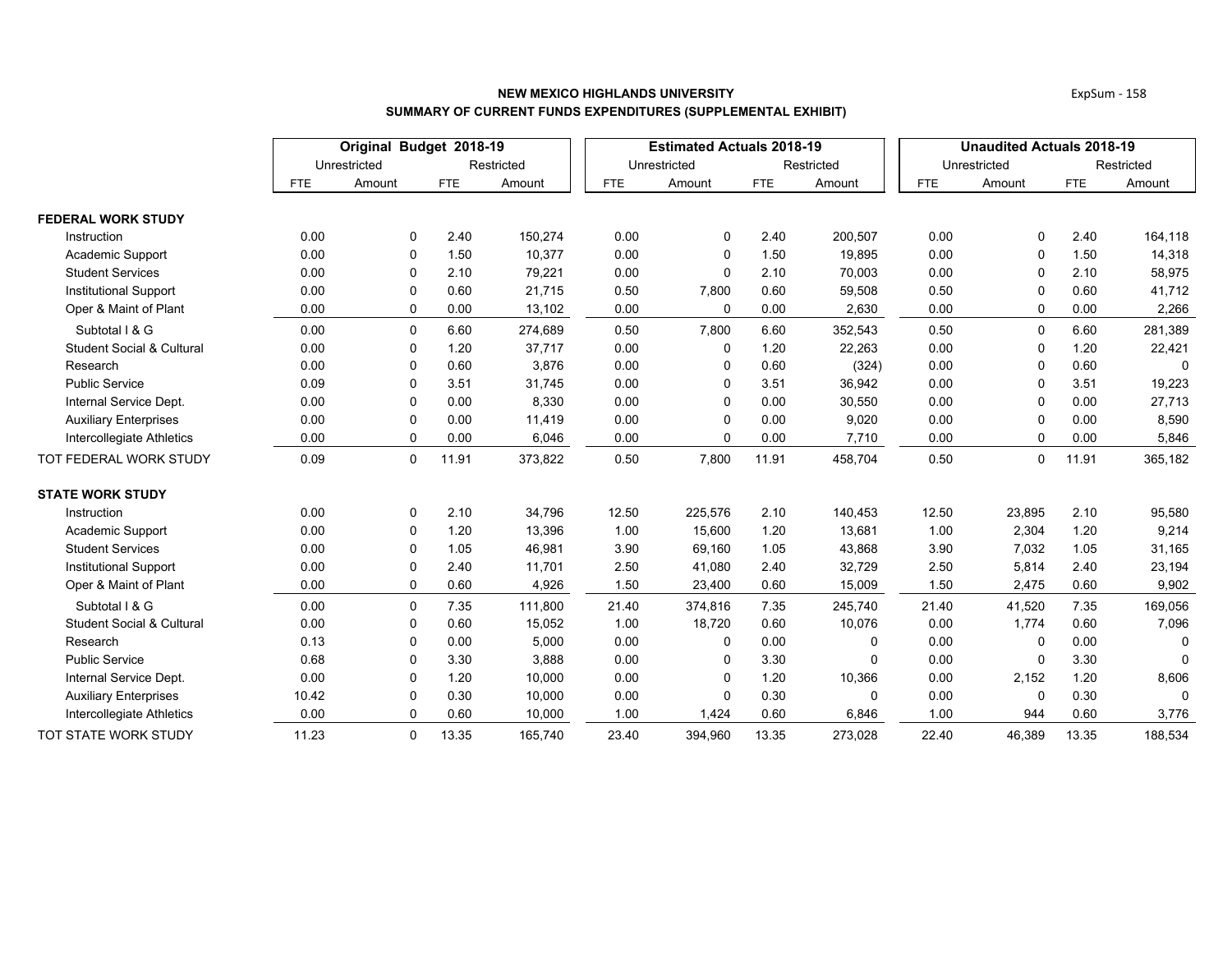|                                      |            | Original Budget 2018-19 |            |            | <b>Estimated Actuals 2018-19</b> |               |            | <b>Unaudited Actuals 2018-19</b> |            |              |            |              |
|--------------------------------------|------------|-------------------------|------------|------------|----------------------------------|---------------|------------|----------------------------------|------------|--------------|------------|--------------|
|                                      |            | Unrestricted            |            | Restricted |                                  | Unrestricted  |            | Restricted                       |            | Unrestricted |            | Restricted   |
|                                      | <b>FTE</b> | Amount                  | <b>FTE</b> | Amount     | <b>FTE</b>                       | Amount        | <b>FTE</b> | Amount                           | <b>FTE</b> | Amount       | <b>FTE</b> | Amount       |
| <b>OTHER SALARIES</b>                |            |                         |            |            |                                  |               |            |                                  |            |              |            |              |
| Instruction                          | 20.00      | 339,604                 | 0.00       | 0          | 41.33                            | 772,580       | 0.00       | 0                                | 39.83      | 641,594      | 0.00       | $\Omega$     |
| Academic Support                     | 4.18       | 69,000                  | 0.00       | 0          | 8.75                             | 138,840       | 0.00       | 0                                | 8.75       | 96,930       | 0.00       | $\Omega$     |
| <b>Student Services</b>              | 13.21      | 206,100                 | 0.00       | $\Omega$   | 20.13                            | 377,910       | 0.00       | $\Omega$                         | 20.13      | 283,008      | 0.00       | 0            |
| <b>Institutional Support</b>         | 3.54       | 55,300                  | 0.00       | 0          | 14.34                            | 346,068       | 0.00       |                                  | 14.34      | 267,141      | 0.00       | 0            |
| Oper & Maint of Plant                | 7.25       | 113,000                 | 0.00       | 0          | 7.00                             | 118,404       | 0.00       | 0                                | 7.00       | 100,683      | 0.00       | 0            |
| Subtotal I & G                       | 48.18      | 783,004                 | 0.00       | $\Omega$   | 91.55                            | 1,753,802     | 0.00       | $\Omega$                         | 90.05      | 1,389,356    | 0.00       | $\Omega$     |
| <b>Student Social &amp; Cultural</b> | 3.01       | 47,166                  | 0.00       | 0          | 14.85                            | 252,736       | 0.00       | $\Omega$                         | 3.85       | 136,234      | 0.00       | $\Omega$     |
| Research                             | 0.00       | 2,000                   | 0.00       | 59,261     | 0.50                             | 4,000         | 0.00       | 82,491                           | 0.50       | 9,079        | 0.00       | 97,361       |
| <b>Public Service</b>                | 0.00       | 20,979                  | 7.71       | 456,275    | 1.00                             | 20,143        | 7.71       | 613,911                          | 1.00       | 18,327       | 7.71       | 356,088      |
| Internal Service Dept.               | 4.94       | 77,000                  | 0.00       | 0          | 11.00                            | 204,275       | 0.00       | $\Omega$                         | 11.00      | 164,820      | 0.00       | $\Omega$     |
| <b>Auxiliary Enterprises</b>         | 0.00       | 162,725                 | 0.00       | 0          | 9.50                             | 86,290        | 0.00       |                                  | 9.50       | 157,192      | 0.00       |              |
| Intercollegiate Athletics            | 0.00       | 0                       | 0.00       | 0          | 15.63                            | 173,014       | 0.00       | 0                                | 15.63      | 158,783      | 0.00       | 0            |
| TOT OTHER SALARIES                   | 56.13      | 1,092,874               | 7.71       | 515,536    | 144.02                           | 2,494,260     | 7.71       | 696,402                          | 131.52     | 2,033,790    | 7.71       | 453,449      |
| <b>SUPPLIES &amp; EXPENSES</b>       |            |                         |            |            |                                  |               |            |                                  |            |              |            |              |
| Instruction                          |            | 3,658,941               |            | 15,066     |                                  | 4,430,158.95  |            | 680                              |            | 3,283,364    |            | 5,978        |
| Academic Support                     |            | 544,876                 |            | $\Omega$   |                                  | 577,456.28    |            |                                  |            | 276,566      |            |              |
| <b>Student Services</b>              |            | 973,950                 |            | 810        |                                  | 1,012,631.52  |            |                                  |            | 998,073      |            | $\Omega$     |
| <b>Institutional Support</b>         |            | 1,989,431               |            | 7,563      |                                  | 2,150,920.49  |            | 12,214                           |            | 1,508,726    |            | 5,474        |
| Oper & Maint of Plant                |            | 401,226                 |            | $\Omega$   |                                  | 276,914.00    |            |                                  |            | 209,349      |            | $\mathbf{0}$ |
| Subtotal I & G                       |            | 7,568,424               |            | 23,439     |                                  | 8,448,081.24  |            | 12,894                           |            | 6,276,078    |            | 11,452       |
| <b>Student Social &amp; Cultural</b> |            | 762,091                 |            | $\Omega$   |                                  | 980,574.42    |            | $\Omega$                         |            | 825,878      |            | $\Omega$     |
| Research                             |            | 122,255                 |            | 1,050,612  |                                  | 108,381.00    |            | 1,066,166                        |            | 47,180       |            | 358,111      |
| <b>Public Service</b>                |            | 108,931                 |            | 5,303,941  |                                  | 464,876.20    |            | 3,170,671                        |            | 211,042      |            | 1,786,696    |
| Internal Service Dept.               |            | 1,650,778               |            | 0          |                                  | 1,843,655.00  |            |                                  |            | 1,612,212    |            | 0            |
| <b>Auxiliary Enterprises</b>         |            | 540,934                 |            | 0          |                                  | 531,285.00    |            |                                  |            | 535,894      |            |              |
| Intercollegiate Athletics            |            | 595,650                 |            | $\Omega$   |                                  | 306,461.00    |            |                                  |            | 274,358      |            |              |
| <b>TOT SUPPLIES &amp; EXPENSES</b>   |            | 11,349,063              |            | 6,377,992  |                                  | 12,683,313.86 |            | 4,249,731                        |            | 9,782,642    |            | 2,156,258    |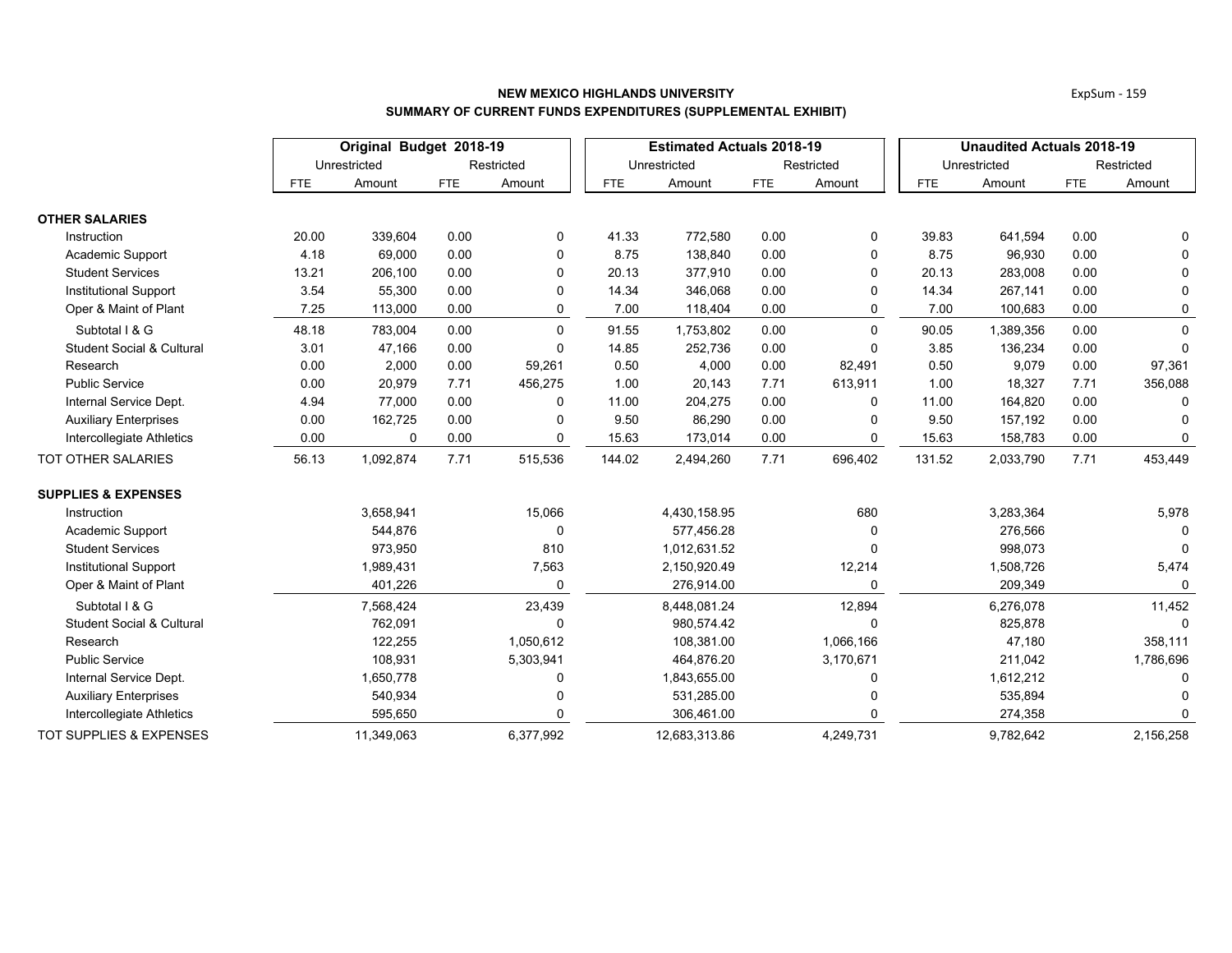|                                      |            | Original Budget 2018-19 |            |            |            | <b>Estimated Actuals 2018-19</b> |            |            | <b>Unaudited Actuals 2018-19</b> |              |            |              |  |
|--------------------------------------|------------|-------------------------|------------|------------|------------|----------------------------------|------------|------------|----------------------------------|--------------|------------|--------------|--|
|                                      |            | Unrestricted            |            | Restricted |            | Unrestricted                     |            | Restricted |                                  | Unrestricted |            | Restricted   |  |
|                                      | <b>FTE</b> | Amount                  | <b>FTE</b> | Amount     | <b>FTE</b> | Amount                           | <b>FTE</b> | Amount     | <b>FTE</b>                       | Amount       | <b>FTE</b> | Amount       |  |
| <b>TRAVEL</b>                        |            |                         |            |            |            |                                  |            |            |                                  |              |            |              |  |
| Instruction                          |            | 151,530                 |            | 610        |            | 494,885                          |            | 320        |                                  | 367,451      |            | 273          |  |
| Academic Support                     |            | 157,473                 |            | $\Omega$   |            | 19,275                           |            |            |                                  | 10,215       |            | 0            |  |
| <b>Student Services</b>              |            | 100,023                 |            | 0          |            | 141,931                          |            | $\Omega$   |                                  | 103,042      |            | 0            |  |
| <b>Institutional Support</b>         |            | 69,666                  |            | 11,147     |            | 119,882                          |            | 5,185      |                                  | 89,119       |            | 748          |  |
| Oper & Maint of Plant                |            | 9,800                   |            | $\Omega$   |            | 16,360                           |            | $\Omega$   |                                  | 16,663       |            | $\Omega$     |  |
| Subtotal I & G                       |            | 488,492                 |            | 11,757     |            | 792,333                          |            | 5,505      |                                  | 586,491      |            | 1,021        |  |
| <b>Student Social &amp; Cultural</b> |            | 18,782                  |            | $\Omega$   |            | 56,488                           |            | $\Omega$   |                                  | 34,890       |            | 0            |  |
| Research                             |            | 15,500                  |            | 178,606    |            | 15,500                           |            | 170,560    |                                  | 13,137       |            | 96,115       |  |
| <b>Public Service</b>                |            | 36,973                  |            | 296,682    |            | 37,123                           |            | 304,109    |                                  | 22,399       |            | 164,328      |  |
| Internal Service Dept.               |            | 23,000                  |            | 0          |            | 82,704                           |            |            |                                  | 15,903       |            | 0            |  |
| <b>Auxiliary Enterprises</b>         |            | 2,200                   |            |            |            | 3,500                            |            |            |                                  | 1,721        |            |              |  |
| Intercollegiate Athletics            |            | 285,000                 |            | $\Omega$   |            | 404,348                          |            |            |                                  | 358,600      |            | $\Omega$     |  |
| <b>TOT TRAVEL</b>                    | 0.00       | 869,947                 | 0.00       | 487,045    |            | 1,391,996                        |            | 480,174    |                                  | 1,033,141    |            | 261,463      |  |
| <b>EQUIPMENT</b>                     |            |                         |            |            |            |                                  |            |            |                                  |              |            |              |  |
| Instruction                          |            | 45,327                  |            | 0          |            | 71,646                           |            | $\Omega$   |                                  | 51,651       |            | 0            |  |
| Academic Support                     |            | 8,000                   |            |            |            | 2,764                            |            |            |                                  | 2,287        |            |              |  |
| <b>Student Services</b>              |            | 850                     |            | $\Omega$   |            | 8,573                            |            |            |                                  | 7,128        |            | $\mathbf{0}$ |  |
| <b>Institutional Support</b>         |            | 11,622                  |            | 3,344      |            | 17,488                           |            | 11,731     |                                  | 8,482        |            | 9,694        |  |
| Oper & Maint of Plant                |            | 67,800                  |            | $\Omega$   |            | 31,340                           |            | $\Omega$   |                                  | 17,595       |            | $\Omega$     |  |
| Subtotal I & G                       |            | 133,599                 |            | 3,344      |            | 131,810                          |            | 11,731     |                                  | 87,144       |            | 9,694        |  |
| <b>Student Social &amp; Cultural</b> |            | 71,984                  |            | $\Omega$   |            | 10,264                           |            | $\Omega$   |                                  | 12,111       |            | $\Omega$     |  |
| Research                             |            | 20,668                  |            | 412,634    |            | 15,618                           |            | 457,092    |                                  | 3,785        |            | 442,929      |  |
| <b>Public Service</b>                |            | $\Omega$                |            | 175,987    |            | 389                              |            | 125,504    |                                  | 389          |            | 100,596      |  |
| Internal Service Dept.               |            | 37,000                  |            | 0          |            | 36,303                           |            |            |                                  | 45,251       |            |              |  |
| <b>Auxiliary Enterprises</b>         |            | 23,913                  |            |            |            | 21,563                           |            |            |                                  | 6,140        |            |              |  |
| Intercollegiate Athletics            |            |                         |            | ŋ          |            | 33,260                           |            |            |                                  | 33,260       |            |              |  |
| <b>TOT EQUIPMENT</b>                 | 0.00       | 287,164                 | 0.00       | 591,965    |            | 249,207                          |            | 594,327    |                                  | 188,080      |            | 553,219      |  |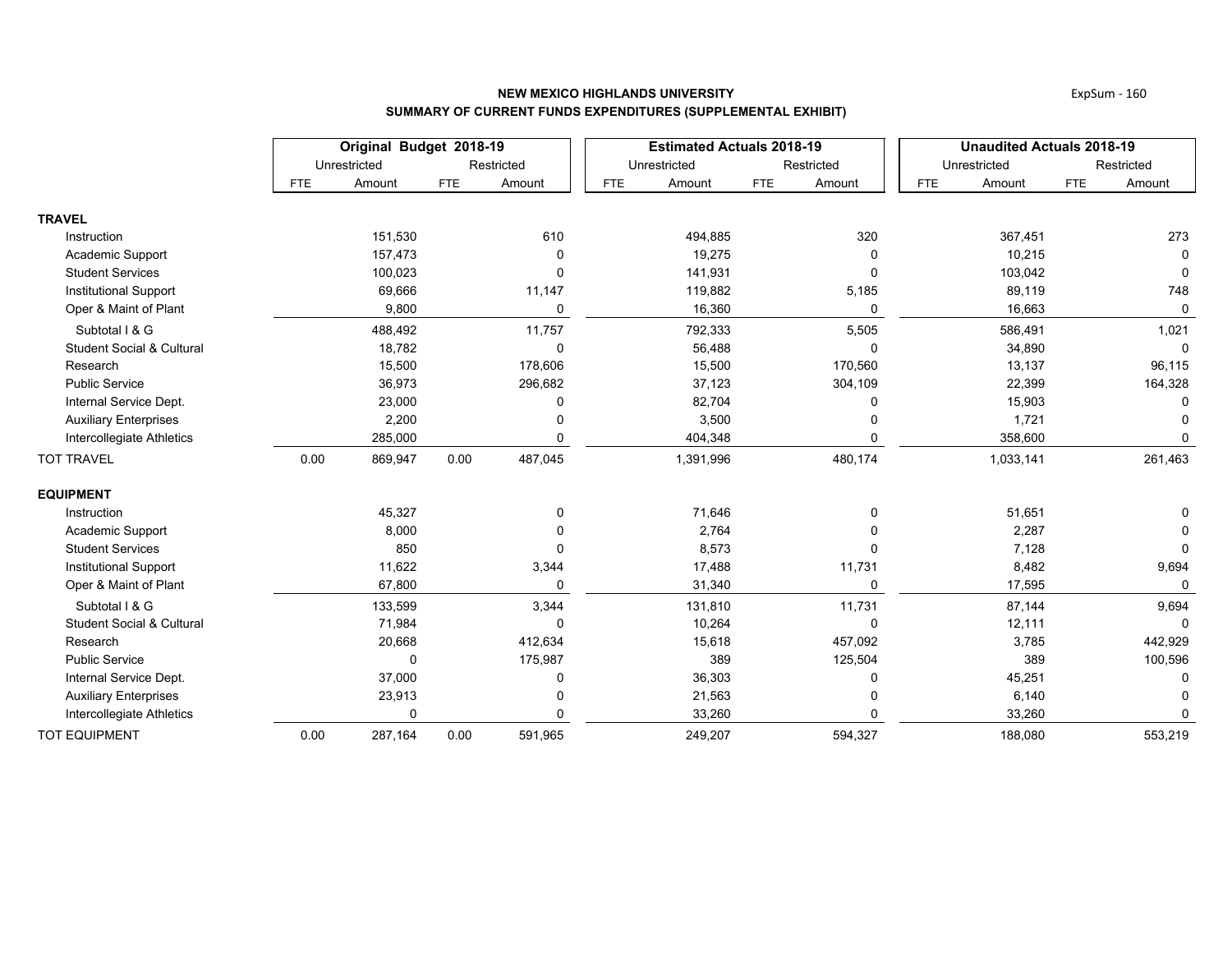|                              |            | Original Budget 2018-19 |            |             | <b>Estimated Actuals 2018-19</b> |              |            | <b>Unaudited Actuals 2018-19</b> |            |              |            |             |
|------------------------------|------------|-------------------------|------------|-------------|----------------------------------|--------------|------------|----------------------------------|------------|--------------|------------|-------------|
|                              |            | Unrestricted            |            | Restricted  |                                  | Unrestricted |            | Restricted                       |            | Unrestricted |            | Restricted  |
|                              | <b>FTE</b> | Amount                  | <b>FTE</b> | Amount      | FTE                              | Amount       | <b>FTE</b> | Amount                           | <b>FTE</b> | Amount       | <b>FTE</b> | Amount      |
| <b>INDIRECT COST</b>         |            |                         |            |             |                                  |              |            |                                  |            |              |            |             |
| Instruction                  |            | 0                       |            | $\mathbf 0$ |                                  | 0            |            | 0                                |            | 0            |            | 0           |
| Academic Support             |            |                         |            |             |                                  |              |            |                                  |            |              |            |             |
| <b>Student Services</b>      |            |                         |            |             |                                  |              |            |                                  |            |              |            |             |
| <b>Institutional Support</b> |            |                         |            |             |                                  |              |            |                                  |            |              |            |             |
| Oper & Maint of Plant        |            |                         |            |             |                                  |              |            |                                  |            |              |            |             |
| Subtotal I & G               | 0.00       | 0                       | 0.00       | $\mathbf 0$ | 0.00                             | 0            | 0.00       | 0                                | 0.00       | 0            | 0.00       | $\mathbf 0$ |
| Student Social & Cultural    |            |                         |            |             |                                  |              |            |                                  |            |              |            |             |
| Research                     |            |                         |            |             |                                  |              |            |                                  |            |              |            |             |
| <b>Public Service</b>        |            |                         |            |             |                                  |              |            |                                  |            |              |            |             |
| Internal Service Dept.       |            |                         |            |             |                                  |              |            |                                  |            |              |            |             |
| <b>Auxiliary Enterprises</b> |            |                         |            |             |                                  |              |            |                                  |            |              |            |             |
| Intercollegiate Athletics    |            |                         |            |             |                                  |              |            |                                  |            |              |            |             |
| TOT INDIRECT COST            | 0.00       | $\mathbf 0$             | 0.00       | 0           | 0.00                             | 0            | 0.00       | $\mathbf 0$                      | 0.00       | $\mathbf 0$  | 0.00       | $\mathbf 0$ |
| <b>MISCELLANEOUS</b>         |            |                         |            |             |                                  |              |            |                                  |            |              |            |             |
| O & M of Plant - Utilities   |            | 2,355,100               |            | 0           |                                  | 2,540,800    |            | 0                                |            | 2,086,458    |            | 0           |
| <b>Student Financial Aid</b> |            | 1,005,385               |            | 7,983,226   |                                  | 1,036,728    |            | 7,410,689                        |            | 982,092      |            | 6,871,009   |
| Auxil. - Purch. f. Resale    |            | 2,026,000               |            | $\Omega$    |                                  | 1,817,259    |            | 0                                |            | 1,265,931    |            | 0           |
| Athletics - Financial Aid    |            | 610,000                 |            | 0           |                                  | 742,108      |            | U                                |            | 746,358      |            | 0           |
| <b>TOT MISCELLANEOUS</b>     | 0.00       | 5,996,485               | 0.00       | 7,983,226   | 0.00                             | 6,136,895    | 0.00       | 7,410,689                        | 0.00       | 5,080,839    | 0.00       | 6,871,009   |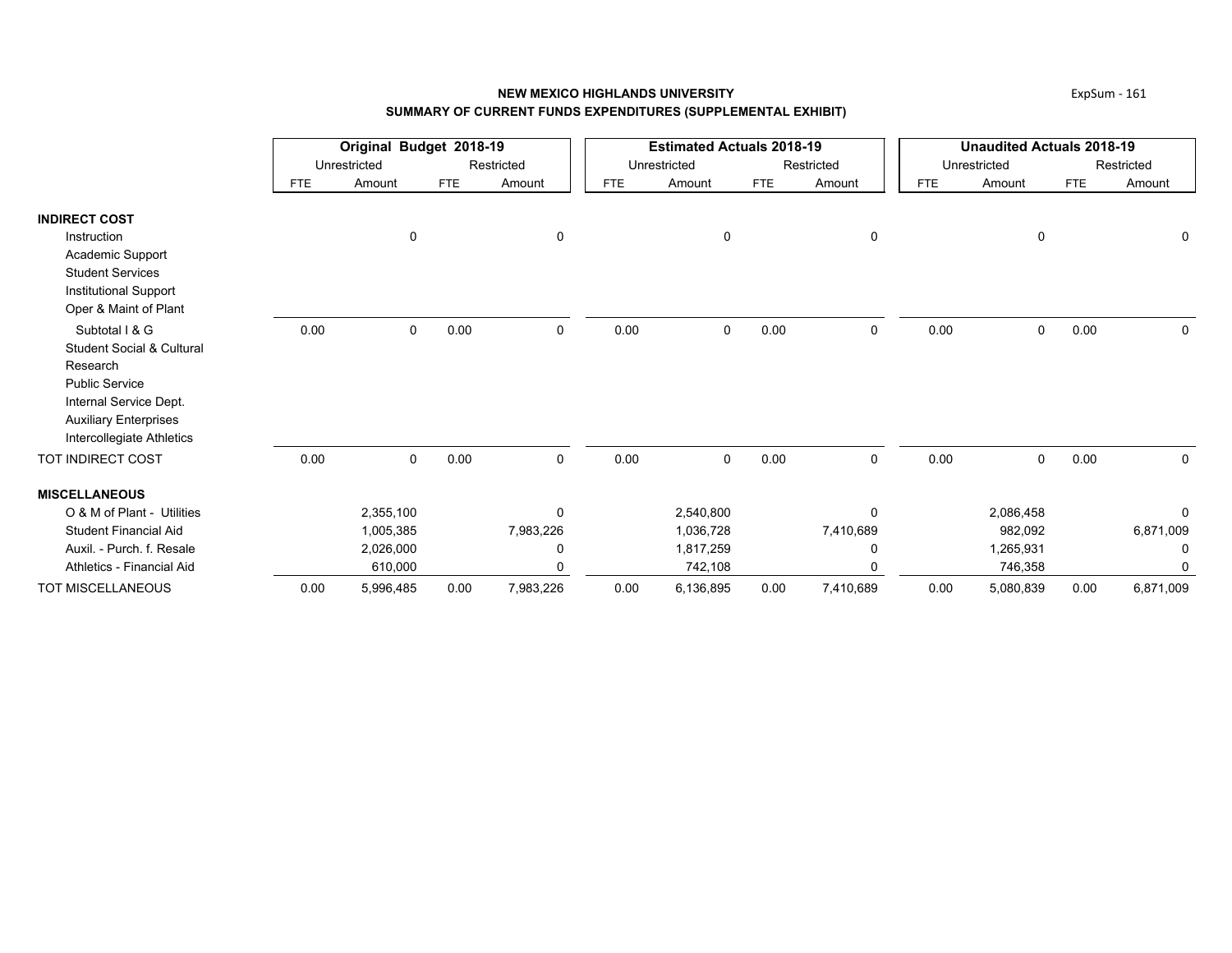|                                      |            | Original Budget 2018-19 |            |              | <b>Estimated Actuals 2018-19</b> |              |            | <b>Unaudited Actuals 2018-19</b> |            |              |            |             |
|--------------------------------------|------------|-------------------------|------------|--------------|----------------------------------|--------------|------------|----------------------------------|------------|--------------|------------|-------------|
|                                      |            | Unrestricted            |            | Restricted   |                                  | Unrestricted |            | Restricted                       |            | Unrestricted |            | Restricted  |
|                                      | <b>FTE</b> | Amount                  | <b>FTE</b> | Amount       | FTE                              | Amount       | <b>FTE</b> | Amount                           | <b>FTE</b> | Amount       | <b>FTE</b> | Amount      |
| <b>FRINGE BENEFITS</b>               |            |                         |            |              |                                  |              |            |                                  |            |              |            |             |
| Instruction                          |            | 5,073,741               |            | 0            |                                  | 3,568,472    |            | 0                                |            | 3,981,562    |            |             |
| Academic Support                     |            | 500,368                 |            | $\Omega$     |                                  | 453,289      |            | $\mathbf 0$                      |            | 440,069      |            |             |
| <b>Student Services</b>              |            | 641,710                 |            | 810          |                                  | 649,764      |            | 0                                |            | 619,577      |            | $\Omega$    |
| <b>Institutional Support</b>         |            | 1,360,371               |            | 0            |                                  | 1,133,191    |            | 0                                |            | 1,128,915    |            | 0           |
| Oper & Maint of Plant                |            | 711,862                 |            | 0            |                                  | 579,101      |            | 0                                |            | 710,413      |            | 0           |
| Subtotal I & G                       |            | 8,288,052               |            | 810          |                                  | 6,383,817    |            | $\Omega$                         |            | 6,880,536    |            | $\Omega$    |
| <b>Student Social &amp; Cultural</b> |            | 151,666                 |            | $\mathbf 0$  |                                  | 160,554      |            | $\Omega$                         |            | 130,354      |            | $\Omega$    |
| Research                             |            | 55,810                  |            | 151,540      |                                  | 44,370       |            | 143,884                          |            | 51,030       |            | 87,508      |
| <b>Public Service</b>                |            | 218,963                 |            | 967,874      |                                  | 112,026      |            | 1,088,915                        |            | 183,062      |            | 656,089     |
| Internal Service Dept.               |            | 726,682                 |            | $\Omega$     |                                  | 304,288      |            | $\Omega$                         |            | 338,233      |            | $\Omega$    |
| <b>Auxiliary Enterprises</b>         |            | 150,345                 |            |              |                                  | 136,712      |            |                                  |            | 132,886      |            |             |
| Intercollegiate Athletics            |            | 405,677                 |            | 0            |                                  | 390,953      |            | 0                                |            | 448,008      |            | 0           |
| <b>TOT FRINGE BENEFITS</b>           | 0.00       | 9,997,195               | 0.00       | 1,120,224    | 0.00                             | 7,532,720    | 0.00       | 1,232,799                        | 0.00       | 8,164,109    | 0.00       | 743,597     |
| <b>INTERNAL SERVICE CHARGES</b>      |            |                         |            |              |                                  |              |            |                                  |            |              |            |             |
| Instruction                          |            | 337,574                 |            | $\mathbf{0}$ | 0.00                             | 174,842      | 0.00       | 0                                | 0.00       | 197,029      | 0.00       | $\Omega$    |
| Academic Support                     |            | 26,916                  |            | $\Omega$     | 0.00                             | 16,492       | 0.00       | 0                                | 0.00       | 17,052       | 0.00       | 0           |
| <b>Student Services</b>              |            | 37,608                  |            | $\Omega$     | 0.00                             | 39,597       | 0.00       | $\Omega$                         | 0.00       | 43,071       | 0.00       | $\Omega$    |
| <b>Institutional Support</b>         |            | 11,511                  |            | 0            | 0.00                             | 9,761        | 0.00       | 0                                | 0.00       | (31, 472)    | 0.00       | 0           |
| Oper & Maint of Plant                |            | (364, 512)              |            | 0            | 0.00                             | (394, 512)   | 0.00       | 0                                | 0.00       | (394, 416)   | 0.00       | 0           |
| Subtotal I & G                       | 0.00       | 49,097                  | 0.00       | $\Omega$     | 0.00                             | (153, 820)   | 0.00       | $\Omega$                         | 0.00       | (168, 736)   | 0.00       | $\mathbf 0$ |
| <b>Student Social &amp; Cultural</b> |            | 9,404                   |            | 0            | 0.00                             | 0            | 0.00       | 0                                | 0.00       | 10,731       | 0.00       | 0           |
| Research                             |            | 2,352                   |            | $\Omega$     | 0.00                             | 0            | 0.00       | 0                                | 0.00       | 1,176        | 0.00       | $\Omega$    |
| <b>Public Service</b>                |            | 8,399                   |            | 12,131       | 0.00                             | $\Omega$     | 0.00       | $\Omega$                         | 0.00       | 12,348       | 0.00       | 8,869       |
| Internal Service Dept.               |            | (1, 135, 839)           |            | 0            |                                  | (900,000)    |            | $\mathbf{0}$                     |            | (709, 659)   |            | $\Omega$    |
| <b>Auxiliary Enterprises</b>         |            | 414,416                 |            | $\Omega$     | 0.00                             | 405,000      | 0.00       | $\mathbf 0$                      | 0.00       | 425,041      | 0.00       |             |
| Intercollegiate Athletics            |            | 9,506                   |            | $\Omega$     | 0.00                             | 0            | 0.00       | 0                                | 0.00       | 15,288       | 0.00       | 0           |
| TOT INT SERVICE CHARGES              | 0.00       | (642, 665)              | 0.00       | 12,131       | 0.00                             | (648, 820)   | 0.00       | $\mathbf 0$                      | 0.00       | (413, 811)   | 0.00       | 8,869       |